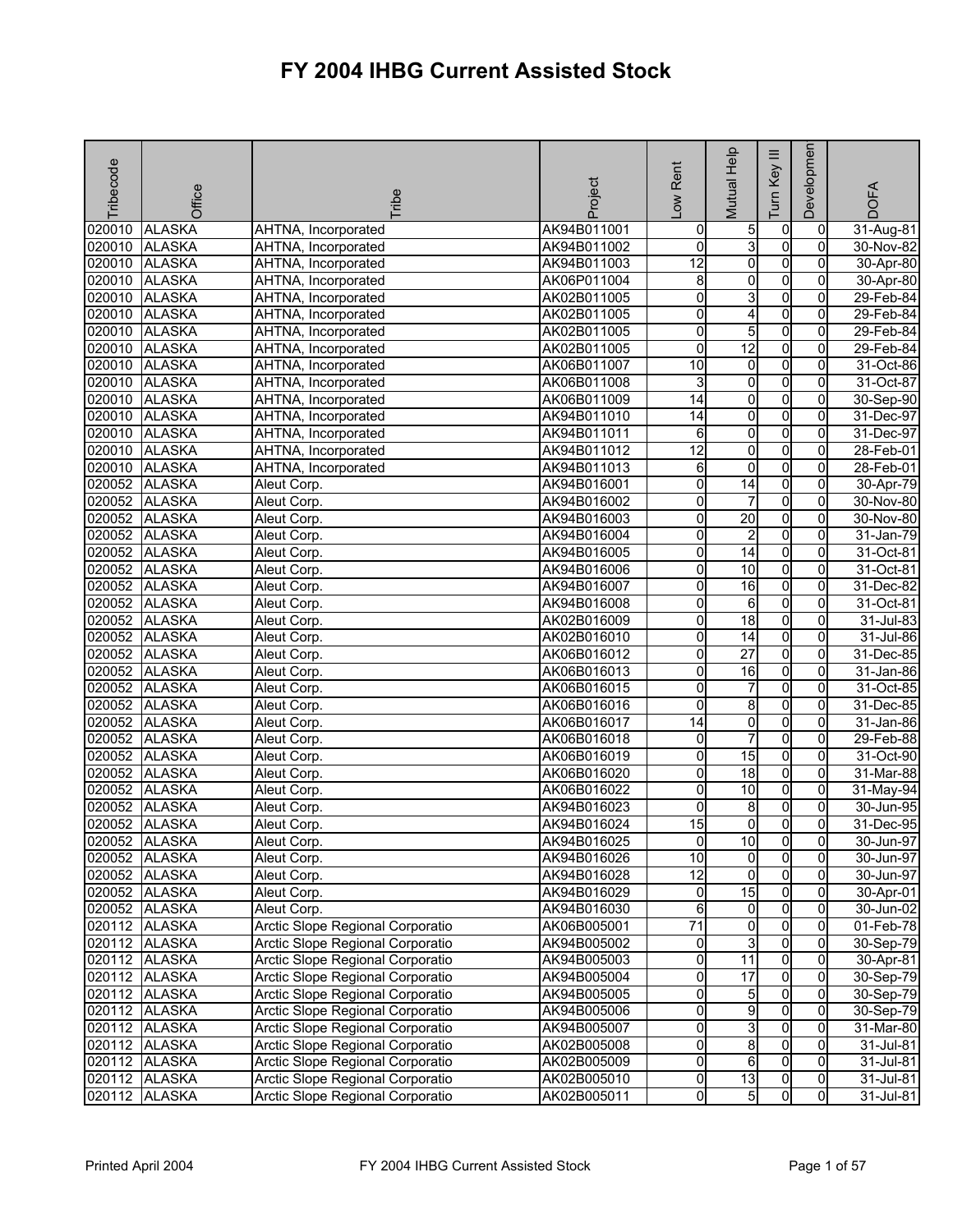| Tribecode | Office        | <b>Tribe</b>                            | Project     | Rent<br>Low         | Mutual Help             | Ξ<br>Key<br>Tum | Developmen     | <b>DOFA</b>  |
|-----------|---------------|-----------------------------------------|-------------|---------------------|-------------------------|-----------------|----------------|--------------|
| 020112    | <b>ALASKA</b> | Arctic Slope Regional Corporatio        | AK02B005012 | $\mathsf{O}\xspace$ | 4                       | $\overline{0}$  | 0              | 31-Dec-83    |
| 020112    | <b>ALASKA</b> | Arctic Slope Regional Corporatio        | AK02B005013 | 0                   | $\overline{20}$         | $\overline{0}$  | $\Omega$       | $31$ -Dec-83 |
| 020112    | <b>ALASKA</b> | Arctic Slope Regional Corporatio        | AK06B005014 | 0                   | 23                      | $\overline{0}$  | $\overline{0}$ | 30-Jun-84    |
| 020112    | <b>ALASKA</b> | Arctic Slope Regional Corporatio        | AK06B005015 | 0                   | 6                       | 0               | 0              | 30-Jun-84    |
| 020112    | <b>ALASKA</b> | Arctic Slope Regional Corporatio        | AK06B005016 | 0                   | $\overline{12}$         | $\overline{0}$  | 0              | 30-Jun-84    |
| 020112    | <b>ALASKA</b> | Arctic Slope Regional Corporatio        | AK06B005017 | 0                   | 8                       | $\overline{0}$  | 0              | 30-Jun-84    |
| 020112    | <b>ALASKA</b> | Arctic Slope Regional Corporatio        | AK06B005018 | 0                   | 6                       | $\overline{0}$  | 0              | 31-Dec-84    |
| 020112    | <b>ALASKA</b> | Arctic Slope Regional Corporatio        | AK06B005019 | 0                   | $\overline{14}$         | $\overline{0}$  | $\mathbf 0$    | 31-Dec-84    |
| 020112    | <b>ALASKA</b> | Arctic Slope Regional Corporatio        | AK06B005021 | 0                   | 8                       | O               | $\overline{0}$ | 31-Dec-84    |
| 020112    | <b>ALASKA</b> | Arctic Slope Regional Corporatio        | AK06B005023 | 0                   | 3                       | $\overline{0}$  | 0              | 31-Dec-85    |
| 020112    | <b>ALASKA</b> | Arctic Slope Regional Corporatio        | AK06B005024 | 0                   | $\overline{7}$          | $\overline{0}$  | 0              | 31-Dec-85    |
| 020112    | <b>ALASKA</b> | Arctic Slope Regional Corporatio        | AK06B005025 | 0                   | 16                      | $\overline{0}$  | 0              | 31-Dec-85    |
| 020112    | <b>ALASKA</b> | Arctic Slope Regional Corporatio        | AK06B005026 | 0                   | 11                      | 0               | $\mathbf 0$    | 31-Mar-86    |
| 020112    | <b>ALASKA</b> | Arctic Slope Regional Corporatio        | AK06B005027 | 0                   | 4                       | $\overline{0}$  | $\Omega$       | 31-Dec-85    |
| 020112    | <b>ALASKA</b> | Arctic Slope Regional Corporatio        | AK06B005028 | 0                   | 8                       | O               | 0              | 30-Sep-86    |
| 020112    | <b>ALASKA</b> | Arctic Slope Regional Corporatio        | AK06B005029 | 0                   | 5                       | $\overline{0}$  | 0              | 31-Dec-85    |
| 020112    | <b>ALASKA</b> | Arctic Slope Regional Corporatio        | AK06B005030 | Ō                   | $\overline{12}$         | $\overline{0}$  | 0              | 30-Jul-92    |
| 020112    | <b>ALASKA</b> | Arctic Slope Regional Corporatio        | AK06B005031 | 0                   | 5                       | $\overline{0}$  | 0              | 30-Nov-88    |
| 020112    | <b>ALASKA</b> | Arctic Slope Regional Corporatio        | AK06B005033 | 0                   | 4                       | O               | $\mathbf 0$    | 30-Sep-87    |
| 020112    | <b>ALASKA</b> | Arctic Slope Regional Corporatio        | AK06B005034 | 0                   | 9                       | O               | 0              | 31-Jul-91    |
| 020112    | <b>ALASKA</b> | Arctic Slope Regional Corporatio        | AK06B005036 | 0                   | 4                       | $\overline{0}$  | 0              | 30-Jul-92    |
| 020112    | <b>ALASKA</b> | <b>Arctic Slope Regional Corporatio</b> | AK94B005037 | 0                   | 20                      | $\overline{0}$  | 0              | 31-Jul-97    |
| 020112    | <b>ALASKA</b> | Arctic Slope Regional Corporatio        | AK94B005038 | 0                   | 17                      | $\overline{0}$  | $\overline{c}$ | $31$ -Mar-99 |
| 020112    | <b>ALASKA</b> | Arctic Slope Regional Corporatio        | AK94B005039 | $\overline{19}$     | 0                       | $\overline{0}$  | 0              | 31-Jan-00    |
| 020112    | <b>ALASKA</b> | Arctic Slope Regional Corporatio        | AK94B005040 | 17                  | o                       | $\overline{0}$  | $\Omega$       | 31-Jan-00    |
| 020112    | <b>ALASKA</b> | Arctic Slope Regional Corporatio        | AK94B005041 | 0                   | 17                      | O               | $\overline{0}$ | 31-Mar-99    |
| 020112    | <b>ALASKA</b> | Arctic Slope Regional Corporatio        | AK94B005042 | 0                   | 0                       | $\overline{0}$  | $\overline{a}$ |              |
| 020112    | <b>ALASKA</b> | Arctic Slope Regional Corporatio        | AK94B005042 | 0                   | $\overline{\mathbf{0}}$ | $\overline{0}$  | $\overline{a}$ |              |
| 020112    | <b>ALASKA</b> | Arctic Slope Regional Corporatio        | AK94B005042 | 0                   | 0                       | 0               | $\overline{2}$ |              |
| 020112    | <b>ALASKA</b> | Arctic Slope Regional Corporatio        | AK94B005042 | 0                   | 0                       | 0               | $\overline{2}$ |              |
| 020112    | <b>ALASKA</b> | Arctic Slope Regional Corporatio        | AK94B005042 | 0                   | o                       | O               | 2              |              |
| 020112    | <b>ALASKA</b> | Arctic Slope Regional Corporatio        | AK94B005042 | 0                   | 0                       | $\overline{0}$  | ω              |              |
| 020112    | <b>ALASKA</b> | Arctic Slope Regional Corporatio        | AK94B005042 | 0                   | $\mathbf 0$             | $\overline{0}$  | 3              |              |
| 021484    | <b>ALASKA</b> | <b>Baranof Island Housing Authority</b> | AK06B017001 | 0                   | 20                      | $\overline{0}$  | $\overline{0}$ | 30-Sep-87    |
| 021484    | <b>ALASKA</b> | <b>Baranof Island Housing Authority</b> | AK06B017002 | 0                   | 9                       | $\overline{0}$  | $\overline{0}$ | 31-May-89    |
| 021484    | <b>ALASKA</b> | <b>Baranof Island Housing Authority</b> | AK94B017003 | $\overline{20}$     | $\overline{\mathbf{0}}$ | O               | $\overline{0}$ | 30-Jun-96    |
|           | 021484 ALASKA | <b>Baranof Island Housing Authority</b> | AK94B017004 | 이                   | 25                      | $\overline{0}$  | 01             | 30-Jun-96    |
|           | 021484 ALASKA | Baranof Island Housing Authority        | AK94B017005 | 0                   | 4                       | $\overline{0}$  | $\mathbf{0}$   | 01-Sep-99    |
|           | 021484 ALASKA | Baranof Island Housing Authority        | AK94B017005 | 0                   | 1                       | $\overline{0}$  | $\overline{0}$ | 31-Dec-01    |
|           | 021484 ALASKA | <b>Baranof Island Housing Authority</b> | AK94B017005 | 0                   | 8                       | $\overline{0}$  | $\overline{0}$ | 07-Nov-01    |
| 021484    | <b>ALASKA</b> | <b>Baranof Island Housing Authority</b> | AK94B017005 | 0                   | 4                       | 0               | 0              | 01-Aug-00    |
| 021484    | <b>ALASKA</b> | <b>Baranof Island Housing Authority</b> | AK94B017005 | 0                   | 1                       | $\overline{0}$  | $\overline{0}$ | 01-Mar-00    |
|           | 020166 ALASKA | <b>Bering Straits Regional Corporat</b> | AK94B008006 | 0                   | ω                       | $\overline{0}$  | 0              | 31-Mar-77    |
|           | 020166 ALASKA | Bering Straits Regional Corporat        | AK94B008007 | 0                   | 1                       | $\overline{0}$  | $\mathbf{0}$   | 30-Nov-76    |
|           | 020166 ALASKA | <b>Bering Straits Regional Corporat</b> | AK94B008008 | $\mathsf{O}\xspace$ | $\overline{2}$          | $\overline{0}$  | $\mathbf{0}$   | 31-Dec-76    |
|           | 020166 ALASKA | Bering Straits Regional Corporat        | AK06P008009 | 18                  | o                       | 0               | 0              | 31-Mar-78    |
|           | 020166 ALASKA | <b>Bering Straits Regional Corporat</b> | AK94B008010 | 0                   | 6                       | $\overline{0}$  | 0              | 31-Mar-78    |
|           | 020166 ALASKA | <b>Bering Straits Regional Corporat</b> | AK02B008011 | 0                   | $\overline{18}$         | $\overline{0}$  | $\mathbf{0}$   | 30-Sep-79    |
|           | 020166 ALASKA | Bering Straits Regional Corporat        | AK02B008012 | 0                   | 29                      | $\overline{0}$  | 0              | 30-Sep-79    |
|           | 020166 ALASKA | Bering Straits Regional Corporat        | AK94B008013 | $\mathsf{O}\xspace$ | 25                      | $\overline{0}$  | $\mathbf{0}$   | 30-Sep-79    |
|           | 020166 ALASKA | Bering Straits Regional Corporat        | AK94B008014 | 0                   | 20                      | $\overline{0}$  | $\overline{0}$ | 30-Sep-80    |
|           | 020166 ALASKA | Bering Straits Regional Corporat        | AK94B008015 | 0                   | 25                      | $\mathsf{o}$    | $\overline{0}$ | 31-Oct-80    |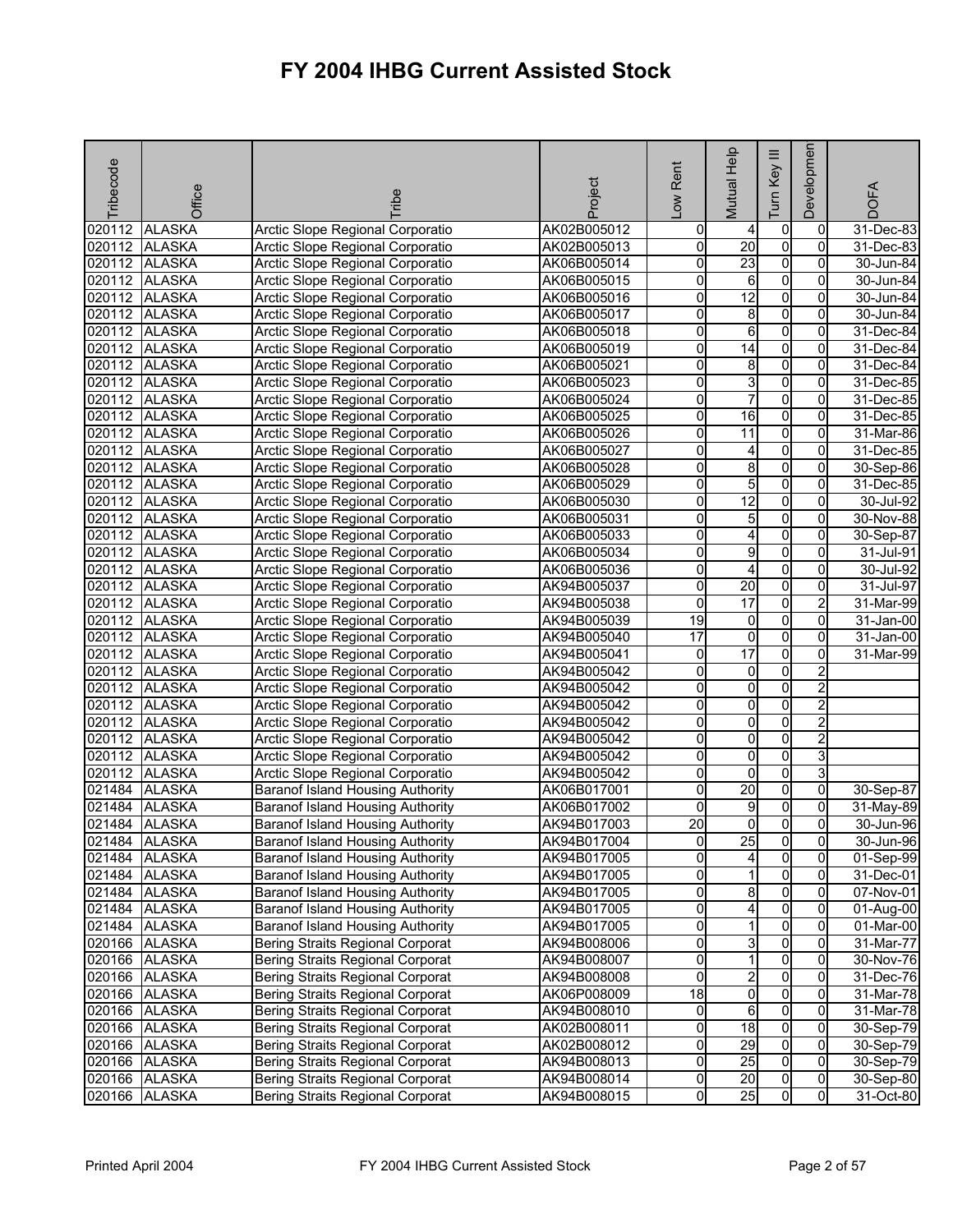| Tribecode | Office        | ribe                                    | Project     | Rent<br>Low         | Mutual Help     | Ξ<br>Key<br>Tum | Developmen     | <b>DOFA</b> |
|-----------|---------------|-----------------------------------------|-------------|---------------------|-----------------|-----------------|----------------|-------------|
| 020166    | <b>ALASKA</b> | <b>Bering Straits Regional Corporat</b> | AK94B008016 | $\mathsf{O}\xspace$ | 5               | $\overline{0}$  | 0              | 30-Sep-80   |
| 020166    | <b>ALASKA</b> | <b>Bering Straits Regional Corporat</b> | AK02B008018 | 0                   | 15              | $\overline{0}$  | $\Omega$       | 30-Sep-82   |
| 020166    | <b>ALASKA</b> | Bering Straits Regional Corporat        | AK02B008019 | 0                   | 18              | $\overline{0}$  | $\overline{0}$ | 31-Jan-83   |
| 020166    | <b>ALASKA</b> | <b>Bering Straits Regional Corporat</b> | AK02B008021 | 0                   | 14              | 0               | 0              | 30-Sep-82   |
| 020166    | <b>ALASKA</b> | <b>Bering Straits Regional Corporat</b> | AK02B008022 | 0                   | 16              | $\overline{0}$  | 0              | 31-Oct-82   |
| 020166    | <b>ALASKA</b> | <b>Bering Straits Regional Corporat</b> | AK06B008023 | 0                   | 15              | $\overline{0}$  | 0              | 28-Feb-91   |
| 020166    | <b>ALASKA</b> | <b>Bering Straits Regional Corporat</b> | AK06B008024 | 0                   | 20              | $\overline{0}$  | 0              | 30-Nov-88   |
| 020166    | <b>ALASKA</b> | <b>Bering Straits Regional Corporat</b> | AK06B008028 | 0                   | $\overline{13}$ | $\overline{0}$  | $\Omega$       | 29-Feb-92   |
| 020166    | <b>ALASKA</b> | <b>Bering Straits Regional Corporat</b> | AK06B008029 | 0                   | $\overline{20}$ | $\overline{0}$  | $\overline{0}$ | 31-Dec-92   |
| 020166    | <b>ALASKA</b> | <b>Bering Straits Regional Corporat</b> | AK06B008030 | 0                   | 15              | $\overline{0}$  | 0              | 31-Mar-91   |
| 020166    | <b>ALASKA</b> | <b>Bering Straits Regional Corporat</b> | AK06B008031 | 0                   | 10              | $\overline{0}$  | 0              | 31-Mar-91   |
| 020166    | <b>ALASKA</b> | <b>Bering Straits Regional Corporat</b> | AK06B008032 | 0                   | 10              | $\overline{0}$  | 0              | 28-Feb-91   |
| 020166    | <b>ALASKA</b> | <b>Bering Straits Regional Corporat</b> | AK94B008034 | 0                   | $\overline{11}$ | 0               | $\mathbf 0$    | 31-Aug-93   |
| 020166    | <b>ALASKA</b> | <b>Bering Straits Regional Corporat</b> | AK94B008035 | 0                   | 18              | 0               | $\Omega$       | 31-Oct-92   |
| 020166    | <b>ALASKA</b> | <b>Bering Straits Regional Corporat</b> | AK94B008036 | 0                   | $\overline{23}$ | O               | 0              | 30-Nov-95   |
| 020166    | <b>ALASKA</b> | <b>Bering Straits Regional Corporat</b> | AK94B008037 | 0                   | $\overline{16}$ | $\overline{0}$  | 0              | 30-Nov-95   |
| 020166    | <b>ALASKA</b> | <b>Bering Straits Regional Corporat</b> | AK94B008038 | 0                   | 20              | $\overline{0}$  | 0              | 31-Jan-97   |
| 020166    | <b>ALASKA</b> | <b>Bering Straits Regional Corporat</b> | AK94B008039 | 0                   | 20              | $\overline{0}$  | 0              | 31-Oct-96   |
| 020166    | <b>ALASKA</b> | <b>Bering Straits Regional Corporat</b> | AK94B008040 | 0                   | 20              | $\overline{0}$  | $\Omega$       | 31-Aug-97   |
| 020166    | <b>ALASKA</b> | <b>Bering Straits Regional Corporat</b> | AK94B008041 | 0                   | 19              | O               | $\overline{0}$ | 31-Aug-97   |
| 020166    | <b>ALASKA</b> | <b>Bering Straits Regional Corporat</b> | AK94B008042 | 28                  | 0               | $\overline{0}$  | 0              | 31-Oct-99   |
| 020166    | <b>ALASKA</b> | <b>Bering Straits Regional Corporat</b> | AK94B008043 | 0                   | 20              | $\overline{0}$  | 0              | 31-Dec-99   |
| 020166    | <b>ALASKA</b> | <b>Bering Straits Regional Corporat</b> | AK94B008046 | 0                   | 8               | $\overline{0}$  | $\overline{c}$ | 30-Sep-99   |
| 020166    | <b>ALASKA</b> | <b>Bering Straits Regional Corporat</b> | AK94B008047 | Ō                   | 18              | $\overline{0}$  | 0              | 31-Jan-00   |
| 020189    | <b>ALASKA</b> | Bristol Bay Native Corp.                | AK94B010003 | 0                   | 5               | $\overline{0}$  | $\Omega$       | 30-Sep-79   |
| 020189    | <b>ALASKA</b> | Bristol Bay Native Corp.                | AK94B010004 | 0                   | 5               | O               | 0              | 31-Oct-79   |
| 020189    | <b>ALASKA</b> | Bristol Bay Native Corp.                | AK94B010006 | 0                   | 5               | $\overline{0}$  | 0              | 30-Sep-79   |
| 020189    | <b>ALASKA</b> | <b>Bristol Bay Native Corp.</b>         | AK94B010007 | 0                   | 3               | $\overline{0}$  | 0              | 31-Aug-83   |
| 020189    | <b>ALASKA</b> | Bristol Bay Native Corp.                | AK94B010008 | 0                   | 1               | 0               | 0              | 31-Mar-81   |
| 020189    | <b>ALASKA</b> | Bristol Bay Native Corp.                | AK94B010009 | 0                   | ω               | 0               | 0              | 31-Aug-83   |
| 020189    | <b>ALASKA</b> | Bristol Bay Native Corp.                | AK02P010011 | 15                  | o               | O               | 0              | 31-Dec-82   |
| 020189    | <b>ALASKA</b> | Bristol Bay Native Corp.                | AK02B010012 | 0                   | $\overline{2}$  | $\overline{0}$  | 0              | 31-Aug-83   |
| 020189    | <b>ALASKA</b> | Bristol Bay Native Corp.                | AK02B010013 | 0                   | 3               | $\overline{0}$  | 0              | 29-Feb-84   |
| 020189    | <b>ALASKA</b> | Bristol Bay Native Corp.                | AK02B010013 | 0                   | 4               | $\overline{0}$  | $\overline{0}$ | 29-Feb-84   |
| 020189    | <b>ALASKA</b> | Bristol Bay Native Corp.                | AK02B010013 | 0                   | 5               | O               | 0              | 29-Feb-84   |
| 020189    | <b>ALASKA</b> | Bristol Bay Native Corp.                | AK02B010013 | 0                   | 6               | $\mathsf{o}$    | $\Omega$       | 29-Feb-84   |
|           | 020189 ALASKA | <b>Bristol Bay Native Corp.</b>         | AK06B010018 | 0                   | 41              | $\mathbf{0}$    | 01             | 29-Nov-85   |
|           | 020189 ALASKA | Bristol Bay Native Corp.                | AK06B010020 | 0                   | $\overline{24}$ | $\overline{0}$  | $\Omega$       | 30-Jun-88   |
|           | 020189 ALASKA | Bristol Bay Native Corp.                | AK06B010022 | 0                   | $\overline{11}$ | $\overline{0}$  | $\overline{0}$ | 30-Sep-86   |
|           | 020189 ALASKA | Bristol Bay Native Corp.                | AK06B010023 | $\overline{15}$     | $\overline{0}$  | $\overline{0}$  | $\overline{0}$ | 31-May-86   |
|           | 020189 ALASKA | Bristol Bay Native Corp.                | AK06B010024 | 0                   | 18              | $\overline{0}$  | 0              | 31-Dec-92   |
|           | 020189 ALASKA | Bristol Bay Native Corp.                | AK06B010025 | o                   | 15              | $\overline{0}$  | $\overline{0}$ | 30-Nov-88   |
|           | 020189 ALASKA | Bristol Bay Native Corp.                | AK06B010026 | 0                   | 11              | $\overline{0}$  | $\overline{0}$ | 30-Jan-90   |
|           | 020189 ALASKA | Bristol Bay Native Corp.                | AK06B010027 | 0                   | 11              | $\overline{0}$  | 0              | 30-Nov-89   |
|           | 020189 ALASKA | Bristol Bay Native Corp.                | AK06B010028 | $\mathsf{O}\xspace$ | $\overline{7}$  | $\overline{0}$  | $\overline{0}$ | 30-Dec-95   |
|           | 020189 ALASKA | Bristol Bay Native Corp.                | AK06B010029 | 0                   | 20              | 0               | 0              | 30-Nov-95   |
|           | 020189 ALASKA | Bristol Bay Native Corp.                | AK06B010030 | 0                   | 16              | 0               | $\mathbf{0}$   | 30-Jun-95   |
|           | 020189 ALASKA | Bristol Bay Native Corp.                | AK06B010033 | 0                   | $5\overline{)}$ | $\overline{0}$  | 0l             | 31-Dec-92   |
|           | 020189 ALASKA | Bristol Bay Native Corp.                | AK06B010034 | 0                   | 14              | $\overline{0}$  | $\mathbf{0}$   | 31-Dec-92   |
|           | 020189 ALASKA | Bristol Bay Native Corp.                | AK94B010035 | 0                   | 13              | $\overline{0}$  | $\mathbf{0}$   | 30-Nov-95   |
|           | 020189 ALASKA | Bristol Bay Native Corp.                | AK94B010037 | 0                   | 8               | $\overline{0}$  | $\overline{0}$ | 31-Mar-98   |
| 020189    | <b>ALASKA</b> | Bristol Bay Native Corp.                | AK94B010038 | 4                   | $\overline{0}$  | 0               | $\overline{0}$ | 31-May-98   |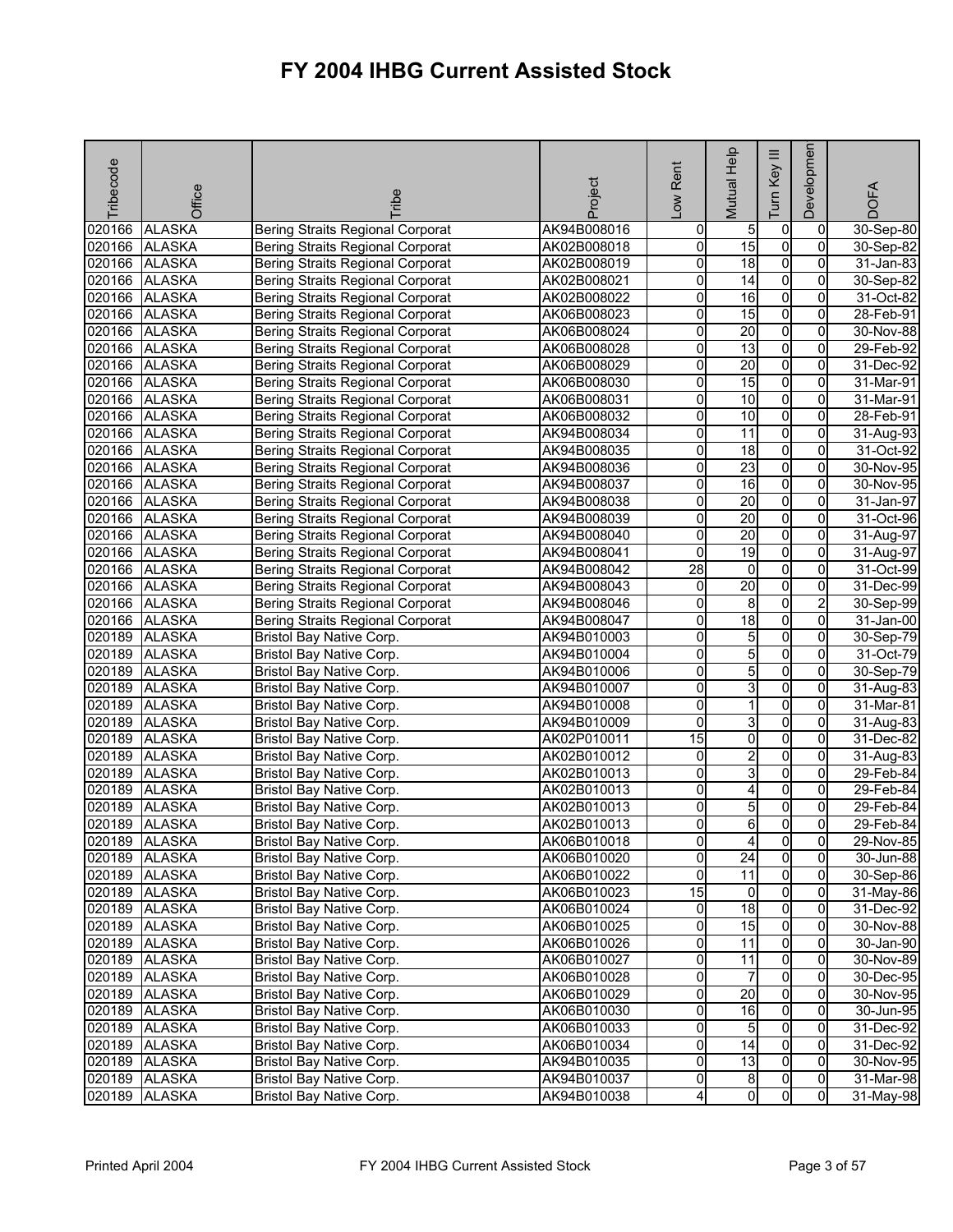| Tribecode     | Office        | <b>Fribe</b>                    | Project     | -ow Rent            | Mutual Help     | Ξ<br>Key<br>E  | Developmen     | <b>DOFA</b> |
|---------------|---------------|---------------------------------|-------------|---------------------|-----------------|----------------|----------------|-------------|
| 020189        | <b>ALASKA</b> | Bristol Bay Native Corp.        | AK94B010039 | 4                   | 0               | $\overline{0}$ | 0              | 31-Mar-98   |
| 020189        | <b>ALASKA</b> | <b>Bristol Bay Native Corp.</b> | AK94B010040 | o                   | 4               | $\overline{0}$ | $\Omega$       | $31-Mar-98$ |
| 020189        | <b>ALASKA</b> | Bristol Bay Native Corp.        | AK94B010041 | 8                   | $\overline{0}$  | $\overline{0}$ | $\overline{0}$ | 31-Dec-98   |
| 020189        | <b>ALASKA</b> | Bristol Bay Native Corp.        | AK94B010042 | 0                   | 16              | $\overline{0}$ | 0              | 31-Mar-98   |
| 020189        | <b>ALASKA</b> | <b>Bristol Bay Native Corp.</b> | AK94B010043 | 0                   | 12              | $\overline{0}$ | 0              | 01-Jan-00   |
| 020189        | <b>ALASKA</b> | Bristol Bay Native Corp.        | AK94B010044 | 6                   | $\overline{0}$  | $\overline{0}$ | $\overline{0}$ | 01-Jan-00   |
| 020189        | <b>ALASKA</b> | Bristol Bay Native Corp.        | AK94B010044 | Ō                   | $\overline{7}$  | $\overline{0}$ | 0              | 31-Dec-02   |
| 020200        | <b>ALASKA</b> | Calista Corp.                   | AK94B009004 | o                   | $\overline{2}$  | $\overline{0}$ | $\overline{0}$ | 31-Mar-79   |
| 020200        | <b>ALASKA</b> | Calista Corp.                   | AK94B009005 | 0                   | 5               | $\overline{0}$ | 0              | 28-Feb-79   |
| 020200        | <b>ALASKA</b> | Calista Corp.                   | AK94B009006 | 0                   | $\overline{2}$  | $\overline{0}$ | 0              | 31-Dec-78   |
| 020200        | <b>ALASKA</b> | Calista Corp.                   | AK94B009007 | o                   | 3               | $\overline{0}$ | 0              | 31-Jan-80   |
| 020200        | <b>ALASKA</b> | Calista Corp.                   | AK94B009008 | 0                   | 1               | 0              | 0              | 30-Apr-80   |
| 020200        | <b>ALASKA</b> | Calista Corp.                   | AK94B009009 | 0                   |                 | 0              | 0              | 31-Mar-80   |
| 020200        | <b>ALASKA</b> | Calista Corp.                   | AK02B009010 | 0                   | 1               | 0              | 0              | 31-Oct-81   |
| 020200        | <b>ALASKA</b> | Calista Corp.                   | AK02B009011 | 0                   | $\overline{26}$ | $\overline{0}$ | 0              | 31-Aug-83   |
| 020200        | <b>ALASKA</b> | Calista Corp.                   | AK02B009012 | 0                   | 1               | $\overline{0}$ | 0              | 31-Oct-81   |
| 020200        | <b>ALASKA</b> | Calista Corp.                   | AK02B009015 | 0                   | $\overline{2}$  | $\overline{0}$ | $\overline{0}$ | 30-Sep-81   |
| 020200        | <b>ALASKA</b> | Calista Corp.                   | AK02B009016 | 0                   | 4               | $\overline{0}$ | 0              | 31-Oct-81   |
| 020200 ALASKA |               | Calista Corp.                   | AK02B009017 | o                   | $\overline{24}$ | $\overline{0}$ | $\overline{0}$ | 30-Sep-84   |
| 020200        | <b>ALASKA</b> | Calista Corp.                   | AK94B009018 | 0                   | 3               | O              | $\overline{0}$ | 31-Oct-81   |
| 020200        | <b>ALASKA</b> | Calista Corp.                   | AK02B009019 | 0                   | 7               | $\overline{0}$ | 0              | 30-Sep-81   |
| 020200        | <b>ALASKA</b> | Calista Corp.                   | AK02B009020 | 0                   | 11              | $\overline{0}$ | 0              | 31-Oct-86   |
| 020200        | <b>ALASKA</b> | Calista Corp.                   | AK02B009024 | 0                   | 9               | O              | 0              | 31-Oct-86   |
| 020200        | <b>ALASKA</b> | Calista Corp.                   | AK02B009025 | 0                   | $\overline{20}$ | $\overline{0}$ | 0              | 31-Oct-83   |
| 020200        | <b>ALASKA</b> | Calista Corp.                   | AK02B009026 | 0                   | 15              | O              | $\Omega$       | 31-Oct-84   |
| 020200        | <b>ALASKA</b> | Calista Corp.                   | AK02B009028 | 0                   | 9               | $\overline{0}$ | 0              | 30-Apr-84   |
| 020200        | <b>ALASKA</b> | Calista Corp.                   | AK02B009029 | 0                   | $\overline{25}$ | $\overline{0}$ | 0              | 30-May-85   |
| 020200        | <b>ALASKA</b> | Calista Corp.                   | AK02B009030 | 0                   | $\overline{22}$ | $\overline{0}$ | $\overline{0}$ | 30-May-84   |
| 020200        | <b>ALASKA</b> | Calista Corp.                   | AK02B009031 | 0                   | $\overline{24}$ | $\overline{0}$ | 0              | 30-Nov-86   |
| 020200        | <b>ALASKA</b> | Calista Corp.                   | AK02B009033 | 0                   | ω               | 0              | $\Omega$       | 31-Oct-81   |
| 020200        | <b>ALASKA</b> | Calista Corp.                   | AK02B009034 | 0                   | $\overline{2}$  | $\overline{0}$ | $\overline{0}$ | 31-Oct-81   |
| 020200        | <b>ALASKA</b> | Calista Corp.                   | AK02B009035 | 0                   | $\overline{2}$  | $\overline{0}$ | 0              | 30-Sep-81   |
| 020200        | <b>ALASKA</b> | Calista Corp.                   | AK02B009037 | 0                   | ω               | $\overline{0}$ | $\overline{0}$ | 31-Oct-81   |
| 020200        | <b>ALASKA</b> | Calista Corp.                   | AK02B009038 | 0                   | $\overline{3}$  | 0              | 0              | 30-Sep-81   |
| 020200        | <b>ALASKA</b> | Calista Corp.                   | AK02B009039 | 0                   | 5               | 0              | 0              | 31-Mar-82   |
| 020200        | <b>ALASKA</b> | Calista Corp.                   | AK02B009040 | 0                   | 15              | $\mathsf{o}$   | $\overline{0}$ | 30-Apr-82   |
|               | 020200 ALASKA | Calista Corp.                   | AK02B009041 | 이                   | $\mathbf{z}$    | 01             | 01             | 30-Apr-82   |
|               | 020200 ALASKA | Calista Corp.                   | AK06B009042 | 0                   | 15              | $\overline{0}$ | $\mathbf{0}$   | 31-Oct-86   |
|               | 020200 ALASKA | Calista Corp.                   | AK02B009043 | 0                   | 11              | $\overline{0}$ | $\mathbf{0}$   | 31-Aug-83   |
|               | 020200 ALASKA | Calista Corp.                   | AK06B009044 | 0                   | 23              | $\overline{0}$ | $\overline{0}$ | 30-Nov-86   |
|               | 020200 ALASKA | Calista Corp.                   | AK06B009045 | 0                   | 14              | 0              | 0              | 30-Nov-86   |
|               | 020200 ALASKA | Calista Corp.                   | AK06B009046 | 0                   | 17              | $\overline{0}$ | $\mathbf{0}$   | 30-Nov-86   |
|               | 020200 ALASKA | Calista Corp.                   | AK06B009047 | 0                   | 25              | $\overline{0}$ | $\Omega$       | 31-Dec-83   |
|               | 020200 ALASKA | Calista Corp.                   | AK06B009054 | $\mathsf{O}\xspace$ | 11              | $\overline{0}$ | $\overline{0}$ | 31-Oct-84   |
|               | 020200 ALASKA | Calista Corp.                   | AK06B009056 | $\mathsf{O}\xspace$ | 6               | $\overline{0}$ | $\overline{0}$ | 31-Oct-86   |
|               | 020200 ALASKA | Calista Corp.                   | AK06B009059 | 0                   | 13              | $\overline{0}$ | 0              | 30-Dec-87   |
|               | 020200 ALASKA | Calista Corp.                   | AK06B009060 | $\mathbf 0$         | 15              | $\overline{0}$ | $\Omega$       | 30-Dec-87   |
|               | 020200 ALASKA | Calista Corp.                   | AK06P00961  | $\overline{20}$     | $\overline{0}$  | 0              | 0              | 31-Oct-88   |
|               | 020200 ALASKA | Calista Corp.                   | AK06B009062 | 0                   | 25              | $\overline{0}$ | 0              | 28-Feb-89   |
|               | 020200 ALASKA | Calista Corp.                   | AK06B009063 | 0                   | 21              | $\overline{0}$ | $\mathbf{0}$   | 31-Dec-88   |
|               | 020200 ALASKA | Calista Corp.                   | AK06B009064 | 0                   | 16              | 0              | $\overline{0}$ | 28-Feb-89   |
|               | 020200 ALASKA | Calista Corp.                   | AK06B009065 | 0                   | 16              | 0              | $\overline{0}$ | 31-May-89   |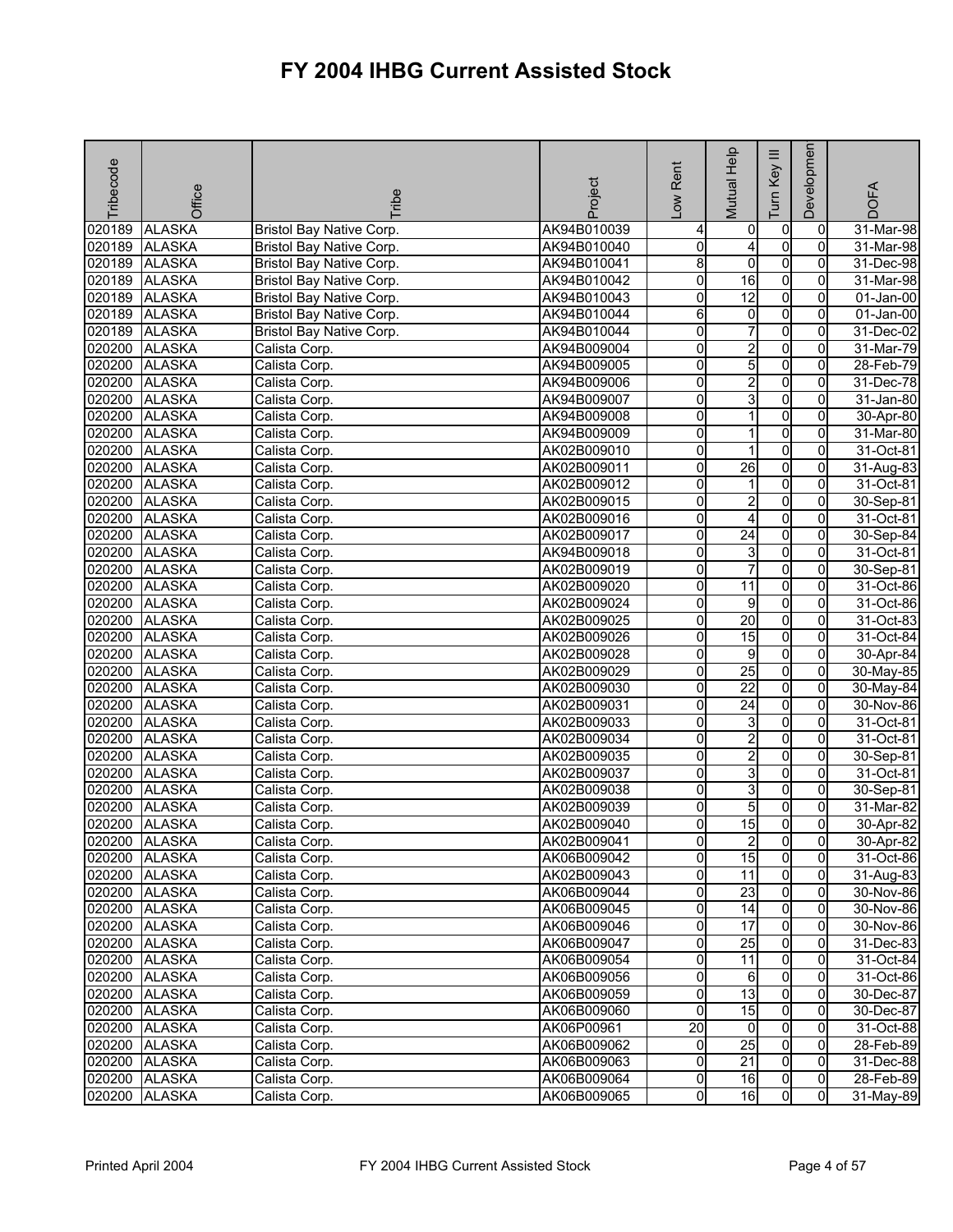| Tribecode | Office        | Tribe                            | Project     | Rent<br>$\sum_{i=1}^{n}$ | Mutual Help     | Ξ<br>Tum Key   | Developmen     | <b>DOFA</b>   |
|-----------|---------------|----------------------------------|-------------|--------------------------|-----------------|----------------|----------------|---------------|
| 020200    | <b>ALASKA</b> | Calista Corp.                    | AK06B009067 | 0                        | 5               | 0              | 0              | 28-Feb-89     |
| 020200    | <b>ALASKA</b> | Calista Corp.                    | AK06B009068 | o                        | 15              | $\overline{0}$ | $\overline{0}$ | 31-Aug-91     |
| 020200    | <b>ALASKA</b> | Calista Corp.                    | AK06B009069 | 12                       | 0               | $\overline{0}$ | 0              | 30-Nov-92     |
| 020200    | <b>ALASKA</b> | Calista Corp.                    | AK06B009070 | 0                        | $\overline{24}$ | $\overline{0}$ | 0              | 31-Mar-91     |
| 020200    | <b>ALASKA</b> | Calista Corp.                    | AK06B009072 | 0                        | $\overline{22}$ | $\overline{0}$ | 0              | $31$ -Jul-94  |
| 020200    | <b>ALASKA</b> | Calista Corp.                    | AK06B009073 | 0                        | $\overline{7}$  | O              | 0              | 31-Jan-94     |
| 020200    | <b>ALASKA</b> | Calista Corp.                    | AK06B009074 | 0                        | 6               | $\overline{0}$ | 0              | 31-Mar-91     |
| 020200    | <b>ALASKA</b> | Calista Corp.                    | AK06B009075 | Ō                        | g               | $\overline{0}$ | $\overline{0}$ | 31-Jan-92     |
| 020200    | <b>ALASKA</b> | Calista Corp.                    | AK06B009076 | 0                        | 20              | $\overline{0}$ | 0              | 31-Jul-91     |
| 020200    | <b>ALASKA</b> | Calista Corp.                    | AK94B009083 | 0                        | 16              | $\overline{0}$ | 0              | 31-Dec-92     |
| 020200    | <b>ALASKA</b> | Calista Corp.                    | AK94B009084 | 0                        | 9               | $\overline{0}$ | 0              | 30-Nov-92     |
| 020200    | <b>ALASKA</b> | Calista Corp.                    | AK94B009085 | 0                        | 7               | $\overline{0}$ | 0              | 28-Feb-94     |
|           | 020200 ALASKA | Calista Corp.                    | AK94B009086 | 0                        | 9               | 0              | $\Omega$       | 28-Feb-94     |
|           | 020200 ALASKA | Calista Corp.                    | AK94B009087 | 0                        | $\overline{21}$ | $\overline{0}$ | $\overline{0}$ | 30-May-95     |
| 020200    | <b>ALASKA</b> | Calista Corp.                    | AK94B009088 | 0                        | 12              | $\overline{0}$ | 0              | $30$ -May-95  |
| 020200    | <b>ALASKA</b> | Calista Corp.                    | AK94B009089 | 0                        | 28              | $\overline{0}$ | $\overline{0}$ | 30-Jun-95     |
| 020200    | <b>ALASKA</b> | Calista Corp.                    | AK94B009090 | 0                        | 25              | $\overline{0}$ | 0              | 30-Apr-95     |
| 020200    | <b>ALASKA</b> | Calista Corp.                    | AK94B009093 | 0                        | $\overline{34}$ | $\overline{0}$ | 0              | 30-Sep-97     |
| 020200    | <b>ALASKA</b> | Calista Corp.                    | AK94B009094 | 0                        | 30              | $\overline{0}$ | $\overline{0}$ | 31-Dec-96     |
| 020200    | <b>ALASKA</b> | Calista Corp.                    | AK94B009095 | 0                        | 9               | 0              | 0              | 30-Jun-97     |
| 020200    | <b>ALASKA</b> | Calista Corp.                    | AK94B009096 | 0                        | 23              | 0              | 0              | 31-Jul-97     |
| 020200    | <b>ALASKA</b> | Calista Corp.                    | AK94B009097 | 0                        | 20              | $\overline{0}$ | 0              | 31-Jan-98     |
| 020200    | <b>ALASKA</b> | Calista Corp.                    | AK94B009098 | 0                        | 5               | $\overline{0}$ | 0              | 28-Feb-03     |
| 020200    | <b>ALASKA</b> | Calista Corp.                    | AK94B009098 | 0                        | 19              | $\overline{0}$ | $\Omega$       | 31-Dec-99     |
| 020200    | <b>ALASKA</b> | Calista Corp.                    | AK94B009099 | 0                        | 18              | $\overline{0}$ | $\overline{0}$ | 30-Nov-99     |
| 020200    | <b>ALASKA</b> | Calista Corp.                    | AK94B009102 | 0                        | 18              | $\overline{0}$ | $\Omega$       | 31-Dec-99     |
| 020200    | <b>ALASKA</b> | Calista Corp.                    | AK94B009103 | 0                        | 20              | $\overline{0}$ | $\overline{0}$ | 31-Jul-00     |
| 020280    | <b>ALASKA</b> | Chugach Alaska Corp.             | AK94B015003 | 0                        | 20              | $\overline{0}$ | $\mathbf{0}$   | 28-Feb-83     |
| 020280    | <b>ALASKA</b> | Chugach Alaska Corp.             | AK94B015004 | 0                        | $\overline{31}$ | 0              | $\mathbf 0$    | 31-Jan-83     |
| 020280    | <b>ALASKA</b> | Chugach Alaska Corp.             | AK02B015005 | 0                        | 18              | $\overline{0}$ | $\Omega$       | 31-Dec-82     |
| 020280    | <b>ALASKA</b> | Chugach Alaska Corp.             | AK02B015006 | 0                        | $\overline{25}$ | O              | 0              | 30-May-84     |
| 020280    | <b>ALASKA</b> | Chugach Alaska Corp.             | AK06B015007 | 0                        | $\overline{21}$ | $\overline{0}$ | 0              | 31-Aug-84     |
| 020280    | <b>ALASKA</b> | Chugach Alaska Corp.             | AK02P015008 | 23                       | $\overline{0}$  | $\overline{0}$ | 0              | 31-Jan-84     |
| 020280    | <b>ALASKA</b> | Chugach Alaska Corp.             | AK06B015011 | 0                        | 19              | $\overline{0}$ | 0              | 31-Oct-86     |
| 020280    | <b>ALASKA</b> | Chugach Alaska Corp.             | AK02B015016 | 0                        | 18              | O              | 0              | $30 - May-84$ |
| 020280    | <b>ALASKA</b> | Chugach Alaska Corp.             | AK94B015017 | $\overline{20}$          | $\overline{0}$  | 0l             | Οl             | 31-Mar-94     |
|           | 020280 ALASKA | Chugach Alaska Corp.             | AK94B015018 | 0                        | 15              | $\overline{0}$ | $\overline{0}$ | 30-Jun-98     |
|           | 020280 ALASKA | Chugach Alaska Corp.             | AK94B015019 | 7                        | $\overline{0}$  | $\overline{0}$ | 0              | 30-Apr-97     |
|           | 020280 ALASKA | Chugach Alaska Corp.             | AK94B015020 | $\overline{19}$          | $\overline{0}$  | $\overline{0}$ | $\overline{0}$ | 30-Sep-99     |
|           | 020280 ALASKA | Chugach Alaska Corp.             | AK94B015021 | 15                       | 0               | $\overline{0}$ | 0              | 30-Aug-00     |
|           | 020320 ALASKA | Cook Inlet Native Regional Corpo | AK94B012001 | 0                        | $\overline{14}$ | $\overline{0}$ | $\overline{0}$ | 31-Aug-79     |
|           | 020320 ALASKA | Cook Inlet Native Regional Corpo | AK94B012004 | 0                        | 1               | 0              | 0              | 31-Jan-81     |
|           | 020320 ALASKA | Cook Inlet Native Regional Corpo | AK06P012006 | $\frac{1}{8}$            | 0               | $\overline{0}$ | $\mathbf{0}$   | 31-Dec-79     |
|           | 020320 ALASKA | Cook Inlet Native Regional Corpo | AK02B012007 | $\mathsf{O}\xspace$      | 1               | $\overline{0}$ | 0              | 30-Apr-80     |
|           | 020320 ALASKA | Cook Inlet Native Regional Corpo | AK02B012009 | 0                        | $6 \,$          | $\overline{0}$ | $\overline{0}$ | 30-Nov-80     |
|           | 020320 ALASKA | Cook Inlet Native Regional Corpo | AK02B012010 | 0                        | 5               | $\overline{0}$ | 0              | 31-Jan-81     |
|           | 020320 ALASKA | Cook Inlet Native Regional Corpo | AK02B012012 | 10                       | $\overline{0}$  | $\overline{0}$ | $\overline{0}$ | 28-Feb-83     |
|           | 020320 ALASKA | Cook Inlet Native Regional Corpo | AK02B012012 | 24                       | $\overline{0}$  | $\overline{0}$ | 0              | 28-Feb-83     |
|           | 020320 ALASKA | Cook Inlet Native Regional Corpo | AK02B012013 | 60                       | 0               | $\overline{0}$ | 0              | 30-Jun-84     |
|           | 020320 ALASKA | Cook Inlet Native Regional Corpo | AK02B012015 | 0                        | 1               | $\overline{0}$ | $\overline{0}$ | 31-Dec-84     |
|           | 020320 ALASKA | Cook Inlet Native Regional Corpo | AK06B012017 | 60                       | 0               | $\overline{0}$ | $\overline{0}$ | 31-Oct-84     |
|           | 020320 ALASKA | Cook Inlet Native Regional Corpo | AK06B012019 | $\overline{0}$           | ω               | $\overline{0}$ | $\overline{0}$ | 30-Nov-85     |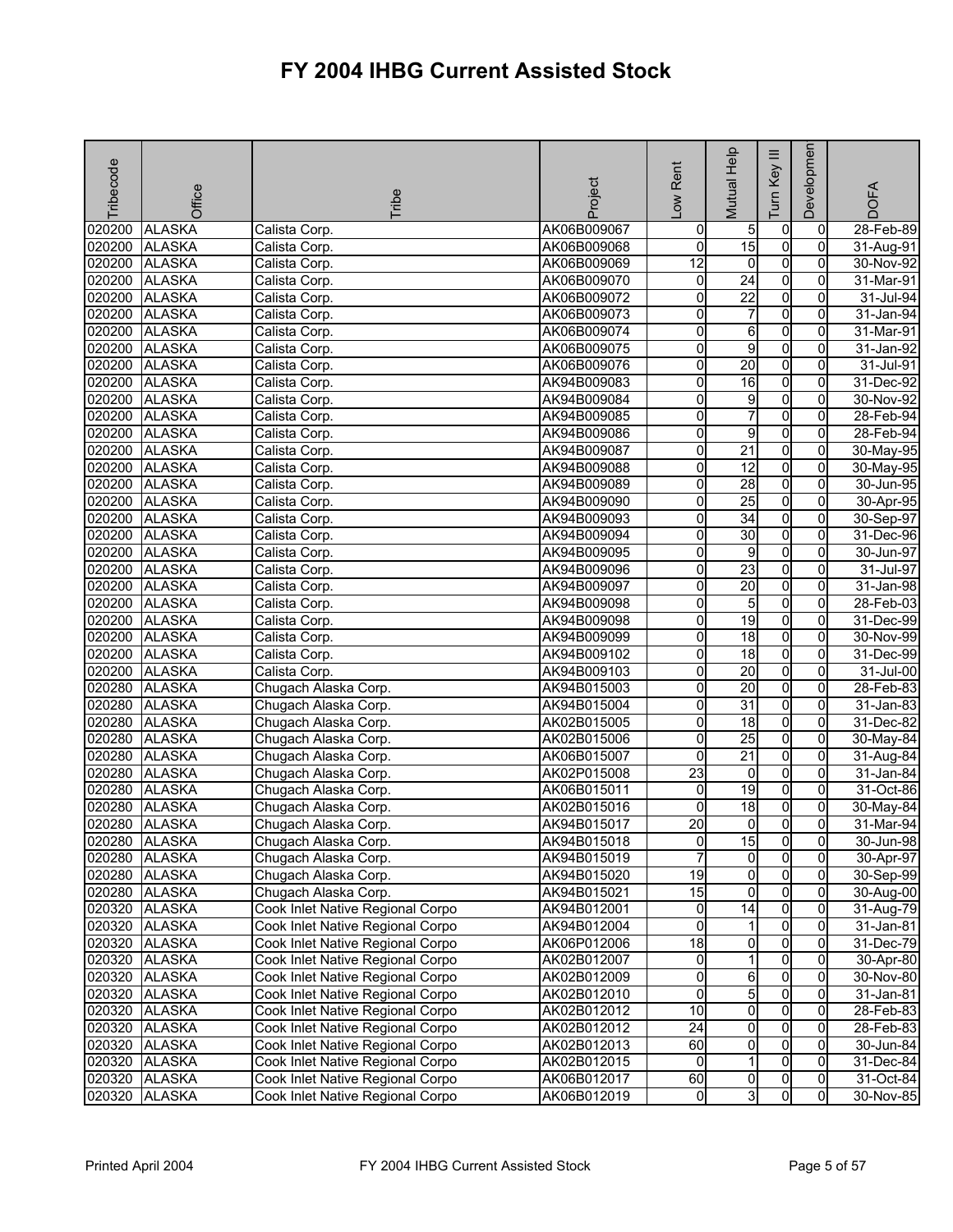| Tribecode | Office        | ribe                             | Project     | Rent<br>Low         | Mutual Help             | Ξ<br>Key<br>E  | Developmen     | <b>DOFA</b> |
|-----------|---------------|----------------------------------|-------------|---------------------|-------------------------|----------------|----------------|-------------|
| 020320    | <b>ALASKA</b> | Cook Inlet Native Regional Corpo | AK06B012023 | 0                   | 3                       | $\overline{0}$ | 0              | 30-Apr-87   |
| 020320    | <b>ALASKA</b> | Cook Inlet Native Regional Corpo | AK06B012024 | 0                   | $\overline{7}$          | $\overline{0}$ | $\Omega$       | 28-Feb-89   |
| 020320    | <b>ALASKA</b> | Cook Inlet Native Regional Corpo | AK94B012027 | 0                   | 5                       | $\overline{0}$ | $\overline{0}$ | 30-Sep-90   |
| 020320    | <b>ALASKA</b> | Cook Inlet Native Regional Corpo | AK94B012028 | 0                   | $\overline{14}$         | 0              | 0              | 30-Sep-92   |
| 020320    | <b>ALASKA</b> | Cook Inlet Native Regional Corpo | AK94B012029 | 0                   | 13                      | $\overline{0}$ | 0              | 31-Dec-91   |
| 020320    | <b>ALASKA</b> | Cook Inlet Native Regional Corpo | AK94B012030 | 75                  | $\overline{0}$          | $\overline{0}$ | 0              | 31-Mar-96   |
| 020320    | <b>ALASKA</b> | Cook Inlet Native Regional Corpo | AK94B012031 | 0                   | 30                      | $\overline{0}$ | 0              | 31-Dec-93   |
| 020320    | <b>ALASKA</b> | Cook Inlet Native Regional Corpo | AK94B012033 | 0                   | 1                       | ō              | 0              | 31-May-94   |
| 020320    | <b>ALASKA</b> | Cook Inlet Native Regional Corpo | AK94B012034 | 0                   | $\overline{16}$         | $\overline{0}$ | $\overline{0}$ | 28-Feb-97   |
| 020320    | <b>ALASKA</b> | Cook Inlet Native Regional Corpo | AK94B012035 | $\overline{20}$     | 0                       | $\overline{0}$ | 0              | 31-May-98   |
| 020398    | <b>ALASKA</b> | Doyon, Ltd.                      | AK94B007005 | 0                   | $\overline{2}$          | $\overline{0}$ | $\overline{0}$ | 31-Mar-79   |
| 020398    | <b>ALASKA</b> | Doyon, Ltd.                      | AK94B007006 | o                   | 5                       | $\overline{0}$ | $\overline{0}$ | 31-Dec-79   |
| 020398    | <b>ALASKA</b> | Doyon, Ltd.                      | AK94B007007 | 0                   | $\overline{7}$          | 0              | $\mathbf 0$    | 31-Jul-82   |
| 020398    | <b>ALASKA</b> | Doyon, Ltd.                      | AK94B007009 | 0                   | 1                       | $\overline{0}$ | $\Omega$       | 31-Mar-82   |
| 020398    | <b>ALASKA</b> | Doyon, Ltd.                      | AK02B007011 | 0                   | $\overline{c}$          | O              | 0              | 30-Sep-83   |
| 020398    | <b>ALASKA</b> | Doyon, Ltd.                      | AK02B007012 | 0                   | 7                       | $\overline{0}$ | 0              | 30-Sep-81   |
| 020398    | <b>ALASKA</b> | Doyon, Ltd.                      | AK02B007013 | $\overline{0}$      | 3                       | $\overline{0}$ | 0              | 30-Sep-88   |
| 020398    | <b>ALASKA</b> | Doyon, Ltd.                      | AK02B007015 | 0                   | $\overline{2}$          | $\overline{0}$ | 0              | 30-Sep-83   |
| 020398    | <b>ALASKA</b> | Doyon, Ltd.                      | AK02B007016 | 0                   | 5                       | ō              | $\Omega$       | 30-Nov-88   |
| 020398    | <b>ALASKA</b> | Doyon, Ltd.                      | AK02B007017 | 0                   | 3                       | O              | $\overline{0}$ | 31-Dec-86   |
| 020398    | <b>ALASKA</b> | Doyon, Ltd.                      | AK02B007018 | 0                   | 8                       | $\overline{0}$ | 0              | 30-Apr-85   |
| 020398    | <b>ALASKA</b> | Doyon, Ltd.                      | AK02B007019 | 0                   | 16                      | $\overline{0}$ | 0              | 31-Dec-82   |
| 020398    | <b>ALASKA</b> | Doyon, Ltd.                      | AK02B007020 | 0                   | ω                       | $\overline{0}$ | 0              | 30-Apr-85   |
| 020398    | <b>ALASKA</b> | Doyon, Ltd.                      | AK02B007021 | Ō                   | 9                       | $\overline{0}$ | 0              | 30-Sep-88   |
| 020398    | <b>ALASKA</b> | Doyon, Ltd.                      | AK06B007026 | 0                   | $\overline{7}$          | $\overline{0}$ | $\Omega$       | 30-Sep-88   |
| 020398    | <b>ALASKA</b> | Doyon, Ltd.                      | AK06B007027 | 0                   | $\overline{10}$         | O              | 0              | 30-Sep-91   |
| 020398    | <b>ALASKA</b> | Doyon, Ltd.                      | AK06B007028 | 0                   | 10                      | $\overline{0}$ | 0              | 30-Nov-90   |
| 020398    | <b>ALASKA</b> | Doyon, Ltd.                      | AK06B007029 | 0                   | 10                      | $\overline{0}$ | 0              | 30-Nov-90   |
| 020398    | <b>ALASKA</b> | Doyon, Ltd.                      | AK06B007031 | 15                  | $\overline{0}$          | 0              | 0              | 30-Nov-92   |
| 020398    | <b>ALASKA</b> | Doyon, Ltd.                      | AK94B007032 | 0                   | 10                      | 0              | 0              | 31-Oct-93   |
| 020398    | <b>ALASKA</b> | Doyon, Ltd.                      | AK94B007033 | 0                   | 15                      | O              | 0              | 31-May-93   |
| 020398    | <b>ALASKA</b> | Doyon, Ltd.                      | AK94B007034 | 0                   | 3                       | $\overline{0}$ | 0              | 31-Dec-94   |
| 020398    | <b>ALASKA</b> | Doyon, Ltd.                      | AK94B007034 | 0                   | 5                       | $\overline{0}$ | 0              | 31-Dec-94   |
| 020398    | <b>ALASKA</b> | Doyon, Ltd.                      | AK94B007034 | 0                   | 6                       | $\overline{0}$ | $\overline{0}$ | 31-Dec-94   |
| 020398    | <b>ALASKA</b> | Doyon, Ltd.                      | AK94B007034 | 0                   | 11                      | $\overline{0}$ | 0              | 31-Dec-94   |
| 020398    | <b>ALASKA</b> | Doyon, Ltd.                      | AK94B007035 | 0                   | $\overline{10}$         | $\mathbf{0}$   | $\Omega$       | 30-Sep-94   |
|           | 020398 ALASKA | Doyon, Ltd.                      | AK94B007036 | 0                   | 17                      | 01             | 01             | 31-Dec-94   |
|           | 020398 ALASKA | Doyon, Ltd.                      | AK94B007037 | 0                   | 5                       | $\overline{0}$ | $\Omega$       | 30-Jun-97   |
|           | 020398 ALASKA | Doyon, Ltd.                      | AK94B007038 | 0                   | 24                      | $\overline{0}$ | $\overline{0}$ | 31-Oct-97   |
|           | 020398 ALASKA | Doyon, Ltd.                      | AK94B007039 | 0                   | 5                       | $\overline{0}$ | 0              | 31-Jul-97   |
|           | 020398 ALASKA | Doyon, Ltd.                      | AK94B007040 | 0                   | 7                       | $\overline{0}$ | $\Omega$       | 31-Aug-97   |
|           | 020398 ALASKA | Doyon, Ltd.                      | AK94B007041 | o                   | $\overline{14}$         | $\overline{0}$ | $\Omega$       | 31-Oct-97   |
|           | 020398 ALASKA | Doyon, Ltd.                      | AK94B007044 | 6                   | $\overline{0}$          | $\overline{0}$ | 0              | 31-May-98   |
|           | 020398 ALASKA | Doyon, Ltd.                      | AK94B007045 | 0                   | $\overline{10}$         | $\overline{0}$ | $\overline{0}$ | 31-May-98   |
|           | 020398 ALASKA | Doyon, Ltd.                      | AK94B007046 | $\mathsf{O}\xspace$ | $5\overline{)}$         | $\overline{0}$ | $\mathbf{0}$   | 31-Jul-98   |
|           | 020398 ALASKA | Doyon, Ltd.                      | AK94B007047 | 0                   | 4                       | 0              | $\overline{0}$ | 30-Jun-98   |
|           | 020398 ALASKA | Doyon, Ltd.                      | AK94B007048 | 0                   | $\overline{2}$          | $\overline{0}$ | 0              | 30-Sep-00   |
|           | 020398 ALASKA | Doyon, Ltd.                      | AK94B007048 | 0                   | 2                       | $\overline{0}$ | $\Omega$       | 30-Sep-00   |
|           | 020398 ALASKA | Doyon, Ltd.                      | AK94B007048 | 0                   | 2                       | $\overline{0}$ | $\mathbf{0}$   | 30-Sep-00   |
|           | 020398 ALASKA | Doyon, Ltd.                      | AK94B007048 | $\overline{2}$      | $\overline{0}$          | $\overline{0}$ | $\overline{0}$ | 30-Sep-00   |
|           | 020398 ALASKA | Doyon, Ltd.                      | AK94B007048 | 0                   | $\overline{\mathbf{c}}$ | $\overline{0}$ | $\overline{0}$ | 30-Sep-00   |
|           | 020868 ALASKA | Koniag, Incorporated             | AK94B013001 | $\overline{0}$      | 8                       | $\mathbf{0}$   | $\overline{0}$ | 30-Sep-78   |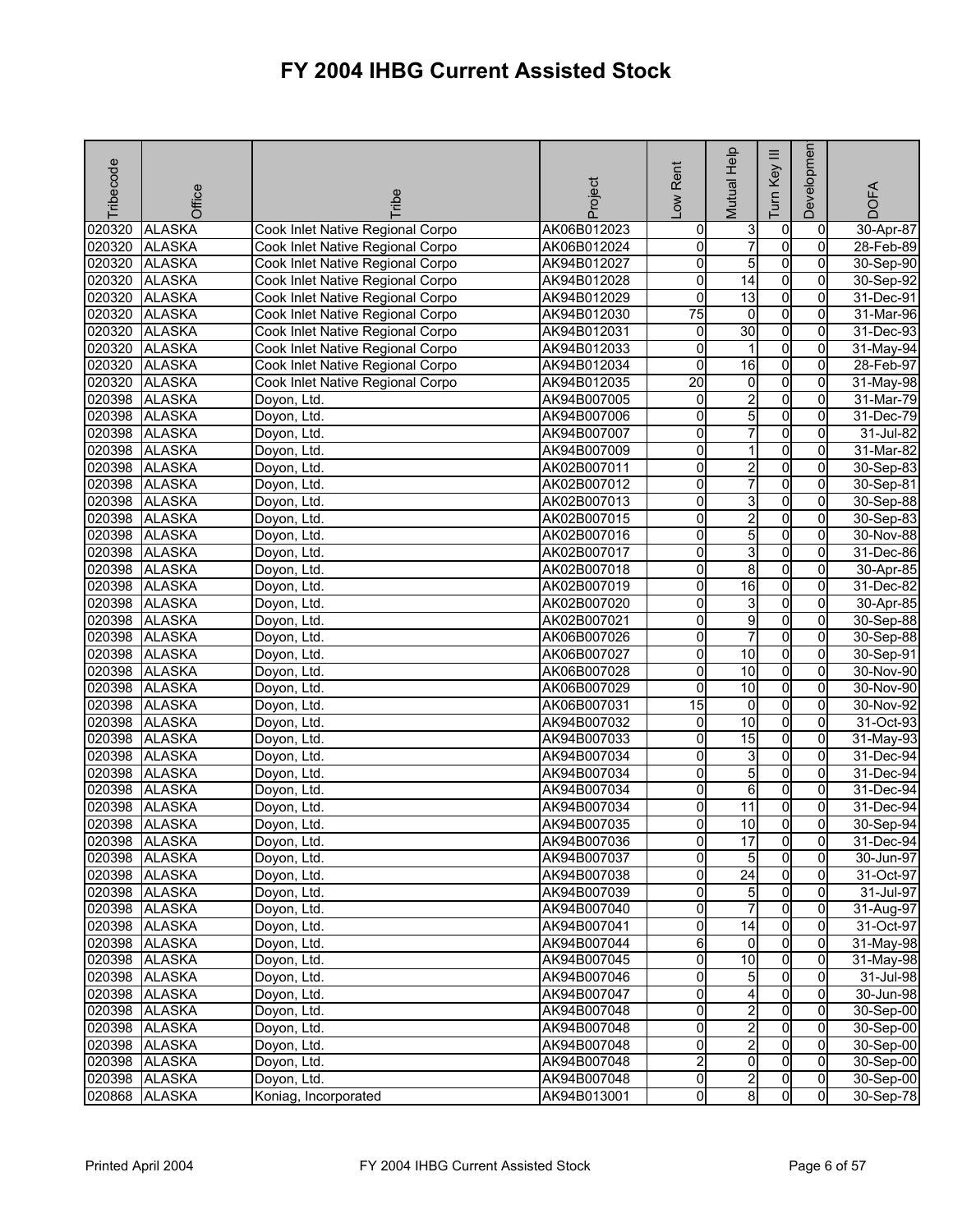| Tribecode | Office        | <b>Fribe</b>                                | Project     | -ow Rent        | Mutual Help             | $\equiv$<br>Key<br>lum | Developmen     | <b>DOFA</b>  |
|-----------|---------------|---------------------------------------------|-------------|-----------------|-------------------------|------------------------|----------------|--------------|
| 020868    | <b>ALASKA</b> | Koniag, Incorporated                        | AK94B013002 | 0               | 9                       | 0                      | 0              | 30-Nov-78    |
| 020868    | <b>ALASKA</b> | Koniag, Incorporated                        | AK94B013003 | o               | 5                       | $\overline{0}$         | $\mathbf 0$    | 30-Sep-78    |
| 020868    | <b>ALASKA</b> | Koniag, Incorporated                        | AK94B013004 | 0               | $\overline{27}$         | $\overline{0}$         | $\overline{0}$ | 30-Sep-78    |
| 020868    | <b>ALASKA</b> | Koniag, Incorporated                        | AK94B013005 | 0               | 4                       | $\overline{0}$         | 0              | 30-Jun-79    |
| 020868    | <b>ALASKA</b> | Koniag, Incorporated                        | AK94B013006 | 0               | 6                       | $\overline{0}$         | 0              | 30-Nov-78    |
| 020868    | <b>ALASKA</b> | Koniag, Incorporated                        | AK94B013008 | 0               | 13                      | $\overline{0}$         | 0              | 31-Jul-82    |
| 020868    | <b>ALASKA</b> | Koniag, Incorporated                        | AK94B013009 | 0               | $\overline{7}$          | $\overline{0}$         | $\mathbf 0$    | 31-Jul-82    |
| 020868    | <b>ALASKA</b> | Koniag, Incorporated                        | AK02B013010 | $\overline{0}$  | 6                       | $\overline{0}$         | $\Omega$       | 31-Aug-82    |
| 020868    | <b>ALASKA</b> | Koniag, Incorporated                        | AK02P013011 | 48              | 0                       | 0                      | 0              | 31-Jul-83    |
| 020868    | <b>ALASKA</b> | Koniag, Incorporated                        | AK02B013012 | 0               | $\overline{16}$         | $\overline{0}$         | 0              | 31-Oct-85    |
| 020868    | <b>ALASKA</b> | Koniag, Incorporated                        | AK06B013013 | $\overline{0}$  | 12                      | $\overline{0}$         | 0              | 31-Jan-84    |
| 020868    | <b>ALASKA</b> | Koniag, Incorporated                        | AK06B013014 | 0               | 7                       | O                      | 0              | 31-Jan-87    |
| 020868    | <b>ALASKA</b> | Koniag, Incorporated                        | AK06B013015 | 0               | 6                       | 0                      | 0              | 30-Nov-87    |
| 020868    | <b>ALASKA</b> | Koniag, Incorporated                        | AK06B013016 | 0               | 11                      | 0                      | 0              | 30-Sep-87    |
| 020868    | <b>ALASKA</b> | Koniag, Incorporated                        | AK94B013017 | $\overline{15}$ | 0                       | $\overline{0}$         | 0              | 30-Sep-96    |
| 020868    | <b>ALASKA</b> | Koniag, Incorporated                        | AK94B013018 | 20              | 0                       | $\overline{0}$         | 0              | 31-Dec-96    |
| 020868    | <b>ALASKA</b> | Koniag, Incorporated                        | AK94B013019 | 4               | $\overline{\mathbf{0}}$ | $\overline{0}$         | $\overline{0}$ | 30-Sep-96    |
| 020868    | <b>ALASKA</b> | Koniag, Incorporated                        | AK94B013020 | 0               | 5                       | $\overline{0}$         | 0              | 30-Sep-01    |
| 020868    | <b>ALASKA</b> | Koniag, Incorporated                        | AK94B013020 | $\overline{0}$  | 5                       | $\overline{0}$         | $\overline{0}$ | 30-Sep-01    |
| 020868    | <b>ALASKA</b> | Koniag, Incorporated                        | AK94B013021 | 3               | 0                       | $\overline{0}$         | $\overline{0}$ | 30-Sep-01    |
| 021010    | <b>ALASKA</b> | Annette Island (Metlakakla)                 | AK02B002005 | 0               | 20                      | $\overline{0}$         | 0              | 30-Jun-83    |
| 021010    | <b>ALASKA</b> | $\overline{M}$ etlakakla)<br>Annette Island | AK06B002006 | 25              | $\mathbf 0$             | $\overline{0}$         | 0              | 30-Apr-88    |
| 021010    | <b>ALASKA</b> | Annette Island<br>(Metlakakla)              | AK06B002007 | 0               | 20                      | O                      | 0              | 30-Sep-86    |
| 021010    | <b>ALASKA</b> | (Metlakakla)<br>Annette Island              | AK06B002008 | 15              | 0                       | O                      | 0              | 31-Aug-89    |
| 021010    | <b>ALASKA</b> | Annette Island<br>(Metlakakla)              | AK94B002009 | 0               | 28                      | O                      | $\overline{0}$ | 30-Sep-96    |
| 021010    | <b>ALASKA</b> | Annette Island<br>(Metlakakla)              | AK94B002011 | 8               | 0                       | $\overline{0}$         | 0              | 01-Jun-99    |
| 021010    | <b>ALASKA</b> | Annette Island<br>(Metlakakla)              | AK94B002012 | 0               | $\overline{20}$         | $\overline{0}$         | 0              | 29-Aug-97    |
| 021064    | <b>ALASKA</b> | NANA Corp.                                  | AK94B006002 | 0               | 1                       | $\overline{0}$         | 0              | 31-Oct-77    |
| 021064    | <b>ALASKA</b> | NANA Corp.                                  | AK94B006003 | 0               | 3                       | 0                      | 0              | 30-Sep-76    |
| 021064    | <b>ALASKA</b> | <b>NANA Corp.</b>                           | AK94B006006 | 0               | 3                       | 0                      | $\Omega$       | 31-Oct-79    |
| 021064    | <b>ALASKA</b> | NANA Corp.                                  | AK94B006008 | 0               | 9                       | O                      | $\overline{0}$ | 31-Oct-79    |
| 021064    | <b>ALASKA</b> | NANA Corp.                                  | AK02B006009 | 0               | $\overline{7}$          | $\overline{0}$         | 0              | 30-Nov-80    |
| 021064    | <b>ALASKA</b> | NANA Corp.                                  | AK02B006010 | 0               | 6                       | $\overline{0}$         | 0              | 30-Nov-80    |
| 021064    | <b>ALASKA</b> | NANA Corp.                                  | AK02B006011 | 0               | 5                       | O                      | $\overline{0}$ | 31-Dec-81    |
| 021064    | <b>ALASKA</b> | NANA Corp.                                  | AK02B006014 | 0               | 5                       | 0                      | 0              | $31$ -Dec-81 |
| 021064    | <b>ALASKA</b> | NANA Corp.                                  | AK02B006015 | 0               | 3                       | 0                      | $\overline{0}$ | 30-Sep-81    |
|           | 021064 ALASKA | NANA Corp.                                  | AK02B006016 | 0               | 41                      | $\mathbf{0}$           | 01             | 31-Dec-81    |
|           | 021064 ALASKA | NANA Corp.                                  | AK02P006017 | 43              | O                       | $\overline{0}$         | $\mathbf{0}$   | 31-Mar-83    |
|           | 021064 ALASKA | NANA Corp.                                  | AK02B006018 | 0               | $\overline{2}$          | $\overline{0}$         | $\mathbf{0}$   | 30-Sep-81    |
|           | 021064 ALASKA | NANA Corp.                                  | AK02B006019 | 0               | 3                       | 0                      | $\overline{0}$ | 30-Sep-81    |
|           | 021064 ALASKA | NANA Corp.                                  | AK02B006020 | 0               | 3                       | 0                      | $\Omega$       | 30-Sep-81    |
|           | 021064 ALASKA | NANA Corp.                                  | AK02B006021 | 0               | 8                       | $\overline{0}$         | $\mathbf{0}$   | 31-Dec-81    |
|           | 021064 ALASKA | NANA Corp.                                  | AK02B006022 | 0               | 4                       | $\overline{0}$         | $\Omega$       | 30-Nov-81    |
|           | 021064 ALASKA | NANA Corp.                                  | AK02B006023 | 0               | 1                       | $\overline{0}$         | $\overline{0}$ | 31-Oct-81    |
|           | 021064 ALASKA | NANA Corp.                                  | AK02B006024 | o               | 3                       | $\overline{0}$         | $\overline{0}$ | 30-Sep-81    |
|           | 021064 ALASKA | NANA Corp.                                  | AK06B006027 | 0               | 1                       | $\mathbf 0$            | 0              | 31-Oct-84    |
|           | 021064 ALASKA | NANA Corp.                                  | AK06B006029 | 0               | 10                      | $\overline{0}$         | $\mathbf{0}$   | 30-Nov-86    |
| 021064    | <b>ALASKA</b> | NANA Corp.                                  | AK06B006030 | 0               | 10                      | 0                      | 0              | 31-Dec-86    |
| 021064    | <b>ALASKA</b> | NANA Corp.                                  | AK06B006034 | 0               | 25                      | $\overline{0}$         | 0              | 28-Feb-91    |
| 021064    | <b>ALASKA</b> | NANA Corp.                                  | AK06B006038 | 0               | 10                      | $\overline{0}$         | $\mathbf{0}$   | 31-Dec-91    |
| 021064    | <b>ALASKA</b> | NANA Corp.                                  | AK06B006039 | $\Omega$        | 10                      | 0                      | $\overline{0}$ | 31-Dec-91    |
| 021064    | <b>ALASKA</b> | NANA Corp.                                  | AK94B006040 | $\overline{20}$ | $\mathbf{0}$            | 0                      | $\overline{0}$ | 01-Oct-94    |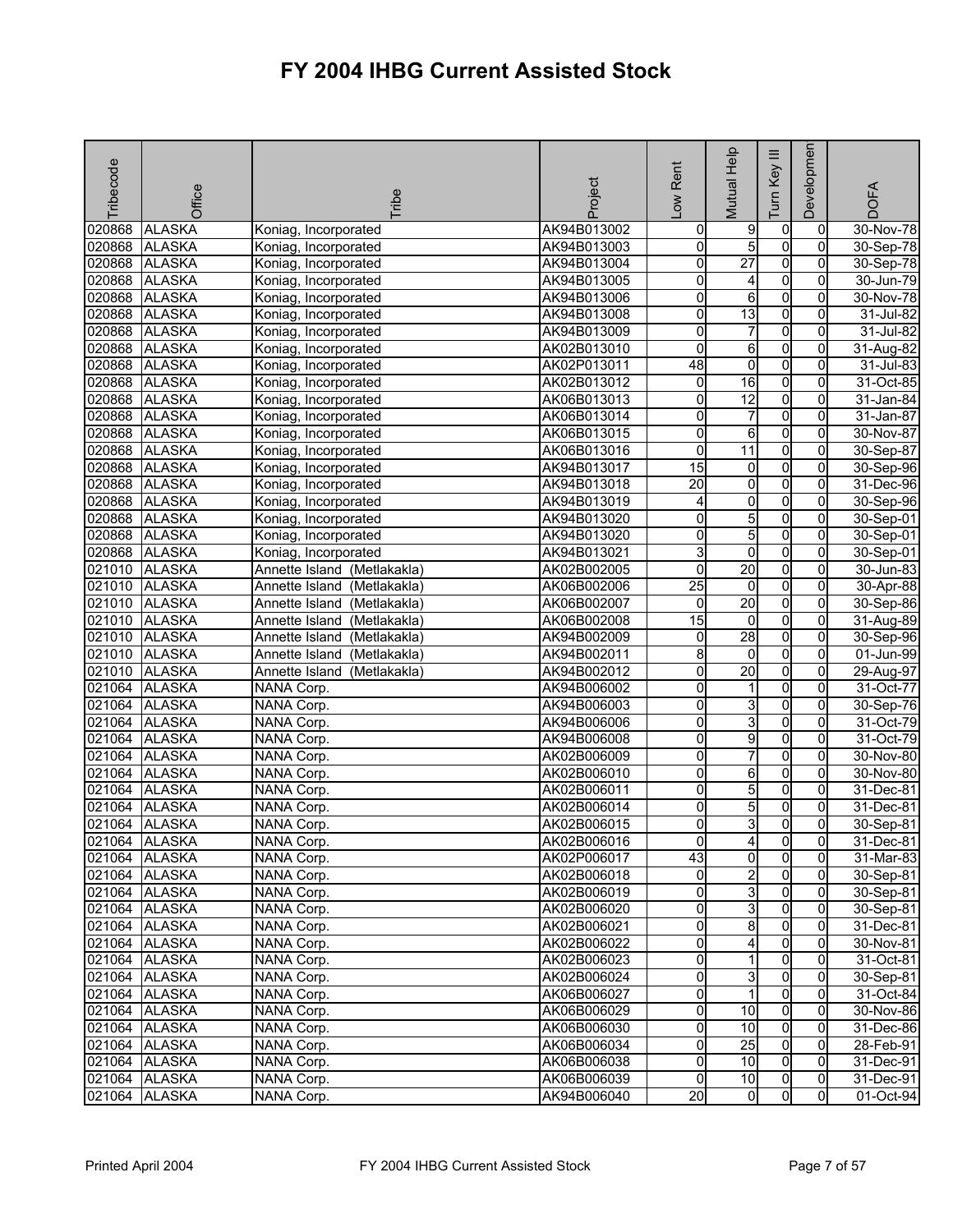| Tribecode | Office                         | Tribe                                                          | Project     | Rent<br>$\sum_{i=1}^{n}$ | Mutual Help                  | Ξ<br>Tum Key     | Developmen          | <b>DOFA</b>                |
|-----------|--------------------------------|----------------------------------------------------------------|-------------|--------------------------|------------------------------|------------------|---------------------|----------------------------|
| 021064    | <b>ALASKA</b>                  | <b>NANA Corp.</b>                                              | AK94B006042 | o                        | 10                           | $\pmb{0}$        | $\mathbf 0$         | $30$ -Jun-92               |
| 021064    | <b>ALASKA</b>                  | NANA Corp.                                                     | AK94B006043 | 0                        | 10                           | $\overline{0}$   | $\Omega$            | 31-Mar-92                  |
| 021064    | <b>ALASKA</b>                  | NANA Corp.                                                     | AK94B006044 | $\overline{20}$          | $\overline{0}$               | $\overline{0}$   | 0                   | 30-Sep-94                  |
| 021064    | <b>ALASKA</b>                  | NANA Corp.                                                     | AK94B006045 | 0                        | 14                           | $\overline{0}$   | 0                   | 30-Apr-94                  |
| 021064    | <b>ALASKA</b>                  | NANA Corp.                                                     | AK94B006046 | 0                        | 23                           | $\overline{0}$   | $\mathbf{0}$        | 31-Aug-95                  |
| 021064    | <b>ALASKA</b>                  | NANA Corp.                                                     | AK94B006047 | 0                        | 20                           | $\overline{0}$   | 0                   | 30-Sep-96                  |
| 021064    | <b>ALASKA</b>                  | NANA Corp.                                                     | AK94B006048 | 0                        | 5                            | $\overline{0}$   | 0                   | 30-Nov-95                  |
| 021064    | <b>ALASKA</b>                  | NANA Corp.                                                     | AK94B006049 | 0                        | 18                           | $\overline{0}$   | $\overline{0}$      | 30-Apr-98                  |
| 021064    | <b>ALASKA</b>                  | NANA Corp.                                                     | AK94B006050 | 0                        | 8                            | $\pmb{0}$        | 0                   | 31-Mar-98                  |
| 021064    | <b>ALASKA</b>                  | NANA Corp.                                                     | AK94B006051 | 0                        | 7                            | $\mathbf 0$      | $\Omega$            | 31-Jan-02                  |
| 021064    | <b>ALASKA</b>                  | NANA Corp.                                                     | AK94B006052 | 0                        | 16                           | $\overline{0}$   | 0                   | 04-Apr-98                  |
| 021064    | <b>ALASKA</b>                  | NANA Corp.                                                     | AK94B006054 | 0                        | 10                           | o                | 0                   | 31-May-02                  |
|           | 021064 ALASKA                  | NANA Corp.                                                     | AK94B006055 | $\overline{0}$           | 15                           | $\overline{0}$   | $\Omega$            | 31-Aug-02                  |
|           | 021623 ALASKA                  | Tlingit-Haida Central Council                                  | AK06B004024 | $\overline{12}$          | $\overline{0}$               | $\overline{0}$   | $\overline{0}$      | 31-Jan-82                  |
| 021623    | <b>ALASKA</b>                  | Tlingit-Haida Central Council                                  | AK06B004025 | $\overline{12}$          | $\overline{\mathbf{0}}$      | $\overline{0}$   | 0                   | 31-Jan-82                  |
| 021623    | <b>ALASKA</b>                  | Tlingit-Haida Central Council                                  | AK06B004026 | $\overline{12}$          | $\overline{\mathbf{0}}$      | $\overline{0}$   | 0                   | 31-Jan-82                  |
| 021623    | <b>ALASKA</b>                  | Tlingit-Haida Central Council                                  | AK06B004027 | 9                        | $\overline{\mathbf{0}}$      | $\overline{0}$   | 0                   | 31-Jan-82                  |
| 021623    | <b>ALASKA</b>                  | Tlingit-Haida Central Council                                  | AK06B004028 | $\overline{12}$          | $\overline{\mathbf{0}}$      | $\overline{0}$   | 0                   | 31-Jan-82                  |
| 021623    | <b>ALASKA</b>                  | Tlingit-Haida Central Council                                  | AK06B004029 | o                        | 15                           | $\overline{0}$   | $\overline{0}$      | 28-Feb-86                  |
| 021623    | <b>ALASKA</b>                  | Tlingit-Haida Central Council                                  | AK06B004030 | 0                        | $\overline{14}$              | $\overline{0}$   | 0                   | 31-Jul-88                  |
| 021623    | <b>ALASKA</b>                  | Tlingit-Haida Central Council                                  | AK06B004031 | 0                        | 18                           | $\overline{0}$   | 0                   | 30-Jun-88                  |
| 021623    | <b>ALASKA</b>                  | Tlingit-Haida Central Council                                  | AK06B004032 | 10                       | $\overline{0}$               | $\overline{0}$   | $\overline{0}$      | 30-Sep-87                  |
| 021623    | <b>ALASKA</b>                  | Tlingit-Haida Central Council                                  | AK06B004034 | 0                        | 25                           | o                | 0                   | 31-Jul-91                  |
| 021623    | <b>ALASKA</b>                  | Tlingit-Haida Central Council                                  | AK06B004040 | 0                        | 18                           | $\overline{0}$   | $\Omega$            | 29-Feb-92                  |
| 021623    | <b>ALASKA</b>                  | Tlingit-Haida Central Council                                  | AK06B004043 | 0                        | $\overline{13}$              | $\overline{0}$   | $\overline{0}$      | 30-Sep-90                  |
| 021623    | <b>ALASKA</b>                  | Tlingit-Haida Central Council                                  | AK94B004044 | 0                        | 20                           | $\overline{0}$   | $\Omega$            | 31-Jan-94                  |
| 021623    | <b>ALASKA</b>                  | Tlingit-Haida Central Council                                  | AK94B004045 | 0                        | 10                           | $\overline{0}$   | 0                   | 22-Feb-95                  |
| 021623    | <b>ALASKA</b>                  | Tlingit-Haida Central Council                                  | AK94B004046 | $\overline{10}$          | $\overline{0}$               | $\overline{0}$   | $\overline{0}$      | 22-Feb-95                  |
| 021623    | <b>ALASKA</b>                  | Tlingit-Haida Central Council                                  | AK94B004047 | 0                        | 30                           | $\overline{0}$   | $\Omega$            | 29-Mar-97                  |
| 021623    | <b>ALASKA</b>                  | Tlingit-Haida Central Council                                  | AK94B004048 | 0                        | 20                           | $\overline{0}$   | $\Omega$            | 29-Oct-95                  |
| 021623    | <b>ALASKA</b>                  | Tlingit-Haida Central Council                                  | AK94B004049 | $\overline{20}$          | $\overline{0}$               | $\overline{0}$   | 0                   | 29-Mar-97                  |
| 021623    | <b>ALASKA</b>                  | Tlingit-Haida Central Council                                  | AK94B004050 | 0                        | $\overline{2}$               | $\overline{0}$   | 0                   | 31-Dec-74                  |
| 021623    | <b>ALASKA</b>                  | Tlingit-Haida Central Council                                  | AK94B004051 | 0                        | 5                            | $\overline{0}$   | 0                   | 31-Aug-74                  |
| 021623    | <b>ALASKA</b>                  | Tlingit-Haida Central Council                                  | AK94B004052 | 0                        | 1                            | $\mathbf 0$      | 0                   | 30-Apr-74                  |
| 021623    | <b>ALASKA</b>                  | Tlingit-Haida Central Council                                  | AK94B004053 | 0                        | 3                            | 0                | $\Omega$            | $31 - Dec-74$              |
| 021623    | <b>ALASKA</b>                  | Tlingit-Haida Central Council                                  | AK94B004054 | 0                        | 1                            | $\overline{0}$   | Οl                  | 31-Jan-74                  |
|           | 021623 ALASKA                  | Tlingit-Haida Central Council                                  | AK94B004055 | 이                        |                              | $\mathbf{0}$     | $\overline{0}$      | 31-Dec-73                  |
|           | 021623 ALASKA                  | Tlingit-Haida Central Council                                  | AK94B004056 | 0                        | 2<br>$\overline{\mathbf{c}}$ | ō                | $\mathbf{0}$        | 31-Mar-75                  |
|           | 021623 ALASKA                  | Tlingit-Haida Central Council                                  | AK94B004057 | 0                        | 6                            | $\overline{0}$   | 01                  | 31-Oct-75                  |
|           | 021623 ALASKA                  | <b>Tlingit-Haida Central Council</b>                           | AK94B004058 | 0                        | 15                           | $\mathbf 0$      | 0                   | 31-May-75                  |
|           | 021623 ALASKA                  | Tlingit-Haida Central Council                                  | AK94B004059 | 0                        | 1                            | o                | $\mathbf{0}$        | $31$ -Aug- $\overline{75}$ |
|           | 021623 ALASKA                  | Tlingit-Haida Central Council                                  | AK94B004060 | 0                        | $\overline{\mathbf{c}}$      | $\overline{0}$   | 0                   | 30-Sep-75                  |
|           | 021623 ALASKA                  |                                                                |             | 0                        | 7                            | $\overline{0}$   | $\mathbf{0}$        |                            |
|           |                                | Tlingit-Haida Central Council                                  | AK94B004061 | 0                        | ω                            | o                | $\mathbf{0}$        | 30-Sep-75                  |
|           | 021623 ALASKA<br>021623 ALASKA | Tlingit-Haida Central Council                                  | AK94B004062 |                          |                              |                  |                     | 30-Jun-75                  |
|           | 021623 ALASKA                  | Tlingit-Haida Central Council<br>Tlingit-Haida Central Council | AK94B004063 | 0<br>0                   | 4<br>$\overline{a}$          | 0<br>$\mathbf 0$ | $\overline{0}$<br>0 | $30-$ Sep-75<br>31-May-75  |
|           |                                |                                                                | AK94B004064 |                          | 20                           |                  |                     |                            |
|           | 021623 ALASKA                  | Tlingit-Haida Central Council                                  | AK94B004065 | 0                        |                              | $\overline{0}$   | $\overline{0}$      | 28-Feb-98                  |
|           | 021623 ALASKA                  | Tlingit-Haida Central Council                                  | AK94B004066 | 6                        | $\overline{0}$               | $\mathbf 0$      | $\mathbf{0}$        | 31-Aug-97                  |
|           | 021623 ALASKA                  | Tlingit-Haida Central Council                                  | AK94B004067 | 0                        | 18                           | o                | $\overline{0}$      | 30-Apr-98                  |
|           | 021623 ALASKA                  | Tlingit-Haida Central Council                                  | AK94B004068 | 16                       | $\overline{0}$               | o                | $\overline{0}$      | 31-Aug-97                  |
|           | 021623 ALASKA                  | Tlingit-Haida Central Council                                  | AK94B004069 | 17                       | $\overline{0}$               | $\mathbf 0$      | $\overline{0}$      | 31-Jan-99                  |
|           | 021623 ALASKA                  | Tlingit-Haida Central Council                                  | AK94B004070 | $\overline{20}$          | $\overline{0}$               | $\overline{0}$   | $\overline{0}$      | 31-Aug-99                  |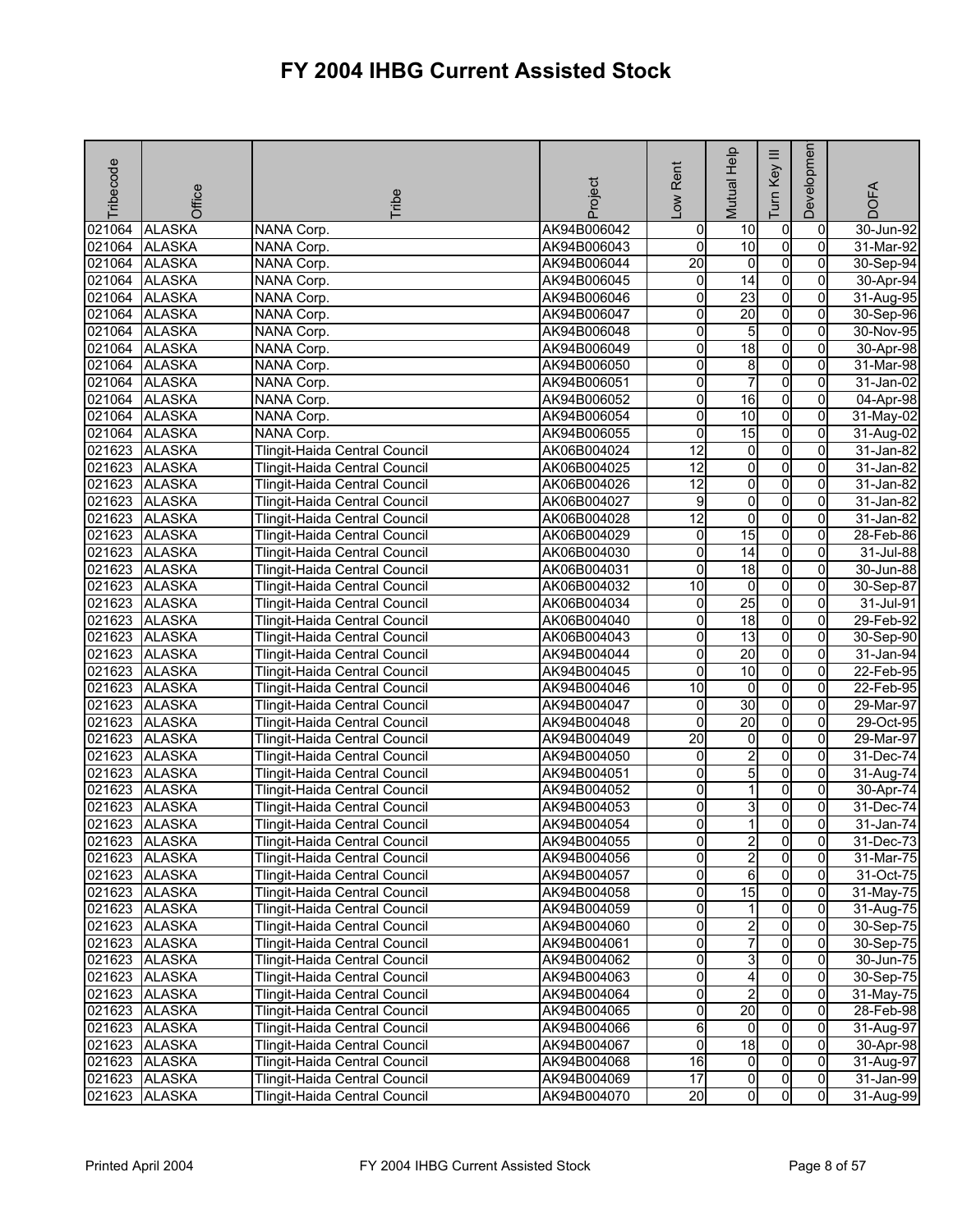| <b>Tribecode</b> | Office         | <b>Fribe</b>                      | Project     | -ow Rent                | Mutual Help                    | Ξ<br>Key<br>Tum            | Developmen                       | <b>DOFA</b>   |
|------------------|----------------|-----------------------------------|-------------|-------------------------|--------------------------------|----------------------------|----------------------------------|---------------|
| 021623           | <b>ALASKA</b>  | Tlingit-Haida Central Council     | AK94B004071 | 3                       | 0                              | $\pmb{0}$                  | 0                                | 31-May-75     |
| 021623           | <b>ALASKA</b>  | Tlingit-Haida Central Council     | AK94B004072 | $\overline{20}$         | 0                              | o                          | $\Omega$                         | $30 - Jun-00$ |
| 021656           | <b>ALASKA</b>  | <b>Twin Hills</b>                 | AK94B018001 | $\Omega$                | $\overline{0}$                 | $\overline{0}$             | $\overline{12}$                  |               |
|                  | <b>ALASKA</b>  | <b>Totals</b>                     |             | 1,173                   | 3,711                          | $\overline{\mathbf{0}}$    | 32                               |               |
| 232502           | <b>CHICAGO</b> | Aroostook Band of Micmac          | ME93B034001 | 66                      | 0                              | $\overline{0}$             | $\mathbf 0$                      | 30-Mar-97     |
| 232502           | <b>CHICAGO</b> | Aroostook Band of Micmac          | ME93B034002 | 0                       | 10                             | $\overline{0}$             | 0                                | 30-Sep-02     |
| 232502           | <b>CHICAGO</b> | Aroostook Band of Micmac          | ME93B034002 | 0                       |                                | $\mathbf 0$                | 0                                | 30-Nov-02     |
| 232502           | <b>CHICAGO</b> | Aroostook Band of Micmac          | ME93B034002 | 0                       |                                | $\overline{0}$             | 0                                | 30-Nov-01     |
| 232502           | <b>CHICAGO</b> | Aroostook Band of Micmac          | ME93B034002 | 0                       | 4                              | $\overline{0}$             | $\overline{0}$                   | 31-Oct-01     |
| 232502           | <b>CHICAGO</b> | Aroostook Band of Micmac          | ME93B034002 | 0                       | 4                              | o                          | 0                                | 31-Dec-01     |
| 232502           | <b>CHICAGO</b> | Aroostook Band of Micmac          | ME93B034002 | 0                       |                                | o                          | 0                                | 30-Jun-03     |
| 232502           | <b>CHICAGO</b> | Aroostook Band of Micmac          | ME93B034002 | 0                       | $\overline{\mathbf{c}}$        | $\overline{0}$             | 7                                | 30-Dec-03     |
| 550358           | <b>CHICAGO</b> | <b>Bad River Band</b>             | WI93B012001 | 14                      | ō                              | $\overline{0}$             | 0                                | 28-Feb-67     |
| 550358           | <b>CHICAGO</b> | <b>Bad River Band</b>             | WI93B012003 | 0                       | $\overline{0}$                 | $\mathbf{1}$               | $\Omega$                         | 28-Feb-72     |
| 550358           | <b>CHICAGO</b> | <b>Bad River Band</b>             | WI93B012004 | 40                      | 0                              | $\overline{0}$             | 0                                | 31-Oct-78     |
| 550358           | <b>CHICAGO</b> | <b>Bad River Band</b>             | WI93B012005 | 20                      | 0                              | $\overline{0}$             | 0                                | 31-Oct-85     |
| 550358           | <b>CHICAGO</b> | <b>Bad River Band</b>             | WI93B012006 | 35                      | $\overline{\mathbf{0}}$        | $\overline{0}$             | 0                                | 29-Jan-88     |
| 550358           | <b>CHICAGO</b> | <b>Bad River Band</b>             | WI93B012007 | $\mathbf 0$             | 15                             | $\pmb{0}$                  | 0                                | 29-Jan-88     |
| 550358           | <b>CHICAGO</b> | <b>Bad River Band</b>             | WI93B012012 | $\overline{20}$         | 0                              | $\overline{0}$             | 0                                | 31-Aug-92     |
| 550358           | <b>CHICAGO</b> | <b>Bad River Band</b>             | WI93B012013 | $\overline{17}$         | $\overline{0}$                 | $\overline{0}$             | $\overline{0}$                   | 30-Nov-95     |
| 550358           | <b>CHICAGO</b> | <b>Bad River Band</b>             | WI93B012014 | 0                       | 9                              | $\mathbf 0$                | 0                                | 30-Nov-95     |
| 550358           | <b>CHICAGO</b> | <b>Bad River Band</b>             | WI93B012015 | 5                       | $\overline{0}$                 | $\mathbf 0$                | 0                                | 30-Nov-95     |
| 550358           | <b>CHICAGO</b> | <b>Bad River Band</b>             | WI93B012016 | $\overline{16}$         | $\overline{0}$                 | $\overline{0}$             | $\overline{0}$                   | 31-Dec-95     |
| 550358           | <b>CHICAGO</b> | <b>Bad River Band</b>             | WI93B012017 | 0                       | $\overline{7}$                 | o                          | 0                                | 28-Feb-98     |
| 550358           | <b>CHICAGO</b> | <b>Bad River Band</b>             | WI93B012018 | 0                       | $\overline{2}$                 | $\overline{0}$             | $\Omega$                         | 28-Feb-98     |
| 262302           | <b>CHICAGO</b> | <b>Bay Mills Indian Community</b> | MI93B062002 | 23                      | 0                              | $\overline{0}$             | 0                                | 30-Sep-82     |
| 262302           | <b>CHICAGO</b> | Bay Mills Indian Community        | MI93B062004 | 0                       | $\overline{10}$                | $\overline{0}$             | $\mathbf{0}$                     | 28-Sep-92     |
| 262302           | <b>CHICAGO</b> | Bay Mills Indian Community        | MI93B062005 | 0                       | 8                              | $\overline{0}$             | $\mathbf{0}$                     | 10-Oct-93     |
| 262302           | <b>CHICAGO</b> | Bay Mills Indian Community        | MI93B062006 | 10                      | $\overline{0}$                 | $\overline{0}$             | 0                                | 30-Jun-94     |
| 262302           | <b>CHICAGO</b> | Bay Mills Indian Community        | MI93B062007 | 0                       | 15                             | $\overline{0}$             | 0                                | 10-Oct-94     |
| 262302           | <b>CHICAGO</b> | <b>Bay Mills Indian Community</b> | MI93B062008 | 0                       | $\overline{14}$                | $\overline{0}$             | $\overline{0}$                   | 29-Feb-96     |
| 262302           | <b>CHICAGO</b> | <b>Bay Mills Indian Community</b> | MI93B062009 | $\overline{20}$         | $\overline{0}$                 | $\pmb{0}$                  | 0                                | 30-Apr-97     |
| 262302           | <b>CHICAGO</b> | <b>Bay Mills Indian Community</b> | MI93B062010 | 0                       | 28                             | $\overline{0}$             | 0                                | 01-Nov-99     |
| 262302           | <b>CHICAGO</b> | Bay Mills Indian Community        | MI93B062011 | $\overline{12}$         | $\mathbf 0$                    | $\overline{0}$             | $\overline{0}$                   | 31-Dec-97     |
| 262302           | <b>CHICAGO</b> | <b>Bay Mills Indian Community</b> | MI93B062012 | 0                       | $\overline{25}$                | 0                          | 0                                | 01-Nov-99     |
| 262302           | <b>CHICAGO</b> | <b>Bay Mills Indian Community</b> | MI93B062013 | 0                       | $\overline{24}$                | $\overline{0}$             | $\overline{0}$                   | 01-Nov-99     |
|                  | 270476 CHICAGO | Boise Forte Band of Minnesota Ch  | MN93B081001 | 11                      | $\mathbf{2}$                   | $\mathbf{0}$               | 01                               | 01-Sep-72     |
|                  | 270476 CHICAGO | Boise Forte Band of Minnesota Ch  | MN93B081002 | 8                       | $\overline{0}$                 | $\overline{0}$             | $\mathbf{0}$                     | 01-May-74     |
|                  | 270476 CHICAGO | Boise Forte Band of Minnesota Ch  | MN93B081003 | 5                       | $\overline{0}$                 | $\overline{0}$             | $\overline{0}$                   | 31-Oct-74     |
|                  | 270476 CHICAGO | Boise Forte Band of Minnesota Ch  | MN93B081004 | $\overline{\mathbf{0}}$ | $\overline{22}$                | $\overline{0}$             | $\overline{0}$                   | 30-Nov-79     |
|                  | 270476 CHICAGO | Boise Forte Band of Minnesota Ch  | MN93B081005 | 26                      | $\overline{0}$                 | $\mathbf 0$                | 0                                | 30-Nov-79     |
|                  | 270476 CHICAGO | Boise Forte Band of Minnesota Ch  | MN93B081006 | 8                       | $\overline{\mathbf{0}}$        | $\overline{0}$             | $\overline{0}$                   | 30-Nov-96     |
|                  | 450268 CHICAGO | Catawba Indian Tribe              | SC93B062001 | $\overline{24}$         | $\overline{0}$                 | $\overline{0}$             | 0                                | 31-Aug-98     |
|                  | 450268 CHICAGO | Catawba Indian Tribe              | SC93B062002 | 0                       | 30                             | $\overline{0}$             | $\overline{0}$                   | 18-Jul-98     |
|                  | 450268 CHICAGO | Catawba Indian Tribe              | SC93B062003 | 10<br>0                 | $\overline{0}$<br>10           | $\overline{0}$             | $\overline{0}$<br>$\Omega$       | 31-Aug-98     |
| 450268           | <b>CHICAGO</b> | Catawba Indian Tribe              | SC93B062004 |                         |                                | 0                          |                                  | 01-Jul-98     |
| 370634           | <b>CHICAGO</b> | Coharie State Tribe               | NC93B171003 | 20                      | $\mathbf{0}$<br>$\overline{0}$ | $\mathbf 0$<br>$\mathbf 0$ | 0<br>$\mathbf{0}$                | 28-Apr-93     |
| 370566           | <b>CHICAGO</b> | Eastern Cherokee                  | NC93B041001 | 37<br>$\overline{25}$   |                                | $\Omega$                   | $\mathbf{0}$                     | 31-Dec-66     |
| 370566           | <b>CHICAGO</b> | Eastern Cherokee                  | NC93B041008 |                         | 0                              |                            |                                  | 30-Sep-78     |
| 370566           | <b>CHICAGO</b> | Eastern Cherokee                  | NC93B041009 |                         | $\overline{2}$<br>83           |                            |                                  |               |
| 370566<br>370566 | <b>CHICAGO</b> | Eastern Cherokee                  | NC93B041010 | 0<br>0                  | 76                             | 0<br>0                     | $\overline{0}$<br>$\overline{0}$ | 28-Feb-82     |
|                  | <b>CHICAGO</b> | Eastern Cherokee                  | NC93B041012 |                         |                                |                            |                                  | 31-Aug-82     |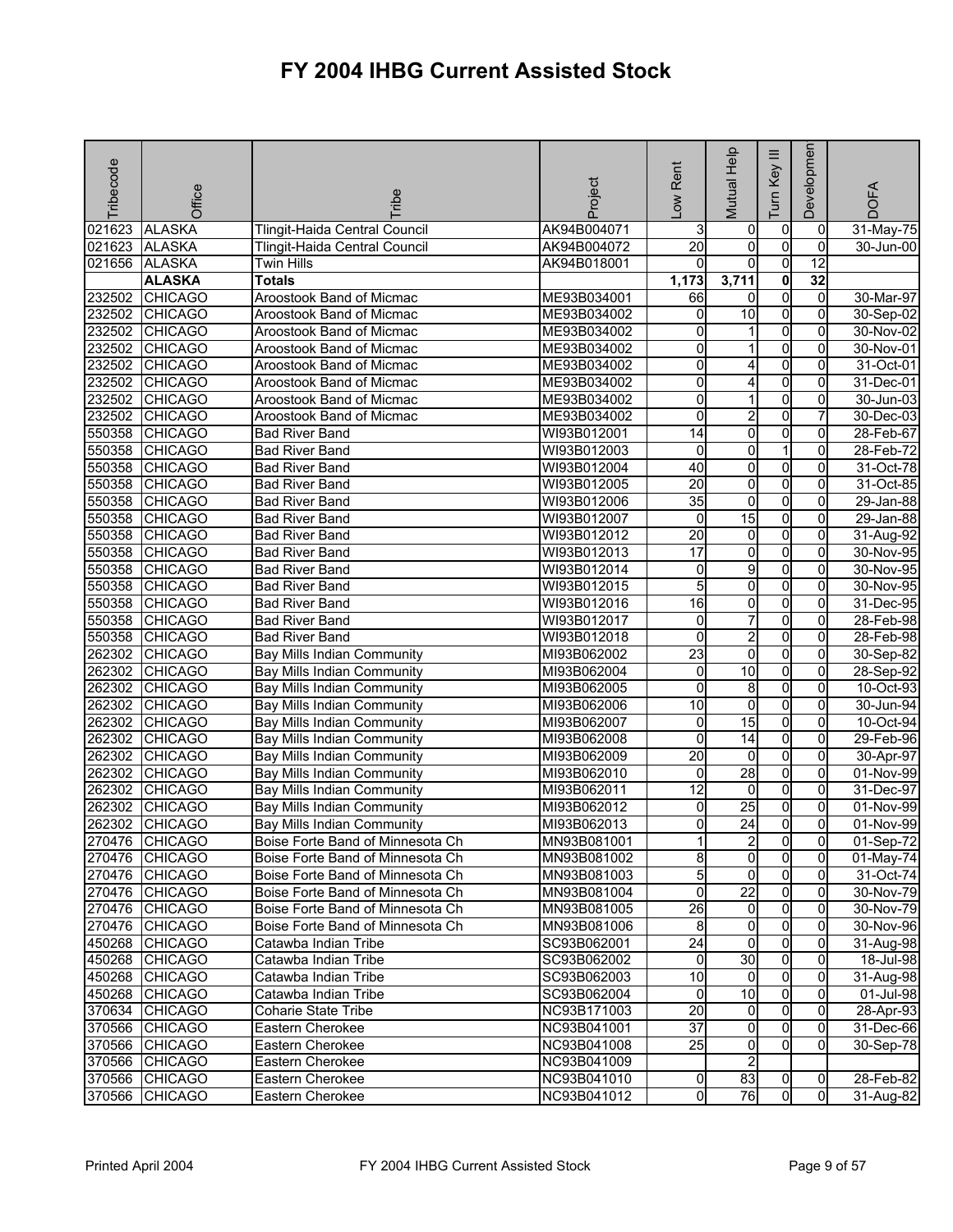| Tribecode | Office         | <b>Fribe</b>                     | Project     | Low Rent        | Mutual Help     | Ξ<br>Key<br>Tum | Developmen      | <b>DOFA</b>  |
|-----------|----------------|----------------------------------|-------------|-----------------|-----------------|-----------------|-----------------|--------------|
| 370566    | <b>CHICAGO</b> | Eastern Cherokee                 | NC93B041013 | 0               | 61              | 0               | 0               | 28-Feb-83    |
| 370566    | <b>CHICAGO</b> | Eastern Cherokee                 | NC93B041014 | 63              | 0               | $\overline{0}$  | $\mathbf 0$     | 28-Feb-83    |
| 370566    | <b>CHICAGO</b> | Eastern Cherokee                 | NC93B041015 | 0               | 62              | $\overline{0}$  | 0               | 30-Sep-84    |
| 370566    | <b>CHICAGO</b> | Eastern Cherokee                 | NC93B041016 | 0               | $\overline{18}$ | $\overline{0}$  | 0               | 31-Jul-86    |
| 370566    | <b>CHICAGO</b> | Eastern Cherokee                 | NC93B041017 | 0               | $\overline{21}$ | $\overline{0}$  | $\overline{0}$  | 30-Jun-87    |
| 370566    | <b>CHICAGO</b> | Eastern Cherokee                 | NC93B041019 | 0               | 14              | $\overline{0}$  | 0               | 30-Jun-87    |
| 370566    | <b>CHICAGO</b> | Eastern Cherokee                 | NC93B041020 | 0               | $\overline{20}$ | $\overline{0}$  | 0               | 30-Sep-88    |
| 370566    | <b>CHICAGO</b> | Eastern Cherokee                 | NC93B041021 | 0               | 39              | $\overline{0}$  | $\overline{0}$  | 31-Dec-89    |
| 370566    | <b>CHICAGO</b> | Eastern Cherokee                 | NC93B041022 | 0               | 36              | $\overline{0}$  | 0               | 31-Oct-91    |
| 370566    | <b>CHICAGO</b> | Eastern Cherokee                 | NC93B041024 | 0               | $\overline{20}$ | $\overline{0}$  | $\overline{0}$  | 28-Feb-93    |
| 370566    | <b>CHICAGO</b> | Eastern Cherokee                 | NC93B041025 | 0               | 15              | $\overline{0}$  | 0               | 25-Oct-95    |
| 370566    | <b>CHICAGO</b> | Eastern Cherokee                 | NC93B041026 | 0               | $\overline{25}$ | $\overline{0}$  | 0               | 30-Apr-01    |
| 370566    | <b>CHICAGO</b> | Eastern Cherokee                 | NC93B041027 | 15              | 0               | $\overline{0}$  | 10              | 31-Aug-01    |
| 370566    | <b>CHICAGO</b> | Eastern Cherokee                 | NC93B041028 | 0               | 23              | $\overline{0}$  | 0               | 31-Aug-01    |
| 370566    | <b>CHICAGO</b> | Eastern Cherokee                 | NC93B041029 | 0               | $\overline{23}$ | $\overline{0}$  | $\overline{0}$  | 30-Nov-01    |
| 370566    | <b>CHICAGO</b> | Eastern Cherokee                 | NC93B041030 | 0               | $\overline{16}$ | $\overline{0}$  | $\overline{24}$ | $29-Oct-03$  |
| 271610    | <b>CHICAGO</b> | Fond Du Lac Band of Minnesota Ch | MN93B015001 | $\overline{25}$ | $\overline{0}$  | $\overline{0}$  | $\overline{0}$  | 31-Aug-67    |
| 271610    | <b>CHICAGO</b> | Fond Du Lac Band of Minnesota Ch | MN93B015003 | $\overline{35}$ | 0               | $\overline{0}$  | 0               | 31-Dec-82    |
| 271610    | <b>CHICAGO</b> | Fond Du Lac Band of Minnesota Ch | MN93B015004 | 0               | 10              | $\overline{0}$  | $\overline{0}$  | 31-Jan-83    |
| 271610    | <b>CHICAGO</b> | Fond Du Lac Band of Minnesota Ch | MN93B015005 | 50              | 0               | $\overline{0}$  | $\mathbf{0}$    | 30-Nov-83    |
| 271610    | <b>CHICAGO</b> | Fond Du Lac Band of Minnesota Ch | MN93B015006 | 0               | 13              | $\overline{0}$  | 0               | 31-Aug-84    |
| 271610    | <b>CHICAGO</b> | Fond Du Lac Band of Minnesota Ch | MN93B015007 | 11              | 0               | $\overline{0}$  | $\overline{0}$  | 31-Aug-84    |
| 271610    | <b>CHICAGO</b> | Fond Du Lac Band of Minnesota Ch | MN93B015008 | $\overline{20}$ | 0               | $\overline{0}$  | 0               | 31-Mar-85    |
| 271610    | <b>CHICAGO</b> | Fond Du Lac Band of Minnesota Ch | MN93B015009 | 23              | 0               | $\overline{0}$  | 0               | 31-Dec-86    |
| 271610    | <b>CHICAGO</b> | Fond Du Lac Band of Minnesota Ch | MN93B015013 | 15              | 0               | $\overline{0}$  | $\Omega$        | 30-Apr-87    |
| 271610    | <b>CHICAGO</b> | Fond Du Lac Band of Minnesota Ch | MN93B015014 | 0               | $\overline{13}$ | $\overline{0}$  | 0               | $31$ -Dec-88 |
| 271610    | <b>CHICAGO</b> | Fond Du Lac Band of Minnesota Ch | MN93B015015 | 15              | 0               | $\overline{0}$  | 0               | 31-Dec-88    |
| 271610    | <b>CHICAGO</b> | Fond Du Lac Band of Minnesota Ch | MN93B015016 | 15              | $\overline{0}$  | $\overline{0}$  | 0               | 31-Dec-91    |
| 271610    | <b>CHICAGO</b> | Fond Du Lac Band of Minnesota Ch | MN93B015017 | 0               | 15              | $\overline{0}$  | 0               | 30-Nov-91    |
| 271610    | <b>CHICAGO</b> | Fond Du Lac Band of Minnesota Ch | MN93B015018 | 0               | 10              | 0               | $\Omega$        | 28-Feb-94    |
| 271610    | <b>CHICAGO</b> | Fond Du Lac Band of Minnesota Ch | MN93B015019 | 0               | 16              | $\overline{0}$  | $\mathbf{0}$    | 30-Apr-96    |
| 271610    | <b>CHICAGO</b> | Fond Du Lac Band of Minnesota Ch | MN93B015020 | 0               | 16              | $\overline{0}$  | 0               | 31-Jan-98    |
| 271610    | <b>CHICAGO</b> | Fond Du Lac Band of Minnesota Ch | MN93B015021 | $\overline{12}$ | 0               | $\overline{0}$  | 0               | 31-Jan-98    |
| 271610    | <b>CHICAGO</b> | Fond Du Lac Band of Minnesota Ch | MN93B015022 | 16              | 0               | O               | 0               | 16-Dec-96    |
| 271610    | <b>CHICAGO</b> | Fond Du Lac Band of Minnesota Ch | MN93B015023 | 0               | 8               | 0               | 0               | 31-Dec-01    |
| 271610    | <b>CHICAGO</b> | Fond Du Lac Band of Minnesota Ch | MN93B015023 | 0               | $\overline{13}$ | 0               | 9               | 31-Dec-00    |
|           | 552282 CHICAGO | Forest County Potawatami         | WI93B035001 | 7               | 01              | 01              | $\overline{0}$  | 01-Jun-71    |
|           | 552282 CHICAGO | Forest County Potawatami         | WI93B035004 | 0               | 17              | $\overline{0}$  | $\overline{0}$  | 31-May-95    |
|           | 552282 CHICAGO | Forest County Potawatami         | WI93B035005 | 0               | 10              | $\overline{0}$  | $\mathbf{0}$    | 31-May-95    |
|           | 552282 CHICAGO | Forest County Potawatami         | WI93B035006 | 0               | 25              | $\overline{0}$  | 0               | 31-Jan-97    |
|           | 552282 CHICAGO | Forest County Potawatami         | WI93B035007 | 8               | 0               | $\overline{0}$  | $\Omega$        | 31-Mar-98    |
| 552282    | <b>CHICAGO</b> | Forest County Potawatami         | WI93B035008 | 6               | $\overline{0}$  | $\overline{0}$  | $\Omega$        | 31-Jul-99    |
|           | 552282 CHICAGO | Forest County Potawatami         | WI93B035009 | 0               | 4               | $\overline{0}$  | $\Omega$        | 31-Jul-99    |
|           | 271876 CHICAGO | Grand Portage Band of Minn. Chip | MN93B175001 | 5               | $\overline{0}$  | $\overline{0}$  | 0               | 31-Jan-81    |
|           | 271876 CHICAGO | Grand Portage Band of Minn. Chip | MN93B175003 | 4               | $\overline{0}$  | $\overline{0}$  | $\overline{0}$  | 31-Dec-83    |
|           | 271876 CHICAGO | Grand Portage Band of Minn. Chip | MN93B175004 | 4               | 0               | $\overline{0}$  | 0               | 30-Nov-86    |
|           | 271876 CHICAGO | Grand Portage Band of Minn. Chip | MN93B175005 | $\mathbf 0$     | 20              | $\overline{0}$  | $\Omega$        | 11-Oct-95    |
| 262548    | <b>CHICAGO</b> | <b>Grand Traverse Band</b>       | MI93B197001 | $\overline{30}$ | $\overline{0}$  | $\overline{0}$  | 0               | 31-May-89    |
| 262548    | <b>CHICAGO</b> | <b>Grand Traverse Band</b>       | MI93B197002 | 16              | $\overline{0}$  | $\overline{0}$  | $\mathbf{0}$    | 31-Aug-89    |
|           | 262548 CHICAGO | <b>Grand Traverse Band</b>       | MI93B197003 | 14              | $\overline{0}$  | $\overline{0}$  | $\mathbf{0}$    | 30-Apr-95    |
| 262548    | <b>CHICAGO</b> | <b>Grand Traverse Band</b>       | MI93B197004 | 0               | 10              | $\overline{0}$  | $\overline{0}$  | 31-Aug-98    |
| 262548    | <b>CHICAGO</b> | <b>Grand Traverse Band</b>       | MI93B197005 | 0               | 9               | 0               | $\overline{0}$  | 31-Aug-98    |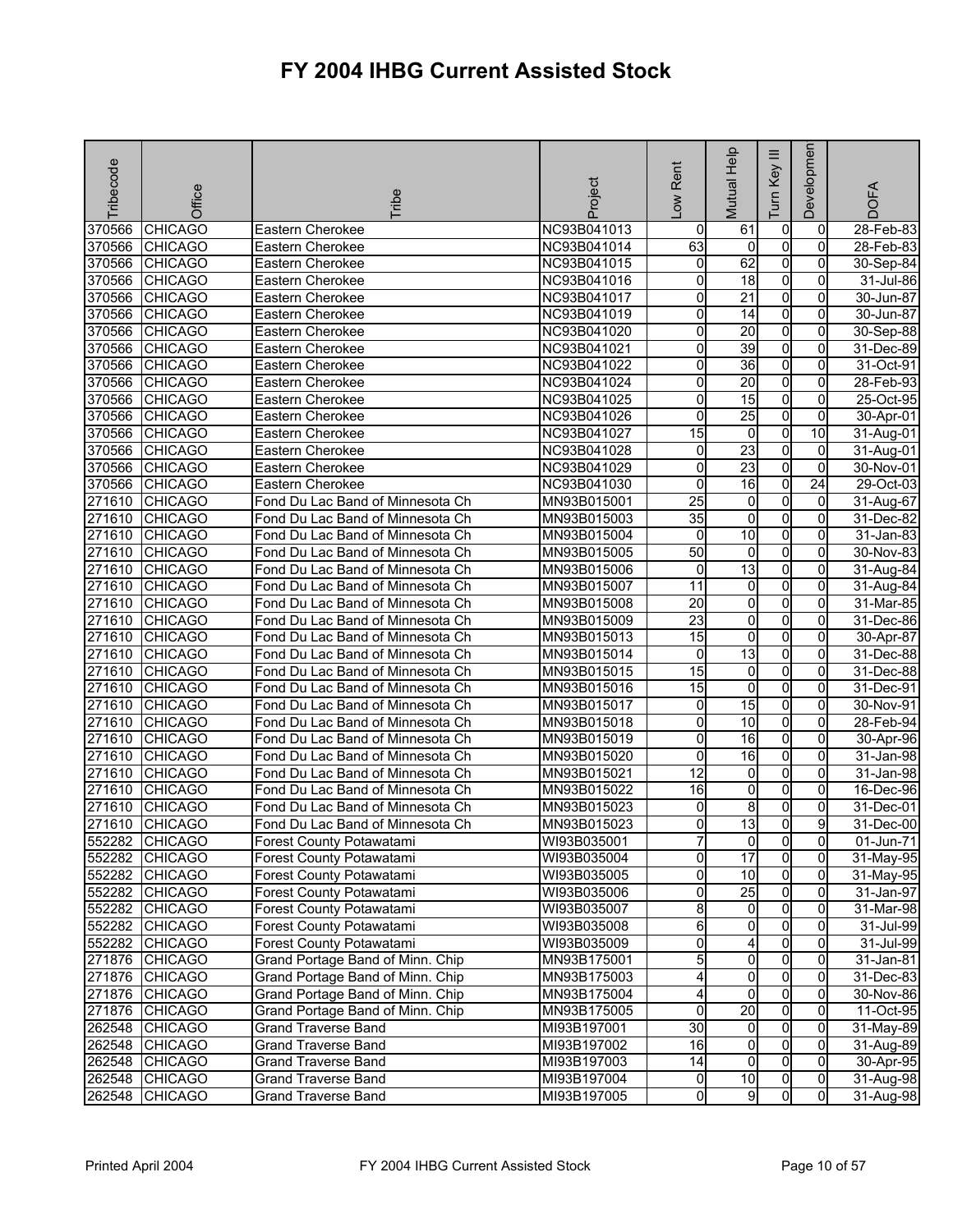| Tribecode | Office         | <b>Fribe</b>                     | Project     | Rent<br>$\sum_{i=1}^{n}$ | Mutual Help             | Ξ<br>Key<br>Tum | Developmen     | <b>DOFA</b>             |
|-----------|----------------|----------------------------------|-------------|--------------------------|-------------------------|-----------------|----------------|-------------------------|
| 262548    | <b>CHICAGO</b> | <b>Grand Traverse Band</b>       | MI93B197006 | 0                        | 4                       | $\pmb{0}$       | 0              | 31-Aug-00               |
| 371226    | <b>CHICAGO</b> | Haliwa-Saponi State Tribe        | NC93B171002 | $\overline{30}$          | $\mathbf 0$             | o               | 0              | 31-Mar-91               |
| 371226    | <b>CHICAGO</b> | Haliwa-Saponi State Tribe        | NC93B171005 | 0                        | $\overline{14}$         | $\overline{0}$  | $\overline{0}$ | 31-Aug-98               |
| 262764    | <b>CHICAGO</b> | Hannahville Community            | MI93B075001 | 15                       | 0                       | $\overline{0}$  | 0              | 01-Jan-71               |
| 262764    | <b>CHICAGO</b> | Hannahville Community            | MI93B075002 | 0                        | 10                      | $\overline{0}$  | 0              | 30-Sep-96               |
| 557318    | <b>CHICAGO</b> | Ho-Chunk Nation                  | WI93B238001 | $\overline{21}$          | $\overline{\mathbf{0}}$ | $\overline{0}$  | $\overline{0}$ | 31-May-71               |
| 557318    | <b>CHICAGO</b> | Ho-Chunk Nation                  | WI93B238002 | 51                       | $\overline{0}$          | $\mathbf 0$     | 0              | 30-Jun-83               |
| 557318    | <b>CHICAGO</b> | Ho-Chunk Nation                  | WI93B238003 | 10                       | $\mathbf 0$             | $\overline{0}$  | 0              | 31-Mar-73               |
| 557318    | <b>CHICAGO</b> | Ho-Chunk Nation                  | WI93B238004 | 40                       | $\overline{0}$          | $\overline{0}$  | $\overline{0}$ | 31-Mar-78               |
| 557318    | <b>CHICAGO</b> | Ho-Chunk Nation                  | WI93B238005 | $\overline{20}$          | o                       | o               | 0              | 31-May-73               |
| 557318    | <b>CHICAGO</b> | Ho-Chunk Nation                  | WI93B238008 | 10                       | $\overline{\mathbf{0}}$ | o               | $\mathbf 0$    | 31-Jul-71               |
| 557318    | <b>CHICAGO</b> | Ho-Chunk Nation                  | WI93B238009 | 0                        | 15                      | $\overline{0}$  | 12             | 28-Feb-99               |
| 557318    | <b>CHICAGO</b> | Ho-Chunk Nation                  | WI93B238010 | 0                        | 8                       | $\overline{0}$  | $\Omega$       | 28-Feb-99               |
| 231390    | <b>CHICAGO</b> | <b>Houlton Band of Maliseets</b> | ME93B033001 | 40                       | O                       | $\overline{0}$  | $\Omega$       | 28-Feb-94               |
| 231390    | <b>CHICAGO</b> | <b>Houlton Band of Maliseets</b> | ME93B033002 | 10                       | 0                       | $\overline{0}$  | 0              | 31-Jan-94               |
| 231390    | <b>CHICAGO</b> | <b>Houlton Band of Maliseets</b> | ME93B033003 | $\overline{15}$          | 0                       | $\overline{0}$  | 0              | 15-Sep-03               |
| 231390    | <b>CHICAGO</b> | <b>Houlton Band of Maliseets</b> | ME93B033004 | 3                        | $\overline{\mathbf{0}}$ | $\overline{0}$  | $\overline{a}$ | 15-Sep-03               |
| 231390    | <b>CHICAGO</b> | <b>Houlton Band of Maliseets</b> | ME93B033005 | $\overline{0}$           | 7                       | o               | 8              | 15-Sep-03               |
| 263268    | <b>CHICAGO</b> | Keweenaw Bay Indian Community    | MI93B065001 | 33                       | 0                       | $\overline{0}$  | 0              | $\overline{01}$ -Dec-72 |
| 263268    | <b>CHICAGO</b> | Keweenaw Bay Indian Community    | MI93B065002 | 45                       | $\overline{\mathbf{0}}$ | $\overline{0}$  | $\overline{0}$ | 30-Jun-81               |
| 263268    | <b>CHICAGO</b> | Keweenaw Bay Indian Community    | MI93B065003 | 50                       | 0                       | $\mathbf 0$     | 0              | 28-Feb-83               |
| 263268    | <b>CHICAGO</b> | Keweenaw Bay Indian Community    | MI93B065004 | 30                       | $\overline{0}$          | $\overline{0}$  | 0              | 30-Nov-85               |
| 263268    | <b>CHICAGO</b> | Keweenaw Bay Indian Community    | MI93B065005 | 54                       | $\overline{0}$          | $\overline{0}$  | $\overline{0}$ | 30-Nov-85               |
| 263268    | <b>CHICAGO</b> | Keweenaw Bay Indian Community    | MI93B065006 | $\mathbf 0$              | 8                       | o               | $\mathbf 0$    | 30-Sep-86               |
| 263268    | <b>CHICAGO</b> | Keweenaw Bay Indian Community    | MI93B065009 | 20                       | $\overline{\mathbf{0}}$ | $\overline{0}$  | $\Omega$       | 31-Oct-93               |
| 263268    | <b>CHICAGO</b> | Keweenaw Bay Indian Community    | MI93B065010 | $\overline{20}$          | 0                       | $\overline{0}$  | 0              | 31-Oct-93               |
| 553418    | <b>CHICAGO</b> | Lac Courte Oreilles              | WI93B054001 | $\overline{23}$          | 0                       | $\overline{0}$  | 0              | 01-Oct-70               |
| 553418    | <b>CHICAGO</b> | Lac Courte Oreilles              | WI93B054003 | $\overline{15}$          | $\overline{\mathbf{0}}$ | $\overline{0}$  | 0              | 31-Oct-74               |
| 553418    | <b>CHICAGO</b> | Lac Courte Oreilles              | WI93B054004 | 45                       | 0                       | $\overline{0}$  | 0              | 30-Jan-79               |
| 553418    | <b>CHICAGO</b> | Lac Courte Oreilles              | WI93B054005 | 49                       | 0                       | 0               | 0              | 30-Nov-80               |
| 553418    | <b>CHICAGO</b> | Lac Courte Oreilles              | WI93B054006 | o                        | 5                       | $\overline{0}$  | 0              | 30-Sep-83               |
| 553418    | <b>CHICAGO</b> | Lac Courte Oreilles              | WI93B054007 | $\overline{34}$          | $\overline{0}$          | o               | 0              | 30-Nov-82               |
| 553418    | <b>CHICAGO</b> | Lac Courte Oreilles              | WI93B054008 | 24                       | 0                       | $\overline{0}$  | $\Omega$       | 31-Jul-84               |
| 553418    | <b>CHICAGO</b> | Lac Courte Oreilles              | WI93B054009 | $\overline{20}$          | $\overline{0}$          | $\overline{0}$  | $\overline{0}$ | 28-Feb-84               |
| 553418    | <b>CHICAGO</b> | Lac Courte Oreilles              | WI93B054010 | 10                       | 0                       | $\mathbf 0$     | 0              | 30-Sep-85               |
| 553418    | <b>CHICAGO</b> | Lac Courte Oreilles              | WI93B054011 | 40                       | $\mathbf 0$             | $\overline{0}$  | $\overline{0}$ | 31-Aug-86               |
|           | 553418 CHICAGO | Lac Courte Oreilles              | WI93B054012 | 01                       | 11                      | $\mathbf{0}$    | 01             | 31-Dec-87               |
|           | 553418 CHICAGO | Lac Courte Oreilles              | WI93B054013 | 20                       | 0                       | $\overline{0}$  | $\mathbf{0}$   | 31-Dec-88               |
|           | 553418 CHICAGO | Lac Courte Oreilles              | WI93B054014 | 0                        | 5                       | o               | $\mathbf{0}$   | 30-Sep-89               |
| 553418    | <b>CHICAGO</b> | Lac Courte Oreilles              | WI93B054015 | $\overline{0}$           | 18                      | $\mathbf 0$     | $\overline{0}$ | 30-Nov-92               |
|           | 553418 CHICAGO | Lac Courte Oreilles              | WI93B054016 | 16                       | 0                       | $\mathbf 0$     | $\overline{0}$ | 31-Dec-96               |
|           | 553418 CHICAGO | Lac Courte Oreilles              | WI93B054017 | 0                        | $6 \,$                  | $\mathbf 0$     | $\overline{0}$ | 20-Jun-94               |
| 553418    | <b>CHICAGO</b> | Lac Courte Oreilles              | WI93B054018 | 0                        | $\overline{17}$         | 0               | $\overline{0}$ | 30-Sep-00               |
|           | 553418 CHICAGO | Lac Courte Oreilles              | WI93B054019 | 5                        | $\overline{0}$          | $\overline{0}$  | $\overline{0}$ | 31-Dec-01               |
|           | 553418 CHICAGO | Lac Courte Oreilles              | WI93B054019 | $\overline{20}$          | $\overline{0}$          | $\overline{0}$  | 5              | 31-Aug-01               |
| 553418    | <b>CHICAGO</b> | Lac Courte Oreilles              | WI93B054020 | 0                        | 3                       | 0               | $\overline{0}$ | $\overline{31}$ -Jan-75 |
| 553418    | <b>CHICAGO</b> | Lac Courte Oreilles              | WI93B054021 | 0                        | 16                      | $\mathbf 0$     | 0              | 30-Jan-79               |
| 553418    | <b>CHICAGO</b> | Lac Courte Oreilles              | WI93B054022 |                          | $\mathbf{0}$            | $\overline{0}$  | $\Omega$       | 31-Jan-75               |
| 553418    | <b>CHICAGO</b> | Lac Courte Oreilles              | WI93B054023 | $\overline{12}$          | 0                       | $\mathbf 0$     | 0              | 11-Mar-99               |
| 553418    | <b>CHICAGO</b> | Lac Courte Oreilles              | WI93B054024 | 0                        | 10                      | o               | $\overline{0}$ | 01-Oct-70               |
| 553421    | <b>CHICAGO</b> | Lac Du Flambeau Band             | WI93B009001 | $\overline{20}$          | $\overline{0}$          | 0               | $\overline{0}$ | 01-Jul-66               |
| 553421    | <b>CHICAGO</b> | Lac Du Flambeau Band             | WI93B009004 | $\overline{18}$          | 0                       | 0               | $\overline{0}$ | 30-Jan-79               |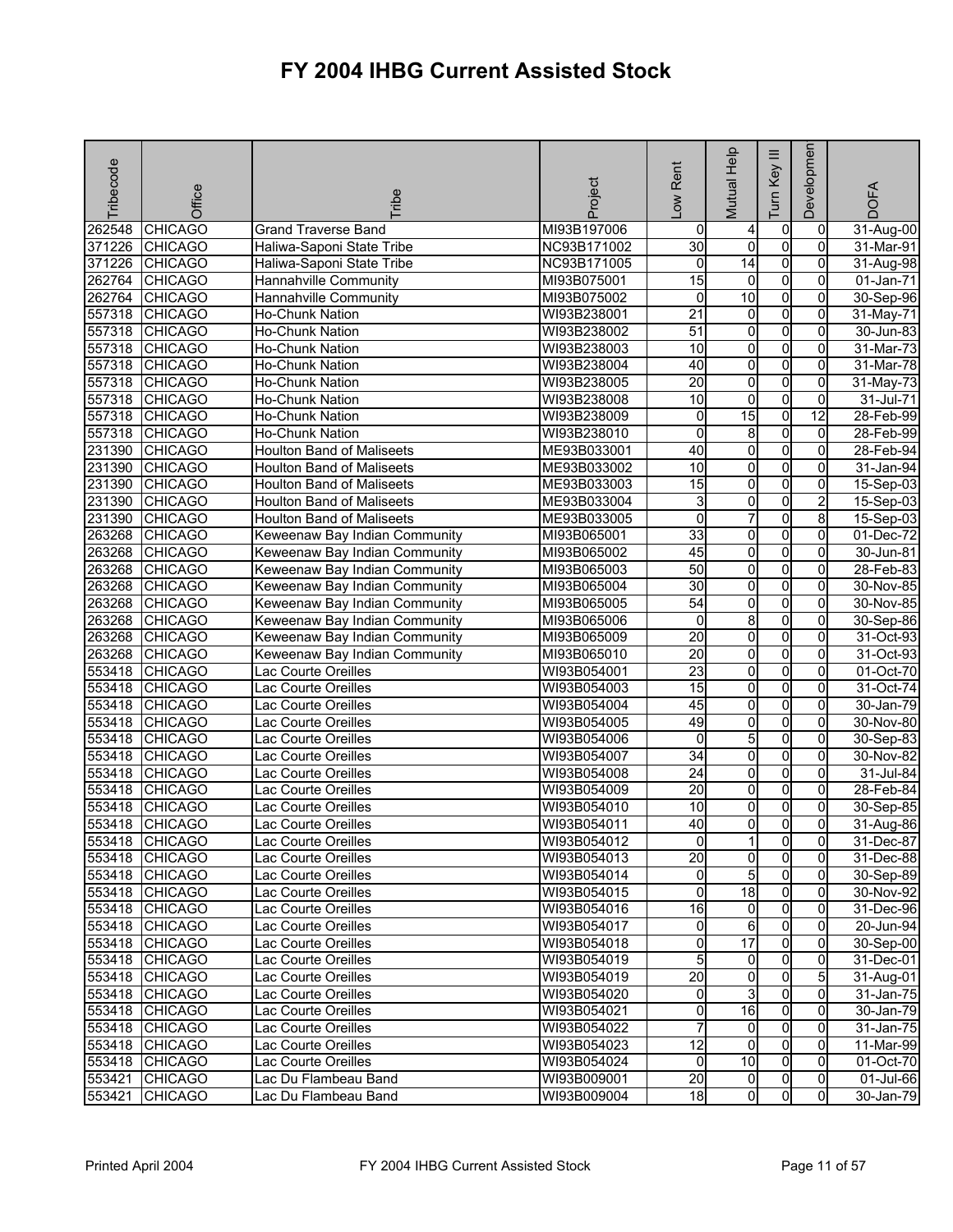| Tribecode | Office                           | <b>Tribe</b>                     | Project     | Rent<br>$\sum_{i=1}^{n}$ | Mutual Help          | Ξ<br>Tum Key                   | Developmen     | <b>DOFA</b>  |
|-----------|----------------------------------|----------------------------------|-------------|--------------------------|----------------------|--------------------------------|----------------|--------------|
| 553421    | <b>CHICAGO</b>                   | Lac Du Flambeau Band             | WI93B009005 | $\overline{21}$          | 0                    | 0                              | 0              | 31-Jan-80    |
| 553421    | <b>CHICAGO</b>                   | Lac Du Flambeau Band             | WI93B009006 | $\overline{25}$          | 0                    | $\overline{0}$                 | 0              | 31-May-82    |
| 553421    | <b>CHICAGO</b>                   | Lac Du Flambeau Band             | WI93B009007 | 48                       | 0                    | $\overline{0}$                 | 0              | 29-Feb-84    |
| 553421    | <b>CHICAGO</b>                   | Lac Du Flambeau Band             | WI93B009008 | $\overline{24}$          | 0                    | $\overline{0}$                 | 0              | 31-Jan-85    |
| 553421    | <b>CHICAGO</b>                   | Lac Du Flambeau Band             | WI93B009009 | $\overline{18}$          | 0                    | $\overline{0}$                 | 0              | 28-Feb-86    |
| 553421    | <b>CHICAGO</b>                   | Lac Du Flambeau Band             | WI93B009010 | 0                        | 11                   | $\overline{0}$                 | 0              | 30-Nov-88    |
| 553421    | <b>CHICAGO</b>                   | Lac Du Flambeau Band             | WI93B009011 | 0                        | $\overline{17}$      | $\overline{0}$                 | 0              | 31-Dec-90    |
| 553421    | <b>CHICAGO</b>                   | Lac Du Flambeau Band             | WI93B009013 | Ō                        | 26                   | $\overline{0}$                 | 0              | 31-May-82    |
| 553421    | <b>CHICAGO</b>                   | Lac Du Flambeau Band             | WI93B009014 | 0                        | $\overline{34}$      | $\overline{0}$                 | 0              | 31-May-82    |
| 553421    | <b>CHICAGO</b>                   | Lac Du Flambeau Band             | WI93B009015 | $\overline{13}$          | 0                    | $\overline{0}$                 | $\Omega$       | 30-Jun-96    |
| 553421    | <b>CHICAGO</b>                   | Lac Du Flambeau Band             | WI93B009016 | 0                        | 9                    | $\overline{0}$                 | 0              | 30-Jun-96    |
| 553421    | <b>CHICAGO</b>                   | Lac Du Flambeau Band             | WI93B009017 | 0                        | $\overline{20}$      | $\overline{0}$                 | 0              | 01-Jan-95    |
| 553421    | <b>CHICAGO</b>                   | Lac Du Flambeau Band             | WI93B009018 | 0                        | 1                    | $\overline{0}$                 | $\Omega$       | 31-Aug-98    |
| 553421    | <b>CHICAGO</b>                   | Lac Du Flambeau Band             | WI93B009019 | 5                        | 0                    | $\overline{0}$                 | 3              | 31-Aug-98    |
| 260501    | <b>CHICAGO</b>                   | Lac Vieux Desert Band            | MI93B085001 | $\overline{15}$          | 0                    | $\overline{0}$                 | 0              | 01-Oct-70    |
| 260501    | <b>CHICAGO</b>                   | Lac Vieux Desert Band            | MI93B085002 | $\overline{20}$          | 0                    | $\overline{0}$                 | 0              | 31-Oct-83    |
| 260501    | <b>CHICAGO</b>                   | Lac Vieux Desert Band            | MI93B085003 | $\mathbf 0$              | 8                    | $\overline{0}$                 | 0              | 30-Sep-95    |
| 272666    | <b>CHICAGO</b>                   | Leech Lake Band of Minnesota Chi | MN93B012002 | 50                       | 0                    | $\overline{0}$                 | 0              | 01-May-67    |
| 272666    | <b>CHICAGO</b>                   | Leech Lake Band of Minnesota Chi | MN93B012005 | 15                       | o                    | $\overline{0}$                 | 0              | 01-Dec-67    |
| 272666    | <b>CHICAGO</b>                   | Leech Lake Band of Minnesota Chi | MN93B012007 | 45                       | 0                    | 0                              | 0              | 31-Oct-78    |
| 272666    | <b>CHICAGO</b>                   | Leech Lake Band of Minnesota Chi | MN93B012008 | 0                        | 50                   | $\overline{0}$                 | 0              | 31-Oct-78    |
| 272666    | <b>CHICAGO</b>                   | Leech Lake Band of Minnesota Chi | MN93B012009 | 52                       | $\overline{0}$       | $\overline{0}$                 | 0              | 31-Mar-83    |
| 272666    | <b>CHICAGO</b>                   | Leech Lake Band of Minnesota Chi | MN93B012010 | 0                        | 26                   | $\overline{0}$                 | 0              | 31-Mar-83    |
| 272666    | <b>CHICAGO</b>                   | Leech Lake Band of Minnesota Chi | MN93B012012 | 0                        | 47                   | $\mathsf{o}$                   | $\mathbf 0$    | 30-Sep-86    |
| 272666    | <b>CHICAGO</b>                   | Leech Lake Band of Minnesota Chi | MN93B012013 | 10                       | 0                    | $\overline{0}$                 | $\overline{0}$ | 30-Sep-85    |
| 272666    | <b>CHICAGO</b>                   | Leech Lake Band of Minnesota Chi | MN93B012015 | 30                       | 0                    | $\overline{0}$                 | 0              | 31-Dec-87    |
| 272666    | <b>CHICAGO</b>                   | eech Lake Band of Minnesota Chi  | MN93B012016 | 41                       | 0                    | $\overline{0}$                 | 0              | 28-Feb-89    |
| 272666    | <b>CHICAGO</b>                   | Leech Lake Band of Minnesota Chi | MN93B012017 | 10                       | 0                    | $\overline{0}$                 | 0              | 31-Jul-93    |
| 272666    | <b>CHICAGO</b>                   | Leech Lake Band of Minnesota Chi | MN93B012018 | 20                       | 0                    | $\overline{0}$                 | $\mathbf 0$    | 30-Jun-94    |
| 272666    | <b>CHICAGO</b>                   | Leech Lake Band of Minnesota Chi | MN93B012019 | $\overline{20}$          | 0                    | $\overline{0}$                 | $\Omega$       | 30-Apr-96    |
| 272666    | <b>CHICAGO</b>                   | Leech Lake Band of Minnesota Chi | MN93B012020 | 0                        | $\overline{16}$      | 0                              | 0              | 30-Apr-96    |
| 272666    | <b>CHICAGO</b>                   |                                  |             | $\overline{20}$          | 0                    | $\overline{0}$                 | 0              | 27-Feb-98    |
|           |                                  | Leech Lake Band of Minnesota Chi | MN93B012021 |                          | 18                   | $\overline{0}$                 | 0              |              |
| 272666    | <b>CHICAGO</b>                   | Leech Lake Band of Minnesota Chi | MN93B012022 | 0                        |                      |                                |                | 29-May-98    |
| 272812    | <b>CHICAGO</b>                   | Lower Sioux                      | MN93B207002 | 15                       | 0                    | $\overline{0}$                 | 0              | 31-Dec-89    |
| 272812    | <b>CHICAGO</b>                   | Lower Sioux                      | MN93B207003 | 8                        | 0                    | 0                              | $\Omega$       | $31$ -Dec-86 |
| 272812    | <b>CHICAGO</b>                   | Lower Sioux                      | MN93B207004 | 9                        | 0                    | $\mathsf{o}$                   | Οl             | 31-May-87    |
|           | 371744 CHICAGO<br>554223 CHICAGO | Lumbee State Tribe               | NC93B171001 | 204                      | 01<br>$\overline{0}$ | $\mathbf{0}$<br>$\overline{0}$ | 0              | 29-Feb-88    |
|           |                                  | Menominee Indian Tribe           | WI93B243001 | 147                      |                      |                                | $\mathbf{0}$   | 30-Sep-84    |
| 554223    | <b>CHICAGO</b>                   | Menominee Indian Tribe           | WI93B243002 | 0                        | 3                    | $\overline{0}$                 | $\overline{0}$ | 31-Dec-83    |
| 554223    | <b>CHICAGO</b>                   | Menominee Indian Tribe           | WI93B243003 | 0                        | $\overline{3}$       | $\overline{0}$                 | 0              | 28-Feb-85    |
|           | 554223 CHICAGO                   | Menominee Indian Tribe           | WI93B243005 | o                        | 5                    | $\overline{0}$                 | $\overline{0}$ | 30-Sep-86    |
| 554223    | <b>CHICAGO</b>                   | Menominee Indian Tribe           | WI93B243006 | 0                        | 11                   | $\overline{0}$                 | 0              | 30-Jun-88    |
|           | 554223 CHICAGO                   | Menominee Indian Tribe           | WI93B243008 | 0                        | $\overline{24}$      | $\overline{0}$                 | 0              | 30-Sep-90    |
| 554223    | <b>CHICAGO</b>                   | Menominee Indian Tribe           | WI93B243009 | $\overline{12}$          | $\overline{0}$       | $\overline{0}$                 | 0              | 31-Jul-90    |
| 554223    | <b>CHICAGO</b>                   | Menominee Indian Tribe           | WI93B243010 | 44                       | 0                    | $\overline{0}$                 | 0              | 30-Apr-69    |
| 554223    | <b>CHICAGO</b>                   | Menominee Indian Tribe           | WI93B243011 | 60                       | 0                    | $\overline{0}$                 | $\Omega$       | 30-Apr-74    |
| 554223    | <b>CHICAGO</b>                   | Menominee Indian Tribe           | WI93B243012 | 0                        | 15                   | $\overline{0}$                 | $\overline{0}$ | 31-Jan-91    |
| 554223    | <b>CHICAGO</b>                   | Menominee Indian Tribe           | WI93B243013 | 0                        | 8                    | $\overline{0}$                 | 0              | 30-Jan-92    |
| 554223    | <b>CHICAGO</b>                   | Menominee Indian Tribe           | WI93B243014 | 14                       | $\overline{0}$       | $\overline{0}$                 | $\overline{0}$ | 31-May-96    |
| 554223    | CHICAGO                          | Menominee Indian Tribe           | WI93B243015 | 0                        | 10                   | $\overline{0}$                 | $\overline{0}$ | 31-Dec-96    |
| 273094    | <b>CHICAGO</b>                   | Mille Lacs Band of Minnesota Chi | MN93B204001 | 30                       | $\overline{0}$       | $\overline{0}$                 | $\overline{0}$ | 31-Mar-83    |
| 273094    | <b>CHICAGO</b>                   | Mille Lacs Band of Minnesota Chi | MN93B204002 | $\overline{0}$           | 15                   | $\overline{0}$                 | $\overline{0}$ | 30-Sep-86    |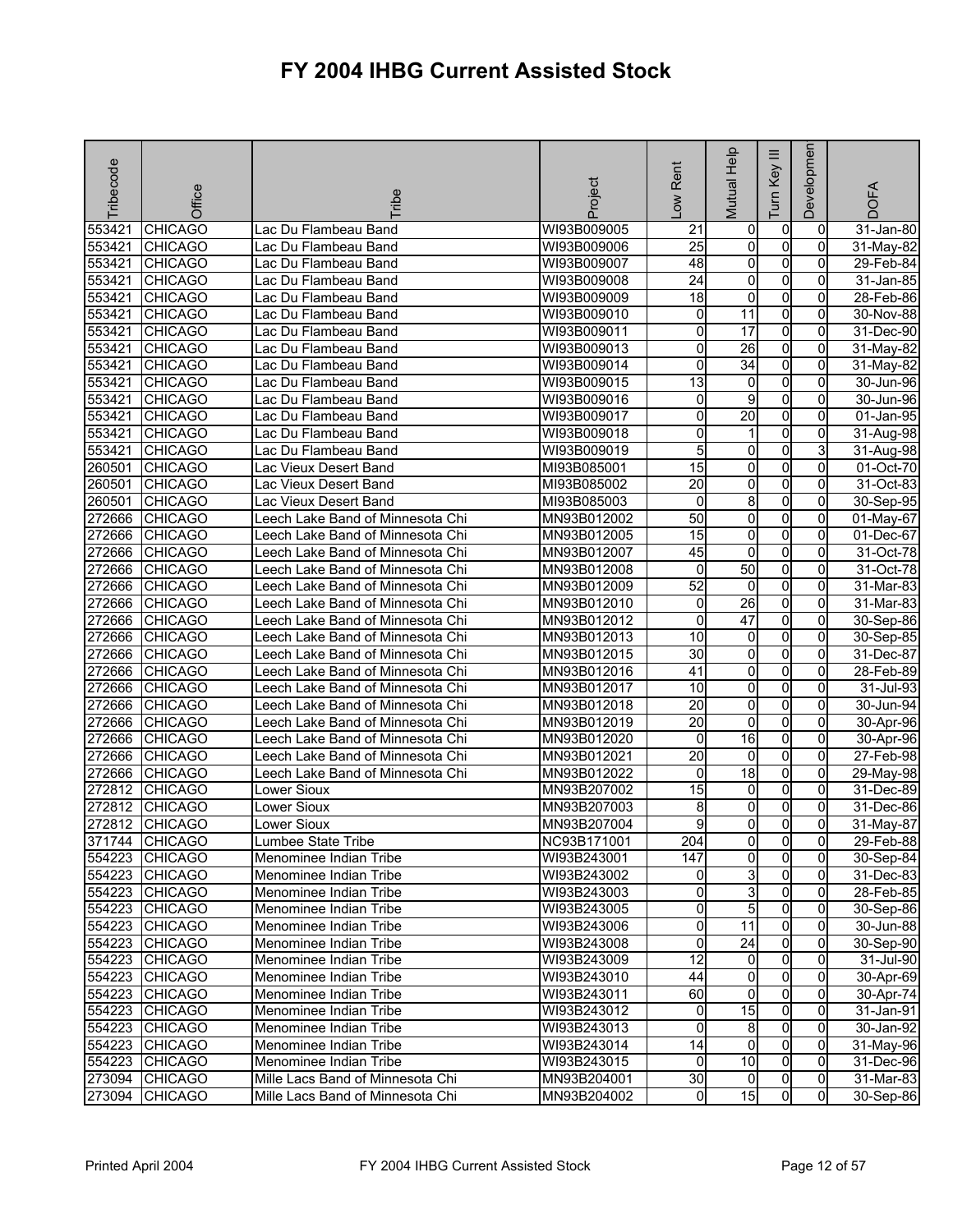| Tribecode | Office         | <b>Fribe</b>                        | Project     | -ow Rent        | Mutual Help             | Ξ<br>Key<br><b>Tum</b> | Developmen              | <b>DOFA</b>   |
|-----------|----------------|-------------------------------------|-------------|-----------------|-------------------------|------------------------|-------------------------|---------------|
| 273094    | <b>CHICAGO</b> | Mille Lacs Band of Minnesota Chi    | MN93B204003 | 20              | $\overline{0}$          | $\overline{0}$         | $\overline{0}$          | 31-Aug-95     |
| 273094    | <b>CHICAGO</b> | Mille Lacs Band of Minnesota Chi    | MN93B204004 | $\overline{25}$ | $\overline{0}$          | $\overline{0}$         | $\overline{\mathbf{0}}$ | 30-Jun-96     |
| 273094    | <b>CHICAGO</b> | Mille Lacs Band of Minnesota Chi    | MN93B204005 | 40              | $\overline{0}$          | $\overline{0}$         | $\overline{0}$          | 30-Jun-97     |
| 280260    | <b>CHICAGO</b> | Mississippi Choctaw Tribe           | MS93B092001 | 30              | $\overline{0}$          | $\overline{0}$         | $\overline{0}$          | 01-Jun-70     |
| 280260    | <b>CHICAGO</b> | Mississippi Choctaw Tribe           | MS93B092005 | 48              | $\overline{0}$          | $\overline{0}$         | $\overline{0}$          | 01-Apr-75     |
| 280260    | <b>CHICAGO</b> | Mississippi Choctaw Tribe           | MS93B092006 | 46              | $\overline{0}$          | $\overline{0}$         | $\overline{0}$          | 30-Apr-77     |
| 280260    | <b>CHICAGO</b> | Mississippi Choctaw Tribe           | MS93B092007 | 100             | $\overline{0}$          | $\overline{0}$         | $\overline{0}$          | 31-Mar-83     |
| 280260    | <b>CHICAGO</b> | Mississippi Choctaw Tribe           | MS93B092008 | 0               | 56                      | $\overline{0}$         | $\overline{0}$          | $31$ -May-85  |
| 280260    | <b>CHICAGO</b> | Mississippi Choctaw Tribe           | MS93B092009 | 0               | 91                      | $\overline{0}$         | $\overline{0}$          | 31-May-85     |
| 280260    | <b>CHICAGO</b> | Mississippi Choctaw Tribe           | MS93B092010 | 0               | 16                      | $\overline{0}$         | $\overline{0}$          | 28-Feb-86     |
| 280260    | <b>CHICAGO</b> | Mississippi Choctaw Tribe           | MS93B092012 | 0               | 23                      | $\overline{0}$         | $\overline{0}$          | 31-Mar-87     |
| 280260    | <b>CHICAGO</b> | Mississippi Choctaw Tribe           | MS93B092013 | 0               | 30                      | $\overline{0}$         | $\overline{0}$          | 31-May-88     |
| 280260    | <b>CHICAGO</b> | Mississippi Choctaw Tribe           | MS93B092014 | 0               | 43                      | $\overline{0}$         | 0                       | 30-Sep-89     |
| 280260    | <b>CHICAGO</b> | Mississippi Choctaw Tribe           | MS93B092015 | 0               | 40                      | $\overline{0}$         | $\overline{0}$          | 31-Dec-90     |
| 280260    | <b>CHICAGO</b> | Mississippi Choctaw Tribe           | MS93B092016 | 0               | 38                      | $\overline{0}$         | $\overline{0}$          | 31-Jul-92     |
| 280260    | <b>CHICAGO</b> | Mississippi Choctaw Tribe           | MS93B092017 | 0               | $\overline{18}$         | $\overline{0}$         | $\overline{0}$          | 31-Aug-93     |
| 280260    | <b>CHICAGO</b> | Mississippi Choctaw Tribe           | MS93B092018 | $\overline{0}$  | 17                      | $\overline{0}$         | $\overline{0}$          | 31-Mar-95     |
| 280260    | <b>CHICAGO</b> | Mississippi Choctaw Tribe           | MS93B092019 | 0               | 18                      | $\overline{0}$         | $\overline{0}$          | $31$ -Mar-95  |
| 280260    | <b>CHICAGO</b> | Mississippi Choctaw Tribe           | MS93B092020 | 30              | $\overline{0}$          | $\overline{0}$         | $\overline{0}$          | 31-Aug-96     |
| 280260    | <b>CHICAGO</b> | Mississippi Choctaw Tribe           | MS93B092021 | 0               | $\overline{51}$         | $\overline{0}$         | $\overline{0}$          | 30-Sep-96     |
| 280260    | <b>CHICAGO</b> | Mississippi Choctaw Tribe           | MS93B092023 | $\overline{22}$ | $\overline{0}$          | $\overline{0}$         | $\overline{0}$          | 30-Sep-96     |
| 280260    | <b>CHICAGO</b> | Mississippi Choctaw Tribe           | MS93B092024 | 0               | 45                      | $\overline{0}$         | $\overline{0}$          | 31-May-98     |
| 280260    | <b>CHICAGO</b> | Mississippi Choctaw Tribe           | MS93B092025 | 0               | 41                      | $\overline{0}$         | $\overline{0}$          | 30-Apr-00     |
| 280260    | <b>CHICAGO</b> | Mississippi Choctaw Tribe           | MS93B092026 | 33              | $\overline{0}$          | $\overline{0}$         | $\overline{\mathbf{0}}$ | 29-Feb-00     |
| 011610    | <b>CHICAGO</b> | MOWA Band of Choctaw Indians        | AL93B205001 | 30              | $\overline{0}$          | $\overline{0}$         | $\overline{0}$          | $31 - Dec-93$ |
| 011610    | <b>CHICAGO</b> | MOWA Band of Choctaw Indians        | AL93B205002 | $\overline{20}$ | $\overline{0}$          | $\overline{0}$         | 0                       | 30-Oct-94     |
| 011610    | <b>CHICAGO</b> | <b>MOWA Band of Choctaw Indians</b> | AL93B205003 | 0               | 20                      | $\overline{0}$         | 0                       | 30-Jun-96     |
| 011610    | <b>CHICAGO</b> | <b>MOWA Band of Choctaw Indians</b> | AL93B205004 | $\overline{2}$  | $\overline{0}$          | $\overline{0}$         | 14                      | 09-Aug-98     |
| 440160    | <b>CHICAGO</b> | Narragansett Tribe                  | RI93B028001 | 0               | $\overline{0}$          | $\overline{0}$         | $\overline{12}$         |               |
| 364742    | <b>CHICAGO</b> | Oneida Nation of New York           | NY93B445001 | 30              | $\overline{0}$          | $\overline{0}$         | $\overline{0}$          | 30-Sep-94     |
| 554910    | <b>CHICAGO</b> | Oneida Tribe                        | WI93B010001 | $\overline{24}$ | $\overline{\mathbf{0}}$ | $\overline{0}$         | $\overline{0}$          | 30-Apr-67     |
| 554910    | <b>CHICAGO</b> | Oneida Tribe                        | WI93B010003 | 40              | $\overline{0}$          | $\overline{0}$         | $\overline{0}$          | 31-May-73     |
| 554910    | <b>CHICAGO</b> | Oneida Tribe                        | WI93B010004 | $\overline{25}$ | $\overline{0}$          | $\overline{0}$         | $\overline{0}$          | 31-May-76     |
| 554910    | <b>CHICAGO</b> | Oneida Tribe                        | WI93B010006 | 30              | $\overline{0}$          | $\overline{0}$         | $\overline{0}$          | 30-Sep-79     |
| 554910    | <b>CHICAGO</b> | Oneida Tribe                        | WI93B010007 | 0               | 14                      | $\overline{0}$         | $\overline{\mathbf{0}}$ | 30-Jun-83     |
| 554910    | <b>CHICAGO</b> | Oneida Tribe                        | WI93B010008 | 50              | $\overline{0}$          | $\overline{0}$         | $\overline{0}$          | 30-Apr-86     |
|           | 554910 CHICAGO | Oneida Tribe                        | WI93B010009 | 01              | 3                       | $\overline{0}$         | 0                       | 20-Feb-90     |
|           | 554910 CHICAGO | Oneida Tribe                        | WI93B010010 | 0               | $\overline{7}$          | $\overline{0}$         | $\overline{0}$          | 28-Feb-93     |
|           | 554910 CHICAGO | Oneida Tribe                        | WI93B010011 | $\mathsf{o}$    | 10                      | $\overline{0}$         | $\overline{0}$          | 19-May-95     |
|           | 554910 CHICAGO | Oneida Tribe                        | WI93B010012 | O               | 23                      | $\overline{0}$         | $\overline{0}$          | 14-Jan-97     |
|           | 554910 CHICAGO | Oneida Tribe                        | WI93B010013 | 0               | 17                      | $\overline{0}$         | $\overline{0}$          | 26-Mar-99     |
|           | 554910 CHICAGO | Oneida Tribe                        | WI93B010014 | 20              | $\overline{0}$          | $\overline{0}$         | $\overline{0}$          | 31-Jan-97     |
|           | 554910 CHICAGO | Oneida Tribe                        | WI93B010015 | 0               | $\overline{17}$         | $\overline{0}$         | $\mathbf{0}$            | 31-Jan-97     |
|           | 554910 CHICAGO | Oneida Tribe                        | WI93B010016 | $5\overline{)}$ | $\overline{0}$          | $\overline{0}$         | $\overline{0}$          | 31-May-00     |
|           | 554910 CHICAGO | Oneida Tribe                        | WI93B010017 | O               | $\overline{5}$          | $\overline{0}$         | $\overline{0}$          | 31-Jan-00     |
|           | 231420 CHICAGO | Passamaquody Indian Tribe           | ME93B014001 | 0               | $\overline{2}$          | $\overline{0}$         | $\overline{0}$          | 30-Jun-74     |
| 231420    | <b>CHICAGO</b> | Passamaquody Indian Tribe           | ME93B014002 | 0               | 0                       | 8                      | $\overline{0}$          | 31-Jul-77     |
| 231420    | <b>CHICAGO</b> | Passamaquody Indian Tribe           | ME93B014003 | 16              | $\overline{0}$          | $\overline{0}$         | $\overline{0}$          | 31-May-79     |
|           | 231420 CHICAGO | Passamaquody Indian Tribe           | ME93B014004 | 24              | $\overline{0}$          | $\overline{0}$         | $\overline{0}$          | 30-Sep-81     |
| 231420    | <b>CHICAGO</b> | Passamaquody Indian Tribe           | ME93B014005 | 28              | $\overline{0}$          | $\overline{0}$         | $\overline{0}$          | 31-Jan-83     |
| 231420    | <b>CHICAGO</b> | Passamaquody Indian Tribe           | ME93B014008 | 10              | $\overline{0}$          | $\overline{0}$         | $\overline{0}$          | 30-Nov-90     |
| 231420    | <b>CHICAGO</b> | Passamaquody Indian Tribe           | ME93B014009 | 0               | 20                      | $\overline{0}$         | $\overline{0}$          | 30-Nov-90     |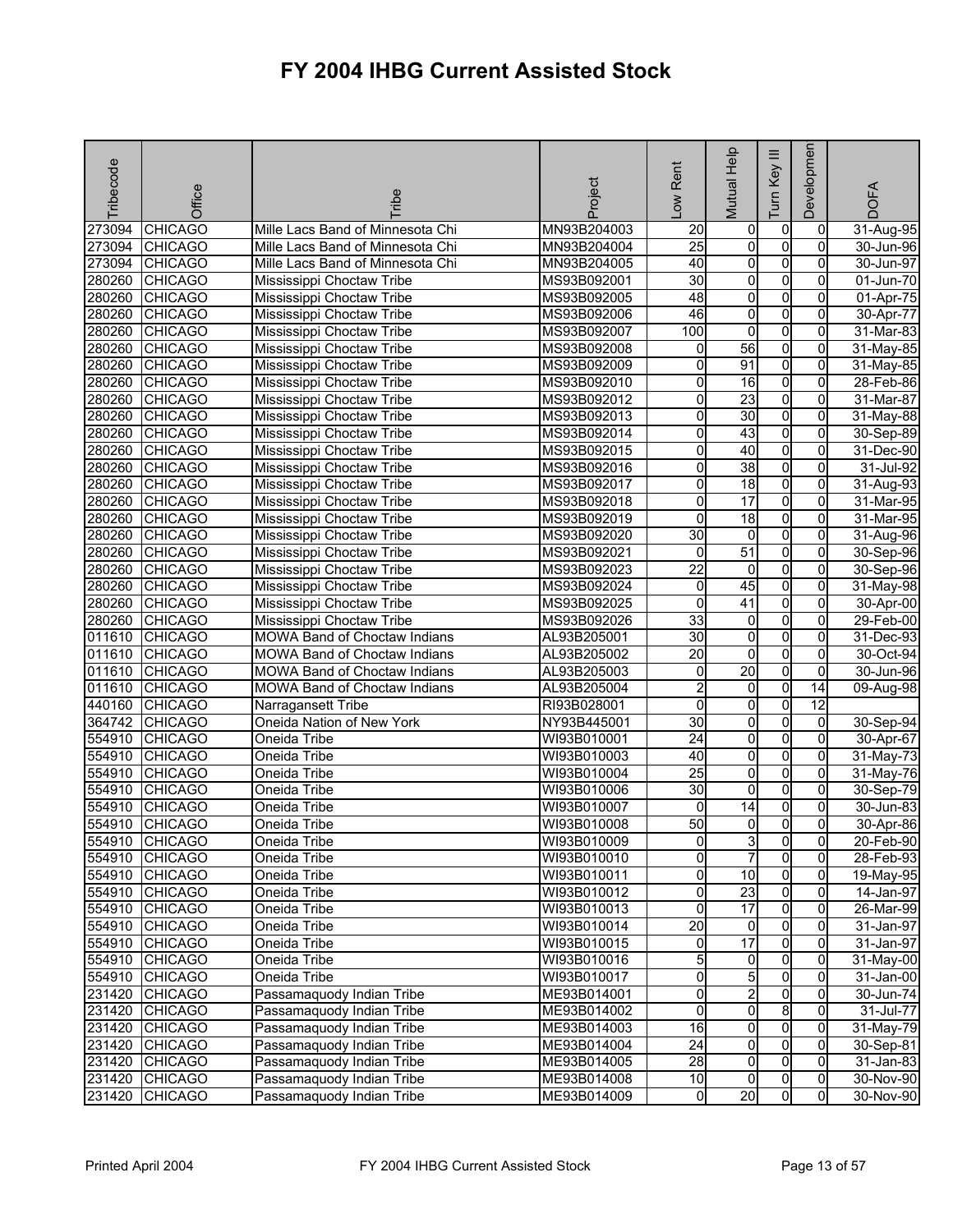| <b>Tribecode</b> | Office                           | <b>Fribe</b>                                           | Project                    | Rent<br>$\sum_{i=1}^{\infty}$ | Mutual Help                      | Ξ<br>Key<br>Tum  | Developmen          | <b>DOFA</b>            |
|------------------|----------------------------------|--------------------------------------------------------|----------------------------|-------------------------------|----------------------------------|------------------|---------------------|------------------------|
| 231420           | <b>CHICAGO</b>                   | Passamaquody Indian Tribe                              | ME93B014010                | 0                             | 16                               | 0                | 0                   | 30-Apr-94              |
| 231420           | <b>CHICAGO</b>                   | Passamaquody Indian Tribe                              | ME93B014011                | 0                             | $\overline{12}$                  | $\mathbf 0$      | $\Omega$            | 29-Jul-99              |
| 232382           | <b>CHICAGO</b>                   | Penobscot Tribe                                        | ME93B012001                | 0                             | $\overline{0}$                   | $\overline{9}$   | 0                   | 31-Jul-77              |
| 232382           | <b>CHICAGO</b>                   | Penobscot Tribe                                        | ME93B012002                | 8                             | 0                                | $\mathbf 0$      | 0                   | 30-Jun-77              |
| 232382           | <b>CHICAGO</b>                   | Penobscot Tribe                                        | ME93B012003                | 0                             | 0                                | 23               | 0                   | 30-Apr-80              |
| 232382           | <b>CHICAGO</b>                   | Penobscot Tribe                                        | ME93B012004                | $\overline{24}$               | o                                | $\overline{0}$   | 0                   | 31-Oct-85              |
| 232382           | <b>CHICAGO</b>                   | Penobscot Tribe                                        | ME93B012006                | 0                             | 9                                | $\mathbf 0$      | 0                   | 31-May-92              |
| 232382           | <b>CHICAGO</b>                   | Penobscot Tribe                                        | ME93B012007                | 10                            | 0                                | $\overline{0}$   | 0                   | $30-Nov-93$            |
| 232382           | <b>CHICAGO</b>                   | Penobscot Tribe                                        | ME93B012008                | $\overline{10}$               | $\overline{0}$                   | $\overline{0}$   | $\overline{0}$      | 31-Jul-95              |
| 232452           | <b>CHICAGO</b>                   | <b>Pleasant Point</b>                                  | ME93B013002                | $\overline{16}$               | 0                                | o                | 0                   | 29-Feb-76              |
| 232452           | <b>CHICAGO</b>                   | <b>Pleasant Point</b>                                  | ME93B013003                | 0                             | $\overline{0}$                   | $\mathbf{1}$     | 0                   | 31-Dec-77              |
| 232452           | <b>CHICAGO</b>                   | <b>Pleasant Point</b>                                  | ME93B013004                | 0                             | 0                                | 5                | $\overline{0}$      | 30-Sep-79              |
| 232452           | <b>CHICAGO</b>                   | <b>Pleasant Point</b>                                  | ME93B013008                | 0                             | 20                               | $\overline{0}$   | $\Omega$            | 30-Sep-92              |
| 232452           | <b>CHICAGO</b>                   | <b>Pleasant Point</b>                                  | ME93B013009                | 15                            | $\overline{0}$                   | $\overline{0}$   | $\overline{0}$      | 31-Jul-96              |
| 232452           | <b>CHICAGO</b>                   | Pleasant Point                                         | ME93B013010                | 0                             | $\overline{10}$                  | $\overline{0}$   | 0                   | 08-Feb-95              |
| 232452           | <b>CHICAGO</b>                   | <b>Pleasant Point</b>                                  | ME93B013011                | 0                             | $\overline{14}$                  | $\overline{0}$   | 0                   | 30-Nov-99              |
| 232452           | <b>CHICAGO</b>                   | <b>Pleasant Point</b>                                  | ME93B013012                | $\overline{20}$               | $\overline{0}$                   | $\overline{0}$   | 0                   | 31-Aug-97              |
| 232452           | <b>CHICAGO</b>                   | <b>Pleasant Point</b>                                  | ME93B013013                | 0                             | 17                               | $\pmb{0}$        | 0                   | 30-Nov-99              |
| 011857           | <b>CHICAGO</b>                   | Poarch Band of Creek Indians                           | AL93B204001                | $\overline{20}$               | $\overline{0}$                   | o                | 0                   | 30-Sep-87              |
| 011857           | <b>CHICAGO</b>                   | Poarch Band of Creek Indians                           | AL93B204002                | 30                            | $\overline{0}$                   | $\overline{0}$   | $\overline{0}$      | 30-Sep-87              |
| 011857           | <b>CHICAGO</b>                   | Poarch Band of Creek Indians                           | AL93B204004                | 30                            | 0                                | $\mathbf 0$      | 0                   | 31-Aug-89              |
| 011857           | <b>CHICAGO</b>                   | Poarch Band of Creek Indians                           | AL93B204005                | 15                            | $\overline{0}$                   | $\overline{0}$   | 0                   | 27-Feb-95              |
| 011857           | <b>CHICAGO</b>                   | Poarch Band of Creek Indians                           | AL93B204006                | $\overline{10}$               | $\overline{0}$                   | $\overline{0}$   | $\overline{0}$      | 27-Feb-95              |
| 011857           | <b>CHICAGO</b>                   | Poarch Band of Creek Indians                           | AL93B204007                | 0                             | 23                               | O                | 0                   | 01-Oct-98              |
| 011857           | <b>CHICAGO</b>                   | Poarch Band of Creek Indians                           | AL93B204008                | 0                             | $\overline{14}$                  | $\overline{0}$   | $\Omega$            | 01-Oct-98              |
| 011857           | <b>CHICAGO</b>                   | Poarch Band of Creek Indians                           | AL93B204009                | 0                             | 20                               | $\overline{0}$   | 0                   | 01-Dec-98              |
| 011857           | <b>CHICAGO</b>                   | Poarch Band of Creek Indians                           | AL93B204010                | 0                             | 9                                | $\overline{0}$   | 0                   | 01-Feb-99              |
| 011857           | <b>CHICAGO</b>                   | Poarch Band of Creek Indians                           | AL93B204011                | 0                             | 29                               | $\overline{0}$   | $\overline{0}$      | 01-Sep-99              |
| 265044           | <b>CHICAGO</b>                   | Pokagon Band of Potawatomi                             | MI93B200001                | 0                             | 0                                | $\overline{0}$   | 15                  |                        |
| 273778           | <b>CHICAGO</b>                   | <b>Prairie Island Sioux</b>                            | MN93B207001                | $\overline{24}$               | 0                                | 0                | 0                   | 30-Sep-85              |
| 555466           | <b>CHICAGO</b>                   | Red Cliff Band of Lake Superior                        | WI93B013001                | $\overline{20}$               | 0                                | $\overline{0}$   | 0                   | 01-Dec-67              |
| 555466           | <b>CHICAGO</b>                   | Red Cliff Band of Lake Superior                        | WI93B013003                | 3                             | 4                                | $\pmb{0}$        | 0                   | 30-Nov-71              |
| 555466           | <b>CHICAGO</b>                   | Red Cliff Band of Lake Superior                        | WI93B013004                | 50                            | $\overline{0}$                   | O                | 0                   | 31-Mar-79              |
| 555466           | <b>CHICAGO</b>                   | Red Cliff Band of Lake Superior                        | WI93B013005                | $\overline{27}$               | $\overline{0}$                   | $\overline{0}$   | $\mathbf{0}$        | 31-Oct-84              |
| 555466           | <b>CHICAGO</b>                   | Red Cliff Band of Lake Superior                        | WI93B013007                | 0                             | $\overline{10}$                  | 0                | 0                   | 30-Jun-95              |
| 555466           | <b>CHICAGO</b>                   | Red Cliff Band of Lake Superior                        | WI93B013008                | 0                             | 7                                | $\overline{0}$   | $\overline{0}$      | 31-Aug-97              |
|                  | 555466 CHICAGO                   | Red Cliff Band of Lake Superior                        | WI93B013009                | 18                            | $\overline{0}$                   | $\overline{0}$   | 01                  | 31-Mar-98              |
|                  | 273858 CHICAGO                   | Red Lake Band of Chippewa                              | MN93B016001                | 13                            | $\overline{0}$                   | $\overline{0}$   | $\mathbf{0}$        | 01-Sep-67              |
|                  | 273858 CHICAGO                   | Red Lake Band of Chippewa                              | MN93B016003                | 10                            | $\overline{0}$                   | o                | $\overline{0}$      | 01-Sep-66              |
|                  | 273858 CHICAGO                   | Red Lake Band of Chippewa                              | MN93B016004                | $\overline{10}$               | $\overline{0}$                   | $\overline{0}$   | $\overline{0}$      | 01-Mar-69              |
|                  | 273858 CHICAGO                   | Red Lake Band of Chippewa                              | MN93B016008                | 0                             | 11                               | $\mathbf 0$      | 0                   | 31-Jan-78              |
|                  | 273858 CHICAGO                   | Red Lake Band of Chippewa                              | MN93B016009                | 0                             | $\overline{18}$                  | $\overline{0}$   | $\overline{0}$      | 31-May-82              |
| 273858           | <b>CHICAGO</b>                   | Red Lake Band of Chippewa                              | MN93B016011                | 17                            | $\overline{0}$                   | $\mathbf 0$      | 0                   | 30-Apr-80              |
|                  | 273858 CHICAGO                   | Red Lake Band of Chippewa                              | MN93B016013                | 58                            | $\overline{0}$                   | $\overline{0}$   | $\overline{0}$      | 31-Oct-83              |
|                  | 273858 CHICAGO                   | Red Lake Band of Chippewa                              | MN93B016014                | $\overline{20}$<br>30         | $\overline{0}$<br>$\overline{0}$ | $\overline{0}$   | $\overline{0}$<br>0 | 30-Aug-84              |
| 273858           | 273858 CHICAGO<br><b>CHICAGO</b> | Red Lake Band of Chippewa                              | MN93B016015<br>MN93B016021 | 0                             | 30                               | 0<br>$\mathbf 0$ | 0                   | 31-Dec-84              |
|                  | <b>CHICAGO</b>                   | Red Lake Band of Chippewa<br>Red Lake Band of Chippewa |                            | 0                             | 30                               | $\overline{0}$   | $\mathbf{0}$        | 31-Aug-88              |
| 273858<br>273858 | <b>CHICAGO</b>                   |                                                        | MN93B016022                | 0                             | 20                               | $\mathbf 0$      | 0                   | 31-Jan-89<br>30-Nov-90 |
| 273858           | <b>CHICAGO</b>                   | Red Lake Band of Chippewa<br>Red Lake Band of Chippewa | MN93B016023<br>MN93B016024 | $\overline{31}$               | $\overline{0}$                   | o                | $\overline{0}$      | 30-Sep-93              |
| 273858           | <b>CHICAGO</b>                   | Red Lake Band of Chippewa                              | MN93B016025                | 10                            | $\overline{0}$                   | $\mathbf 0$      | $\overline{0}$      | 28-Feb-94              |
| 273858           | <b>CHICAGO</b>                   | Red Lake Band of Chippewa                              | MN93B016026                | 12                            | 0                                | 0                | $\overline{0}$      | 30-Sep-94              |
|                  |                                  |                                                        |                            |                               |                                  |                  |                     |                        |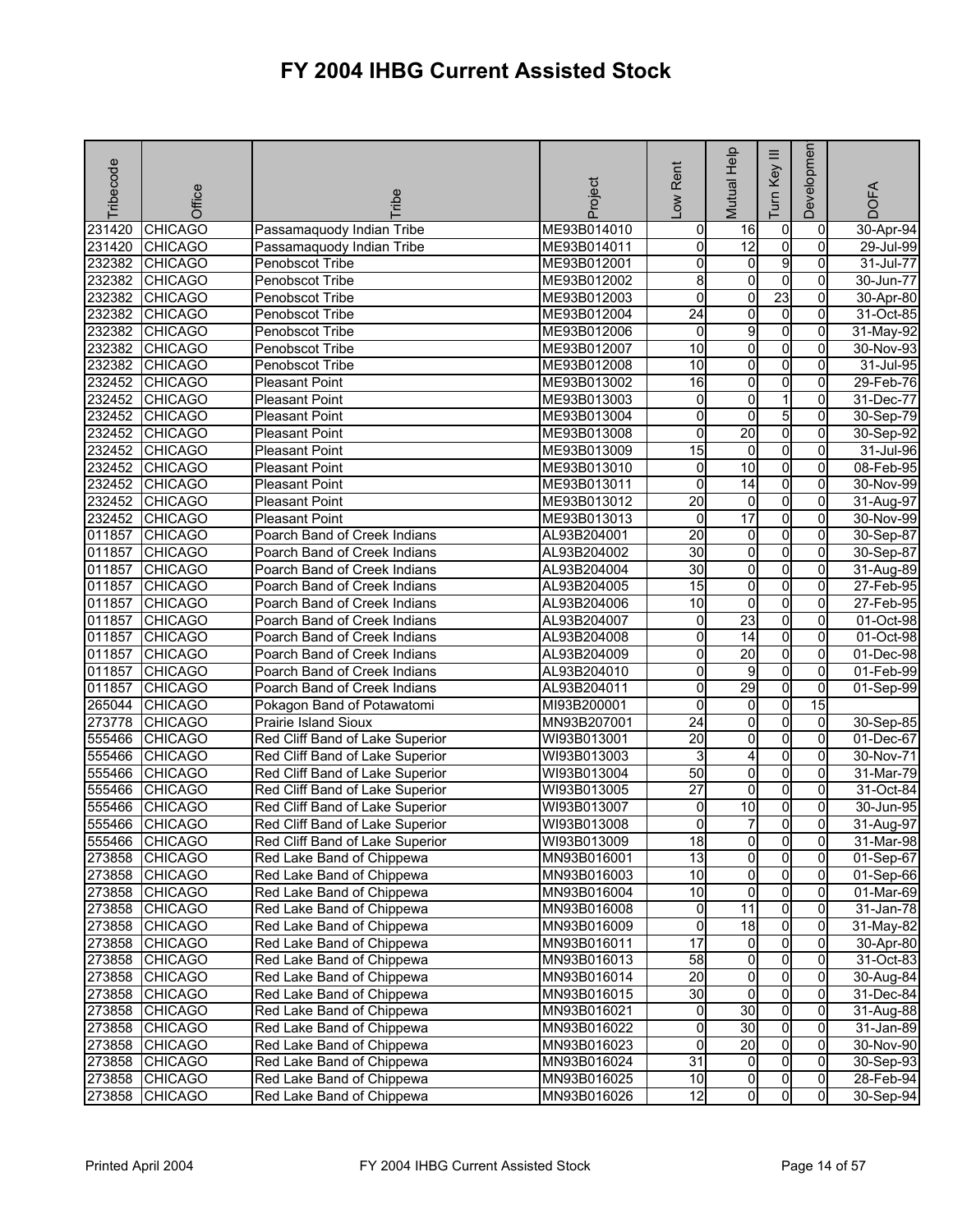| Tribecode | Office                           | <b>Tribe</b>                                     | Project                    | Rent<br>$\sqrt{2}$              | Mutual Help                      | Ξ<br>Key<br>Tum                  | Developmen          | <b>DOFA</b>            |
|-----------|----------------------------------|--------------------------------------------------|----------------------------|---------------------------------|----------------------------------|----------------------------------|---------------------|------------------------|
| 273858    | <b>CHICAGO</b>                   | Red Lake Band of Chippewa                        | MN93B016027                | 44                              | 0                                | $\pmb{0}$                        | 0                   | 30-Nov-95              |
| 273858    | <b>CHICAGO</b>                   | Red Lake Band of Chippewa                        | MN93B016028                | 0                               | 20                               | o                                | 0                   | 01-May-97              |
| 273858    | <b>CHICAGO</b>                   | Red Lake Band of Chippewa                        | MN93B016029                | 40                              | $\overline{0}$                   | $\overline{0}$                   | $\overline{0}$      | 01-Oct-97              |
| 265342    | <b>CHICAGO</b>                   | Saginaw Chippewa                                 | MI93B043001                | 20                              | 0                                | $\overline{0}$                   | 0                   | 01-May-67              |
| 265342    | <b>CHICAGO</b>                   | Saginaw Chippewa                                 | MI93B043002                | $\overline{14}$                 | $\overline{0}$                   | $\overline{0}$                   | 0                   | 30-Sep-76              |
| 265342    | <b>CHICAGO</b>                   | Saginaw Chippewa                                 | MI93B043003                | $\overline{20}$                 | O                                | $\overline{0}$                   | 0                   | 31-Aug-80              |
| 265342    | <b>CHICAGO</b>                   | Saginaw Chippewa                                 | MI93B043004                | 8                               | $\overline{0}$                   | o                                | 0                   | 22-Nov-92              |
| 265342    | <b>CHICAGO</b>                   | Saginaw Chippewa                                 | MI93B043005                | 0                               | $\overline{\mathbf{c}}$          | $\overline{0}$                   | 0                   | 30-Jun-92              |
| 265342    | <b>CHICAGO</b>                   | Saginaw Chippewa                                 | MI93B043006                | 0                               | 8                                | $\overline{0}$                   | $\overline{0}$      | 31-Mar-95              |
| 265342    | <b>CHICAGO</b>                   | Saginaw Chippewa                                 | MI93B043007                | 9                               | o                                | o                                | 0                   | 30-Jun-99              |
| 265342    | <b>CHICAGO</b>                   | Saginaw Chippewa                                 | MI93B043008                | 3                               | $\overline{\mathbf{0}}$          | o                                |                     | 30-Jun-99              |
| 265342    | <b>CHICAGO</b>                   | Saginaw Chippewa                                 | MI93B043009                | 0                               | 5                                | $\overline{0}$                   | 0                   | 23-Jun-97              |
| 555802    | <b>CHICAGO</b>                   | Saint Croix Chippewa                             | WI93B062001                | 25                              | 0                                | $\overline{0}$                   | 0                   | $01$ -May-73           |
| 555802    | <b>CHICAGO</b>                   | Saint Croix Chippewa                             | WI93B062003                | 30                              | O                                | $\overline{0}$                   | $\overline{0}$      | 30-Nov-82              |
| 555802    | <b>CHICAGO</b>                   | Saint Croix Chippewa                             | WI93B062004                | 10                              | 0                                | $\overline{0}$                   | 0                   | 30-Jun-84              |
| 555802    | <b>CHICAGO</b>                   | Saint Croix Chippewa                             | WI93B062005                | 10                              | o                                | $\overline{0}$                   | 0                   | 30-Jun-84              |
| 555802    | <b>CHICAGO</b>                   | Saint Croix Chippewa                             | WI93B062006                | 10                              | O                                | $\overline{0}$                   | 0                   | 31-Aug-86              |
| 555802    | <b>CHICAGO</b>                   | Saint Croix Chippewa                             | WI93B062009                | $\overline{20}$                 | $\overline{0}$                   | O                                | 0                   | 31-Jan-92              |
| 555802    | <b>CHICAGO</b>                   | Saint Croix Chippewa                             | WI93B062010                | 38                              | o                                | $\overline{0}$                   | 0                   | $01$ -Dec-73           |
| 555802    | <b>CHICAGO</b>                   | Saint Croix Chippewa                             | WI93B062011                | $\overline{10}$                 | $\overline{\mathbf{0}}$          | $\overline{0}$                   | 0                   | 30-Apr-94              |
| 555802    | <b>CHICAGO</b>                   | Saint Croix Chippewa                             | WI93B062012                | 0                               | 10                               | $\mathbf 0$                      | 0                   | 30-Sep-97              |
| 555802    | <b>CHICAGO</b>                   | Saint Croix Chippewa                             | WI93B062013                | $\overline{21}$                 | $\overline{0}$                   | $\overline{0}$                   | 0                   | 30-Apr-96              |
| 555802    | <b>CHICAGO</b>                   | Saint Croix Chippewa                             | WI93B062014                | $\mathsf{O}\xspace$             | 25                               | $\overline{0}$                   | 0                   | 30-Apr-96              |
| 365716    | <b>CHICAGO</b>                   | St. Regis Mohawk Tribe                           | NY93B436001                | $\overline{0}$                  | 44                               | $\overline{0}$                   | 0                   | 30-Sep-87              |
| 365716    | <b>CHICAGO</b>                   | St. Regis Mohawk Tribe                           | NY93B436003                | 0                               | 39                               | $\overline{0}$                   | $\Omega$            | 31-Mar-90              |
| 365716    | <b>CHICAGO</b>                   | St. Regis Mohawk Tribe                           | NY93B436004                | 10                              | 0                                | $\overline{0}$                   | 0                   | 31-Mar-90              |
| 365716    | <b>CHICAGO</b>                   | St. Regis Mohawk Tribe                           | NY93B436005                | $\overline{20}$                 | o                                | $\overline{0}$                   | 0                   | 28-Feb-91              |
| 365716    | <b>CHICAGO</b>                   | St. Regis Mohawk Tribe                           | NY93B436006                | 0                               | 20                               | $\overline{0}$                   | 0                   | 24-Dec-91              |
| 365716    | <b>CHICAGO</b>                   | St. Regis Mohawk Tribe                           | NY93B436007                | 0                               | 20                               | $\overline{0}$                   | 0                   | 28-Feb-94              |
| 365716    | <b>CHICAGO</b>                   | St. Regis Mohawk Tribe                           | NY93B436008                | 0                               | 19                               | $\overline{0}$                   | 0                   | 28-Feb-94              |
| 365716    | <b>CHICAGO</b>                   | St. Regis Mohawk Tribe                           | NY93B436009                | 20                              | o                                | $\overline{0}$                   | 0                   | 10-May-95              |
| 365716    | <b>CHICAGO</b>                   | St. Regis Mohawk Tribe                           | NY93B436010                | 0                               | 36                               | O                                | 0                   | 28-Feb-95              |
| 365716    | <b>CHICAGO</b>                   | St. Regis Mohawk Tribe                           | NY93B436011                | 0                               | 19                               | o                                | 0                   | 31-Jan-97              |
| 365716    | <b>CHICAGO</b>                   | St. Regis Mohawk Tribe                           | NY93B436012                | 1                               | $\overline{0}$                   | $\overline{0}$                   | $\overline{0}$      | 31-Dec-00              |
| 365716    | <b>CHICAGO</b>                   | St. Regis Mohawk Tribe                           | NY93B436012                | 19                              | $\mathsf{O}\xspace$              | o                                | 0                   | 31-Dec-99              |
| 365716    | <b>CHICAGO</b>                   | St. Regis Mohawk Tribe                           | NY93B436013                | 4                               | $\overline{0}$                   | $\overline{0}$                   | $\overline{0}$      | $31 - Dec-00$          |
|           | 365716 CHICAGO                   | St. Regis Mohawk Tribe                           | NY93B436013                | $\mathbf{z}$<br>$\overline{31}$ | 0I                               | $\mathbf{0}$                     | 3                   | 31-Aug-02              |
|           | 365716 CHICAGO                   | St. Regis Mohawk Tribe                           | NY93B436013                |                                 | $\overline{0}$                   | $\overline{0}$                   | $\overline{0}$      | 31-Dec-99              |
|           | 365716 CHICAGO                   | St. Regis Mohawk Tribe                           | NY93B436014                | 0                               | 6                                | $\overline{0}$                   | $\overline{0}$      | 30-Apr-97              |
|           | 265468 CHICAGO                   | Sault Ste. Marie Tribe                           | MI93B149001                | 48                              | $\overline{0}$                   | $\overline{0}$                   | $\overline{0}$      | 31-Mar-83              |
|           | 265468 CHICAGO                   | Sault Ste. Marie Tribe                           | MI93B149003                | 40                              | 0                                | $\mathbf 0$                      | 0                   | 31-May-83              |
|           | 265468 CHICAGO                   | Sault Ste. Marie Tribe                           | MI93B149005                | 88                              | $\overline{0}$                   | $\overline{0}$                   | $\overline{0}$      | 30-Sep-84              |
|           | 265468 CHICAGO                   | Sault Ste. Marie Tribe                           | MI93B149006                | 25                              | $\overline{0}$                   | $\overline{0}$                   | $\mathbf{0}$        | 30-Nov-84              |
|           | 265468 CHICAGO<br>265468 CHICAGO | Sault Ste. Marie Tribe                           | MI93B149007                | 12                              | $\overline{0}$<br>$\overline{0}$ | $\overline{0}$<br>$\overline{0}$ | 0<br>$\overline{0}$ | 31-Mar-86              |
|           |                                  | Sault Ste. Marie Tribe<br>Sault Ste. Marie Tribe | MI93B149008                | 9<br>11                         | 0                                | 0                                | $\overline{0}$      | 31-Oct-86              |
| 265468    | 265468 CHICAGO<br><b>CHICAGO</b> | Sault Ste. Marie Tribe                           | MI93B149009                | 0                               | 19                               | $\overline{0}$                   | 0                   | 31-Oct-86              |
|           | 265468 CHICAGO                   | Sault Ste. Marie Tribe                           | MI93B149010<br>MI93B149012 | $\overline{20}$                 | $\overline{0}$                   | $\overline{0}$                   | $\mathbf{0}$        | 31-Mar-88              |
|           | 265468 CHICAGO                   |                                                  |                            | 10                              | $\overline{0}$                   | $\mathbf 0$                      | $\mathbf{0}$        | 30-Jun-92<br>30-Nov-92 |
| 265468    | <b>CHICAGO</b>                   | Sault Ste. Marie Tribe<br>Sault Ste. Marie Tribe | MI93B149013<br>MI93B149014 | $\overline{51}$                 | $\overline{0}$                   | $\overline{0}$                   | $\mathbf{0}$        | 30-Jun-97              |
|           | 265468 CHICAGO                   | Sault Ste. Marie Tribe                           | MI93B149015                | 39                              | 0l                               | $\overline{0}$                   | $\overline{0}$      | 30-Jun-97              |
|           | 265468 CHICAGO                   | Sault Ste. Marie Tribe                           | MI93B149016                | 45                              | 0                                | $\overline{0}$                   | $\overline{0}$      | 30-Aug-98              |
|           |                                  |                                                  |                            |                                 |                                  |                                  |                     |                        |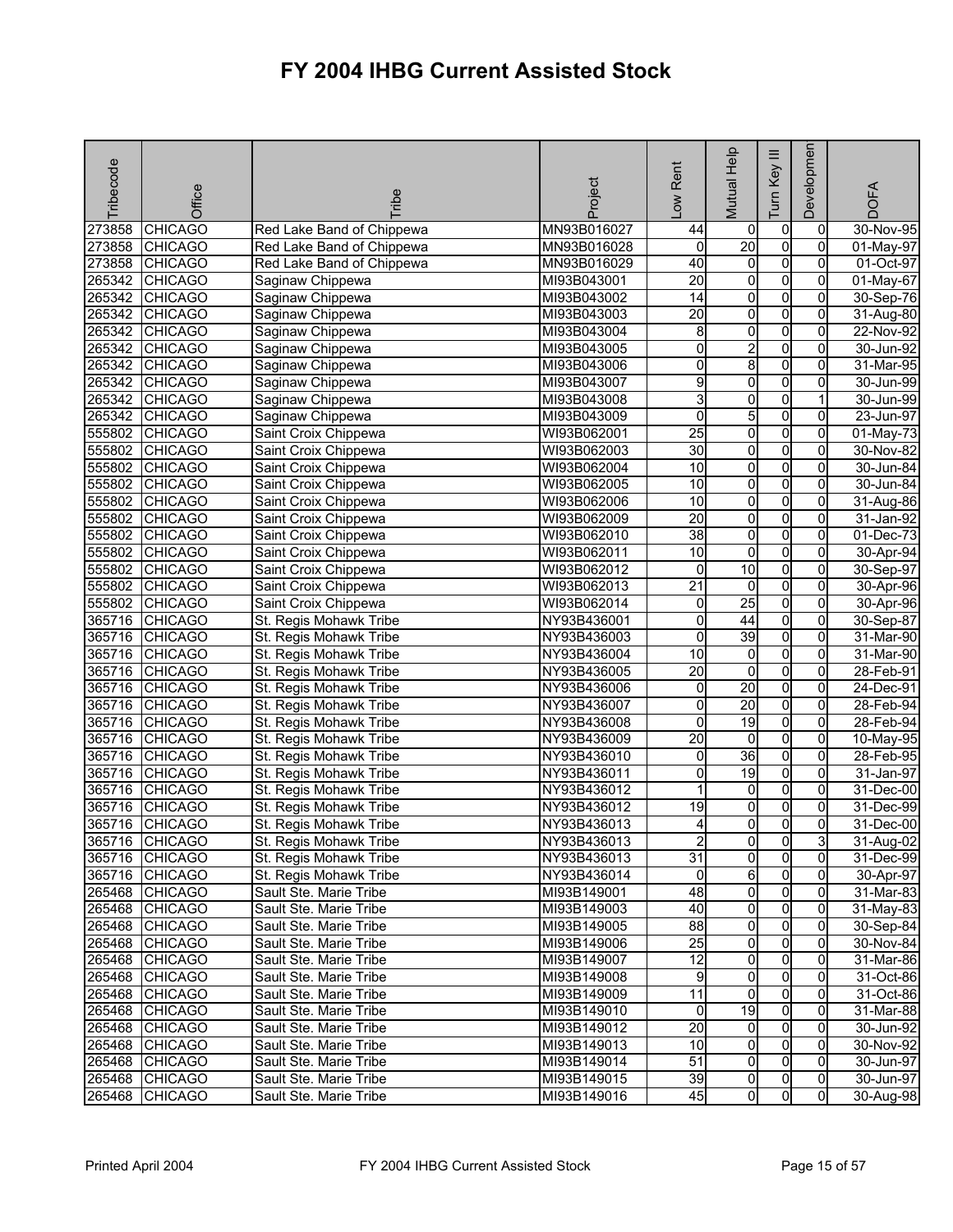| Tribecode | Office         | <b>Fribe</b>              | Project     | -ow Rent        | Mutual Help             | Ξ<br>Key<br>Tum | Developmen     | <b>DOFA</b>             |
|-----------|----------------|---------------------------|-------------|-----------------|-------------------------|-----------------|----------------|-------------------------|
| 265468    | <b>CHICAGO</b> | Sault Ste. Marie Tribe    | MI93B149017 | 0               | 10                      | $\overline{0}$  | 0              | 30-Sep-96               |
| 265468    | <b>CHICAGO</b> | Sault Ste. Marie Tribe    | MI93B149018 | 0               | 4                       | $\overline{0}$  | $\Omega$       | 01-Jan-98               |
| 265468    | <b>CHICAGO</b> | Sault Ste. Marie Tribe    | MI93B149019 | 0               | 5                       | $\overline{0}$  | $\Omega$       | $31$ -Mar-02            |
| 265468    | <b>CHICAGO</b> | Sault Ste. Marie Tribe    | MI93B149019 | 0               | 11                      | $\overline{0}$  | 0              | 31-Jul-02               |
| 265468    | <b>CHICAGO</b> | Sault Ste. Marie Tribe    | MI93B149019 | 0               | 9                       | $\overline{0}$  | $\overline{0}$ | 31-Oct-02               |
| 194582    | <b>CHICAGO</b> | Sac & Fox Tribe           | IA93B112001 | $\overline{20}$ | o                       | $\overline{0}$  | 0              | 30-Jun-81               |
| 122822    | <b>CHICAGO</b> | Seminole Tribe            | FL93B059004 | 10              | 0                       | $\overline{0}$  | 0              | 31-Jan-74               |
| 122822    | <b>CHICAGO</b> | Seminole Tribe            | FL93B059006 | $\overline{50}$ | 0                       | $\overline{0}$  | $\Omega$       | 31-Mar-83               |
| 122822    | <b>CHICAGO</b> | Seminole Tribe            | FL93B059010 | 0               | $\overline{7}$          | $\overline{0}$  | $\overline{0}$ | 31-Jul-85               |
| 122822    | <b>CHICAGO</b> | Seminole Tribe            | FL93B059011 | 0               | $\overline{13}$         | $\overline{0}$  | 0              | 31-Jan-87               |
| 122822    | <b>CHICAGO</b> | Seminole Tribe            | FL93B059013 | 0               | 9                       | $\overline{0}$  | 0              | 31-May-87               |
| 122822    | <b>CHICAGO</b> | Seminole Tribe            | FL93B059015 | 0               | $\overline{22}$         | $\overline{0}$  | $\mathbf{0}$   | 30-Sep-88               |
| 122822    | <b>CHICAGO</b> | Seminole Tribe            | FL93B059018 | 40              | $\mathbf 0$             | $\overline{0}$  | 0              | 30-Apr-90               |
| 122822    | <b>CHICAGO</b> | Seminole Tribe            | FL93B059019 | 0               | 15                      | $\overline{0}$  | $\Omega$       | 28-Feb-92               |
| 122822    | <b>CHICAGO</b> | Seminole Tribe            | FL93B059020 | 0               | 16                      | O               | 0              | 30-Apr-93               |
| 122822    | <b>CHICAGO</b> | Seminole Tribe            | FL93B059021 | 0               | 11                      | $\overline{0}$  | $\overline{0}$ | 31-Jul-95               |
| 122822    | <b>CHICAGO</b> | Seminole Tribe            | FL93B059022 | 0               | 9                       | $\overline{0}$  | 0              | 31-Oct-95               |
| 122822    | <b>CHICAGO</b> | Seminole Tribe            | FL93B059023 | $\overline{24}$ | $\mathbf 0$             | $\overline{0}$  | 0              | 31-Jan-99               |
| 122822    | <b>CHICAGO</b> | Seminole Tribe            | FL93B059024 | 0               | 25                      | O               | $\Omega$       | 30-Nov-97               |
| 122822    | <b>CHICAGO</b> | Seminole Tribe            | FL93B059025 | 0               | 19                      | $\overline{0}$  | $\overline{0}$ | 30-Nov-95               |
| 122822    | <b>CHICAGO</b> | Seminole Tribe            | FL93B059026 | 10              | $\mathbf 0$             | $\overline{0}$  | 0              | 01-Apr-97               |
| 122822    | <b>CHICAGO</b> | Seminole Tribe            | FL93B059027 | 0               | 20                      | $\overline{0}$  | 0              | 01-May-97               |
| 122822    | <b>CHICAGO</b> | Seminole Tribe            | FL93B059028 | 0               | $\overline{48}$         | $\overline{0}$  | $\overline{0}$ | 28-Feb-79               |
| 122822    | <b>CHICAGO</b> | Seminole Tribe            | FL93B059030 | 15              | 0                       | $\overline{0}$  | 0              | 31-Dec-98               |
| 122822    | <b>CHICAGO</b> | Seminole Tribe            | FL93B059031 | $\overline{5}$  | 0                       | $\overline{0}$  | $\Omega$       | 30-Apr-99               |
| 122822    | <b>CHICAGO</b> | Seminole Tribe            | FL93B059032 | 0               | 0                       | O               | 35             |                         |
| 365942    | <b>CHICAGO</b> | Seneca Nation of New York | NY93B040001 | 29              | 0                       | $\overline{0}$  | $\overline{0}$ | 01-Dec-64               |
| 365942    | <b>CHICAGO</b> | Seneca Nation of New York | NY93B040002 | 17              | $\overline{\mathbf{0}}$ | $\overline{0}$  | $\overline{0}$ | 01-May-67               |
| 365942    | <b>CHICAGO</b> | Seneca Nation of New York | NY93B040003 | 0               | 0                       | 1               | 0              | 31-Dec-73               |
| 365942    | <b>CHICAGO</b> | Seneca Nation of New York | NY93B040004 | 0               | 0                       | 46              | 0              | 16-Feb-79               |
| 365942    | <b>CHICAGO</b> | Seneca Nation of New York | NY93B040005 | 51              | 0                       | $\overline{0}$  | 0              | 31-Oct-81               |
| 365942    | <b>CHICAGO</b> | Seneca Nation of New York | NY93B040006 | 0               | 0                       | 47              | 0              | 31-May-82               |
| 365942    | <b>CHICAGO</b> | Seneca Nation of New York | NY93B040007 | $\overline{51}$ | 0                       | $\overline{0}$  | 0              | 31-Mar-87               |
| 365942    | <b>CHICAGO</b> | Seneca Nation of New York | NY93B040009 | $\overline{28}$ | $\overline{0}$          | $\overline{0}$  | $\overline{0}$ | $31-Mar-89$             |
| 365942    | <b>CHICAGO</b> | Seneca Nation of New York | NY93B040010 | $\overline{12}$ | 0                       | $\overline{0}$  | 0              | 31-Jul-97               |
| 365942    | <b>CHICAGO</b> | Seneca Nation of New York | NY93B040011 | $\overline{7}$  | 0                       | $\mathsf{o}$    | $\Omega$       | 31-Jul-97               |
|           | 365942 CHICAGO | Seneca Nation of New York | NY93B040013 | 0               | 01                      | $\overline{0}$  | 15             |                         |
|           | 365942 CHICAGO | Seneca Nation of New York | NY93B040014 | 0               | 5                       | $\overline{0}$  | $\Omega$       | $01$ -Jan-97            |
|           | 365942 CHICAGO | Seneca Nation of New York | NY93B040015 | $\pmb{0}$       | $\overline{0}$          | $\overline{0}$  | 25             |                         |
|           | 365942 CHICAGO | Seneca Nation of New York | NY93B040015 | 16              | $\overline{0}$          | $\overline{0}$  | $\overline{0}$ | 22-Sep-97               |
|           | 556142 CHICAGO | Sokagoan Chippewa Tribe   | WI93B036001 | 14              | $\overline{0}$          | $\overline{0}$  | 0              | 01-Dec-72               |
| 556142    | <b>CHICAGO</b> | Sokagoan Chippewa Tribe   | WI93B036002 | $\overline{20}$ | $\overline{\mathbf{0}}$ | $\overline{0}$  | $\overline{0}$ | 30-Jun-80               |
|           | 556142 CHICAGO | Sokagoan Chippewa Tribe   | WI93B036003 | 10              | $\overline{0}$          | $\overline{0}$  | 0              | 28-Feb-86               |
|           | 556142 CHICAGO | Sokagoan Chippewa Tribe   | WI93B036004 | 30              | $\overline{0}$          | $\overline{0}$  | 0              | 30-Sep-87               |
| 556142    | <b>CHICAGO</b> | Sokagoan Chippewa Tribe   | WI93B036005 | $\overline{0}$  | 11                      | $\overline{0}$  | $\overline{0}$ | 31-Dec-89               |
|           | 556142 CHICAGO | Sokagoan Chippewa Tribe   | WI93B036006 | 11              | $\overline{0}$          | 0               | 0              | 30-Nov-89               |
|           | 556142 CHICAGO | Sokagoan Chippewa Tribe   | WI93B036007 | 10              | $\overline{0}$          | $\overline{0}$  | 0              | 30-Jan-94               |
| 556142    | <b>CHICAGO</b> | Sokagoan Chippewa Tribe   | WI93B036008 | $\overline{10}$ | $\overline{0}$          | $\overline{0}$  | $\mathbf{0}$   | 30-Aug-94               |
| 556142    | <b>CHICAGO</b> | Sokagoan Chippewa Tribe   | WI93B036009 | 0               | 15                      | $\overline{0}$  | 0              | 30-Jun-97               |
| 556142    | <b>CHICAGO</b> | Sokagoan Chippewa Tribe   | WI93B036010 | 15              | $\overline{0}$          | $\overline{0}$  | $\overline{0}$ | 31-Aug-00               |
| 556366    | <b>CHICAGO</b> | Stockbridge-Munsee Tribe  | WI93B014001 | $\overline{20}$ | $\overline{0}$          | $\overline{0}$  | $\overline{0}$ | $\overline{01}$ -Sep-67 |
| 556366    | <b>CHICAGO</b> | Stockbridge-Munsee Tribe  | WI93B014004 | 6               | 0                       | 0               | $\overline{0}$ | 01-Dec-72               |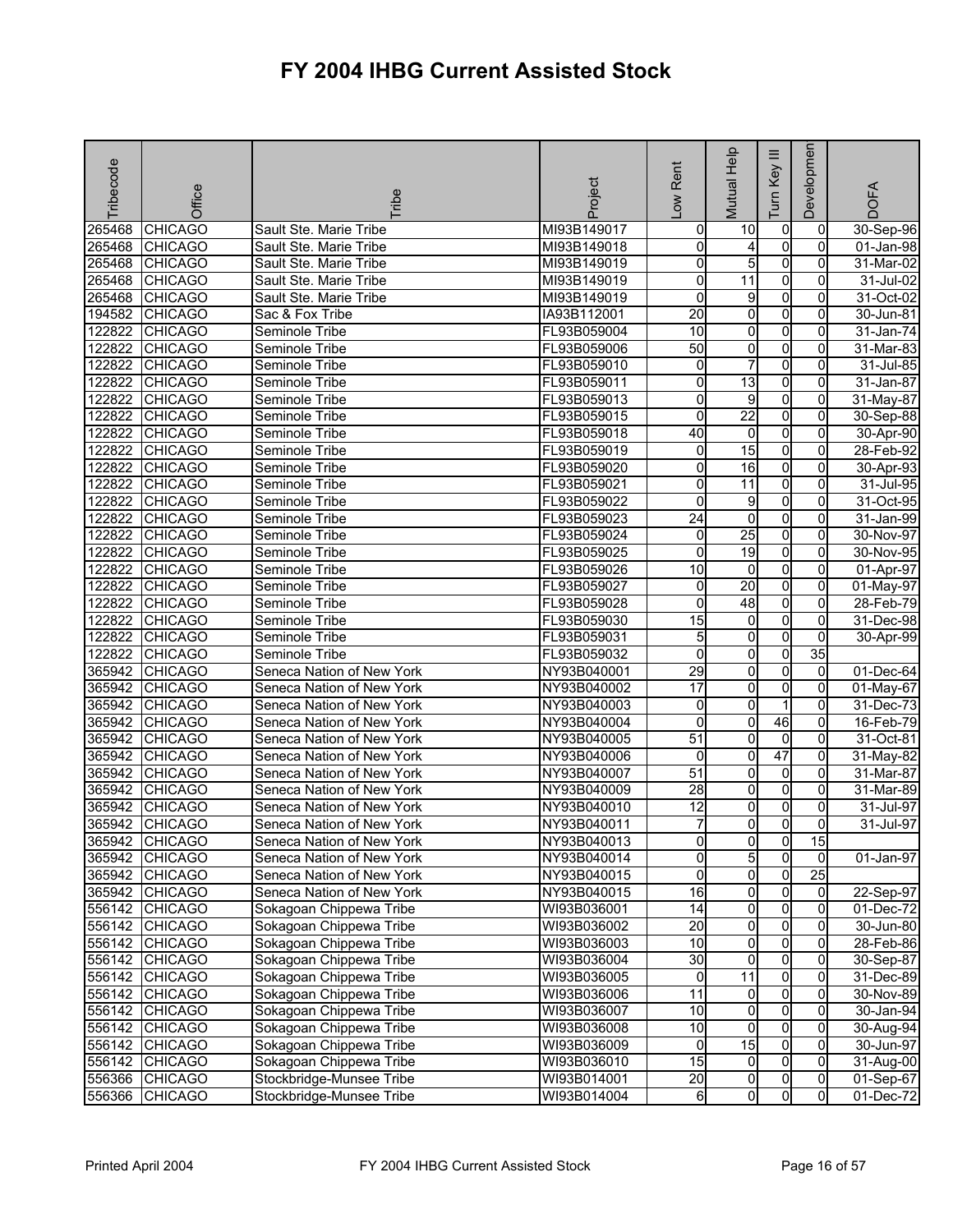| Tribecode | Office                         | <b>Fribe</b>                                     | Project                    | Low Rent        | Mutual Help             | Ξ<br>Key<br>Tum | Developmen      | <b>DOFA</b>  |
|-----------|--------------------------------|--------------------------------------------------|----------------------------|-----------------|-------------------------|-----------------|-----------------|--------------|
| 556366    | <b>CHICAGO</b>                 | Stockbridge-Munsee Tribe                         | WI93B014005                | 0               | 10                      | $\overline{0}$  | $\mathbf 0$     | $28$ -Feb-94 |
| 556366    | <b>CHICAGO</b>                 | Stockbridge-Munsee Tribe                         | WI93B014006                | 0               | 1                       | $\overline{0}$  | $\mathbf 0$     | 31-May-94    |
| 556366    | <b>CHICAGO</b>                 | Stockbridge-Munsee Tribe                         | WI93B014007                | 0               | 0                       | $\overline{0}$  | 9               |              |
| 556366    | <b>CHICAGO</b>                 | Stockbridge-Munsee Tribe                         | WI93B014008                | 0               | $\overline{25}$         | $\overline{0}$  | 0               | $05-Nov-93$  |
| 556366    | <b>CHICAGO</b>                 | Stockbridge-Munsee Tribe                         | WI93B014009                | 0               | 0                       | $\overline{0}$  | 10              |              |
| 556366    | <b>CHICAGO</b>                 | Stockbridge-Munsee Tribe                         | WI93B014010                | 0               | 0                       | $\overline{0}$  | 20              |              |
| 274660    | <b>CHICAGO</b>                 | <b>Upper Sioux Indian Community</b>              | MN93B207006                | 0               | 4                       | $\overline{0}$  | $\mathbf 0$     | 01-Jan-01    |
| 274660    | <b>CHICAGO</b>                 | <b>Upper Sioux Indian Community</b>              | MN93B207006                | $\overline{0}$  | $\overline{11}$         | $\overline{0}$  | $\overline{0}$  | 01-Dec-99    |
| 372945    | <b>CHICAGO</b>                 | Waccamaw Siouan State Tribe                      | NC93B171004                | $\overline{12}$ | 0                       | 0               | 0               | 30-Sep-98    |
| 250521    | <b>CHICAGO</b>                 | Wampanoag Tribe                                  | MA93B176001                | $\overline{18}$ | 0                       | $\overline{0}$  | 0               | 31-Mar-96    |
| 250521    | <b>CHICAGO</b>                 | Wampanoag Tribe                                  | MA93B176002                | 0               | 7                       | $\overline{0}$  | 0               | 31-Dec-00    |
| 250521    | <b>CHICAGO</b>                 | Wampanoag Tribe                                  | MA93B176003                | 6               | 0                       | $\overline{0}$  | 0               | 30-Sep-98    |
| 250521    | <b>CHICAGO</b>                 | Wampanoag Tribe                                  | MA93B176003                | $\overline{2}$  | 0                       | $\overline{0}$  | $\Omega$        | 31-Oct-03    |
| 274940    | <b>CHICAGO</b>                 | White Earth Band of Minnesota Ch                 | MN93B013001                | 50              | 0                       | $\overline{0}$  | 0               | 01-Apr-68    |
| 274940    | <b>CHICAGO</b>                 | White Earth Band of Minnesota Ch                 | MN93B013003                | 0               | 0                       | 18              | 0               | 01-Jan-73    |
| 274940    | <b>CHICAGO</b>                 | White Earth Band of Minnesota Ch                 | MN93B013005                | $\overline{15}$ | 0                       | $\overline{0}$  | $\Omega$        | 01-Jan-68    |
| 274940    | <b>CHICAGO</b>                 | White Earth Band of Minnesota Ch                 | MN93B013006                | $\overline{50}$ | 0                       | $\overline{0}$  | 0               | 30-Jul-79    |
| 274940    | <b>CHICAGO</b>                 | White Earth Band of Minnesota Ch                 | MN93B013007                | 0               | 42                      | $\overline{0}$  | 0               | 31-Dec-81    |
| 274940    | <b>CHICAGO</b>                 | White Earth Band of Minnesota Ch                 | MN93B013008                | 8               | $\overline{0}$          | $\overline{0}$  | $\Omega$        | 31-Oct-81    |
| 274940    | <b>CHICAGO</b>                 | White Earth Band of Minnesota Ch                 | MN93B013009                | 60              | 0                       | O               | 0               | 30-Jun-84    |
| 274940    | <b>CHICAGO</b>                 | White Earth Band of Minnesota Ch                 | MN93B013010                | 0               | $\overline{25}$         | $\overline{0}$  | 0               | 28-Feb-87    |
| 274940    | <b>CHICAGO</b>                 | White Earth Band of Minnesota Ch                 | MN93B013013                | 0               | 20                      | $\overline{0}$  | 0               | 30-Sep-88    |
| 274940    | <b>CHICAGO</b>                 | White Earth Band of Minnesota Ch                 | MN93B013015                | $\overline{20}$ | 0                       | O               | 0               | 31-Dec-90    |
| 274940    | <b>CHICAGO</b>                 | White Earth Band of Minnesota Ch                 | MN93B013016                | $\overline{20}$ | 0                       | $\overline{0}$  | $\Omega$        | 31-Jan-92    |
| 274940    | <b>CHICAGO</b>                 | White Earth Band of Minnesota Ch                 | MN93B013017                | $\overline{0}$  | 10                      | O               | $\Omega$        | 24-Feb-95    |
| 274940    | <b>CHICAGO</b>                 | White Earth Band of Minnesota Ch                 | MN93B013018                | 0               | $\overline{10}$         | $\overline{0}$  | 0               | 24-Feb-95    |
| 274940    | <b>CHICAGO</b>                 | White Earth Band of Minnesota Ch                 | MN93B013019                | 20              | 0                       | $\overline{0}$  | 0               | 31-Dec-95    |
| 274940    | <b>CHICAGO</b>                 | White Earth Band of Minnesota Ch                 | MN93B013020                | 0               | $\overline{22}$         | $\overline{0}$  | 0               | 30-Sep-98    |
| 274940    | <b>CHICAGO</b>                 | White Earth Band of Minnesota Ch                 | MN93B013021                | $\overline{22}$ | 0                       | 0               | 0               | 31-Jul-98    |
| 274940    | <b>CHICAGO</b>                 | White Earth Band of Minnesota Ch                 | MN93B013022                | 0               | $\Omega$                | $\overline{0}$  | $\overline{25}$ |              |
|           | <b>CHICAGO</b>                 | <b>Totals</b>                                    |                            | 5,791           | 3,282                   | 159             | 264             |              |
| 300068    | <b>DENVER</b>                  | <b>Blackfeet Tribe</b>                           | MT10B008001                | $\overline{50}$ | 0                       | 0               | 0               | 31-Jan-66    |
| 300068    | <b>DENVER</b>                  | <b>Blackfeet Tribe</b>                           | MT10B008002                | 0               | $\overline{\mathbf{c}}$ | $\overline{0}$  | 0               | 30-Apr-72    |
| 300068    | <b>DENVER</b>                  | <b>Blackfeet Tribe</b>                           | MT10B008006                | $\overline{55}$ | 0                       | O               | 0               | 31-Mar-71    |
| 300068    | <b>DENVER</b>                  | <b>Blackfeet Tribe</b>                           | MT10B008007                | 55              | 0                       | 0               | 0               | 31-Dec-73    |
| 300068    | <b>DENVER</b>                  | <b>Blackfeet Tribe</b>                           | MT10B008008                | 6               | 0                       | 0               | 0               | 30-Jun-77    |
|           | 300068 DENVER                  | <b>Blackfeet Tribe</b>                           | MT10B008009                | $\overline{0}$  | 11                      | $\mathbf{0}$    | 01              | 31-Dec-75    |
|           | 300068 DENVER                  | <b>Blackfeet Tribe</b>                           | MT10B008010                | 0               | 35                      | $\overline{0}$  | $\mathbf{0}$    | 30-Sep-79    |
|           | 300068 DENVER                  | <b>Blackfeet Tribe</b>                           | MT10B008011                | 14              | $\overline{0}$          | $\overline{0}$  | $\mathbf{0}$    | 31-May-77    |
|           | 300068 DENVER                  | <b>Blackfeet Tribe</b>                           | MT10B008012                | $\overline{25}$ | 0                       | $\overline{0}$  | 0               | 28-Feb-75    |
|           | 300068 DENVER                  | <b>Blackfeet Tribe</b>                           | MT10B008013                | 10              | 0                       | 0               | $\Omega$        | 31-May-75    |
|           | 300068 DENVER                  | <b>Blackfeet Tribe</b>                           | MT10B008014                | 43              | 0                       | $\overline{0}$  | $\Omega$        | 30-Sep-75    |
|           | 300068 DENVER                  | <b>Blackfeet Tribe</b>                           | MT10B008015                | 0               | $\overline{87}$         | $\overline{0}$  | $\Omega$        | 31-Jul-79    |
|           | 300068 DENVER                  | <b>Blackfeet Tribe</b>                           | MT10B008017                | 0               | 56                      | $\overline{0}$  | $\overline{0}$  | 30-Sep-80    |
|           | 300068 DENVER                  | <b>Blackfeet Tribe</b>                           | MT10B008018                | 50              | $\overline{0}$          | $\overline{0}$  | 0               | 31-Aug-81    |
|           | 300068 DENVER                  | <b>Blackfeet Tribe</b>                           | MT10B008019                | 0               | 23                      | $\overline{0}$  | $\Omega$        | 31-Jul-81    |
|           | 300068 DENVER                  | <b>Blackfeet Tribe</b>                           | MT10B008020                | 50              | $\overline{0}$          | $\overline{0}$  | $\Omega$        | 31-Jul-82    |
|           | 300068 DENVER                  | <b>Blackfeet Tribe</b>                           | MT10B008021                | 0               | 23                      | 0               | 0               | 30-Jun-82    |
|           | 300068 DENVER                  | <b>Blackfeet Tribe</b>                           | MT10B008022                | 20              | 0                       | $\overline{0}$  | $\Omega$        | 31-Jan-84    |
|           | 300068 DENVER                  | <b>Blackfeet Tribe</b>                           | MT10B008023                | $\overline{20}$ | $\overline{0}$          | $\overline{0}$  | 0               | 31-Mar-84    |
|           | 300068 DENVER<br>300068 DENVER | <b>Blackfeet Tribe</b><br><b>Blackfeet Tribe</b> | MT10B008024<br>MT10B008025 | $\overline{25}$ | 0<br>$\overline{c}$     | 0<br>0          | 0               | 30-Nov-81    |
|           |                                |                                                  |                            | $\overline{0}$  |                         |                 | $\overline{0}$  | 30-Jun-82    |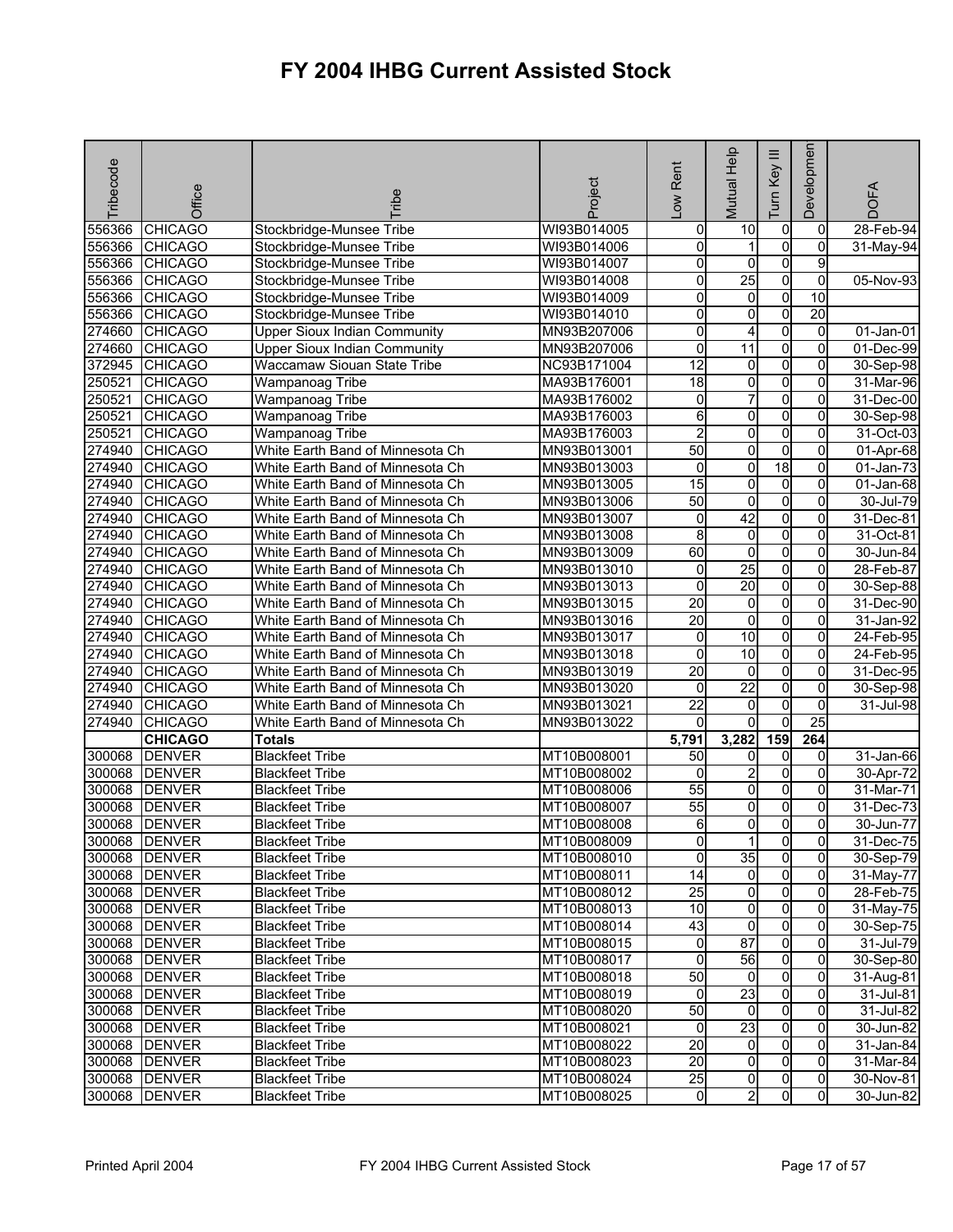| Tribecode | Office        | <b>Tribe</b>                | Project     | -ow Rent            | Mutual Help             | $\equiv$<br>Tum Key | Developmen     | <b>DOFA</b>             |
|-----------|---------------|-----------------------------|-------------|---------------------|-------------------------|---------------------|----------------|-------------------------|
| 300068    | <b>DENVER</b> | <b>Blackfeet Tribe</b>      | MT10B008036 | 11                  | 0                       | 0                   | $\mathbf 0$    | $\overline{31}$ -Oct-85 |
| 300068    | <b>DENVER</b> | <b>Blackfeet Tribe</b>      | MT10B008037 | 10                  | 0                       | $\overline{0}$      | $\mathbf 0$    | 30-Sep-86               |
| 300068    | <b>DENVER</b> | <b>Blackfeet Tribe</b>      | MT10B008045 | 50                  | $\overline{0}$          | $\overline{0}$      | 0              | 31-Jul-88               |
| 300068    | <b>DENVER</b> | <b>Blackfeet Tribe</b>      | MT10B008046 | 50                  | 0                       | $\overline{0}$      | 0              | 30-Sep-88               |
| 300068    | <b>DENVER</b> | <b>Blackfeet Tribe</b>      | MT91B008047 | 0                   | 25                      | $\overline{0}$      | 0              | 31-Jan-92               |
| 300068    | <b>DENVER</b> | <b>Blackfeet Tribe</b>      | MT91B008048 | 0                   | 50                      | $\overline{0}$      | $\overline{0}$ | 29-Feb-92               |
| 300068    | <b>DENVER</b> | <b>Blackfeet Tribe</b>      | MT91B008049 | 10                  | $\pmb{0}$               | $\overline{0}$      | 0              | 30-Apr-92               |
| 300068    | <b>DENVER</b> | <b>Blackfeet Tribe</b>      | MT91B008050 | 50                  | o                       | $\overline{0}$      | 0              | 30-Nov-94               |
| 300068    | <b>DENVER</b> | <b>Blackfeet Tribe</b>      | MT91B008051 | 0                   | 30                      | $\overline{0}$      | 0              | 30-Jun-97               |
| 300068    | <b>DENVER</b> | <b>Blackfeet Tribe</b>      | MT91B008052 | $\overline{25}$     | $\mathbf 0$             | $\overline{0}$      | 0              | 30-Jun-95               |
| 300068    | <b>DENVER</b> | <b>Blackfeet Tribe</b>      | MT91B008053 | 0                   | 50                      | $\overline{0}$      | 0              | 30-Jun-97               |
| 300068    | <b>DENVER</b> | <b>Blackfeet Tribe</b>      | MT91B008055 | $\overline{20}$     | $\overline{0}$          | O                   | 0              | 31-Mar-00               |
| 460356    | <b>DENVER</b> | Cheyenne River Sioux        | SD10B005001 | 46                  | 0                       | 0                   | 0              | 28-Feb-66               |
| 460356    | <b>DENVER</b> | <b>Cheyenne River Sioux</b> | SD10B005002 | $\overline{32}$     | O                       | 0                   | 0              | 31-Aug-68               |
| 460356    | <b>DENVER</b> | <b>Cheyenne River Sioux</b> | SD10B005004 | 156                 | 0                       | $\overline{0}$      | 0              | 31-Dec-74               |
| 460356    | <b>DENVER</b> | <b>Cheyenne River Sioux</b> | SD10B005005 | 68                  | 0                       | $\overline{0}$      | 0              | $31$ -May-76            |
| 460356    | <b>DENVER</b> | Cheyenne River Sioux        | SD10B005006 | 0                   | 1                       | $\overline{0}$      | $\overline{0}$ | 31-Aug-76               |
| 460356    | <b>DENVER</b> | <b>Cheyenne River Sioux</b> | SD10B005008 | 53                  | 0                       | $\overline{0}$      | 0              | 30-Nov-77               |
| 460356    | <b>DENVER</b> | Cheyenne River Sioux        | SD10B005009 | $\overline{0}$      | $\overline{7}$          | $\overline{0}$      | $\overline{0}$ | 30-Sep-77               |
| 460356    | <b>DENVER</b> | <b>Cheyenne River Sioux</b> | SD10B005012 | 58                  | 0                       | O                   | $\overline{0}$ | 30-Sep-81               |
| 460356    | <b>DENVER</b> | <b>Cheyenne River Sioux</b> | SD10B005013 | 0                   | 12                      | $\overline{0}$      | 0              | 31-Dec-80               |
| 460356    | <b>DENVER</b> | Cheyenne River Sioux        | SD10B005014 | 56                  | $\mathbf 0$             | $\overline{0}$      | 0              | 30-Sep-80               |
| 460356    | <b>DENVER</b> | <b>Cheyenne River Sioux</b> | SD10B005015 | 0                   | 19                      | O                   | 0              | 30-Jun-80               |
|           | 460356 DENVER | <b>Cheyenne River Sioux</b> | SD10B005016 | 94                  | 0                       | $\overline{0}$      | 0              | 31-Dec-86               |
| 460356    | <b>DENVER</b> | <b>Cheyenne River Sioux</b> | SD10B005017 | 0                   | $\overline{44}$         | O                   | $\overline{0}$ | 30-Sep-87               |
| 460356    | <b>DENVER</b> | <b>Cheyenne River Sioux</b> | SD91B005020 | 0                   | 33                      | $\overline{0}$      | 0              | 30-Sep-94               |
| 460356    | <b>DENVER</b> | Cheyenne River Sioux        | SD91B005021 | 15                  | 0                       | $\overline{0}$      | 0              | 30-Jun-94               |
| 460356    | <b>DENVER</b> | Cheyenne River Sioux        | SD91B005023 | $\overline{c}$      | $\overline{\mathbf{0}}$ | $\overline{0}$      | 0              | 31-Aug-76               |
| 460356    | <b>DENVER</b> | <b>Cheyenne River Sioux</b> | SD91B005024 | 91                  | 0                       | $\overline{0}$      | 0              | 30-Sep-98               |
| 460356    | <b>DENVER</b> | <b>Cheyenne River Sioux</b> | SD91B005025 | 0                   | 26                      | 0                   | $\Omega$       | 31-Dec-74               |
| 460356    | <b>DENVER</b> | <b>Cheyenne River Sioux</b> | SD91B005026 | $\overline{27}$     | $\overline{0}$          | $\overline{0}$      | $\overline{0}$ | 30-Apr-99               |
| 300188    | <b>DENVER</b> | Crow Tribe                  | MT10B014004 | $\overline{37}$     | 0                       | $\overline{0}$      | 0              | 31-Dec-73               |
| 300188    | <b>DENVER</b> | Crow Tribe                  | MT10B014006 | 5                   | $\overline{\mathbf{0}}$ | $\overline{0}$      | 0              | 31-Dec-73               |
| 300188    | <b>DENVER</b> | Crow Tribe                  | MT10B014007 | 0                   | 35                      | O                   | 0              | 30-Nov-79               |
| 300188    | <b>DENVER</b> | Crow Tribe                  | MT10B014008 | 40                  | 0                       | 0                   | 0              | 30-Nov-79               |
| 300188    | <b>DENVER</b> | Crow Tribe                  | MT10B014009 | $\overline{14}$     | 0                       | 0                   | $\mathbf 0$    | 31-Aug-81               |
|           | 300188 DENVER | Crow Tribe                  | MT10B014010 | 44                  | 01                      | $\mathbf{0}$        | 01             | 31-Jul-81               |
|           | 300188 DENVER | Crow Tribe                  | MT10B014011 | $\mathbf 0$         | 49                      | $\overline{0}$      | $\mathbf{0}$   | 28-Feb-87               |
|           | 300188 DENVER | Crow Tribe                  | MT10B014012 | 4                   | $\overline{0}$          | $\overline{0}$      | 0              | 30-Sep-80               |
|           | 300188 DENVER | Crow Tribe                  | MT10B014019 | $\overline{39}$     | $\overline{0}$          | $\overline{0}$      | $\overline{0}$ | 31-Oct-85               |
|           | 300188 DENVER | Crow Tribe                  | MT10B014020 | 0                   | 43                      | 0                   | $\Omega$       | 31-Dec-85               |
|           | 300188 DENVER | Crow Tribe                  | MT10B014022 | 0                   | 29                      | $\overline{0}$      | $\Omega$       | 28-Feb-87               |
|           | 300188 DENVER | Crow Tribe                  | MT10B014023 | 0                   | $\overline{20}$         | $\overline{0}$      | $\Omega$       | 31-Jan-86               |
|           | 300188 DENVER | Crow Tribe                  | MT91B014024 | $\mathsf{O}\xspace$ | 23                      | $\overline{0}$      | $\overline{0}$ | 31-Jan-96               |
|           | 300188 DENVER | Crow Tribe                  | MT91B014025 | o                   | $\overline{11}$         | $\overline{0}$      | $\mathbf{0}$   | 30-Nov-79               |
|           | 460434 DENVER | Crow Creek Sioux            | SD10B004001 | 50                  | 0                       | $\overline{0}$      | $\Omega$       | 30-Apr-66               |
|           | 460434 DENVER | Crow Creek Sioux            | SD10B004002 | $\Omega$            | 1                       | $\overline{0}$      | $\Omega$       | 31-Jan-70               |
| 460434    | <b>DENVER</b> | <b>Crow Creek Sioux</b>     | SD10B004003 | $\overline{20}$     | 0                       | $\overline{0}$      | 0              | 30-Sep-69               |
| 460434    | <b>DENVER</b> | Crow Creek Sioux            | SD10B004004 | 6                   | 0                       | $\overline{0}$      | 0              | 31-Aug-72               |
| 460434    | <b>DENVER</b> | Crow Creek Sioux            | SD10B004005 | $\mathbf 0$         | 1                       | $\overline{0}$      | $\mathbf{0}$   | 30-Jun-72               |
|           | 460434 DENVER | Crow Creek Sioux            | SD10B004006 | 36                  | 0                       | 0                   | $\overline{0}$ | 31-Dec-73               |
| 460434    | <b>DENVER</b> | Crow Creek Sioux            | SD10B004008 | 15                  | 0                       | 0                   | $\overline{0}$ | 30-Nov-76               |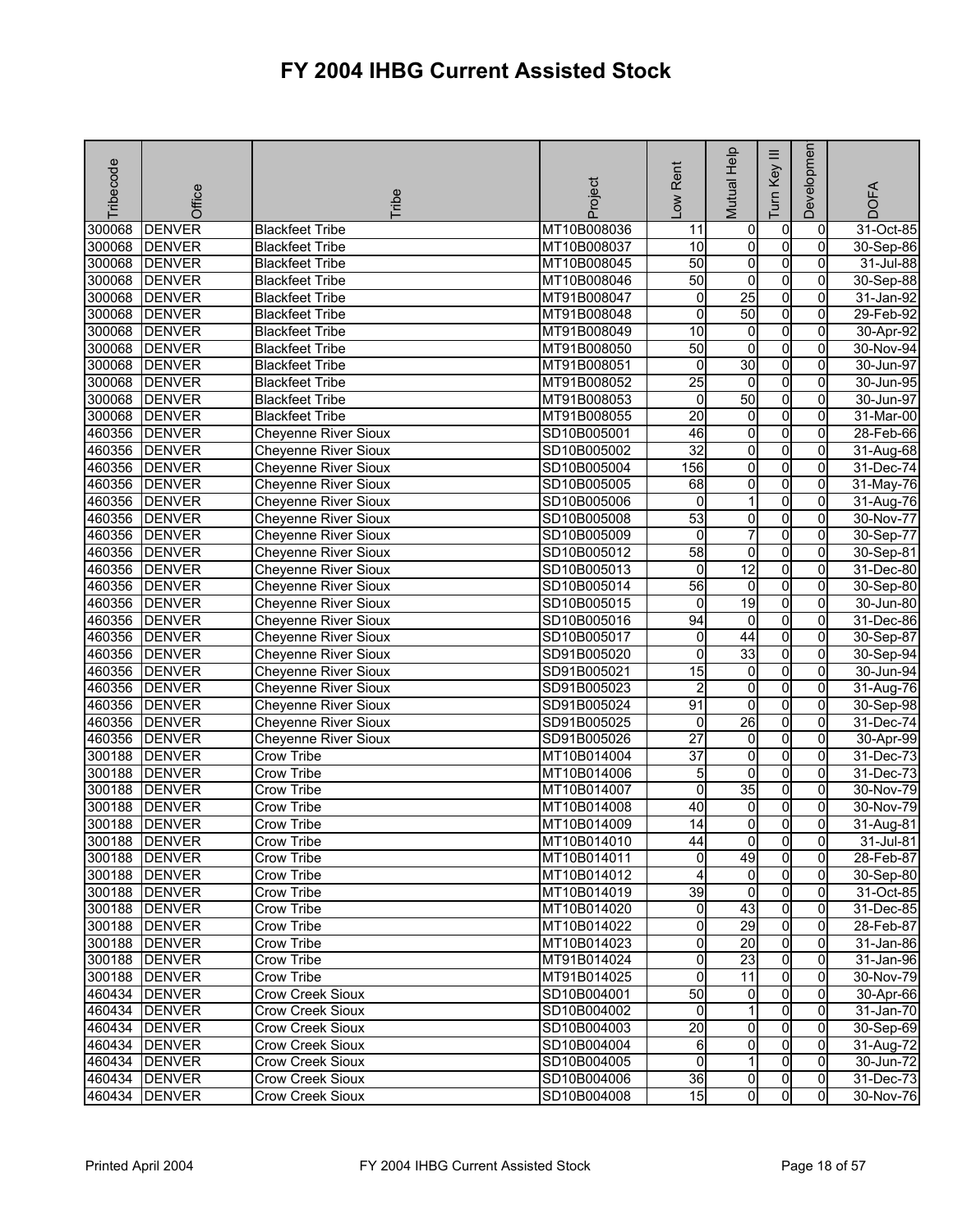| Tribecode | Office        | <b>Tribe</b>                   | Project     | -ow Rent        | Mutual Help             | Ξ<br>Key<br>Tum | Developmen     | <b>DOFA</b>  |
|-----------|---------------|--------------------------------|-------------|-----------------|-------------------------|-----------------|----------------|--------------|
| 460434    | <b>DENVER</b> | Crow Creek Sioux               | SD10B004010 | 31              | $\overline{0}$          | $\mathbf 0$     | 0              | 31-Jan-81    |
| 460434    | <b>DENVER</b> | Crow Creek Sioux               | SD91B004013 | $\overline{10}$ | $\mathbf 0$             | o               | $\mathbf 0$    | 30-Nov-94    |
| 460434    | <b>DENVER</b> | Crow Creek Sioux               | SD91B004014 | 0               | $\overline{10}$         | $\overline{0}$  | 0              | 30-Apr-94    |
| 460434    | <b>DENVER</b> | Crow Creek Sioux               | SD91B004015 | 0               | 28                      | O               | 0              | 31-Oct-95    |
| 460434    | <b>DENVER</b> | <b>Crow Creek Sioux</b>        | SD91B004016 | 10              | $\overline{0}$          | $\mathbf 0$     | 0              | 31-Mar-97    |
| 460434    | <b>DENVER</b> | <b>Crow Creek Sioux</b>        | SD91B004017 | $\overline{20}$ | $\overline{0}$          | $\overline{0}$  | 0              | 30-Jun-98    |
| 460632    | <b>DENVER</b> | Flandreau Santee Sioux         | SD10B049002 | 10              | 0                       | o               | 0              | $31$ -Dec-79 |
| 460632    | <b>DENVER</b> | Flandreau Santee Sioux         | SD10B049003 | 10              | $\overline{0}$          | $\overline{0}$  | 0              | 31-Dec-80    |
| 460632    | <b>DENVER</b> | Flandreau Santee Sioux         | SD10B049004 | 0               | 1                       | $\overline{0}$  | 0              | 31-Dec-80    |
| 460632    | <b>DENVER</b> | Flandreau Santee Sioux         | SD10B049005 | $\overline{15}$ | 0                       | o               | 0              | 30-Sep-85    |
| 460632    | <b>DENVER</b> | Flandreau Santee Sioux         | SD91B049006 | 0               | 10                      | $\overline{0}$  | 0              | 28-Feb-90    |
| 460632    | <b>DENVER</b> | Flandreau Santee Sioux         | SD91B049007 | 15              | $\overline{0}$          | 0               | 0              | 24-Feb-93    |
| 460632    | <b>DENVER</b> | <b>Flandreau Santee Sioux</b>  | SD91B049008 | 0               | 15                      | 0               | 0              | 31-Dec-94    |
| 300298    | <b>DENVER</b> | Fort Belknap Indian Community  | MT10B010001 | 0               | 20                      | $\overline{0}$  | 0              | 31-Dec-72    |
| 300298    | <b>DENVER</b> | Fort Belknap Indian Community  | MT10B010002 | 0               | 7                       | $\pmb{0}$       | 0              | 31-Mar-67    |
| 300298    | <b>DENVER</b> | Fort Belknap Indian Community  | MT10B010003 | 0               | $\overline{12}$         | $\mathbf 0$     | 0              | 30-Sep-68    |
| 300298    | <b>DENVER</b> | Fort Belknap Indian Community  | MT10B010004 | 0               | 16                      | $\overline{0}$  | $\overline{0}$ | 31-Jan-71    |
| 300298    | <b>DENVER</b> | Fort Belknap Indian Community  | MT10B010006 | 0               | 15                      | O               | 0              | 31-Mar-74    |
| 300298    | <b>DENVER</b> | Fort Belknap Indian Community  | MT10B010007 | 0               | $\overline{16}$         | $\overline{0}$  | 0              | 30-Nov-75    |
| 300298    | <b>DENVER</b> | Fort Belknap Indian Community  | MT10B010008 | 0               | 14                      | $\overline{0}$  | 0              | 31-May-76    |
| 300298    | <b>DENVER</b> | Fort Belknap Indian Community  | MT10B010028 | 0               | 2                       | $\overline{0}$  | 0              | 31-Aug-71    |
| 300298    | <b>DENVER</b> | Fort Belknap Indian Community  | MT10B010029 | 0               | $\overline{2}$          | $\mathbf 0$     | 0              | 31-Aug-71    |
| 300298    | <b>DENVER</b> | Fort Belknap Indian Community  | MT10B010005 | $\overline{50}$ | $\overline{\mathbf{0}}$ | $\overline{0}$  | 0              | 31-Aug-71    |
| 300298    | <b>DENVER</b> | Fort Belknap Indian Community  | MT10B010009 | 48              | 0                       | O               | 0              | $31$ -Dec-76 |
| 300298    | <b>DENVER</b> | Fort Belknap Indian Community  | MT10B010010 | 0               | 48                      | $\overline{0}$  | 0              | 30-Nov-77    |
| 300298    | <b>DENVER</b> | Fort Belknap Indian Community  | MT10B010011 | 0               | 26                      | $\overline{0}$  | 0              | 30-Nov-79    |
| 300298    | <b>DENVER</b> | Fort Belknap Indian Community  | MT10B010012 | 16              | $\mathbf 0$             | O               | 0              | 30-Nov-79    |
| 300298    | <b>DENVER</b> | Fort Belknap Indian Community  | MT10B010013 | $\mathbf 0$     | 15                      | $\overline{0}$  | $\overline{0}$ | 30-Sep-81    |
| 300298    | <b>DENVER</b> | Fort Belknap Indian Community  | MT10B010014 | 20              | 0                       | 0               | 0              | 30-Sep-81    |
| 300298    | <b>DENVER</b> | Fort Belknap Indian Community  | MT10B010015 | 10              | O                       | $\overline{0}$  | $\Omega$       | 30-Jun-82    |
| 300298    | <b>DENVER</b> | Fort Belknap Indian Community  | MT10B010016 | 10              | $\overline{0}$          | $\overline{0}$  | $\overline{0}$ | 30-Jun-82    |
| 300298    | <b>DENVER</b> | Fort Belknap Indian Community  | MT10B010017 | 0               | 4                       | o               | 0              | 31-Jul-81    |
| 300298    | <b>DENVER</b> | Fort Belknap Indian Community  | MT10B010019 | 14              | $\overline{0}$          | o               | 0              | 30-Nov-84    |
| 300298    | <b>DENVER</b> | Fort Belknap Indian Community  | MT10B010020 | 10              | 0                       | o               | $\mathbf{0}$   | 30-Nov-84    |
| 300298    | <b>DENVER</b> | Fort Belknap Indian Community  | MT10B010021 | 0               | 31                      | 0               | 0              | 31-Jul-86    |
| 300298    | <b>DENVER</b> | Fort Belknap Indian Community  | MT10B010022 | 0               | 35                      | $\overline{0}$  | $\mathbf 0$    | 30-Sep-87    |
|           | 300298 DENVER | Fort Belknap Indian Community  | MT10B010023 | 24              | 01                      | $\mathbf{0}$    | 01             | 31-Oct-87    |
|           | 300298 DENVER | Fort Belknap Indian Community  | MT91B010024 | 0               | 24                      | $\overline{0}$  | $\overline{0}$ | 31-Aug-94    |
|           | 300298 DENVER | Fort Belknap Indian Community  | MT91B010025 | 0               | 24                      | $\mathbf 0$     | $\mathbf{0}$   | 31-Jul-94    |
|           | 300298 DENVER | Fort Belknap Indian Community  | MT91B010026 | $\overline{27}$ | $\overline{0}$          | 0               | 0              | 31-Dec-95    |
|           | 300298 DENVER | Fort Belknap Indian Community  | MT91B010027 | 20              | 0                       | 0               | $\Omega$       | 31-Jan-96    |
|           | 380694 DENVER | Ft. Berthold Affiliated Tribes | ND10B005001 | 60              | $\overline{0}$          | $\overline{0}$  | $\mathbf{0}$   | 31-Dec-67    |
|           | 380694 DENVER | Ft. Berthold Affiliated Tribes | ND10B005003 | $\overline{20}$ | 0                       | $\mathbf 0$     | $\Omega$       | 30-Sep-69    |
|           | 380694 DENVER | Ft. Berthold Affiliated Tribes | ND10B005004 | 120             | $\overline{0}$          | $\mathbf 0$     | 0              | 30-Dec-71    |
|           | 380694 DENVER | Ft. Berthold Affiliated Tribes | ND10B005008 | 0               | 41                      | $\mathbf 0$     | $\overline{0}$ | 31-Dec-79    |
|           | 380694 DENVER | Ft. Berthold Affiliated Tribes | ND10B005009 | 64              | $\overline{0}$          | $\mathbf 0$     | 0              | 30-Jun-80    |
|           | 380694 DENVER | Ft. Berthold Affiliated Tribes | ND10B005010 | 0               | 10                      | $\mathbf 0$     | $\mathbf{0}$   | 31-Dec-83    |
|           | 380694 DENVER | Ft. Berthold Affiliated Tribes | ND10B005011 | 39              | $\overline{0}$          | $\overline{0}$  | 0              | 31-Dec-81    |
|           | 380694 DENVER | Ft. Berthold Affiliated Tribes | ND10B005013 | 0               | 30                      | $\mathbf 0$     | $\overline{0}$ | 31-Oct-84    |
|           | 380694 DENVER | Ft. Berthold Affiliated Tribes | ND10B005015 | 54              | $\overline{0}$          | o               | 0              | 30-Jul-87    |
| 380694    | DENVER        | Ft. Berthold Affiliated Tribes | ND10B005019 | 0               | $\overline{20}$         | 0               | $\overline{0}$ | 31-Jan-87    |
| 380694    | <b>DENVER</b> | Ft. Berthold Affiliated Tribes | ND91B005022 | 0               | 47                      | $\overline{0}$  | $\overline{0}$ | 31-Mar-95    |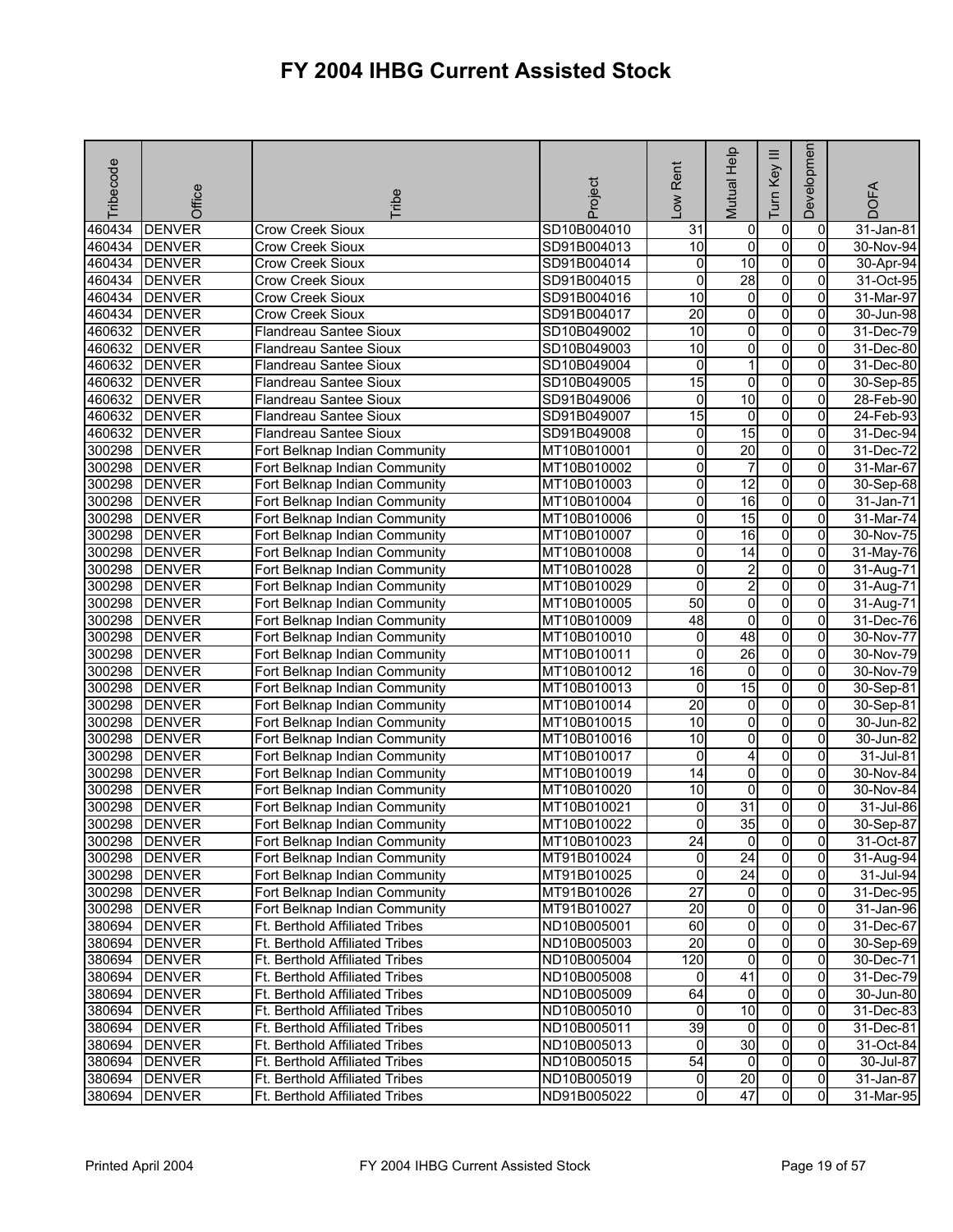| Tribecode | Office        | <b>Tribe</b>                    | Project     | -ow Rent            | Mutual Help     | Ξ<br>Key<br>lum | Developmen     | <b>DOFA</b>             |
|-----------|---------------|---------------------------------|-------------|---------------------|-----------------|-----------------|----------------|-------------------------|
| 380694    | <b>DENVER</b> | Ft. Berthold Affiliated Tribes  | ND91B005023 | 52                  | 0               | 0               | $\mathbf 0$    | 31-Jan-92               |
| 380694    | <b>DENVER</b> | Ft. Berthold Affiliated Tribes  | ND91B005024 | 0                   | $\overline{20}$ | $\overline{0}$  | $\mathbf 0$    | 31-Oct-90               |
| 380694    | <b>DENVER</b> | Ft. Berthold Affiliated Tribes  | ND91B005025 | 0                   | $\overline{34}$ | $\overline{0}$  | 0              | 29-Feb-92               |
| 380694    | <b>DENVER</b> | Ft. Berthold Affiliated Tribes  | ND91B005026 | 0                   | 20              | $\overline{0}$  | 0              | 31-Mar-98               |
| 380694    | <b>DENVER</b> | Ft. Berthold Affiliated Tribes  | ND91B005027 | 0                   | $\overline{17}$ | $\overline{0}$  | 0              | 31-Mar-98               |
| 380694    | <b>DENVER</b> | Ft. Berthold Affiliated Tribes  | ND91B005028 | 0                   | 18              | $\overline{0}$  | 0              | 31-Mar-98               |
| 300302    | <b>DENVER</b> | Fort Peck Assiniboine and Sioux | MT10B009001 | $\overline{30}$     | 0               | $\overline{0}$  | $\mathbf 0$    | 31-Jul-64               |
| 300302    | <b>DENVER</b> | Fort Peck Assiniboine and Sioux | MT10B009002 | $\overline{26}$     | 0               | $\overline{0}$  | $\Omega$       | 30-Sep-64               |
| 300302    | <b>DENVER</b> | Fort Peck Assiniboine and Sioux | MT10B009004 | 0                   | 1               | 0               | 0              | 31-Jul-69               |
| 300302    | <b>DENVER</b> | Fort Peck Assiniboine and Sioux | MT10B009006 | 46                  | 0               | $\overline{0}$  | 0              | 30-Jun-70               |
| 300302    | <b>DENVER</b> | Fort Peck Assiniboine and Sioux | MT10B009007 | 0                   | 0               | 1               | 0              | 31-Aug-72               |
| 300302    | <b>DENVER</b> | Fort Peck Assiniboine and Sioux | MT10B009008 | 0                   | 0               | $\overline{2}$  | 0              | 31-Jan-74               |
| 300302    | <b>DENVER</b> | Fort Peck Assiniboine and Sioux | MT10B009010 | 10                  | 0               | $\overline{0}$  | $\Omega$       | 30-Nov-75               |
| 300302    | <b>DENVER</b> | Fort Peck Assiniboine and Sioux | MT10B009011 | 17                  | 0               | $\overline{0}$  | 0              | 30-Jun-78               |
| 300302    | <b>DENVER</b> | Fort Peck Assiniboine and Sioux | MT10B009012 | 0                   | 4               | $\overline{0}$  | 0              | 30-Jun-78               |
| 300302    | <b>DENVER</b> | Fort Peck Assiniboine and Sioux | MT10B009013 | 0                   | $\overline{13}$ | $\overline{0}$  | 0              | 30-Sep-79               |
| 300302    | <b>DENVER</b> | Fort Peck Assiniboine and Sioux | MT10B009014 | 48                  | 0               | $\overline{0}$  | 0              | 31-May-79               |
| 300302    | <b>DENVER</b> | Fort Peck Assiniboine and Sioux | MT10B009015 | 47                  | 0               | $\overline{0}$  | 0              | 31-Mar-81               |
| 300302    | <b>DENVER</b> | Fort Peck Assiniboine and Sioux | MT10B009016 | $\mathsf{O}\xspace$ | 12              | $\overline{0}$  | 0              | 30-May-80               |
| 300302    | <b>DENVER</b> | Fort Peck Assiniboine and Sioux | MT10B009017 | 0                   | $\overline{21}$ | O               | 0              | 31-Mar-82               |
| 300302    | <b>DENVER</b> | Fort Peck Assiniboine and Sioux | MT10B009018 | 17                  | 0               | $\overline{0}$  | 0              | 28-Feb-82               |
| 300302    | <b>DENVER</b> | Fort Peck Assiniboine and Sioux | MT10B009020 | 16                  | 0               | $\overline{0}$  | 0              | $31$ -Mar-83            |
| 300302    | <b>DENVER</b> | Fort Peck Assiniboine and Sioux | MT10B009021 | 60                  | 0               | 0               | 0              | 30-Jun-83               |
| 300302    | <b>DENVER</b> | Fort Peck Assiniboine and Sioux | MT10B009022 | 0                   | 36              | $\overline{0}$  | 0              | 30-Sep-83               |
| 300302    | <b>DENVER</b> | Fort Peck Assiniboine and Sioux | MT10B009025 | 39                  | 0               | $\overline{0}$  | $\Omega$       | 31-Dec-85               |
| 300302    | <b>DENVER</b> | Fort Peck Assiniboine and Sioux | MT10B009026 | 0                   | $\overline{27}$ | $\overline{0}$  | 0              | 31-May-86               |
| 300302    | <b>DENVER</b> | Fort Peck Assiniboine and Sioux | MT10B009031 | 0                   | $\overline{74}$ | $\overline{0}$  | $\Omega$       | 30-Jun-89               |
| 300302    | <b>DENVER</b> | Fort Peck Assiniboine and Sioux | MT10B009032 | 42                  | 0               | $\overline{0}$  | 0              | 31-Jul-88               |
| 300302    | <b>DENVER</b> | Fort Peck Assiniboine and Sioux | MT91B009033 | 46                  | 0               | 0               | 0              | 31-Dec-89               |
| 300302    | <b>DENVER</b> | Fort Peck Assiniboine and Sioux | MT91B009034 | 0                   | 44              | 0               | $\Omega$       | 30-Jun-91               |
| 300302    | <b>DENVER</b> | Fort Peck Assiniboine and Sioux | MT91B009035 | 16                  | 0               | $\overline{0}$  | 0              | 30-Jun-93               |
| 300302    | <b>DENVER</b> | Fort Peck Assiniboine and Sioux | MT91B009036 | $\overline{23}$     | 0               | $\overline{0}$  | 0              | 30-Apr-94               |
| 300302    | <b>DENVER</b> | Fort Peck Assiniboine and Sioux | MT91B009037 | 10                  | 0               | $\overline{0}$  | 0              | 30-Jun-95               |
| 300302    | <b>DENVER</b> | Fort Peck Assiniboine and Sioux | MT91B009038 | 0                   | 1               | 0               | 0              | 31-Aug-72               |
| 300302    | <b>DENVER</b> | Fort Peck Assiniboine and Sioux | MT91B009039 | 22                  | 0               | 0               | 0              | 30-Jun-95               |
| 300302    | <b>DENVER</b> | Fort Peck Assiniboine and Sioux | MT91B009040 | 0                   | 4               | 0               | $\Omega$       | 31-Oct-80               |
|           | 300302 DENVER | Fort Peck Assiniboine and Sioux | MT91B009041 | 01                  | 10              | $\mathbf{0}$    | 01             | 30-Jun-78               |
|           | 300302 DENVER | Fort Peck Assiniboine and Sioux | MT91B009042 | 0                   | 1               | $\overline{0}$  | 0l             | 31-Aug-72               |
|           | 300302 DENVER | Fort Peck Assiniboine and Sioux | MT91B009043 | 0                   | 5               | $\overline{0}$  | $\mathbf{0}$   | 31-Aug-72               |
|           | 300302 DENVER | Fort Peck Assiniboine and Sioux | MT91B009044 | 0                   | $\overline{11}$ | $\overline{0}$  | $\overline{0}$ | 30-Jun-70               |
|           | 300302 DENVER | Fort Peck Assiniboine and Sioux | MT91B009045 | 0                   | 3               | 0               | $\Omega$       | $\overline{3}$ 1-Aug-72 |
|           | 300302 DENVER | Fort Peck Assiniboine and Sioux | MT91B009046 | 0                   | $\overline{7}$  | $\overline{0}$  | $\Omega$       | 30-Jun-70               |
|           | 300302 DENVER | Fort Peck Assiniboine and Sioux | MT91B009047 | 4                   | 0               | $\overline{0}$  | $\Omega$       | 31-Aug-72               |
|           | 300302 DENVER | Fort Peck Assiniboine and Sioux | MT91B009048 | 0                   | 24              | $\overline{0}$  | $\overline{0}$ | 30-Jun-70               |
|           | 300302 DENVER | Fort Peck Assiniboine and Sioux | MT91B009049 | $\overline{20}$     | $\overline{0}$  | $\overline{0}$  | $\mathbf{0}$   | 31-Dec-99               |
|           | 490404 DENVER | <b>Goshute Reservation</b>      | NV99B015011 | 0                   | 4               | $\mathbf 0$     | $\Omega$       | 01-Jul-86               |
|           | 490404 DENVER | Goshute Reservation             | NV99B015012 | $\overline{8}$      | 0               | $\overline{0}$  | $\mathbf{0}$   | 31-May-86               |
|           | 490404 DENVER | <b>Goshute Reservation</b>      | NV99B015016 | 4                   | 0               | $\overline{0}$  | 0              | 30-Jun-95               |
|           | 461052 DENVER | Lower Brule Sioux               | SD10B003003 | 20                  | 0               | $\overline{0}$  | 0              | 31-Dec-70               |
|           | 461052 DENVER | Lower Brule Sioux               | SD10B003005 | $\overline{10}$     | $\overline{0}$  | $\overline{0}$  | $\mathbf{0}$   | 31-Dec-74               |
|           | 461052 DENVER | Lower Brule Sioux               | SD10B003007 | 19                  | 0               | 0               | $\overline{0}$ | 31-Mar-77               |
|           | 461052 DENVER | Lower Brule Sioux               | SD10B003009 | 24                  | 0               | 0               | $\overline{0}$ | 28-Feb-80               |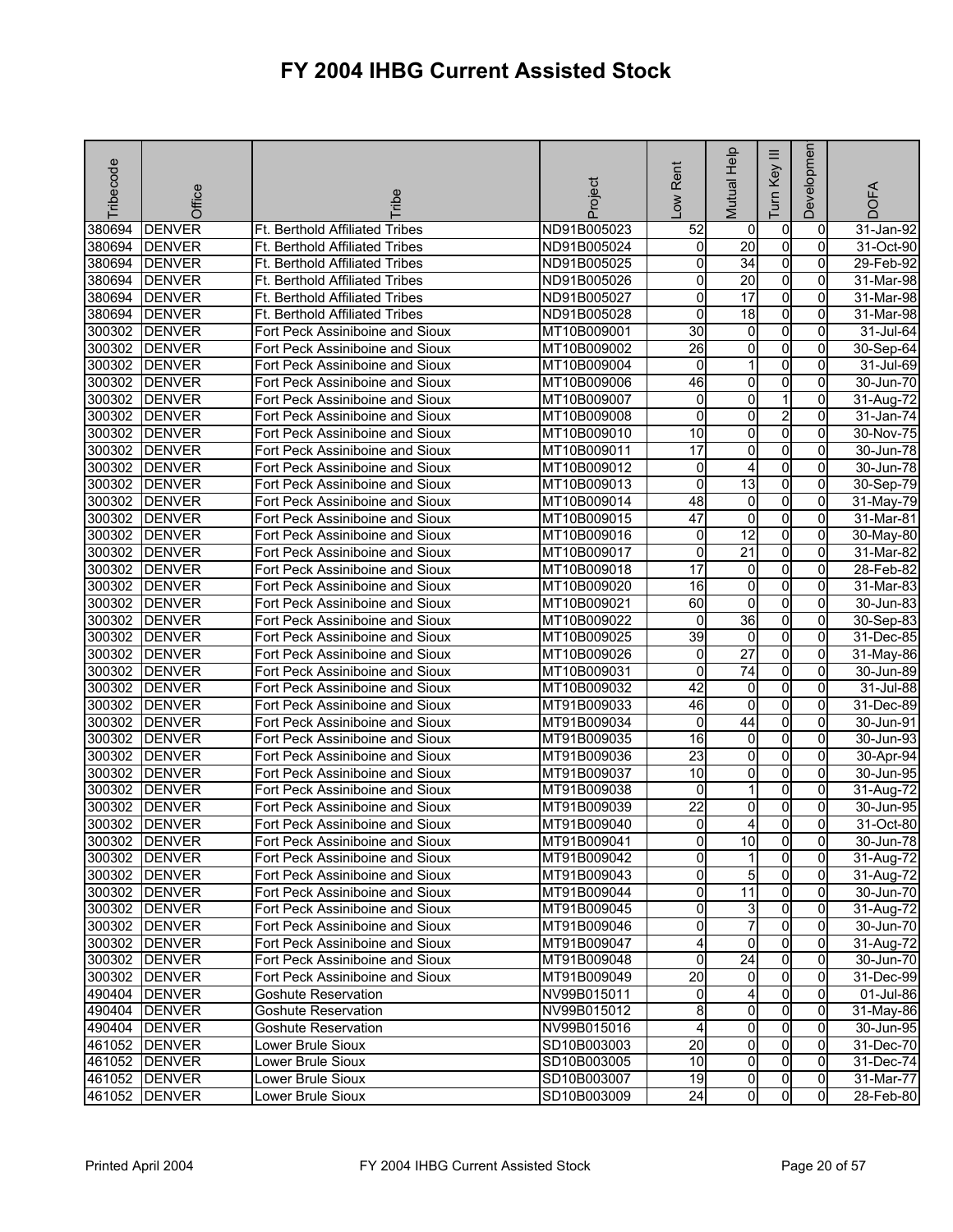| <b>DENVER</b><br>SD10B003010<br>$\mathbf 0$<br>461052<br>Lower Brule Sioux<br>9<br>$\mathbf 0$<br>$28$ -Feb-80<br>0<br>10<br>o<br>o<br>461052<br><b>DENVER</b><br>SD10B003011<br>$\mathbf 0$<br>30-Sep-81<br>Lower Brule Sioux<br>9<br>$\overline{0}$<br>461052<br>0<br>0<br><b>DENVER</b><br>SD10B003012<br>31-Oct-81<br>Lower Brule Sioux<br>12<br>0<br>O<br>461052<br><b>DENVER</b><br>SD10B003014<br>0<br>31-Oct-85<br>Lower Brule Sioux<br>20<br>$\overline{0}$<br>461052<br><b>DENVER</b><br>SD91B003017<br>0<br>31-Dec-90<br>Lower Brule Sioux<br>0<br>$\overline{0}$<br>461052<br>$\overline{10}$<br>$\overline{0}$<br>0<br><b>DENVER</b><br>31-Jul-90<br>Lower Brule Sioux<br>SD91B003018<br>461052<br>29<br>0<br>o<br>0<br><b>DENVER</b><br>SD91B003019<br>30-Nov-95<br>Lower Brule Sioux<br>O<br>$\overline{0}$<br>461052<br>19<br>$\overline{0}$<br><b>DENVER</b><br>SD91B003020<br>30-Nov-96<br>Lower Brule Sioux<br>19<br>$\overline{0}$<br>461052<br>0<br>$\overline{0}$<br><b>DENVER</b><br>Lower Brule Sioux<br>SD91B003021<br>31-Dec-99<br>o<br>461052<br>7<br>$\mathbf 0$<br><b>DENVER</b><br>Lower Brule Sioux<br>0<br>30-Jun-00<br>SD91B003022<br>20<br>$\overline{0}$<br><b>DENVER</b><br>0<br>0<br>560560<br>WY91B018001<br>31-Dec-96<br>Northern Arapahoe<br>$\overline{0}$<br>17<br><b>DENVER</b><br>0<br>560560<br>WY91B018002<br>30-Sep-99<br>Northern Arapahoe<br>560560<br><b>DENVER</b><br>0<br>0<br>WY91B018003<br>0<br>31-Dec-69<br>Northern Arapahoe<br>1<br>42<br>$\overline{0}$<br>560560<br><b>DENVER</b><br>WY91B018004<br>0<br>$\overline{0}$<br>Northern Arapahoe<br>31-Aug-72<br>38<br>560560<br>0<br>$\overline{0}$<br>$\overline{0}$<br><b>DENVER</b><br>Northern Arapahoe<br>WY91B018005<br>30-May-74<br>23<br>O<br>560560<br><b>DENVER</b><br>0<br>0<br>Northern Arapahoe<br>WY91B018006<br>31-Aug-77<br>33<br>$\overline{0}$<br>0<br>$\overline{0}$<br>560560<br><b>DENVER</b><br>Northern Arapahoe<br>WY91B018007<br>31-Dec-79<br>28<br>0<br>o<br>$\overline{0}$<br>560560<br><b>DENVER</b><br>WY91B018008<br>31-Dec-81<br>Northern Arapahoe<br>$\overline{0}$<br>0<br>13<br>$\overline{0}$<br>560560<br><b>DENVER</b><br>WY91B018009<br>30-Sep-87<br>Northern Arapahoe<br>$\overline{0}$<br>560560<br>0<br>$\overline{24}$<br>$\overline{0}$<br><b>DENVER</b><br>WY91B018010<br>31-May-88<br>Northern Arapahoe<br>10<br>$\overline{0}$<br>560560<br>0<br><b>DENVER</b><br>WY91B018011<br>0<br>$31 -$ Jul-90<br>Northern Arapahoe<br>$\overline{12}$<br>$\overline{0}$<br>560560<br><b>DENVER</b><br>0<br>0<br>WY91B018012<br>30-Jun-95<br>Northern Arapahoe<br>$\overline{2}$<br>$\overline{0}$<br>560560<br>0<br>0<br>31-Dec-68<br><b>DENVER</b><br>WY91B018013<br>Northern Arapahoe<br>o<br>o<br>560560<br><b>DENVER</b><br>$\overline{28}$<br>0<br>WY91B018014<br>31-Aug-78<br>Northern Arapahoe<br>$\overline{0}$<br>23<br>0<br>$\overline{0}$<br>560560<br><b>DENVER</b><br>WY91B018015<br>30-Nov-83<br>Northern Arapahoe<br>560560<br>$\overline{23}$<br>$\overline{0}$<br>$\overline{0}$<br>0<br><b>DENVER</b><br>WY91B018016<br>31-Dec-84<br>Northern Arapahoe<br>O<br>0<br>560560<br><b>DENVER</b><br>40<br>0<br>Northern Arapahoe<br>WY91B018017<br>31-Mar-86<br>$\overline{0}$<br>$\overline{0}$<br>$\overline{10}$<br>$\overline{0}$<br>560560<br><b>DENVER</b><br>Northern Arapahoe<br>WY91B018018<br>30-Sep-91<br>40<br>o<br>$\overline{0}$<br>300572<br><b>DENVER</b><br>MT10B012005<br>0<br>Northern Cheyenne<br>30-Jun-73<br>0<br>35<br>O<br>300572<br><b>DENVER</b><br>MT91B012009<br>0<br>31-Aug-78<br>Northern Cheyenne<br>38<br>$\overline{0}$<br>300572<br>0<br>$\overline{0}$<br>30-Oct-79<br><b>DENVER</b><br>Northern Cheyenne<br>MT10B012010<br>33<br>o<br>300572<br>0<br>0<br><b>DENVER</b><br>Northern Cheyenne<br>MT10B012011<br>31-Oct-79<br>50<br>$\overline{0}$<br><b>DENVER</b><br>0<br>0<br>300572<br>MT10B012012<br>30-Nov-79<br>Northern Cheyenne<br>$\overline{0}$<br>$\overline{14}$<br>$\overline{0}$<br>$\overline{0}$<br>300572<br><b>DENVER</b><br>MT10B012013<br>Northern Cheyenne<br>31-May-81<br>0<br>300572<br><b>DENVER</b><br>MT10B012014<br>0<br>0<br>Northern Cheyenne<br>44<br>30-Nov-81<br>$\overline{24}$<br>$\overline{0}$<br>$\mathbf 0$<br>300572<br><b>DENVER</b><br>0<br>31-Mar-83<br>Northern Cheyenne<br>MT10B012015<br>300572 DENVER<br>Northern Cheyenne<br>MT10B012020<br>94<br>$\overline{0}$<br>31-Mar-84<br>$\overline{0}$<br>$\overline{0}$<br>$\overline{0}$<br>20<br>$\overline{0}$<br>0<br>300572 DENVER<br>Northern Cheyenne<br>MT10B012024<br>31-Aug-86<br>30<br>$\overline{0}$<br>300572 DENVER<br>0<br>$\overline{0}$<br>Northern Cheyenne<br>MT91B012025<br>30-Nov-90<br>45<br>$\mathbf 0$<br>300572 DENVER<br>MT91B012026<br>$\overline{0}$<br>$\overline{0}$<br>Northern Cheyenne<br>30-Nov-90<br>$\overline{0}$<br>0<br>15<br>300572 DENVER<br>Northern Cheyenne<br>0<br>29-Feb-96<br>MT91B012027<br>$\overline{37}$<br>$\overline{0}$<br>$\overline{0}$<br>$\overline{0}$<br>300572 DENVER<br>Northern Cheyenne<br>MT91B012028<br>31-Dec-91<br>$\overline{0}$<br>$\overline{0}$<br>300572 DENVER<br>Northern Cheyenne<br>18<br>$\mathbf{0}$<br>MT91B012029<br>31-May-01<br>$\overline{0}$<br>o<br>NW Band of Shoshone Nation<br>$\overline{15}$<br>490124 DENVER<br>$\overline{0}$<br>UT91B033001<br>30-Nov-99<br>51<br>$\overline{0}$<br>$\overline{0}$<br>Oglala Sioux of Pine Ridge Reser<br>$\overline{0}$<br>461340 DENVER<br>SD10B001001<br>30-Sep-63<br>23<br>$\overline{0}$<br>$\mathbf 0$<br>Oglala Sioux of Pine Ridge Reser<br>0<br>461340 DENVER<br>SD10B001002<br>30-Sep-64<br>76<br>ō<br>$\overline{0}$<br>461340 DENVER<br>Oglala Sioux of Pine Ridge Reser<br>SD10B001003<br>$\mathbf{0}$<br>30-Jun-66<br>$\overline{0}$<br>50<br>$\overline{0}$<br>461340 DENVER<br>Oglala Sioux of Pine Ridge Reser<br>SD10B001004<br>0<br>30-Sep-70<br>$\overline{0}$<br>$\overline{0}$<br>461340 DENVER<br>Oglala Sioux of Pine Ridge Reser<br>243<br>$\mathbf{0}$<br>31-Mar-74<br>SD10B001005<br>$\overline{0}$<br>o<br>99<br>461340 DENVER<br>Oglala Sioux of Pine Ridge Reser<br>$\overline{0}$<br>SD10B001006<br>31-Dec-74<br>461340 DENVER<br>Oglala Sioux of Pine Ridge Reser<br>195<br>$\overline{0}$<br>$\overline{0}$<br>SD10B001008<br>0<br>31-May-73<br>$\overline{0}$ | Tribecode | Office        | <b>Tribe</b>                     | Project     | -ow Rent | Mutual Help | $\equiv$<br>Key<br>Tum | Developmen     | <b>DOFA</b> |
|---------------------------------------------------------------------------------------------------------------------------------------------------------------------------------------------------------------------------------------------------------------------------------------------------------------------------------------------------------------------------------------------------------------------------------------------------------------------------------------------------------------------------------------------------------------------------------------------------------------------------------------------------------------------------------------------------------------------------------------------------------------------------------------------------------------------------------------------------------------------------------------------------------------------------------------------------------------------------------------------------------------------------------------------------------------------------------------------------------------------------------------------------------------------------------------------------------------------------------------------------------------------------------------------------------------------------------------------------------------------------------------------------------------------------------------------------------------------------------------------------------------------------------------------------------------------------------------------------------------------------------------------------------------------------------------------------------------------------------------------------------------------------------------------------------------------------------------------------------------------------------------------------------------------------------------------------------------------------------------------------------------------------------------------------------------------------------------------------------------------------------------------------------------------------------------------------------------------------------------------------------------------------------------------------------------------------------------------------------------------------------------------------------------------------------------------------------------------------------------------------------------------------------------------------------------------------------------------------------------------------------------------------------------------------------------------------------------------------------------------------------------------------------------------------------------------------------------------------------------------------------------------------------------------------------------------------------------------------------------------------------------------------------------------------------------------------------------------------------------------------------------------------------------------------------------------------------------------------------------------------------------------------------------------------------------------------------------------------------------------------------------------------------------------------------------------------------------------------------------------------------------------------------------------------------------------------------------------------------------------------------------------------------------------------------------------------------------------------------------------------------------------------------------------------------------------------------------------------------------------------------------------------------------------------------------------------------------------------------------------------------------------------------------------------------------------------------------------------------------------------------------------------------------------------------------------------------------------------------------------------------------------------------------------------------------------------------------------------------------------------------------------------------------------------------------------------------------------------------------------------------------------------------------------------------------------------------------------------------------------------------------------------------------------------------------------------------------------------------------------------------------------------------------------------------------------------------------------------------------------------------------------------------------------------------------------------------------------------------------------------------------------------------------------------------------------------------------------------------------------------------------------------------------------------------------------------------------------------------------------------------------------------------------------------------------------------------------------------------------------------------------------------------------------------------------------------------------------------------------------------------------------------------------------------------------------------------------------------------------------------------------------------------------------------------------------------------------------------------------------------------------------------------------------------------------------------------------------------------------------------------------------------------------------------------------------------------------------------------------------------------------------------------------------------------------------------------------------------------------------------------------------------------------------------------------------------------------------------------------------------------------------------------------------------------------------|-----------|---------------|----------------------------------|-------------|----------|-------------|------------------------|----------------|-------------|
|                                                                                                                                                                                                                                                                                                                                                                                                                                                                                                                                                                                                                                                                                                                                                                                                                                                                                                                                                                                                                                                                                                                                                                                                                                                                                                                                                                                                                                                                                                                                                                                                                                                                                                                                                                                                                                                                                                                                                                                                                                                                                                                                                                                                                                                                                                                                                                                                                                                                                                                                                                                                                                                                                                                                                                                                                                                                                                                                                                                                                                                                                                                                                                                                                                                                                                                                                                                                                                                                                                                                                                                                                                                                                                                                                                                                                                                                                                                                                                                                                                                                                                                                                                                                                                                                                                                                                                                                                                                                                                                                                                                                                                                                                                                                                                                                                                                                                                                                                                                                                                                                                                                                                                                                                                                                                                                                                                                                                                                                                                                                                                                                                                                                                                                                                                                                                                                                                                                                                                                                                                                                                                                                                                                                                                                                                                                     |           |               |                                  |             |          |             |                        |                |             |
|                                                                                                                                                                                                                                                                                                                                                                                                                                                                                                                                                                                                                                                                                                                                                                                                                                                                                                                                                                                                                                                                                                                                                                                                                                                                                                                                                                                                                                                                                                                                                                                                                                                                                                                                                                                                                                                                                                                                                                                                                                                                                                                                                                                                                                                                                                                                                                                                                                                                                                                                                                                                                                                                                                                                                                                                                                                                                                                                                                                                                                                                                                                                                                                                                                                                                                                                                                                                                                                                                                                                                                                                                                                                                                                                                                                                                                                                                                                                                                                                                                                                                                                                                                                                                                                                                                                                                                                                                                                                                                                                                                                                                                                                                                                                                                                                                                                                                                                                                                                                                                                                                                                                                                                                                                                                                                                                                                                                                                                                                                                                                                                                                                                                                                                                                                                                                                                                                                                                                                                                                                                                                                                                                                                                                                                                                                                     |           |               |                                  |             |          |             |                        |                |             |
|                                                                                                                                                                                                                                                                                                                                                                                                                                                                                                                                                                                                                                                                                                                                                                                                                                                                                                                                                                                                                                                                                                                                                                                                                                                                                                                                                                                                                                                                                                                                                                                                                                                                                                                                                                                                                                                                                                                                                                                                                                                                                                                                                                                                                                                                                                                                                                                                                                                                                                                                                                                                                                                                                                                                                                                                                                                                                                                                                                                                                                                                                                                                                                                                                                                                                                                                                                                                                                                                                                                                                                                                                                                                                                                                                                                                                                                                                                                                                                                                                                                                                                                                                                                                                                                                                                                                                                                                                                                                                                                                                                                                                                                                                                                                                                                                                                                                                                                                                                                                                                                                                                                                                                                                                                                                                                                                                                                                                                                                                                                                                                                                                                                                                                                                                                                                                                                                                                                                                                                                                                                                                                                                                                                                                                                                                                                     |           |               |                                  |             |          |             |                        |                |             |
|                                                                                                                                                                                                                                                                                                                                                                                                                                                                                                                                                                                                                                                                                                                                                                                                                                                                                                                                                                                                                                                                                                                                                                                                                                                                                                                                                                                                                                                                                                                                                                                                                                                                                                                                                                                                                                                                                                                                                                                                                                                                                                                                                                                                                                                                                                                                                                                                                                                                                                                                                                                                                                                                                                                                                                                                                                                                                                                                                                                                                                                                                                                                                                                                                                                                                                                                                                                                                                                                                                                                                                                                                                                                                                                                                                                                                                                                                                                                                                                                                                                                                                                                                                                                                                                                                                                                                                                                                                                                                                                                                                                                                                                                                                                                                                                                                                                                                                                                                                                                                                                                                                                                                                                                                                                                                                                                                                                                                                                                                                                                                                                                                                                                                                                                                                                                                                                                                                                                                                                                                                                                                                                                                                                                                                                                                                                     |           |               |                                  |             |          |             |                        |                |             |
|                                                                                                                                                                                                                                                                                                                                                                                                                                                                                                                                                                                                                                                                                                                                                                                                                                                                                                                                                                                                                                                                                                                                                                                                                                                                                                                                                                                                                                                                                                                                                                                                                                                                                                                                                                                                                                                                                                                                                                                                                                                                                                                                                                                                                                                                                                                                                                                                                                                                                                                                                                                                                                                                                                                                                                                                                                                                                                                                                                                                                                                                                                                                                                                                                                                                                                                                                                                                                                                                                                                                                                                                                                                                                                                                                                                                                                                                                                                                                                                                                                                                                                                                                                                                                                                                                                                                                                                                                                                                                                                                                                                                                                                                                                                                                                                                                                                                                                                                                                                                                                                                                                                                                                                                                                                                                                                                                                                                                                                                                                                                                                                                                                                                                                                                                                                                                                                                                                                                                                                                                                                                                                                                                                                                                                                                                                                     |           |               |                                  |             |          |             |                        |                |             |
|                                                                                                                                                                                                                                                                                                                                                                                                                                                                                                                                                                                                                                                                                                                                                                                                                                                                                                                                                                                                                                                                                                                                                                                                                                                                                                                                                                                                                                                                                                                                                                                                                                                                                                                                                                                                                                                                                                                                                                                                                                                                                                                                                                                                                                                                                                                                                                                                                                                                                                                                                                                                                                                                                                                                                                                                                                                                                                                                                                                                                                                                                                                                                                                                                                                                                                                                                                                                                                                                                                                                                                                                                                                                                                                                                                                                                                                                                                                                                                                                                                                                                                                                                                                                                                                                                                                                                                                                                                                                                                                                                                                                                                                                                                                                                                                                                                                                                                                                                                                                                                                                                                                                                                                                                                                                                                                                                                                                                                                                                                                                                                                                                                                                                                                                                                                                                                                                                                                                                                                                                                                                                                                                                                                                                                                                                                                     |           |               |                                  |             |          |             |                        |                |             |
|                                                                                                                                                                                                                                                                                                                                                                                                                                                                                                                                                                                                                                                                                                                                                                                                                                                                                                                                                                                                                                                                                                                                                                                                                                                                                                                                                                                                                                                                                                                                                                                                                                                                                                                                                                                                                                                                                                                                                                                                                                                                                                                                                                                                                                                                                                                                                                                                                                                                                                                                                                                                                                                                                                                                                                                                                                                                                                                                                                                                                                                                                                                                                                                                                                                                                                                                                                                                                                                                                                                                                                                                                                                                                                                                                                                                                                                                                                                                                                                                                                                                                                                                                                                                                                                                                                                                                                                                                                                                                                                                                                                                                                                                                                                                                                                                                                                                                                                                                                                                                                                                                                                                                                                                                                                                                                                                                                                                                                                                                                                                                                                                                                                                                                                                                                                                                                                                                                                                                                                                                                                                                                                                                                                                                                                                                                                     |           |               |                                  |             |          |             |                        |                |             |
|                                                                                                                                                                                                                                                                                                                                                                                                                                                                                                                                                                                                                                                                                                                                                                                                                                                                                                                                                                                                                                                                                                                                                                                                                                                                                                                                                                                                                                                                                                                                                                                                                                                                                                                                                                                                                                                                                                                                                                                                                                                                                                                                                                                                                                                                                                                                                                                                                                                                                                                                                                                                                                                                                                                                                                                                                                                                                                                                                                                                                                                                                                                                                                                                                                                                                                                                                                                                                                                                                                                                                                                                                                                                                                                                                                                                                                                                                                                                                                                                                                                                                                                                                                                                                                                                                                                                                                                                                                                                                                                                                                                                                                                                                                                                                                                                                                                                                                                                                                                                                                                                                                                                                                                                                                                                                                                                                                                                                                                                                                                                                                                                                                                                                                                                                                                                                                                                                                                                                                                                                                                                                                                                                                                                                                                                                                                     |           |               |                                  |             |          |             |                        |                |             |
|                                                                                                                                                                                                                                                                                                                                                                                                                                                                                                                                                                                                                                                                                                                                                                                                                                                                                                                                                                                                                                                                                                                                                                                                                                                                                                                                                                                                                                                                                                                                                                                                                                                                                                                                                                                                                                                                                                                                                                                                                                                                                                                                                                                                                                                                                                                                                                                                                                                                                                                                                                                                                                                                                                                                                                                                                                                                                                                                                                                                                                                                                                                                                                                                                                                                                                                                                                                                                                                                                                                                                                                                                                                                                                                                                                                                                                                                                                                                                                                                                                                                                                                                                                                                                                                                                                                                                                                                                                                                                                                                                                                                                                                                                                                                                                                                                                                                                                                                                                                                                                                                                                                                                                                                                                                                                                                                                                                                                                                                                                                                                                                                                                                                                                                                                                                                                                                                                                                                                                                                                                                                                                                                                                                                                                                                                                                     |           |               |                                  |             |          |             |                        |                |             |
|                                                                                                                                                                                                                                                                                                                                                                                                                                                                                                                                                                                                                                                                                                                                                                                                                                                                                                                                                                                                                                                                                                                                                                                                                                                                                                                                                                                                                                                                                                                                                                                                                                                                                                                                                                                                                                                                                                                                                                                                                                                                                                                                                                                                                                                                                                                                                                                                                                                                                                                                                                                                                                                                                                                                                                                                                                                                                                                                                                                                                                                                                                                                                                                                                                                                                                                                                                                                                                                                                                                                                                                                                                                                                                                                                                                                                                                                                                                                                                                                                                                                                                                                                                                                                                                                                                                                                                                                                                                                                                                                                                                                                                                                                                                                                                                                                                                                                                                                                                                                                                                                                                                                                                                                                                                                                                                                                                                                                                                                                                                                                                                                                                                                                                                                                                                                                                                                                                                                                                                                                                                                                                                                                                                                                                                                                                                     |           |               |                                  |             |          |             |                        |                |             |
|                                                                                                                                                                                                                                                                                                                                                                                                                                                                                                                                                                                                                                                                                                                                                                                                                                                                                                                                                                                                                                                                                                                                                                                                                                                                                                                                                                                                                                                                                                                                                                                                                                                                                                                                                                                                                                                                                                                                                                                                                                                                                                                                                                                                                                                                                                                                                                                                                                                                                                                                                                                                                                                                                                                                                                                                                                                                                                                                                                                                                                                                                                                                                                                                                                                                                                                                                                                                                                                                                                                                                                                                                                                                                                                                                                                                                                                                                                                                                                                                                                                                                                                                                                                                                                                                                                                                                                                                                                                                                                                                                                                                                                                                                                                                                                                                                                                                                                                                                                                                                                                                                                                                                                                                                                                                                                                                                                                                                                                                                                                                                                                                                                                                                                                                                                                                                                                                                                                                                                                                                                                                                                                                                                                                                                                                                                                     |           |               |                                  |             |          |             |                        |                |             |
|                                                                                                                                                                                                                                                                                                                                                                                                                                                                                                                                                                                                                                                                                                                                                                                                                                                                                                                                                                                                                                                                                                                                                                                                                                                                                                                                                                                                                                                                                                                                                                                                                                                                                                                                                                                                                                                                                                                                                                                                                                                                                                                                                                                                                                                                                                                                                                                                                                                                                                                                                                                                                                                                                                                                                                                                                                                                                                                                                                                                                                                                                                                                                                                                                                                                                                                                                                                                                                                                                                                                                                                                                                                                                                                                                                                                                                                                                                                                                                                                                                                                                                                                                                                                                                                                                                                                                                                                                                                                                                                                                                                                                                                                                                                                                                                                                                                                                                                                                                                                                                                                                                                                                                                                                                                                                                                                                                                                                                                                                                                                                                                                                                                                                                                                                                                                                                                                                                                                                                                                                                                                                                                                                                                                                                                                                                                     |           |               |                                  |             |          |             |                        |                |             |
|                                                                                                                                                                                                                                                                                                                                                                                                                                                                                                                                                                                                                                                                                                                                                                                                                                                                                                                                                                                                                                                                                                                                                                                                                                                                                                                                                                                                                                                                                                                                                                                                                                                                                                                                                                                                                                                                                                                                                                                                                                                                                                                                                                                                                                                                                                                                                                                                                                                                                                                                                                                                                                                                                                                                                                                                                                                                                                                                                                                                                                                                                                                                                                                                                                                                                                                                                                                                                                                                                                                                                                                                                                                                                                                                                                                                                                                                                                                                                                                                                                                                                                                                                                                                                                                                                                                                                                                                                                                                                                                                                                                                                                                                                                                                                                                                                                                                                                                                                                                                                                                                                                                                                                                                                                                                                                                                                                                                                                                                                                                                                                                                                                                                                                                                                                                                                                                                                                                                                                                                                                                                                                                                                                                                                                                                                                                     |           |               |                                  |             |          |             |                        |                |             |
|                                                                                                                                                                                                                                                                                                                                                                                                                                                                                                                                                                                                                                                                                                                                                                                                                                                                                                                                                                                                                                                                                                                                                                                                                                                                                                                                                                                                                                                                                                                                                                                                                                                                                                                                                                                                                                                                                                                                                                                                                                                                                                                                                                                                                                                                                                                                                                                                                                                                                                                                                                                                                                                                                                                                                                                                                                                                                                                                                                                                                                                                                                                                                                                                                                                                                                                                                                                                                                                                                                                                                                                                                                                                                                                                                                                                                                                                                                                                                                                                                                                                                                                                                                                                                                                                                                                                                                                                                                                                                                                                                                                                                                                                                                                                                                                                                                                                                                                                                                                                                                                                                                                                                                                                                                                                                                                                                                                                                                                                                                                                                                                                                                                                                                                                                                                                                                                                                                                                                                                                                                                                                                                                                                                                                                                                                                                     |           |               |                                  |             |          |             |                        |                |             |
|                                                                                                                                                                                                                                                                                                                                                                                                                                                                                                                                                                                                                                                                                                                                                                                                                                                                                                                                                                                                                                                                                                                                                                                                                                                                                                                                                                                                                                                                                                                                                                                                                                                                                                                                                                                                                                                                                                                                                                                                                                                                                                                                                                                                                                                                                                                                                                                                                                                                                                                                                                                                                                                                                                                                                                                                                                                                                                                                                                                                                                                                                                                                                                                                                                                                                                                                                                                                                                                                                                                                                                                                                                                                                                                                                                                                                                                                                                                                                                                                                                                                                                                                                                                                                                                                                                                                                                                                                                                                                                                                                                                                                                                                                                                                                                                                                                                                                                                                                                                                                                                                                                                                                                                                                                                                                                                                                                                                                                                                                                                                                                                                                                                                                                                                                                                                                                                                                                                                                                                                                                                                                                                                                                                                                                                                                                                     |           |               |                                  |             |          |             |                        |                |             |
|                                                                                                                                                                                                                                                                                                                                                                                                                                                                                                                                                                                                                                                                                                                                                                                                                                                                                                                                                                                                                                                                                                                                                                                                                                                                                                                                                                                                                                                                                                                                                                                                                                                                                                                                                                                                                                                                                                                                                                                                                                                                                                                                                                                                                                                                                                                                                                                                                                                                                                                                                                                                                                                                                                                                                                                                                                                                                                                                                                                                                                                                                                                                                                                                                                                                                                                                                                                                                                                                                                                                                                                                                                                                                                                                                                                                                                                                                                                                                                                                                                                                                                                                                                                                                                                                                                                                                                                                                                                                                                                                                                                                                                                                                                                                                                                                                                                                                                                                                                                                                                                                                                                                                                                                                                                                                                                                                                                                                                                                                                                                                                                                                                                                                                                                                                                                                                                                                                                                                                                                                                                                                                                                                                                                                                                                                                                     |           |               |                                  |             |          |             |                        |                |             |
|                                                                                                                                                                                                                                                                                                                                                                                                                                                                                                                                                                                                                                                                                                                                                                                                                                                                                                                                                                                                                                                                                                                                                                                                                                                                                                                                                                                                                                                                                                                                                                                                                                                                                                                                                                                                                                                                                                                                                                                                                                                                                                                                                                                                                                                                                                                                                                                                                                                                                                                                                                                                                                                                                                                                                                                                                                                                                                                                                                                                                                                                                                                                                                                                                                                                                                                                                                                                                                                                                                                                                                                                                                                                                                                                                                                                                                                                                                                                                                                                                                                                                                                                                                                                                                                                                                                                                                                                                                                                                                                                                                                                                                                                                                                                                                                                                                                                                                                                                                                                                                                                                                                                                                                                                                                                                                                                                                                                                                                                                                                                                                                                                                                                                                                                                                                                                                                                                                                                                                                                                                                                                                                                                                                                                                                                                                                     |           |               |                                  |             |          |             |                        |                |             |
|                                                                                                                                                                                                                                                                                                                                                                                                                                                                                                                                                                                                                                                                                                                                                                                                                                                                                                                                                                                                                                                                                                                                                                                                                                                                                                                                                                                                                                                                                                                                                                                                                                                                                                                                                                                                                                                                                                                                                                                                                                                                                                                                                                                                                                                                                                                                                                                                                                                                                                                                                                                                                                                                                                                                                                                                                                                                                                                                                                                                                                                                                                                                                                                                                                                                                                                                                                                                                                                                                                                                                                                                                                                                                                                                                                                                                                                                                                                                                                                                                                                                                                                                                                                                                                                                                                                                                                                                                                                                                                                                                                                                                                                                                                                                                                                                                                                                                                                                                                                                                                                                                                                                                                                                                                                                                                                                                                                                                                                                                                                                                                                                                                                                                                                                                                                                                                                                                                                                                                                                                                                                                                                                                                                                                                                                                                                     |           |               |                                  |             |          |             |                        |                |             |
|                                                                                                                                                                                                                                                                                                                                                                                                                                                                                                                                                                                                                                                                                                                                                                                                                                                                                                                                                                                                                                                                                                                                                                                                                                                                                                                                                                                                                                                                                                                                                                                                                                                                                                                                                                                                                                                                                                                                                                                                                                                                                                                                                                                                                                                                                                                                                                                                                                                                                                                                                                                                                                                                                                                                                                                                                                                                                                                                                                                                                                                                                                                                                                                                                                                                                                                                                                                                                                                                                                                                                                                                                                                                                                                                                                                                                                                                                                                                                                                                                                                                                                                                                                                                                                                                                                                                                                                                                                                                                                                                                                                                                                                                                                                                                                                                                                                                                                                                                                                                                                                                                                                                                                                                                                                                                                                                                                                                                                                                                                                                                                                                                                                                                                                                                                                                                                                                                                                                                                                                                                                                                                                                                                                                                                                                                                                     |           |               |                                  |             |          |             |                        |                |             |
|                                                                                                                                                                                                                                                                                                                                                                                                                                                                                                                                                                                                                                                                                                                                                                                                                                                                                                                                                                                                                                                                                                                                                                                                                                                                                                                                                                                                                                                                                                                                                                                                                                                                                                                                                                                                                                                                                                                                                                                                                                                                                                                                                                                                                                                                                                                                                                                                                                                                                                                                                                                                                                                                                                                                                                                                                                                                                                                                                                                                                                                                                                                                                                                                                                                                                                                                                                                                                                                                                                                                                                                                                                                                                                                                                                                                                                                                                                                                                                                                                                                                                                                                                                                                                                                                                                                                                                                                                                                                                                                                                                                                                                                                                                                                                                                                                                                                                                                                                                                                                                                                                                                                                                                                                                                                                                                                                                                                                                                                                                                                                                                                                                                                                                                                                                                                                                                                                                                                                                                                                                                                                                                                                                                                                                                                                                                     |           |               |                                  |             |          |             |                        |                |             |
|                                                                                                                                                                                                                                                                                                                                                                                                                                                                                                                                                                                                                                                                                                                                                                                                                                                                                                                                                                                                                                                                                                                                                                                                                                                                                                                                                                                                                                                                                                                                                                                                                                                                                                                                                                                                                                                                                                                                                                                                                                                                                                                                                                                                                                                                                                                                                                                                                                                                                                                                                                                                                                                                                                                                                                                                                                                                                                                                                                                                                                                                                                                                                                                                                                                                                                                                                                                                                                                                                                                                                                                                                                                                                                                                                                                                                                                                                                                                                                                                                                                                                                                                                                                                                                                                                                                                                                                                                                                                                                                                                                                                                                                                                                                                                                                                                                                                                                                                                                                                                                                                                                                                                                                                                                                                                                                                                                                                                                                                                                                                                                                                                                                                                                                                                                                                                                                                                                                                                                                                                                                                                                                                                                                                                                                                                                                     |           |               |                                  |             |          |             |                        |                |             |
|                                                                                                                                                                                                                                                                                                                                                                                                                                                                                                                                                                                                                                                                                                                                                                                                                                                                                                                                                                                                                                                                                                                                                                                                                                                                                                                                                                                                                                                                                                                                                                                                                                                                                                                                                                                                                                                                                                                                                                                                                                                                                                                                                                                                                                                                                                                                                                                                                                                                                                                                                                                                                                                                                                                                                                                                                                                                                                                                                                                                                                                                                                                                                                                                                                                                                                                                                                                                                                                                                                                                                                                                                                                                                                                                                                                                                                                                                                                                                                                                                                                                                                                                                                                                                                                                                                                                                                                                                                                                                                                                                                                                                                                                                                                                                                                                                                                                                                                                                                                                                                                                                                                                                                                                                                                                                                                                                                                                                                                                                                                                                                                                                                                                                                                                                                                                                                                                                                                                                                                                                                                                                                                                                                                                                                                                                                                     |           |               |                                  |             |          |             |                        |                |             |
|                                                                                                                                                                                                                                                                                                                                                                                                                                                                                                                                                                                                                                                                                                                                                                                                                                                                                                                                                                                                                                                                                                                                                                                                                                                                                                                                                                                                                                                                                                                                                                                                                                                                                                                                                                                                                                                                                                                                                                                                                                                                                                                                                                                                                                                                                                                                                                                                                                                                                                                                                                                                                                                                                                                                                                                                                                                                                                                                                                                                                                                                                                                                                                                                                                                                                                                                                                                                                                                                                                                                                                                                                                                                                                                                                                                                                                                                                                                                                                                                                                                                                                                                                                                                                                                                                                                                                                                                                                                                                                                                                                                                                                                                                                                                                                                                                                                                                                                                                                                                                                                                                                                                                                                                                                                                                                                                                                                                                                                                                                                                                                                                                                                                                                                                                                                                                                                                                                                                                                                                                                                                                                                                                                                                                                                                                                                     |           |               |                                  |             |          |             |                        |                |             |
|                                                                                                                                                                                                                                                                                                                                                                                                                                                                                                                                                                                                                                                                                                                                                                                                                                                                                                                                                                                                                                                                                                                                                                                                                                                                                                                                                                                                                                                                                                                                                                                                                                                                                                                                                                                                                                                                                                                                                                                                                                                                                                                                                                                                                                                                                                                                                                                                                                                                                                                                                                                                                                                                                                                                                                                                                                                                                                                                                                                                                                                                                                                                                                                                                                                                                                                                                                                                                                                                                                                                                                                                                                                                                                                                                                                                                                                                                                                                                                                                                                                                                                                                                                                                                                                                                                                                                                                                                                                                                                                                                                                                                                                                                                                                                                                                                                                                                                                                                                                                                                                                                                                                                                                                                                                                                                                                                                                                                                                                                                                                                                                                                                                                                                                                                                                                                                                                                                                                                                                                                                                                                                                                                                                                                                                                                                                     |           |               |                                  |             |          |             |                        |                |             |
|                                                                                                                                                                                                                                                                                                                                                                                                                                                                                                                                                                                                                                                                                                                                                                                                                                                                                                                                                                                                                                                                                                                                                                                                                                                                                                                                                                                                                                                                                                                                                                                                                                                                                                                                                                                                                                                                                                                                                                                                                                                                                                                                                                                                                                                                                                                                                                                                                                                                                                                                                                                                                                                                                                                                                                                                                                                                                                                                                                                                                                                                                                                                                                                                                                                                                                                                                                                                                                                                                                                                                                                                                                                                                                                                                                                                                                                                                                                                                                                                                                                                                                                                                                                                                                                                                                                                                                                                                                                                                                                                                                                                                                                                                                                                                                                                                                                                                                                                                                                                                                                                                                                                                                                                                                                                                                                                                                                                                                                                                                                                                                                                                                                                                                                                                                                                                                                                                                                                                                                                                                                                                                                                                                                                                                                                                                                     |           |               |                                  |             |          |             |                        |                |             |
|                                                                                                                                                                                                                                                                                                                                                                                                                                                                                                                                                                                                                                                                                                                                                                                                                                                                                                                                                                                                                                                                                                                                                                                                                                                                                                                                                                                                                                                                                                                                                                                                                                                                                                                                                                                                                                                                                                                                                                                                                                                                                                                                                                                                                                                                                                                                                                                                                                                                                                                                                                                                                                                                                                                                                                                                                                                                                                                                                                                                                                                                                                                                                                                                                                                                                                                                                                                                                                                                                                                                                                                                                                                                                                                                                                                                                                                                                                                                                                                                                                                                                                                                                                                                                                                                                                                                                                                                                                                                                                                                                                                                                                                                                                                                                                                                                                                                                                                                                                                                                                                                                                                                                                                                                                                                                                                                                                                                                                                                                                                                                                                                                                                                                                                                                                                                                                                                                                                                                                                                                                                                                                                                                                                                                                                                                                                     |           |               |                                  |             |          |             |                        |                |             |
|                                                                                                                                                                                                                                                                                                                                                                                                                                                                                                                                                                                                                                                                                                                                                                                                                                                                                                                                                                                                                                                                                                                                                                                                                                                                                                                                                                                                                                                                                                                                                                                                                                                                                                                                                                                                                                                                                                                                                                                                                                                                                                                                                                                                                                                                                                                                                                                                                                                                                                                                                                                                                                                                                                                                                                                                                                                                                                                                                                                                                                                                                                                                                                                                                                                                                                                                                                                                                                                                                                                                                                                                                                                                                                                                                                                                                                                                                                                                                                                                                                                                                                                                                                                                                                                                                                                                                                                                                                                                                                                                                                                                                                                                                                                                                                                                                                                                                                                                                                                                                                                                                                                                                                                                                                                                                                                                                                                                                                                                                                                                                                                                                                                                                                                                                                                                                                                                                                                                                                                                                                                                                                                                                                                                                                                                                                                     |           |               |                                  |             |          |             |                        |                |             |
|                                                                                                                                                                                                                                                                                                                                                                                                                                                                                                                                                                                                                                                                                                                                                                                                                                                                                                                                                                                                                                                                                                                                                                                                                                                                                                                                                                                                                                                                                                                                                                                                                                                                                                                                                                                                                                                                                                                                                                                                                                                                                                                                                                                                                                                                                                                                                                                                                                                                                                                                                                                                                                                                                                                                                                                                                                                                                                                                                                                                                                                                                                                                                                                                                                                                                                                                                                                                                                                                                                                                                                                                                                                                                                                                                                                                                                                                                                                                                                                                                                                                                                                                                                                                                                                                                                                                                                                                                                                                                                                                                                                                                                                                                                                                                                                                                                                                                                                                                                                                                                                                                                                                                                                                                                                                                                                                                                                                                                                                                                                                                                                                                                                                                                                                                                                                                                                                                                                                                                                                                                                                                                                                                                                                                                                                                                                     |           |               |                                  |             |          |             |                        |                |             |
|                                                                                                                                                                                                                                                                                                                                                                                                                                                                                                                                                                                                                                                                                                                                                                                                                                                                                                                                                                                                                                                                                                                                                                                                                                                                                                                                                                                                                                                                                                                                                                                                                                                                                                                                                                                                                                                                                                                                                                                                                                                                                                                                                                                                                                                                                                                                                                                                                                                                                                                                                                                                                                                                                                                                                                                                                                                                                                                                                                                                                                                                                                                                                                                                                                                                                                                                                                                                                                                                                                                                                                                                                                                                                                                                                                                                                                                                                                                                                                                                                                                                                                                                                                                                                                                                                                                                                                                                                                                                                                                                                                                                                                                                                                                                                                                                                                                                                                                                                                                                                                                                                                                                                                                                                                                                                                                                                                                                                                                                                                                                                                                                                                                                                                                                                                                                                                                                                                                                                                                                                                                                                                                                                                                                                                                                                                                     |           |               |                                  |             |          |             |                        |                |             |
|                                                                                                                                                                                                                                                                                                                                                                                                                                                                                                                                                                                                                                                                                                                                                                                                                                                                                                                                                                                                                                                                                                                                                                                                                                                                                                                                                                                                                                                                                                                                                                                                                                                                                                                                                                                                                                                                                                                                                                                                                                                                                                                                                                                                                                                                                                                                                                                                                                                                                                                                                                                                                                                                                                                                                                                                                                                                                                                                                                                                                                                                                                                                                                                                                                                                                                                                                                                                                                                                                                                                                                                                                                                                                                                                                                                                                                                                                                                                                                                                                                                                                                                                                                                                                                                                                                                                                                                                                                                                                                                                                                                                                                                                                                                                                                                                                                                                                                                                                                                                                                                                                                                                                                                                                                                                                                                                                                                                                                                                                                                                                                                                                                                                                                                                                                                                                                                                                                                                                                                                                                                                                                                                                                                                                                                                                                                     |           |               |                                  |             |          |             |                        |                |             |
|                                                                                                                                                                                                                                                                                                                                                                                                                                                                                                                                                                                                                                                                                                                                                                                                                                                                                                                                                                                                                                                                                                                                                                                                                                                                                                                                                                                                                                                                                                                                                                                                                                                                                                                                                                                                                                                                                                                                                                                                                                                                                                                                                                                                                                                                                                                                                                                                                                                                                                                                                                                                                                                                                                                                                                                                                                                                                                                                                                                                                                                                                                                                                                                                                                                                                                                                                                                                                                                                                                                                                                                                                                                                                                                                                                                                                                                                                                                                                                                                                                                                                                                                                                                                                                                                                                                                                                                                                                                                                                                                                                                                                                                                                                                                                                                                                                                                                                                                                                                                                                                                                                                                                                                                                                                                                                                                                                                                                                                                                                                                                                                                                                                                                                                                                                                                                                                                                                                                                                                                                                                                                                                                                                                                                                                                                                                     |           |               |                                  |             |          |             |                        |                |             |
|                                                                                                                                                                                                                                                                                                                                                                                                                                                                                                                                                                                                                                                                                                                                                                                                                                                                                                                                                                                                                                                                                                                                                                                                                                                                                                                                                                                                                                                                                                                                                                                                                                                                                                                                                                                                                                                                                                                                                                                                                                                                                                                                                                                                                                                                                                                                                                                                                                                                                                                                                                                                                                                                                                                                                                                                                                                                                                                                                                                                                                                                                                                                                                                                                                                                                                                                                                                                                                                                                                                                                                                                                                                                                                                                                                                                                                                                                                                                                                                                                                                                                                                                                                                                                                                                                                                                                                                                                                                                                                                                                                                                                                                                                                                                                                                                                                                                                                                                                                                                                                                                                                                                                                                                                                                                                                                                                                                                                                                                                                                                                                                                                                                                                                                                                                                                                                                                                                                                                                                                                                                                                                                                                                                                                                                                                                                     |           |               |                                  |             |          |             |                        |                |             |
|                                                                                                                                                                                                                                                                                                                                                                                                                                                                                                                                                                                                                                                                                                                                                                                                                                                                                                                                                                                                                                                                                                                                                                                                                                                                                                                                                                                                                                                                                                                                                                                                                                                                                                                                                                                                                                                                                                                                                                                                                                                                                                                                                                                                                                                                                                                                                                                                                                                                                                                                                                                                                                                                                                                                                                                                                                                                                                                                                                                                                                                                                                                                                                                                                                                                                                                                                                                                                                                                                                                                                                                                                                                                                                                                                                                                                                                                                                                                                                                                                                                                                                                                                                                                                                                                                                                                                                                                                                                                                                                                                                                                                                                                                                                                                                                                                                                                                                                                                                                                                                                                                                                                                                                                                                                                                                                                                                                                                                                                                                                                                                                                                                                                                                                                                                                                                                                                                                                                                                                                                                                                                                                                                                                                                                                                                                                     |           |               |                                  |             |          |             |                        |                |             |
|                                                                                                                                                                                                                                                                                                                                                                                                                                                                                                                                                                                                                                                                                                                                                                                                                                                                                                                                                                                                                                                                                                                                                                                                                                                                                                                                                                                                                                                                                                                                                                                                                                                                                                                                                                                                                                                                                                                                                                                                                                                                                                                                                                                                                                                                                                                                                                                                                                                                                                                                                                                                                                                                                                                                                                                                                                                                                                                                                                                                                                                                                                                                                                                                                                                                                                                                                                                                                                                                                                                                                                                                                                                                                                                                                                                                                                                                                                                                                                                                                                                                                                                                                                                                                                                                                                                                                                                                                                                                                                                                                                                                                                                                                                                                                                                                                                                                                                                                                                                                                                                                                                                                                                                                                                                                                                                                                                                                                                                                                                                                                                                                                                                                                                                                                                                                                                                                                                                                                                                                                                                                                                                                                                                                                                                                                                                     |           |               |                                  |             |          |             |                        |                |             |
|                                                                                                                                                                                                                                                                                                                                                                                                                                                                                                                                                                                                                                                                                                                                                                                                                                                                                                                                                                                                                                                                                                                                                                                                                                                                                                                                                                                                                                                                                                                                                                                                                                                                                                                                                                                                                                                                                                                                                                                                                                                                                                                                                                                                                                                                                                                                                                                                                                                                                                                                                                                                                                                                                                                                                                                                                                                                                                                                                                                                                                                                                                                                                                                                                                                                                                                                                                                                                                                                                                                                                                                                                                                                                                                                                                                                                                                                                                                                                                                                                                                                                                                                                                                                                                                                                                                                                                                                                                                                                                                                                                                                                                                                                                                                                                                                                                                                                                                                                                                                                                                                                                                                                                                                                                                                                                                                                                                                                                                                                                                                                                                                                                                                                                                                                                                                                                                                                                                                                                                                                                                                                                                                                                                                                                                                                                                     |           |               |                                  |             |          |             |                        |                |             |
|                                                                                                                                                                                                                                                                                                                                                                                                                                                                                                                                                                                                                                                                                                                                                                                                                                                                                                                                                                                                                                                                                                                                                                                                                                                                                                                                                                                                                                                                                                                                                                                                                                                                                                                                                                                                                                                                                                                                                                                                                                                                                                                                                                                                                                                                                                                                                                                                                                                                                                                                                                                                                                                                                                                                                                                                                                                                                                                                                                                                                                                                                                                                                                                                                                                                                                                                                                                                                                                                                                                                                                                                                                                                                                                                                                                                                                                                                                                                                                                                                                                                                                                                                                                                                                                                                                                                                                                                                                                                                                                                                                                                                                                                                                                                                                                                                                                                                                                                                                                                                                                                                                                                                                                                                                                                                                                                                                                                                                                                                                                                                                                                                                                                                                                                                                                                                                                                                                                                                                                                                                                                                                                                                                                                                                                                                                                     |           |               |                                  |             |          |             |                        |                |             |
|                                                                                                                                                                                                                                                                                                                                                                                                                                                                                                                                                                                                                                                                                                                                                                                                                                                                                                                                                                                                                                                                                                                                                                                                                                                                                                                                                                                                                                                                                                                                                                                                                                                                                                                                                                                                                                                                                                                                                                                                                                                                                                                                                                                                                                                                                                                                                                                                                                                                                                                                                                                                                                                                                                                                                                                                                                                                                                                                                                                                                                                                                                                                                                                                                                                                                                                                                                                                                                                                                                                                                                                                                                                                                                                                                                                                                                                                                                                                                                                                                                                                                                                                                                                                                                                                                                                                                                                                                                                                                                                                                                                                                                                                                                                                                                                                                                                                                                                                                                                                                                                                                                                                                                                                                                                                                                                                                                                                                                                                                                                                                                                                                                                                                                                                                                                                                                                                                                                                                                                                                                                                                                                                                                                                                                                                                                                     |           |               |                                  |             |          |             |                        |                |             |
|                                                                                                                                                                                                                                                                                                                                                                                                                                                                                                                                                                                                                                                                                                                                                                                                                                                                                                                                                                                                                                                                                                                                                                                                                                                                                                                                                                                                                                                                                                                                                                                                                                                                                                                                                                                                                                                                                                                                                                                                                                                                                                                                                                                                                                                                                                                                                                                                                                                                                                                                                                                                                                                                                                                                                                                                                                                                                                                                                                                                                                                                                                                                                                                                                                                                                                                                                                                                                                                                                                                                                                                                                                                                                                                                                                                                                                                                                                                                                                                                                                                                                                                                                                                                                                                                                                                                                                                                                                                                                                                                                                                                                                                                                                                                                                                                                                                                                                                                                                                                                                                                                                                                                                                                                                                                                                                                                                                                                                                                                                                                                                                                                                                                                                                                                                                                                                                                                                                                                                                                                                                                                                                                                                                                                                                                                                                     |           |               |                                  |             |          |             |                        |                |             |
|                                                                                                                                                                                                                                                                                                                                                                                                                                                                                                                                                                                                                                                                                                                                                                                                                                                                                                                                                                                                                                                                                                                                                                                                                                                                                                                                                                                                                                                                                                                                                                                                                                                                                                                                                                                                                                                                                                                                                                                                                                                                                                                                                                                                                                                                                                                                                                                                                                                                                                                                                                                                                                                                                                                                                                                                                                                                                                                                                                                                                                                                                                                                                                                                                                                                                                                                                                                                                                                                                                                                                                                                                                                                                                                                                                                                                                                                                                                                                                                                                                                                                                                                                                                                                                                                                                                                                                                                                                                                                                                                                                                                                                                                                                                                                                                                                                                                                                                                                                                                                                                                                                                                                                                                                                                                                                                                                                                                                                                                                                                                                                                                                                                                                                                                                                                                                                                                                                                                                                                                                                                                                                                                                                                                                                                                                                                     |           |               |                                  |             |          |             |                        |                |             |
|                                                                                                                                                                                                                                                                                                                                                                                                                                                                                                                                                                                                                                                                                                                                                                                                                                                                                                                                                                                                                                                                                                                                                                                                                                                                                                                                                                                                                                                                                                                                                                                                                                                                                                                                                                                                                                                                                                                                                                                                                                                                                                                                                                                                                                                                                                                                                                                                                                                                                                                                                                                                                                                                                                                                                                                                                                                                                                                                                                                                                                                                                                                                                                                                                                                                                                                                                                                                                                                                                                                                                                                                                                                                                                                                                                                                                                                                                                                                                                                                                                                                                                                                                                                                                                                                                                                                                                                                                                                                                                                                                                                                                                                                                                                                                                                                                                                                                                                                                                                                                                                                                                                                                                                                                                                                                                                                                                                                                                                                                                                                                                                                                                                                                                                                                                                                                                                                                                                                                                                                                                                                                                                                                                                                                                                                                                                     |           |               |                                  |             |          |             |                        |                |             |
|                                                                                                                                                                                                                                                                                                                                                                                                                                                                                                                                                                                                                                                                                                                                                                                                                                                                                                                                                                                                                                                                                                                                                                                                                                                                                                                                                                                                                                                                                                                                                                                                                                                                                                                                                                                                                                                                                                                                                                                                                                                                                                                                                                                                                                                                                                                                                                                                                                                                                                                                                                                                                                                                                                                                                                                                                                                                                                                                                                                                                                                                                                                                                                                                                                                                                                                                                                                                                                                                                                                                                                                                                                                                                                                                                                                                                                                                                                                                                                                                                                                                                                                                                                                                                                                                                                                                                                                                                                                                                                                                                                                                                                                                                                                                                                                                                                                                                                                                                                                                                                                                                                                                                                                                                                                                                                                                                                                                                                                                                                                                                                                                                                                                                                                                                                                                                                                                                                                                                                                                                                                                                                                                                                                                                                                                                                                     |           |               |                                  |             |          |             |                        |                |             |
|                                                                                                                                                                                                                                                                                                                                                                                                                                                                                                                                                                                                                                                                                                                                                                                                                                                                                                                                                                                                                                                                                                                                                                                                                                                                                                                                                                                                                                                                                                                                                                                                                                                                                                                                                                                                                                                                                                                                                                                                                                                                                                                                                                                                                                                                                                                                                                                                                                                                                                                                                                                                                                                                                                                                                                                                                                                                                                                                                                                                                                                                                                                                                                                                                                                                                                                                                                                                                                                                                                                                                                                                                                                                                                                                                                                                                                                                                                                                                                                                                                                                                                                                                                                                                                                                                                                                                                                                                                                                                                                                                                                                                                                                                                                                                                                                                                                                                                                                                                                                                                                                                                                                                                                                                                                                                                                                                                                                                                                                                                                                                                                                                                                                                                                                                                                                                                                                                                                                                                                                                                                                                                                                                                                                                                                                                                                     |           |               |                                  |             |          |             |                        |                |             |
|                                                                                                                                                                                                                                                                                                                                                                                                                                                                                                                                                                                                                                                                                                                                                                                                                                                                                                                                                                                                                                                                                                                                                                                                                                                                                                                                                                                                                                                                                                                                                                                                                                                                                                                                                                                                                                                                                                                                                                                                                                                                                                                                                                                                                                                                                                                                                                                                                                                                                                                                                                                                                                                                                                                                                                                                                                                                                                                                                                                                                                                                                                                                                                                                                                                                                                                                                                                                                                                                                                                                                                                                                                                                                                                                                                                                                                                                                                                                                                                                                                                                                                                                                                                                                                                                                                                                                                                                                                                                                                                                                                                                                                                                                                                                                                                                                                                                                                                                                                                                                                                                                                                                                                                                                                                                                                                                                                                                                                                                                                                                                                                                                                                                                                                                                                                                                                                                                                                                                                                                                                                                                                                                                                                                                                                                                                                     |           |               |                                  |             |          |             |                        |                |             |
|                                                                                                                                                                                                                                                                                                                                                                                                                                                                                                                                                                                                                                                                                                                                                                                                                                                                                                                                                                                                                                                                                                                                                                                                                                                                                                                                                                                                                                                                                                                                                                                                                                                                                                                                                                                                                                                                                                                                                                                                                                                                                                                                                                                                                                                                                                                                                                                                                                                                                                                                                                                                                                                                                                                                                                                                                                                                                                                                                                                                                                                                                                                                                                                                                                                                                                                                                                                                                                                                                                                                                                                                                                                                                                                                                                                                                                                                                                                                                                                                                                                                                                                                                                                                                                                                                                                                                                                                                                                                                                                                                                                                                                                                                                                                                                                                                                                                                                                                                                                                                                                                                                                                                                                                                                                                                                                                                                                                                                                                                                                                                                                                                                                                                                                                                                                                                                                                                                                                                                                                                                                                                                                                                                                                                                                                                                                     |           |               |                                  |             |          |             |                        |                |             |
|                                                                                                                                                                                                                                                                                                                                                                                                                                                                                                                                                                                                                                                                                                                                                                                                                                                                                                                                                                                                                                                                                                                                                                                                                                                                                                                                                                                                                                                                                                                                                                                                                                                                                                                                                                                                                                                                                                                                                                                                                                                                                                                                                                                                                                                                                                                                                                                                                                                                                                                                                                                                                                                                                                                                                                                                                                                                                                                                                                                                                                                                                                                                                                                                                                                                                                                                                                                                                                                                                                                                                                                                                                                                                                                                                                                                                                                                                                                                                                                                                                                                                                                                                                                                                                                                                                                                                                                                                                                                                                                                                                                                                                                                                                                                                                                                                                                                                                                                                                                                                                                                                                                                                                                                                                                                                                                                                                                                                                                                                                                                                                                                                                                                                                                                                                                                                                                                                                                                                                                                                                                                                                                                                                                                                                                                                                                     |           |               |                                  |             |          |             |                        |                |             |
|                                                                                                                                                                                                                                                                                                                                                                                                                                                                                                                                                                                                                                                                                                                                                                                                                                                                                                                                                                                                                                                                                                                                                                                                                                                                                                                                                                                                                                                                                                                                                                                                                                                                                                                                                                                                                                                                                                                                                                                                                                                                                                                                                                                                                                                                                                                                                                                                                                                                                                                                                                                                                                                                                                                                                                                                                                                                                                                                                                                                                                                                                                                                                                                                                                                                                                                                                                                                                                                                                                                                                                                                                                                                                                                                                                                                                                                                                                                                                                                                                                                                                                                                                                                                                                                                                                                                                                                                                                                                                                                                                                                                                                                                                                                                                                                                                                                                                                                                                                                                                                                                                                                                                                                                                                                                                                                                                                                                                                                                                                                                                                                                                                                                                                                                                                                                                                                                                                                                                                                                                                                                                                                                                                                                                                                                                                                     |           |               |                                  |             |          |             |                        |                |             |
|                                                                                                                                                                                                                                                                                                                                                                                                                                                                                                                                                                                                                                                                                                                                                                                                                                                                                                                                                                                                                                                                                                                                                                                                                                                                                                                                                                                                                                                                                                                                                                                                                                                                                                                                                                                                                                                                                                                                                                                                                                                                                                                                                                                                                                                                                                                                                                                                                                                                                                                                                                                                                                                                                                                                                                                                                                                                                                                                                                                                                                                                                                                                                                                                                                                                                                                                                                                                                                                                                                                                                                                                                                                                                                                                                                                                                                                                                                                                                                                                                                                                                                                                                                                                                                                                                                                                                                                                                                                                                                                                                                                                                                                                                                                                                                                                                                                                                                                                                                                                                                                                                                                                                                                                                                                                                                                                                                                                                                                                                                                                                                                                                                                                                                                                                                                                                                                                                                                                                                                                                                                                                                                                                                                                                                                                                                                     |           |               |                                  |             |          |             |                        |                |             |
|                                                                                                                                                                                                                                                                                                                                                                                                                                                                                                                                                                                                                                                                                                                                                                                                                                                                                                                                                                                                                                                                                                                                                                                                                                                                                                                                                                                                                                                                                                                                                                                                                                                                                                                                                                                                                                                                                                                                                                                                                                                                                                                                                                                                                                                                                                                                                                                                                                                                                                                                                                                                                                                                                                                                                                                                                                                                                                                                                                                                                                                                                                                                                                                                                                                                                                                                                                                                                                                                                                                                                                                                                                                                                                                                                                                                                                                                                                                                                                                                                                                                                                                                                                                                                                                                                                                                                                                                                                                                                                                                                                                                                                                                                                                                                                                                                                                                                                                                                                                                                                                                                                                                                                                                                                                                                                                                                                                                                                                                                                                                                                                                                                                                                                                                                                                                                                                                                                                                                                                                                                                                                                                                                                                                                                                                                                                     |           |               |                                  |             |          |             |                        |                |             |
|                                                                                                                                                                                                                                                                                                                                                                                                                                                                                                                                                                                                                                                                                                                                                                                                                                                                                                                                                                                                                                                                                                                                                                                                                                                                                                                                                                                                                                                                                                                                                                                                                                                                                                                                                                                                                                                                                                                                                                                                                                                                                                                                                                                                                                                                                                                                                                                                                                                                                                                                                                                                                                                                                                                                                                                                                                                                                                                                                                                                                                                                                                                                                                                                                                                                                                                                                                                                                                                                                                                                                                                                                                                                                                                                                                                                                                                                                                                                                                                                                                                                                                                                                                                                                                                                                                                                                                                                                                                                                                                                                                                                                                                                                                                                                                                                                                                                                                                                                                                                                                                                                                                                                                                                                                                                                                                                                                                                                                                                                                                                                                                                                                                                                                                                                                                                                                                                                                                                                                                                                                                                                                                                                                                                                                                                                                                     |           |               |                                  |             |          |             |                        |                |             |
|                                                                                                                                                                                                                                                                                                                                                                                                                                                                                                                                                                                                                                                                                                                                                                                                                                                                                                                                                                                                                                                                                                                                                                                                                                                                                                                                                                                                                                                                                                                                                                                                                                                                                                                                                                                                                                                                                                                                                                                                                                                                                                                                                                                                                                                                                                                                                                                                                                                                                                                                                                                                                                                                                                                                                                                                                                                                                                                                                                                                                                                                                                                                                                                                                                                                                                                                                                                                                                                                                                                                                                                                                                                                                                                                                                                                                                                                                                                                                                                                                                                                                                                                                                                                                                                                                                                                                                                                                                                                                                                                                                                                                                                                                                                                                                                                                                                                                                                                                                                                                                                                                                                                                                                                                                                                                                                                                                                                                                                                                                                                                                                                                                                                                                                                                                                                                                                                                                                                                                                                                                                                                                                                                                                                                                                                                                                     |           |               |                                  |             |          |             |                        |                |             |
|                                                                                                                                                                                                                                                                                                                                                                                                                                                                                                                                                                                                                                                                                                                                                                                                                                                                                                                                                                                                                                                                                                                                                                                                                                                                                                                                                                                                                                                                                                                                                                                                                                                                                                                                                                                                                                                                                                                                                                                                                                                                                                                                                                                                                                                                                                                                                                                                                                                                                                                                                                                                                                                                                                                                                                                                                                                                                                                                                                                                                                                                                                                                                                                                                                                                                                                                                                                                                                                                                                                                                                                                                                                                                                                                                                                                                                                                                                                                                                                                                                                                                                                                                                                                                                                                                                                                                                                                                                                                                                                                                                                                                                                                                                                                                                                                                                                                                                                                                                                                                                                                                                                                                                                                                                                                                                                                                                                                                                                                                                                                                                                                                                                                                                                                                                                                                                                                                                                                                                                                                                                                                                                                                                                                                                                                                                                     |           |               |                                  |             |          |             |                        |                |             |
|                                                                                                                                                                                                                                                                                                                                                                                                                                                                                                                                                                                                                                                                                                                                                                                                                                                                                                                                                                                                                                                                                                                                                                                                                                                                                                                                                                                                                                                                                                                                                                                                                                                                                                                                                                                                                                                                                                                                                                                                                                                                                                                                                                                                                                                                                                                                                                                                                                                                                                                                                                                                                                                                                                                                                                                                                                                                                                                                                                                                                                                                                                                                                                                                                                                                                                                                                                                                                                                                                                                                                                                                                                                                                                                                                                                                                                                                                                                                                                                                                                                                                                                                                                                                                                                                                                                                                                                                                                                                                                                                                                                                                                                                                                                                                                                                                                                                                                                                                                                                                                                                                                                                                                                                                                                                                                                                                                                                                                                                                                                                                                                                                                                                                                                                                                                                                                                                                                                                                                                                                                                                                                                                                                                                                                                                                                                     | 461340    | <b>DENVER</b> | Oglala Sioux of Pine Ridge Reser | SD10B001009 | 0        | 32          |                        | $\overline{0}$ | 31-Dec-78   |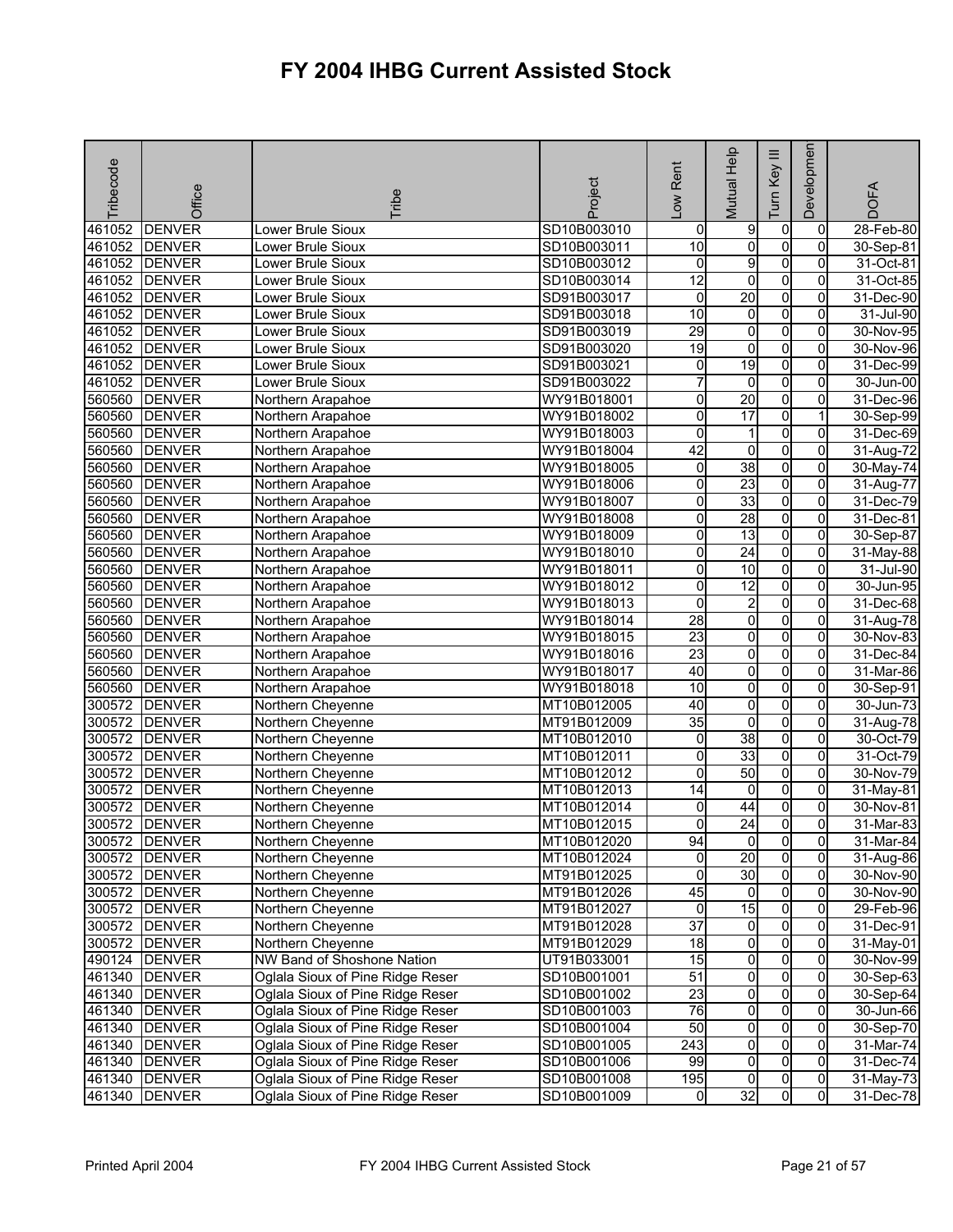| Tribecode | Office                         | <b>Tribe</b>                                       | Project                    | -ow Rent        | Mutual Help             | Key III<br><b>Tum</b>            | Developmen        | <b>DOFA</b>             |
|-----------|--------------------------------|----------------------------------------------------|----------------------------|-----------------|-------------------------|----------------------------------|-------------------|-------------------------|
| 461340    | <b>DENVER</b>                  | Oglala Sioux of Pine Ridge Reser                   | SD10B001013                |                 |                         | $\overline{0}$                   | 0                 |                         |
| 461340    | <b>DENVER</b>                  | Oglala Sioux of Pine Ridge Reser                   | SD10B001014                | 0<br>0          | 8<br>75                 | $\overline{0}$                   | 0                 | 31-Dec-78<br>30-Jun-79  |
| 461340    | <b>DENVER</b>                  | Oglala Sioux of Pine Ridge Reser                   | SD10B001015                | 20              | $\overline{\mathbf{0}}$ | $\overline{0}$                   | $\Omega$          | 31-Mar-81               |
| 461340    | <b>DENVER</b>                  | Oglala Sioux of Pine Ridge Reser                   | SD10B001016                | 50              | $\mathbf 1$             | 0                                | $\overline{0}$    | 31-Dec-79               |
| 461340    | <b>DENVER</b>                  | Oglala Sioux of Pine Ridge Reser                   | SD10B001017                | 0               | 39                      | $\overline{0}$                   | 0                 | 30-Sep-80               |
| 461340    | <b>DENVER</b>                  | Oglala Sioux of Pine Ridge Reser                   | SD10B001018                | 0               | 24                      | $\overline{0}$                   | $\overline{0}$    | 31-Mar-81               |
| 461340    | <b>DENVER</b>                  | Oglala Sioux of Pine Ridge Reser                   | SD10B001019                | $\overline{25}$ | $\overline{0}$          | $\overline{0}$                   | 0                 | 31-Oct-87               |
| 461340    | <b>DENVER</b>                  | Oglala Sioux of Pine Ridge Reser                   | SD10B001020                | 30              | $\mathbf 0$             | $\overline{0}$                   | 0                 | 31-May-88               |
| 461340    | <b>DENVER</b>                  | Oglala Sioux of Pine Ridge Reser                   | SD10B001021                | $\pmb{0}$       | $\overline{20}$         | $\overline{0}$                   | $\overline{0}$    | 31-Jan-85               |
| 461340    | <b>DENVER</b>                  | Oglala Sioux of Pine Ridge Reser                   | SD10B001022                | 0               | $\overline{21}$         | $\overline{0}$                   | $\overline{0}$    | 31-May-86               |
| 461340    | <b>DENVER</b>                  | Oglala Sioux of Pine Ridge Reser                   | SD10B001023                | $\overline{30}$ | $\overline{0}$          | $\overline{0}$                   | 0                 | 31-May-88               |
| 461340    | <b>DENVER</b>                  | Oglala Sioux of Pine Ridge Reser                   | SD10B001024                | 13              | $\overline{\mathbf{0}}$ | $\overline{0}$                   | 0                 | 31-Oct-78               |
| 461340    | <b>DENVER</b>                  | Oglala Sioux of Pine Ridge Reser                   | SD10B001027                | $\overline{24}$ | 0                       | $\overline{0}$                   | 0                 | 31-Dec-81               |
| 461340    | <b>DENVER</b>                  | Oglala Sioux of Pine Ridge Reser                   | SD91B001028                | 0               | 70                      | 0                                | $\Omega$          | 31-Aug-91               |
| 461340    | <b>DENVER</b>                  | Oglala Sioux of Pine Ridge Reser                   | SD91B001029                | $\overline{30}$ | $\overline{0}$          | $\overline{0}$                   | $\overline{0}$    | 30-Apr-91               |
| 461340    | <b>DENVER</b>                  | Oglala Sioux of Pine Ridge Reser                   | SD91B001030                | 40              | o                       | $\overline{0}$                   | 0                 | 30-Jun-94               |
| 461340    | <b>DENVER</b>                  | Oglala Sioux of Pine Ridge Reser                   | SD91B001031                | 0               | 25                      | $\overline{0}$                   | $\overline{0}$    | 30-Jun-91               |
| 461340    | <b>DENVER</b>                  | Oglala Sioux of Pine Ridge Reser                   | SD91B001032                | 45              | $\overline{0}$          | O                                | 0                 | 31-Mar-95               |
| 461340    | <b>DENVER</b>                  | Oglala Sioux of Pine Ridge Reser                   | SD91B001033                | 0               | 40                      | $\overline{0}$                   | 0                 | 31-Jul-96               |
| 461340    | <b>DENVER</b>                  | Oglala Sioux of Pine Ridge Reser                   | SD91B001034                | 0               | 40                      | $\overline{0}$                   | $\overline{0}$    | 30-Sep-98               |
| 461340    | <b>DENVER</b>                  | Oglala Sioux of Pine Ridge Reser                   | SD91B001035                | 40              | $\mathbf 0$             | 0                                | 0                 | 30-Jun-97               |
| 461340    | <b>DENVER</b>                  | Oglala Sioux of Pine Ridge Reser                   | SD91B001036                | 0               | 25                      | $\overline{0}$                   | 0                 | 31-Aug-98               |
| 461340    | <b>DENVER</b>                  | Oglala Sioux of Pine Ridge Reser                   | SD91B001037                | 20              | $\overline{0}$          | $\overline{0}$                   | 0                 | 30-Jun-97               |
| 461340    | <b>DENVER</b>                  | Oglala Sioux of Pine Ridge Reser                   | SD91B001038                | $\mathbf 0$     | 18                      | $\overline{0}$                   | 0                 | 20-Feb-01               |
| 461340    | <b>DENVER</b>                  | Oglala Sioux of Pine Ridge Reser                   | SD91B001039                | $\overline{54}$ | 0                       | O                                | 6                 | 31-Dec-01               |
| 312210    | <b>DENVER</b>                  | Omaha Tribe                                        | NE10B013001                | 23              | $\overline{\mathbf{0}}$ | $\overline{0}$                   | 0                 | 30-Jun-65               |
| 312210    | <b>DENVER</b>                  | Omaha Tribe                                        | NE10B013002                | 33              | 0                       | $\overline{0}$                   | 0                 | 31-May-71               |
| 312210    | <b>DENVER</b>                  | Omaha Tribe                                        | NE10B013003                | 65              | $\overline{\mathbf{0}}$ | $\overline{0}$                   | 0                 | 31-Jul-74               |
| 312210    | <b>DENVER</b>                  | Omaha Tribe                                        | NE10B013004                | 70              | $\overline{0}$          | $\overline{0}$                   | $\overline{0}$    | 30-Sep-80               |
| 312210    | <b>DENVER</b>                  | Omaha Tribe                                        | NE10B013005                | 0               | 4                       | O                                | 0                 | 30-Jun-81               |
| 312210    | <b>DENVER</b>                  | Omaha Tribe                                        | NE10B013006                | 0               | 1                       | $\overline{0}$                   | $\Omega$          | 30-Apr-87               |
| 312210    | <b>DENVER</b>                  | Omaha Tribe                                        | NE10B013007                | 0               | 5                       | O                                | 0                 | 30-Apr-88               |
| 312418    | <b>DENVER</b>                  | Ponca Tribe of Nebraska                            | NE91B183001                | $\overline{12}$ | o                       | $\overline{0}$                   | 0                 | 30-Jun-97               |
| 312418    | <b>DENVER</b>                  | Ponca Tribe of Nebraska                            | NE91B183002                | 0               | 6                       | $\overline{0}$                   | 0                 | 31-Dec-96               |
| 312418    | <b>DENVER</b>                  | Ponca Tribe of Nebraska                            | NE91B183003                | 4               | 0                       | $\overline{0}$                   | 0                 | 30-Jun-97               |
| 312418    | <b>DENVER</b>                  | Ponca Tribe of Nebraska                            | NE91B183004                | 0               | $\overline{11}$         | 0                                | 0                 | 31-Dec-96               |
|           | 312418 DENVER                  | Ponca Tribe of Nebraska                            | NE91B183005                | 22              | 01                      | $\overline{0}$                   | 01                | 31-Dec-96               |
|           | 312418 DENVER                  | Ponca Tribe of Nebraska                            | NE91B183006                | 0               | 18                      | $\overline{0}$                   | 0                 | 31-Dec-96               |
|           | 300646 DENVER                  | Rocky Boy Chippewa-Cree                            | MT10B011001                | 0               | 8                       | $\overline{0}$                   | 0                 | $31-May-69$             |
|           | 300646 DENVER                  | Rocky Boy Chippewa-Cree                            | MT10B011002                | $\overline{0}$  | $\overline{4}$          | $\overline{0}$                   | $\overline{0}$    | 31-Dec-67               |
|           | 300646 DENVER                  | Rocky Boy Chippewa-Cree                            | MT10B011003                | o               | 6                       | $\overline{0}$                   | 0                 | 30-Sep-71               |
|           | 300646 DENVER                  | Rocky Boy Chippewa-Cree                            | MT10B011004                | o               | 10                      | $\overline{0}$                   | $\mathbf{0}$      | $\overline{3}$ 1-May-72 |
|           | 300646 DENVER                  | Rocky Boy Chippewa-Cree                            | MT10B011005                | 0               | 4                       | $\overline{0}$                   | 0                 | 30-Nov-71               |
|           | 300646 DENVER                  | Rocky Boy Chippewa-Cree                            | MT10B011006                | 0               | 4                       | $\overline{0}$                   | 0                 | 31-Oct-70               |
|           | 300646 DENVER                  | Rocky Boy Chippewa-Cree                            | MT10B011007                | 30              | $\overline{0}$          | $\overline{0}$                   | $\overline{0}$    | 31-Dec-71               |
|           | 300646 DENVER                  | Rocky Boy Chippewa-Cree                            | MT10B011008                | $\overline{0}$  | 30                      | $\overline{0}$                   | $\overline{0}$    | 31-Oct-74               |
|           | 300646 DENVER                  | Rocky Boy Chippewa-Cree                            | MT10B011009                | o               | 15                      | $\overline{0}$                   | 0                 | 30-Nov-74               |
|           | 300646 DENVER                  | Rocky Boy Chippewa-Cree                            | MT10B011010                | o               | $\overline{7}$<br>30    | $\overline{0}$                   | $\overline{0}$    | 30-May-76               |
|           | 300646 DENVER                  | Rocky Boy Chippewa-Cree                            | MT10B011011                | 0               | $\overline{0}$          | $\overline{0}$<br>$\overline{0}$ | $\mathbf{0}$<br>0 | 31-Jul-77               |
|           | 300646 DENVER<br>300646 DENVER | Rocky Boy Chippewa-Cree<br>Rocky Boy Chippewa-Cree | MT10B011012<br>MT10B011013 | 40<br>36        | $\overline{0}$          | $\overline{0}$                   | $\overline{0}$    | 30-Jan-80<br>31-May-86  |
|           | 300646 DENVER                  | Rocky Boy Chippewa-Cree                            | MT91B011021                | 43              | $\overline{0}$          | $\overline{0}$                   | $\overline{0}$    | 30-Sep-90               |
|           |                                |                                                    |                            |                 |                         |                                  |                   |                         |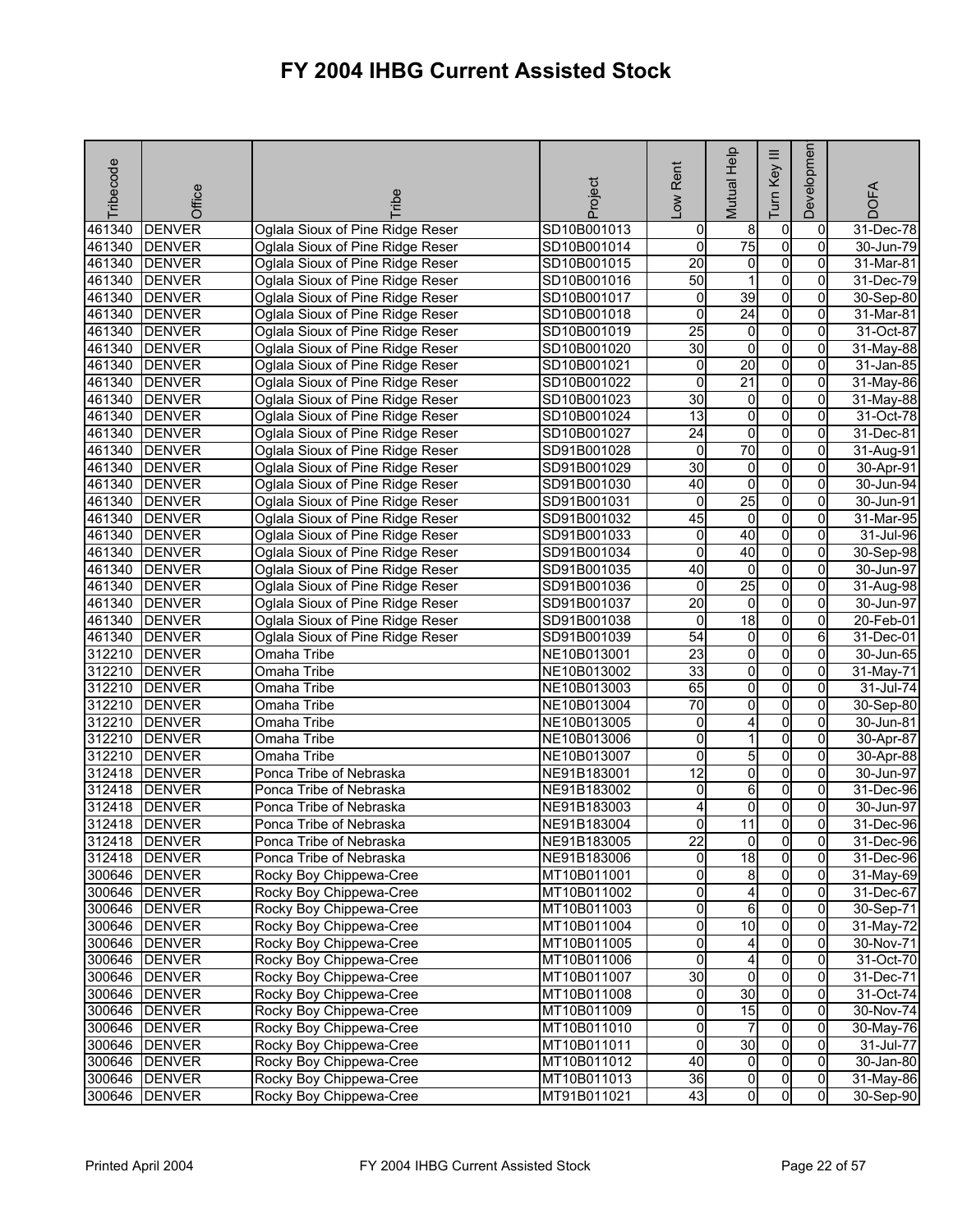| Tribecode | Office        | <b>Tribe</b>                                             | Project                    | -ow Rent            | Mutual Help             | $\equiv$<br>Key<br>Tum | Developmen                       | <b>DOFA</b> |
|-----------|---------------|----------------------------------------------------------|----------------------------|---------------------|-------------------------|------------------------|----------------------------------|-------------|
| 300646    | <b>DENVER</b> | Rocky Boy Chippewa-Cree                                  | MT91B011022                | 0                   | $\overline{22}$         | 0                      | 0                                | 30-Sep-90   |
| 300646    | <b>DENVER</b> | Rocky Boy Chippewa-Cree                                  | MT91B011023                | 15                  | o                       | $\overline{0}$         | $\Omega$                         | 30-Aug-94   |
| 300646    | <b>DENVER</b> | Rocky Boy Chippewa-Cree                                  | MT91B011024                | 45                  | $\overline{0}$          | $\overline{0}$         | 0                                | 31-Oct-95   |
| 300646    | <b>DENVER</b> | Rocky Boy Chippewa-Cree                                  | MT91B011025                | $\overline{20}$     | 0                       | $\overline{0}$         | 0                                | 31-Oct-95   |
| 300646    | <b>DENVER</b> | Rocky Boy Chippewa-Cree                                  | MT91B011026                | 40                  | 0                       | $\overline{0}$         | 0                                | 31-Dec-96   |
| 300646    | <b>DENVER</b> | Rocky Boy Chippewa-Cree                                  | MT91B011027                | 5                   | $\overline{\mathbf{0}}$ | $\overline{0}$         | $\overline{0}$                   | 30-Aug-94   |
| 300646    | <b>DENVER</b> | Rocky Boy Chippewa-Cree                                  | MT91B011028                | $\overline{22}$     | 0                       | $\overline{0}$         | 0                                | 31-Mar-99   |
| 461448    | <b>DENVER</b> | Rosebud Sioux                                            | SD10B002001                | 38                  | $\overline{\mathbf{0}}$ | $\overline{0}$         | 0                                | 31-Dec-66   |
| 461448    | <b>DENVER</b> | Rosebud Sioux                                            | SD10B002002                | $\overline{14}$     | 0                       | 0                      | 0                                | 31-Dec-66   |
| 461448    | <b>DENVER</b> | Rosebud Sioux                                            | SD10B002003                | $\overline{26}$     | 0                       | $\overline{0}$         | 0                                | 31-Dec-66   |
| 461448    | <b>DENVER</b> | Rosebud Sioux                                            | SD10B002004                | $\overline{14}$     | o                       | $\overline{0}$         | 0                                | 31-Dec-66   |
| 461448    | <b>DENVER</b> | Rosebud Sioux                                            | SD10B002007                | 62                  | 0                       | 0                      | 0                                | 30-Nov-78   |
| 461448    | <b>DENVER</b> | Rosebud Sioux                                            | SD10B002008                | 0                   | 3                       | 0                      | 0                                | 30-Nov-78   |
| 461448    | <b>DENVER</b> | Rosebud Sioux                                            | SD10B002009                | 90                  | 0                       | 0                      | 0                                | 30-Sep-78   |
| 461448    | <b>DENVER</b> | Rosebud Sioux                                            | SD10B002010                | 0                   | 7                       | $\overline{0}$         | 0                                | 30-Sep-78   |
| 461448    | <b>DENVER</b> | <b>Rosebud Sioux</b>                                     | SD10B002011                | 80                  | 0                       | $\overline{0}$         | 0                                | 30-Sep-79   |
| 461448    | <b>DENVER</b> | Rosebud Sioux                                            | SD10B002012                | 0                   | 7                       | $\overline{0}$         | $\overline{0}$                   | 30-Apr-80   |
| 461448    | <b>DENVER</b> | Rosebud Sioux                                            | SD10B002013                | 60                  | $\overline{0}$          | $\overline{0}$         | 0                                | 30-Sep-80   |
| 461448    | <b>DENVER</b> | Rosebud Sioux                                            | SD10B002014                | 120                 | o                       | $\overline{0}$         | $\overline{0}$                   | 31-Dec-79   |
| 461448    | <b>DENVER</b> | Rosebud Sioux                                            | SD10B002015                | 0                   | $\overline{19}$         | $\overline{0}$         | $\overline{0}$                   | 31-Dec-79   |
| 461448    | <b>DENVER</b> | <b>Rosebud Sioux</b>                                     | SD10B002016                | 31                  | 0                       | $\overline{0}$         | 0                                | 31-Aug-85   |
| 461448    | <b>DENVER</b> | Rosebud Sioux                                            | SD10B002017                | 48                  | 0                       | $\overline{0}$         | 0                                | 30-Sep-85   |
| 461448    | <b>DENVER</b> | Rosebud Sioux                                            | SD10B002018                | 0                   | 13                      | O                      | 0                                | 31-Jul-86   |
| 461448    | <b>DENVER</b> | Rosebud Sioux                                            | SD10B002019                | 0                   | $\overline{11}$         | O                      | 0                                | 31-Aug-86   |
| 461448    | <b>DENVER</b> | Rosebud Sioux                                            | SD10B002020                | 132                 | $\mathbf 0$             | O                      | 0                                | 28-Feb-86   |
| 461448    | <b>DENVER</b> | Rosebud Sioux                                            | SD10B002021                | 0                   | 33                      | $\overline{0}$         | 0                                | 30-Sep-86   |
| 461448    | <b>DENVER</b> | <b>Rosebud Sioux</b>                                     | SD91B002026                | 0                   | $\overline{44}$         | $\overline{0}$         | 0                                | 30-Sep-89   |
| 461448    | <b>DENVER</b> | Rosebud Sioux                                            | SD91B002027                | 70                  | $\overline{0}$          | $\overline{0}$         | 0                                | 31-Mar-90   |
| 461448    | <b>DENVER</b> | Rosebud Sioux                                            | SD91B002028                | 0                   | 30                      | $\overline{0}$         | 0                                | 31-Jan-90   |
| 461448    | <b>DENVER</b> | Rosebud Sioux                                            | SD91B002029                | 0                   | 20                      | 0                      | $\Omega$                         | 30-Jun-93   |
| 461448    | <b>DENVER</b> | Rosebud Sioux                                            | SD91B002030                | $\overline{20}$     | $\overline{0}$          | $\overline{0}$         | $\overline{0}$                   | 31-May-92   |
| 461448    | <b>DENVER</b> | Rosebud Sioux                                            | SD91B002031                | 0                   | 20                      | $\overline{0}$         | 0                                | 31-Aug-96   |
| 461448    | <b>DENVER</b> | Rosebud Sioux                                            | SD91B002032                | 0                   | 28                      | $\overline{0}$         | 0                                | 31-Aug-99   |
| 461448    | <b>DENVER</b> | Rosebud Sioux                                            | SD91B002033                | 16                  | 0                       | O                      | 0                                | 30-Sep-99   |
| 461448    | <b>DENVER</b> | Rosebud Sioux                                            | SD91B002034                | 0                   | $\overline{12}$         | 0                      | 0                                | 30-Sep-99   |
| 300280    | <b>DENVER</b> | Salish and Kootenai Tribes                               | MT10B013003                | 40                  | 0                       | 0                      | $\mathbf 0$                      | 30-Nov-74   |
|           | 300280 DENVER | Salish and Kootenai Tribes                               | MT10B013005                | 7                   | 01                      | $\mathbf{0}$           | $\overline{0}$                   | 30-Jun-76   |
|           | 300280 DENVER | Salish and Kootenai Tribes                               | MT10B013006                | $\overline{7}$      | $\overline{0}$          | $\overline{0}$         | $\overline{0}$                   | 31-Aug-76   |
|           | 300280 DENVER | Salish and Kootenai Tribes                               | MT10B013007                | $\overline{22}$     | $\overline{0}$          | $\overline{0}$         | $\overline{0}$                   | 31-Oct-76   |
|           | 300280 DENVER | Salish and Kootenai Tribes                               | MT10B013008                | 9                   | 0                       | $\overline{0}$         | 0                                | 30-Jun-77   |
|           | 300280 DENVER | Salish and Kootenai Tribes                               | MT10B013009                | $\overline{20}$     | 0                       | 0                      | $\Omega$                         | 30-Sep-77   |
|           | 300280 DENVER | Salish and Kootenai Tribes                               | MT10B013010                | 35                  | $\overline{0}$          | $\overline{0}$         | $\Omega$                         | 31-Aug-78   |
|           | 300280 DENVER | Salish and Kootenai Tribes                               | MT10B013011                | 0                   | $5\overline{)}$         | $\overline{0}$         | $\Omega$                         | 31-Jul-79   |
|           | 300280 DENVER | Salish and Kootenai Tribes                               | MT10B013012                | $\mathsf{O}\xspace$ | 3                       | $\overline{0}$         | $\overline{0}$                   | 30-Sep-80   |
|           | 300280 DENVER | Salish and Kootenai Tribes                               | MT10B013013                | o                   | 5                       | $\overline{0}$         | $\mathbf{0}$                     | 30-Sep-79   |
|           | 300280 DENVER | Salish and Kootenai Tribes                               | MT10B013014                | 10                  | 0                       | $\overline{0}$         | 0                                | 30-May-79   |
|           | 300280 DENVER | Salish and Kootenai Tribes                               | MT10B013015                | 0                   | 5                       | $\overline{0}$         | $\mathbf{0}$                     | 30-Sep-80   |
|           | 300280 DENVER | Salish and Kootenai Tribes                               | MT10B013017                | 0                   | $5\overline{)}$         | $\overline{0}$         | 0                                | 28-Feb-81   |
|           | 300280 DENVER | Salish and Kootenai Tribes                               | MT10B013018                | 40                  | 0                       | $\overline{0}$         | $\mathbf{0}$                     | 28-Feb-81   |
|           | 300280 DENVER | Salish and Kootenai Tribes                               | MT10B013019                | 6                   | $\overline{0}$          | $\overline{0}$         | $\mathbf{0}$                     | 30-Jun-81   |
|           | 300280 DENVER | Salish and Kootenai Tribes<br>Salish and Kootenai Tribes | MT10B013020<br>MT10B013021 | $\overline{27}$     | 0<br>$6 \,$             | 0<br>0                 | $\overline{0}$<br>$\overline{0}$ | 30-Nov-81   |
|           | 300280 DENVER |                                                          |                            | $\overline{0}$      |                         |                        |                                  | 31-Mar-82   |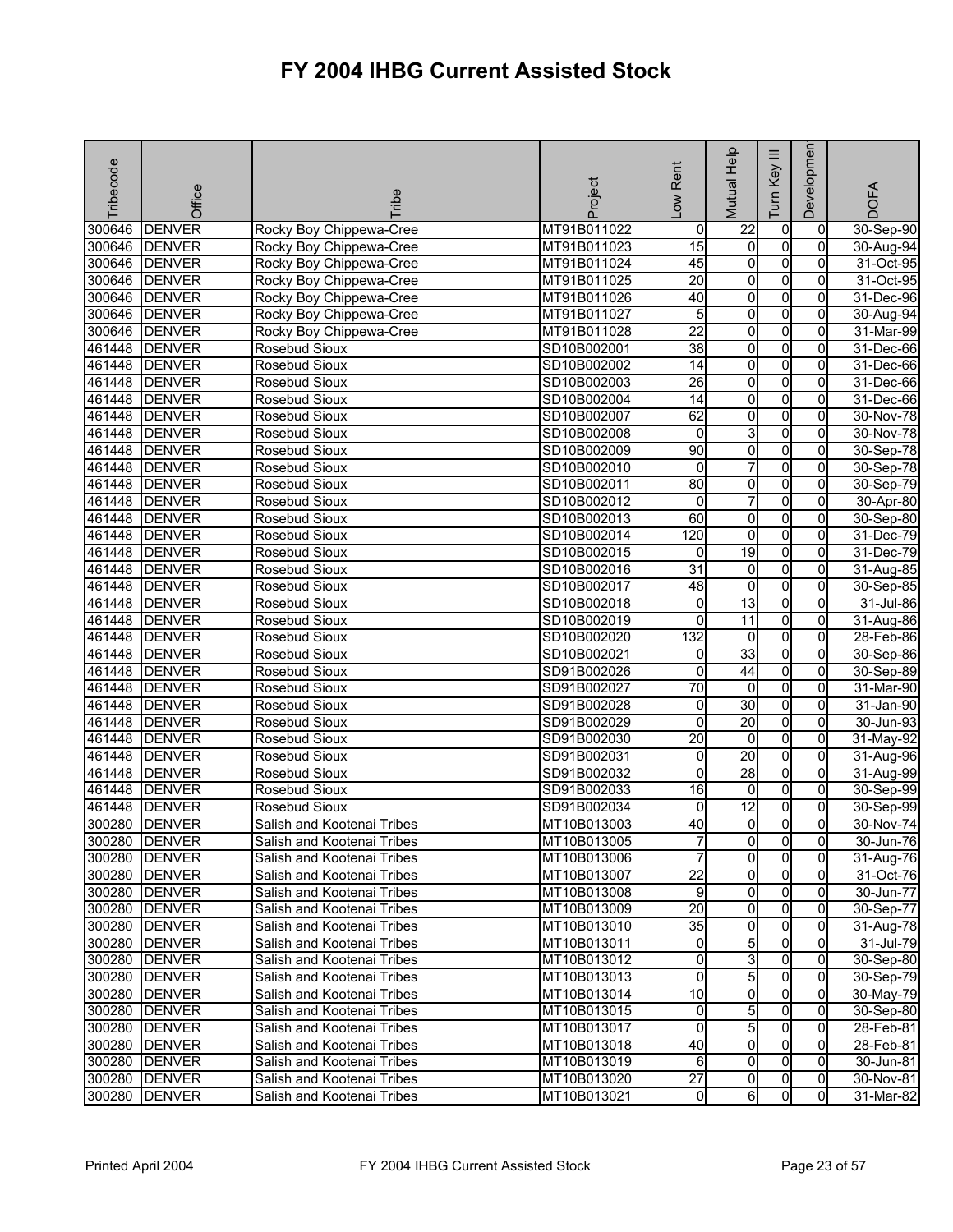| Tribecode | Office        | ribe                             | Project     | Low Rent            | Mutual Help     | Ξ<br>Key<br>Tum | Developmen     | <b>DOFA</b>             |
|-----------|---------------|----------------------------------|-------------|---------------------|-----------------|-----------------|----------------|-------------------------|
| 300280    | <b>DENVER</b> | Salish and Kootenai Tribes       | MT10B013022 | 4                   | 0               | $\overline{0}$  | 0              | 31-Aug-82               |
| 300280    | <b>DENVER</b> | Salish and Kootenai Tribes       | MT10B013023 | $\overline{57}$     | $\mathbf 0$     | $\overline{0}$  | $\Omega$       | 30-Nov-83               |
| 300280    | <b>DENVER</b> | Salish and Kootenai Tribes       | MT10B013024 | 0                   | $\overline{19}$ | $\overline{0}$  | 0              | 30-Nov-85               |
| 300280    | <b>DENVER</b> | Salish and Kootenai Tribes       | MT10B013025 | 20                  | 0               | $\overline{0}$  | 0              | 31-Oct-84               |
| 300280    | <b>DENVER</b> | Salish and Kootenai Tribes       | MT10B013026 | 0                   | 13              | $\overline{0}$  | 0              | 31-Oct-86               |
| 300280    | <b>DENVER</b> | Salish and Kootenai Tribes       | MT10B013027 | 5                   | $\overline{0}$  | $\overline{0}$  | 0              | 30-Apr-87               |
| 300280    | <b>DENVER</b> | Salish and Kootenai Tribes       | MT10B013028 | $\overline{31}$     | 0               | $\overline{0}$  | 0              | 30-Jun-86               |
| 300280    | <b>DENVER</b> | Salish and Kootenai Tribes       | MT10B013029 | $\mathbf 0$         | 20              | $\overline{0}$  | $\overline{0}$ | 31-Mar-89               |
| 300280    | <b>DENVER</b> | Salish and Kootenai Tribes       | MT91B013030 | $\overline{28}$     | 0               | $\overline{0}$  | 0              | 30-Jun-89               |
| 300280    | <b>DENVER</b> | Salish and Kootenai Tribes       | MT91B013031 | $\overline{36}$     | 0               | $\overline{0}$  | 0              | 30-Jun-90               |
| 300280    | <b>DENVER</b> | Salish and Kootenai Tribes       | MT91B013032 | $\mathbf 0$         | $\overline{21}$ | $\overline{0}$  | 0              | 31-Jan-91               |
| 300280    | <b>DENVER</b> | Salish and Kootenai Tribes       | MT91B013033 | 0                   | $\overline{16}$ | $\overline{0}$  | 0              | 31-Dec-91               |
| 300280    | <b>DENVER</b> | Salish and Kootenai Tribes       | MT91B013034 | 0                   | $\overline{14}$ | $\overline{0}$  | $\Omega$       | 02-Oct-96               |
| 300280    | <b>DENVER</b> | Salish and Kootenai Tribes       | MT91B013036 | 0                   | 1               | 0               | 0              | 30-Sep-74               |
| 300280    | <b>DENVER</b> | Salish and Kootenai Tribes       | MT91B013037 | 0                   | 23              | $\overline{0}$  | 0              | 30-Sep-98               |
| 300280    | <b>DENVER</b> | Salish and Kootenai Tribes       | MT91B013038 | 10                  | 0               | $\overline{0}$  | 0              | 30-Sep-98               |
| 312606    | <b>DENVER</b> | Santee Sioux Tribe               | NE10B105002 | $\overline{30}$     | $\overline{0}$  | $\overline{0}$  | $\overline{0}$ | 31-Jan-74               |
| 312606    | <b>DENVER</b> | Santee Sioux Tribe               | NE10B105003 | 10                  | 0               | $\overline{0}$  | 0              | 30-Sep-77               |
| 312606    | <b>DENVER</b> | Santee Sioux Tribe               | NE10B105004 | o                   | 35              | $\overline{0}$  | $\overline{0}$ | 31-Dec-84               |
| 312606    | <b>DENVER</b> | Santee Sioux Tribe               | NE10B105005 | 10                  | 0               | $\overline{0}$  | 0              | 31-Oct-84               |
| 312606    | <b>DENVER</b> | Santee Sioux Tribe               | NE91B105006 | 15                  | 0               | $\overline{0}$  | 0              | 30-Jun-94               |
| 312606    | <b>DENVER</b> | Santee Sioux Tribe               | NE91B105007 | 0                   | 15              | $\overline{0}$  | $\overline{0}$ | 01-Jul-95               |
| 312606    | <b>DENVER</b> | Santee Sioux Tribe               | NE91B105008 | 0                   | 20              | O               | 0              | 30-Jun-99               |
| 560562    | <b>DENVER</b> | Shoshone Tribe of the Wind River | WY91B019003 | 0                   | 36              | $\overline{0}$  | $\Omega$       | 31-Dec-79               |
| 560562    | <b>DENVER</b> | Shoshone Tribe of the Wind River | WY91B019004 | 0                   | $\overline{32}$ | $\overline{0}$  | $\Omega$       | 31-Dec-81               |
| 560562    | <b>DENVER</b> | Shoshone Tribe of the Wind River | WY91B019005 | 0                   | $\overline{12}$ | $\overline{0}$  | 0              | 30-Sep-87               |
| 560562    | <b>DENVER</b> | Shoshone Tribe of the Wind River | WY91B019006 | 0                   | $\overline{22}$ | $\overline{0}$  | $\Omega$       | 30-Jun-88               |
| 560562    | <b>DENVER</b> | Shoshone Tribe of the Wind River | WY91B019007 | 0                   | $\overline{10}$ | $\overline{0}$  | 0              | 31-Jul-90               |
| 560562    | <b>DENVER</b> | Shoshone Tribe of the Wind River | WY91B019008 | 0                   | 11              | $\overline{0}$  | 0              | 30-Jun-95               |
| 560562    | <b>DENVER</b> | Shoshone Tribe of the Wind River | WY91B019009 | 20                  | 0               | 0               | $\Omega$       | 31-Mar-67               |
| 560562    | <b>DENVER</b> | Shoshone Tribe of the Wind River | WY91B019010 | $\overline{20}$     | $\overline{0}$  | $\overline{0}$  | $\overline{0}$ | 31-Aug-72               |
| 560562    | <b>DENVER</b> | Shoshone Tribe of the Wind River | WY91B019011 | 28                  | 0               | $\overline{0}$  | 0              | 31-Aug-78               |
| 560562    | <b>DENVER</b> | Shoshone Tribe of the Wind River | WY91B019012 | $\overline{22}$     | $\overline{0}$  | $\overline{0}$  | $\overline{0}$ | 31-Oct-83               |
| 560562    | <b>DENVER</b> | Shoshone Tribe of the Wind River | WY91B019013 | $\overline{35}$     | 0               | $\overline{0}$  | 0              | 31-Mar-86               |
| 560562    | <b>DENVER</b> | Shoshone Tribe of the Wind River | WY91B019014 | 10                  | 0               | $\overline{0}$  | 0              | 30-Sep-91               |
| 560562    | <b>DENVER</b> | Shoshone Tribe of the Wind River | WY91B019015 | 0                   | 28              | $\mathsf{o}$    | $\overline{0}$ | $\overline{31}$ -Aug-00 |
|           | 560562 DENVER | Shoshone Tribe of the Wind River | WY91B019016 | 0                   | 15              | $\overline{0}$  | $\overline{0}$ | 30-Apr-02               |
|           | 461526 DENVER | Sisseton-Wahpeton Sioux          | SD10B015001 | 120                 | ō               | $\overline{0}$  | $\overline{0}$ | 30-Jun-71               |
|           | 461526 DENVER | Sisseton-Wahpeton Sioux          | SD10B015002 | 98                  | $\overline{0}$  | $\overline{0}$  | 0              | 31-Jul-72               |
|           | 461526 DENVER | Sisseton-Wahpeton Sioux          | SD10B015003 | 66                  | $\overline{0}$  | $\overline{0}$  | $\overline{0}$ | 31-Jul-73               |
|           | 461526 DENVER | Sisseton-Wahpeton Sioux          | SD10B015004 | 35                  | 0               | O               | 0              | 31-Mar-76               |
|           | 461526 DENVER | Sisseton-Wahpeton Sioux          | SD10B015006 | 0                   | 25              | $\overline{0}$  | 0              | 31-Oct-78               |
|           | 461526 DENVER | Sisseton-Wahpeton Sioux          | SD10B015007 | 90                  | $\overline{0}$  | $\overline{0}$  | 0              | 31-Oct-78               |
|           | 461526 DENVER | Sisseton-Wahpeton Sioux          | SD10B015008 | 59                  | $\overline{0}$  | $\overline{0}$  | $\overline{0}$ | 30-Sep-79               |
|           | 461526 DENVER | Sisseton-Wahpeton Sioux          | SD10B015009 | $\overline{0}$      | 16              | $\overline{0}$  | $\overline{0}$ | 30-Sep-80               |
|           | 461526 DENVER | Sisseton-Wahpeton Sioux          | SD10B015010 | 70                  | $\overline{0}$  | $\overline{0}$  | 0              | 30-Oct-80               |
|           | 461526 DENVER | Sisseton-Wahpeton Sioux          | SD10B015011 | 0                   | 15              | $\overline{0}$  | $\mathbf{0}$   | 30-May-85               |
| 461526    | <b>DENVER</b> | Sisseton-Wahpeton Sioux          | SD10B015012 | 0                   | $\overline{22}$ | $\overline{0}$  | 0              | 31-Oct-86               |
|           | 461526 DENVER | Sisseton-Wahpeton Sioux          | SD10B015016 | $\mathsf{O}\xspace$ | 22              | $\overline{0}$  | $\mathbf{0}$   | 31-Aug-87               |
|           | 461526 DENVER | Sisseton-Wahpeton Sioux          | SD10B015017 | $\mathsf{O}\xspace$ | 18              | $\overline{0}$  | $\overline{0}$ | 31-Oct-88               |
|           | 461526 DENVER | Sisseton-Wahpeton Sioux          | SD91B015018 | 0                   | $\overline{20}$ | $\overline{0}$  | 0              | 31-Dec-92               |
| 461526    | <b>DENVER</b> | Sisseton-Wahpeton Sioux          | SD91B015019 | 0                   | 0               | $\overline{0}$  | 30             |                         |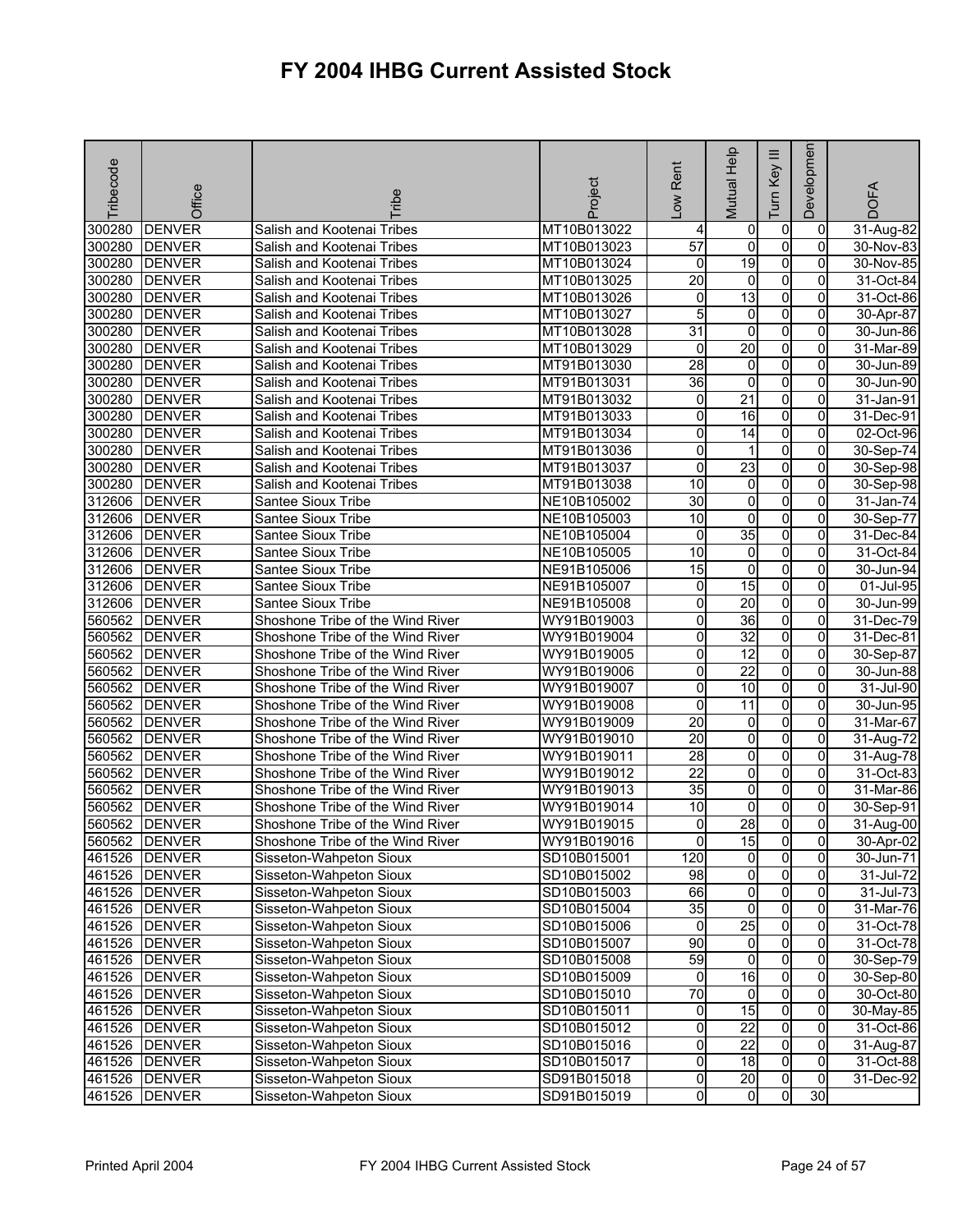| Tribecode | Office        | <b>Tribe</b>               | Project     | -ow Rent            | Mutual Help             | Ξ<br>Tum Key   | Developmen     | <b>DOFA</b>   |
|-----------|---------------|----------------------------|-------------|---------------------|-------------------------|----------------|----------------|---------------|
| 081462    | <b>DENVER</b> | Southern Ute Tribe         | CO10B010003 | 25                  | 0                       | $\overline{0}$ | $\overline{0}$ | 31-Aug-70     |
|           | 081462 DENVER | Southern Ute Tribe         | CO10B010004 | 40                  | 0                       | $\overline{0}$ | 0              | 28-Feb-77     |
| 081462    | <b>DENVER</b> | Southern Ute Tribe         | CO10B010005 | o                   | 4                       | $\overline{0}$ | $\overline{0}$ | 31-Oct-78     |
|           | 081462 DENVER | Southern Ute Tribe         | CO10B010006 | 16                  | O                       | $\overline{0}$ | 0              | 30-Jun-78     |
|           | 081462 DENVER | Southern Ute Tribe         | CO10B010007 | 0                   | 4                       | $\overline{0}$ | $\mathbf{0}$   | 31-May-80     |
| 081462    | <b>DENVER</b> | Southern Ute Tribe         | CO10B010008 | 20                  | ō                       | $\overline{0}$ | $\overline{0}$ | 31-Oct-81     |
|           | 081462 DENVER | Southern Ute Tribe         | CO10B010009 | 0                   | 10                      | $\overline{0}$ | 0              | 28-Feb-86     |
| 081462    | <b>DENVER</b> | Southern Ute Tribe         | CO10B010010 | $\overline{0}$      | 15                      | $\overline{0}$ | 0              | 31-Dec-87     |
|           | 081462 DENVER | Southern Ute Tribe         | CO91B010011 | $\overline{10}$     | $\overline{0}$          | $\overline{0}$ | $\overline{0}$ | 31-Oct-90     |
| 081462    | <b>DENVER</b> | Southern Ute Tribe         | CO91B010012 | 0                   | 20                      | $\overline{0}$ | 0              | 31-Oct-90     |
|           | 081462 DENVER | Southern Ute Tribe         | CO91B010013 | 0                   | 15                      | $\overline{0}$ | $\overline{0}$ | 31-Aug-94     |
|           | 081462 DENVER | Southern Ute Tribe         | CO91B010014 | 0                   | 20                      | $\overline{0}$ | $\overline{0}$ | $30-$ Sep-95  |
|           | 380698 DENVER | Spirit Lake Sioux Tribe    | ND10B008001 | 60                  | $\mathbf 0$             | $\overline{0}$ | 0              | 31-Oct-68     |
|           | 380698 DENVER | Spirit Lake Sioux Tribe    | ND10B008002 | 0                   | O                       | 11             | $\overline{0}$ | 31-May-72     |
|           | 380698 DENVER | Spirit Lake Sioux Tribe    | ND10B008003 | 0                   | 3                       | $\overline{0}$ | $\mathbf{0}$   | 31-Aug-74     |
|           | 380698 DENVER | Spirit Lake Sioux Tribe    | ND10B008004 | 48                  | 0                       | $\overline{0}$ | $\overline{0}$ | 31-Aug-74     |
| 380698    | <b>DENVER</b> | Spirit Lake Sioux Tribe    | ND10B008005 | $\overline{27}$     | ō                       | $\overline{0}$ | $\overline{0}$ | 31-May-72     |
|           | 380698 DENVER | Spirit Lake Sioux Tribe    | ND10B008006 | 0                   | 30                      | $\overline{0}$ | $\overline{0}$ | 30-Nov-77     |
|           | 380698 DENVER | Spirit Lake Sioux Tribe    | ND10B008007 | 20                  | $\overline{0}$          | $\overline{0}$ | 0              | 30-Nov-77     |
| 380698    | <b>DENVER</b> | Spirit Lake Sioux Tribe    | ND10B008008 | 50                  | $\overline{\mathbf{0}}$ | $\overline{0}$ | $\overline{0}$ | 31-Aug-79     |
| 380698    | <b>DENVER</b> | Spirit Lake Sioux Tribe    | ND10B008009 | 50                  | $\overline{0}$          | $\overline{0}$ | 0              | 30-Jun-81     |
| 380698    | <b>DENVER</b> | Spirit Lake Sioux Tribe    | ND10B008010 | 14                  | $\overline{0}$          | $\overline{0}$ | $\mathbf{0}$   | 31-Jan-85     |
| 380698    | <b>DENVER</b> | Spirit Lake Sioux Tribe    | ND10B008011 | $\overline{14}$     | $\overline{0}$          | $\overline{0}$ | $\overline{0}$ | $31 - Jan-85$ |
| 380698    | <b>DENVER</b> | Spirit Lake Sioux Tribe    | ND10B008012 | $\overline{25}$     | o                       | $\overline{0}$ | 0              | 31-Jul-87     |
|           | 380698 DENVER | Spirit Lake Sioux Tribe    | ND10B008013 | o                   | 40                      | $\overline{0}$ | $\overline{0}$ | 31-Aug-87     |
|           | 380698 DENVER | Spirit Lake Sioux Tribe    | ND91B008014 | $\overline{20}$     | 0                       | $\overline{0}$ | $\Omega$       | 31-Jan-93     |
|           | 380698 DENVER | Spirit Lake Sioux Tribe    | ND91B008015 | 0                   | 0                       | $\overline{0}$ | 15             |               |
| 461552    | <b>DENVER</b> | <b>Standing Rock Sioux</b> | SD10B006001 | 56                  | $\overline{0}$          | $\overline{0}$ | $\mathbf 0$    | 31-Jan-65     |
|           | 461552 DENVER | <b>Standing Rock Sioux</b> | SD10B006002 | 109                 | $\overline{0}$          | $\overline{0}$ | $\overline{0}$ | 31-Aug-71     |
| 461552    | <b>DENVER</b> | <b>Standing Rock Sioux</b> | SD10B006003 | 10                  | 0                       | $\overline{0}$ | 0              | 31-Aug-74     |
| 461552    | <b>DENVER</b> | <b>Standing Rock Sioux</b> | SD10B006005 | 85                  | $\overline{\mathbf{0}}$ | $\overline{0}$ | $\overline{0}$ | 30-Nov-74     |
| 461552    | <b>DENVER</b> | <b>Standing Rock Sioux</b> | SD10B006007 | 64                  | $\overline{0}$          | $\overline{0}$ | $\overline{0}$ | 31-Dec-75     |
| 461552    | <b>DENVER</b> | <b>Standing Rock Sioux</b> | SD10B006008 | 84                  | $\overline{\mathbf{0}}$ | $\overline{0}$ | 0              | 30-Sep-73     |
| 461552    | <b>DENVER</b> | <b>Standing Rock Sioux</b> | SD10B006009 | $\overline{10}$     | $\overline{0}$          | $\overline{0}$ | $\overline{0}$ | 28-Feb-77     |
| 461552    | <b>DENVER</b> | <b>Standing Rock Sioux</b> | SD10B006011 | $\mathbf 0$         | $\overline{24}$         | $\overline{0}$ | 0              | 29-Feb-80     |
| 461552    | <b>DENVER</b> | <b>Standing Rock Sioux</b> | SD10B006012 | 50                  | $\overline{0}$          | $\overline{0}$ | $\overline{0}$ | 31-May-79     |
|           | 461552 DENVER | <b>Standing Rock Sioux</b> | SD10B006013 | 15                  | 01                      | $\overline{0}$ | 01             | 30-Oct-81     |
|           | 461552 DENVER | <b>Standing Rock Sioux</b> | SD10B006014 | 19                  | 0                       | $\overline{0}$ | $\Omega$       | 31-Dec-80     |
|           | 461552 DENVER | <b>Standing Rock Sioux</b> | SD10B006015 | 0                   | 8                       | $\overline{0}$ | $\overline{0}$ | 28-Feb-82     |
|           | 461552 DENVER | <b>Standing Rock Sioux</b> | SD10B006016 | 5                   | $\overline{0}$          | $\overline{0}$ | $\overline{0}$ | 30-Jun-85     |
|           | 461552 DENVER | <b>Standing Rock Sioux</b> | SD10B006021 | 39                  | 0                       | $\overline{0}$ | 0              | 30-Sep-86     |
|           | 461552 DENVER | <b>Standing Rock Sioux</b> | SD10B006022 | $\overline{26}$     | $\overline{0}$          | $\overline{0}$ | $\overline{0}$ | 31-Jul-87     |
|           | 461552 DENVER | <b>Standing Rock Sioux</b> | SD10B006023 | 0                   | 38                      | $\overline{0}$ | $\mathbf{0}$   | 29-Feb-88     |
|           | 461552 DENVER | <b>Standing Rock Sioux</b> | SD91B006024 | 0                   | 28                      | $\overline{0}$ | 0              | 31-Dec-90     |
|           | 461552 DENVER | <b>Standing Rock Sioux</b> | SD91B006025 | $\mathsf{O}\xspace$ | 20                      | $\overline{0}$ | $\overline{0}$ | 31-Mar-95     |
|           | 461552 DENVER | <b>Standing Rock Sioux</b> | SD91B006026 | 0                   | 40                      | 0              | 0              | 31-Dec-99     |
|           | 461552 DENVER | <b>Standing Rock Sioux</b> | SD91B006028 | 0                   | 0                       | $\overline{0}$ | 24             |               |
|           | 461552 DENVER | <b>Standing Rock Sioux</b> | SD91B006029 | $\overline{24}$     | $\overline{0}$          | $\overline{0}$ | $\overline{0}$ | 31-Oct-97     |
|           | 461552 DENVER | <b>Standing Rock Sioux</b> | SD91B006030 | 0                   | 20                      | $\overline{0}$ | $\overline{0}$ | 31-Dec-99     |
|           | 461552 DENVER | <b>Standing Rock Sioux</b> | SD91B006031 | 1                   | $\overline{0}$          | $\overline{0}$ | $\overline{0}$ | 31-Jan-97     |
|           | 461552 DENVER | <b>Standing Rock Sioux</b> | SD91B006032 | $\mathsf{O}\xspace$ | 40                      | $\overline{0}$ | $\overline{0}$ | 31-Dec-97     |
|           | 461552 DENVER | <b>Standing Rock Sioux</b> | SD91B006033 | $\overline{0}$      | 19                      | 0              | $\overline{0}$ | 30-Mar-99     |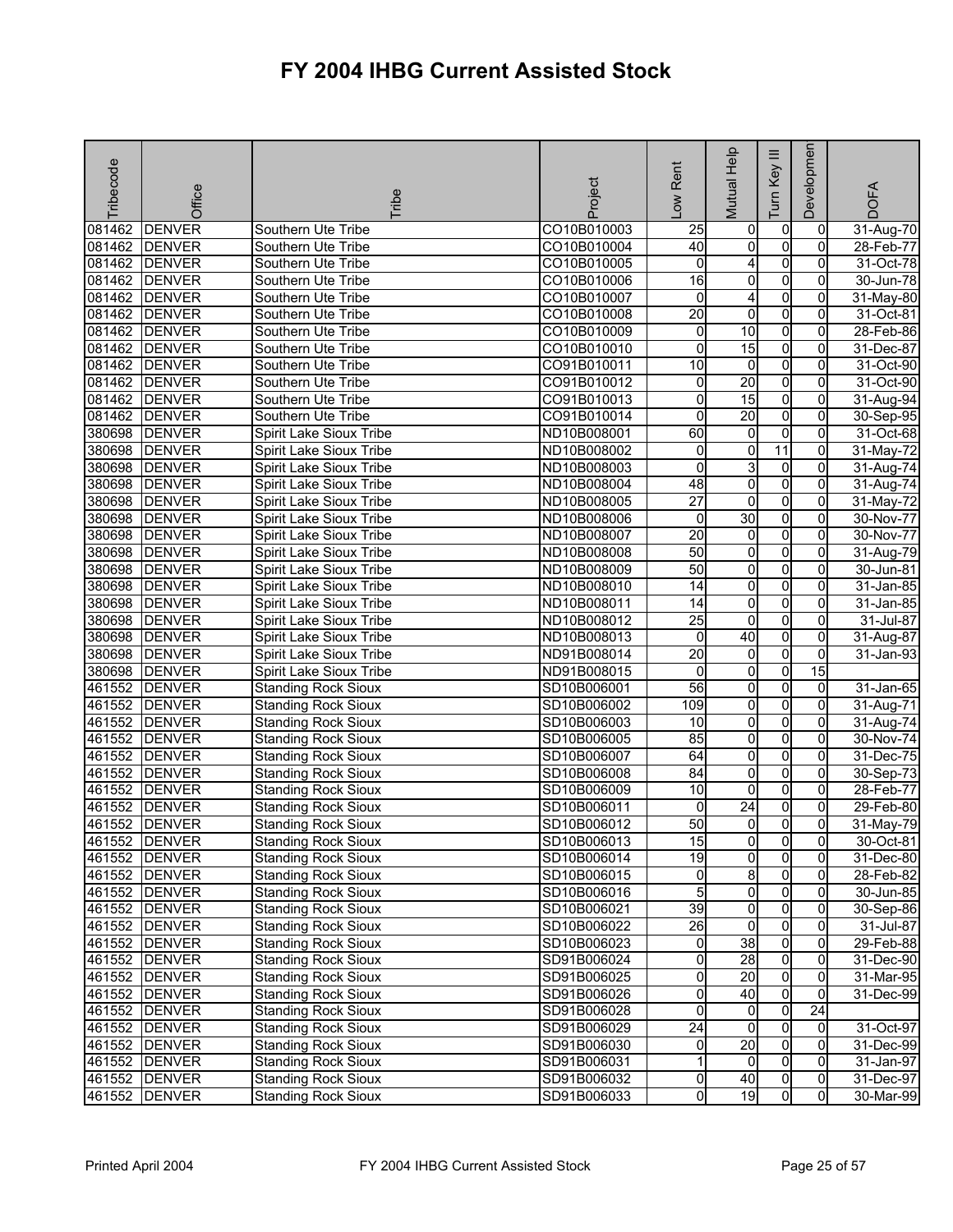| <b>Tribecode</b> | Office          | <b>Fribe</b>                            | Project     | -ow Rent        | Mutual Help             | Ξ<br>Key<br>lum | Developmen     | <b>DOFA</b>             |
|------------------|-----------------|-----------------------------------------|-------------|-----------------|-------------------------|-----------------|----------------|-------------------------|
| 461552           | <b>DENVER</b>   | <b>Standing Rock Sioux</b>              | SD91B006034 | 0               | 0                       | $\pmb{0}$       | 6              |                         |
| 461552           | <b>DENVER</b>   | <b>Standing Rock Sioux</b>              | SD91B006035 | 0               | 17                      | o               | $\overline{6}$ | $30 - Jun-99$           |
| 461552           | <b>DENVER</b>   | <b>Standing Rock Sioux</b>              | SD91B006036 | 0               | $\overline{0}$          | $\overline{0}$  | 33             |                         |
| 381976           | <b>DENVER</b>   | Turtle Mountain Band of Chippewa        | ND10B006001 | 57              | 0                       | $\overline{0}$  | 0              | 31-Aug-67               |
| 381976           | <b>DENVER</b>   | Turtle Mountain Band of Chippewa        | ND10B006002 | 40              | 0                       | $\overline{0}$  | 0              | 31-Oct-67               |
| 381976           | <b>DENVER</b>   | Turtle Mountain Band of Chippewa        | ND10B006003 | 28              | $\overline{\mathbf{0}}$ | $\overline{0}$  | 0              | 31-Dec-68               |
| 381976           | <b>DENVER</b>   | Turtle Mountain Band of Chippewa        | ND10B006006 | 70              | $\overline{0}$          | o               | 0              | 30-Nov-74               |
| 381976           | <b>DENVER</b>   | Turtle Mountain Band of Chippewa        | ND10B006008 | 47              | ვ                       | $\overline{0}$  | 0              | 30-Apr-77               |
| 381976           | <b>DENVER</b>   | Turtle Mountain Band of Chippewa        | ND10B006010 | 49              | 1                       | $\overline{0}$  | $\overline{0}$ | 30-Sep-78               |
| 381976           | <b>DENVER</b>   | Turtle Mountain Band of Chippewa        | ND10B006012 | $\overline{41}$ | 1                       | o               | 0              | 31-Mar-80               |
| 381976           | <b>DENVER</b>   | Turtle Mountain Band of Chippewa        | ND10B006013 | 50              | 0                       | o               | 0              | $\overline{3}$ 1-Jul-81 |
| 381976           | <b>DENVER</b>   | Turtle Mountain Band of Chippewa        | ND10B006014 | 23              | $\overline{2}$          | $\overline{0}$  | 0              | 30-Apr-82               |
| 381976           | <b>DENVER</b>   | Turtle Mountain Band of Chippewa        | ND10B006015 | 30              | o                       | $\overline{0}$  | $\mathbf 0$    | 31-Dec-83               |
| 381976           | <b>DENVER</b>   | Turtle Mountain Band of Chippewa        | ND10B006016 | 0               | $\overline{22}$         | $\overline{0}$  | 0              | 31-Jul-81               |
| 381976           | <b>DENVER</b>   | Turtle Mountain Band of Chippewa        | ND10B006017 | $\overline{72}$ | $\overline{2}$          | $\overline{0}$  | 0              | 30-Sep-83               |
| 381976           | <b>DENVER</b>   | Turtle Mountain Band of Chippewa        | ND10B006018 | 0               | $\overline{32}$         | $\overline{0}$  | 0              | 31-Dec-84               |
| 381976           | <b>DENVER</b>   | Turtle Mountain Band of Chippewa        | ND10B006022 | $\overline{37}$ | $\overline{0}$          | $\overline{0}$  | 0              | 30-Sep-85               |
| 381976           | <b>DENVER</b>   | Turtle Mountain Band of Chippewa        | ND10B006023 | 0               | 38                      | $\pmb{0}$       | 0              | 30-Jun-86               |
| 381976           | <b>DENVER</b>   | Turtle Mountain Band of Chippewa        | ND10B006024 | $\overline{24}$ | $\mathbf 0$             | o               | 0              | 31-Oct-86               |
| 381976           | <b>DENVER</b>   | Turtle Mountain Band of Chippewa        | ND10B006025 | 0               | 23                      | $\overline{0}$  | $\overline{0}$ | 31-Dec-86               |
| 381976           | <b>DENVER</b>   | <b>Turtle Mountain Band of Chippewa</b> | ND10B006027 | 0               | 54                      | $\mathbf 0$     | 0              | 31-Oct-87               |
| 381976           | <b>DENVER</b>   | Turtle Mountain Band of Chippewa        | ND10B006028 | 89              | $\overline{0}$          | $\overline{0}$  | 0              | 31-Dec-87               |
| 381976           | <b>DENVER</b>   | Turtle Mountain Band of Chippewa        | ND10B006030 | 0               | 38                      | $\overline{0}$  | $\overline{0}$ | 30-Sep-87               |
| 381976           | <b>DENVER</b>   | Turtle Mountain Band of Chippewa        | ND10B006031 | 40              | $\mathbf 0$             | o               | 0              | 31-Jan-89               |
| 381976           | <b>DENVER</b>   | Turtle Mountain Band of Chippewa        | ND10B006032 | 0               | 43                      | $\overline{0}$  | 0              | 31-Mar-89               |
| 381976           | <b>DENVER</b>   | Turtle Mountain Band of Chippewa        | ND91B006033 | 0               | $\overline{50}$         | $\overline{0}$  | 0              | 30-Nov-89               |
| 381976           | <b>DENVER</b>   | Turtle Mountain Band of Chippewa        | ND10B006034 | 0               | 5                       | $\overline{0}$  | 0              | 30-Apr-82               |
| 381976           | <b>DENVER</b>   | Turtle Mountain Band of Chippewa        | ND91B006035 | 0               | 40                      | $\overline{0}$  | $\overline{0}$ | 31-May-94               |
| 381976           | <b>DENVER</b>   | Turtle Mountain Band of Chippewa        | ND91B006036 | $\overline{17}$ | 3                       | $\overline{0}$  | 0              | 30-Sep-93               |
| 381976           | <b>DENVER</b>   | Turtle Mountain Band of Chippewa        | ND91B006037 | 0               | 15                      | $\overline{0}$  | 0              | 28-Feb-94               |
| 381976           | <b>DENVER</b>   | Turtle Mountain Band of Chippewa        | ND91B006038 | 40              | 10                      | $\overline{0}$  | 0              | 31-May-96               |
| 381976           | <b>DENVER</b>   | <b>Turtle Mountain Band of Chippewa</b> | ND91B006039 | 0               | $\overline{40}$         | O               | 0              | 31-Oct-96               |
| 381976           | <b>DENVER</b>   | Turtle Mountain Band of Chippewa        | ND91B006041 | 0               | 10                      | $\overline{0}$  | 0              | 30-Sep-78               |
| 381976           | <b>DENVER</b>   | Turtle Mountain Band of Chippewa        | ND91B006042 | 5               | $\overline{0}$          | $\overline{0}$  | $\overline{0}$ | 31-Jul-97               |
| 381976           | <b>DENVER</b>   | Turtle Mountain Band of Chippewa        | ND91B006043 | 0               |                         | 0               | 0              | 31-Aug-95               |
| 381976           | <b>DENVER</b>   | Turtle Mountain Band of Chippewa        | ND91B006044 | 0               | 7                       | $\overline{0}$  | $\overline{0}$ | 31-May-96               |
|                  | 381976 DENVER   | Turtle Mountain Band of Chippewa        | ND91B006045 | ΟI              | 18                      | $\overline{0}$  | 11             | 30-Jun-01               |
|                  | 381976 DENVER   | Turtle Mountain Band of Chippewa        | ND91B006046 | 0               | 7                       | $\overline{0}$  | 0              | 31-May-96               |
|                  | 381976 DENVER   | Turtle Mountain Band of Chippewa        | ND10B042001 | $\overline{c}$  | $\overline{0}$          | o               | $\overline{0}$ | 30-Sep-76               |
|                  | 381976 DENVER   | Turtle Mountain Band of Chippewa        | ND10B042003 | 4               | 0                       | $\overline{0}$  | $\overline{0}$ | 30-Jun-77               |
|                  | 381976   DENVER | Turtle Mountain Band of Chippewa        | ND10B042004 | 0               | 4                       | $\mathbf 0$     | 0              | 30-Jun-77               |
|                  | 381976 DENVER   | Turtle Mountain Band of Chippewa        | ND10B068001 | $\overline{7}$  | $\overline{\mathbf{0}}$ | o               | $\Omega$       | 31-Jul-80               |
|                  | 381976 DENVER   | Turtle Mountain Band of Chippewa        | ND10B068002 | 0               | 5                       | $\mathbf 0$     | 0              | 31-Jul-80               |
|                  | 381976 DENVER   | Turtle Mountain Band of Chippewa        | ND10B068003 | $\overline{10}$ | $\overline{0}$          | o               | $\overline{0}$ | 31-Jul-80               |
|                  | 381976 DENVER   | Turtle Mountain Band of Chippewa        | ND10B068004 | 0               | $\overline{2}$          | o               | $\mathbf{0}$   | 31-Jul-80               |
|                  | 381976 DENVER   | Turtle Mountain Band of Chippewa        | ND10B068005 | 5               | 0                       | 0               | 0              | 30-Sep-81               |
|                  | 381976 DENVER   | Turtle Mountain Band of Chippewa        | ND10B068006 | 0               | 8                       | $\mathbf 0$     | 0              | 31-Dec-81               |
|                  | 381976 DENVER   | Turtle Mountain Band of Chippewa        | ND10B068007 | $\overline{20}$ | 0                       | $\overline{0}$  | $\mathbf{0}$   | 28-Feb-85               |
|                  | 381976 DENVER   | Turtle Mountain Band of Chippewa        | ND10B068008 | 0               | $\overline{21}$         | $\mathbf 0$     | 0              | 31-Mar-85               |
|                  | 491274 DENVER   | Uintah & Ouray Ute Indian Tribe         | UT10B001005 | 0               | $\mathbf{p}$            | o               | 0              | 31-Jul-74               |
|                  | 491274 DENVER   | Uintah & Ouray Ute Indian Tribe         | UT10B001006 | 40              | $\overline{0}$          | $\mathbf 0$     | $\overline{0}$ | 30-Nov-74               |
|                  | 491274 DENVER   | Uintah & Ouray Ute Indian Tribe         | UT10B001008 | 30              | 0                       | 0               | $\overline{0}$ | $\overline{30}$ -Sep-78 |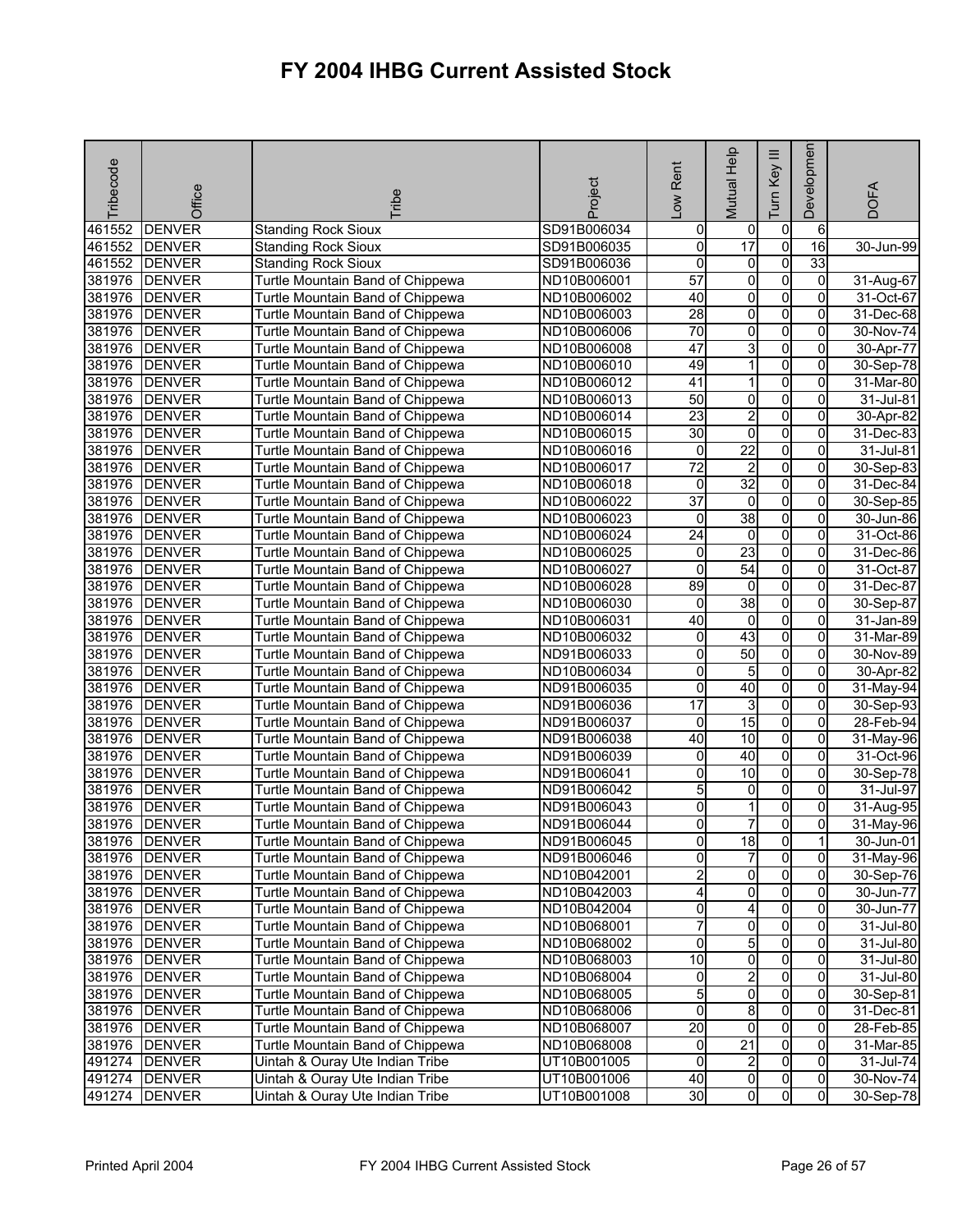| Tribecode | Office                         | <b>Tribe</b>                    | Project                    | -ow Rent             | Mutual Help         | Ξ<br>Key<br>Tum                  | Developmen          | <b>DOFA</b>  |
|-----------|--------------------------------|---------------------------------|----------------------------|----------------------|---------------------|----------------------------------|---------------------|--------------|
| 491274    | <b>DENVER</b>                  | Uintah & Ouray Ute Indian Tribe | UT10B001009                | 0                    | 12                  | $\overline{0}$                   | 0                   | 31-Oct-80    |
| 491274    | <b>DENVER</b>                  | Uintah & Ouray Ute Indian Tribe | UT10B001010                | $\overline{20}$      | $\mathbf 0$         | $\overline{0}$                   | 0                   | 30-Sep-82    |
| 491274    | <b>DENVER</b>                  | Uintah & Ouray Ute Indian Tribe | UT10B001012                | o                    | $\overline{15}$     | $\overline{0}$                   | $\Omega$            | 30-Apr-85    |
| 491274    | <b>DENVER</b>                  | Uintah & Ouray Ute Indian Tribe | UT91B001015                | 0                    | $\overline{32}$     | 0                                | 0                   | 31-Jul-90    |
| 491274    | <b>DENVER</b>                  | Uintah & Ouray Ute Indian Tribe | UT91B001016                | 19                   | 0                   | $\overline{0}$                   | 0                   | 30-Sep-95    |
| 491274    | <b>DENVER</b>                  | Uintah & Ouray Ute Indian Tribe | UT91B001017                | 0                    | 14                  | $\overline{0}$                   | 0                   | 31-Dec-95    |
| 490920    | <b>DENVER</b>                  | Utah Paiute Tribe               | UT10B010002                | 0                    | 4                   | $\overline{0}$                   | 0                   | 30-Sep-79    |
| 490920    | <b>DENVER</b>                  | Utah Paiute Tribe               | UT10B010005                | 0                    | ω                   | $\overline{0}$                   | 0                   | 31-Dec-80    |
| 490920    | <b>DENVER</b>                  | Utah Paiute Tribe               | UT10B010006                | $\overline{24}$      | $\overline{0}$      | $\overline{0}$                   | $\overline{0}$      | 31-Dec-88    |
| 490920    | <b>DENVER</b>                  | Utah Paiute Tribe               | UT91B010007                | 33                   | 0                   | $\overline{0}$                   | 0                   | 31-Jul-88    |
| 490920    | <b>DENVER</b>                  | Utah Paiute Tribe               | UT91B010008                | $\overline{20}$      | $\overline{0}$      | $\overline{0}$                   | $\overline{0}$      | 30-Nov-92    |
| 490920    | <b>DENVER</b>                  | Utah Paiute Tribe               | UT91B010010                | $\overline{18}$      | $\overline{0}$      | $\overline{0}$                   | $\overline{0}$      | 30-Sep-93    |
| 490920    | <b>DENVER</b>                  | <b>Utah Paiute Tribe</b>        | UT91B010011                | 14                   | 0                   | $\overline{0}$                   | 0                   | 30-Sep-95    |
| 490920    | <b>DENVER</b>                  | <b>Utah Paiute Tribe</b>        | UT91B010012                | 13                   | $\overline{0}$      | $\overline{0}$                   | $\overline{0}$      | 01-Dec-96    |
| 490920    | <b>DENVER</b>                  | Utah Paiute Tribe               | UT91B010013                |                      | 0                   | O                                | $\mathbf{0}$        | 31-Dec-80    |
| 490920    | <b>DENVER</b>                  | Utah Paiute Tribe               | UT91B010015                | 1                    | 0                   | $\overline{0}$                   | 0                   | 31-Oct-76    |
| 490920    | <b>DENVER</b>                  | Utah Paiute Tribe               | UT91B010017                | 5                    | o                   | $\overline{0}$                   | 0                   | 31-Oct-99    |
| 490920    | <b>DENVER</b>                  | Utah Paiute Tribe               | UT91B010017                | $\overline{11}$      | 0                   | $\overline{0}$                   | 0                   | 30-Sep-97    |
| 490920    | <b>DENVER</b>                  | Utah Paiute Tribe               | UT91B010018                | 0                    | 4                   | $\overline{0}$                   | $\Omega$            | 31-Dec-88    |
| 490920    | <b>DENVER</b>                  | <b>Utah Paiute Tribe</b>        | UT91B010020                | 1                    | $\overline{0}$      | $\overline{0}$                   | $\overline{0}$      | 31-Jul-88    |
| 490920    | <b>DENVER</b>                  | Utah Paiute Tribe               | UT91B010021                | $\overline{20}$      | 0                   | $\overline{0}$                   | 0                   | 30-Sep-02    |
| 081546    | <b>DENVER</b>                  | <b>Ute Mountain Tribe</b>       | CO10B047002                | 0                    | 35                  | $\overline{0}$                   | 0                   | 31-Jan-79    |
| 081546    | <b>DENVER</b>                  | Ute Mountain Tribe              | CO10B047003                | 16                   | $\overline{0}$      | $\overline{0}$                   | $\overline{0}$      | 31-Oct-78    |
| 081546    | <b>DENVER</b>                  | Ute Mountain Tribe              | CO10B047004                | 15                   | o                   | $\overline{0}$                   | 0                   | 30-Jun-79    |
| 081546    | <b>DENVER</b>                  | Ute Mountain Tribe              | CO10B047005                | o                    | 19                  | $\overline{0}$                   | $\overline{0}$      | $31$ -May-86 |
| 081546    | <b>DENVER</b>                  | Ute Mountain Tribe              | CO10B047007                | 0                    | 16                  | O                                | 0                   | 30-Nov-87    |
| 081546    | <b>DENVER</b>                  | Ute Mountain Tribe              | CO91B047008                | 0                    | $\overline{20}$     | $\overline{0}$                   | 0                   | 30-Jun-89    |
| 081546    | <b>DENVER</b>                  | Ute Mountain Tribe              | CO91B047009                | 10                   | $\overline{0}$      | $\overline{0}$                   | 0                   | 31-Jul-90    |
| 081546    | <b>DENVER</b>                  | Ute Mountain Tribe              | CO91B047010                | $\overline{20}$      | $\overline{0}$      | O                                | 0                   | 31-Jul-90    |
| 081546    | <b>DENVER</b>                  | Ute Mountain Tribe              | CO91B047011                | $\mathbf 0$          | 10                  | $\overline{0}$                   | 0                   | 31-Oct-91    |
| 081546    | <b>DENVER</b>                  | Ute Mountain Tribe              | CO91B047012                | 16                   | 0                   | $\overline{0}$                   | 0                   | 31-Oct-91    |
| 081546    | <b>DENVER</b>                  | Ute Mountain Tribe              | CO91B047013                | $\overline{20}$      | 0                   | $\overline{0}$                   | 0                   | 31-Dec-92    |
| 081546    | <b>DENVER</b>                  | <b>Ute Mountain Tribe</b>       | CO91B047014                | $\overline{20}$      | 0                   | $\overline{0}$                   | 0                   | 30-Nov-93    |
| 081546    | <b>DENVER</b>                  | Ute Mountain Tribe              | CO91B047015                | $\mathbf 0$          | 15                  | $\overline{0}$                   | $\overline{0}$      | 30-Nov-93    |
| 081546    | <b>DENVER</b>                  | Ute Mountain Tribe              | CO91B047016                | $\overline{13}$      | 0                   | $\overline{0}$                   | 0                   | 30-Nov-94    |
| 081546    | <b>DENVER</b>                  | Ute Mountain Tribe              | CO91B047017                | 20                   | $\overline{0}$      | $\mathsf{o}$                     | $\overline{0}$      | 31-Jul-96    |
|           | 313182 DENVER                  | Winnebago Tribe                 | NE10B045001                | 30                   | 0                   | $\overline{0}$                   | 01                  | 28-Feb-66    |
|           | 313182 DENVER                  | Winnebago Tribe                 | NE10B045003                | $\overline{77}$      | 0                   | $\overline{0}$                   | $\Omega$            | 31-Jan-74    |
|           | 313182 DENVER                  | Winnebago Tribe                 | NE10B045007                | 0                    | 12                  | $\overline{0}$                   | $\overline{0}$      | 31-Jan-80    |
|           | 313182 DENVER                  | Winnebago Tribe                 | NE10B045008                | 35                   | $\overline{0}$      | $\overline{0}$                   | $\overline{0}$      | 31-Aug-80    |
|           | 313182 DENVER                  | Winnebago Tribe                 | NE10B045009                | 0                    | $\overline{20}$     | $\overline{0}$                   | 0                   | 30-Jun-87    |
|           | 313182 DENVER                  | Winnebago Tribe                 | NE10B045011                | $\overline{21}$      | $\overline{0}$      | $\overline{0}$                   | $\overline{0}$      | 31-May-89    |
|           | 313182 DENVER                  | Winnebago Tribe                 | NE91B045012                | 0                    | $\overline{10}$     | $\overline{0}$                   | 0                   | 31-Jul-91    |
|           | 313182 DENVER                  | Winnebago Tribe                 | NE91B045013                | 7                    | $\overline{0}$      | $\overline{0}$<br>$\overline{0}$ | $\overline{0}$      | 31-Jan-91    |
|           | 313182 DENVER                  | Winnebago Tribe                 | NE91B045015                | $\overline{0}$       | 15                  |                                  | $\mathbf{0}$        | 31-Jan-99    |
|           | 461892 DENVER                  | <b>Yankton Sioux</b>            | SD10B012001                | 100<br>30            | $\overline{0}$<br>0 | 0                                | $\overline{0}$<br>0 | 31-Dec-71    |
|           | 461892 DENVER                  | <b>Yankton Sioux</b>            | SD10B012002                |                      |                     | $\overline{0}$                   |                     | 31-Jul-76    |
|           | 461892 DENVER                  | <b>Yankton Sioux</b>            | SD10B012004                | 21                   | $\overline{0}$      | $\overline{0}$                   | $\mathbf{0}$        | 30-Sep-79    |
|           | 461892 DENVER<br>461892 DENVER | Yankton Sioux                   | SD10B012006<br>SD10B012007 | 0<br>$\overline{24}$ | 1<br>$\overline{0}$ | $\overline{0}$<br>$\overline{0}$ | 0<br>$\overline{0}$ | 31-Dec-80    |
|           | 461892 DENVER                  | Yankton Sioux                   | SD10B012008                | $\overline{17}$      | $\overline{0}$      | $\overline{0}$                   | $\overline{0}$      | 31-Dec-80    |
|           |                                | Yankton Sioux                   |                            |                      | 3                   | 0                                | $\overline{0}$      | 31-Jul-81    |
|           | 461892 DENVER                  | Yankton Sioux                   | SD10B012010                | $\overline{0}$       |                     |                                  |                     | 30-Sep-81    |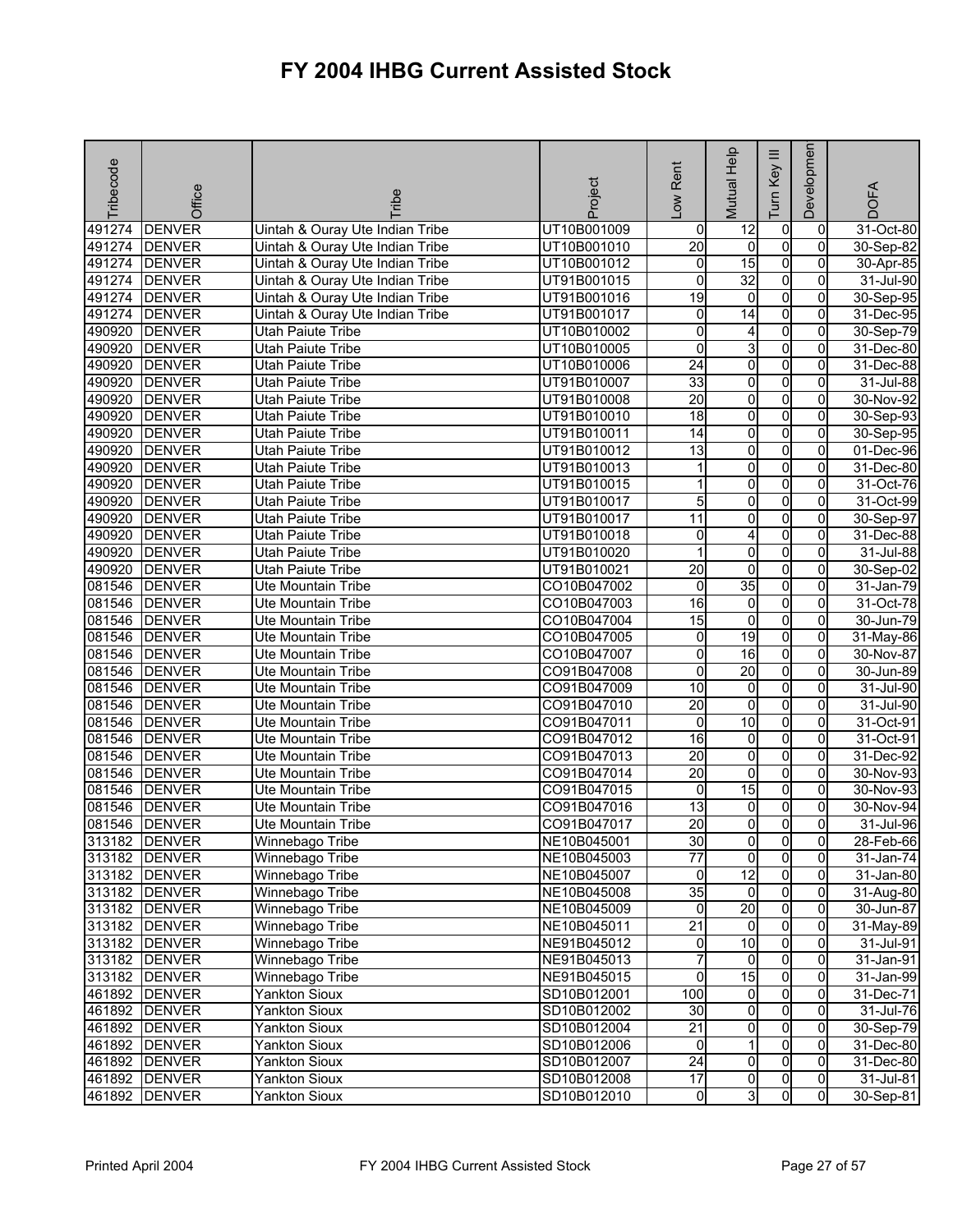| <b>Tribecode</b> | Office          | <b>Tribe</b>         | Project     | -ow Rent                | Mutual Help     | Ξ<br>Key<br>Tum     | Developmen     | <b>DOFA</b> |
|------------------|-----------------|----------------------|-------------|-------------------------|-----------------|---------------------|----------------|-------------|
| 461892           | <b>DENVER</b>   | <b>Yankton Sioux</b> | SD91B012013 | 18                      | 0               | 0                   | 0              | 31-Mar-93   |
| 461892           | <b>DENVER</b>   | <b>Yankton Sioux</b> | SD91B012014 | $\overline{18}$         | $\overline{0}$  | O                   | $\mathbf 0$    | 31-Jul-94   |
| 461892           | <b>DENVER</b>   | <b>Yankton Sioux</b> | SD91B012015 | 0                       | 20              | $\overline{0}$      | $\overline{0}$ | 28-Feb-95   |
| 461892           | <b>DENVER</b>   | Yankton Sioux        | SD91B012016 | 0                       | $\overline{27}$ | 0                   | 0              | 08-Sep-97   |
| 461892           | <b>DENVER</b>   | Yankton Sioux        | SD91B012017 | $\overline{23}$         | 0               | $\mathbf 0$         | 0              | 10-Nov-97   |
| 461892           | <b>DENVER</b>   | <b>Yankton Sioux</b> | SD91B012018 | $\Omega$                |                 | $\mathbf 0$         | $\overline{0}$ | 08-Sep-97   |
|                  | <b>DENVER</b>   | <b>Totals</b>        |             | 9,987                   | 4,834           | 14                  | 132            |             |
| 400004           | <b>OKLAHOMA</b> | Absentee-Shawnee     | OK95B091006 | 75                      | $\overline{0}$  | $\pmb{0}$           | $\overline{0}$ | 31-Mar-79   |
| 400004           | <b>OKLAHOMA</b> | Absentee-Shawnee     | OK95B091007 | 0                       | 24              | $\pmb{0}$           | 0              | 30-Oct-79   |
| 400004           | <b>OKLAHOMA</b> | Absentee-Shawnee     | OK95B091008 | 0                       | $\overline{73}$ | $\pmb{0}$           | 0              | 30-Sep-82   |
| 400004           | <b>OKLAHOMA</b> | Absentee-Shawnee     | OK95B091009 | 0                       | 42              | O                   | $\overline{0}$ | 31-Dec-80   |
| 400004           | <b>OKLAHOMA</b> | Absentee-Shawnee     | OK95B091010 | $\overline{25}$         | $\overline{0}$  | $\mathbf 0$         | 0              | 30-Sep-79   |
| 400004           | <b>OKLAHOMA</b> | Absentee-Shawnee     | OK56B091011 | 0                       | 25              | 0                   | 0              | 31-Mar-82   |
| 400004           | <b>OKLAHOMA</b> | Absentee-Shawnee     | OK56B091012 | 25                      | $\overline{0}$  | $\overline{0}$      | 0              | 30-Jun-81   |
| 400004           | <b>OKLAHOMA</b> | Absentee-Shawnee     | OK56B091013 | 0                       | 49              | $\pmb{0}$           | 0              | 31-Oct-81   |
| 400004           | <b>OKLAHOMA</b> | Absentee-Shawnee     | OK95B091014 | 25                      | 0               | $\mathbf 0$         | 0              | 31-Aug-82   |
| 400004           | <b>OKLAHOMA</b> | Absentee-Shawnee     | OK56B091015 | $\overline{25}$         | $\overline{0}$  | O                   | 0              | 30-Apr-82   |
| 400004           | <b>OKLAHOMA</b> | Absentee-Shawnee     | OK95B091016 | 0                       | 25              | $\mathbf 0$         | 0              | 31-Mar-84   |
| 400004           | <b>OKLAHOMA</b> | Absentee-Shawnee     | OK95B091017 | 0                       | 25              | $\overline{0}$      | 0              | 30-Jun-84   |
| 400004           | <b>OKLAHOMA</b> | Absentee-Shawnee     | OK95B091018 | 0                       | $\overline{27}$ | $\overline{0}$      | 0              | 31-Mar-86   |
| 400004           | <b>OKLAHOMA</b> | Absentee-Shawnee     | OK95B091019 | 0                       | 24              | $\mathbf 0$         | 0              | 30-Nov-84   |
| 400004           | OKLAHOMA        | Absentee-Shawnee     | OK95B091020 | 0                       | 10              | O                   | $\overline{0}$ | 31-Jul-84   |
| 400004           | <b>OKLAHOMA</b> | Absentee-Shawnee     | OK95B091021 | 0                       | 15              | $\mathsf{O}\xspace$ | 0              | 30-Sep-87   |
| 400004           | <b>OKLAHOMA</b> | Absentee-Shawnee     | OK95B091023 | 0                       | 15              | $\mathsf{O}\xspace$ | 0              | 31-Aug-86   |
| 400004           | <b>OKLAHOMA</b> | Absentee-Shawnee     | OK95B091024 | 0                       | $\overline{21}$ | o                   | $\overline{0}$ | 31-May-87   |
| 400004           | <b>OKLAHOMA</b> | Absentee-Shawnee     | OK95B091025 | 0                       | $\overline{20}$ | $\overline{0}$      | 0              | 31-Mar-89   |
| 400004           | <b>OKLAHOMA</b> | Absentee-Shawnee     | OK95B091026 | 0                       | 10              | $\mathbf 0$         | 0              | 30-Nov-89   |
| 400004           | <b>OKLAHOMA</b> | Absentee-Shawnee     | OK95B091027 | 0                       | 10              | o                   | 0              | 31-Mar-90   |
| 400004           | <b>OKLAHOMA</b> | Absentee-Shawnee     | OK95B091028 | 0                       | 10              | 0                   | 0              | 31-Dec-90   |
| 400004           | <b>OKLAHOMA</b> | Absentee-Shawnee     | OK95B091029 | 0                       | $\overline{27}$ | $\overline{0}$      | $\Omega$       | 31-Jul-92   |
| 400004           | <b>OKLAHOMA</b> | Absentee-Shawnee     | OK95B091030 | 0                       | 20              | $\overline{0}$      | $\overline{0}$ | 31-Jul-95   |
| 400004           | <b>OKLAHOMA</b> | Absentee-Shawnee     | OK95B091031 | 0                       | $\overline{20}$ | $\mathbf 0$         | 0              | 31-Dec-93   |
| 400004           | <b>OKLAHOMA</b> | Absentee-Shawnee     | OK95B091032 | 20                      | $\overline{0}$  | $\pmb{0}$           | 0              | 30-Nov-95   |
| 400004           | <b>OKLAHOMA</b> | Absentee-Shawnee     | OK95B091033 | 0                       | 20              | 0                   | 0              | 30-Nov-96   |
| 400004           | <b>OKLAHOMA</b> | Absentee-Shawnee     | OK95B091034 | 0                       | 20              | 0                   | 0              | 31-Jan-95   |
| 400004           | <b>OKLAHOMA</b> | Absentee-Shawnee     | OK95B091035 | $\overline{0}$          | 25              | $\mathbf 0$         | 0              | 31-Oct-95   |
|                  | 400004 OKLAHOMA | Absentee-Shawnee     | OK95B091036 | 이                       | 25              | <sub>0</sub>        | 01             | 30-Jan-99   |
|                  | 400004 OKLAHOMA | Absentee-Shawnee     | OK95B091037 | 0                       | 25              | $\overline{0}$      | $\mathbf{0}$   | 31-Mar-00   |
|                  | 400004 OKLAHOMA | Absentee-Shawnee     | OK95B091038 | 0                       | 25              | $\mathbf 0$         | 0              | 30-Apr-99   |
| 400004           | <b>OKLAHOMA</b> | Absentee-Shawnee     | OK95B091039 | 0                       | 25              | 0                   | $\overline{0}$ | 30-Apr-01   |
| 400004           | <b>OKLAHOMA</b> | Absentee-Shawnee     | OK95B091040 | 0                       | 25              | 0                   | 0              | 30-Apr-99   |
| 480046           | <b>OKLAHOMA</b> | Alabama-Coushatta    | TX95B338005 | 0                       | 10              | $\overline{0}$      | $\mathbf{0}$   | 28-Feb-93   |
| 480046           | <b>OKLAHOMA</b> | Alabama-Coushatta    | TX95B338006 | 0                       | 10              | $\mathbf 0$         | $\Omega$       | 30-Jun-95   |
|                  | 480046 OKLAHOMA | Alabama-Coushatta    | TX95B338007 | 0                       | 30              | $\mathbf 0$         | $\overline{0}$ | 31-Dec-98   |
|                  | 400110 OKLAHOMA | <b>Apache Tribe</b>  | OK95B128002 | $\overline{\mathbf{0}}$ | 20              | $\overline{0}$      | $\overline{0}$ | 30-Apr-91   |
|                  | 400110 OKLAHOMA | Apache Tribe         | OK95B128003 | 0                       | 10              | $\mathbf 0$         | 0              | 30-Nov-90   |
|                  | 400110 OKLAHOMA | Apache Tribe         | OK95B128004 | 0                       | 10              | $\mathbf 0$         | $\mathbf{0}$   | 30-Nov-91   |
| 400110           | <b>OKLAHOMA</b> | Apache Tribe         | OK95B128005 | 0                       | 25              | $\overline{0}$      | 0              | 30-Sep-87   |
|                  | 400110 OKLAHOMA | Apache Tribe         | OK95B128006 | 0                       | 20              | $\overline{0}$      | 0              | 30-Sep-94   |
| 400110           | <b>OKLAHOMA</b> | Apache Tribe         | OK95B128010 | 0                       | $\overline{37}$ | $\mathbf 0$         | $\overline{0}$ | 31-Mar-98   |
| 400110           | <b>OKLAHOMA</b> | Apache Tribe         | OK95B128011 | 0                       | 19              | 0                   | $\overline{0}$ | 30-Nov-96   |
| 400428           | <b>OKLAHOMA</b> | Caddo Tribe          | OK95B077002 | $\overline{20}$         | $\mathbf{0}$    | $\overline{0}$      | $\overline{0}$ | 31-May-72   |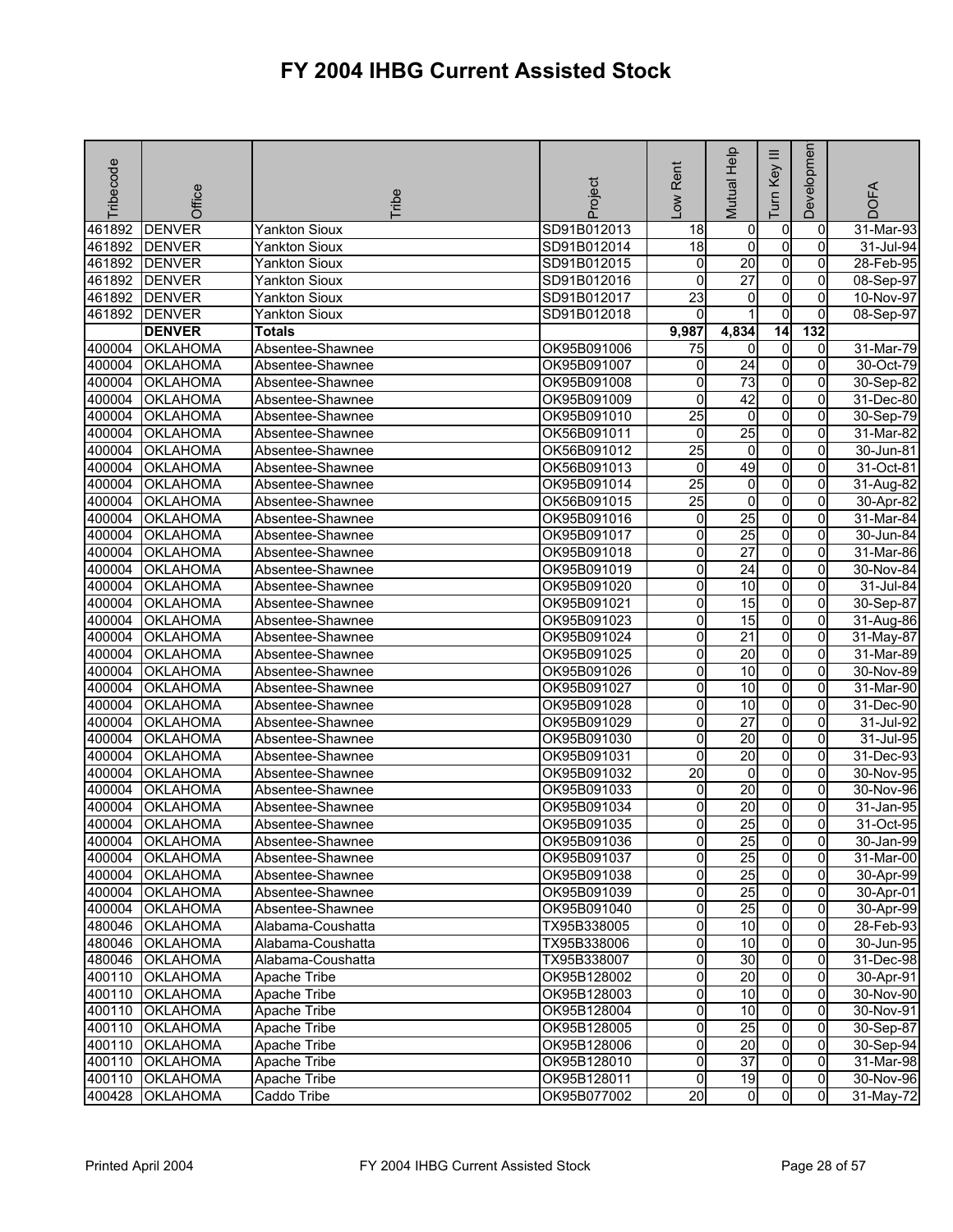| Tribecode | Office          | <b>Tribe</b>           | Project     | -ow Rent        | Mutual Help             | Ξ<br>Key<br>Tum | Developmen     | <b>DOFA</b> |
|-----------|-----------------|------------------------|-------------|-----------------|-------------------------|-----------------|----------------|-------------|
| 400428    | <b>OKLAHOMA</b> | Caddo Tribe            | OK95B077007 | 0               |                         | 0               | 0              | 31-Oct-87   |
| 400428    | <b>OKLAHOMA</b> | Caddo Tribe            | OK95B077008 | o               | 1                       | $\mathbf 0$     | $\Omega$       | 31-Jan-91   |
| 400428    | <b>OKLAHOMA</b> | Caddo Tribe            | OK95B077010 | 0               | $\overline{0}$          | $\overline{0}$  | 9              |             |
| 400578    | <b>OKLAHOMA</b> | <b>Cherokee Nation</b> | OK95B045001 | 25              | 0                       | 0               | 0              | 30-Jun-68   |
| 400578    | <b>OKLAHOMA</b> | Cherokee Nation        | OK95B045002 | 16              | $\overline{0}$          | $\mathbf 0$     | 0              | 31-Aug-69   |
| 400578    | <b>OKLAHOMA</b> | <b>Cherokee Nation</b> | OK95B045005 | 39              | $\overline{0}$          | $\overline{0}$  | $\overline{0}$ | 30-Jun-71   |
| 400578    | <b>OKLAHOMA</b> | <b>Cherokee Nation</b> | OK95B045016 | 80              | $\overline{0}$          | $\mathbf 0$     | 0              | 31-Aug-72   |
| 400578    | <b>OKLAHOMA</b> | <b>Cherokee Nation</b> | OK95B045024 | 29              | $\overline{\mathbf{0}}$ | $\overline{0}$  | $\overline{0}$ | 31-Jul-74   |
| 400578    | <b>OKLAHOMA</b> | <b>Cherokee Nation</b> | OK95B045025 | 19              | 0                       | $\overline{0}$  | 0              | 30-Nov-74   |
| 400578    | <b>OKLAHOMA</b> | <b>Cherokee Nation</b> | OK95B045026 | 19              | 0                       | o               | 0              | 30-Nov-74   |
| 400578    | OKLAHOMA        | Cherokee Nation        | OK95B045030 | 46              | $\overline{\mathbf{0}}$ | O               | $\overline{0}$ | 30-Sep-77   |
| 400578    | <b>OKLAHOMA</b> | <b>Cherokee Nation</b> | OK95B045032 | $\overline{20}$ | 0                       | $\mathbf 0$     | 0              | 31-Jan-78   |
| 400578    | <b>OKLAHOMA</b> | <b>Cherokee Nation</b> | OK95B045033 | 0               | 6                       | 0               | 0              | 31-Dec-77   |
| 400578    | <b>OKLAHOMA</b> | <b>Cherokee Nation</b> | OK95B045034 | 0               | 4                       | $\overline{0}$  | $\overline{0}$ | 31-Dec-79   |
| 400578    | <b>OKLAHOMA</b> | <b>Cherokee Nation</b> | OK95B045035 | 50              | 0                       | $\pmb{0}$       | 0              | 30-Sep-77   |
| 400578    | <b>OKLAHOMA</b> | <b>Cherokee Nation</b> | OK95B045036 | 0               | 8                       | $\mathbf 0$     | $\overline{0}$ | 31-Dec-79   |
| 400578    | OKLAHOMA        | <b>Cherokee Nation</b> | OK95B045037 | $\overline{25}$ | $\overline{0}$          | O               | $\overline{0}$ | 31-Dec-78   |
| 400578    | <b>OKLAHOMA</b> | <b>Cherokee Nation</b> | OK95B045038 | $\overline{24}$ | 0                       | O               | 0              | 31-Dec-79   |
| 400578    | <b>OKLAHOMA</b> | <b>Cherokee Nation</b> | OK95B045039 | 30              | $\overline{\mathbf{0}}$ | $\overline{0}$  | $\overline{0}$ | 31-Jan-81   |
| 400578    | <b>OKLAHOMA</b> | <b>Cherokee Nation</b> | OK95B045040 | 46              | $\overline{0}$          | $\overline{0}$  | $\mathbf{0}$   | 31-Mar-81   |
| 400578    | <b>OKLAHOMA</b> | <b>Cherokee Nation</b> | OK56B045041 | 51              | $\overline{0}$          | $\mathbf 0$     | 0              | 31-Jul-82   |
| 400578    | <b>OKLAHOMA</b> | <b>Cherokee Nation</b> | OK95B045042 | 25              | $\overline{0}$          | $\mathbf 0$     | $\overline{0}$ | 31-Oct-80   |
| 400578    | <b>OKLAHOMA</b> | <b>Cherokee Nation</b> | OK95B045043 | 50              | 0                       | 0               | 0              | 31-Aug-80   |
| 400578    | <b>OKLAHOMA</b> | <b>Cherokee Nation</b> | OK95B045044 | 50              | 0                       | $\mathbf 0$     | 0              | 30-Nov-80   |
| 400578    | <b>OKLAHOMA</b> | <b>Cherokee Nation</b> | OK95B045045 | $\overline{21}$ | o                       | o               | $\overline{0}$ | 31-Aug-80   |
| 400578    | <b>OKLAHOMA</b> | <b>Cherokee Nation</b> | OK95B045046 | 60              | 0                       | $\pmb{0}$       | 0              | 31-Jan-81   |
| 400578    | <b>OKLAHOMA</b> | Cherokee Nation        | OK56B045047 | 33              | 0                       | $\mathbf 0$     | $\overline{0}$ | 31-Mar-81   |
| 400578    | <b>OKLAHOMA</b> | <b>Cherokee Nation</b> | OK56B045048 | $\overline{40}$ | $\overline{0}$          | o               | $\overline{0}$ | 31-Dec-81   |
| 400578    | <b>OKLAHOMA</b> | <b>Cherokee Nation</b> | OK95B045049 | 0               | 18                      | 0               | 0              | 31-Oct-80   |
| 400578    | <b>OKLAHOMA</b> | <b>Cherokee Nation</b> | OK56B045050 | 0               | 34                      | $\overline{0}$  | $\Omega$       | 31-Mar-83   |
| 400578    | <b>OKLAHOMA</b> | <b>Cherokee Nation</b> | OK95B045051 | 0               | 16                      | $\overline{0}$  | $\overline{0}$ | 31-Oct-81   |
| 400578    | <b>OKLAHOMA</b> | <b>Cherokee Nation</b> | OK56B045052 | $\overline{25}$ | 0                       | $\mathbf 0$     | 0              | 30-Nov-81   |
| 400578    | <b>OKLAHOMA</b> | <b>Cherokee Nation</b> | OK95B045053 | 0               | 59                      | o               | 0              | 30-Sep-81   |
| 400578    | <b>OKLAHOMA</b> | <b>Cherokee Nation</b> | OK56B045054 | 50              | 0                       | 0               | 0              | 31-Jan-83   |
| 400578    | <b>OKLAHOMA</b> | <b>Cherokee Nation</b> | OK56B045055 | 50              | 0                       | 0               | 0              | 31-Oct-81   |
| 400578    | <b>OKLAHOMA</b> | <b>Cherokee Nation</b> | OK56B045056 | 0               | $\overline{23}$         | $\mathbf 0$     | 0              | 31-Jan-83   |
|           | 400578 OKLAHOMA | <b>Cherokee Nation</b> | OK56B045057 | ΟI              | 14                      | $\mathbf{0}$    | 01             | 31-Jan-83   |
|           | 400578 OKLAHOMA | <b>Cherokee Nation</b> | OK56B045058 | o               | 26                      | $\overline{0}$  | $\overline{0}$ | 30-Sep-82   |
|           | 400578 OKLAHOMA | <b>Cherokee Nation</b> | OK95B045059 | 0               | 79                      | $\mathbf 0$     | $\mathbf{0}$   | 31-Oct-84   |
| 400578    | <b>OKLAHOMA</b> | <b>Cherokee Nation</b> | OK95B045060 | 0               | $\overline{31}$         | 0               | 0              | 28-Feb-86   |
| 400578    | <b>OKLAHOMA</b> | <b>Cherokee Nation</b> | OK95B045061 | 0               | 34                      | 0               | $\Omega$       | 30-Sep-86   |
| 400578    | <b>OKLAHOMA</b> | <b>Cherokee Nation</b> | OK95B045062 | 0               | 29                      | $\overline{0}$  | $\mathbf{0}$   | 30-Nov-86   |
|           | 400578 OKLAHOMA | <b>Cherokee Nation</b> | OK95B045063 | 0               | 15                      | $\mathbf 0$     | $\Omega$       | 30-Sep-86   |
|           | 400578 OKLAHOMA | <b>Cherokee Nation</b> | OK95B045064 | 0               | $\overline{37}$         | $\mathbf 0$     | $\overline{0}$ | 31-Oct-87   |
|           | 400578 OKLAHOMA | <b>Cherokee Nation</b> | OK95B045065 | $\overline{0}$  | 13                      | $\overline{0}$  | $\overline{0}$ | 31-Oct-84   |
|           | 400578 OKLAHOMA | <b>Cherokee Nation</b> | OK95B045066 | 0               | 38                      | $\mathbf 0$     | 0              | 28-Feb-87   |
|           | 400578 OKLAHOMA | <b>Cherokee Nation</b> | OK95B045067 | 0               | 46                      | $\mathbf 0$     | $\mathbf{0}$   | 29-Feb-88   |
| 400578    | <b>OKLAHOMA</b> | <b>Cherokee Nation</b> | OK95B045068 | 0               | 32                      | $\overline{0}$  | 0              | 31-Mar-88   |
|           | 400578 OKLAHOMA | <b>Cherokee Nation</b> | OK95B045069 | 0               | 15                      | $\overline{0}$  | 0              | 31-Mar-88   |
| 400578    | <b>OKLAHOMA</b> | <b>Cherokee Nation</b> | OK95B045070 | 0               | $5\overline{)}$         | $\mathbf 0$     | $\mathbf{0}$   | 30-Sep-86   |
| 400578    | <b>OKLAHOMA</b> | Cherokee Nation        | OK95B045071 | 0               | 15                      | 0               | $\overline{0}$ | 30-Sep-86   |
| 400578    | <b>OKLAHOMA</b> | <b>Cherokee Nation</b> | OK95B045072 | $\overline{0}$  | 26                      | $\overline{0}$  | $\overline{0}$ | 30-Sep-88   |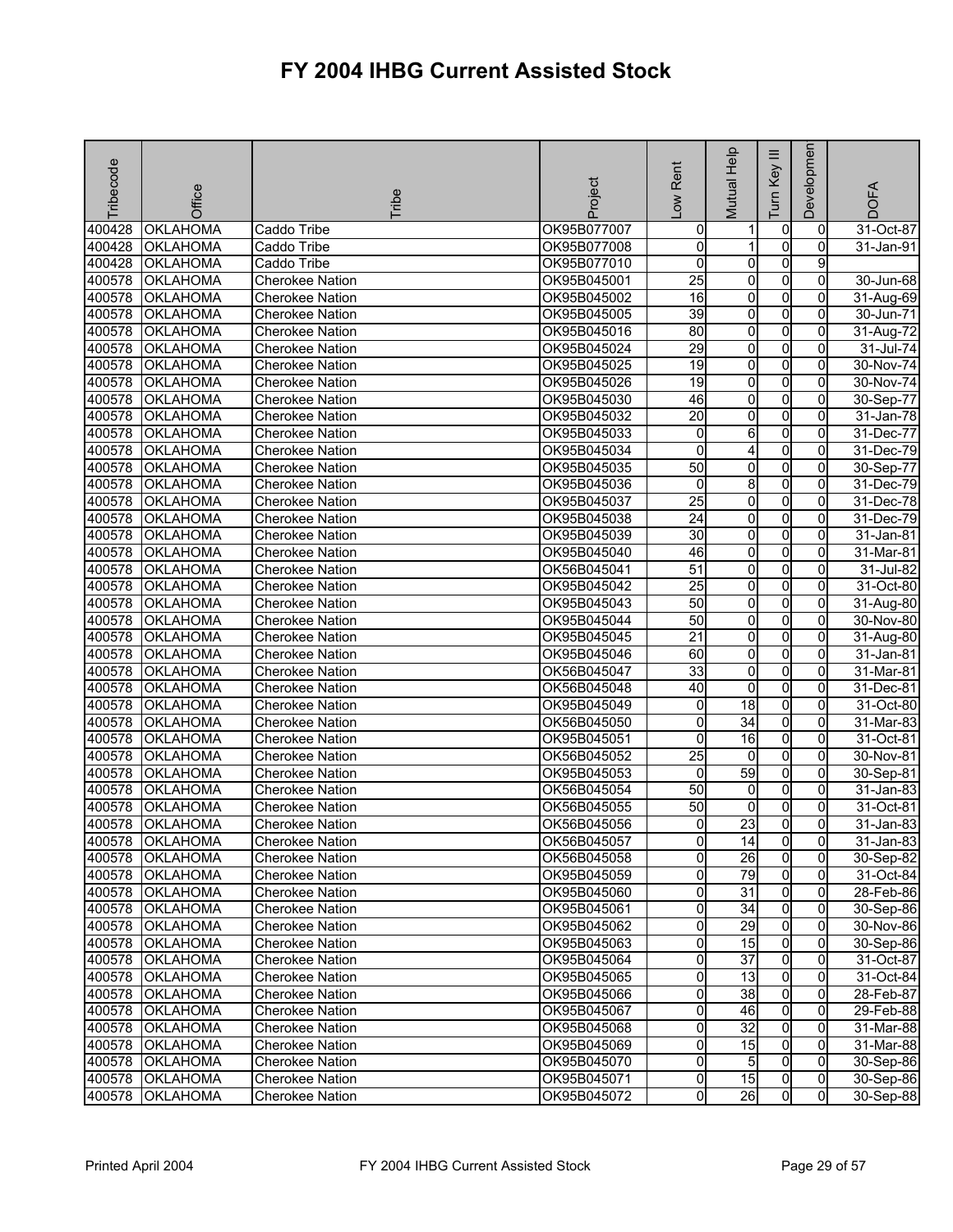| Tribecode | Office          | <b>Tribe</b>            | Project     | -ow Rent        | Mutual Help             | $\equiv$<br>Key<br>Tum | Developmen     | <b>DOFA</b> |
|-----------|-----------------|-------------------------|-------------|-----------------|-------------------------|------------------------|----------------|-------------|
| 400578    | <b>OKLAHOMA</b> | <b>Cherokee Nation</b>  | OK95B045073 | 0               | 26                      | 0                      | 0              | 30-Sep-88   |
| 400578    | <b>OKLAHOMA</b> | <b>Cherokee Nation</b>  | OK95B045074 | 0               | $\overline{6}$          | $\overline{0}$         | $\Omega$       | 30-Sep-88   |
| 400578    | <b>OKLAHOMA</b> | <b>Cherokee Nation</b>  | OK95B045075 | 0               | $\overline{72}$         | O                      | $\overline{0}$ | 30-Sep-89   |
| 400578    | <b>OKLAHOMA</b> | <b>Cherokee Nation</b>  | OK95B045076 | 0               | 91                      | $\overline{0}$         | 0              | 30-Apr-92   |
| 400578    | <b>OKLAHOMA</b> | <b>Cherokee Nation</b>  | OK95B045077 | 0               | 8                       | 0                      | 0              | 30-Apr-90   |
| 400578    | OKLAHOMA        | <b>Cherokee Nation</b>  | OK95B045078 | 0               | 54                      | $\overline{0}$         | $\overline{0}$ | 31-Dec-93   |
| 400578    | <b>OKLAHOMA</b> | <b>Cherokee Nation</b>  | OK95B045079 | 0               | 52                      | $\overline{0}$         | 0              | 31-Oct-93   |
| 400578    | <b>OKLAHOMA</b> | <b>Cherokee Nation</b>  | OK95B045080 | 0               | $\overline{25}$         | $\overline{0}$         | $\Omega$       | 30-Apr-94   |
| 400578    | OKLAHOMA        | <b>Cherokee Nation</b>  | OK95B045081 | 0               | $\overline{38}$         | $\overline{0}$         | $\mathbf{0}$   | 31-May-94   |
| 400578    | <b>OKLAHOMA</b> | <b>Cherokee Nation</b>  | OK95B045082 | 0               | $\overline{144}$        | $\overline{0}$         | 0              | 30-Apr-95   |
| 400578    | OKLAHOMA        | <b>Cherokee Nation</b>  | OK95B045083 | 50              | 0                       | $\overline{0}$         | 0              | 30-Nov-95   |
| 400578    | <b>OKLAHOMA</b> | <b>Cherokee Nation</b>  | OK95B045085 | 0               | $\overline{149}$        | 0                      | 0              | 30-Apr-96   |
| 400578    | <b>OKLAHOMA</b> | <b>Cherokee Nation</b>  | OK95B045086 | 0               | 180                     | 0                      | $\Omega$       | 25-Mar-98   |
| 400578    | <b>OKLAHOMA</b> | <b>Cherokee Nation</b>  | OK95B045087 | 0               | 16                      | 0                      | 0              | 31-Dec-99   |
| 400578    | <b>OKLAHOMA</b> | <b>Cherokee Nation</b>  | OK95B045088 | 0               | 50                      | $\overline{0}$         | 0              | 31-Dec-00   |
| 400584    | <b>OKLAHOMA</b> | Cheyenne-Arapaho Tribes | OK95B100001 | 0               | $\overline{11}$         | $\overline{0}$         | $\Omega$       | 28-Feb-75   |
| 400584    | OKLAHOMA        | Cheyenne-Arapaho Tribes | OK95B100002 | 0               | 12                      | $\overline{0}$         | 0              | 28-Feb-75   |
| 400584    | <b>OKLAHOMA</b> | Cheyenne-Arapaho Tribes | OK95B100003 | 0               | 69                      | $\overline{0}$         | 0              | 30-Sep-79   |
| 400584    | <b>OKLAHOMA</b> | Cheyenne-Arapaho Tribes | OK95B100004 | 0               | $\overline{24}$         | $\overline{0}$         | $\Omega$       | 31-Jul-81   |
| 400584    | OKLAHOMA        | Cheyenne-Arapaho Tribes | OK95B100005 | 0               | $\overline{23}$         | O                      | 0              | 30-Oct-87   |
| 400584    | <b>OKLAHOMA</b> | Cheyenne-Arapaho Tribes | OK95B100006 | 0               | 25                      | $\overline{0}$         | 0              | 31-Aug-89   |
| 400584    | <b>OKLAHOMA</b> | Cheyenne-Arapaho Tribes | OK95B100007 | 0               | 20                      | $\overline{0}$         | 0              | 30-Apr-92   |
| 400584    | OKLAHOMA        | Cheyenne-Arapaho Tribes | OK95B100008 | 0               | 9                       | O                      | 0              | 31-Jul-93   |
| 400584    | <b>OKLAHOMA</b> | Cheyenne-Arapaho Tribes | OK95B100009 | 0               | $\overline{10}$         | $\overline{0}$         | 0              | 13-May-96   |
| 400584    | <b>OKLAHOMA</b> | Cheyenne-Arapaho Tribes | OK95B100010 | 0               | $\overline{21}$         | O                      | $\overline{0}$ | 30-Dec-97   |
| 400584    | OKLAHOMA        | Cheyenne-Arapaho Tribes | OK95B100012 | 0               | $\overline{30}$         | $\overline{0}$         | 0              | 28-Feb-99   |
| 400586    | OKLAHOMA        | Chickasaw               | OK95B047002 | 24              | 0                       | $\overline{0}$         | 0              | 30-Nov-70   |
| 400586    | OKLAHOMA        | Chickasaw               | OK95B047004 | 64              | $\overline{\mathbf{0}}$ | $\overline{0}$         | 0              | 31-Dec-71   |
| 400586    | <b>OKLAHOMA</b> | Chickasaw               | OK95B047006 | 100             | 0                       | 0                      | 0              | 31-Oct-71   |
| 400586    | <b>OKLAHOMA</b> | Chickasaw               | OK95B047008 | $\overline{97}$ | ō                       | 0                      | $\Omega$       | 28-Feb-75   |
| 400586    | OKLAHOMA        | Chickasaw               | OK95B047010 | 100             | $\overline{0}$          | $\overline{0}$         | $\overline{0}$ | 28-Feb-73   |
| 400586    | <b>OKLAHOMA</b> | Chickasaw               | OK95B047011 | $\overline{25}$ | 0                       | $\overline{0}$         | 0              | 30-Jun-73   |
| 400586    | OKLAHOMA        | Chickasaw               | OK95B047013 | 30              | o                       | $\overline{0}$         | 0              | 31-Oct-72   |
| 400586    | OKLAHOMA        | Chickasaw               | OK95B047014 | $\overline{22}$ | 0                       | O                      | 0              | 31-Oct-72   |
| 400586    | <b>OKLAHOMA</b> | Chickasaw               | OK95B047029 | 0               | $\overline{25}$         | 0                      | 0              | 31-Dec-80   |
| 400586    | OKLAHOMA        | Chickasaw               | OK95B047030 | 0               | 1                       | 0                      | <sub>0</sub>   | 31-Jul-78   |
|           | 400586 OKLAHOMA | Chickasaw               | OK95B047031 | 0               | 41                      | $\mathbf{0}$           | $\overline{0}$ | 28-Feb-79   |
|           | 400586 OKLAHOMA | Chickasaw               | OK95B047032 | 0               | 7                       | $\overline{0}$         | $\mathbf{0}$   | 31-Aug-79   |
| 400586    | <b>OKLAHOMA</b> | Chickasaw               | OK95B047033 | 75              | $\overline{0}$          | $\overline{0}$         | $\mathbf{0}$   | 31-May-79   |
| 400586    | <b>OKLAHOMA</b> | Chickasaw               | OK95B047034 | 0               | $\overline{17}$         | $\overline{0}$         | $\overline{0}$ | 30-Apr-81   |
|           | 400586 OKLAHOMA | Chickasaw               | OK95B047035 | 0               | 15                      | 0                      | $\Omega$       | 31-Dec-80   |
| 400586    | <b>OKLAHOMA</b> | Chickasaw               | OK95B047036 | $\overline{90}$ | $\overline{0}$          | $\overline{0}$         | $\Omega$       | 30-Sep-81   |
| 400586    | <b>OKLAHOMA</b> | Chickasaw               | OK95B047037 | 60              | 0                       | $\overline{0}$         | $\Omega$       | 30-Sep-80   |
|           | 400586 OKLAHOMA | Chickasaw               | OK95B047038 | 50              | $\overline{0}$          | $\overline{0}$         | 0              | 30-Jun-83   |
|           | 400586 OKLAHOMA | Chickasaw               | OK95B047039 | $\overline{0}$  | 13                      | $\overline{0}$         | $\mathbf{0}$   | 30-Apr-80   |
|           | 400586 OKLAHOMA | Chickasaw               | OK95B047040 | 0               | 25                      | $\overline{0}$         | 0              | 31-May-84   |
| 400586    | <b>OKLAHOMA</b> | Chickasaw               | OK56B047041 | 0               | 13                      | $\overline{0}$         | $\Omega$       | 31-Oct-82   |
| 400586    | <b>OKLAHOMA</b> | Chickasaw               | OK56B047042 | 0               | 12                      | 0                      | 0              | 30-Apr-82   |
| 400586    | <b>OKLAHOMA</b> | Chickasaw               | OK56B047043 | 0               | 7                       | $\overline{0}$         | $\Omega$       | 31-Dec-80   |
| 400586    | <b>OKLAHOMA</b> | Chickasaw               | OK56B047044 | 0               | 24                      | $\overline{0}$         | $\mathbf{0}$   | 31-May-85   |
| 400586    | <b>OKLAHOMA</b> | Chickasaw               | OK56B047045 | 0               | 16                      | 0                      | $\overline{0}$ | 30-Sep-84   |
| 400586    | <b>OKLAHOMA</b> | Chickasaw               | OK95B047046 | 0               | 14                      | 0                      | $\overline{0}$ | 30-Sep-86   |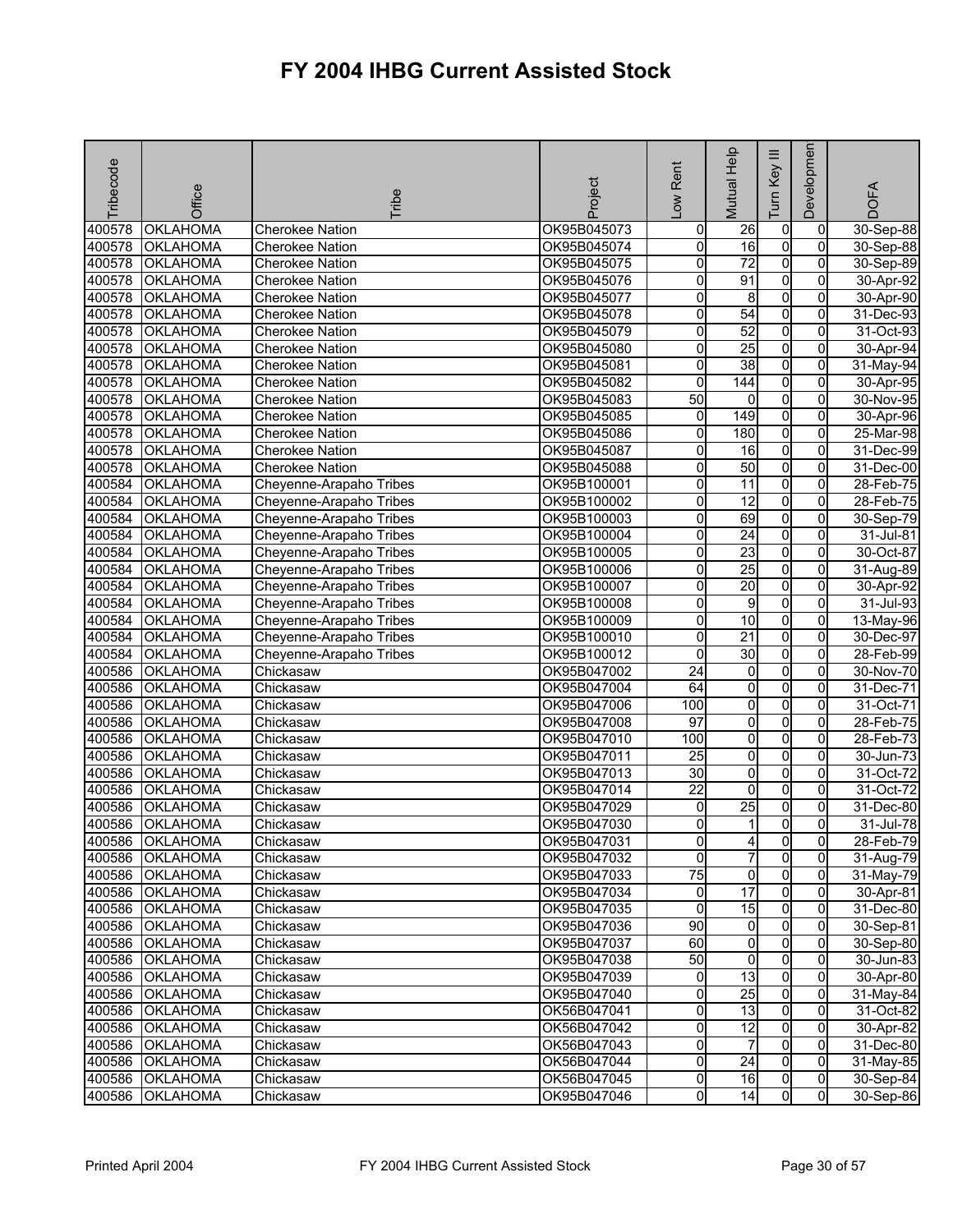| <b>Tribecode</b> | Office          | Tribe                 | Project     | -ow Rent        | Mutual Help     | $\equiv$<br>Key<br>Tum | Developmen     | <b>DOFA</b>  |
|------------------|-----------------|-----------------------|-------------|-----------------|-----------------|------------------------|----------------|--------------|
| 400586           | <b>OKLAHOMA</b> | Chickasaw             | OK95B047047 | 0               | 23              | 0                      | 0              | $31$ -Jul-86 |
| 400586           | <b>OKLAHOMA</b> | Chickasaw             | OK95B047048 | 0               | $\overline{18}$ | o                      | 0              | 30-Sep-86    |
| 400586           | <b>OKLAHOMA</b> | Chickasaw             | OK95B047049 | 0               | 22              | $\overline{0}$         | $\overline{0}$ | 30-Apr-87    |
| 400586           | <b>OKLAHOMA</b> | Chickasaw             | OK95B047052 | 0               | 6               | 0                      | $\overline{0}$ | 31-Aug-84    |
| 400586           | <b>OKLAHOMA</b> | Chickasaw             | OK95B047053 | 0               | 18              | $\mathbf 0$            | 0              | 31-May-87    |
| 400586           | <b>OKLAHOMA</b> | Chickasaw             | OK95B047054 | 0               | 17              | $\overline{0}$         | $\overline{0}$ | 31-Aug-87    |
| 400586           | <b>OKLAHOMA</b> | Chickasaw             | OK95B047055 | 0               | $\overline{18}$ | $\mathbf 0$            | 0              | 31-Aug-87    |
| 400586           | <b>OKLAHOMA</b> | Chickasaw             | OK95B047056 | 0               | 16              | $\overline{0}$         | 0              | 31-Aug-87    |
| 400586           | <b>OKLAHOMA</b> | Chickasaw             | OK95B047057 | 0               | 12              | $\overline{0}$         | 0              | 31-Jul-86    |
| 400586           | <b>OKLAHOMA</b> | Chickasaw             | OK95B047058 | 0               | 34              | $\pmb{0}$              | $\overline{0}$ | 30-Sep-88    |
| 400586           | OKLAHOMA        | Chickasaw             | OK95B047059 | 0               | 40              | o                      | 0              | 30-Apr-89    |
| 400586           | <b>OKLAHOMA</b> | Chickasaw             | OK95B047060 | 0               | 30              | $\mathbf 0$            | 0              | 30-Apr-90    |
| 400586           | <b>OKLAHOMA</b> | Chickasaw             | OK95B047061 | 0               | 24              | 0                      | 0              | 31-Mar-91    |
| 400586           | <b>OKLAHOMA</b> | Chickasaw             | OK95B047062 | 0               | 16              | $\overline{0}$         | $\overline{0}$ | 31-Dec-89    |
| 400586           | <b>OKLAHOMA</b> | Chickasaw             | OK95B047063 | 0               | 29              | $\overline{0}$         | 0              | 31-Jan-92    |
| 400586           | <b>OKLAHOMA</b> | Chickasaw             | OK95B047064 | 0               | 29              | $\mathbf 0$            | 0              | 31-Oct-92    |
| 400586           | <b>OKLAHOMA</b> | Chickasaw             | OK95B047065 | 0               | 17              | $\mathbf 0$            | $\mathbf{0}$   | 30-Apr-92    |
| 400586           | <b>OKLAHOMA</b> | Chickasaw             | OK95B047066 | 0               | 23              | $\mathbf 0$            | 0              | 30-Jun-95    |
| 400586           | <b>OKLAHOMA</b> | Chickasaw             | OK95B047067 | 0               | 11              | $\overline{0}$         | $\overline{0}$ | 31-Mar-93    |
| 400586           | <b>OKLAHOMA</b> | Chickasaw             | OK95B047068 | 0               | 23              | $\overline{0}$         | $\mathbf{0}$   | 25-Mar-96    |
| 400586           | <b>OKLAHOMA</b> | Chickasaw             | OK95B047069 | 0               | 30              | $\mathbf 0$            | 0              | 31-Oct-95    |
| 400586           | <b>OKLAHOMA</b> | Chickasaw             | OK95B047070 | 0               | 25              | $\mathbf 0$            | $\overline{0}$ | 31-Mar-96    |
| 400586           | OKLAHOMA        | Chickasaw             | OK95B047071 | 0               | $\overline{24}$ | 0                      | 0              | 31-Mar-96    |
| 400586           | <b>OKLAHOMA</b> | Chickasaw             | OK95B047072 | 0               | 24              | $\mathbf 0$            | 0              | 29-Feb-96    |
| 400586           | <b>OKLAHOMA</b> | Chickasaw             | OK95B047073 | 0               | 0               | $\overline{25}$        | 0              | 30-Jun-97    |
| 400586           | <b>OKLAHOMA</b> | Chickasaw             | OK95B047074 | 0               | $\overline{24}$ | 0                      | 0              | 30-Nov-96    |
| 400586           | <b>OKLAHOMA</b> | Chickasaw             | OK95B047075 | 0               | $\overline{25}$ | $\mathbf 0$            | $\overline{0}$ | 28-Feb-97    |
| 400586           | <b>OKLAHOMA</b> | Chickasaw             | OK95B047076 | 0               | 5               | o                      | $\mathbf{0}$   | 30-Jun-83    |
| 400586           | <b>OKLAHOMA</b> | Chickasaw             | OK95B047077 | 0               | 8               | 0                      | 0              | 31-Mar-98    |
| 220290           | <b>OKLAHOMA</b> | Chitimacha Tribe      | LA95B244001 | 0               | 13              | 0                      | $\Omega$       | 30-Jun-88    |
| 220290           | <b>OKLAHOMA</b> | Chitimacha Tribe      | LA95B244002 | 0               | 8               | $\overline{0}$         | $\mathbf{0}$   | 31-Jul-92    |
| 220290           | <b>OKLAHOMA</b> | Chitimacha Tribe      | LA95B244003 | 0               | $\overline{7}$  | $\mathbf 0$            | 0              | 31-Mar-94    |
| 220290           | <b>OKLAHOMA</b> | Chitimacha Tribe      | LA95B244004 | 0               | 17              | $\mathbf 0$            | 0              | 31-Dec-95    |
| 400596           | <b>OKLAHOMA</b> | <b>Choctaw Nation</b> | OK95B049002 | $\overline{30}$ | 0               | 0                      | 0              | 31-Dec-69    |
| 400596           | <b>OKLAHOMA</b> | Choctaw Nation        | OK95B049009 | 14              | 0               | 0                      | $\overline{0}$ | 28-Feb-71    |
| 400596           | <b>OKLAHOMA</b> | <b>Choctaw Nation</b> | OK95B049010 | $\overline{20}$ | 0               | $\mathbf 0$            | 0              | 31-Aug-71    |
|                  | 400596 OKLAHOMA | <b>Choctaw Nation</b> | OK95B049011 | 12              | 01              | $\mathbf{0}$           | 01             | 31-Dec-71    |
|                  | 400596 OKLAHOMA | <b>Choctaw Nation</b> | OK95B049014 | 24              | $\overline{0}$  | $\overline{0}$         | $\mathbf{0}$   | 31-Jul-71    |
| 400596           | <b>OKLAHOMA</b> | <b>Choctaw Nation</b> | OK95B049016 | 16              | $\overline{0}$  | $\mathbf 0$            | $\mathbf{0}$   | 31-Dec-71    |
| 400596           | <b>OKLAHOMA</b> | <b>Choctaw Nation</b> | OK95B049020 | $\overline{30}$ | $\overline{0}$  | 0                      | $\overline{0}$ | 30-Apr-74    |
| 400596           | <b>OKLAHOMA</b> | Choctaw Nation        | OK95B049030 | 0               | 7               | 0                      | 0              | 31-Mar-79    |
| 400596           | <b>OKLAHOMA</b> | Choctaw Nation        | OK95B049031 | 0               | $5\overline{)}$ | $\mathbf 0$            | $\Omega$       | 31-Jan-80    |
| 400596           | <b>OKLAHOMA</b> | Choctaw Nation        | OK95B049032 | 0               | 6               | 0                      | $\Omega$       | 31-Oct-79    |
| 400596           | <b>OKLAHOMA</b> | <b>Choctaw Nation</b> | OK95B049033 | 0               | $\overline{11}$ | $\mathbf 0$            | $\overline{0}$ | 31-Aug-81    |
| 400596           | <b>OKLAHOMA</b> | <b>Choctaw Nation</b> | OK95B049034 | 0               | 6               | $\mathbf 0$            | $\mathbf{0}$   | 30-Jun-79    |
|                  | 400596 OKLAHOMA | Choctaw Nation        | OK95B049035 | 0               | 10              | 0                      | 0              | 31-Aug-79    |
| 400596           | <b>OKLAHOMA</b> | <b>Choctaw Nation</b> | OK95B049036 | 0               | 4               | $\mathbf 0$            | $\Omega$       | 30-Apr-79    |
| 400596           | <b>OKLAHOMA</b> | <b>Choctaw Nation</b> | OK95B049037 | 0               | 4               | 0                      | 0              | 31-Oct-80    |
| 400596           | <b>OKLAHOMA</b> | Choctaw Nation        | OK95B049038 | 0               | 8               | $\mathbf 0$            | 0              | 30-Nov-80    |
| 400596           | <b>OKLAHOMA</b> | <b>Choctaw Nation</b> | OK95B049039 | 0               | $\overline{7}$  | $\mathbf 0$            | $\mathbf{0}$   | 31-Oct-80    |
| 400596           | <b>OKLAHOMA</b> | <b>Choctaw Nation</b> | OK95B049040 | 0               | $\overline{11}$ | 0                      | $\overline{0}$ | 31-Mar-80    |
| 400596           | <b>OKLAHOMA</b> | Choctaw Nation        | OK95B049041 | 0               | 10              | $\overline{0}$         | $\overline{0}$ | 31-Jul-80    |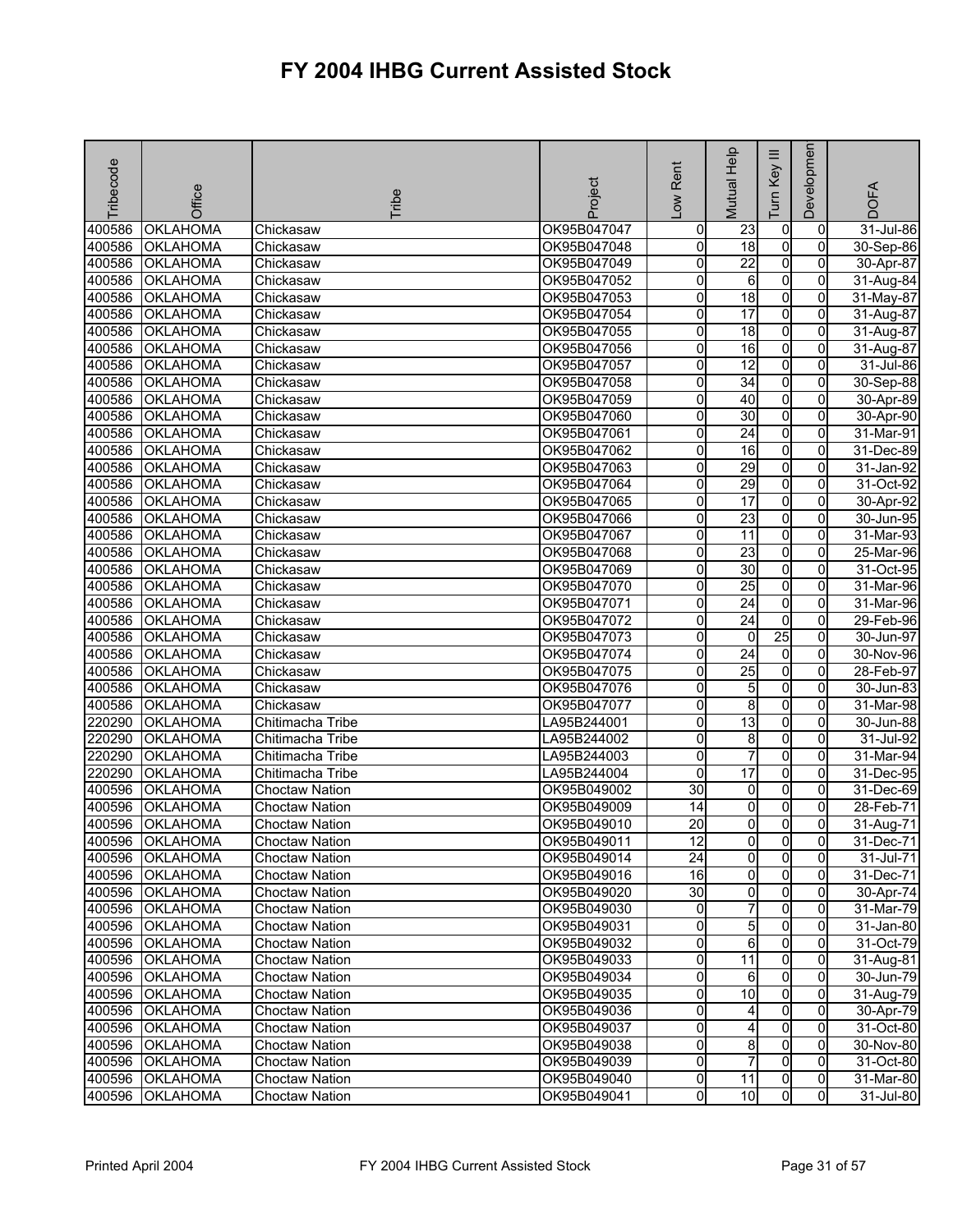| Tribecode | Office          | <b>Tribe</b>          | Project     | -ow Rent                | Mutual Help     | Ξ<br>Key<br>Tum | Developmen     | <b>DOFA</b> |
|-----------|-----------------|-----------------------|-------------|-------------------------|-----------------|-----------------|----------------|-------------|
| 400596    | OKLAHOMA        | <b>Choctaw Nation</b> | OK95B049042 | 0                       | 6               | 0               | 0              | 31-Mar-80   |
| 400596    | <b>OKLAHOMA</b> | <b>Choctaw Nation</b> | OK95B049043 | o                       | $\overline{11}$ | o               | $\Omega$       | $31-Mar-80$ |
| 400596    | <b>OKLAHOMA</b> | <b>Choctaw Nation</b> | OK95B049044 | 0                       | 5               | $\overline{0}$  | $\overline{0}$ | 30-Sep-80   |
| 400596    | <b>OKLAHOMA</b> | <b>Choctaw Nation</b> | OK95B049045 | 0                       | $\overline{10}$ | 0               | $\overline{0}$ | 31-Jan-80   |
| 400596    | <b>OKLAHOMA</b> | Choctaw Nation        | OK95B049046 | 0                       | 9               | 0               | 0              | 31-Oct-80   |
| 400596    | <b>OKLAHOMA</b> | <b>Choctaw Nation</b> | OK95B049047 | 0                       | 7               | O               | $\mathbf{0}$   | 31-Oct-80   |
| 400596    | <b>OKLAHOMA</b> | <b>Choctaw Nation</b> | OK95B049048 | 0                       | 7               | O               | 0              | 31-Aug-80   |
| 400596    | <b>OKLAHOMA</b> | <b>Choctaw Nation</b> | OK56B049049 | 0                       | $\overline{30}$ | $\overline{0}$  | $\overline{0}$ | 30-Nov-82   |
| 400596    | <b>OKLAHOMA</b> | <b>Choctaw Nation</b> | OK56B049050 | 0                       | 31              | $\overline{0}$  | 0              | 31-Mar-83   |
| 400596    | <b>OKLAHOMA</b> | <b>Choctaw Nation</b> | OK56B049051 | 0                       | 23              | o               | 0              | 31-Oct-82   |
| 400596    | OKLAHOMA        | <b>Choctaw Nation</b> | OK56B049052 | 0                       | $\overline{24}$ | O               | 0              | 31-Oct-82   |
| 400596    | <b>OKLAHOMA</b> | <b>Choctaw Nation</b> | OK56B049053 | 0                       | 29              | 0               | 0              | 31-Oct-82   |
| 400596    | <b>OKLAHOMA</b> | <b>Choctaw Nation</b> | OK56B049054 | 0                       | 21              | 0               | $\Omega$       | 30-Nov-83   |
| 400596    | <b>OKLAHOMA</b> | <b>Choctaw Nation</b> | OK56B049055 | 0                       | 24              | $\overline{0}$  | 0              | 30-Sep-83   |
| 400596    | <b>OKLAHOMA</b> | <b>Choctaw Nation</b> | OK56B049056 | 0                       | 17              | $\overline{0}$  | 0              | 31-Oct-83   |
| 400596    | <b>OKLAHOMA</b> | <b>Choctaw Nation</b> | OK56B049057 | 0                       | 47              | $\mathbf 0$     | 0              | 31-May-84   |
| 400596    | <b>OKLAHOMA</b> | <b>Choctaw Nation</b> | OK56B049058 | 0                       | $\overline{48}$ | $\overline{0}$  | $\overline{0}$ | 30-Jun-83   |
| 400596    | <b>OKLAHOMA</b> | <b>Choctaw Nation</b> | OK95B049059 | 0                       | $\overline{42}$ | O               | $\overline{0}$ | 31-May-85   |
| 400596    | <b>OKLAHOMA</b> | <b>Choctaw Nation</b> | OK95B049060 | 0                       | $\overline{35}$ | $\overline{0}$  | $\overline{0}$ | 30-Sep-86   |
| 400596    | <b>OKLAHOMA</b> | <b>Choctaw Nation</b> | OK95B049061 | 0                       | $\overline{53}$ | $\overline{0}$  | 0              | 31-Dec-86   |
| 400596    | <b>OKLAHOMA</b> | <b>Choctaw Nation</b> | OK95B049062 | 0                       | 31              | $\mathbf 0$     | 0              | 31-Jul-85   |
| 400596    | <b>OKLAHOMA</b> | <b>Choctaw Nation</b> | OK95B049063 | 0                       | $\overline{22}$ | $\mathbf 0$     | $\overline{0}$ | 30-Apr-86   |
| 400596    | OKLAHOMA        | <b>Choctaw Nation</b> | OK95B049064 | 0                       | $\overline{22}$ | 0               | 0              | 31-Jan-87   |
| 400596    | <b>OKLAHOMA</b> | <b>Choctaw Nation</b> | OK95B049065 | 0                       | 21              | 0               | 0              | 31-Jan-87   |
| 400596    | <b>OKLAHOMA</b> | <b>Choctaw Nation</b> | OK95B049066 | 0                       | 14              | o               | 0              | 31-Jan-87   |
| 400596    | <b>OKLAHOMA</b> | <b>Choctaw Nation</b> | OK95B049067 | 0                       | 15              | $\overline{0}$  | 0              | 30-Nov-87   |
| 400596    | OKLAHOMA        | <b>Choctaw Nation</b> | OK95B049068 | 0                       | 19              | $\mathbf 0$     | $\overline{0}$ | 31-Dec-87   |
| 400596    | <b>OKLAHOMA</b> | <b>Choctaw Nation</b> | OK95B049069 | 0                       | $\overline{27}$ | $\overline{0}$  | 0              | 31-Jul-88   |
| 400596    | <b>OKLAHOMA</b> | <b>Choctaw Nation</b> | OK95B049070 | 0                       | 12              | 0               | 0              | 30-Apr-86   |
| 400596    | <b>OKLAHOMA</b> | <b>Choctaw Nation</b> | OK95B049071 | 0                       | $\overline{17}$ | $\overline{0}$  | $\Omega$       | 30-Sep-88   |
| 400596    | <b>OKLAHOMA</b> | <b>Choctaw Nation</b> | OK95B049072 | 0                       | 17              | $\overline{0}$  | $\overline{0}$ | 30-Sep-88   |
| 400596    | <b>OKLAHOMA</b> | <b>Choctaw Nation</b> | OK95B049073 | 0                       | $\overline{17}$ | $\mathbf 0$     | 0              | 31-Dec-88   |
| 400596    | <b>OKLAHOMA</b> | <b>Choctaw Nation</b> | OK95B049074 | 0                       | 17              | $\mathbf 0$     | 0              | 31-Jan-89   |
| 400596    | <b>OKLAHOMA</b> | <b>Choctaw Nation</b> | OK95B049075 | 0                       | $\overline{20}$ | 0               | 0              | 30-Apr-89   |
| 400596    | <b>OKLAHOMA</b> | <b>Choctaw Nation</b> | OK95B049076 | 0                       | 21              | 0               | 0              | 30-Sep-89   |
| 400596    | <b>OKLAHOMA</b> | <b>Choctaw Nation</b> | OK95B049077 | 0                       | 17              | $\overline{0}$  | 0              | 31-Dec-89   |
|           | 400596 OKLAHOMA | Choctaw Nation        | OK95B049078 | 01                      | 19              | <sub>0</sub>    | $\overline{0}$ | 31-Aug-90   |
|           | 400596 OKLAHOMA | <b>Choctaw Nation</b> | OK95B049079 | 0                       | 17              | $\overline{0}$  | $\overline{0}$ | 30-Jun-90   |
|           | 400596 OKLAHOMA | <b>Choctaw Nation</b> | OK95B049080 | 0                       | $\overline{22}$ | $\mathbf 0$     | $\mathbf{0}$   | 30-Nov-90   |
| 400596    | <b>OKLAHOMA</b> | Choctaw Nation        | OK95B049081 | 0                       | $\overline{20}$ | 0               | 0              | 31-May-91   |
| 400596    | <b>OKLAHOMA</b> | Choctaw Nation        | OK95B049082 | 0                       | 13              | 0               | $\Omega$       | 30-Sep-91   |
| 400596    | <b>OKLAHOMA</b> | Choctaw Nation        | OK95B049083 | 0                       | 18              | $\overline{0}$  | $\overline{0}$ | 31-May-92   |
|           | 400596 OKLAHOMA | Choctaw Nation        | OK95B049084 | 0                       | $\overline{22}$ | $\mathbf 0$     | $\Omega$       | 31-Mar-93   |
|           | 400596 OKLAHOMA | <b>Choctaw Nation</b> | OK95B049085 | 0                       | 96              | $\mathbf 0$     | 0              | 30-Apr-95   |
|           | 400596 OKLAHOMA | <b>Choctaw Nation</b> | OK95B049086 | $\overline{\mathbf{0}}$ | 50              | $\overline{0}$  | $\overline{0}$ | 31-Aug-96   |
|           | 400596 OKLAHOMA | Choctaw Nation        | OK95B049087 | 0                       | 42              | $\mathbf 0$     | 0              | 31-Mar-97   |
| 400596    | <b>OKLAHOMA</b> | <b>Choctaw Nation</b> | OK95B049088 | 0                       | 41              | $\mathbf 0$     | $\Omega$       | 31-Jul-97   |
| 400596    | <b>OKLAHOMA</b> | Choctaw Nation        | OK95B049089 | 0                       | 20              | $\overline{0}$  | 0              | 30-Sep-97   |
|           | 400596 OKLAHOMA | Choctaw Nation        | OK95B049090 | 0                       | 49              | $\overline{0}$  | 0              | 31-Mar-98   |
| 400596    | <b>OKLAHOMA</b> | Choctaw Nation        | OK95B049091 | 0                       | 52              | o               | $\mathbf{0}$   | 28-Feb-99   |
| 400596    | <b>OKLAHOMA</b> | Choctaw Nation        | OK95B049092 | 0                       | 50              | 0               | $\overline{0}$ | 28-Feb-99   |
| 400596    | <b>OKLAHOMA</b> | Choctaw Nation        | OK95B049093 | 0                       | 50              | $\overline{0}$  | $\overline{0}$ | 31-Dec-99   |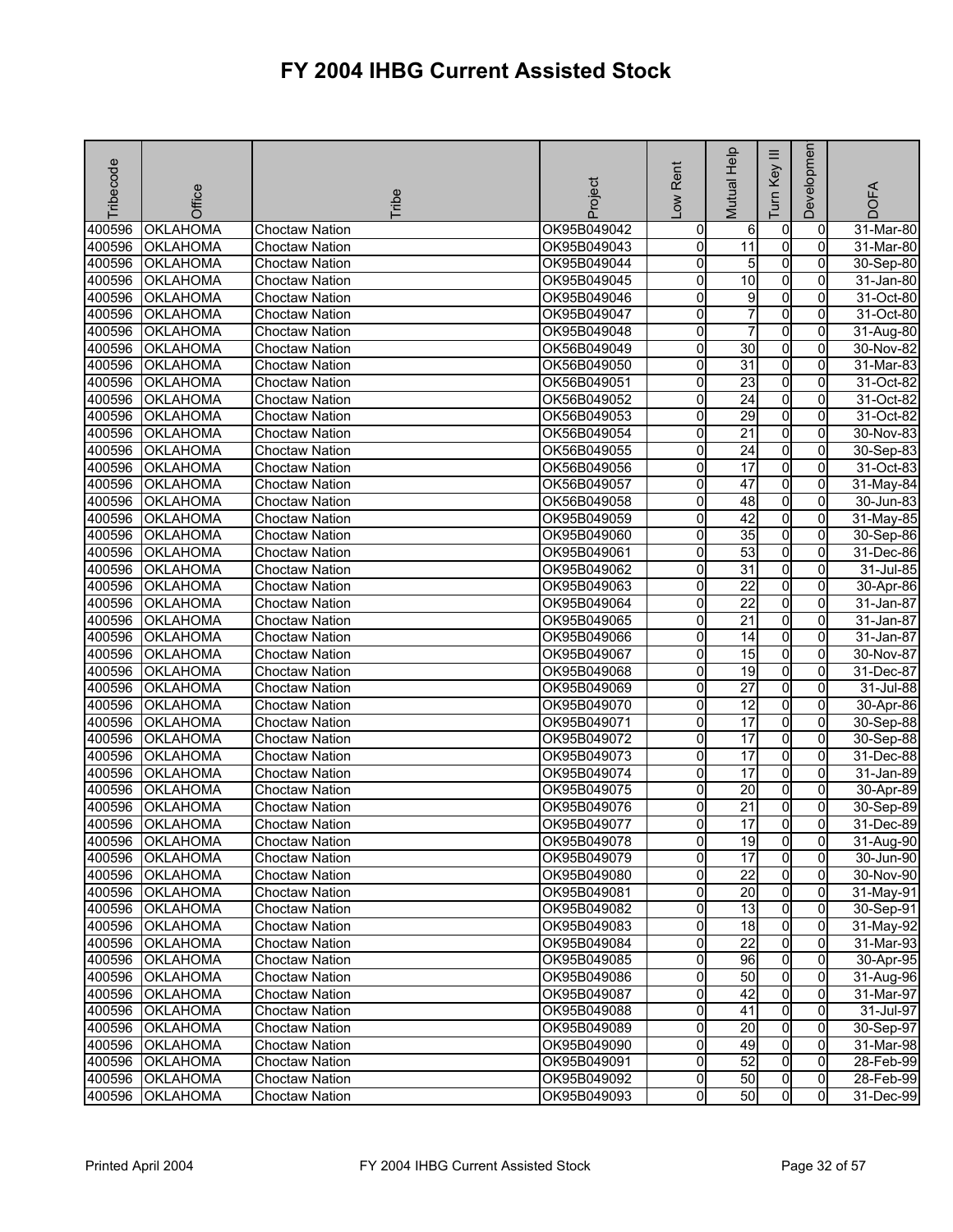| Tribecode | Office          | <b>Fribe</b>                            | Project     | -ow Rent            | Mutual Help     | Ξ<br>Key<br>Tum | Developmen      | <b>DOFA</b> |
|-----------|-----------------|-----------------------------------------|-------------|---------------------|-----------------|-----------------|-----------------|-------------|
| 400596    | <b>OKLAHOMA</b> | <b>Choctaw Nation</b>                   | OK95B049094 | 0                   | 50              | $\overline{0}$  | 0               | 30-Apr-00   |
| 400596    | <b>OKLAHOMA</b> | <b>Choctaw Nation</b>                   | OK95B049095 | 0                   | 35              | $\overline{0}$  | 0               | 31-Aug-00   |
| 402438    | <b>OKLAHOMA</b> | Citizen Band Potawatomi Tribe           | OK95B091022 | $\overline{25}$     | $\overline{0}$  | $\overline{0}$  | $\overline{0}$  | 31-Jul-87   |
| 400662    | <b>OKLAHOMA</b> | Comanche Tribe                          | OK95B110006 | 0                   | $\overline{71}$ | $\overline{0}$  | 0               | 30-Apr-80   |
| 400662    | <b>OKLAHOMA</b> | Comanche Tribe                          | OK95B110007 | 0                   | 63              | $\overline{0}$  | 0               | 30-Nov-82   |
| 400662    | OKLAHOMA        | Comanche Tribe                          | OK95B110008 | 0                   | 83              | $\overline{0}$  | 0               | 31-Jul-83   |
| 400662    | OKLAHOMA        | Comanche Tribe                          | OK95B110009 | 0                   | $\overline{37}$ | $\overline{0}$  | 0               | 30-Jun-82   |
| 400662    | <b>OKLAHOMA</b> | Comanche Tribe                          | OK95B110011 | 0                   | $\overline{21}$ | $\overline{0}$  | $\Omega$        | 30-Nov-87   |
| 400662    | OKLAHOMA        | Comanche Tribe                          | OK95B110012 | 0                   | 10              | $\overline{0}$  | $\overline{0}$  | 30-Jun-90   |
| 400662    | OKLAHOMA        | Comanche Tribe                          | OK95B110013 | 0                   | 9               | $\overline{0}$  | 0               | 31-Jul-91   |
| 400662    | OKLAHOMA        | Comanche Tribe                          | OK95B110014 | $\overline{55}$     | $\mathbf 0$     | $\overline{0}$  | $\overline{0}$  | 30-Apr-97   |
| 400662    | OKLAHOMA        | Comanche Tribe                          | OK95B110015 | 0                   | 36              | $\overline{0}$  | 0               | 31-Dec-98   |
| 400662    | <b>OKLAHOMA</b> | Comanche Tribe                          | OK95B110016 | 0                   | 44              | $\overline{0}$  |                 | 30-Sep-98   |
| 400662    | <b>OKLAHOMA</b> | Comanche Tribe                          | OK95B110017 | 45                  | $\overline{0}$  | $\overline{0}$  | $\Omega$        | 30-Jun-99   |
| 400662    | <b>OKLAHOMA</b> | Comanche Tribe                          | OK95B110018 | 40                  | 0               | O               | 0               | 30-Jun-99   |
| 220380    | <b>OKLAHOMA</b> | Coushatta Tribe                         | LA95B260001 | 0                   | $\overline{16}$ | $\overline{0}$  | 0               | 30-Jun-95   |
| 220380    | OKLAHOMA        | Coushatta Tribe                         | LA95B260002 | $\mathbf 0$         | $\overline{0}$  | $\overline{0}$  | 19              |             |
| 400796    | OKLAHOMA        | Delaware Tribe of Indians (Easte        | OK95B144001 | $\overline{25}$     | 0               | $\overline{0}$  | $\overline{0}$  | 30-Sep-80   |
| 400796    | <b>OKLAHOMA</b> | Delaware Tribe of Indians (Easte        | OK95B144002 | 0                   | $\overline{16}$ | $\overline{0}$  | $\Omega$        | 31-Jan-81   |
| 400796    | <b>OKLAHOMA</b> | Delaware Tribe of Indians (Easte        | OK95B144003 | 0                   | 11              | $\overline{0}$  | $\overline{0}$  | 30-Apr-90   |
| 400796    | <b>OKLAHOMA</b> | Delaware Tribe of Indians (Easte        | OK95B144004 | 0                   | 11              | $\overline{0}$  | 0               | 31-Aug-89   |
| 400796    | <b>OKLAHOMA</b> | Delaware Tribe of Indians (Easte        | OK95B144005 | 0                   | 4               | $\overline{0}$  | 0               | 31-May-90   |
| 400796    | OKLAHOMA        | Delaware Tribe of Indians (Easte        | OK95B144006 | 0                   | 5               | $\overline{0}$  | $\overline{0}$  | 31-May-90   |
| 400796    | <b>OKLAHOMA</b> | Delaware Tribe of Indians (Easte        | OK95B144007 | 0                   | 8               | $\overline{0}$  | 0               | 30-Jun-93   |
| 400796    | <b>OKLAHOMA</b> | Delaware Tribe of Indians (Easte        | OK95B144008 | 0                   | $\frac{1}{8}$   | $\overline{0}$  | $\Omega$        | 30-Sep-93   |
| 400796    | OKLAHOMA        | Delaware Tribe of Indians (Easte        | OK95B144009 | 0                   | 19              | O               | 0               | 30-Sep-95   |
| 400796    | OKLAHOMA        | Delaware Tribe of Indians (Easte        | OK95B144010 | 0                   | $\overline{17}$ | $\overline{0}$  | 0               | 20-Jul-97   |
| 400796    | OKLAHOMA        | Delaware Tribe of Indians (Easte        | OK95B144011 | 16                  | $\overline{0}$  | $\overline{0}$  | $\mathbf{0}$    | 20-Nov-97   |
| 400796    | <b>OKLAHOMA</b> | Delaware Tribe of Indians (Easte        | OK95B144012 | 36                  | 0               | $\overline{0}$  | 0               | 30-Sep-98   |
| 400916    | <b>OKLAHOMA</b> | Eastern Shawnee Tribe                   | OK95B167001 | 0                   | $\overline{12}$ | $\overline{0}$  | 0               | 30-Mar-00   |
| 400176    | OKLAHOMA        | Fort Sill Apache Tribe                  | OK95B159001 | 0                   | 15              | $\mathsf{o}$    | $\Omega$        | 31-Aug-00   |
| 201708    | OKLAHOMA        | Iowa Tribe of Kansas and Nebrask        | KS95B067006 |                     | 10              |                 |                 | 29-Feb-00   |
| 201708    | OKLAHOMA        | <b>Iowa Tribe of Kansas and Nebrask</b> | KS95B067003 | 46                  | 0               | $\overline{0}$  | 0               | 31-Mar-80   |
| 201708    | OKLAHOMA        | lowa Tribe of Kansas and Nebrask        | KS95B067005 | 0                   | 17              | $\overline{0}$  | $\overline{0}$  | 28-Feb-86   |
| 401532    | OKLAHOMA        | lowa Tribe of Oklahoma                  | OK95B161001 |                     |                 |                 | $\overline{15}$ |             |
| 401580    | <b>OKLAHOMA</b> | <b>Kaw Tribe</b>                        | OK95B145001 | 0                   | 33              | $\overline{0}$  | $\overline{0}$  | 31-Aug-85   |
|           | 401580 OKLAHOMA | <b>Kaw Tribe</b>                        | OK95B145002 | 0                   | 15              | $\overline{0}$  | 01              | 30-Sep-88   |
|           | 401580 OKLAHOMA | <b>Kaw Tribe</b>                        | OK95B145003 | 0                   | 14              | $\overline{0}$  | $\mathbf{0}$    | 30-Sep-90   |
| 401580    | <b>OKLAHOMA</b> | Kaw Tribe                               | OK95B145004 | $\mathsf{O}\xspace$ | 10              | $\overline{0}$  | $\overline{0}$  | 29-Feb-92   |
| 401580    | <b>OKLAHOMA</b> | <b>Kaw Tribe</b>                        | OK95B145005 | o                   | 10              | $\overline{0}$  | $\overline{0}$  | 30-Jun-93   |
| 401580    | <b>OKLAHOMA</b> | <b>Kaw Tribe</b>                        | OK95B145006 | 0                   | 19              | $\overline{0}$  | 0               | 31-Mar-95   |
| 401580    | <b>OKLAHOMA</b> | <b>Kaw Tribe</b>                        | OK95B145007 | o                   | 10              | $\overline{0}$  | $\Omega$        | 31-Mar-99   |
| 401624    | <b>OKLAHOMA</b> | Kickapoo Tribe of Oklahoma              | OK95B158001 | 0                   | $\overline{0}$  | $\overline{0}$  | 15              |             |
|           | 201792 OKLAHOMA | Kickapoo Tribe                          | KS95B048003 | 46                  | $\overline{0}$  | $\overline{0}$  | 0               | 30-Jun-80   |
| 201792    | <b>OKLAHOMA</b> | Kickapoo Tribe                          | KS95B048004 | $\overline{25}$     | $\overline{0}$  | $\overline{0}$  | $\overline{0}$  | 30-Jun-80   |
| 201792    | <b>OKLAHOMA</b> | Kickapoo Tribe                          | KS95B048006 | 0                   | $\overline{0}$  | $\overline{0}$  | 18              |             |
| 401658    | <b>OKLAHOMA</b> | <b>Kiowa Tribe</b>                      | OK95B098002 | 0                   | 32              | $\overline{0}$  | $\overline{0}$  | 31-Jul-83   |
| 401658    | <b>OKLAHOMA</b> | Kiowa Tribe                             | OK56B098004 | 0                   | 20              | $\overline{0}$  | 0               | 31-Dec-85   |
| 401658    | <b>OKLAHOMA</b> | Kiowa Tribe                             | OK95B098006 | 0                   | 23              | $\overline{0}$  | 0               | 30-Sep-87   |
| 401658    | <b>OKLAHOMA</b> | Kiowa Tribe                             | OK95B098007 | $\mathsf{O}\xspace$ | 25              | $\overline{0}$  | $\overline{0}$  | 31-Jul-91   |
| 401658    | <b>OKLAHOMA</b> | Kiowa Tribe                             | OK95B098008 | $\overline{0}$      | $\overline{20}$ | $\overline{0}$  | $\overline{0}$  | 31-Jul-91   |
| 401658    | <b>OKLAHOMA</b> | Kiowa Tribe                             | OK95B098009 | $\overline{0}$      | 8               | 0               | $\overline{0}$  | 30-Apr-94   |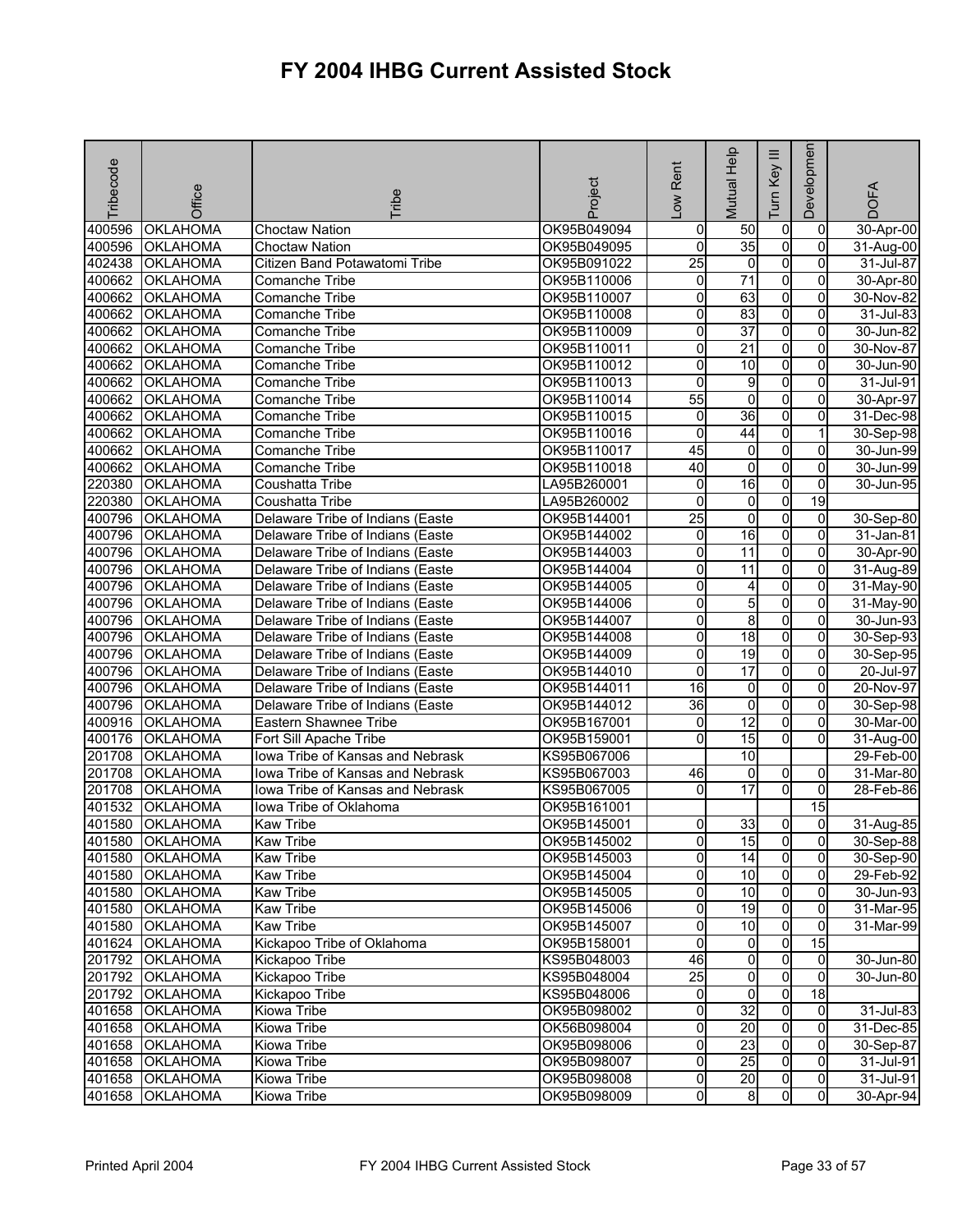| Tribecode        | Office                             | <b>Tribe</b>            | Project     | Low Rent                 | Mutual Help             | $\equiv$<br>Key<br>Tum           | Developmen                       | <b>DOFA</b>            |
|------------------|------------------------------------|-------------------------|-------------|--------------------------|-------------------------|----------------------------------|----------------------------------|------------------------|
| 401658           | <b>OKLAHOMA</b>                    | Kiowa Tribe             | OK95B098010 | 0                        | 10                      | $\overline{0}$                   | 0                                | 26-Feb-93              |
| 401658           | <b>OKLAHOMA</b>                    | Kiowa Tribe             | OK95B098011 | o                        | $\overline{18}$         | $\overline{0}$                   | $\Omega$                         | 30-Sep-96              |
| 401658           | <b>OKLAHOMA</b>                    | Kiowa Tribe             | OK95B098012 | $\overline{21}$          | $\overline{0}$          | $\overline{0}$                   | $\overline{0}$                   | 30-Apr-97              |
| 402038           | <b>OKLAHOMA</b>                    | Modoc Tribe             | OK95B165001 | 15                       | 0                       | $\overline{0}$                   | $\mathbf{0}$                     | 30-Sep-98              |
| 400724           | <b>OKLAHOMA</b>                    | Muskogee (Creek) Nation | OK95B051001 | 20                       | $\overline{0}$          | $\overline{0}$                   | 0                                | 30-May-69              |
| 400724           | OKLAHOMA                           | Muskogee (Creek) Nation | OK95B051006 | $\overline{28}$          | $\overline{0}$          | $\overline{0}$                   | $\overline{0}$                   | 30-Jun-71              |
| 400724           | <b>OKLAHOMA</b>                    | Muskogee (Creek) Nation | OK95B051007 | 30                       | o                       | $\overline{0}$                   | 0                                | 30-Apr-73              |
| 400724           | <b>OKLAHOMA</b>                    | Muskogee (Creek) Nation | OK95B051008 | 70                       | $\overline{\mathbf{0}}$ | $\overline{0}$                   | $\Omega$                         | 30-Apr-73              |
| 400724           | <b>OKLAHOMA</b>                    | Muskogee (Creek) Nation | OK95B051012 | $\overline{71}$          | $\overline{0}$          | $\overline{0}$                   | $\overline{0}$                   | 31-Jul-74              |
| 400724           | <b>OKLAHOMA</b>                    | Muskogee (Creek) Nation | OK95B051016 | 0                        | 3                       | $\overline{0}$                   | 0                                | 30-Apr-79              |
| 400724           | OKLAHOMA                           | Muskogee (Creek) Nation | OK95B051017 | o                        | 6                       | $\overline{0}$                   | $\overline{0}$                   | 31-Aug-78              |
| 400724           | <b>OKLAHOMA</b>                    | Muskogee (Creek) Nation | OK95B051018 | 0                        | 1                       | $\overline{0}$                   | 0                                | 31-Oct-77              |
| 400724           | <b>OKLAHOMA</b>                    | Muskogee (Creek) Nation | OK95B051019 | 50                       | 0                       | $\overline{0}$                   | $\Omega$                         | 31-Jan-80              |
| 400724           | <b>OKLAHOMA</b>                    | Muskogee (Creek) Nation | OK95B051020 | 0                        | 15                      | $\overline{0}$                   | $\Omega$                         | 31-Jan-80              |
| 400724           | <b>OKLAHOMA</b>                    | Muskogee (Creek) Nation | OK95B051021 | 0                        | $\overline{19}$         | $\overline{0}$                   | $\mathbf{0}$                     | 31-Oct-79              |
| 400724           | <b>OKLAHOMA</b>                    | Muskogee (Creek) Nation | OK95B051022 | 0                        | 45                      | $\overline{0}$                   | 0                                | 29-Feb-80              |
| 400724           | OKLAHOMA                           | Muskogee (Creek) Nation | OK95B051023 | 50                       | $\overline{0}$          | $\overline{0}$                   | $\overline{0}$                   | 30-Jun-80              |
| 400724           | <b>OKLAHOMA</b>                    | Muskogee (Creek) Nation | OK95B051024 | 0                        | 6                       | $\overline{0}$                   | 0                                | 31-Jul-80              |
| 400724           | <b>OKLAHOMA</b>                    | Muskogee (Creek) Nation | OK95B051025 | o                        | 14                      | $\overline{0}$                   | $\overline{0}$                   | 30-Nov-80              |
| 400724           | <b>OKLAHOMA</b>                    | Muskogee (Creek) Nation | OK95B051026 | 0                        | $\overline{13}$         | $\overline{0}$                   | $\overline{0}$                   | 31-Oct-80              |
| 400724           | <b>OKLAHOMA</b>                    | Muskogee (Creek) Nation | OK95B051028 | 0                        | 4                       | $\overline{0}$                   | 0                                | 30-Nov-80              |
| 400724           | <b>OKLAHOMA</b>                    | Muskogee (Creek) Nation | OK56B051029 | 0                        | 8                       | $\overline{0}$                   | 0                                | 30-Sep-80              |
| 400724           | <b>OKLAHOMA</b>                    | Muskogee (Creek) Nation | OK56B051030 | 0                        | 11                      | $\overline{0}$                   | 0                                | 31-Oct-80              |
| 400724           | <b>OKLAHOMA</b>                    | Muskogee (Creek) Nation | OK56B051031 | 0                        | 9                       | $\overline{0}$                   | 0                                | 31-Mar-81              |
| 400724           | <b>OKLAHOMA</b>                    | Muskogee (Creek) Nation | OK56B051032 | 0                        | 15                      | $\overline{0}$                   | $\overline{0}$                   | 31-Jan-81              |
| 400724           | <b>OKLAHOMA</b>                    | Muskogee (Creek) Nation | OK56B051033 | 0                        | $\overline{17}$         | $\overline{0}$                   | $\mathbf{0}$                     | 30-Nov-81              |
| 400724           | <b>OKLAHOMA</b>                    | Muskogee (Creek) Nation | OK56B051034 | 0                        | 8                       | $\overline{0}$                   | 0                                | 30-Sep-81              |
| 400724           | <b>OKLAHOMA</b>                    | Muskogee (Creek) Nation | OK56B051035 | 0                        | 12                      | $\overline{0}$                   | $\overline{0}$                   | 30-Sep-81              |
| 400724           | <b>OKLAHOMA</b>                    | Muskogee (Creek) Nation | OK56B051036 | 0                        | 13                      | $\overline{0}$                   | 0                                | 31-Oct-82              |
| 400724           | <b>OKLAHOMA</b>                    | Muskogee (Creek) Nation | OK56B051037 | 0                        | 8                       | 0                                | $\Omega$                         | 30-Jun-82              |
| 400724           | OKLAHOMA                           | Muskogee (Creek) Nation | OK56B051038 | 0                        | 13                      | $\overline{0}$                   | $\overline{0}$                   | 30-Nov-82              |
| 400724           | OKLAHOMA                           | Muskogee (Creek) Nation | OK95B051039 | 0                        | 12                      | $\overline{0}$                   | 0                                | 30-Jun-83              |
| 400724           | OKLAHOMA                           | Muskogee (Creek) Nation | OK95B051040 | 0                        | 10                      | $\overline{0}$                   | $\overline{0}$                   | $30 -$ Sep-83          |
| 400724           | OKLAHOMA                           | Muskogee (Creek) Nation | OK95B051041 | 0                        | 14                      | $\overline{0}$                   | $\overline{0}$                   | $31 - Dec-84$          |
| 400724           | <b>OKLAHOMA</b>                    | Muskogee (Creek) Nation | OK95B051042 | 0                        | 15                      | $\overline{0}$                   | 0                                | 31-Jan-85              |
| 400724           | <b>OKLAHOMA</b>                    | Muskogee (Creek) Nation | OK95B051043 | 0                        | $\overline{19}$         | 0l                               | $\overline{0}$                   | 30-Sep-85              |
|                  | 400724 OKLAHOMA                    | Muskogee (Creek) Nation | OK95B051044 | 이                        | 19                      | 0                                | $\overline{0}$                   | 30-Sep-85              |
|                  | 400724 OKLAHOMA                    | Muskogee (Creek) Nation | OK95B051045 | 0                        | 18                      | $\overline{0}$                   | $\overline{0}$                   | 30-Jun-86              |
|                  | 400724 OKLAHOMA                    | Muskogee (Creek) Nation | OK95B051046 | $\mathsf{O}\xspace$      | 20                      | $\overline{0}$                   | $\mathbf{0}$                     | $30-$ Sep-86           |
| 400724           | <b>OKLAHOMA</b>                    | Muskogee (Creek) Nation | OK95B051047 | o                        | 23                      | $\overline{0}$                   | $\overline{0}$                   | 31-Aug-87              |
|                  | 400724 OKLAHOMA                    | Muskogee (Creek) Nation | OK95B051048 | 0                        | 20                      | $\overline{0}$                   | 0                                | 31-Aug-87              |
| 400724           | <b>OKLAHOMA</b>                    | Muskogee (Creek) Nation | OK95B051049 | 0                        | 18                      | $\overline{0}$                   | $\overline{0}$                   | 31-Jan-88              |
| 400724           | <b>OKLAHOMA</b>                    | Muskogee (Creek) Nation | OK95B051050 | 0                        | $\overline{24}$         | $\overline{0}$                   | $\mathbf{0}$                     | $31-Mar-88$            |
|                  | 400724 OKLAHOMA                    | Muskogee (Creek) Nation | OK95B051051 | $\mathsf{O}\xspace$      | 17                      | $\overline{0}$                   | $\overline{0}$                   | 31-Dec-87              |
|                  | 400724 OKLAHOMA                    | Muskogee (Creek) Nation | OK95B051052 | 0                        | 23                      | $\overline{0}$                   | $\overline{0}$                   | 31-Aug-88              |
| 400724           | <b>OKLAHOMA</b>                    | Muskogee (Creek) Nation | OK95B051053 | 0                        | $\overline{22}$         | $\overline{0}$                   | 0                                | 31-Jul-89              |
| 400724           | <b>OKLAHOMA</b>                    | Muskogee (Creek) Nation | OK95B051054 | 0                        | $\overline{22}$         | $\overline{0}$                   | $\Omega$                         | 31-Jul-89              |
| 400724           | <b>OKLAHOMA</b>                    | Muskogee (Creek) Nation | OK95B051055 | 0                        | 19                      | $\overline{0}$                   | 0                                | 31-Jan-89              |
| 400724           | <b>OKLAHOMA</b>                    | Muskogee (Creek) Nation | OK95B051056 | $\mathsf{O}\xspace$      | 13                      | $\overline{0}$<br>$\overline{0}$ | 0                                | 31-Jan-86              |
| 400724           | <b>OKLAHOMA</b>                    | Muskogee (Creek) Nation | OK95B051057 | $\mathsf{O}\xspace$      | 10<br>19                |                                  | $\overline{0}$                   | 30-Sep-86              |
| 400724<br>400724 | <b>OKLAHOMA</b><br><b>OKLAHOMA</b> | Muskogee (Creek) Nation | OK95B051058 | $\mathsf{O}\xspace$<br>0 | 12                      | $\overline{0}$<br>0              | $\overline{0}$<br>$\overline{0}$ | 31-Mar-91<br>30-Sep-89 |
|                  |                                    | Muskogee (Creek) Nation | OK95B051059 |                          |                         |                                  |                                  |                        |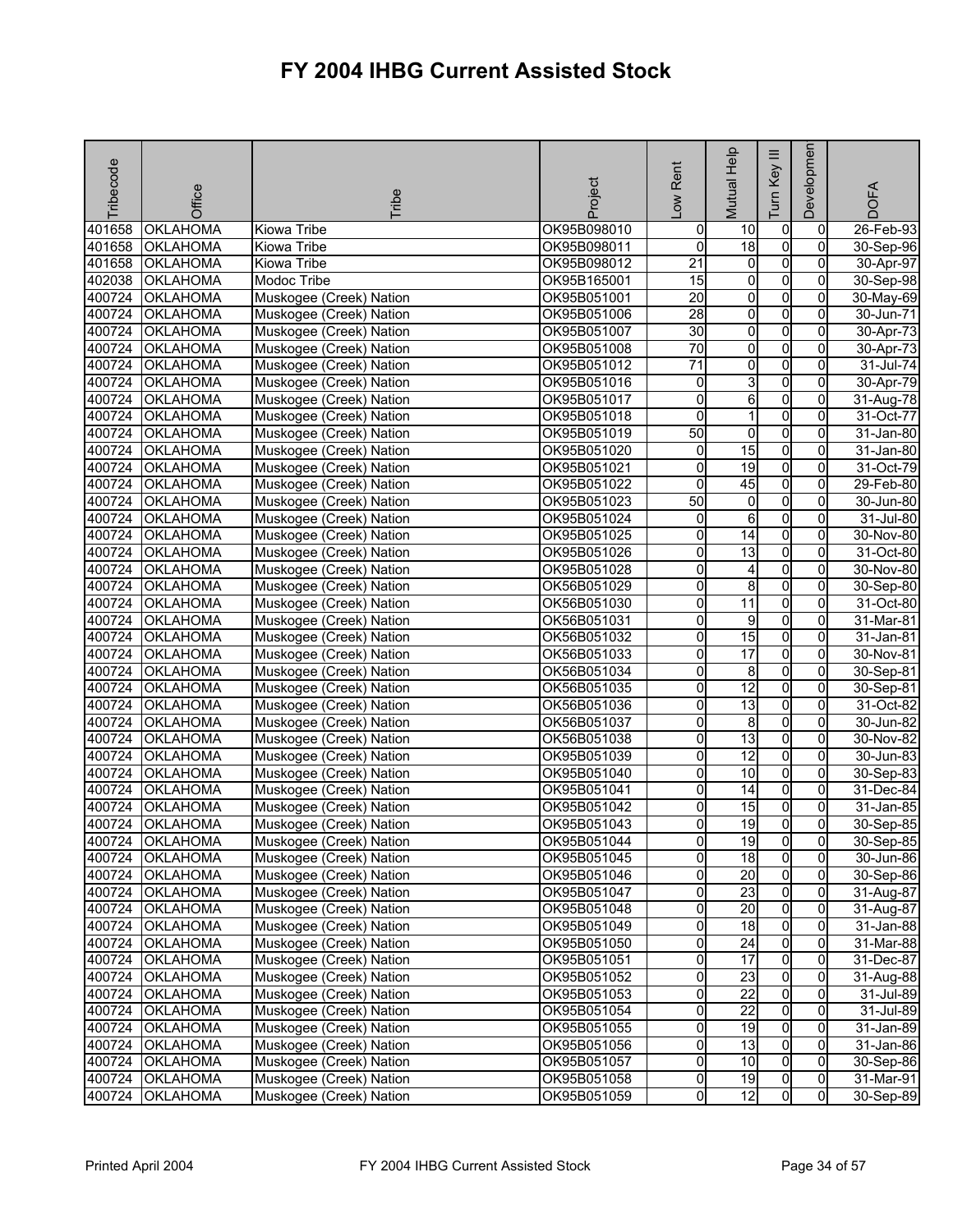| Tribecode | Office          | <b>Fribe</b>               | Project     | -ow Rent       | <b>Mutual Help</b> | Ξ<br>Key<br>Ium | Developmen     | <b>DOFA</b>             |
|-----------|-----------------|----------------------------|-------------|----------------|--------------------|-----------------|----------------|-------------------------|
| 400724    | <b>OKLAHOMA</b> | Muskogee (Creek) Nation    | OK95B051060 | $\overline{0}$ | 14                 | $\overline{0}$  | 0              | $\overline{30}$ -Oct-89 |
| 400724    | <b>OKLAHOMA</b> | Muskogee (Creek) Nation    | OK95B051061 | O              | $\overline{18}$    | $\overline{0}$  | $\overline{0}$ | 31-Oct-91               |
| 400724    | <b>OKLAHOMA</b> | Muskogee (Creek) Nation    | OK95B051062 | 0              | 19                 | $\overline{0}$  | $\overline{0}$ | 30-Nov-93               |
| 400724    | <b>OKLAHOMA</b> | Muskogee (Creek) Nation    | OK95B051063 | 0              | 19                 | $\overline{0}$  | $\overline{0}$ | 31-Aug-93               |
| 400724    | <b>OKLAHOMA</b> | Muskogee (Creek) Nation    | OK95B051064 | 0              | 10                 | $\overline{0}$  | $\overline{0}$ | 31-Jan-91               |
| 400724    | <b>OKLAHOMA</b> | Muskogee (Creek) Nation    | OK95B051065 | 0              | 18                 | $\overline{0}$  | $\overline{0}$ | 30-Jun-94               |
| 400724    | <b>OKLAHOMA</b> | Muskogee (Creek) Nation    | OK95B051066 | 0              | 50                 | $\overline{0}$  | $\overline{0}$ | 30-Jun-95               |
| 400724    | <b>OKLAHOMA</b> | Muskogee (Creek) Nation    | OK95B051067 | 0              | 48                 | $\overline{0}$  | $\overline{0}$ | 31-Jul-96               |
| 400724    | <b>OKLAHOMA</b> | Muskogee (Creek) Nation    | OK95B051068 | 0              | 41                 | $\overline{0}$  | $\overline{0}$ | 30-Sep-97               |
| 400724    | <b>OKLAHOMA</b> | Muskogee (Creek) Nation    | OK95B051069 | 0              | $\overline{21}$    | $\overline{0}$  | $\overline{0}$ | 31-Aug-96               |
| 400724    | <b>OKLAHOMA</b> | Muskogee (Creek) Nation    | OK95B051070 | 0              | 9                  | $\overline{0}$  | $\overline{0}$ | 30-Sep-99               |
| 402312    | <b>OKLAHOMA</b> | Osage Tribe                | OK95B127003 | 0              | 18                 | $\overline{0}$  | $\overline{0}$ | $31$ -Mar-82            |
| 402312    | <b>OKLAHOMA</b> | Osage Tribe                | OK95B127004 | 0              | 59                 | $\overline{0}$  | 0              | 30-Jun-82               |
| 402312    | <b>OKLAHOMA</b> | Osage Tribe                | OK56B127005 | 0              | 8                  | $\overline{0}$  | $\overline{0}$ | 31-Mar-81               |
| 402312    | <b>OKLAHOMA</b> | Osage Tribe                | OK56B127006 | 0              | $\overline{27}$    | $\overline{0}$  | $\overline{0}$ | 31-Mar-84               |
| 402312    | <b>OKLAHOMA</b> | Osage Tribe                | OK95B127007 | 0              | 15                 | $\overline{0}$  | $\overline{0}$ | 30-Sep-85               |
| 402312    | <b>OKLAHOMA</b> | Osage Tribe                | OK95B127008 | 0              | 23                 | $\overline{0}$  | $\overline{0}$ | 31-Dec-86               |
| 402312    | <b>OKLAHOMA</b> | Osage Tribe                | OK95B127009 | 0              | $\overline{21}$    | $\overline{0}$  | $\overline{0}$ | 30-Sep-87               |
| 402312    | <b>OKLAHOMA</b> | Osage Tribe                | OK95B127010 | 0              | $\overline{34}$    | $\overline{0}$  | $\overline{0}$ | 30-Apr-89               |
| 402312    | <b>OKLAHOMA</b> | Osage Tribe                | OK95B127011 | 0              | $\overline{21}$    | $\overline{0}$  | $\overline{0}$ | 31-Jul-89               |
| 402312    | <b>OKLAHOMA</b> | Osage Tribe                | OK95B127012 | 0              | 12                 | $\overline{0}$  | $\mathbf{0}$   | 31-May-89               |
| 402312    | <b>OKLAHOMA</b> | Osage Tribe                | OK95B127013 | 0              | 6                  | $\overline{0}$  | $\mathbf{0}$   | 31-Jul-92               |
| 402312    | <b>OKLAHOMA</b> | Osage Tribe                | OK95B127014 | 0              | 15                 | $\overline{0}$  | $\overline{0}$ | 31-Mar-94               |
| 402312    | <b>OKLAHOMA</b> | Osage Tribe                | OK95B127015 | $\overline{0}$ | $\sigma$           | $\overline{0}$  | $\overline{0}$ | 30-Jun-95               |
| 402312    | <b>OKLAHOMA</b> | Osage Tribe                | OK95B127016 | 0              | 8                  | $\overline{0}$  | $\overline{0}$ | 31-Dec-93               |
| 402312    | <b>OKLAHOMA</b> | Osage Tribe                | OK95B127017 | 0              | $\overline{10}$    | $\overline{0}$  | $\overline{0}$ | 30-Jun-99               |
| 402314    | <b>OKLAHOMA</b> | Otoe-Missouria Tribe       | OK95B114002 | 48             | $\overline{0}$     | $\overline{0}$  | $\overline{0}$ | 30-Apr-81               |
| 402354    | <b>OKLAHOMA</b> | Pawnee Tribe               | OK56B094004 | 25             | $\overline{0}$     | $\overline{0}$  | $\overline{0}$ | 30-Jun-82               |
| 402354    | <b>OKLAHOMA</b> | <b>Pawnee Tribe</b>        | OK95B094006 | 0              | 9                  | $\overline{0}$  | $\overline{0}$ | 31-Jul-91               |
| 402354    | <b>OKLAHOMA</b> | Pawnee Tribe               | OK95B094007 | 0              | $\overline{7}$     | $\overline{0}$  | $\overline{0}$ | 31-Jan-94               |
| 402354    | <b>OKLAHOMA</b> | Pawnee Tribe               | OK95B094008 | 0              | $\overline{9}$     | $\overline{0}$  | $\overline{0}$ | 31-Jul-95               |
| 402354    | <b>OKLAHOMA</b> | Pawnee Tribe               | OK95B094009 | 0              | 8                  | $\overline{0}$  | $\overline{0}$ | 31-Mar-96               |
| 402372    | <b>OKLAHOMA</b> | Peoria Tribe               | OK95B143001 | 123            | $\overline{0}$     | $\overline{0}$  | $\overline{0}$ | 29-Feb-80               |
| 402372    | <b>OKLAHOMA</b> | Peoria Tribe               | OK95B143002 | 0              | 44                 | $\overline{0}$  | $\overline{0}$ | 28-Feb-81               |
| 402372    | <b>OKLAHOMA</b> | Peoria Tribe               | OK95B143003 | 0              | 15                 | $\overline{0}$  | $\overline{0}$ | 30-Nov-82               |
| 402372    | <b>OKLAHOMA</b> | Peoria Tribe               | OK56B143004 | 0              | 17                 | $\overline{0}$  | $\overline{0}$ | $31-Mar-84$             |
|           | 402372 OKLAHOMA | Peoria Tribe               | OK95B143005 | 01             | 16                 | $\overline{0}$  | 0              | 30-Apr-86               |
|           | 402372 OKLAHOMA | Peoria Tribe               | OK95B143006 | 0              | 18                 | $\overline{0}$  | $\overline{0}$ | 30-Jun-87               |
|           | 402372 OKLAHOMA | Peoria Tribe               | OK95B143007 | 0              | 16                 | $\overline{0}$  | $\overline{0}$ | 30-Sep-87               |
|           | 402372 OKLAHOMA | Peoria Tribe               | OK95B143008 | 0              | $\overline{17}$    | $\overline{0}$  | $\overline{0}$ | 31-Mar-89               |
|           | 402372 OKLAHOMA | Peoria Tribe               | OK95B143009 | 0              | 20                 | $\overline{0}$  | $\overline{0}$ | 30-Apr-90               |
|           | 402372 OKLAHOMA | Peoria Tribe               | OK95B143010 | O              | 19                 | $\overline{0}$  | $\overline{0}$ | 29-Feb-92               |
|           | 402372 OKLAHOMA | Peoria Tribe               | OK95B143011 | 0              | 8                  | $\overline{0}$  | $\mathbf{0}$   | 30-Apr-90               |
|           | 402372 OKLAHOMA | Peoria Tribe               | OK95B143012 | 0              | 23                 | $\overline{0}$  | $\overline{0}$ | 31-Jul-93               |
|           | 402372 OKLAHOMA | Peoria Tribe               | OK95B143013 | 0              | $\infty$           | $\overline{0}$  | $\overline{0}$ | 31-Mar-94               |
| 402372    | <b>OKLAHOMA</b> | Peoria Tribe               | OK95B143014 | 0              | 10                 | $\overline{0}$  | 0              | 30-Jun-95               |
| 402372    | <b>OKLAHOMA</b> | Peoria Tribe               | OK95B143015 | 0              | 17                 | $\overline{0}$  | $\overline{0}$ | 28-Feb-96               |
| 402372    | <b>OKLAHOMA</b> | Peoria Tribe               | OK95B143016 | 0              | 25                 | $\overline{0}$  | $\overline{0}$ | 28-Feb-99               |
|           | 402420 OKLAHOMA | Ponca Tribe                | OK95B054002 | 10             | $\overline{0}$     | $\overline{0}$  | $\mathbf{0}$   | 30-Sep-71               |
| 402420    | <b>OKLAHOMA</b> | Ponca Tribe                | OK95B054005 | 25             | $\overline{0}$     | $\overline{0}$  | $\overline{0}$ | 31-Jul-74               |
| 402420    | <b>OKLAHOMA</b> | Ponca Tribe                | OK95B054007 | $\overline{0}$ | 15                 | $\overline{0}$  | $\overline{0}$ | 30-Apr-90               |
| 202854    | <b>OKLAHOMA</b> | Prairie Band of Potawatomi | KS95B084001 | 0              | 32                 | $\overline{0}$  | $\overline{0}$ | 30-Nov-77               |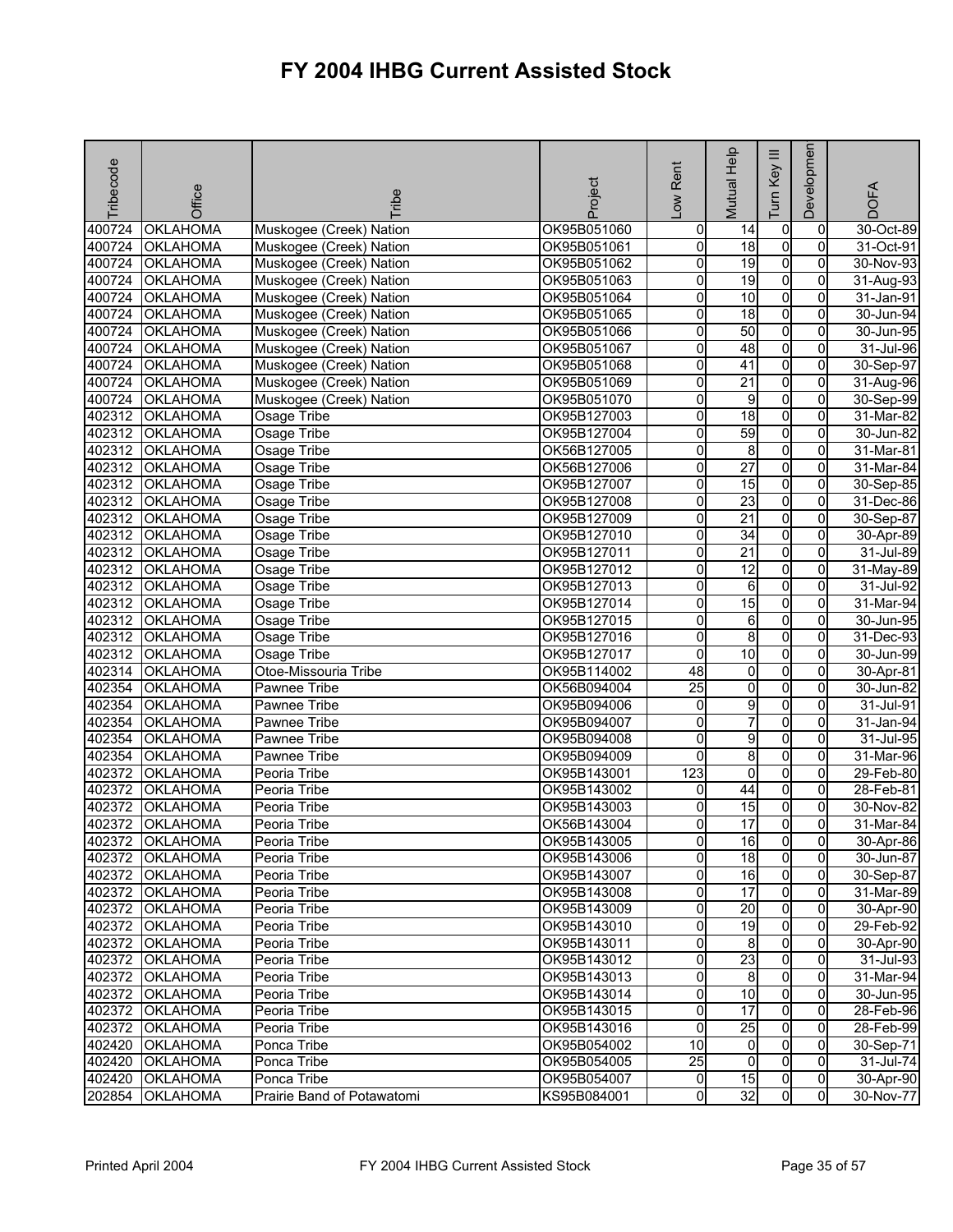| Tribecode | Office          | <b>Tribe</b>                   | Project     | -ow Rent                | Mutual Help     | Ξ<br>Key<br><b>Tum</b> | Developmen     | <b>DOFA</b> |
|-----------|-----------------|--------------------------------|-------------|-------------------------|-----------------|------------------------|----------------|-------------|
| 202854    | <b>OKLAHOMA</b> | Prairie Band of Potawatomi     | KS95B084002 | $\overline{0}$          | 33              | $\overline{0}$         | $\overline{0}$ | 28-Feb-85   |
| 202854    | <b>OKLAHOMA</b> | Prairie Band of Potawatomi     | KS95B084003 | 30                      | $\mathbf 0$     | $\overline{0}$         | $\overline{0}$ | 31-Aug-84   |
| 402474    | <b>OKLAHOMA</b> | Quapaw Tribe                   | OK95B164001 | $\overline{0}$          | 15              | $\overline{0}$         | $\overline{0}$ | 30-Nov-99   |
| 402626    | <b>OKLAHOMA</b> | Sac and Fox Tribe              | OK95B090002 | 20                      | 0               | $\overline{0}$         | 0              | 31-Jul-75   |
| 402626    | <b>OKLAHOMA</b> | Sac and Fox Tribe              | OK95B090008 | 0                       | 16              | $\overline{0}$         | 0              | 31-Aug-78   |
| 402626    | <b>OKLAHOMA</b> | Sac and Fox Tribe              | OK95B090009 | O                       | 46              | $\overline{0}$         | $\overline{0}$ | 31-Jan-80   |
| 402626    | <b>OKLAHOMA</b> | Sac and Fox Tribe              | OK95B090010 | 0                       | 15              | $\overline{0}$         | $\overline{0}$ | 31-Mar-81   |
| 402626    | <b>OKLAHOMA</b> | Sac and Fox Tribe              | OK95B090011 | $\overline{24}$         | 0               | $\overline{0}$         | 0              | 31-Jul-79   |
| 402626    | <b>OKLAHOMA</b> | Sac and Fox Tribe              | OK56B090012 | $\mathsf{o}$            | 43              | $\overline{0}$         | $\overline{0}$ | 31-Mar-84   |
| 402626    | <b>OKLAHOMA</b> | Sac and Fox Tribe              | OK95B090013 | O                       | $\overline{25}$ | $\overline{0}$         | $\overline{0}$ | 31-Aug-86   |
| 402626    | <b>OKLAHOMA</b> | Sac and Fox Tribe              | OK95B090014 | 0                       | 10              | $\overline{0}$         | $\overline{0}$ | 31-Aug-86   |
| 402626    | <b>OKLAHOMA</b> | Sac and Fox Tribe              | OK95B090015 | 0                       | 18              | $\overline{0}$         | $\overline{0}$ | 30-Sep-88   |
| 402626    | <b>OKLAHOMA</b> | Sac and Fox Tribe              | OK95B090017 | 0                       | 19              | $\overline{0}$         | O              | 31-Jul-90   |
| 402626    | <b>OKLAHOMA</b> | Sac and Fox Tribe              | OK95B090018 | 0                       | 8               | $\overline{0}$         | $\overline{0}$ | 29-Feb-92   |
| 402626    | <b>OKLAHOMA</b> | Sac and Fox Tribe              | OK95B090019 | 0                       | $\overline{7}$  | $\overline{0}$         | 0              | 31-Dec-91   |
| 402626    | <b>OKLAHOMA</b> | Sac and Fox Tribe              | OK95B090020 | 0                       | 9               | $\overline{0}$         | 0              | 30-Sep-93   |
| 402626    | <b>OKLAHOMA</b> | Sac and Fox Tribe              | OK95B090021 | $\overline{\mathbf{0}}$ | g               | $\overline{0}$         | $\overline{0}$ | 31-Jan-95   |
| 402626    | <b>OKLAHOMA</b> | Sac and Fox Tribe              | OK95B090022 | 30                      | $\overline{0}$  | $\overline{0}$         | $\overline{0}$ | 31-Dec-97   |
| 203068    | <b>OKLAHOMA</b> | Sac and Fox of Missouri        | KS16B151001 | $\overline{20}$         | 0               | $\overline{0}$         | 0              | 30-Jun-86   |
| 203068    | <b>OKLAHOMA</b> | Sac and Fox of Missouri        | KS16B151002 | $\overline{0}$          | $\overline{19}$ | $\overline{0}$         | $\overline{0}$ | 28-Feb-90   |
| 203068    | <b>OKLAHOMA</b> | Sac and Fox of Missouri        | KS95B151003 | 0                       | 10              | $\overline{0}$         | 0              | 31-Jul-99   |
| 402690    | <b>OKLAHOMA</b> | Seminole Nation                | OK95B093005 | 25                      | $\overline{0}$  | $\overline{0}$         | 0              | 31-May-81   |
| 402690    | <b>OKLAHOMA</b> | Seminole Nation                | OK95B093006 | $\overline{0}$          | 25              | $\overline{0}$         | $\overline{0}$ | 30-Sep-82   |
| 402690    | OKLAHOMA        | Seminole Nation                | OK95B093007 | 0                       | 24              | $\overline{0}$         | $\overline{0}$ | 30-Sep-84   |
| 402690    | <b>OKLAHOMA</b> | Seminole Nation                | OK95B093008 | 0                       | $\overline{19}$ | $\overline{0}$         | $\overline{0}$ | 28-Feb-94   |
| 402690    | <b>OKLAHOMA</b> | Seminole Nation                | OK95B093009 | 0                       | 10              | $\overline{0}$         | 0              | 31-Oct-92   |
| 402690    | <b>OKLAHOMA</b> | Seminole Nation                | OK95B093010 | 0                       | 23              | $\overline{0}$         | $\overline{0}$ | 31-Mar-96   |
| 402690    | <b>OKLAHOMA</b> | Seminole Nation                | OK95B093011 | 8                       | $\mathbf 0$     | $\overline{0}$         | $\overline{0}$ | 31-Oct-97   |
| 402690    | <b>OKLAHOMA</b> | Seminole Nation                | OK95B093013 | $\overline{0}$          | ω               | $\overline{0}$         | $\overline{0}$ | 30-Dec-98   |
| 482812    | <b>OKLAHOMA</b> | Texas Band of Kickapoo Indians | TX95B558001 | 20                      | 0               | $\overline{0}$         | 0              | 31-Dec-95   |
| 403020    | <b>OKLAHOMA</b> | Tonkawa Tribe                  | OK95B141001 | 50                      | $\overline{0}$  | $\overline{0}$         | $\overline{0}$ | 31-Mar-80   |
| 403020    | <b>OKLAHOMA</b> | Tonkawa Tribe                  | OK56B141002 | 0                       | $\overline{25}$ | $\overline{0}$         | 0              | 29-Feb-84   |
| 403020    | <b>OKLAHOMA</b> | Tonkawa Tribe                  | OK95B141003 | $\overline{0}$          | $\overline{10}$ | $\overline{0}$         | $\overline{0}$ | 31-Mar-87   |
| 403020    | <b>OKLAHOMA</b> | Tonkawa Tribe                  | OK95B141004 | 0                       | $\overline{0}$  | $\overline{0}$         | 12             |             |
| 403286    | <b>OKLAHOMA</b> | Wichita Tribe                  | OK95B157001 | 0                       | $\overline{19}$ | $\overline{0}$         | $\overline{0}$ | 30-Jun-97   |
| 403286    | <b>OKLAHOMA</b> | Wichita Tribe                  | OK95B157002 | $\mathbf 0$             | 40              | $\overline{0}$         | $\overline{0}$ | 30-Jul-98   |
|           | 403286 OKLAHOMA | Wichita Tribe                  | OK95B157003 | 40                      | 0               | $\overline{0}$         | $\overline{0}$ | 31-Mar-98   |
| 403332    | <b>OKLAHOMA</b> | <b>Wyandotte Tribe</b>         | OK95B162001 | $\Omega$                | 15              | $\overline{0}$         | $\overline{0}$ | 31-Jul-00   |
|           | <b>OKLAHOMA</b> | <b>Totals</b>                  |             | 3,283                   | 7,892           | 25                     | 89             |             |
| 350002    | PHOENIX         | Acoma Pueblo                   | NM99B079001 | 01                      |                 | $\overline{0}$         | $\overline{0}$ | 31-May-73   |
|           | 350002 PHOENIX  | Acoma Pueblo                   | NM99B079002 | 0                       |                 | $\overline{0}$         | 0              | 30-Jun-76   |
|           | 350002 PHOENIX  | Acoma Pueblo                   | NM99B079003 | 0                       | 38              | $\overline{0}$         | $\overline{0}$ | 30-Sep-80   |
|           | 350002 PHOENIX  | Acoma Pueblo                   | NM99B079004 | 0                       | 41              | $\overline{0}$         | $\mathbf{0}$   | 29-Feb-84   |
|           | 350002 PHOENIX  | Acoma Pueblo                   | NM99B079005 | $\mathsf{o}$            | 14              | $\overline{0}$         | $\overline{0}$ | 29-Feb-84   |
|           | 350002 PHOENIX  | Acoma Pueblo                   | NM99B079006 | $\overline{0}$          | 20              | $\overline{0}$         | $\overline{0}$ | 29-Feb-84   |
|           | 350002 PHOENIX  | Acoma Pueblo                   | NM99B079007 | $\overline{0}$          | 29              | $\overline{0}$         | 0              | 31-Oct-99   |
|           | 350002 PHOENIX  | Acoma Pueblo                   | NM99B079008 | 14                      | $\overline{0}$  | $\overline{0}$         | $\overline{0}$ | 30-Apr-02   |
| 350002    | <b>PHOENIX</b>  | Acoma Pueblo                   | NM99B079009 | $\mathbf{1}$            | $\overline{0}$  | $\overline{0}$         | $\overline{0}$ | 30-Nov-02   |
|           | 350002 PHOENIX  | Acoma Pueblo                   | NM99B079010 | 0                       | 3               | $\overline{0}$         | $\mathbf{0}$   | 30-Apr-02   |
|           | 350002 PHOENIX  | Acoma Pueblo                   | NM99B079011 | 0                       | 4               | $\overline{0}$         | $\overline{0}$ | 30-Apr-02   |
|           | 350002 PHOENIX  | Acoma Pueblo                   | NM99B079012 | $\overline{0}$          | $\overline{20}$ | $\overline{0}$         | $\overline{0}$ | 30-Apr-02   |
|           | 350002 PHOENIX  | Acoma Pueblo                   | NM99B079013 | 20                      | $\overline{0}$  | $\overline{0}$         | $\overline{0}$ | 30-Apr-02   |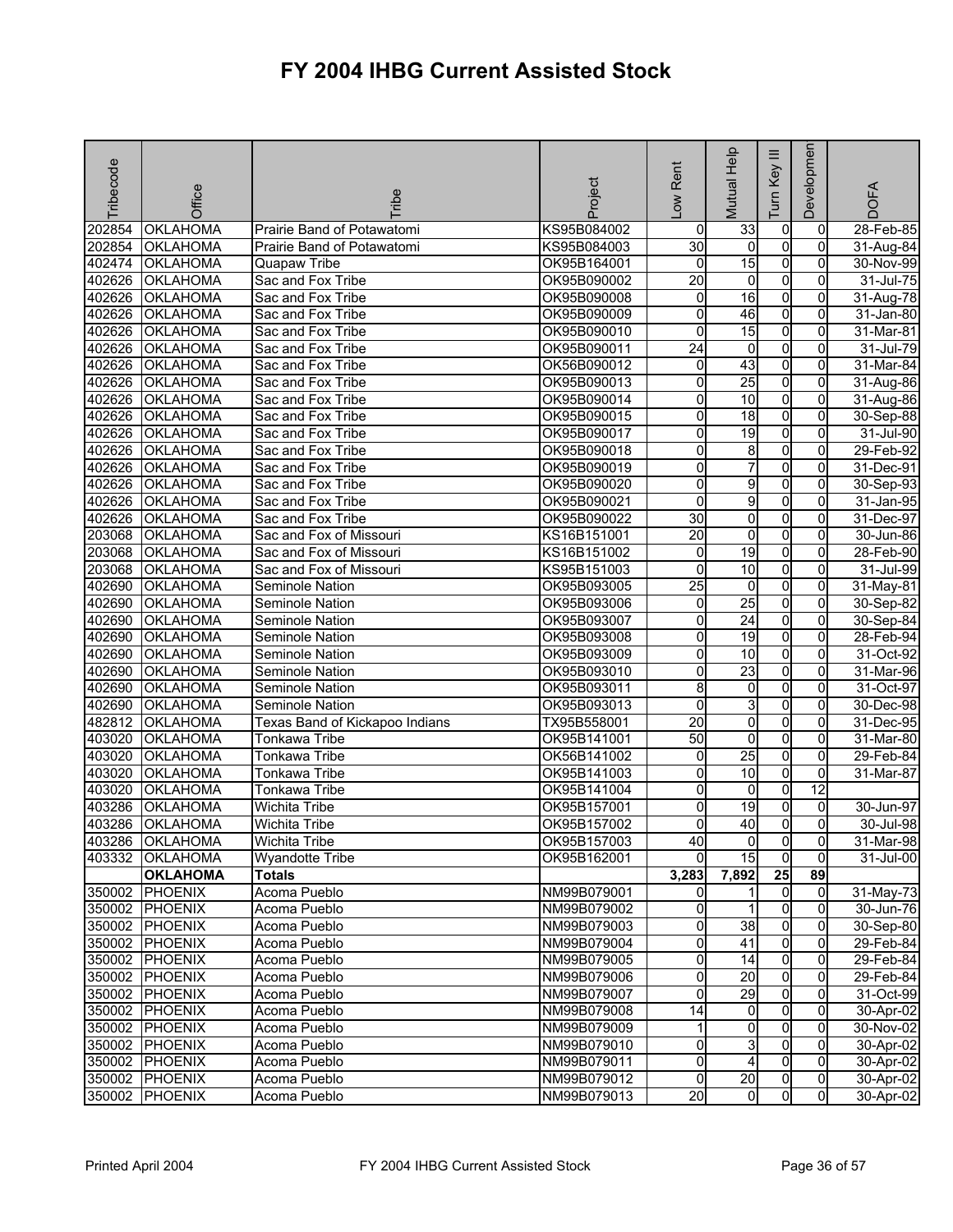| Tribecode | Office         | <b>Tribe</b>                           | Project     | -ow Rent        | Mutual Help             | Ξ<br>Key<br>Tum | Developmen      | <b>DOFA</b> |
|-----------|----------------|----------------------------------------|-------------|-----------------|-------------------------|-----------------|-----------------|-------------|
| 040008    | <b>PHOENIX</b> | Ak-Chin                                | AZ99B042001 | $\overline{20}$ | $\overline{0}$          | $\mathbf 0$     | 0               | 29-Feb-92   |
| 040008    | <b>PHOENIX</b> | Ak-Chin                                | AZ99B042002 | $\overline{12}$ | o                       | o               | $\mathbf 0$     | 30-Jun-92   |
| 060326    | PHOENIX        | <b>Berry Creek Rancheria</b>           | CA99B130017 | 15              | $\overline{0}$          | $\overline{0}$  | 0               | 31-Oct-92   |
| 060326    | <b>PHOENIX</b> | Berry Creek Rancheria                  | CA99B130018 | 0               | 10                      | $\mathbf 0$     | 0               | 31-Oct-92   |
| 060326    | <b>PHOENIX</b> | Berry Creek Rancheria                  | CA99B130021 | 0               | 7                       | 0               | 0               | 31-Dec-95   |
| 060326    | <b>PHOENIX</b> | Berry Creek Rancheria                  | CA99B130023 | 8               | $\overline{0}$          | $\overline{0}$  | $\overline{0}$  | 31-Dec-95   |
| 060350    | <b>PHOENIX</b> | <b>Big Pine Band</b>                   | CA99B098004 | 4               | 0                       | o               | 0               | 31-Mar-82   |
| 060350    | <b>PHOENIX</b> | <b>Big Pine Band</b>                   | CA99B098005 | 5               | $\overline{\mathbf{0}}$ | $\overline{0}$  | $\overline{0}$  | 31-Mar-79   |
| 060350    | <b>PHOENIX</b> | <b>Big Pine Band</b>                   | CA99B098008 | 1               | 0                       | o               | 0               | 29-Feb-84   |
| 060350    | <b>PHOENIX</b> | <b>Big Pine Band</b>                   | CA99B098009 | 0               | $\overline{7}$          | o               | 0               | 30-Nov-87   |
| 060350    | PHOENIX        | <b>Big Pine Band</b>                   | CA99B098010 | $\overline{2}$  | o                       | $\overline{0}$  | 0               | 30-Nov-87   |
| 060350    | <b>PHOENIX</b> | <b>Big Pine Band</b>                   | CA99B098011 | 1               | 0                       | 0               | 0               | 30-Sep-91   |
| 060350    | PHOENIX        | <b>Big Pine Band</b>                   | CA99B098012 | 0               |                         | 0               | 0               | 30-Sep-91   |
| 060350    | <b>PHOENIX</b> | <b>Big Pine Band</b>                   | CA99B098013 | 0               | 4                       | $\overline{0}$  | 0               | 30-Apr-93   |
| 060350    | <b>PHOENIX</b> | <b>Big Pine Band</b>                   | CA99B098014 | 0               | $\overline{12}$         | $\overline{0}$  | $\mathbf{0}$    | 31-May-01   |
| 060350    | PHOENIX        | <b>Big Pine Band</b>                   | CA99B098016 | 0               |                         | o               | 0               | 30-Nov-87   |
| 060431    | <b>PHOENIX</b> | <b>Bridgeport Paiute Indian Colony</b> | CA99B098006 | $\overline{21}$ | $\overline{0}$          | $\overline{0}$  | $\overline{0}$  | 31-Oct-80   |
| 060484    | <b>PHOENIX</b> | Cahuilla Band                          | CA99B080052 | 0               | 13                      | o               | 0               | 31-Dec-93   |
| 060544    | <b>PHOENIX</b> | Campo Band                             | CA99B150001 | 15              | $\overline{0}$          | $\overline{0}$  | $\overline{0}$  | 30-Sep-91   |
| 060544    | <b>PHOENIX</b> | Campo Band                             | CA99B150002 | 0               | 13                      | $\overline{0}$  | $\overline{0}$  | 30-Sep-81   |
| 060544    | <b>PHOENIX</b> | Campo Band                             | CA99B150003 | 18              | $\mathbf 0$             | $\overline{0}$  | 0               | 01-Apr-98   |
| 060544    | <b>PHOENIX</b> | Campo Band                             | CA99B150004 | 0               | 9                       | $\overline{0}$  | 0               | 01-Apr-98   |
| 060244    | <b>PHOENIX</b> | Capitan Grande Band                    | CA99B080058 | 0               | 18                      | $\overline{0}$  | 0               | 31-May-95   |
| 060658    | PHOENIX        | Chemehuevi                             | CA99B133001 | $\overline{25}$ | $\overline{0}$          | $\overline{0}$  | 0               | 30-Nov-88   |
| 060658    | <b>PHOENIX</b> | Chemehuevi                             | CA99B133002 | 0               | $\overline{20}$         | $\overline{0}$  | $\overline{0}$  | 30-Sep-80   |
| 060658    | <b>PHOENIX</b> | Chemehuevi                             | CA99B133003 | 10              | $\overline{0}$          | $\overline{0}$  | 0               | 30-Sep-80   |
| 060658    | <b>PHOENIX</b> | Chemehuevi                             | CA99B133004 | 0               | 15                      | o               | 0               | 31-Oct-88   |
| 060658    | PHOENIX        | Chemehuevi                             | CA99B133005 | $\overline{10}$ | $\overline{0}$          | o               | $\overline{0}$  | 31-Oct-88   |
| 060658    | <b>PHOENIX</b> | Chemehuevi                             | CA99B133008 | 10              | 0                       | $\overline{0}$  | 10              | 31-May-02   |
| 060680    | <b>PHOENIX</b> | Chicken Ranch Rancheria                | CA99B129021 | 0               | $\overline{12}$         | $\overline{0}$  | 0               | 30-Nov-01   |
| 060680    | <b>PHOENIX</b> | Chicken Ranch Rancheria                | CA99B129021 | 0               | 3                       | $\overline{0}$  | 0               | 30-Apr-02   |
| 350124    | <b>PHOENIX</b> | Cochiti Pueblo                         | NM99B031046 | 0               | 20                      | o               | $\overline{0}$  | 28-Feb-79   |
| 350124    | <b>PHOENIX</b> | Cochiti Pueblo                         | NM99B031074 | 0               | $\overline{0}$          | o               | 32              |             |
| 350124    | PHOENIX        | Cochiti Pueblo                         | NM99B031076 | 0               | 0                       | $\overline{0}$  | $\overline{12}$ |             |
| 350124    | PHOENIX        | Cochiti Pueblo                         | NM99B031089 | 0               | 0                       | 0               | 3               |             |
| 350124    | <b>PHOENIX</b> | Cochiti Pueblo                         | NM99B031090 | 0               | 0                       | $\mathbf 0$     |                 |             |
|           | 040099 PHOENIX | Cocopah Tribe                          | AZ99B020003 | 32              | $\overline{0}$          | 0               | $\overline{0}$  | 31-Oct-80   |
|           | 040099 PHOENIX | Cocopah Tribe                          | AZ99B020004 | 15              | $\overline{0}$          | $\overline{0}$  | $\overline{0}$  | 31-Jul-92   |
|           | 040099 PHOENIX | Cocopah Tribe                          | AZ99B020005 | 28              | $\overline{0}$          | o               | $\mathbf{0}$    | 31-Oct-98   |
|           | 060772 PHOENIX | Cold Springs Rancheria                 | CA99B129003 | $\mathbf 0$     | 7                       | 0               | 0               | 30-Sep-82   |
|           | 060772 PHOENIX | Cold Springs Rancheria                 | CA99B129004 | $\overline{11}$ | 0                       | 0               | 0               | 30-Sep-82   |
|           | 060772 PHOENIX | Cold Springs Rancheria                 | CA99B129009 | 8               | $\overline{0}$          | $\overline{0}$  | $\overline{0}$  | 31-Dec-87   |
|           | 060772 PHOENIX | Cold Springs Rancheria                 | CA99B129011 | $\overline{10}$ | $\overline{0}$          | $\mathbf 0$     | 0               | 31-Dec-87   |
|           | 060772 PHOENIX | Cold Springs Rancheria                 | CA99B129019 | 1               | $\overline{0}$          | o               | 0               | 30-Sep-82   |
|           | 040100 PHOENIX | Colorado River Indian Tribes           | AZ99B018005 | 50              | $\overline{0}$          | $\overline{0}$  | $\overline{0}$  | 31-Aug-72   |
|           | 040100 PHOENIX | <b>Colorado River Indian Tribes</b>    | AZ99B018006 | 99              | $\overline{0}$          | $\mathbf 0$     | 0               | 30-Nov-73   |
|           | 040100 PHOENIX | Colorado River Indian Tribes           | AZ99B018007 | 25              | $\overline{0}$          | ō               | $\overline{0}$  | 31-Oct-75   |
|           | 040100 PHOENIX | Colorado River Indian Tribes           | AZ99B018009 | 0               | $\overline{27}$         | $\overline{0}$  | 0               | 30-Jun-80   |
|           | 040100 PHOENIX | Colorado River Indian Tribes           | AZ99B018010 | 50              | $\overline{0}$          | $\overline{0}$  | 0               | 31-Oct-82   |
|           | 040100 PHOENIX | Colorado River Indian Tribes           | AZ99B018011 | $\overline{0}$  | $\overline{27}$         | o               | $\overline{0}$  | 28-Feb-82   |
|           | 040100 PHOENIX | Colorado River Indian Tribes           | AZ99B018013 | 0               | 54                      | 0               | $\overline{0}$  | 31-Dec-86   |
| 040100    | <b>PHOENIX</b> | Colorado River Indian Tribes           | AZ99B018014 | 0               | 25                      | $\overline{0}$  | $\overline{0}$  | 31-Mar-90   |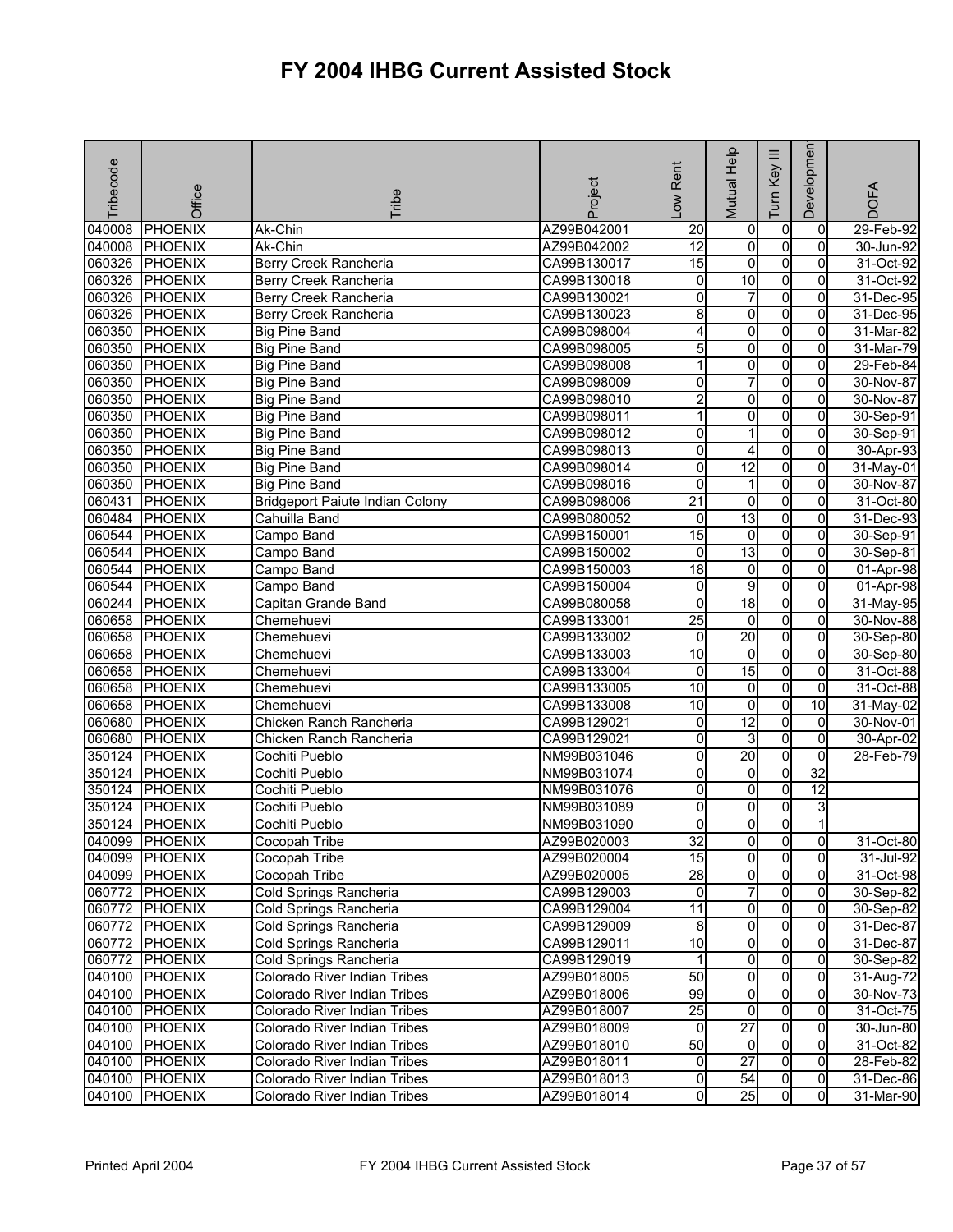| Tribecode | Office         | <b>Fribe</b>                  | Project     | Low Rent        | Mutual Help             | $\equiv$<br>Key<br>Tum | Developmen     | <b>DOFA</b>  |
|-----------|----------------|-------------------------------|-------------|-----------------|-------------------------|------------------------|----------------|--------------|
| 040100    | <b>PHOENIX</b> | Colorado River Indian Tribes  | AZ99B018015 | 0               | 16                      | $\overline{0}$         | 0              | $31$ -Jan-92 |
| 040100    | PHOENIX        | Colorado River Indian Tribes  | AZ99B018016 | o               | $\overline{15}$         | $\overline{0}$         | $\Omega$       | 30-Apr-93    |
| 040100    | PHOENIX        | Colorado River Indian Tribes  | AZ99B018017 | 0               | 19                      | $\overline{0}$         | $\overline{0}$ | 31-Dec-71    |
| 060866    | <b>PHOENIX</b> | Coyote Valley Band            | CA99B097007 | 15              | 0                       | $\overline{0}$         | 0              | 28-Feb-87    |
| 060866    | <b>PHOENIX</b> | Coyote Valley Band            | CA99B097009 | 15              | 0                       | $\overline{0}$         | 0              | 28-Feb-87    |
| 320041    | <b>PHOENIX</b> | Duck Valley Shoshone-Paiute   | NV99B006005 | $\mathbf 0$     | ω                       | $\overline{0}$         | $\overline{0}$ | 28-Feb-79    |
| 320041    | <b>PHOENIX</b> | Duck Valley Shoshone-Paiute   | NV99B006008 | 19              | $\overline{0}$          | $\overline{0}$         | 0              | 30-Sep-82    |
| 320041    | <b>PHOENIX</b> | Duck Valley Shoshone-Paiute   | NV99B006009 | o               | 18                      | $\overline{0}$         | $\overline{0}$ | 31-Oct-82    |
| 320041    | <b>PHOENIX</b> | Duck Valley Shoshone-Paiute   | NV99B006010 | Ō               | $\overline{11}$         | $\overline{0}$         | 0              | 31-Jan-85    |
| 320041    | <b>PHOENIX</b> | Duck Valley Shoshone-Paiute   | NV99B006011 | 19              | 0                       | $\overline{0}$         | 0              | 01-Jul-86    |
| 320041    | <b>PHOENIX</b> | Duck Valley Shoshone-Paiute   | NV99B006012 | 0               | 18                      | $\overline{0}$         | 0              | 01-Jul-86    |
| 320041    | <b>PHOENIX</b> | Duck Valley Shoshone-Paiute   | NV99B006013 | $\overline{25}$ | $\overline{0}$          | $\overline{0}$         | 0              | 18-Mar-96    |
| 320041    | PHOENIX        | Duck Valley Shoshone-Paiute   | NV99B006014 | 0               | $\overline{25}$         | 0                      | $\Omega$       | 09-Jun-97    |
| 320041    | <b>PHOENIX</b> | Duck Valley Shoshone-Paiute   | NV99B006015 | $\overline{12}$ | O                       | 0                      | 0              | 02-Dec-98    |
| 320041    | <b>PHOENIX</b> | Duck Valley Shoshone-Paiute   | NV99B006016 | 0               | 1                       | $\overline{0}$         | 0              | 30-Sep-82    |
| 320043    | PHOENIX        | Duckwater Shoshone            | NV99B015009 | 0               | 8                       | $\overline{0}$         | 0              | 31-Dec-85    |
| 320043    | <b>PHOENIX</b> | Duckwater Shoshone            | NV99B015010 | 8               | $\overline{\mathbf{0}}$ | $\overline{0}$         | $\overline{0}$ | 31-Dec-85    |
| 320043    | <b>PHOENIX</b> | Duckwater Shoshone            | NV99B015015 | 10              | $\overline{0}$          | $\overline{0}$         | 0              | 31-Dec-86    |
| 320062    | <b>PHOENIX</b> | Ely Shoshone                  | NV99B015008 | 10              | $\overline{\mathbf{0}}$ | $\overline{0}$         | $\Omega$       | 31-Oct-85    |
| 320062    | PHOENIX        | <b>Ely Shoshone</b>           | NV99B015014 | $\overline{18}$ | 0                       | $\overline{0}$         | 0              | 31-Oct-85    |
| 320062    | PHOENIX        | <b>Ely Shoshone</b>           | NV99B015016 | 5               | 0                       | $\overline{0}$         | 0              | 30-Sep-00    |
| 061218    | <b>PHOENIX</b> | Enterprise Rancheria          | CA99B160001 | 0               | 0                       | $\overline{0}$         | 15             |              |
| 320070    | <b>PHOENIX</b> | Fallon Paiute-Shoshone        | NV99B011003 | 0               | 33                      | $\overline{0}$         | 0              | 31-Jul-80    |
| 320070    | PHOENIX        | <b>Fallon Paiute-Shoshone</b> | NV99B011006 | $\overline{22}$ | $\mathbf 0$             | $\overline{0}$         | 0              | 30-Apr-89    |
| 320070    | PHOENIX        | Fallon Paiute-Shoshone        | NV99B011007 | $\overline{0}$  | 19                      | $\overline{0}$         | $\overline{0}$ | 30-Sep-89    |
| 320070    | PHOENIX        | Fallon Paiute-Shoshone        | NV99B011008 | 0               | 15                      | $\overline{0}$         | 0              | 31-May-92    |
| 320070    | <b>PHOENIX</b> | <b>Fallon Paiute-Shoshone</b> | NV99B011009 | 15              | 0                       | $\overline{0}$         | 0              | 31-May-92    |
| 320070    | <b>PHOENIX</b> | Fallon Paiute-Shoshone        | NV99B011010 | $\mathbf 0$     | 15                      | $\overline{0}$         | $\overline{0}$ | 31-May-92    |
| 320070    | <b>PHOENIX</b> | <b>Fallon Paiute-Shoshone</b> | NV99B011011 | 20              | 0                       | $\overline{0}$         | 0              | 31-Jan-95    |
| 320070    | <b>PHOENIX</b> | Fallon Paiute-Shoshone        | NV99B011012 | 0               | 15                      | 0                      | $\Omega$       | 31-Jan-95    |
| 061342    | PHOENIX        | Fort Bidwell                  | CA99B083001 | $\overline{2}$  | $\overline{0}$          | $\overline{0}$         | $\overline{0}$ | 31-Oct-75    |
| 061342    | PHOENIX        | Fort Bidwell                  | CA99B083005 | 6               | 0                       | $\overline{0}$         | 0              | 31-Oct-82    |
| 061342    | <b>PHOENIX</b> | Fort Bidwell                  | CA99B083006 | 0               | 8                       | $\overline{0}$         | 0              | 31-Oct-82    |
| 061342    | <b>PHOENIX</b> | Fort Bidwell                  | CA99B603004 | 0               | 10                      | O                      | 0              | 28-Oct-99    |
| 061348    | PHOENIX        | Fort Independence             | CA99B098007 | 0               | 6                       | 0                      | 0              | 29-Feb-84    |
| 061348    | PHOENIX        | Fort Independence             | CA99B098008 |                 | 0                       | 0                      | $\overline{0}$ | 29-Feb-84    |
|           | 061348 PHOENIX | Fort Independence             | CA99B098009 | 이               | $\mathbf{2}$            | $\mathbf{0}$           | $\overline{0}$ | 30-Nov-87    |
|           | 061348 PHOENIX | Fort Independence             | CA99B098012 | Ō               | 1                       | $\overline{0}$         | $\overline{0}$ | 30-Sep-91    |
|           | 061348 PHOENIX | Fort Independence             | CA99B098013 | 0               | $\overline{\mathbf{c}}$ | $\overline{0}$         | 0              | 30-Apr-93    |
|           | 061348 PHOENIX | Fort Independence             | CA99B604001 | o               | $\overline{2}$          | $\overline{0}$         | 0              | 31-Jul-00    |
|           | 040164 PHOENIX | Fort McDowell Yavapai Nation  | AZ99B019004 | o               | 35                      | 0                      | $\Omega$       | 31-Aug-87    |
|           | 040164 PHOENIX | Fort McDowell Yavapai Nation  | AZ99B019005 | $\overline{15}$ | $\overline{0}$          | $\overline{0}$         | $\mathbf{0}$   | 31-Mar-87    |
|           | 061358 PHOENIX | Fort Mojave Tribe             | CA99B100001 | 0               | 46                      | $\overline{0}$         | $\Omega$       | 31-Aug-78    |
|           | 061358 PHOENIX | Fort Mojave Tribe             | CA99B100002 | $\pmb{0}$       | 10                      | $\overline{0}$         | 0              | 30-Apr-82    |
|           | 061358 PHOENIX | Fort Mojave Tribe             | CA99B100003 | 10              | $\overline{0}$          | $\overline{0}$         | $\overline{0}$ | 30-Apr-82    |
|           | 061358 PHOENIX | Fort Mojave Tribe             | CA99B100004 | 50              | 0                       | $\overline{0}$         | 0              | 31-May-87    |
|           | 061358 PHOENIX | Fort Mojave Tribe             | CA99B100006 | 20              | $\overline{0}$          | $\overline{0}$         | $\mathbf{0}$   | 30-Jun-85    |
|           | 061358 PHOENIX | Fort Mojave Tribe             | CA99B100007 | $\overline{19}$ | $\overline{0}$          | $\overline{0}$         | 0              | 31-Jul-87    |
|           | 061358 PHOENIX | Fort Mojave Tribe             | CA99B100008 | $\overline{25}$ | $\overline{0}$          | $\overline{0}$         | $\overline{0}$ | 30-Apr-87    |
|           | 061358 PHOENIX | Fort Mojave Tribe             | CA99B100009 | 4               | $\overline{\mathbf{0}}$ | $\overline{0}$         | 0              | 31-Aug-78    |
|           | 040176 PHOENIX | Gila River                    | AZ99B015005 | $\overline{10}$ | 0                       | 0                      | 0              | 30-Jun-73    |
|           | 040176 PHOENIX | Gila River                    | AZ99B015006 | 80              | $\overline{0}$          | 0                      | $\overline{0}$ | 28-Feb-74    |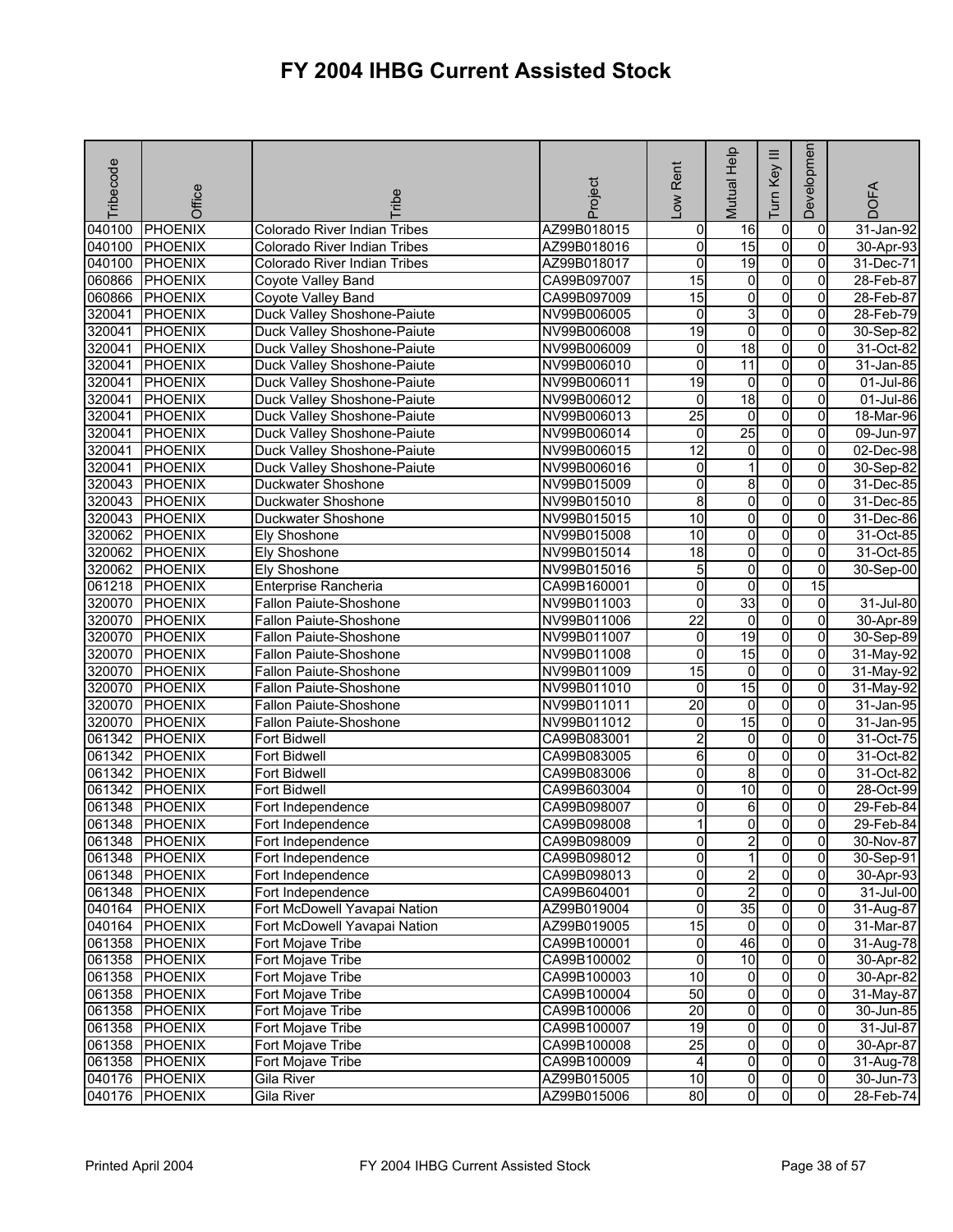| Tribecode | Office         | Tribe                    | Project     | -ow Rent        | Mutual Help     | Ξ<br>Tum Key   | Developmen     | <b>DOFA</b>             |
|-----------|----------------|--------------------------|-------------|-----------------|-----------------|----------------|----------------|-------------------------|
| 040176    | <b>PHOENIX</b> | Gila River               | AZ99B015007 | 10              | 0               | 0              | $\mathbf 0$    | $\overline{02}$ -Oct-73 |
| 040176    | <b>PHOENIX</b> | Gila River               | AZ99B015009 | o               | 38              | $\overline{0}$ | $\overline{0}$ | 30-Apr-79               |
| 040176    | <b>PHOENIX</b> | Gila River               | AZ99B015010 | $\overline{20}$ | $\overline{0}$  | $\overline{0}$ | 0              | 31-Jul-80               |
| 040176    | <b>PHOENIX</b> | <b>Gila River</b>        | AZ99B015011 | 30              | 0               | $\overline{0}$ | 0              | 30-Sep-78               |
| 040176    | <b>PHOENIX</b> | Gila River               | AZ99B015012 | $\mathbf 0$     | 46              | $\overline{0}$ | $\mathbf{0}$   | 31-Jan-80               |
| 040176    | <b>PHOENIX</b> | Gila River               | AZ99B015013 | $\overline{20}$ | $\overline{0}$  | $\overline{0}$ | $\overline{0}$ | 31-Jan-81               |
| 040176    | <b>PHOENIX</b> | Gila River               | AZ99B015014 | 30              | $\overline{0}$  | o              | 0              | 31-Jul-79               |
| 040176    | <b>PHOENIX</b> | Gila River               | AZ99B015015 | 50              | $\overline{0}$  | $\overline{0}$ | $\overline{0}$ | 30-Jun-80               |
| 040176    | <b>PHOENIX</b> | Gila River               | AZ99B015016 | 30              | $\overline{0}$  | $\pmb{0}$      | 0              | 31-Aug-80               |
| 040176    | <b>PHOENIX</b> | Gila River               | AZ99B015017 | $\overline{20}$ | 0               | O              | 0              | 31-Jan-80               |
| 040176    | <b>PHOENIX</b> | Gila River               | AZ99B015018 | 0               | 57              | $\overline{0}$ | $\overline{0}$ | 30-Jun-82               |
| 040176    | <b>PHOENIX</b> | Gila River               | AZ99B015019 | $\overline{20}$ | $\overline{0}$  | O              | 0              | 31-Aug-82               |
| 040176    | <b>PHOENIX</b> | Gila River               | AZ99B015020 | $\overline{71}$ | O               | $\overline{0}$ | $\Omega$       | 31-Oct-86               |
| 040176    | <b>PHOENIX</b> | <b>Gila River</b>        | AZ99B015021 | 60              | $\overline{0}$  | $\overline{0}$ | $\overline{0}$ | 30-Apr-87               |
| 040176    | <b>PHOENIX</b> | <b>Gila River</b>        | AZ99B015022 | 0               | 30              | $\overline{0}$ | 0              | 30-Apr-87               |
| 040176    | <b>PHOENIX</b> | Gila River               | AZ99B015023 | 9               | $\overline{0}$  | O              | $\overline{0}$ | 31-Jan-87               |
| 040176    | <b>PHOENIX</b> | Gila River               | AZ99B015024 | 64              | $\overline{0}$  | $\overline{0}$ | $\overline{0}$ | 31-Dec-87               |
| 040176    | <b>PHOENIX</b> | Gila River               | AZ99B015025 | 0               | 26              | $\overline{0}$ | 0              | 30-Jun-88               |
| 040176    | <b>PHOENIX</b> | <b>Gila River</b>        | AZ99B015026 | 0               | 9               | $\overline{0}$ | $\overline{0}$ | 31-Oct-86               |
| 040176    | <b>PHOENIX</b> | Gila River               | AZ99B015027 | 0               | $\overline{10}$ | $\pmb{0}$      | 0              | 31-Oct-86               |
| 040176    | <b>PHOENIX</b> | <b>Gila River</b>        | AZ99B015028 | 0               | 55              | $\overline{0}$ | 0              | 30-Jun-88               |
| 040176    | <b>PHOENIX</b> | <b>Gila River</b>        | AZ99B015029 | 0               | 58              | $\overline{0}$ | $\overline{0}$ | 31-May-88               |
| 040176    | <b>PHOENIX</b> | Gila River               | AZ99B015030 | $\overline{38}$ | $\overline{0}$  | $\pmb{0}$      | 0              | 31-Mar-88               |
| 040176    | <b>PHOENIX</b> | Gila River               | AZ99B015031 | 0               | $\overline{32}$ | $\overline{0}$ | $\Omega$       | 30-Sep-92               |
| 040176    | <b>PHOENIX</b> | Gila River               | AZ99B015032 | $\overline{20}$ | $\overline{0}$  | $\overline{0}$ | $\overline{0}$ | 31-Jul-93               |
| 040176    | <b>PHOENIX</b> | Gila River               | AZ99B015033 | 94              | 0               | $\overline{0}$ | 0              | 31-Jan-91               |
| 040176    | <b>PHOENIX</b> | Gila River               | AZ99B015034 | 10              | $\overline{0}$  | O              | 0              | 31-Jul-93               |
| 061526    | <b>PHOENIX</b> | Grindstone Rancheria     | CA99B083001 | $\mathbf 0$     | 1               | $\overline{0}$ | $\overline{0}$ | 31-Oct-75               |
| 061526    | <b>PHOENIX</b> | Grindstone Rancheria     | CA99B083009 | $\overline{12}$ | 0               | $\mathbf 0$    | 0              | 30-Jun-95               |
| 061526    | <b>PHOENIX</b> | Grindstone Rancheria     | CA99B083013 | 16              | $\overline{0}$  | $\overline{0}$ | $\overline{0}$ | 31-Mar-97               |
| 061526    | <b>PHOENIX</b> | Grindstone Rancheria     | CA99B083015 | ω               | $\overline{0}$  | $\overline{0}$ | 0              | 31-Mar-97               |
| 061548    | <b>PHOENIX</b> | Guidiville Rancheria     | CA99B130026 | $\overline{19}$ | $\overline{0}$  | $\overline{0}$ |                | 01-Jan-01               |
| 061682    | <b>PHOENIX</b> | Hoopa Valley             | CA99B090002 | 30              | $\overline{0}$  | $\overline{0}$ | $\overline{0}$ | 31-May-80               |
| 061682    | <b>PHOENIX</b> | Hoopa Valley             | CA99B090004 | 0               | 39              | $\mathbf 0$    | 0              | 31-Oct-85               |
| 061682    | <b>PHOENIX</b> | Hoopa Valley             | CA99B090005 | 0               | 10              | $\overline{0}$ | 0              | 31-Oct-87               |
| 061682    | <b>PHOENIX</b> | Hoopa Valley             | CA99B090008 | 0               | $\overline{28}$ | $\overline{0}$ | Οl             | 31-May-92               |
|           | 061682 PHOENIX | Hoopa Valley             | CA99B090009 | $\overline{0}$  | 17              | $\mathbf{0}$   | $\overline{0}$ | 28-Feb-93               |
|           | 061682 PHOENIX | Hoopa Valley             | CA99B090010 | 0               | 40              | $\overline{0}$ | 0              | 30-Sep-94               |
|           | 061682 PHOENIX | Hoopa Valley             | CA99B090011 | 0               | 29              | $\mathbf 0$    | $\mathbf{0}$   | 01-Apr-98               |
|           | 061682 PHOENIX | Hoopa Valley             | CA99B090012 | $\overline{21}$ | $\overline{0}$  | $\mathbf 0$    | 0              | 30-Sep-97               |
|           | 061682 PHOENIX | Hoopa Valley             | CA99B090013 | $\overline{0}$  | 20              | $\overline{0}$ | $\overline{0}$ | 30-Sep-97               |
|           | 040218 PHOENIX | Hopi                     | AZ99B027002 | 0               | 3               | $\overline{0}$ | 0              | 30-Nov-77               |
|           | 040218 PHOENIX | Hopi                     | AZ99B027007 | 0               | 66              | $\overline{0}$ | 0              | $\overline{31}$ -Aug-80 |
|           | 040218 PHOENIX | Hopi                     | AZ99B027011 | 0               | 125             | o              | $\mathbf{0}$   | 30-Sep-84               |
|           | 040218 PHOENIX | Hopi                     | AZ99B027015 | 0               | 35              | 0              | $\overline{0}$ | 30-Nov-91               |
|           | 040218 PHOENIX | Hopi                     | AZ99B027016 | 20              | $\overline{0}$  | 0              | 0              | 31-Mar-93               |
|           | 040218 PHOENIX | Hopi                     | AZ99B027017 | $\overline{0}$  | 16              | ō              | $\overline{0}$ | 31-Mar-97               |
|           | 040218 PHOENIX | Hopi                     | AZ99B027018 | $\overline{13}$ | $\overline{0}$  | $\mathbf 0$    | $\mathbf{0}$   | 31-Dec-97               |
|           | 061684 PHOENIX | <b>Hopland Rancheria</b> | CA99B130008 | 10              | 0               | $\mathbf 0$    | $\overline{0}$ | 31-Mar-88               |
|           | 061684 PHOENIX | <b>Hopland Rancheria</b> | CA99B130010 | 10              | $\overline{0}$  | $\mathbf 0$    | $\overline{0}$ | 29-Feb-88               |
|           | 040224 PHOENIX | Hualapai                 | AZ99B017002 | 0               | 4               | $\mathbf 0$    | $\overline{0}$ | 30-Sep-73               |
|           | 040224 PHOENIX | Hualapai                 | AZ99B017003 | $\overline{0}$  | 40              | $\overline{0}$ | ō              | 31-Mar-81               |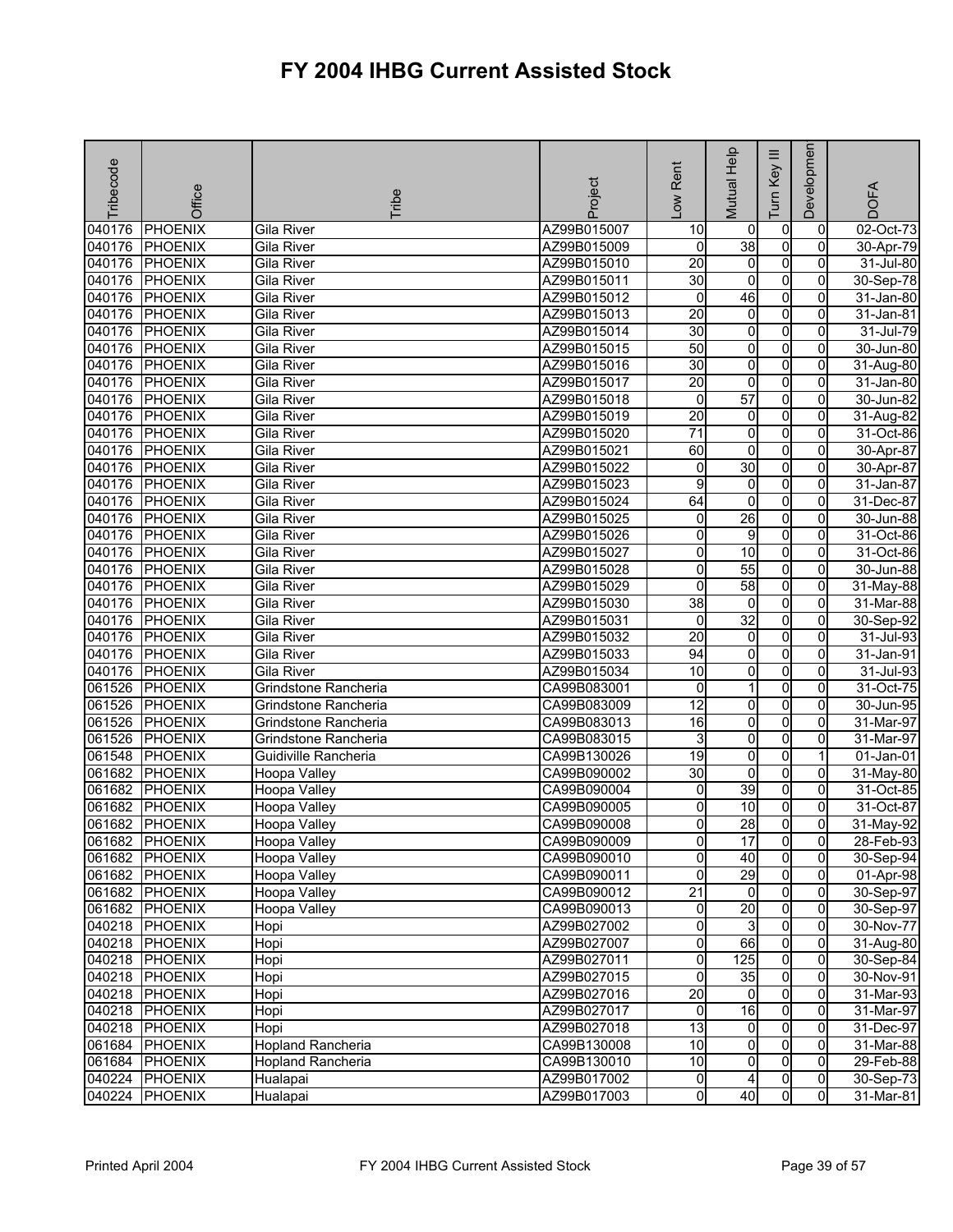| Tribecode | Office         | Tribe                 | Project     | Rent<br>$\sum_{i=1}^{n}$ | Mutual Help     | Ξ<br>Tum Key   | Developmen      | <b>DOFA</b> |
|-----------|----------------|-----------------------|-------------|--------------------------|-----------------|----------------|-----------------|-------------|
| 040224    | <b>PHOENIX</b> | Hualapai              | AZ99B017004 | 30                       | 0               | 0              | 0               | 31-Jul-81   |
| 040224    | <b>PHOENIX</b> | Hualapai              | AZ99B017007 | $\overline{20}$          | $\overline{0}$  | $\overline{0}$ | $\overline{0}$  | 30-Apr-87   |
| 040224    | PHOENIX        | Hualapai              | AZ99B017008 | 10                       | 0               | 0              | 0               | 31-Mar-88   |
| 040224    | <b>PHOENIX</b> | Hualapai              | AZ99B017009 | 0                        | 15              | $\overline{0}$ | 0               | 31-Mar-88   |
| 040224    | <b>PHOENIX</b> | Hualapai              | AZ99B017010 | 20                       | $\overline{0}$  | $\overline{0}$ | 0               | 31-Jul-89   |
| 040224    | <b>PHOENIX</b> | Hualapai              | AZ99B017011 | $\mathbf 0$              | 10              | $\overline{0}$ | 0               | 31-Oct-91   |
| 040224    | <b>PHOENIX</b> | Hualapai              | AZ99B017012 | $\overline{25}$          | 0               | $\overline{0}$ | 0               | 30-Aug-91   |
| 040224    | <b>PHOENIX</b> | Hualapai              | AZ99B017013 | 30                       | o               | $\overline{0}$ | $\overline{0}$  | 30-Sep-94   |
| 040224    | <b>PHOENIX</b> | Hualapai              | AZ99B017014 | 0                        | 28              | $\overline{0}$ | 0               | 31-Dec-95   |
| 350294    | <b>PHOENIX</b> | Isleta Pueblo         | NM99B081006 | 0                        | 13              | $\overline{0}$ | 0               | 30-Nov-77   |
| 350294    | <b>PHOENIX</b> | Isleta Pueblo         | NM99B081007 | 0                        | $\overline{37}$ | $\overline{0}$ | 0               | 31-Oct-80   |
| 350294    | <b>PHOENIX</b> | Isleta Pueblo         | NM99B081008 | $\overline{23}$          | 0               | $\overline{0}$ | 0               | 30-Nov-98   |
| 350294    | <b>PHOENIX</b> | Isleta Pueblo         | NM99B081009 | 0                        | 28              | 0              | $\Omega$        | 30-Nov-98   |
| 350294    | <b>PHOENIX</b> | <b>Isleta Pueblo</b>  | NM99B081010 | 0                        | $\overline{2}$  | $\overline{0}$ | $\mathbf{0}$    | 30-Nov-98   |
| 350294    | <b>PHOENIX</b> | Isleta Pueblo         | NM99B081011 | $\overline{c}$           | 0               | $\overline{0}$ | 0               | 30-Nov-98   |
| 350306    | <b>PHOENIX</b> | Jemez Pueblo          | NM99B080001 | 0                        | 13              | $\overline{0}$ | 0               | 31-Mar-78   |
| 350306    | <b>PHOENIX</b> | Jemez Pueblo          | NM99B080002 | 0                        | 41              | O              | 0               | 31-Oct-80   |
| 350306    | <b>PHOENIX</b> | Jemez Pueblo          | NM99B080003 | 0                        | 23              | $\overline{0}$ | 0               | 31-Oct-96   |
| 350306    | <b>PHOENIX</b> | Jemez Pueblo          | NM99B080004 | 0                        | $\overline{2}$  | $\overline{0}$ | 0               | 31-Dec-98   |
| 350314    | <b>PHOENIX</b> | Jicarilla Reservation | NM99B014001 | $\overline{22}$          | 0               | 0              | 0               | 31-Jul-66   |
| 350314    | <b>PHOENIX</b> | Jicarilla Reservation | NM99B014008 | 29                       | 0               | $\overline{0}$ | 0               | 30-Sep-81   |
| 350314    | <b>PHOENIX</b> | Jicarilla Reservation | NM99B014009 | 55                       | O               | $\overline{0}$ | 0               | 30-Nov-81   |
| 350314    | <b>PHOENIX</b> | Jicarilla Reservation | NM99B014010 | 0                        | $\overline{25}$ | $\overline{0}$ | 0               | 30-Sep-87   |
| 350314    | <b>PHOENIX</b> | Jicarilla Reservation | NM99B014011 | 0                        | $\overline{34}$ | O              | $\Omega$        | 31-Dec-87   |
| 350314    | PHOENIX        | Jicarilla Reservation | NM99B014012 | 0                        | 8               | $\overline{0}$ | $\overline{0}$  | 30-Nov-86   |
| 350314    | <b>PHOENIX</b> | Jicarilla Reservation | NM99B014013 | 0                        | $\overline{14}$ | $\overline{0}$ | 0               | 31-May-91   |
| 350314    | <b>PHOENIX</b> | Jicarilla Reservation | NM99B014014 | 0                        | 19              | $\overline{0}$ | $\overline{0}$  | 30-Nov-81   |
| 350314    | <b>PHOENIX</b> | Jicarilla Reservation | NM99B014015 | $\overline{32}$          | $\overline{0}$  | $\overline{0}$ | 0               | 31-Oct-96   |
| 040230    | <b>PHOENIX</b> | Kaibab Band of Paiute | AZ99B024002 | 0                        | 13              | $\overline{0}$ | 0               | 30-Sep-80   |
| 040230    | <b>PHOENIX</b> | Kaibab Band of Paiute | AZ99B024003 | 13                       | $\overline{0}$  | $\overline{0}$ | $\overline{0}$  | 30-Sep-82   |
| 040230    | PHOENIX        | Kaibab Band of Paiute | AZ99B024004 | 8                        | 0               | O              | 0               | 31-Jan-87   |
| 040230    | <b>PHOENIX</b> | Kaibab Band of Paiute | AZ99B024005 | 0                        | 5               | $\overline{0}$ | $\overline{0}$  | 31-Jan-87   |
| 040230    | <b>PHOENIX</b> | Kaibab Band of Paiute | AZ99B024006 | 4                        | o               | $\overline{0}$ | 0               | 31-Dec-86   |
| 040230    | <b>PHOENIX</b> | Kaibab Band of Paiute | AZ99B024007 | 0                        | 5               | $\overline{0}$ | 0               | 31-Jan-92   |
| 040230    | PHOENIX        | Kaibab Band of Paiute | AZ99B024008 | $\overline{13}$          | 0               | 0              | $\Omega$        | 30-Sep-97   |
| 040230    | PHOENIX        | Kaibab Band of Paiute | AZ99B024009 | 0                        | $\overline{c}$  | $\mathsf{o}$   | Οl              | 31-Aug-70   |
|           | 061785 PHOENIX | Karuk                 | CA99B134003 | 63                       | $\overline{0}$  | $\overline{0}$ | $\overline{0}$  | 31-May-92   |
|           | 061785 PHOENIX | Karuk                 | CA99B134004 | 17                       | $\overline{0}$  | $\overline{0}$ | $\mathbf{0}$    | 31-May-93   |
|           | 061785 PHOENIX | Karuk                 | CA99B134005 | 15                       | $\overline{0}$  | $\overline{0}$ | $\overline{0}$  | 31-Mar-97   |
|           | 061785 PHOENIX | Karuk                 | CA99B134006 | $\mathbf 0$              | 5               | $\overline{0}$ | 0               | 31-Mar-97   |
|           | 061785 PHOENIX | Karuk                 | CA99B134007 | o                        | 16              | $\overline{0}$ | $\overline{0}$  | $31-May-01$ |
|           | 061785 PHOENIX | Karuk                 | CA99B134008 | $\overline{16}$          | 0               | $\overline{0}$ | 0               | 30-Sep-03   |
|           | 061785 PHOENIX | Karuk                 | CA99B134009 | 20                       | 0               | $\overline{0}$ | $\overline{0}$  | 31-May-01   |
|           | 061785 PHOENIX | Karuk                 | CA99B134010 | $\mathbf 0$              | $\overline{0}$  | $\overline{0}$ | $\overline{24}$ |             |
|           | 350318 PHOENIX | Laguna Pueblo         | NM99B012001 | $\overline{10}$          | $\overline{0}$  | $\overline{0}$ | $\overline{0}$  | 28-Feb-67   |
|           | 350318 PHOENIX | Laguna Pueblo         | NM99B012002 | 29                       | 0               | $\overline{0}$ | 0               | 28-Feb-67   |
|           | 350318 PHOENIX | Laguna Pueblo         | NM99B012006 | $\overline{0}$           | 89              | $\overline{0}$ | $\overline{0}$  | 31-Mar-79   |
|           | 350318 PHOENIX | Laguna Pueblo         | NM99B012008 | 0                        | 35              | $\overline{0}$ | 0               | 30-Nov-97   |
|           | 350318 PHOENIX | Laguna Pueblo         | NM99B012009 | 0                        | 0               | $\overline{0}$ | 10              |             |
|           | 350318 PHOENIX | Laguna Pueblo         | NM99B012010 | $\overline{0}$           | 4               | $\overline{0}$ | $\overline{0}$  | 30-Sep-99   |
|           | 350318 PHOENIX | Laguna Pueblo         | NM99B012011 | 0                        | 0               | $\overline{0}$ | 30              |             |
|           | 061864 PHOENIX | La Jolla Band         | CA99B080021 | $\overline{0}$           | 15              | $\overline{0}$ | $\overline{0}$  | 30-Sep-81   |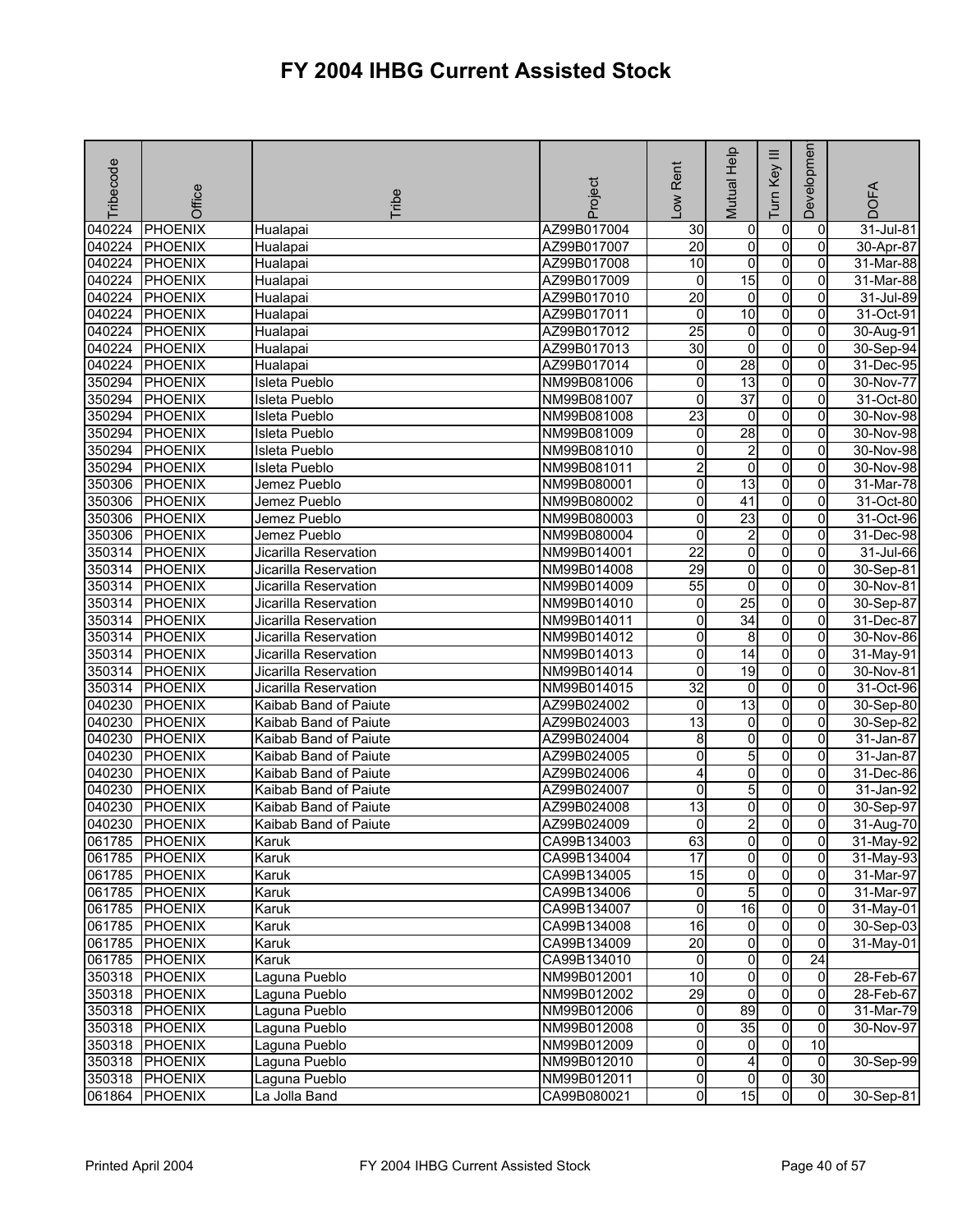| Tribecode | Office         | <b>Tribe</b>                    | Project     | -ow Rent            | Mutual Help     | Ξ<br>Key<br>Tum | Developmen      | <b>DOFA</b> |
|-----------|----------------|---------------------------------|-------------|---------------------|-----------------|-----------------|-----------------|-------------|
| 061864    | <b>PHOENIX</b> | La Jolla Band                   | CA99B080027 | 0                   | 28              | $\mathbf 0$     | 0               | 29-Feb-88   |
| 061864    | <b>PHOENIX</b> | La Jolla Band                   | CA99B080057 | $\overline{2}$      | $\mathbf 0$     | $\overline{0}$  | $\mathbf 0$     | 31-Oct-95   |
| 061864    | <b>PHOENIX</b> | La Jolla Band                   | CA99B080062 | 0                   | 11              | $\overline{0}$  | 0               | 31-Oct-95   |
| 061864    | <b>PHOENIX</b> | La Jolla Band                   | CA99B080071 | 0                   | 0               | $\overline{0}$  | $\overline{12}$ |             |
| 061964    | <b>PHOENIX</b> | Laytonville Rancheria           | CA99B130001 | 31                  | 0               | $\overline{0}$  | $\mathbf 0$     | 31-Jul-85   |
| 061964    | <b>PHOENIX</b> | Laytonville Rancheria           | CA99B130025 | 0                   | $\overline{2}$  | $\overline{0}$  | 0               | 31-Jul-85   |
| 062084    | <b>PHOENIX</b> | Lone Pine Paiute-Shoshone       | CA99B098003 | 36                  | $\overline{0}$  | $\overline{0}$  | 0               | 30-Sep-97   |
| 062084    | <b>PHOENIX</b> | Lone Pine Paiute-Shoshone       | CA99B098004 | 5                   | o               | $\overline{0}$  | 0               | 31-Mar-82   |
| 062084    | <b>PHOENIX</b> | Lone Pine Paiute-Shoshone       | CA99B098005 | 3                   | 0               | 0               | 0               | 31-Mar-79   |
| 062084    | <b>PHOENIX</b> | Lone Pine Paiute-Shoshone       | CA99B098007 | 0                   | 1               | $\overline{0}$  | 0               | 29-Feb-84   |
| 062084    | <b>PHOENIX</b> | Lone Pine Paiute-Shoshone       | CA99B098009 | 0                   | $\overline{c}$  | $\overline{0}$  | 0               | 30-Nov-87   |
| 062084    | <b>PHOENIX</b> | Lone Pine Paiute-Shoshone       | CA99B098010 | $\overline{2}$      | 0               | $\overline{0}$  | 0               | 30-Nov-87   |
| 062084    | <b>PHOENIX</b> | Lone Pine Paiute-Shoshone       | CA99B098012 | 0                   | 4               | 0               | $\Omega$        | 30-Sep-91   |
| 062084    | <b>PHOENIX</b> | Lone Pine Paiute-Shoshone       | CA99B098013 | 0                   | 1               | 0               | 0               | 30-Apr-93   |
| 062084    | <b>PHOENIX</b> | Lone Pine Paiute-Shoshone       | CA99B098017 | 0                   | 1               | $\overline{0}$  | 0               | 30-Nov-87   |
| 062176    | <b>PHOENIX</b> | Manchester Point Arena Rancheri | CA99B130004 | 29                  | 0               | $\overline{0}$  | 0               | 29-Feb-88   |
| 062176    | <b>PHOENIX</b> | Manchester Point Arena Rancheri | CA99B130006 | 0                   | 6               | $\overline{0}$  | $\overline{0}$  | 29-Feb-88   |
| 062176    | <b>PHOENIX</b> | Manchester Point Arena Rancheri | CA99B130016 | $\overline{9}$      | 0               | $\overline{0}$  | 0               | 30-Jun-92   |
| 062254    | <b>PHOENIX</b> | Mesa Grande Band                | CA99B148001 | $\overline{14}$     | o               | $\overline{0}$  | $\overline{0}$  | 01-Mar-96   |
| 062254    | <b>PHOENIX</b> | Mesa Grande Band                | CA99B148002 | 8                   | 0               | $\overline{0}$  | 0               | 31-Aug-99   |
| 350420    | <b>PHOENIX</b> | <b>Mescalero Reservation</b>    | NM99B013001 | 54                  | 0               | $\overline{0}$  | 0               | 31-Mar-66   |
| 350420    | <b>PHOENIX</b> | <b>Mescalero Reservation</b>    | NM99B013003 | 36                  | 0               | $\overline{0}$  | $\overline{0}$  | 31-Mar-77   |
| 350420    | <b>PHOENIX</b> | <b>Mescalero Reservation</b>    | NM99B013004 | 55                  | 0               | O               | 0               | 31-Mar-79   |
| 350420    | <b>PHOENIX</b> | <b>Mescalero Reservation</b>    | NM99B013005 | 13                  | 0               | $\overline{0}$  | 0               | 30-Apr-79   |
| 350420    | <b>PHOENIX</b> | <b>Mescalero Reservation</b>    | NM99B013006 | 12                  | o               | $\overline{0}$  | 0               | 30-Sep-80   |
| 350420    | <b>PHOENIX</b> | <b>Mescalero Reservation</b>    | NM99B013007 | $\overline{26}$     | 0               | $\overline{0}$  | 0               | 30-Nov-81   |
| 350420    | <b>PHOENIX</b> | <b>Mescalero Reservation</b>    | NM99B013008 | 25                  | 0               | $\overline{0}$  | 0               | 31-Mar-84   |
| 350420    | <b>PHOENIX</b> | <b>Mescalero Reservation</b>    | NM99B013010 | 0                   | $\overline{11}$ | $\overline{0}$  | 0               | 31-May-88   |
| 350420    | <b>PHOENIX</b> | <b>Mescalero Reservation</b>    | NM99B013011 | 25                  | 0               | 0               | 0               | 31-May-88   |
| 350420    | <b>PHOENIX</b> | <b>Mescalero Reservation</b>    | NM99B013012 | $\overline{25}$     | 0               | 0               | 0               | 31-May-88   |
| 350420    | PHOENIX        | <b>Mescalero Reservation</b>    | NM99B013013 | 0                   | $\overline{10}$ | $\overline{0}$  | $\overline{0}$  | 31-Dec-92   |
| 350420    | PHOENIX        | <b>Mescalero Reservation</b>    | NM99B013014 | 40                  | 0               | $\overline{0}$  | 0               | 31-May-93   |
| 350420    | <b>PHOENIX</b> | <b>Mescalero Reservation</b>    | NM99B013016 | 0                   | 32              | $\overline{0}$  | 0               | 30-Sep-99   |
| 062350    | <b>PHOENIX</b> | Mooretown Rancheria             | CA99B130019 | $\overline{20}$     | $\mathbf 0$     | O               | 0               | 31-Aug-96   |
| 062350    | PHOENIX        | Mooretown Rancheria             | CA99B130020 | 0                   | 10              | 0               | 0               | 31-Aug-96   |
| 062350    | <b>PHOENIX</b> | Mooretown Rancheria             | CA99B130022 | $\overline{20}$     | 0               | 0               | $\overline{0}$  | 31-Aug-96   |
|           | 320126 PHOENIX | Moapa Band of Paiute            | NV99B014003 | 0                   | 10              | 01              | $\overline{0}$  | 30-Sep-78   |
|           | 320126 PHOENIX | Moapa Band of Paiute            | NV99B014004 | 39                  | ō               | $\overline{0}$  | $\overline{0}$  | 31-May-82   |
| 062371    | PHOENIX        | Morongo Band of Cahuilla        | CA99B080014 | 0                   | 25              | $\overline{0}$  | $\mathbf{0}$    | 29-Feb-80   |
| 062371    | <b>PHOENIX</b> | Morongo Band of Cahuilla        | CA99B080022 | 0                   | 18              | $\overline{0}$  | 0               | 30-Jun-87   |
| 062371    | <b>PHOENIX</b> | Morongo Band of Cahuilla        | CA99B080043 | 0                   | 30              | $\overline{0}$  | $\Omega$        | 30-Apr-89   |
| 062371    | <b>PHOENIX</b> | Morongo Band of Cahuilla        | CA99B080050 | 0                   | 18              | $\overline{0}$  | $\mathbf{0}$    | 30-Jun-92   |
| 062371    | PHOENIX        | Morongo Band of Cahuilla        | CA99B080061 | 0                   | $\overline{0}$  | $\overline{0}$  | $\overline{2}$  | 07-May-96   |
| 062371    | PHOENIX        | Morongo Band of Cahuilla        | CA99B080064 | $\mathsf{O}\xspace$ | $\overline{0}$  | $\overline{0}$  | 4               |             |
|           | 350445 PHOENIX | Nambe Pueblo                    | NM99B040011 | 0                   | 34              | $\overline{0}$  | $\overline{0}$  | 30-Sep-80   |
|           | 350445 PHOENIX | Nambe Pueblo                    | NM99B040013 | 0                   | 13              | $\overline{0}$  | 0               | 30-Sep-80   |
|           | 350445 PHOENIX | Nambe Pueblo                    | NM99B040017 | 0                   | 15              | $\overline{0}$  | $\Omega$        | 30-Apr-84   |
| 350445    | <b>PHOENIX</b> | Nambe Pueblo                    | NM99B040018 | 0                   | $5\overline{)}$ | $\overline{0}$  | 0               | 31-Jul-87   |
|           | 350445 PHOENIX | Nambe Pueblo                    | NM99B040023 | $\mathsf{O}\xspace$ | 5               | $\overline{0}$  | $\overline{0}$  | 30-Apr-89   |
|           | 350445 PHOENIX | Nambe Pueblo                    | NM99B040024 | 0                   | $\overline{22}$ | $\overline{0}$  | 0               | 31-Oct-88   |
|           | 350445 PHOENIX | Nambe Pueblo                    | NM99B040027 | 0                   | 14              | 0               | $\overline{0}$  | 28-Feb-95   |
| 350445    | <b>PHOENIX</b> | Nambe Pueblo                    | NM99B040030 | 20                  | 0               | 0               | $\overline{0}$  | 31-Jul-99   |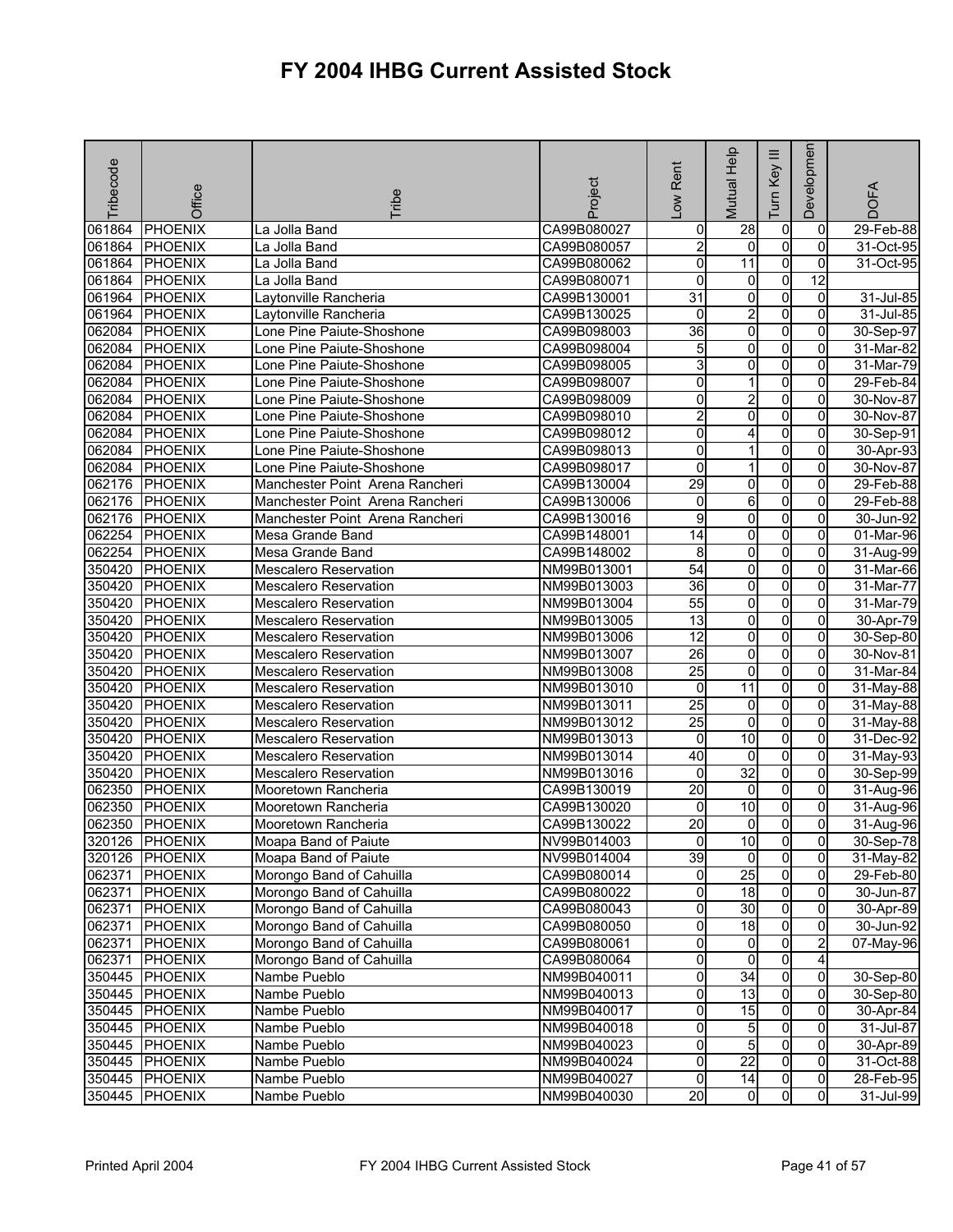| Tribecode        | Office                           | Tribe                          | Project                    | -ow Rent        | Mutual Help             | Ξ<br>Key<br>lum                  | Developmen     | <b>DOFA</b>            |
|------------------|----------------------------------|--------------------------------|----------------------------|-----------------|-------------------------|----------------------------------|----------------|------------------------|
|                  |                                  |                                |                            |                 |                         |                                  |                |                        |
| 040281           | <b>PHOENIX</b>                   | Navajo Nation                  | AZ99B012001                | 60              | 0                       | $\overline{0}$                   | 0              | 31-Dec-68              |
| 040281           | <b>PHOENIX</b>                   | Navajo Nation                  | AZ99B012002                | 50              | o                       | $\overline{0}$                   | $\Omega$       | 30-Apr-68              |
| 040281           | <b>PHOENIX</b>                   | Navajo Nation                  | AZ99B012003                | 110             | $\overline{\mathbf{0}}$ | $\overline{0}$                   | $\overline{0}$ | 30-Apr-68              |
| 040281           | <b>PHOENIX</b>                   | Navajo Nation                  | AZ99B012004                | 40              | o                       | $\overline{0}$                   | 0              | 30-Nov-67              |
| 040281           | <b>PHOENIX</b>                   | Navajo Nation                  | AZ99B012005                | 50              | $\overline{0}$          | $\overline{0}$                   | 0              | 31-Jan-67              |
| 040281           | <b>PHOENIX</b>                   | Navajo Nation                  | AZ99B012012                | 50              | $\overline{\mathbf{0}}$ | $\overline{0}$                   | $\overline{0}$ | 31-Jan-71              |
| 040281           | <b>PHOENIX</b>                   | Navajo Nation                  | AZ99B012017                | 0               | $\overline{2}$          | $\overline{0}$                   | 0              | $31$ -Jul-76           |
| 040281           | <b>PHOENIX</b>                   | Navajo Nation                  | AZ99B012032                | o               | $\mathbf{1}$            | $\overline{0}$                   | $\overline{0}$ | 30-May-74              |
| 040281           | <b>PHOENIX</b>                   | Navajo Nation                  | AZ99B012038                | 10              | 0                       | $\overline{0}$                   | $\overline{0}$ | 30-Dec-74              |
| 040281           | <b>PHOENIX</b>                   | Navajo Nation                  | AZ99B012039                | 10              | 0                       | $\overline{0}$                   | 0              | $31$ -Dec-75           |
| 040281           | <b>PHOENIX</b>                   | Navajo Nation                  | AZ99B012040                | 10              | ō                       | $\overline{0}$                   | 0              | 30-Jun-76              |
| 040281           | <b>PHOENIX</b>                   | Navajo Nation                  | AZ99B012042                | 0               | 34                      | $\overline{0}$                   | 0              | 30-Apr-79              |
| 040281           | <b>PHOENIX</b>                   | Navajo Nation                  | AZ99B012043                | 45              | $\mathbf 0$             | 0                                | 0              | 30-Apr-79              |
| 040281           | <b>PHOENIX</b>                   | Navajo Nation                  | AZ99B012044                | 0               | $\overline{17}$         | 0                                | $\overline{0}$ | 31-Aug-79              |
| 040281           | <b>PHOENIX</b>                   | Navajo Nation                  | AZ99B012045                | 0               | 15                      | $\overline{0}$                   | 0              | 31-Aug-79              |
| 040281           | <b>PHOENIX</b>                   | Navajo Nation                  | AZ99B012046                | 0               | $\overline{11}$         | $\overline{0}$                   | 0              | 31-Dec-78              |
| 040281           | PHOENIX                          | Navajo Nation                  | AZ99B012047                | 0               | $\,6$                   | $\overline{0}$                   | $\overline{0}$ | 31-May-79              |
| 040281           | <b>PHOENIX</b>                   | Navajo Nation                  | AZ99B012048                | 10              | o                       | $\overline{0}$                   | 0              | 31-Oct-78              |
| 040281           | <b>PHOENIX</b>                   | Navajo Nation                  | AZ99B012050                | 40              | ō<br>69                 | $\overline{0}$                   | $\overline{0}$ | 31-Aug-83              |
| 040281           | <b>PHOENIX</b>                   | Navajo Nation                  | AZ99B012051                | 0               |                         | $\overline{0}$                   | $\overline{0}$ | 31-Dec-81              |
| 040281<br>040281 | <b>PHOENIX</b>                   | Navajo Nation                  | AZ99B012057                | 150             | $\overline{0}$          | $\overline{0}$                   | 0              | 30-Apr-87              |
|                  | <b>PHOENIX</b>                   | Navajo Nation                  | AZ99B012058                | 37              | $\overline{0}$          | $\overline{0}$                   | 0              | 31-May-83              |
| 040281           | <b>PHOENIX</b>                   | Navajo Nation                  | AZ99B012059                | 30              | $\overline{0}$          | O                                | 0              | 31-Dec-82              |
| 040281           | <b>PHOENIX</b>                   | Navajo Nation                  | AZ99B012060                | 10              | 0                       | $\overline{0}$<br>O              | 0              | 30-Nov-82              |
| 040281           | <b>PHOENIX</b>                   | Navajo Nation                  | AZ99B012061                | $\overline{6}$  | o                       |                                  | 0              | 31-Aug-82              |
| 040281           | <b>PHOENIX</b>                   | Navajo Nation                  | AZ99B012062                | 130             | $\mathsf{O}\xspace$     | $\overline{0}$<br>$\overline{0}$ | 0              | 30-Nov-83              |
| 040281           | <b>PHOENIX</b>                   | Navajo Nation                  | AZ99B012063                | 88              | 0<br>20                 | $\overline{0}$                   | 0<br>0         | 31-Mar-84              |
| 040281<br>040281 | <b>PHOENIX</b>                   | Navajo Nation                  | AZ99B012066                | $\pmb{0}$<br>65 | ō                       | $\overline{0}$                   |                | 31-Jul-83              |
| 040281           | <b>PHOENIX</b><br><b>PHOENIX</b> | Navajo Nation                  | AZ99B012067<br>AZ99B012070 | 0               | 20                      | 0                                | 0<br>0         | 30-Nov-82<br>30-Sep-82 |
|                  |                                  | Navajo Nation                  |                            |                 |                         | $\overline{0}$                   | $\overline{0}$ |                        |
| 040281<br>040281 | <b>PHOENIX</b>                   | Navajo Nation                  | AZ99B012073                | 15<br>50        | $\overline{0}$<br>0     | $\overline{0}$                   | 0              | 31-Oct-83              |
|                  | <b>PHOENIX</b>                   | Navajo Nation                  | AZ99B012082                | 70              | ō                       | $\overline{0}$                   | $\overline{0}$ | 30-Sep-86              |
| 040281<br>040281 | PHOENIX<br><b>PHOENIX</b>        | Navajo Nation                  | AZ99B012083                | 0               | 64                      | O                                | $\overline{0}$ | 31-Aug-85              |
| 040281           | <b>PHOENIX</b>                   | Navajo Nation                  | AZ99B012084<br>AZ99B012085 | 50              | 0                       | 0                                | 0              | 31-May-85              |
| 040281           | <b>PHOENIX</b>                   | Navajo Nation                  | AZ99B012086                | 50              | 0                       | $\overline{0}$                   | $\overline{0}$ | 31-Aug-86<br>31-Aug-86 |
| 040281           | PHOENIX                          | Navajo Nation<br>Navajo Nation | AZ99B012087                | 50              |                         |                                  | $\overline{0}$ | 30-Sep-86              |
| 040281           | <b>PHOENIX</b>                   | Navajo Nation                  | AZ99B012088                | 0               | 01<br>66                | 01<br>$\overline{0}$             | $\mathbf{0}$   | 30-Sep-85              |
|                  |                                  | Navajo Nation                  |                            |                 | 42                      | $\overline{0}$                   | $\mathbf{0}$   |                        |
| 040281           | <b>PHOENIX</b><br><b>PHOENIX</b> |                                | AZ99B012089                | 0<br>0          | 55                      | $\overline{0}$                   | 0              | 31-May-85              |
| 040281<br>040281 | <b>PHOENIX</b>                   | Navajo Nation<br>Navajo Nation | AZ99B012090                | 0               | 38                      | 0                                | 0              | 31-Oct-87              |
| 040281           | <b>PHOENIX</b>                   |                                | AZ99B012091                | 40              | $\overline{0}$          | $\overline{0}$                   | $\mathbf{0}$   | 31-Mar-86              |
| 040281           | <b>PHOENIX</b>                   | Navajo Nation<br>Navajo Nation | AZ99B012093<br>AZ99B012094 | 0               | 35                      | $\overline{0}$                   | 0              | 31-Aug-85<br>30-Nov-87 |
| 040281           |                                  |                                |                            |                 | 33                      | $\overline{0}$                   | 0              |                        |
| 040281           | PHOENIX<br>PHOENIX               | Navajo Nation<br>Navajo Nation | AZ99B012095<br>AZ99B012096 | 0<br>0          | $\overline{37}$         | $\overline{0}$                   | $\overline{0}$ | 30-Jun-87<br>31-Oct-87 |
| 040281           | PHOENIX                          | Navajo Nation                  | AZ99B012097                | 0               | $\overline{22}$         | $\overline{0}$                   | $\overline{0}$ | 31-Dec-87              |
| 040281           | <b>PHOENIX</b>                   | Navajo Nation                  | AZ99B012098                | 33              | $\overline{0}$          | $\overline{0}$                   | $\Omega$       | 31-Oct-87              |
| 040281           | <b>PHOENIX</b>                   | Navajo Nation                  | AZ99B012099                | 0               | $\overline{25}$         | 0                                | 0              | 31-May-88              |
| 040281           | <b>PHOENIX</b>                   | Navajo Nation                  | AZ99B012100                | 0               | 25                      | $\overline{0}$                   | 0              | 29-Feb-88              |
| 040281           | <b>PHOENIX</b>                   | Navajo Nation                  | AZ99B012101                | 0               | 30                      | $\overline{0}$                   | $\overline{0}$ | 30-Jun-88              |
| 040281           | <b>PHOENIX</b>                   | Navajo Nation                  | AZ99B012102                | 0               | 18                      | 0                                | $\overline{0}$ | 31-Dec-87              |
| 040281           | <b>PHOENIX</b>                   | Navajo Nation                  | AZ99B012103                | 65              | $\mathbf{0}$            | 0                                | $\overline{0}$ | 31-May-91              |
|                  |                                  |                                |                            |                 |                         |                                  |                |                        |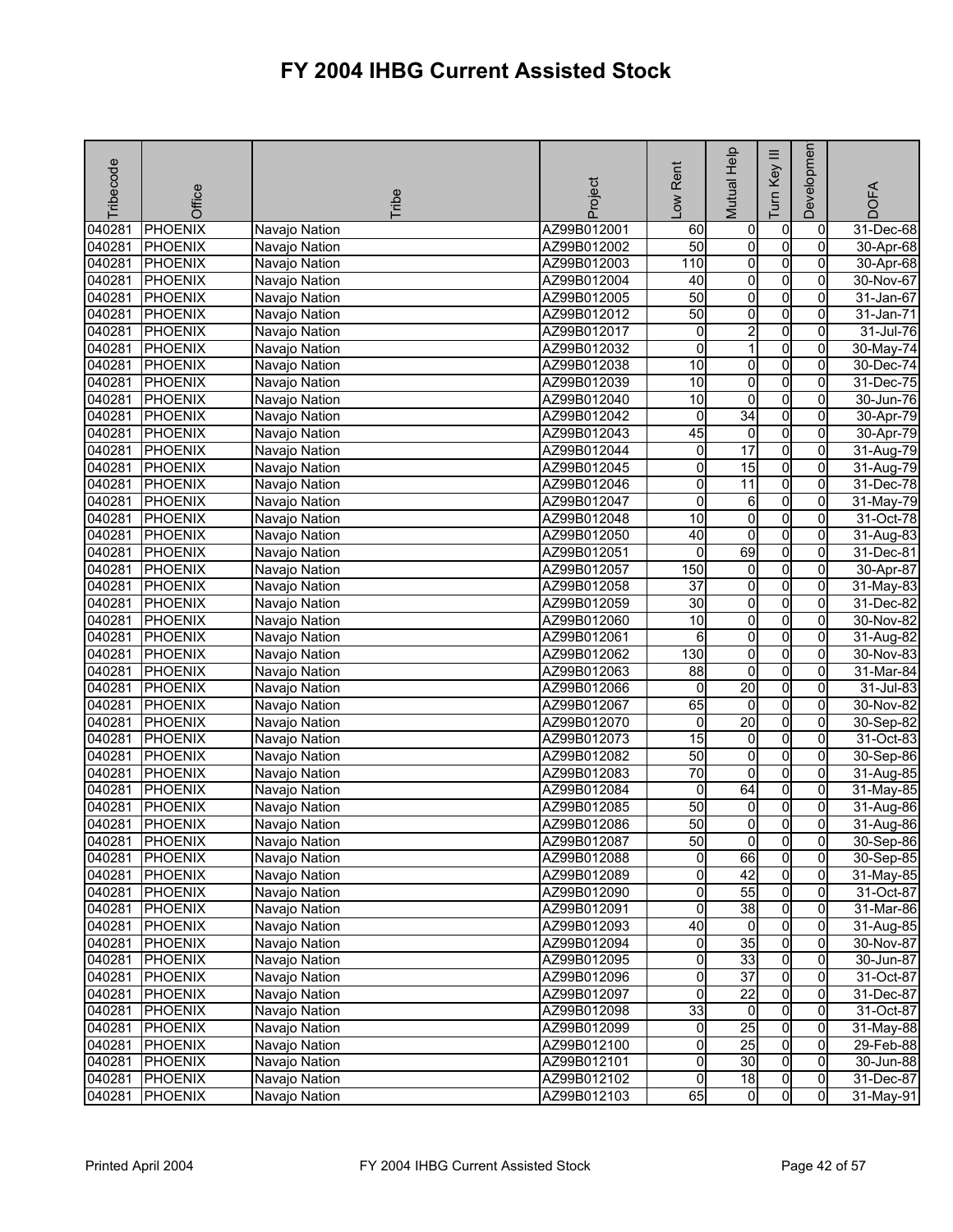| <b>PHOENIX</b><br>o<br>040281<br>Navajo Nation<br>AZ99B012104<br>$\overline{20}$<br>$\pmb{0}$<br>0<br>20<br>$\overline{0}$<br>o<br>040281<br><b>PHOENIX</b><br>AZ99B012105<br>$\overline{0}$<br>Navajo Nation<br>Ō<br>60<br>O<br>040281<br>0<br><b>PHOENIX</b><br>AZ99B012106<br>Navajo Nation<br>$\overline{0}$<br>26<br>040281<br><b>PHOENIX</b><br>0<br>Navajo Nation<br>AZ99B012107<br>0<br>60<br>$\overline{0}$<br>040281<br><b>PHOENIX</b><br>AZ99B012108<br>0<br>$\mathbf{0}$<br>Navajo Nation<br>30<br>$\overline{0}$<br>040281<br><b>PHOENIX</b><br>AZ99B012109<br>0<br>0<br>Navajo Nation<br>15<br>$\overline{0}$<br>040281<br><b>PHOENIX</b><br>AZ99B012110<br>0<br>0<br>Navajo Nation<br>$\overline{0}$<br>040281<br>$\overline{0}$<br>45<br>$\overline{0}$<br><b>PHOENIX</b><br>AZ99B012111<br>Navajo Nation<br>25<br>$\overline{0}$<br>040281<br>0<br>$\overline{0}$<br><b>PHOENIX</b><br>AZ99B012112<br>Navajo Nation<br>$\overline{0}$<br>$\mathbf 0$<br>040281<br><b>PHOENIX</b><br>$\overline{25}$<br>AZ99B012113<br>0<br>Navajo Nation<br>49<br>$\overline{0}$<br>040281<br>$\mathsf{O}\xspace$<br>$\overline{0}$<br><b>PHOENIX</b><br>AZ99B012114<br>Navajo Nation<br>14<br>040281<br>$\overline{0}$<br><b>PHOENIX</b><br>AZ99B012115<br>0<br>0<br>Navajo Nation<br>0<br>040281<br>0<br>20<br><b>PHOENIX</b><br>AZ99B012116<br>$\Omega$<br>Navajo Nation<br>20<br>$\overline{0}$<br>040281<br>0<br>$\overline{0}$<br><b>PHOENIX</b><br>AZ99B012117<br>Navajo Nation<br>$\overline{0}$<br>040281<br>15<br>O<br><b>PHOENIX</b><br>0<br>Navajo Nation<br>AZ99B012118<br>29<br>$\overline{0}$<br>040281<br>0<br><b>PHOENIX</b><br>AZ99B012119<br>0<br>Navajo Nation<br>35<br>$\overline{0}$<br>Ō<br>040281<br><b>PHOENIX</b><br>0<br>Navajo Nation<br>AZ99B012120<br>20<br>$\overline{0}$<br>040281<br><b>PHOENIX</b><br>AZ99B012121<br>0<br>0<br>Navajo Nation<br>O<br>040281<br>10<br>o<br>$\overline{0}$<br><b>PHOENIX</b><br>AZ99B012122<br>Navajo Nation<br>15<br>0<br>040281<br><b>PHOENIX</b><br>AZ99B012123<br>0<br>0<br>Navajo Nation<br>0<br>040281<br>10<br>$\mathbf 0$<br><b>PHOENIX</b><br>AZ99B012124<br>0<br>Navajo Nation<br>26<br>$\overline{0}$<br>040281<br>$\mathbf 0$<br>$\overline{0}$<br><b>PHOENIX</b><br>AZ99B012125<br>Navajo Nation<br>30<br>$\overline{0}$<br>040281<br><b>PHOENIX</b><br>$\overline{0}$<br>AZ99B012126<br>0<br>Navajo Nation | <b>DOFA</b>            |
|-------------------------------------------------------------------------------------------------------------------------------------------------------------------------------------------------------------------------------------------------------------------------------------------------------------------------------------------------------------------------------------------------------------------------------------------------------------------------------------------------------------------------------------------------------------------------------------------------------------------------------------------------------------------------------------------------------------------------------------------------------------------------------------------------------------------------------------------------------------------------------------------------------------------------------------------------------------------------------------------------------------------------------------------------------------------------------------------------------------------------------------------------------------------------------------------------------------------------------------------------------------------------------------------------------------------------------------------------------------------------------------------------------------------------------------------------------------------------------------------------------------------------------------------------------------------------------------------------------------------------------------------------------------------------------------------------------------------------------------------------------------------------------------------------------------------------------------------------------------------------------------------------------------------------------------------------------------------------------------------------------------------------------------------------------------------------------------------------------------------------------------------------------------------------------------------------------------------------------------------------------------------------------------------------------------------------------------------------------------------------------------------|------------------------|
|                                                                                                                                                                                                                                                                                                                                                                                                                                                                                                                                                                                                                                                                                                                                                                                                                                                                                                                                                                                                                                                                                                                                                                                                                                                                                                                                                                                                                                                                                                                                                                                                                                                                                                                                                                                                                                                                                                                                                                                                                                                                                                                                                                                                                                                                                                                                                                                           | 30-Sep-90              |
|                                                                                                                                                                                                                                                                                                                                                                                                                                                                                                                                                                                                                                                                                                                                                                                                                                                                                                                                                                                                                                                                                                                                                                                                                                                                                                                                                                                                                                                                                                                                                                                                                                                                                                                                                                                                                                                                                                                                                                                                                                                                                                                                                                                                                                                                                                                                                                                           | 30-Sep-90              |
|                                                                                                                                                                                                                                                                                                                                                                                                                                                                                                                                                                                                                                                                                                                                                                                                                                                                                                                                                                                                                                                                                                                                                                                                                                                                                                                                                                                                                                                                                                                                                                                                                                                                                                                                                                                                                                                                                                                                                                                                                                                                                                                                                                                                                                                                                                                                                                                           | 31-Dec-90              |
|                                                                                                                                                                                                                                                                                                                                                                                                                                                                                                                                                                                                                                                                                                                                                                                                                                                                                                                                                                                                                                                                                                                                                                                                                                                                                                                                                                                                                                                                                                                                                                                                                                                                                                                                                                                                                                                                                                                                                                                                                                                                                                                                                                                                                                                                                                                                                                                           | 31-May-91              |
|                                                                                                                                                                                                                                                                                                                                                                                                                                                                                                                                                                                                                                                                                                                                                                                                                                                                                                                                                                                                                                                                                                                                                                                                                                                                                                                                                                                                                                                                                                                                                                                                                                                                                                                                                                                                                                                                                                                                                                                                                                                                                                                                                                                                                                                                                                                                                                                           | 31-May-91              |
|                                                                                                                                                                                                                                                                                                                                                                                                                                                                                                                                                                                                                                                                                                                                                                                                                                                                                                                                                                                                                                                                                                                                                                                                                                                                                                                                                                                                                                                                                                                                                                                                                                                                                                                                                                                                                                                                                                                                                                                                                                                                                                                                                                                                                                                                                                                                                                                           | 30-Sep-90              |
|                                                                                                                                                                                                                                                                                                                                                                                                                                                                                                                                                                                                                                                                                                                                                                                                                                                                                                                                                                                                                                                                                                                                                                                                                                                                                                                                                                                                                                                                                                                                                                                                                                                                                                                                                                                                                                                                                                                                                                                                                                                                                                                                                                                                                                                                                                                                                                                           | 30-Sep-90              |
|                                                                                                                                                                                                                                                                                                                                                                                                                                                                                                                                                                                                                                                                                                                                                                                                                                                                                                                                                                                                                                                                                                                                                                                                                                                                                                                                                                                                                                                                                                                                                                                                                                                                                                                                                                                                                                                                                                                                                                                                                                                                                                                                                                                                                                                                                                                                                                                           | 30-Sep-90              |
|                                                                                                                                                                                                                                                                                                                                                                                                                                                                                                                                                                                                                                                                                                                                                                                                                                                                                                                                                                                                                                                                                                                                                                                                                                                                                                                                                                                                                                                                                                                                                                                                                                                                                                                                                                                                                                                                                                                                                                                                                                                                                                                                                                                                                                                                                                                                                                                           | 31-May-92              |
|                                                                                                                                                                                                                                                                                                                                                                                                                                                                                                                                                                                                                                                                                                                                                                                                                                                                                                                                                                                                                                                                                                                                                                                                                                                                                                                                                                                                                                                                                                                                                                                                                                                                                                                                                                                                                                                                                                                                                                                                                                                                                                                                                                                                                                                                                                                                                                                           | 31-May-92              |
|                                                                                                                                                                                                                                                                                                                                                                                                                                                                                                                                                                                                                                                                                                                                                                                                                                                                                                                                                                                                                                                                                                                                                                                                                                                                                                                                                                                                                                                                                                                                                                                                                                                                                                                                                                                                                                                                                                                                                                                                                                                                                                                                                                                                                                                                                                                                                                                           | 30-Apr-92              |
|                                                                                                                                                                                                                                                                                                                                                                                                                                                                                                                                                                                                                                                                                                                                                                                                                                                                                                                                                                                                                                                                                                                                                                                                                                                                                                                                                                                                                                                                                                                                                                                                                                                                                                                                                                                                                                                                                                                                                                                                                                                                                                                                                                                                                                                                                                                                                                                           | 31-Mar-92              |
|                                                                                                                                                                                                                                                                                                                                                                                                                                                                                                                                                                                                                                                                                                                                                                                                                                                                                                                                                                                                                                                                                                                                                                                                                                                                                                                                                                                                                                                                                                                                                                                                                                                                                                                                                                                                                                                                                                                                                                                                                                                                                                                                                                                                                                                                                                                                                                                           | 30-Nov-91              |
|                                                                                                                                                                                                                                                                                                                                                                                                                                                                                                                                                                                                                                                                                                                                                                                                                                                                                                                                                                                                                                                                                                                                                                                                                                                                                                                                                                                                                                                                                                                                                                                                                                                                                                                                                                                                                                                                                                                                                                                                                                                                                                                                                                                                                                                                                                                                                                                           | 31-Dec-91              |
|                                                                                                                                                                                                                                                                                                                                                                                                                                                                                                                                                                                                                                                                                                                                                                                                                                                                                                                                                                                                                                                                                                                                                                                                                                                                                                                                                                                                                                                                                                                                                                                                                                                                                                                                                                                                                                                                                                                                                                                                                                                                                                                                                                                                                                                                                                                                                                                           | 30-Nov-91              |
|                                                                                                                                                                                                                                                                                                                                                                                                                                                                                                                                                                                                                                                                                                                                                                                                                                                                                                                                                                                                                                                                                                                                                                                                                                                                                                                                                                                                                                                                                                                                                                                                                                                                                                                                                                                                                                                                                                                                                                                                                                                                                                                                                                                                                                                                                                                                                                                           | 30-Nov-92              |
|                                                                                                                                                                                                                                                                                                                                                                                                                                                                                                                                                                                                                                                                                                                                                                                                                                                                                                                                                                                                                                                                                                                                                                                                                                                                                                                                                                                                                                                                                                                                                                                                                                                                                                                                                                                                                                                                                                                                                                                                                                                                                                                                                                                                                                                                                                                                                                                           | 30-Apr-92              |
|                                                                                                                                                                                                                                                                                                                                                                                                                                                                                                                                                                                                                                                                                                                                                                                                                                                                                                                                                                                                                                                                                                                                                                                                                                                                                                                                                                                                                                                                                                                                                                                                                                                                                                                                                                                                                                                                                                                                                                                                                                                                                                                                                                                                                                                                                                                                                                                           | 31-Mar-92              |
|                                                                                                                                                                                                                                                                                                                                                                                                                                                                                                                                                                                                                                                                                                                                                                                                                                                                                                                                                                                                                                                                                                                                                                                                                                                                                                                                                                                                                                                                                                                                                                                                                                                                                                                                                                                                                                                                                                                                                                                                                                                                                                                                                                                                                                                                                                                                                                                           | 31-Mar-92              |
|                                                                                                                                                                                                                                                                                                                                                                                                                                                                                                                                                                                                                                                                                                                                                                                                                                                                                                                                                                                                                                                                                                                                                                                                                                                                                                                                                                                                                                                                                                                                                                                                                                                                                                                                                                                                                                                                                                                                                                                                                                                                                                                                                                                                                                                                                                                                                                                           | 31-Dec-91              |
|                                                                                                                                                                                                                                                                                                                                                                                                                                                                                                                                                                                                                                                                                                                                                                                                                                                                                                                                                                                                                                                                                                                                                                                                                                                                                                                                                                                                                                                                                                                                                                                                                                                                                                                                                                                                                                                                                                                                                                                                                                                                                                                                                                                                                                                                                                                                                                                           | 31-Dec-91              |
|                                                                                                                                                                                                                                                                                                                                                                                                                                                                                                                                                                                                                                                                                                                                                                                                                                                                                                                                                                                                                                                                                                                                                                                                                                                                                                                                                                                                                                                                                                                                                                                                                                                                                                                                                                                                                                                                                                                                                                                                                                                                                                                                                                                                                                                                                                                                                                                           | 30-Nov-92              |
|                                                                                                                                                                                                                                                                                                                                                                                                                                                                                                                                                                                                                                                                                                                                                                                                                                                                                                                                                                                                                                                                                                                                                                                                                                                                                                                                                                                                                                                                                                                                                                                                                                                                                                                                                                                                                                                                                                                                                                                                                                                                                                                                                                                                                                                                                                                                                                                           | 30-Nov-92              |
| $\overline{0}$<br>$\overline{21}$<br>040281<br><b>PHOENIX</b><br>AZ99B012127<br>0<br>$\Omega$<br>Navajo Nation                                                                                                                                                                                                                                                                                                                                                                                                                                                                                                                                                                                                                                                                                                                                                                                                                                                                                                                                                                                                                                                                                                                                                                                                                                                                                                                                                                                                                                                                                                                                                                                                                                                                                                                                                                                                                                                                                                                                                                                                                                                                                                                                                                                                                                                                            | 31-Jul-94              |
| $\overline{0}$<br>040281<br>0<br>36<br>$\overline{0}$<br><b>PHOENIX</b><br>AZ99B012128<br>Navajo Nation                                                                                                                                                                                                                                                                                                                                                                                                                                                                                                                                                                                                                                                                                                                                                                                                                                                                                                                                                                                                                                                                                                                                                                                                                                                                                                                                                                                                                                                                                                                                                                                                                                                                                                                                                                                                                                                                                                                                                                                                                                                                                                                                                                                                                                                                                   | 30-Apr-94              |
| $\overline{0}$<br>18<br>040281<br><b>PHOENIX</b><br>0<br>0<br>AZ99B012129<br>Navajo Nation                                                                                                                                                                                                                                                                                                                                                                                                                                                                                                                                                                                                                                                                                                                                                                                                                                                                                                                                                                                                                                                                                                                                                                                                                                                                                                                                                                                                                                                                                                                                                                                                                                                                                                                                                                                                                                                                                                                                                                                                                                                                                                                                                                                                                                                                                                | 31-Jul-94              |
| $\overline{0}$<br>040281<br>0<br>$\overline{11}$<br><b>PHOENIX</b><br>AZ99B012130<br>$\overline{0}$<br>Navajo Nation                                                                                                                                                                                                                                                                                                                                                                                                                                                                                                                                                                                                                                                                                                                                                                                                                                                                                                                                                                                                                                                                                                                                                                                                                                                                                                                                                                                                                                                                                                                                                                                                                                                                                                                                                                                                                                                                                                                                                                                                                                                                                                                                                                                                                                                                      | 31-May-95              |
| $\overline{0}$<br>040281<br><b>PHOENIX</b><br>0<br>8<br>0<br>AZ99B012131<br>Navajo Nation                                                                                                                                                                                                                                                                                                                                                                                                                                                                                                                                                                                                                                                                                                                                                                                                                                                                                                                                                                                                                                                                                                                                                                                                                                                                                                                                                                                                                                                                                                                                                                                                                                                                                                                                                                                                                                                                                                                                                                                                                                                                                                                                                                                                                                                                                                 | 31-Oct-94              |
| 040281<br>0<br>0<br><b>PHOENIX</b><br>AZ99B012132<br>20<br>0<br>Navajo Nation                                                                                                                                                                                                                                                                                                                                                                                                                                                                                                                                                                                                                                                                                                                                                                                                                                                                                                                                                                                                                                                                                                                                                                                                                                                                                                                                                                                                                                                                                                                                                                                                                                                                                                                                                                                                                                                                                                                                                                                                                                                                                                                                                                                                                                                                                                             | 31-May-95              |
| 040281<br>20<br>O<br>$\overline{0}$<br><b>PHOENIX</b><br>AZ99B012133<br>$\Omega$<br>Navajo Nation                                                                                                                                                                                                                                                                                                                                                                                                                                                                                                                                                                                                                                                                                                                                                                                                                                                                                                                                                                                                                                                                                                                                                                                                                                                                                                                                                                                                                                                                                                                                                                                                                                                                                                                                                                                                                                                                                                                                                                                                                                                                                                                                                                                                                                                                                         | 31-Oct-94              |
| 0<br>040281<br>AZ99B012134<br>19<br>0<br><b>PHOENIX</b><br>0<br>Navajo Nation                                                                                                                                                                                                                                                                                                                                                                                                                                                                                                                                                                                                                                                                                                                                                                                                                                                                                                                                                                                                                                                                                                                                                                                                                                                                                                                                                                                                                                                                                                                                                                                                                                                                                                                                                                                                                                                                                                                                                                                                                                                                                                                                                                                                                                                                                                             | 31-Jul-94              |
| $\overline{0}$<br>040281<br><b>PHOENIX</b><br>19<br>0<br>AZ99B012135<br>Navajo Nation<br>0<br>35                                                                                                                                                                                                                                                                                                                                                                                                                                                                                                                                                                                                                                                                                                                                                                                                                                                                                                                                                                                                                                                                                                                                                                                                                                                                                                                                                                                                                                                                                                                                                                                                                                                                                                                                                                                                                                                                                                                                                                                                                                                                                                                                                                                                                                                                                          | 31-Jul-94              |
| $\overline{0}$<br>0<br>0<br>040281<br>PHOENIX<br>AZ99B012136<br>Navajo Nation<br>$\overline{24}$                                                                                                                                                                                                                                                                                                                                                                                                                                                                                                                                                                                                                                                                                                                                                                                                                                                                                                                                                                                                                                                                                                                                                                                                                                                                                                                                                                                                                                                                                                                                                                                                                                                                                                                                                                                                                                                                                                                                                                                                                                                                                                                                                                                                                                                                                          | $31$ -Mar-95           |
| $\overline{0}$<br>$\overline{0}$<br>040281<br><b>PHOENIX</b><br>AZ99B012137<br>0<br>Navajo Nation                                                                                                                                                                                                                                                                                                                                                                                                                                                                                                                                                                                                                                                                                                                                                                                                                                                                                                                                                                                                                                                                                                                                                                                                                                                                                                                                                                                                                                                                                                                                                                                                                                                                                                                                                                                                                                                                                                                                                                                                                                                                                                                                                                                                                                                                                         | 31-Oct-96              |
| O<br>040281<br>16<br>0<br><b>PHOENIX</b><br>AZ99B012138<br>0<br>Navajo Nation<br>25<br>0l<br>040281<br>0<br>Οl                                                                                                                                                                                                                                                                                                                                                                                                                                                                                                                                                                                                                                                                                                                                                                                                                                                                                                                                                                                                                                                                                                                                                                                                                                                                                                                                                                                                                                                                                                                                                                                                                                                                                                                                                                                                                                                                                                                                                                                                                                                                                                                                                                                                                                                                            | 31-Oct-96<br>31-Oct-96 |
| <b>PHOENIX</b><br>AZ99B012139<br>Navajo Nation<br>Navajo Nation                                                                                                                                                                                                                                                                                                                                                                                                                                                                                                                                                                                                                                                                                                                                                                                                                                                                                                                                                                                                                                                                                                                                                                                                                                                                                                                                                                                                                                                                                                                                                                                                                                                                                                                                                                                                                                                                                                                                                                                                                                                                                                                                                                                                                                                                                                                           |                        |
| 040281 PHOENIX<br>AZ99B012140<br>0<br>$\overline{0}$<br>$\overline{0}$<br>12<br>$\overline{0}$<br>0<br>10<br>$\mathbf{0}$<br>040281                                                                                                                                                                                                                                                                                                                                                                                                                                                                                                                                                                                                                                                                                                                                                                                                                                                                                                                                                                                                                                                                                                                                                                                                                                                                                                                                                                                                                                                                                                                                                                                                                                                                                                                                                                                                                                                                                                                                                                                                                                                                                                                                                                                                                                                       | 30-Sep-96              |
| <b>PHOENIX</b><br>Navajo Nation<br>AZ99B012141<br>$\overline{0}$<br>14<br>$\overline{0}$<br>AZ99B012142                                                                                                                                                                                                                                                                                                                                                                                                                                                                                                                                                                                                                                                                                                                                                                                                                                                                                                                                                                                                                                                                                                                                                                                                                                                                                                                                                                                                                                                                                                                                                                                                                                                                                                                                                                                                                                                                                                                                                                                                                                                                                                                                                                                                                                                                                   | 31-May-97              |
| $\overline{0}$<br>040281<br><b>PHOENIX</b><br>Navajo Nation<br>o<br>$\overline{0}$<br>040281<br>18<br>0<br>PHOENIX<br>Navajo Nation<br>AZ99B012143                                                                                                                                                                                                                                                                                                                                                                                                                                                                                                                                                                                                                                                                                                                                                                                                                                                                                                                                                                                                                                                                                                                                                                                                                                                                                                                                                                                                                                                                                                                                                                                                                                                                                                                                                                                                                                                                                                                                                                                                                                                                                                                                                                                                                                        | 30-Nov-98<br>31-Oct-96 |
| 15<br>$\overline{0}$<br>$\overline{0}$<br>$\overline{0}$<br>040281<br><b>PHOENIX</b><br>AZ99B012144<br>Navajo Nation                                                                                                                                                                                                                                                                                                                                                                                                                                                                                                                                                                                                                                                                                                                                                                                                                                                                                                                                                                                                                                                                                                                                                                                                                                                                                                                                                                                                                                                                                                                                                                                                                                                                                                                                                                                                                                                                                                                                                                                                                                                                                                                                                                                                                                                                      | $31-May-97$            |
| $\overline{0}$<br>040281<br><b>PHOENIX</b><br>Navajo Nation<br>6<br>0<br>0<br>AZ99B012145                                                                                                                                                                                                                                                                                                                                                                                                                                                                                                                                                                                                                                                                                                                                                                                                                                                                                                                                                                                                                                                                                                                                                                                                                                                                                                                                                                                                                                                                                                                                                                                                                                                                                                                                                                                                                                                                                                                                                                                                                                                                                                                                                                                                                                                                                                 | 30-Nov-98              |
| $\overline{0}$<br>13<br>040281 PHOENIX<br>0<br>$\mathbf{0}$<br>Navajo Nation<br>AZ99B012146                                                                                                                                                                                                                                                                                                                                                                                                                                                                                                                                                                                                                                                                                                                                                                                                                                                                                                                                                                                                                                                                                                                                                                                                                                                                                                                                                                                                                                                                                                                                                                                                                                                                                                                                                                                                                                                                                                                                                                                                                                                                                                                                                                                                                                                                                               | 31-May-97              |
| 15<br>$\overline{0}$<br>$\overline{0}$<br>PHOENIX<br>$\mathbf{0}$<br>040281<br>Navajo Nation<br>AZ99B012147                                                                                                                                                                                                                                                                                                                                                                                                                                                                                                                                                                                                                                                                                                                                                                                                                                                                                                                                                                                                                                                                                                                                                                                                                                                                                                                                                                                                                                                                                                                                                                                                                                                                                                                                                                                                                                                                                                                                                                                                                                                                                                                                                                                                                                                                               | 31-May-97              |
| $\mathbf 0$<br>58<br>040281<br>PHOENIX<br>$\overline{0}$<br>$\overline{0}$<br>Navajo Nation<br>AZ99B012148                                                                                                                                                                                                                                                                                                                                                                                                                                                                                                                                                                                                                                                                                                                                                                                                                                                                                                                                                                                                                                                                                                                                                                                                                                                                                                                                                                                                                                                                                                                                                                                                                                                                                                                                                                                                                                                                                                                                                                                                                                                                                                                                                                                                                                                                                | 31-May-98              |
| 20<br>0<br>040281<br><b>PHOENIX</b><br>Navajo Nation<br>0<br>0<br>AZ99B012149                                                                                                                                                                                                                                                                                                                                                                                                                                                                                                                                                                                                                                                                                                                                                                                                                                                                                                                                                                                                                                                                                                                                                                                                                                                                                                                                                                                                                                                                                                                                                                                                                                                                                                                                                                                                                                                                                                                                                                                                                                                                                                                                                                                                                                                                                                             | 31-May-98              |
| $\overline{0}$<br>040281<br>40<br>$\overline{0}$<br>$\overline{0}$<br><b>PHOENIX</b><br>Navajo Nation<br>AZ99B012150                                                                                                                                                                                                                                                                                                                                                                                                                                                                                                                                                                                                                                                                                                                                                                                                                                                                                                                                                                                                                                                                                                                                                                                                                                                                                                                                                                                                                                                                                                                                                                                                                                                                                                                                                                                                                                                                                                                                                                                                                                                                                                                                                                                                                                                                      | 31-May-98              |
| $\overline{0}$<br>040281<br><b>PHOENIX</b><br>AZ99B012151<br>40<br>0<br>$\mathbf{0}$<br>Navajo Nation                                                                                                                                                                                                                                                                                                                                                                                                                                                                                                                                                                                                                                                                                                                                                                                                                                                                                                                                                                                                                                                                                                                                                                                                                                                                                                                                                                                                                                                                                                                                                                                                                                                                                                                                                                                                                                                                                                                                                                                                                                                                                                                                                                                                                                                                                     | 30-Sep-97              |
| $\overline{0}$<br>8<br>040281<br><b>PHOENIX</b><br>Navajo Nation<br>AZ99B012152<br>0<br>$\overline{0}$                                                                                                                                                                                                                                                                                                                                                                                                                                                                                                                                                                                                                                                                                                                                                                                                                                                                                                                                                                                                                                                                                                                                                                                                                                                                                                                                                                                                                                                                                                                                                                                                                                                                                                                                                                                                                                                                                                                                                                                                                                                                                                                                                                                                                                                                                    | 30-Apr-99              |
| 25<br>$\overline{0}$<br>$\overline{0}$<br>$\overline{0}$<br>040281<br><b>PHOENIX</b><br>Navajo Nation<br>AZ99B012153                                                                                                                                                                                                                                                                                                                                                                                                                                                                                                                                                                                                                                                                                                                                                                                                                                                                                                                                                                                                                                                                                                                                                                                                                                                                                                                                                                                                                                                                                                                                                                                                                                                                                                                                                                                                                                                                                                                                                                                                                                                                                                                                                                                                                                                                      | 31-Jan-99              |
| 0<br>65<br>$\overline{0}$<br>040281<br><b>PHOENIX</b><br>Navajo Nation<br>AZ99B012154<br>0                                                                                                                                                                                                                                                                                                                                                                                                                                                                                                                                                                                                                                                                                                                                                                                                                                                                                                                                                                                                                                                                                                                                                                                                                                                                                                                                                                                                                                                                                                                                                                                                                                                                                                                                                                                                                                                                                                                                                                                                                                                                                                                                                                                                                                                                                                | 31-Mar-99              |
| $\overline{0}$<br>20<br>$\overline{0}$<br>$\overline{0}$<br>040281<br><b>PHOENIX</b><br>AZ99B012155<br>Navajo Nation                                                                                                                                                                                                                                                                                                                                                                                                                                                                                                                                                                                                                                                                                                                                                                                                                                                                                                                                                                                                                                                                                                                                                                                                                                                                                                                                                                                                                                                                                                                                                                                                                                                                                                                                                                                                                                                                                                                                                                                                                                                                                                                                                                                                                                                                      | 28-Feb-00              |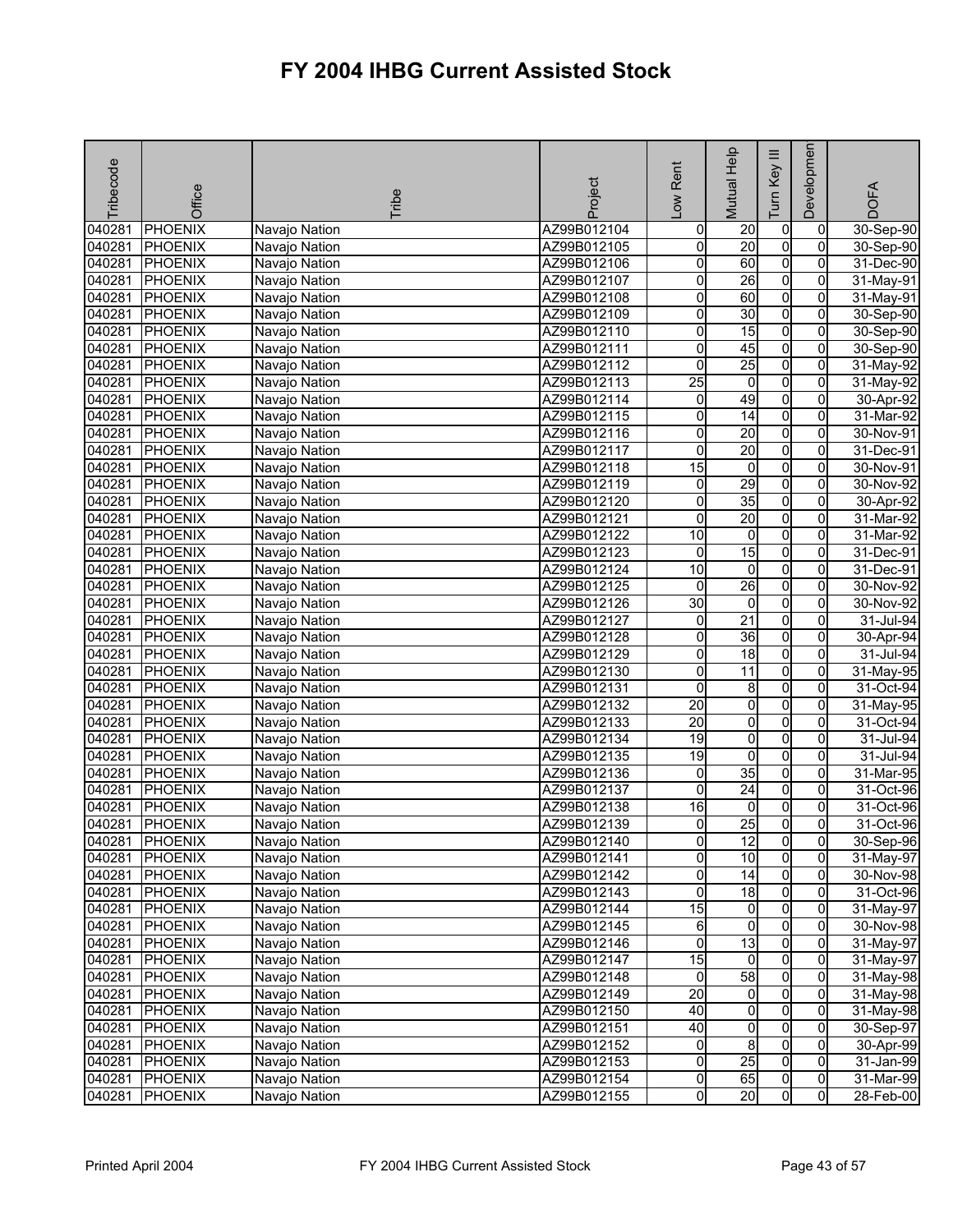| Tribecode | Office         | Tribe         | Project     | Low Rent        | <b>Mutual Help</b>  | $\equiv$<br>Key<br>Tum | Developmen     | <b>DOFA</b> |
|-----------|----------------|---------------|-------------|-----------------|---------------------|------------------------|----------------|-------------|
| 040281    | <b>PHOENIX</b> | Navajo Nation | AZ99B012156 | $\pmb{0}$       | 30                  | $\pmb{0}$              | 0              | 28-Feb-00   |
| 040281    | <b>PHOENIX</b> | Navajo Nation | AZ99B012157 | o               | $\mathbf 0$         | $\overline{0}$         | 10             |             |
| 040281    | <b>PHOENIX</b> | Navajo Nation | AZ99B012158 | 0               | $\overline{10}$     | $\overline{0}$         | $\overline{0}$ | 28-Feb-00   |
| 040281    | <b>PHOENIX</b> | Navajo Nation | AZ99B012159 | 0               | $\overline{0}$      | O                      | 15             |             |
| 040281    | <b>PHOENIX</b> | Navajo Nation | AZ99B012160 | 10              | $\overline{0}$      | $\overline{0}$         | $\overline{0}$ | 31-Mar-01   |
| 040281    | <b>PHOENIX</b> | Navajo Nation | AZ99B012161 | 55              | $\overline{0}$      | $\overline{0}$         | $\overline{0}$ | 31-Mar-97   |
| 040281    | <b>PHOENIX</b> | Navajo Nation | AZ99B012162 | o               | 15                  | o                      | 0              | 31-Oct-01   |
| 040281    | <b>PHOENIX</b> | Navajo Nation | AZ99B012163 | 0               | 13                  | $\overline{0}$         | 2              | 30-Jun-01   |
| 040281    | <b>PHOENIX</b> | Navajo Nation | AZ99B012164 | 0               | 25                  | $\overline{0}$         | $\overline{0}$ | 30-Jun-01   |
| 040281    | <b>PHOENIX</b> | Navajo Nation | AZ99B012165 | 0               | 20                  | $\overline{0}$         | 0              | 30-Jun-01   |
| 040281    | <b>PHOENIX</b> | Navajo Nation | AZ99B012166 | 0               | 25                  | $\overline{0}$         | $\overline{0}$ | 30-Nov-98   |
| 040281    | <b>PHOENIX</b> | Navajo Nation | NM99B015001 | 60              | $\overline{0}$      | o                      | 0              | 30-Nov-65   |
| 040281    | <b>PHOENIX</b> | Navajo Nation | NM99B015002 | 60              | 0                   | $\overline{0}$         | 0              | 30-Sep-76   |
| 040281    | <b>PHOENIX</b> | Navajo Nation | NM99B015003 | $\overline{20}$ | O                   | $\overline{0}$         | 0              | 31-Oct-66   |
| 040281    | <b>PHOENIX</b> | Navajo Nation | NM99B015004 | $\overline{30}$ | $\overline{0}$      | $\overline{0}$         | 0              | 31-Oct-66   |
| 040281    | <b>PHOENIX</b> | Navajo Nation | NM99B015005 | $\overline{20}$ | 0                   | o                      | 0              | 31-Jan-67   |
| 040281    | <b>PHOENIX</b> | Navajo Nation | NM99B015006 | 100             | $\overline{0}$      | $\overline{0}$         | $\overline{0}$ | 30-Apr-68   |
| 040281    | <b>PHOENIX</b> | Navajo Nation | NM99B015012 | 50              | 0                   | o                      | 0              | 30-Apr-71   |
| 040281    | <b>PHOENIX</b> | Navajo Nation | NM99B015013 | 60              | O                   | $\overline{0}$         | $\overline{0}$ | 30-Jun-73   |
| 040281    | <b>PHOENIX</b> | Navajo Nation | NM99B015014 | $\overline{20}$ | $\overline{0}$      | $\overline{0}$         | 0              | $31-Oct-72$ |
| 040281    | <b>PHOENIX</b> | Navajo Nation | NM99B015018 | 0               | 3                   | $\overline{0}$         | 0              | 30-Jul-75   |
| 040281    | <b>PHOENIX</b> | Navajo Nation | NM99B015024 | 10              | $\overline{0}$      | $\overline{0}$         | 0              | 28-Feb-75   |
| 040281    | <b>PHOENIX</b> | Navajo Nation | NM99B015026 | 0               | 1                   | o                      | 0              | 30-Apr-75   |
| 040281    | <b>PHOENIX</b> | Navajo Nation | NM99B015027 | 0               |                     | o                      | 0              | 30-Jun-75   |
| 040281    | <b>PHOENIX</b> | Navajo Nation | NM99B015028 | $\overline{20}$ | 0                   | $\overline{0}$         | $\overline{0}$ | 30-Sep-75   |
| 040281    | <b>PHOENIX</b> | Navajo Nation | NM99B015030 | 30              | $\mathsf{O}\xspace$ | $\overline{0}$         | 0              | 30-Jun-75   |
| 040281    | <b>PHOENIX</b> | Navajo Nation | NM99B015031 | 0               | $\overline{14}$     | o                      | 0              | 31-Aug-79   |
| 040281    | <b>PHOENIX</b> | Navajo Nation | NM99B015032 | 150             | $\overline{0}$      | $\overline{0}$         | $\overline{0}$ | 31-Jul-79   |
| 040281    | <b>PHOENIX</b> | Navajo Nation | NM99B015033 | 0               | 13                  | O                      | 0              | 31-Jul-79   |
| 040281    | <b>PHOENIX</b> | Navajo Nation | NM99B015034 | 0               | 14                  | 0                      | 0              | 30-Jun-79   |
| 040281    | <b>PHOENIX</b> | Navajo Nation | NM99B015035 | 0               | $\overline{12}$     | $\overline{0}$         | $\overline{0}$ | 31-Jul-79   |
| 040281    | <b>PHOENIX</b> | Navajo Nation | NM99B015036 | 105             | $\overline{0}$      | o                      | 0              | 31-Aug-79   |
| 040281    | <b>PHOENIX</b> | Navajo Nation | NM99B015037 | 0               | 45                  | $\overline{0}$         | 0              | 30-Jun-82   |
| 040281    | <b>PHOENIX</b> | Navajo Nation | NM99B015038 | 0               | 16                  | $\overline{0}$         | $\overline{0}$ | 30-Sep-01   |
| 040281    | <b>PHOENIX</b> | Navajo Nation | NM99B015039 | 118             | 0                   | 0                      | 0              | 30-Sep-80   |
| 040281    | <b>PHOENIX</b> | Navajo Nation | NM99B015040 | 75              | O                   | $\overline{0}$         | $\mathbf 0$    | 30-Apr-83   |
| 040281    | PHOENIX        | Navajo Nation | NM99B015041 | 100             | $\overline{0}$      | $\mathbf{0}$           | $\overline{0}$ | 30-Apr-84   |
| 040281    | PHOENIX        | Navajo Nation | NM99B015042 | 20              | $\overline{0}$      | $\overline{0}$         | $\overline{0}$ | 28-Feb-83   |
| 040281    | <b>PHOENIX</b> | Navajo Nation | NM99B015043 | $\overline{0}$  | 28                  | $\mathbf 0$            | $\mathbf{0}$   | 31-Jan-84   |
| 040281    | <b>PHOENIX</b> | Navajo Nation | NM99B015044 | $\overline{20}$ | $\overline{0}$      | 0                      | 0              | 30-Jun-83   |
| 040281    | <b>PHOENIX</b> | Navajo Nation | NM99B015045 | $\overline{10}$ | $\overline{0}$      | 0                      | 0              | 30-Nov-83   |
| 040281    | <b>PHOENIX</b> | Navajo Nation | NM99B015046 | $\overline{25}$ | $\overline{0}$      | $\overline{0}$         | $\mathbf{0}$   | 31-Jan-83   |
| 040281    | <b>PHOENIX</b> | Navajo Nation | NM99B015047 | 50              | 0                   | $\mathbf 0$            | 0              | 31-Dec-83   |
| 040281    | <b>PHOENIX</b> | Navajo Nation | NM99B015048 | 100             | $\overline{0}$      | $\mathbf 0$            | 0              | 31-Jan-84   |
| 040281    | <b>PHOENIX</b> | Navajo Nation | NM99B015049 | $\overline{51}$ | $\overline{0}$      | $\mathbf 0$            | $\overline{0}$ | 29-Feb-84   |
| 040281    | <b>PHOENIX</b> | Navajo Nation | NM99B015052 | 5               | 0                   | $\mathbf 0$            | 0              | 30-Apr-84   |
| 040281    | <b>PHOENIX</b> | Navajo Nation | NM99B015053 | 0               | 31                  | $\mathbf 0$            | $\mathbf{0}$   | 31-Mar-86   |
| 040281    | <b>PHOENIX</b> | Navajo Nation | NM99B015054 | 0               | 31                  | $\mathbf 0$            | 0              | 31-Jan-85   |
| 040281    | <b>PHOENIX</b> | Navajo Nation | NM99B015055 | 59              | $\overline{0}$      | $\overline{0}$         | $\overline{0}$ | 31-Jan-86   |
| 040281    | PHOENIX        | Navajo Nation | NM99B015056 | 0               | 29                  | o                      | $\overline{0}$ | 31-Mar-87   |
| 040281    | PHOENIX        | Navajo Nation | NM99B015057 | 0               | 44                  | 0                      | $\overline{0}$ | 30-Jun-87   |
| 040281    | <b>PHOENIX</b> | Navajo Nation | NM99B015058 | 0               | 25                  | $\overline{0}$         | $\overline{0}$ | 31-Aug-87   |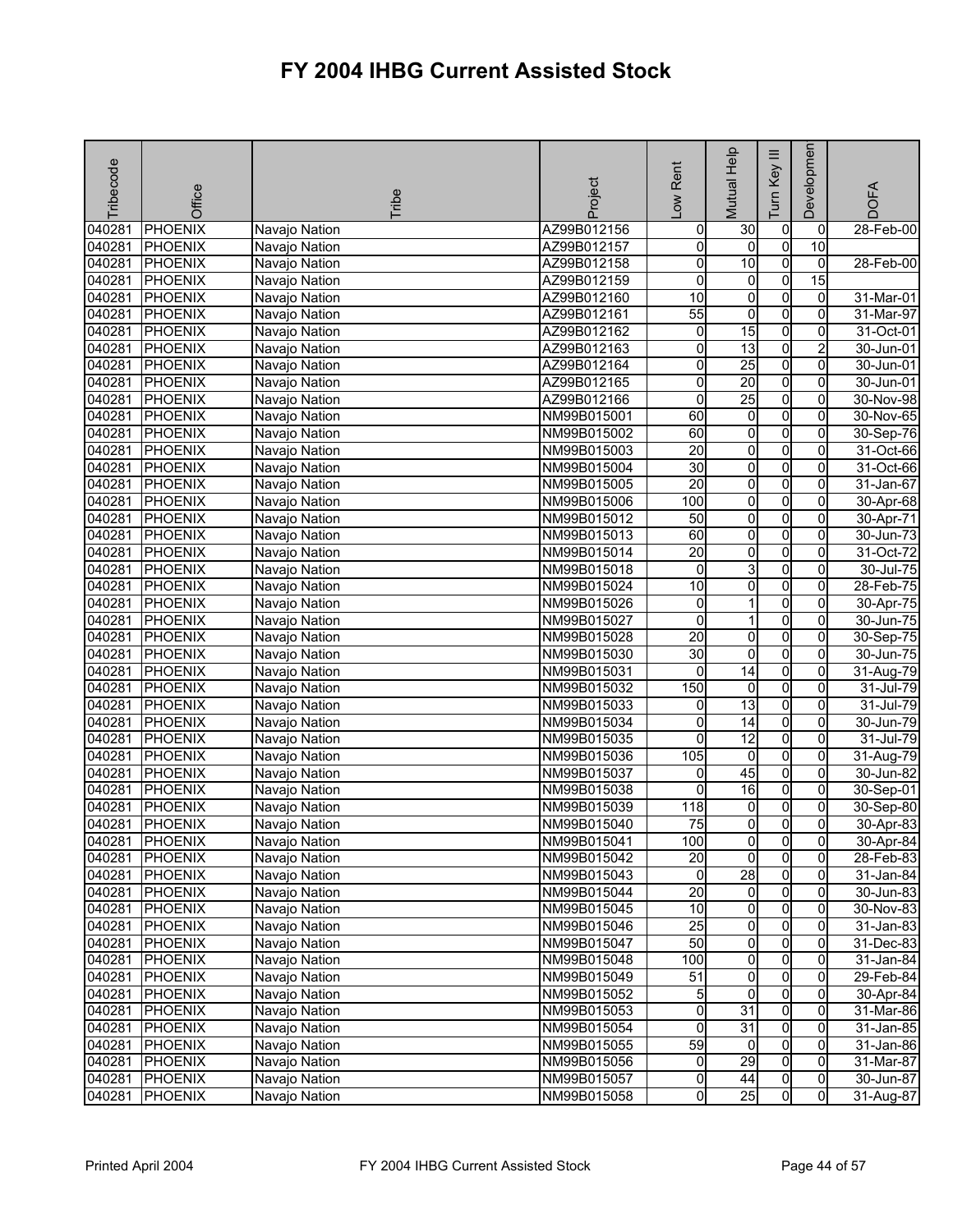| <b>PHOENIX</b><br>040281<br>Navajo Nation<br>NM99B015059<br>$\mathbf 0$<br>$\pmb{0}$<br>10<br>0<br>31-Dec-84<br>$\overline{25}$<br>$\overline{0}$<br>$\overline{0}$<br>040281<br><b>PHOENIX</b><br>NM99B015060<br>0<br>31-Aug-87<br>Navajo Nation<br>O<br>040281<br>$\overline{21}$<br>$\mathbf 0$<br>0<br><b>PHOENIX</b><br>NM99B015061<br>$31-Mar-87$<br>Navajo Nation<br>$\overline{0}$<br>38<br>040281<br><b>PHOENIX</b><br>0<br>Navajo Nation<br>NM99B015062<br>30-Jun-87<br>0<br>22<br>$\overline{0}$<br>040281<br><b>PHOENIX</b><br>0<br>0<br>$31$ -Jul-87<br>Navajo Nation<br>NM99B015063<br>25<br>O<br>040281<br><b>PHOENIX</b><br>0<br>Navajo Nation<br>NM99B015064<br>0<br>31-Oct-87<br>36<br>0<br>040281<br><b>PHOENIX</b><br>0<br>0<br>31-Dec-87<br>NM99B015065<br>Navajo Nation<br>20<br>$\overline{0}$<br>040281<br>Ō<br>$\overline{0}$<br><b>PHOENIX</b><br>31-Oct-90<br>Navajo Nation<br>NM99B015066<br>$\overline{0}$<br>040281<br>0<br>$\overline{40}$<br><b>PHOENIX</b><br>NM99B015067<br>0<br>31-Mar-91<br>Navajo Nation<br>80<br>O<br>040281<br><b>PHOENIX</b><br>0<br>0<br>30-Sep-90<br>Navajo Nation<br>NM99B015068<br>$\overline{0}$<br>65<br>040281<br>0<br>$\overline{0}$<br><b>PHOENIX</b><br>31-Mar-91<br>Navajo Nation<br>NM99B015069<br>20<br>040281<br>$\overline{0}$<br><b>PHOENIX</b><br>NM99B015070<br>0<br>0<br>Navajo Nation<br>30-Sep-90<br>0<br>040281<br>58<br><b>PHOENIX</b><br>NM99B015071<br>0<br>$\Omega$<br>31-Oct-90<br>Navajo Nation<br>$\overline{0}$<br>040281<br>0<br>20<br>$\overline{0}$<br><b>PHOENIX</b><br>NM99B015072<br>31-Dec-91<br>Navajo Nation<br>$\overline{0}$<br>040281<br>o<br><b>PHOENIX</b><br>10<br>0<br>Navajo Nation<br>NM99B015073<br>31-Dec-91<br>15<br>$\overline{0}$<br>040281<br><b>PHOENIX</b><br>0<br>0<br>30-Nov-91<br>Navajo Nation<br>NM99B015074<br>10<br>O<br>040281<br><b>PHOENIX</b><br>$\overline{0}$<br>0<br>Navajo Nation<br>NM99B015075<br>30-Nov-91<br>$\overline{25}$<br>$\overline{0}$<br>040281<br><b>PHOENIX</b><br>0<br>0<br>NM99B015076<br>31-Dec-91<br>Navajo Nation<br>$\overline{0}$<br>$\overline{0}$<br>040281<br>35<br>$\overline{0}$<br><b>PHOENIX</b><br>NM99B015077<br>31-Dec-91<br>Navajo Nation<br>20<br>0<br>040281<br><b>PHOENIX</b><br>NM99B015078<br>0<br>0<br>31-Mar-92<br>Navajo Nation<br>$\overline{0}$<br>040281<br>$\overline{20}$<br>0<br><b>PHOENIX</b><br>NM99B015079<br>0<br>31-Mar-92<br>Navajo Nation<br>$\overline{0}$<br>20<br>O<br>040281<br>$\overline{0}$<br><b>PHOENIX</b><br>Navajo Nation<br>NM99B015080<br>31-Aug-91<br>15<br>$\overline{0}$<br>040281<br><b>PHOENIX</b><br>0<br>NM99B015081<br>0<br>30-Nov-91<br>Navajo Nation<br>O<br>10<br>040281<br><b>PHOENIX</b><br>NM99B015082<br>$\mathbf 0$<br>$\Omega$<br>30-Nov-91<br>Navajo Nation<br>20<br>$\overline{0}$<br>040281<br>0<br>$\overline{0}$<br><b>PHOENIX</b><br>NM99B015083<br>30-Nov-91<br>Navajo Nation<br>25<br>$\overline{0}$<br>040281<br><b>PHOENIX</b><br>0<br>0<br>NM99B015084<br>30-Nov-91<br>Navajo Nation<br>$\overline{0}$<br>040281<br>10<br>$\overline{0}$<br><b>PHOENIX</b><br>$\overline{0}$<br>Navajo Nation<br>NM99B015085<br>30-Nov-91<br>18<br>$\overline{0}$<br>040281<br><b>PHOENIX</b><br>$\mathbf 0$<br>$\overline{0}$<br>NM99B015086<br>Navajo Nation<br>31-Jan-94<br>040281<br>0<br><b>PHOENIX</b><br>20<br>0<br>0<br>31-Dec-93<br>NM99B015087<br>Navajo Nation<br>040281<br>6<br>$\overline{0}$<br><b>PHOENIX</b><br>0<br>$\overline{0}$<br>31-Aug-92<br>NM99B015088<br>Navajo Nation<br>0<br>040281<br>$\overline{18}$<br>0<br><b>PHOENIX</b><br>NM99B015089<br>0<br>31-Aug-92<br>Navajo Nation<br>39<br>$\overline{0}$<br>040281<br><b>PHOENIX</b><br>NM99B015090<br>0<br>0<br>30-Nov-93<br>Navajo Nation<br>14<br>$\overline{0}$<br>$\overline{0}$<br>0<br>040281<br>PHOENIX<br>Navajo Nation<br>NM99B015091<br>30-Nov-93<br>$\overline{0}$<br>20<br>$\overline{0}$<br>040281<br><b>PHOENIX</b><br>NM99B015092<br>0<br>31-Mar-94<br>Navajo Nation<br>O<br>040281<br>0<br>$\frac{1}{8}$<br><b>PHOENIX</b><br>NM99B015093<br>0<br>31-Jan-94<br>Navajo Nation<br>$\overline{0}$<br>040281<br>$\overline{18}$<br>$\overline{0}$<br>Οl<br><b>PHOENIX</b><br>31-Jan-94<br>Navajo Nation<br>NM99B015094<br>040281 PHOENIX<br>Navajo Nation<br>NM99B015095<br>17<br>$\overline{0}$<br>31-Mar-94<br>01<br>$\mathbf{0}$<br>$\overline{0}$<br>20<br>$\overline{0}$<br>$\mathbf{0}$<br>040281<br><b>PHOENIX</b><br>Navajo Nation<br>NM99B015096<br>31-Dec-93<br>25<br>$\overline{0}$<br>$\overline{0}$<br>040281<br><b>PHOENIX</b><br>Navajo Nation<br>01<br>NM99B015097<br>31-Jan-95<br>040281<br>0<br>40<br>$\overline{0}$<br>PHOENIX<br>Navajo Nation<br>NM99B015098<br>0<br>30-Nov-94<br>o<br>25<br>$\overline{0}$<br>$\overline{0}$<br>040281<br><b>PHOENIX</b><br>28-Feb-97<br>Navajo Nation<br>NM99B015099<br>0<br>$\overline{7}$<br>$\overline{0}$<br>040281<br><b>PHOENIX</b><br>Navajo Nation<br>0<br>NM99B015100<br>31-Oct-96<br>$\overline{0}$<br><b>PHOENIX</b><br>0<br>10<br>040281<br>Navajo Nation<br>NM99B015101<br>$\overline{0}$<br>31-Oct-96<br>20<br>$\overline{0}$<br>0<br>$\mathbf{0}$<br>040281<br><b>PHOENIX</b><br>Navajo Nation<br>NM99B015102<br>31-May-96<br>25<br>0<br><b>PHOENIX</b><br>$\overline{0}$<br>0<br>040281<br>Navajo Nation<br>NM99B015103<br>30-Sep-96<br>0<br>040281<br><b>PHOENIX</b><br>11<br>$\overline{0}$<br>$\Omega$<br>31-Oct-96<br>Navajo Nation<br>NM99B015104<br>$\overline{0}$<br>040281<br>$\overline{0}$<br>$\Omega$<br><b>PHOENIX</b><br>9<br>31-Oct-96<br>Navajo Nation<br>NM99B015105<br>$\overline{20}$<br>$\overline{0}$<br>040281<br><b>PHOENIX</b><br>0<br>31-May-96<br>Navajo Nation<br>NM99B015106<br>$\overline{0}$<br>$\overline{0}$<br>14<br>0<br>30-Sep-96<br>040281<br><b>PHOENIX</b><br>Navajo Nation<br>NM99B015107<br>$\overline{0}$<br>9<br>$\overline{0}$<br>0<br>$\overline{0}$<br>040281<br><b>PHOENIX</b><br>Navajo Nation<br>30-Sep-96<br>NM99B015108<br>$\overline{0}$<br>$\overline{0}$<br>040281<br><b>PHOENIX</b><br>Navajo Nation<br>14<br>0<br>30-Jun-96<br>NM99B015109<br>$\overline{0}$<br>$\overline{0}$<br>10<br>$\overline{0}$<br>040281<br><b>PHOENIX</b><br>NM99B015110<br>30-Apr-96<br>Navajo Nation | Tribecode | Office | Tribe | Project | Rent<br>Low | Mutual Help | Tum Key III | Developmen | <b>DOFA</b> |
|----------------------------------------------------------------------------------------------------------------------------------------------------------------------------------------------------------------------------------------------------------------------------------------------------------------------------------------------------------------------------------------------------------------------------------------------------------------------------------------------------------------------------------------------------------------------------------------------------------------------------------------------------------------------------------------------------------------------------------------------------------------------------------------------------------------------------------------------------------------------------------------------------------------------------------------------------------------------------------------------------------------------------------------------------------------------------------------------------------------------------------------------------------------------------------------------------------------------------------------------------------------------------------------------------------------------------------------------------------------------------------------------------------------------------------------------------------------------------------------------------------------------------------------------------------------------------------------------------------------------------------------------------------------------------------------------------------------------------------------------------------------------------------------------------------------------------------------------------------------------------------------------------------------------------------------------------------------------------------------------------------------------------------------------------------------------------------------------------------------------------------------------------------------------------------------------------------------------------------------------------------------------------------------------------------------------------------------------------------------------------------------------------------------------------------------------------------------------------------------------------------------------------------------------------------------------------------------------------------------------------------------------------------------------------------------------------------------------------------------------------------------------------------------------------------------------------------------------------------------------------------------------------------------------------------------------------------------------------------------------------------------------------------------------------------------------------------------------------------------------------------------------------------------------------------------------------------------------------------------------------------------------------------------------------------------------------------------------------------------------------------------------------------------------------------------------------------------------------------------------------------------------------------------------------------------------------------------------------------------------------------------------------------------------------------------------------------------------------------------------------------------------------------------------------------------------------------------------------------------------------------------------------------------------------------------------------------------------------------------------------------------------------------------------------------------------------------------------------------------------------------------------------------------------------------------------------------------------------------------------------------------------------------------------------------------------------------------------------------------------------------------------------------------------------------------------------------------------------------------------------------------------------------------------------------------------------------------------------------------------------------------------------------------------------------------------------------------------------------------------------------------------------------------------------------------------------------------------------------------------------------------------------------------------------------------------------------------------------------------------------------------------------------------------------------------------------------------------------------------------------------------------------------------------------------------------------------------------------------------------------------------------------------------------------------------------------------------------------------------------------------------------------------------------------------------------------------------------------------------------------------------------------------------------------------------------------------------------------------------------------------------------------------------------------------------------------------------------------------------------------------------------------------------------------------------------------------------------------------------------------------------------------------------------------------------------------------------------------------------------------------------------------------------------------------------------------------------------------------------------------------------------------------------------------------------------------------------------|-----------|--------|-------|---------|-------------|-------------|-------------|------------|-------------|
|                                                                                                                                                                                                                                                                                                                                                                                                                                                                                                                                                                                                                                                                                                                                                                                                                                                                                                                                                                                                                                                                                                                                                                                                                                                                                                                                                                                                                                                                                                                                                                                                                                                                                                                                                                                                                                                                                                                                                                                                                                                                                                                                                                                                                                                                                                                                                                                                                                                                                                                                                                                                                                                                                                                                                                                                                                                                                                                                                                                                                                                                                                                                                                                                                                                                                                                                                                                                                                                                                                                                                                                                                                                                                                                                                                                                                                                                                                                                                                                                                                                                                                                                                                                                                                                                                                                                                                                                                                                                                                                                                                                                                                                                                                                                                                                                                                                                                                                                                                                                                                                                                                                                                                                                                                                                                                                                                                                                                                                                                                                                                                                                                                                                                                                                                                                                                                                                                                                                                                                                                                                                                                                                                                                                                      |           |        |       |         |             |             |             |            |             |
|                                                                                                                                                                                                                                                                                                                                                                                                                                                                                                                                                                                                                                                                                                                                                                                                                                                                                                                                                                                                                                                                                                                                                                                                                                                                                                                                                                                                                                                                                                                                                                                                                                                                                                                                                                                                                                                                                                                                                                                                                                                                                                                                                                                                                                                                                                                                                                                                                                                                                                                                                                                                                                                                                                                                                                                                                                                                                                                                                                                                                                                                                                                                                                                                                                                                                                                                                                                                                                                                                                                                                                                                                                                                                                                                                                                                                                                                                                                                                                                                                                                                                                                                                                                                                                                                                                                                                                                                                                                                                                                                                                                                                                                                                                                                                                                                                                                                                                                                                                                                                                                                                                                                                                                                                                                                                                                                                                                                                                                                                                                                                                                                                                                                                                                                                                                                                                                                                                                                                                                                                                                                                                                                                                                                                      |           |        |       |         |             |             |             |            |             |
|                                                                                                                                                                                                                                                                                                                                                                                                                                                                                                                                                                                                                                                                                                                                                                                                                                                                                                                                                                                                                                                                                                                                                                                                                                                                                                                                                                                                                                                                                                                                                                                                                                                                                                                                                                                                                                                                                                                                                                                                                                                                                                                                                                                                                                                                                                                                                                                                                                                                                                                                                                                                                                                                                                                                                                                                                                                                                                                                                                                                                                                                                                                                                                                                                                                                                                                                                                                                                                                                                                                                                                                                                                                                                                                                                                                                                                                                                                                                                                                                                                                                                                                                                                                                                                                                                                                                                                                                                                                                                                                                                                                                                                                                                                                                                                                                                                                                                                                                                                                                                                                                                                                                                                                                                                                                                                                                                                                                                                                                                                                                                                                                                                                                                                                                                                                                                                                                                                                                                                                                                                                                                                                                                                                                                      |           |        |       |         |             |             |             |            |             |
|                                                                                                                                                                                                                                                                                                                                                                                                                                                                                                                                                                                                                                                                                                                                                                                                                                                                                                                                                                                                                                                                                                                                                                                                                                                                                                                                                                                                                                                                                                                                                                                                                                                                                                                                                                                                                                                                                                                                                                                                                                                                                                                                                                                                                                                                                                                                                                                                                                                                                                                                                                                                                                                                                                                                                                                                                                                                                                                                                                                                                                                                                                                                                                                                                                                                                                                                                                                                                                                                                                                                                                                                                                                                                                                                                                                                                                                                                                                                                                                                                                                                                                                                                                                                                                                                                                                                                                                                                                                                                                                                                                                                                                                                                                                                                                                                                                                                                                                                                                                                                                                                                                                                                                                                                                                                                                                                                                                                                                                                                                                                                                                                                                                                                                                                                                                                                                                                                                                                                                                                                                                                                                                                                                                                                      |           |        |       |         |             |             |             |            |             |
|                                                                                                                                                                                                                                                                                                                                                                                                                                                                                                                                                                                                                                                                                                                                                                                                                                                                                                                                                                                                                                                                                                                                                                                                                                                                                                                                                                                                                                                                                                                                                                                                                                                                                                                                                                                                                                                                                                                                                                                                                                                                                                                                                                                                                                                                                                                                                                                                                                                                                                                                                                                                                                                                                                                                                                                                                                                                                                                                                                                                                                                                                                                                                                                                                                                                                                                                                                                                                                                                                                                                                                                                                                                                                                                                                                                                                                                                                                                                                                                                                                                                                                                                                                                                                                                                                                                                                                                                                                                                                                                                                                                                                                                                                                                                                                                                                                                                                                                                                                                                                                                                                                                                                                                                                                                                                                                                                                                                                                                                                                                                                                                                                                                                                                                                                                                                                                                                                                                                                                                                                                                                                                                                                                                                                      |           |        |       |         |             |             |             |            |             |
|                                                                                                                                                                                                                                                                                                                                                                                                                                                                                                                                                                                                                                                                                                                                                                                                                                                                                                                                                                                                                                                                                                                                                                                                                                                                                                                                                                                                                                                                                                                                                                                                                                                                                                                                                                                                                                                                                                                                                                                                                                                                                                                                                                                                                                                                                                                                                                                                                                                                                                                                                                                                                                                                                                                                                                                                                                                                                                                                                                                                                                                                                                                                                                                                                                                                                                                                                                                                                                                                                                                                                                                                                                                                                                                                                                                                                                                                                                                                                                                                                                                                                                                                                                                                                                                                                                                                                                                                                                                                                                                                                                                                                                                                                                                                                                                                                                                                                                                                                                                                                                                                                                                                                                                                                                                                                                                                                                                                                                                                                                                                                                                                                                                                                                                                                                                                                                                                                                                                                                                                                                                                                                                                                                                                                      |           |        |       |         |             |             |             |            |             |
|                                                                                                                                                                                                                                                                                                                                                                                                                                                                                                                                                                                                                                                                                                                                                                                                                                                                                                                                                                                                                                                                                                                                                                                                                                                                                                                                                                                                                                                                                                                                                                                                                                                                                                                                                                                                                                                                                                                                                                                                                                                                                                                                                                                                                                                                                                                                                                                                                                                                                                                                                                                                                                                                                                                                                                                                                                                                                                                                                                                                                                                                                                                                                                                                                                                                                                                                                                                                                                                                                                                                                                                                                                                                                                                                                                                                                                                                                                                                                                                                                                                                                                                                                                                                                                                                                                                                                                                                                                                                                                                                                                                                                                                                                                                                                                                                                                                                                                                                                                                                                                                                                                                                                                                                                                                                                                                                                                                                                                                                                                                                                                                                                                                                                                                                                                                                                                                                                                                                                                                                                                                                                                                                                                                                                      |           |        |       |         |             |             |             |            |             |
|                                                                                                                                                                                                                                                                                                                                                                                                                                                                                                                                                                                                                                                                                                                                                                                                                                                                                                                                                                                                                                                                                                                                                                                                                                                                                                                                                                                                                                                                                                                                                                                                                                                                                                                                                                                                                                                                                                                                                                                                                                                                                                                                                                                                                                                                                                                                                                                                                                                                                                                                                                                                                                                                                                                                                                                                                                                                                                                                                                                                                                                                                                                                                                                                                                                                                                                                                                                                                                                                                                                                                                                                                                                                                                                                                                                                                                                                                                                                                                                                                                                                                                                                                                                                                                                                                                                                                                                                                                                                                                                                                                                                                                                                                                                                                                                                                                                                                                                                                                                                                                                                                                                                                                                                                                                                                                                                                                                                                                                                                                                                                                                                                                                                                                                                                                                                                                                                                                                                                                                                                                                                                                                                                                                                                      |           |        |       |         |             |             |             |            |             |
|                                                                                                                                                                                                                                                                                                                                                                                                                                                                                                                                                                                                                                                                                                                                                                                                                                                                                                                                                                                                                                                                                                                                                                                                                                                                                                                                                                                                                                                                                                                                                                                                                                                                                                                                                                                                                                                                                                                                                                                                                                                                                                                                                                                                                                                                                                                                                                                                                                                                                                                                                                                                                                                                                                                                                                                                                                                                                                                                                                                                                                                                                                                                                                                                                                                                                                                                                                                                                                                                                                                                                                                                                                                                                                                                                                                                                                                                                                                                                                                                                                                                                                                                                                                                                                                                                                                                                                                                                                                                                                                                                                                                                                                                                                                                                                                                                                                                                                                                                                                                                                                                                                                                                                                                                                                                                                                                                                                                                                                                                                                                                                                                                                                                                                                                                                                                                                                                                                                                                                                                                                                                                                                                                                                                                      |           |        |       |         |             |             |             |            |             |
|                                                                                                                                                                                                                                                                                                                                                                                                                                                                                                                                                                                                                                                                                                                                                                                                                                                                                                                                                                                                                                                                                                                                                                                                                                                                                                                                                                                                                                                                                                                                                                                                                                                                                                                                                                                                                                                                                                                                                                                                                                                                                                                                                                                                                                                                                                                                                                                                                                                                                                                                                                                                                                                                                                                                                                                                                                                                                                                                                                                                                                                                                                                                                                                                                                                                                                                                                                                                                                                                                                                                                                                                                                                                                                                                                                                                                                                                                                                                                                                                                                                                                                                                                                                                                                                                                                                                                                                                                                                                                                                                                                                                                                                                                                                                                                                                                                                                                                                                                                                                                                                                                                                                                                                                                                                                                                                                                                                                                                                                                                                                                                                                                                                                                                                                                                                                                                                                                                                                                                                                                                                                                                                                                                                                                      |           |        |       |         |             |             |             |            |             |
|                                                                                                                                                                                                                                                                                                                                                                                                                                                                                                                                                                                                                                                                                                                                                                                                                                                                                                                                                                                                                                                                                                                                                                                                                                                                                                                                                                                                                                                                                                                                                                                                                                                                                                                                                                                                                                                                                                                                                                                                                                                                                                                                                                                                                                                                                                                                                                                                                                                                                                                                                                                                                                                                                                                                                                                                                                                                                                                                                                                                                                                                                                                                                                                                                                                                                                                                                                                                                                                                                                                                                                                                                                                                                                                                                                                                                                                                                                                                                                                                                                                                                                                                                                                                                                                                                                                                                                                                                                                                                                                                                                                                                                                                                                                                                                                                                                                                                                                                                                                                                                                                                                                                                                                                                                                                                                                                                                                                                                                                                                                                                                                                                                                                                                                                                                                                                                                                                                                                                                                                                                                                                                                                                                                                                      |           |        |       |         |             |             |             |            |             |
|                                                                                                                                                                                                                                                                                                                                                                                                                                                                                                                                                                                                                                                                                                                                                                                                                                                                                                                                                                                                                                                                                                                                                                                                                                                                                                                                                                                                                                                                                                                                                                                                                                                                                                                                                                                                                                                                                                                                                                                                                                                                                                                                                                                                                                                                                                                                                                                                                                                                                                                                                                                                                                                                                                                                                                                                                                                                                                                                                                                                                                                                                                                                                                                                                                                                                                                                                                                                                                                                                                                                                                                                                                                                                                                                                                                                                                                                                                                                                                                                                                                                                                                                                                                                                                                                                                                                                                                                                                                                                                                                                                                                                                                                                                                                                                                                                                                                                                                                                                                                                                                                                                                                                                                                                                                                                                                                                                                                                                                                                                                                                                                                                                                                                                                                                                                                                                                                                                                                                                                                                                                                                                                                                                                                                      |           |        |       |         |             |             |             |            |             |
|                                                                                                                                                                                                                                                                                                                                                                                                                                                                                                                                                                                                                                                                                                                                                                                                                                                                                                                                                                                                                                                                                                                                                                                                                                                                                                                                                                                                                                                                                                                                                                                                                                                                                                                                                                                                                                                                                                                                                                                                                                                                                                                                                                                                                                                                                                                                                                                                                                                                                                                                                                                                                                                                                                                                                                                                                                                                                                                                                                                                                                                                                                                                                                                                                                                                                                                                                                                                                                                                                                                                                                                                                                                                                                                                                                                                                                                                                                                                                                                                                                                                                                                                                                                                                                                                                                                                                                                                                                                                                                                                                                                                                                                                                                                                                                                                                                                                                                                                                                                                                                                                                                                                                                                                                                                                                                                                                                                                                                                                                                                                                                                                                                                                                                                                                                                                                                                                                                                                                                                                                                                                                                                                                                                                                      |           |        |       |         |             |             |             |            |             |
|                                                                                                                                                                                                                                                                                                                                                                                                                                                                                                                                                                                                                                                                                                                                                                                                                                                                                                                                                                                                                                                                                                                                                                                                                                                                                                                                                                                                                                                                                                                                                                                                                                                                                                                                                                                                                                                                                                                                                                                                                                                                                                                                                                                                                                                                                                                                                                                                                                                                                                                                                                                                                                                                                                                                                                                                                                                                                                                                                                                                                                                                                                                                                                                                                                                                                                                                                                                                                                                                                                                                                                                                                                                                                                                                                                                                                                                                                                                                                                                                                                                                                                                                                                                                                                                                                                                                                                                                                                                                                                                                                                                                                                                                                                                                                                                                                                                                                                                                                                                                                                                                                                                                                                                                                                                                                                                                                                                                                                                                                                                                                                                                                                                                                                                                                                                                                                                                                                                                                                                                                                                                                                                                                                                                                      |           |        |       |         |             |             |             |            |             |
|                                                                                                                                                                                                                                                                                                                                                                                                                                                                                                                                                                                                                                                                                                                                                                                                                                                                                                                                                                                                                                                                                                                                                                                                                                                                                                                                                                                                                                                                                                                                                                                                                                                                                                                                                                                                                                                                                                                                                                                                                                                                                                                                                                                                                                                                                                                                                                                                                                                                                                                                                                                                                                                                                                                                                                                                                                                                                                                                                                                                                                                                                                                                                                                                                                                                                                                                                                                                                                                                                                                                                                                                                                                                                                                                                                                                                                                                                                                                                                                                                                                                                                                                                                                                                                                                                                                                                                                                                                                                                                                                                                                                                                                                                                                                                                                                                                                                                                                                                                                                                                                                                                                                                                                                                                                                                                                                                                                                                                                                                                                                                                                                                                                                                                                                                                                                                                                                                                                                                                                                                                                                                                                                                                                                                      |           |        |       |         |             |             |             |            |             |
|                                                                                                                                                                                                                                                                                                                                                                                                                                                                                                                                                                                                                                                                                                                                                                                                                                                                                                                                                                                                                                                                                                                                                                                                                                                                                                                                                                                                                                                                                                                                                                                                                                                                                                                                                                                                                                                                                                                                                                                                                                                                                                                                                                                                                                                                                                                                                                                                                                                                                                                                                                                                                                                                                                                                                                                                                                                                                                                                                                                                                                                                                                                                                                                                                                                                                                                                                                                                                                                                                                                                                                                                                                                                                                                                                                                                                                                                                                                                                                                                                                                                                                                                                                                                                                                                                                                                                                                                                                                                                                                                                                                                                                                                                                                                                                                                                                                                                                                                                                                                                                                                                                                                                                                                                                                                                                                                                                                                                                                                                                                                                                                                                                                                                                                                                                                                                                                                                                                                                                                                                                                                                                                                                                                                                      |           |        |       |         |             |             |             |            |             |
|                                                                                                                                                                                                                                                                                                                                                                                                                                                                                                                                                                                                                                                                                                                                                                                                                                                                                                                                                                                                                                                                                                                                                                                                                                                                                                                                                                                                                                                                                                                                                                                                                                                                                                                                                                                                                                                                                                                                                                                                                                                                                                                                                                                                                                                                                                                                                                                                                                                                                                                                                                                                                                                                                                                                                                                                                                                                                                                                                                                                                                                                                                                                                                                                                                                                                                                                                                                                                                                                                                                                                                                                                                                                                                                                                                                                                                                                                                                                                                                                                                                                                                                                                                                                                                                                                                                                                                                                                                                                                                                                                                                                                                                                                                                                                                                                                                                                                                                                                                                                                                                                                                                                                                                                                                                                                                                                                                                                                                                                                                                                                                                                                                                                                                                                                                                                                                                                                                                                                                                                                                                                                                                                                                                                                      |           |        |       |         |             |             |             |            |             |
|                                                                                                                                                                                                                                                                                                                                                                                                                                                                                                                                                                                                                                                                                                                                                                                                                                                                                                                                                                                                                                                                                                                                                                                                                                                                                                                                                                                                                                                                                                                                                                                                                                                                                                                                                                                                                                                                                                                                                                                                                                                                                                                                                                                                                                                                                                                                                                                                                                                                                                                                                                                                                                                                                                                                                                                                                                                                                                                                                                                                                                                                                                                                                                                                                                                                                                                                                                                                                                                                                                                                                                                                                                                                                                                                                                                                                                                                                                                                                                                                                                                                                                                                                                                                                                                                                                                                                                                                                                                                                                                                                                                                                                                                                                                                                                                                                                                                                                                                                                                                                                                                                                                                                                                                                                                                                                                                                                                                                                                                                                                                                                                                                                                                                                                                                                                                                                                                                                                                                                                                                                                                                                                                                                                                                      |           |        |       |         |             |             |             |            |             |
|                                                                                                                                                                                                                                                                                                                                                                                                                                                                                                                                                                                                                                                                                                                                                                                                                                                                                                                                                                                                                                                                                                                                                                                                                                                                                                                                                                                                                                                                                                                                                                                                                                                                                                                                                                                                                                                                                                                                                                                                                                                                                                                                                                                                                                                                                                                                                                                                                                                                                                                                                                                                                                                                                                                                                                                                                                                                                                                                                                                                                                                                                                                                                                                                                                                                                                                                                                                                                                                                                                                                                                                                                                                                                                                                                                                                                                                                                                                                                                                                                                                                                                                                                                                                                                                                                                                                                                                                                                                                                                                                                                                                                                                                                                                                                                                                                                                                                                                                                                                                                                                                                                                                                                                                                                                                                                                                                                                                                                                                                                                                                                                                                                                                                                                                                                                                                                                                                                                                                                                                                                                                                                                                                                                                                      |           |        |       |         |             |             |             |            |             |
|                                                                                                                                                                                                                                                                                                                                                                                                                                                                                                                                                                                                                                                                                                                                                                                                                                                                                                                                                                                                                                                                                                                                                                                                                                                                                                                                                                                                                                                                                                                                                                                                                                                                                                                                                                                                                                                                                                                                                                                                                                                                                                                                                                                                                                                                                                                                                                                                                                                                                                                                                                                                                                                                                                                                                                                                                                                                                                                                                                                                                                                                                                                                                                                                                                                                                                                                                                                                                                                                                                                                                                                                                                                                                                                                                                                                                                                                                                                                                                                                                                                                                                                                                                                                                                                                                                                                                                                                                                                                                                                                                                                                                                                                                                                                                                                                                                                                                                                                                                                                                                                                                                                                                                                                                                                                                                                                                                                                                                                                                                                                                                                                                                                                                                                                                                                                                                                                                                                                                                                                                                                                                                                                                                                                                      |           |        |       |         |             |             |             |            |             |
|                                                                                                                                                                                                                                                                                                                                                                                                                                                                                                                                                                                                                                                                                                                                                                                                                                                                                                                                                                                                                                                                                                                                                                                                                                                                                                                                                                                                                                                                                                                                                                                                                                                                                                                                                                                                                                                                                                                                                                                                                                                                                                                                                                                                                                                                                                                                                                                                                                                                                                                                                                                                                                                                                                                                                                                                                                                                                                                                                                                                                                                                                                                                                                                                                                                                                                                                                                                                                                                                                                                                                                                                                                                                                                                                                                                                                                                                                                                                                                                                                                                                                                                                                                                                                                                                                                                                                                                                                                                                                                                                                                                                                                                                                                                                                                                                                                                                                                                                                                                                                                                                                                                                                                                                                                                                                                                                                                                                                                                                                                                                                                                                                                                                                                                                                                                                                                                                                                                                                                                                                                                                                                                                                                                                                      |           |        |       |         |             |             |             |            |             |
|                                                                                                                                                                                                                                                                                                                                                                                                                                                                                                                                                                                                                                                                                                                                                                                                                                                                                                                                                                                                                                                                                                                                                                                                                                                                                                                                                                                                                                                                                                                                                                                                                                                                                                                                                                                                                                                                                                                                                                                                                                                                                                                                                                                                                                                                                                                                                                                                                                                                                                                                                                                                                                                                                                                                                                                                                                                                                                                                                                                                                                                                                                                                                                                                                                                                                                                                                                                                                                                                                                                                                                                                                                                                                                                                                                                                                                                                                                                                                                                                                                                                                                                                                                                                                                                                                                                                                                                                                                                                                                                                                                                                                                                                                                                                                                                                                                                                                                                                                                                                                                                                                                                                                                                                                                                                                                                                                                                                                                                                                                                                                                                                                                                                                                                                                                                                                                                                                                                                                                                                                                                                                                                                                                                                                      |           |        |       |         |             |             |             |            |             |
|                                                                                                                                                                                                                                                                                                                                                                                                                                                                                                                                                                                                                                                                                                                                                                                                                                                                                                                                                                                                                                                                                                                                                                                                                                                                                                                                                                                                                                                                                                                                                                                                                                                                                                                                                                                                                                                                                                                                                                                                                                                                                                                                                                                                                                                                                                                                                                                                                                                                                                                                                                                                                                                                                                                                                                                                                                                                                                                                                                                                                                                                                                                                                                                                                                                                                                                                                                                                                                                                                                                                                                                                                                                                                                                                                                                                                                                                                                                                                                                                                                                                                                                                                                                                                                                                                                                                                                                                                                                                                                                                                                                                                                                                                                                                                                                                                                                                                                                                                                                                                                                                                                                                                                                                                                                                                                                                                                                                                                                                                                                                                                                                                                                                                                                                                                                                                                                                                                                                                                                                                                                                                                                                                                                                                      |           |        |       |         |             |             |             |            |             |
|                                                                                                                                                                                                                                                                                                                                                                                                                                                                                                                                                                                                                                                                                                                                                                                                                                                                                                                                                                                                                                                                                                                                                                                                                                                                                                                                                                                                                                                                                                                                                                                                                                                                                                                                                                                                                                                                                                                                                                                                                                                                                                                                                                                                                                                                                                                                                                                                                                                                                                                                                                                                                                                                                                                                                                                                                                                                                                                                                                                                                                                                                                                                                                                                                                                                                                                                                                                                                                                                                                                                                                                                                                                                                                                                                                                                                                                                                                                                                                                                                                                                                                                                                                                                                                                                                                                                                                                                                                                                                                                                                                                                                                                                                                                                                                                                                                                                                                                                                                                                                                                                                                                                                                                                                                                                                                                                                                                                                                                                                                                                                                                                                                                                                                                                                                                                                                                                                                                                                                                                                                                                                                                                                                                                                      |           |        |       |         |             |             |             |            |             |
|                                                                                                                                                                                                                                                                                                                                                                                                                                                                                                                                                                                                                                                                                                                                                                                                                                                                                                                                                                                                                                                                                                                                                                                                                                                                                                                                                                                                                                                                                                                                                                                                                                                                                                                                                                                                                                                                                                                                                                                                                                                                                                                                                                                                                                                                                                                                                                                                                                                                                                                                                                                                                                                                                                                                                                                                                                                                                                                                                                                                                                                                                                                                                                                                                                                                                                                                                                                                                                                                                                                                                                                                                                                                                                                                                                                                                                                                                                                                                                                                                                                                                                                                                                                                                                                                                                                                                                                                                                                                                                                                                                                                                                                                                                                                                                                                                                                                                                                                                                                                                                                                                                                                                                                                                                                                                                                                                                                                                                                                                                                                                                                                                                                                                                                                                                                                                                                                                                                                                                                                                                                                                                                                                                                                                      |           |        |       |         |             |             |             |            |             |
|                                                                                                                                                                                                                                                                                                                                                                                                                                                                                                                                                                                                                                                                                                                                                                                                                                                                                                                                                                                                                                                                                                                                                                                                                                                                                                                                                                                                                                                                                                                                                                                                                                                                                                                                                                                                                                                                                                                                                                                                                                                                                                                                                                                                                                                                                                                                                                                                                                                                                                                                                                                                                                                                                                                                                                                                                                                                                                                                                                                                                                                                                                                                                                                                                                                                                                                                                                                                                                                                                                                                                                                                                                                                                                                                                                                                                                                                                                                                                                                                                                                                                                                                                                                                                                                                                                                                                                                                                                                                                                                                                                                                                                                                                                                                                                                                                                                                                                                                                                                                                                                                                                                                                                                                                                                                                                                                                                                                                                                                                                                                                                                                                                                                                                                                                                                                                                                                                                                                                                                                                                                                                                                                                                                                                      |           |        |       |         |             |             |             |            |             |
|                                                                                                                                                                                                                                                                                                                                                                                                                                                                                                                                                                                                                                                                                                                                                                                                                                                                                                                                                                                                                                                                                                                                                                                                                                                                                                                                                                                                                                                                                                                                                                                                                                                                                                                                                                                                                                                                                                                                                                                                                                                                                                                                                                                                                                                                                                                                                                                                                                                                                                                                                                                                                                                                                                                                                                                                                                                                                                                                                                                                                                                                                                                                                                                                                                                                                                                                                                                                                                                                                                                                                                                                                                                                                                                                                                                                                                                                                                                                                                                                                                                                                                                                                                                                                                                                                                                                                                                                                                                                                                                                                                                                                                                                                                                                                                                                                                                                                                                                                                                                                                                                                                                                                                                                                                                                                                                                                                                                                                                                                                                                                                                                                                                                                                                                                                                                                                                                                                                                                                                                                                                                                                                                                                                                                      |           |        |       |         |             |             |             |            |             |
|                                                                                                                                                                                                                                                                                                                                                                                                                                                                                                                                                                                                                                                                                                                                                                                                                                                                                                                                                                                                                                                                                                                                                                                                                                                                                                                                                                                                                                                                                                                                                                                                                                                                                                                                                                                                                                                                                                                                                                                                                                                                                                                                                                                                                                                                                                                                                                                                                                                                                                                                                                                                                                                                                                                                                                                                                                                                                                                                                                                                                                                                                                                                                                                                                                                                                                                                                                                                                                                                                                                                                                                                                                                                                                                                                                                                                                                                                                                                                                                                                                                                                                                                                                                                                                                                                                                                                                                                                                                                                                                                                                                                                                                                                                                                                                                                                                                                                                                                                                                                                                                                                                                                                                                                                                                                                                                                                                                                                                                                                                                                                                                                                                                                                                                                                                                                                                                                                                                                                                                                                                                                                                                                                                                                                      |           |        |       |         |             |             |             |            |             |
|                                                                                                                                                                                                                                                                                                                                                                                                                                                                                                                                                                                                                                                                                                                                                                                                                                                                                                                                                                                                                                                                                                                                                                                                                                                                                                                                                                                                                                                                                                                                                                                                                                                                                                                                                                                                                                                                                                                                                                                                                                                                                                                                                                                                                                                                                                                                                                                                                                                                                                                                                                                                                                                                                                                                                                                                                                                                                                                                                                                                                                                                                                                                                                                                                                                                                                                                                                                                                                                                                                                                                                                                                                                                                                                                                                                                                                                                                                                                                                                                                                                                                                                                                                                                                                                                                                                                                                                                                                                                                                                                                                                                                                                                                                                                                                                                                                                                                                                                                                                                                                                                                                                                                                                                                                                                                                                                                                                                                                                                                                                                                                                                                                                                                                                                                                                                                                                                                                                                                                                                                                                                                                                                                                                                                      |           |        |       |         |             |             |             |            |             |
|                                                                                                                                                                                                                                                                                                                                                                                                                                                                                                                                                                                                                                                                                                                                                                                                                                                                                                                                                                                                                                                                                                                                                                                                                                                                                                                                                                                                                                                                                                                                                                                                                                                                                                                                                                                                                                                                                                                                                                                                                                                                                                                                                                                                                                                                                                                                                                                                                                                                                                                                                                                                                                                                                                                                                                                                                                                                                                                                                                                                                                                                                                                                                                                                                                                                                                                                                                                                                                                                                                                                                                                                                                                                                                                                                                                                                                                                                                                                                                                                                                                                                                                                                                                                                                                                                                                                                                                                                                                                                                                                                                                                                                                                                                                                                                                                                                                                                                                                                                                                                                                                                                                                                                                                                                                                                                                                                                                                                                                                                                                                                                                                                                                                                                                                                                                                                                                                                                                                                                                                                                                                                                                                                                                                                      |           |        |       |         |             |             |             |            |             |
|                                                                                                                                                                                                                                                                                                                                                                                                                                                                                                                                                                                                                                                                                                                                                                                                                                                                                                                                                                                                                                                                                                                                                                                                                                                                                                                                                                                                                                                                                                                                                                                                                                                                                                                                                                                                                                                                                                                                                                                                                                                                                                                                                                                                                                                                                                                                                                                                                                                                                                                                                                                                                                                                                                                                                                                                                                                                                                                                                                                                                                                                                                                                                                                                                                                                                                                                                                                                                                                                                                                                                                                                                                                                                                                                                                                                                                                                                                                                                                                                                                                                                                                                                                                                                                                                                                                                                                                                                                                                                                                                                                                                                                                                                                                                                                                                                                                                                                                                                                                                                                                                                                                                                                                                                                                                                                                                                                                                                                                                                                                                                                                                                                                                                                                                                                                                                                                                                                                                                                                                                                                                                                                                                                                                                      |           |        |       |         |             |             |             |            |             |
|                                                                                                                                                                                                                                                                                                                                                                                                                                                                                                                                                                                                                                                                                                                                                                                                                                                                                                                                                                                                                                                                                                                                                                                                                                                                                                                                                                                                                                                                                                                                                                                                                                                                                                                                                                                                                                                                                                                                                                                                                                                                                                                                                                                                                                                                                                                                                                                                                                                                                                                                                                                                                                                                                                                                                                                                                                                                                                                                                                                                                                                                                                                                                                                                                                                                                                                                                                                                                                                                                                                                                                                                                                                                                                                                                                                                                                                                                                                                                                                                                                                                                                                                                                                                                                                                                                                                                                                                                                                                                                                                                                                                                                                                                                                                                                                                                                                                                                                                                                                                                                                                                                                                                                                                                                                                                                                                                                                                                                                                                                                                                                                                                                                                                                                                                                                                                                                                                                                                                                                                                                                                                                                                                                                                                      |           |        |       |         |             |             |             |            |             |
|                                                                                                                                                                                                                                                                                                                                                                                                                                                                                                                                                                                                                                                                                                                                                                                                                                                                                                                                                                                                                                                                                                                                                                                                                                                                                                                                                                                                                                                                                                                                                                                                                                                                                                                                                                                                                                                                                                                                                                                                                                                                                                                                                                                                                                                                                                                                                                                                                                                                                                                                                                                                                                                                                                                                                                                                                                                                                                                                                                                                                                                                                                                                                                                                                                                                                                                                                                                                                                                                                                                                                                                                                                                                                                                                                                                                                                                                                                                                                                                                                                                                                                                                                                                                                                                                                                                                                                                                                                                                                                                                                                                                                                                                                                                                                                                                                                                                                                                                                                                                                                                                                                                                                                                                                                                                                                                                                                                                                                                                                                                                                                                                                                                                                                                                                                                                                                                                                                                                                                                                                                                                                                                                                                                                                      |           |        |       |         |             |             |             |            |             |
|                                                                                                                                                                                                                                                                                                                                                                                                                                                                                                                                                                                                                                                                                                                                                                                                                                                                                                                                                                                                                                                                                                                                                                                                                                                                                                                                                                                                                                                                                                                                                                                                                                                                                                                                                                                                                                                                                                                                                                                                                                                                                                                                                                                                                                                                                                                                                                                                                                                                                                                                                                                                                                                                                                                                                                                                                                                                                                                                                                                                                                                                                                                                                                                                                                                                                                                                                                                                                                                                                                                                                                                                                                                                                                                                                                                                                                                                                                                                                                                                                                                                                                                                                                                                                                                                                                                                                                                                                                                                                                                                                                                                                                                                                                                                                                                                                                                                                                                                                                                                                                                                                                                                                                                                                                                                                                                                                                                                                                                                                                                                                                                                                                                                                                                                                                                                                                                                                                                                                                                                                                                                                                                                                                                                                      |           |        |       |         |             |             |             |            |             |
|                                                                                                                                                                                                                                                                                                                                                                                                                                                                                                                                                                                                                                                                                                                                                                                                                                                                                                                                                                                                                                                                                                                                                                                                                                                                                                                                                                                                                                                                                                                                                                                                                                                                                                                                                                                                                                                                                                                                                                                                                                                                                                                                                                                                                                                                                                                                                                                                                                                                                                                                                                                                                                                                                                                                                                                                                                                                                                                                                                                                                                                                                                                                                                                                                                                                                                                                                                                                                                                                                                                                                                                                                                                                                                                                                                                                                                                                                                                                                                                                                                                                                                                                                                                                                                                                                                                                                                                                                                                                                                                                                                                                                                                                                                                                                                                                                                                                                                                                                                                                                                                                                                                                                                                                                                                                                                                                                                                                                                                                                                                                                                                                                                                                                                                                                                                                                                                                                                                                                                                                                                                                                                                                                                                                                      |           |        |       |         |             |             |             |            |             |
|                                                                                                                                                                                                                                                                                                                                                                                                                                                                                                                                                                                                                                                                                                                                                                                                                                                                                                                                                                                                                                                                                                                                                                                                                                                                                                                                                                                                                                                                                                                                                                                                                                                                                                                                                                                                                                                                                                                                                                                                                                                                                                                                                                                                                                                                                                                                                                                                                                                                                                                                                                                                                                                                                                                                                                                                                                                                                                                                                                                                                                                                                                                                                                                                                                                                                                                                                                                                                                                                                                                                                                                                                                                                                                                                                                                                                                                                                                                                                                                                                                                                                                                                                                                                                                                                                                                                                                                                                                                                                                                                                                                                                                                                                                                                                                                                                                                                                                                                                                                                                                                                                                                                                                                                                                                                                                                                                                                                                                                                                                                                                                                                                                                                                                                                                                                                                                                                                                                                                                                                                                                                                                                                                                                                                      |           |        |       |         |             |             |             |            |             |
|                                                                                                                                                                                                                                                                                                                                                                                                                                                                                                                                                                                                                                                                                                                                                                                                                                                                                                                                                                                                                                                                                                                                                                                                                                                                                                                                                                                                                                                                                                                                                                                                                                                                                                                                                                                                                                                                                                                                                                                                                                                                                                                                                                                                                                                                                                                                                                                                                                                                                                                                                                                                                                                                                                                                                                                                                                                                                                                                                                                                                                                                                                                                                                                                                                                                                                                                                                                                                                                                                                                                                                                                                                                                                                                                                                                                                                                                                                                                                                                                                                                                                                                                                                                                                                                                                                                                                                                                                                                                                                                                                                                                                                                                                                                                                                                                                                                                                                                                                                                                                                                                                                                                                                                                                                                                                                                                                                                                                                                                                                                                                                                                                                                                                                                                                                                                                                                                                                                                                                                                                                                                                                                                                                                                                      |           |        |       |         |             |             |             |            |             |
|                                                                                                                                                                                                                                                                                                                                                                                                                                                                                                                                                                                                                                                                                                                                                                                                                                                                                                                                                                                                                                                                                                                                                                                                                                                                                                                                                                                                                                                                                                                                                                                                                                                                                                                                                                                                                                                                                                                                                                                                                                                                                                                                                                                                                                                                                                                                                                                                                                                                                                                                                                                                                                                                                                                                                                                                                                                                                                                                                                                                                                                                                                                                                                                                                                                                                                                                                                                                                                                                                                                                                                                                                                                                                                                                                                                                                                                                                                                                                                                                                                                                                                                                                                                                                                                                                                                                                                                                                                                                                                                                                                                                                                                                                                                                                                                                                                                                                                                                                                                                                                                                                                                                                                                                                                                                                                                                                                                                                                                                                                                                                                                                                                                                                                                                                                                                                                                                                                                                                                                                                                                                                                                                                                                                                      |           |        |       |         |             |             |             |            |             |
|                                                                                                                                                                                                                                                                                                                                                                                                                                                                                                                                                                                                                                                                                                                                                                                                                                                                                                                                                                                                                                                                                                                                                                                                                                                                                                                                                                                                                                                                                                                                                                                                                                                                                                                                                                                                                                                                                                                                                                                                                                                                                                                                                                                                                                                                                                                                                                                                                                                                                                                                                                                                                                                                                                                                                                                                                                                                                                                                                                                                                                                                                                                                                                                                                                                                                                                                                                                                                                                                                                                                                                                                                                                                                                                                                                                                                                                                                                                                                                                                                                                                                                                                                                                                                                                                                                                                                                                                                                                                                                                                                                                                                                                                                                                                                                                                                                                                                                                                                                                                                                                                                                                                                                                                                                                                                                                                                                                                                                                                                                                                                                                                                                                                                                                                                                                                                                                                                                                                                                                                                                                                                                                                                                                                                      |           |        |       |         |             |             |             |            |             |
|                                                                                                                                                                                                                                                                                                                                                                                                                                                                                                                                                                                                                                                                                                                                                                                                                                                                                                                                                                                                                                                                                                                                                                                                                                                                                                                                                                                                                                                                                                                                                                                                                                                                                                                                                                                                                                                                                                                                                                                                                                                                                                                                                                                                                                                                                                                                                                                                                                                                                                                                                                                                                                                                                                                                                                                                                                                                                                                                                                                                                                                                                                                                                                                                                                                                                                                                                                                                                                                                                                                                                                                                                                                                                                                                                                                                                                                                                                                                                                                                                                                                                                                                                                                                                                                                                                                                                                                                                                                                                                                                                                                                                                                                                                                                                                                                                                                                                                                                                                                                                                                                                                                                                                                                                                                                                                                                                                                                                                                                                                                                                                                                                                                                                                                                                                                                                                                                                                                                                                                                                                                                                                                                                                                                                      |           |        |       |         |             |             |             |            |             |
|                                                                                                                                                                                                                                                                                                                                                                                                                                                                                                                                                                                                                                                                                                                                                                                                                                                                                                                                                                                                                                                                                                                                                                                                                                                                                                                                                                                                                                                                                                                                                                                                                                                                                                                                                                                                                                                                                                                                                                                                                                                                                                                                                                                                                                                                                                                                                                                                                                                                                                                                                                                                                                                                                                                                                                                                                                                                                                                                                                                                                                                                                                                                                                                                                                                                                                                                                                                                                                                                                                                                                                                                                                                                                                                                                                                                                                                                                                                                                                                                                                                                                                                                                                                                                                                                                                                                                                                                                                                                                                                                                                                                                                                                                                                                                                                                                                                                                                                                                                                                                                                                                                                                                                                                                                                                                                                                                                                                                                                                                                                                                                                                                                                                                                                                                                                                                                                                                                                                                                                                                                                                                                                                                                                                                      |           |        |       |         |             |             |             |            |             |
|                                                                                                                                                                                                                                                                                                                                                                                                                                                                                                                                                                                                                                                                                                                                                                                                                                                                                                                                                                                                                                                                                                                                                                                                                                                                                                                                                                                                                                                                                                                                                                                                                                                                                                                                                                                                                                                                                                                                                                                                                                                                                                                                                                                                                                                                                                                                                                                                                                                                                                                                                                                                                                                                                                                                                                                                                                                                                                                                                                                                                                                                                                                                                                                                                                                                                                                                                                                                                                                                                                                                                                                                                                                                                                                                                                                                                                                                                                                                                                                                                                                                                                                                                                                                                                                                                                                                                                                                                                                                                                                                                                                                                                                                                                                                                                                                                                                                                                                                                                                                                                                                                                                                                                                                                                                                                                                                                                                                                                                                                                                                                                                                                                                                                                                                                                                                                                                                                                                                                                                                                                                                                                                                                                                                                      |           |        |       |         |             |             |             |            |             |
|                                                                                                                                                                                                                                                                                                                                                                                                                                                                                                                                                                                                                                                                                                                                                                                                                                                                                                                                                                                                                                                                                                                                                                                                                                                                                                                                                                                                                                                                                                                                                                                                                                                                                                                                                                                                                                                                                                                                                                                                                                                                                                                                                                                                                                                                                                                                                                                                                                                                                                                                                                                                                                                                                                                                                                                                                                                                                                                                                                                                                                                                                                                                                                                                                                                                                                                                                                                                                                                                                                                                                                                                                                                                                                                                                                                                                                                                                                                                                                                                                                                                                                                                                                                                                                                                                                                                                                                                                                                                                                                                                                                                                                                                                                                                                                                                                                                                                                                                                                                                                                                                                                                                                                                                                                                                                                                                                                                                                                                                                                                                                                                                                                                                                                                                                                                                                                                                                                                                                                                                                                                                                                                                                                                                                      |           |        |       |         |             |             |             |            |             |
|                                                                                                                                                                                                                                                                                                                                                                                                                                                                                                                                                                                                                                                                                                                                                                                                                                                                                                                                                                                                                                                                                                                                                                                                                                                                                                                                                                                                                                                                                                                                                                                                                                                                                                                                                                                                                                                                                                                                                                                                                                                                                                                                                                                                                                                                                                                                                                                                                                                                                                                                                                                                                                                                                                                                                                                                                                                                                                                                                                                                                                                                                                                                                                                                                                                                                                                                                                                                                                                                                                                                                                                                                                                                                                                                                                                                                                                                                                                                                                                                                                                                                                                                                                                                                                                                                                                                                                                                                                                                                                                                                                                                                                                                                                                                                                                                                                                                                                                                                                                                                                                                                                                                                                                                                                                                                                                                                                                                                                                                                                                                                                                                                                                                                                                                                                                                                                                                                                                                                                                                                                                                                                                                                                                                                      |           |        |       |         |             |             |             |            |             |
|                                                                                                                                                                                                                                                                                                                                                                                                                                                                                                                                                                                                                                                                                                                                                                                                                                                                                                                                                                                                                                                                                                                                                                                                                                                                                                                                                                                                                                                                                                                                                                                                                                                                                                                                                                                                                                                                                                                                                                                                                                                                                                                                                                                                                                                                                                                                                                                                                                                                                                                                                                                                                                                                                                                                                                                                                                                                                                                                                                                                                                                                                                                                                                                                                                                                                                                                                                                                                                                                                                                                                                                                                                                                                                                                                                                                                                                                                                                                                                                                                                                                                                                                                                                                                                                                                                                                                                                                                                                                                                                                                                                                                                                                                                                                                                                                                                                                                                                                                                                                                                                                                                                                                                                                                                                                                                                                                                                                                                                                                                                                                                                                                                                                                                                                                                                                                                                                                                                                                                                                                                                                                                                                                                                                                      |           |        |       |         |             |             |             |            |             |
|                                                                                                                                                                                                                                                                                                                                                                                                                                                                                                                                                                                                                                                                                                                                                                                                                                                                                                                                                                                                                                                                                                                                                                                                                                                                                                                                                                                                                                                                                                                                                                                                                                                                                                                                                                                                                                                                                                                                                                                                                                                                                                                                                                                                                                                                                                                                                                                                                                                                                                                                                                                                                                                                                                                                                                                                                                                                                                                                                                                                                                                                                                                                                                                                                                                                                                                                                                                                                                                                                                                                                                                                                                                                                                                                                                                                                                                                                                                                                                                                                                                                                                                                                                                                                                                                                                                                                                                                                                                                                                                                                                                                                                                                                                                                                                                                                                                                                                                                                                                                                                                                                                                                                                                                                                                                                                                                                                                                                                                                                                                                                                                                                                                                                                                                                                                                                                                                                                                                                                                                                                                                                                                                                                                                                      |           |        |       |         |             |             |             |            |             |
|                                                                                                                                                                                                                                                                                                                                                                                                                                                                                                                                                                                                                                                                                                                                                                                                                                                                                                                                                                                                                                                                                                                                                                                                                                                                                                                                                                                                                                                                                                                                                                                                                                                                                                                                                                                                                                                                                                                                                                                                                                                                                                                                                                                                                                                                                                                                                                                                                                                                                                                                                                                                                                                                                                                                                                                                                                                                                                                                                                                                                                                                                                                                                                                                                                                                                                                                                                                                                                                                                                                                                                                                                                                                                                                                                                                                                                                                                                                                                                                                                                                                                                                                                                                                                                                                                                                                                                                                                                                                                                                                                                                                                                                                                                                                                                                                                                                                                                                                                                                                                                                                                                                                                                                                                                                                                                                                                                                                                                                                                                                                                                                                                                                                                                                                                                                                                                                                                                                                                                                                                                                                                                                                                                                                                      |           |        |       |         |             |             |             |            |             |
|                                                                                                                                                                                                                                                                                                                                                                                                                                                                                                                                                                                                                                                                                                                                                                                                                                                                                                                                                                                                                                                                                                                                                                                                                                                                                                                                                                                                                                                                                                                                                                                                                                                                                                                                                                                                                                                                                                                                                                                                                                                                                                                                                                                                                                                                                                                                                                                                                                                                                                                                                                                                                                                                                                                                                                                                                                                                                                                                                                                                                                                                                                                                                                                                                                                                                                                                                                                                                                                                                                                                                                                                                                                                                                                                                                                                                                                                                                                                                                                                                                                                                                                                                                                                                                                                                                                                                                                                                                                                                                                                                                                                                                                                                                                                                                                                                                                                                                                                                                                                                                                                                                                                                                                                                                                                                                                                                                                                                                                                                                                                                                                                                                                                                                                                                                                                                                                                                                                                                                                                                                                                                                                                                                                                                      |           |        |       |         |             |             |             |            |             |
|                                                                                                                                                                                                                                                                                                                                                                                                                                                                                                                                                                                                                                                                                                                                                                                                                                                                                                                                                                                                                                                                                                                                                                                                                                                                                                                                                                                                                                                                                                                                                                                                                                                                                                                                                                                                                                                                                                                                                                                                                                                                                                                                                                                                                                                                                                                                                                                                                                                                                                                                                                                                                                                                                                                                                                                                                                                                                                                                                                                                                                                                                                                                                                                                                                                                                                                                                                                                                                                                                                                                                                                                                                                                                                                                                                                                                                                                                                                                                                                                                                                                                                                                                                                                                                                                                                                                                                                                                                                                                                                                                                                                                                                                                                                                                                                                                                                                                                                                                                                                                                                                                                                                                                                                                                                                                                                                                                                                                                                                                                                                                                                                                                                                                                                                                                                                                                                                                                                                                                                                                                                                                                                                                                                                                      |           |        |       |         |             |             |             |            |             |
|                                                                                                                                                                                                                                                                                                                                                                                                                                                                                                                                                                                                                                                                                                                                                                                                                                                                                                                                                                                                                                                                                                                                                                                                                                                                                                                                                                                                                                                                                                                                                                                                                                                                                                                                                                                                                                                                                                                                                                                                                                                                                                                                                                                                                                                                                                                                                                                                                                                                                                                                                                                                                                                                                                                                                                                                                                                                                                                                                                                                                                                                                                                                                                                                                                                                                                                                                                                                                                                                                                                                                                                                                                                                                                                                                                                                                                                                                                                                                                                                                                                                                                                                                                                                                                                                                                                                                                                                                                                                                                                                                                                                                                                                                                                                                                                                                                                                                                                                                                                                                                                                                                                                                                                                                                                                                                                                                                                                                                                                                                                                                                                                                                                                                                                                                                                                                                                                                                                                                                                                                                                                                                                                                                                                                      |           |        |       |         |             |             |             |            |             |
|                                                                                                                                                                                                                                                                                                                                                                                                                                                                                                                                                                                                                                                                                                                                                                                                                                                                                                                                                                                                                                                                                                                                                                                                                                                                                                                                                                                                                                                                                                                                                                                                                                                                                                                                                                                                                                                                                                                                                                                                                                                                                                                                                                                                                                                                                                                                                                                                                                                                                                                                                                                                                                                                                                                                                                                                                                                                                                                                                                                                                                                                                                                                                                                                                                                                                                                                                                                                                                                                                                                                                                                                                                                                                                                                                                                                                                                                                                                                                                                                                                                                                                                                                                                                                                                                                                                                                                                                                                                                                                                                                                                                                                                                                                                                                                                                                                                                                                                                                                                                                                                                                                                                                                                                                                                                                                                                                                                                                                                                                                                                                                                                                                                                                                                                                                                                                                                                                                                                                                                                                                                                                                                                                                                                                      |           |        |       |         |             |             |             |            |             |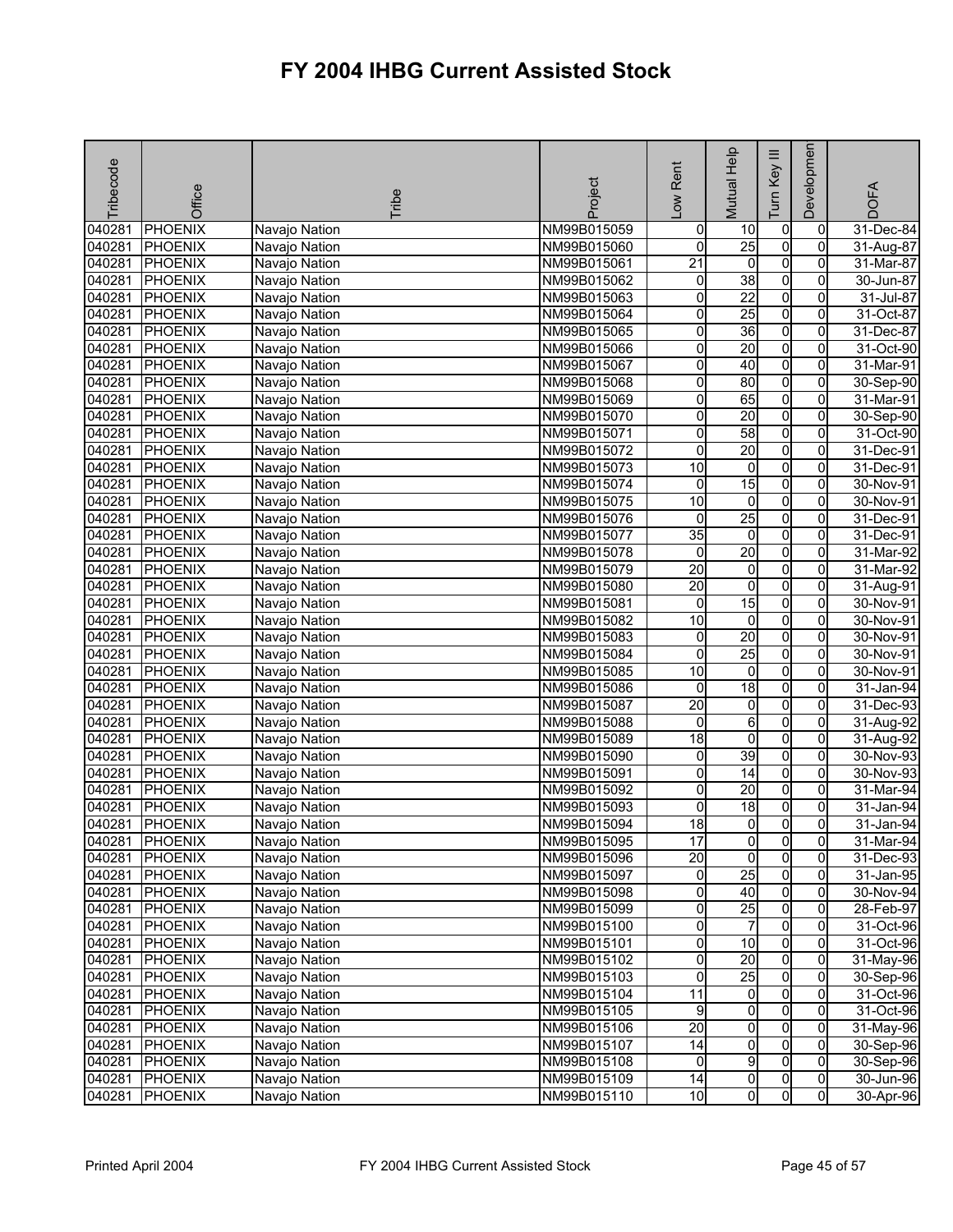| Tribecode | Office         | <b>Tribe</b>                             | Project     | -ow Rent        | Mutual Help          | $\equiv$<br>Key<br><u>I</u> | Developmen                       | <b>DOFA</b>              |
|-----------|----------------|------------------------------------------|-------------|-----------------|----------------------|-----------------------------|----------------------------------|--------------------------|
| 040281    | <b>PHOENIX</b> | Navajo Nation                            | NM99B015111 | 0               |                      |                             | 0                                | 30-Apr-96                |
| 040281    | <b>PHOENIX</b> | Navajo Nation                            | NM99B015112 | 0               | 38                   | 0<br>O                      | 0                                | 31-May-98                |
| 040281    | <b>PHOENIX</b> | Navajo Nation                            | NM99B015113 | 0               | $\overline{77}$      | $\overline{0}$              | $\overline{0}$                   | 30-Sep-98                |
| 040281    | <b>PHOENIX</b> | Navajo Nation                            | NM99B015114 | 0               | $\overline{27}$      | O                           | 0                                | 30-Sep-80                |
| 040281    | <b>PHOENIX</b> | Navajo Nation                            | NM99B015115 | 0               | 20                   | $\mathbf 0$                 | 0                                | 31-Dec-99                |
| 040281    | <b>PHOENIX</b> | Navajo Nation                            | NM99B015116 | 0               | 15                   | $\overline{0}$              | $\overline{0}$                   | 30-Nov-99                |
| 040281    | <b>PHOENIX</b> | Navajo Nation                            | NM99B015117 | 0               | 10                   | O                           | $\mathbf 0$                      | 30-Nov-99                |
| 040281    | <b>PHOENIX</b> | Navajo Nation                            | NM99B015118 | 0               | 10                   | $\overline{0}$              | $\overline{0}$                   | 28-Feb-99                |
| 040281    | <b>PHOENIX</b> | Navajo Nation                            | NM99B015119 | 0               | $\overline{15}$      | $\overline{0}$              | 0                                | 28-Feb-99                |
| 040281    | <b>PHOENIX</b> | Navajo Nation                            | NM99B015120 | 0               | 20                   | $\overline{0}$              | 0                                | 30-Sep-00                |
| 040281    | <b>PHOENIX</b> | Navajo Nation                            | NM99B015121 | 0               | 10                   | $\overline{0}$              | 0                                | 31-Dec-99                |
| 040281    | <b>PHOENIX</b> | Navajo Nation                            | NM99B015122 | 0               | 20                   | o                           | 0                                | 30-Nov-00                |
| 040281    | <b>PHOENIX</b> | Navajo Nation                            | NM99B015123 | 0               | 20                   | $\overline{0}$              | 0                                | 31-Dec-00                |
| 040281    | <b>PHOENIX</b> | Navajo Nation                            | NM99B015124 | 0               | 15                   | $\overline{0}$              | 0                                | 30-Nov-00                |
| 040281    | <b>PHOENIX</b> | Navajo Nation                            | NM99B015125 | $\overline{24}$ | $\overline{0}$       | $\pmb{0}$                   | 0                                | 31-Mar-02                |
| 040281    | <b>PHOENIX</b> | Navajo Nation                            | NM99B015126 | 0               | 6                    | O                           | 0                                | 30-Jun-01                |
| 040281    | <b>PHOENIX</b> | Navajo Nation                            | NM99B015127 | $\overline{20}$ | $\overline{0}$       | O                           | $\overline{0}$                   | 30-Jun-01                |
| 040281    | <b>PHOENIX</b> | Navajo Nation                            | NM99B015128 | 0               | 30                   | O                           | $\mathbf 0$                      | 30-Jun-01                |
| 040281    | <b>PHOENIX</b> | Navajo Nation                            | UT99B005001 | 0               | 18                   | $\overline{0}$              | $\overline{0}$                   | 30-Jun-79                |
| 040281    | <b>PHOENIX</b> | Navajo Nation                            | UT99B005002 | 0               | $\overline{34}$      | $\overline{0}$              | 0                                | 31-Aug-85                |
| 040281    | <b>PHOENIX</b> | Navajo Nation                            | UT99B005003 | 0               | $\overline{32}$      | $\overline{0}$              | 0                                | 28-Feb-86                |
| 040281    | <b>PHOENIX</b> | Navajo Nation                            | UT99B005004 | 0               | 23                   | $\overline{0}$              | 0                                | 31-Oct-87                |
| 060356    | <b>PHOENIX</b> | Paiute-Shoshone of Bishop Colony         | CA99B098002 | 0               | 39                   | o                           | 0                                | 31-Mar-79                |
| 060356    | PHOENIX        | Paiute-Shoshone of Bishop Colony         | CA99B098004 | 9               | 0                    | o                           | 0                                | 31-Mar-82                |
| 060356    | <b>PHOENIX</b> | Paiute-Shoshone of Bishop Colony         | CA99B098005 | 6               | $\overline{0}$       | $\overline{0}$              | $\overline{0}$                   | 31-Mar-79                |
| 060356    | <b>PHOENIX</b> | Paiute-Shoshone of Bishop Colony         | CA99B098007 | 0               | 38                   | $\pmb{0}$                   | 0                                | 29-Feb-84                |
| 060356    | <b>PHOENIX</b> | Paiute-Shoshone of Bishop Colony         | CA99B098008 | 4               | 0                    | o                           | 0                                | 29-Feb-84                |
| 060356    | <b>PHOENIX</b> | Paiute-Shoshone of Bishop Colony         | CA99B098009 | 0               | 17                   | $\overline{0}$              | 0                                | 30-Nov-87                |
| 060356    | <b>PHOENIX</b> | Paiute-Shoshone of Bishop Colony         | CA99B098010 | 3               | 0                    | $\mathbf 0$                 | 0                                | 30-Nov-87                |
| 060356    | <b>PHOENIX</b> | Paiute-Shoshone of Bishop Colony         | CA99B098011 | 7               | ō                    | $\overline{0}$              | $\Omega$                         | 30-Sep-91                |
| 060356    | <b>PHOENIX</b> | Paiute-Shoshone of Bishop Colony         | CA99B098012 | 0               | 10                   | $\overline{0}$              | $\overline{0}$                   | 30-Sep-91                |
| 060356    | <b>PHOENIX</b> | Paiute-Shoshone of Bishop Colony         | CA99B098013 | 0               | 13                   | o                           | 0                                | 30-Apr-93                |
| 060356    | <b>PHOENIX</b> | Paiute-Shoshone of Bishop Colony         | CA99B098015 | 0               | 5                    | o                           | 0                                | 15-Jun-94                |
| 060356    | <b>PHOENIX</b> | Paiute-Shoshone of Bishop Colony         | CA99B098016 | 0               | 5                    | o                           | 0                                | 30-Nov-87                |
| 060356    | <b>PHOENIX</b> | Paiute-Shoshone of Bishop Colony         | CA99B605001 | 5               | 0                    | 0                           | 0                                | 30-Sep-02                |
| 062646    | <b>PHOENIX</b> | Pala Band                                | CA99B080006 | 0               | $\overline{21}$      | $\mathbf 0$                 | $\mathbf 0$                      | 31-Mar-78                |
|           | 062646 PHOENIX | Pala Band                                | CA99B080018 | 이               | 16                   | $\overline{0}$              | $\overline{0}$                   | 30-Sep-81                |
|           | 062646 PHOENIX | Pala Band                                | CA99B080039 | 0               | 19                   | $\overline{0}$              | $\overline{0}$                   | 30-Jun-89                |
|           | 062646 PHOENIX | Pala Band                                | CA99B080053 | 12              | $\overline{0}$       | o                           | $\mathbf{0}$                     | 30-Nov-94                |
|           | 040302 PHOENIX | Pascua Yaqui Tribe                       | AZ99B040001 | 8               | $\overline{0}$       | 0                           | 0                                | 31-Oct-81                |
|           | 040302 PHOENIX | Pascua Yaqui Tribe                       | AZ99B040002 | 0               | 60                   | $\overline{0}$              | 0                                | 31-Mar-83                |
|           | 040302 PHOENIX | Pascua Yaqui Tribe                       | AZ99B040003 | $\overline{40}$ | $\overline{0}$       | $\overline{0}$              | $\overline{0}$                   | 30-Apr-86                |
|           | 040302 PHOENIX | Pascua Yaqui Tribe                       | AZ99B040004 | 50              | $\overline{0}$       | o                           | 0                                | 31-Dec-86                |
|           | 040302 PHOENIX | Pascua Yaqui Tribe                       | AZ99B040005 | $\overline{0}$  | 93                   | o                           | 0                                | 31-May-87                |
|           | 040302 PHOENIX | Pascua Yaqui Tribe                       | AZ99B040006 | 50              | $\overline{0}$       | $\overline{0}$              | $\overline{0}$                   | 30-Jun-87                |
|           | 040302 PHOENIX | Pascua Yaqui Tribe                       | AZ99B040007 | 79              | $\overline{0}$       | $\mathbf 0$                 | 0                                | 31-Dec-87                |
|           | 040302 PHOENIX | Pascua Yaqui Tribe                       | AZ99B040008 | $\overline{0}$  | 79                   | ō                           | $\mathbf{0}$                     | 30-Nov-87                |
|           | 040302 PHOENIX | Pascua Yaqui Tribe                       | AZ99B040009 | 0               | $\overline{75}$      | $\overline{0}$              | 0                                | 30-Nov-91                |
|           | 040302 PHOENIX | Pascua Yaqui Tribe                       | AZ99B040010 | 0               | 13<br>$\overline{0}$ | $\overline{0}$<br>o         | $\mathbf{0}$                     | 30-Nov-91                |
|           | 040302 PHOENIX | Pascua Yaqui Tribe                       | AZ99B040011 | 43<br>0         | 20                   |                             | 0                                | 30-Apr-92                |
| 040302    | 040302 PHOENIX | Pascua Yaqui Tribe<br>Pascua Yaqui Tribe | AZ99B040012 | $\overline{20}$ | $\overline{0}$       | 0<br>$\overline{0}$         | $\overline{0}$<br>$\overline{0}$ | 31-Mar-95<br>$31-Mar-95$ |
|           | <b>PHOENIX</b> |                                          | AZ99B040013 |                 |                      |                             |                                  |                          |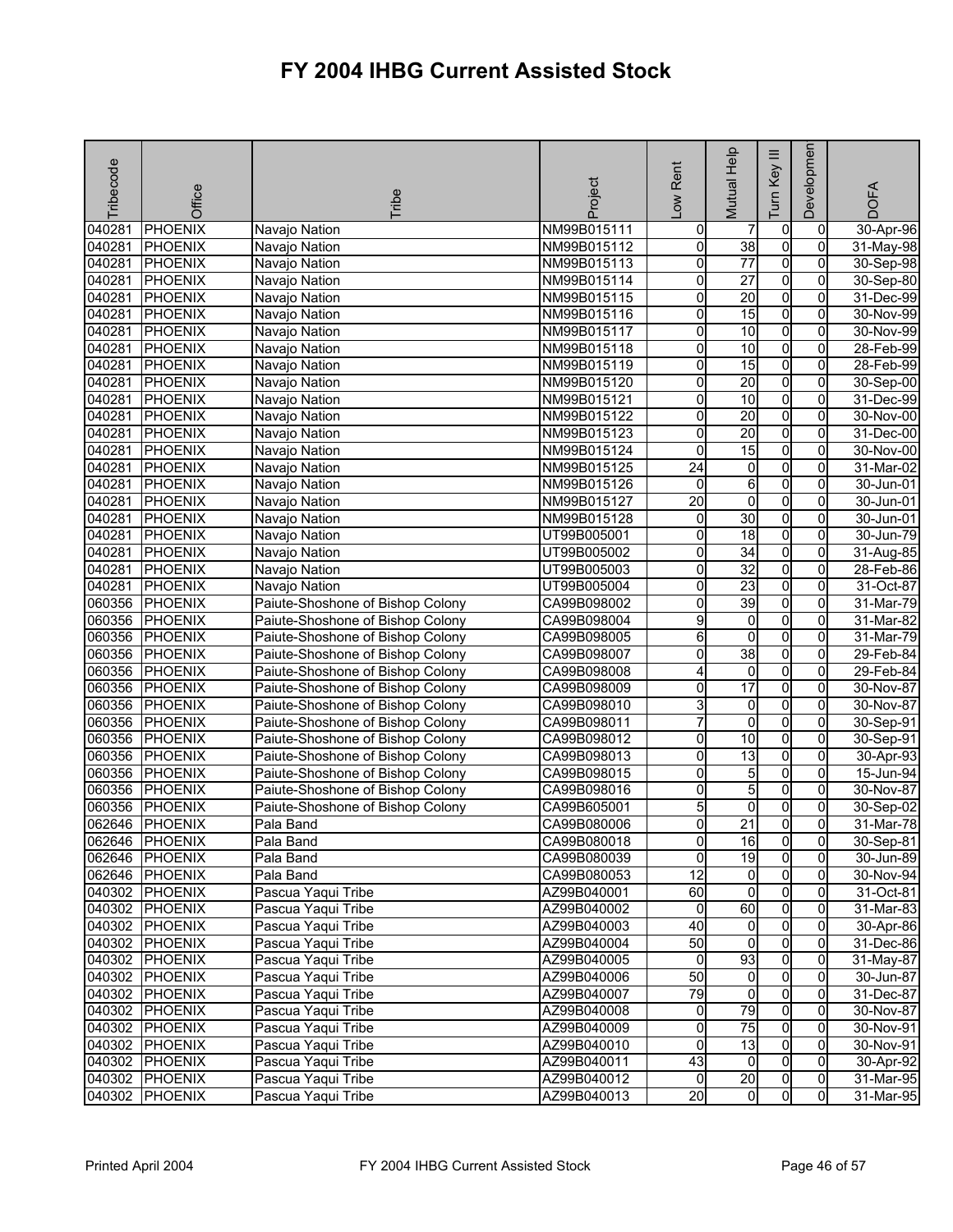| Tribecode | Office         | <b>Fribe</b>               | Project     | Rent<br>$\sum_{i=1}^{n}$ | Mutual Help             | Ξ<br>Key<br>Tum | Developmen     | <b>DOFA</b>  |
|-----------|----------------|----------------------------|-------------|--------------------------|-------------------------|-----------------|----------------|--------------|
| 040302    | PHOENIX        | Pascua Yaqui Tribe         | AZ99B040014 | $\mathbf 0$              | 40                      | $\pmb{0}$       | 0              | 28-Feb-98    |
| 040302    | PHOENIX        | Pascua Yaqui Tribe         | AZ99B040015 | 40                       | $\overline{0}$          | o               | 0              | 28-Feb-98    |
| 062737    | <b>PHOENIX</b> | Pauma Band                 | CA99B080006 | 0                        | $\overline{2}$          | $\overline{0}$  | $\overline{0}$ | $31$ -Mar-78 |
| 062737    | <b>PHOENIX</b> | Pauma Band                 | CA99B080018 | 0                        | 4                       | $\overline{0}$  | 0              | 30-Sep-81    |
| 062737    | <b>PHOENIX</b> | Pauma Band                 | CA99B080025 | 0                        | 5                       | $\overline{0}$  | 0              | 30-Nov-73    |
| 062737    | <b>PHOENIX</b> | Pauma Band                 | CA99B080038 | 0                        | 1                       | $\overline{0}$  | 0              | 30-Sep-89    |
| 062737    | <b>PHOENIX</b> | Pauma Band                 | CA99B080063 | o                        | 5                       | $\mathbf 0$     | 0              | 30-Apr-95    |
| 062762    | <b>PHOENIX</b> | Picayune Rancheria         | CA99B159001 | 12                       | o                       | $\overline{0}$  | 8              | 31-Dec-99    |
| 062762    | PHOENIX        | Picayune Rancheria         | CA99B159002 | $\overline{0}$           | $\overline{\mathbf{0}}$ | $\overline{0}$  | 8              |              |
| 350458    | <b>PHOENIX</b> | Picuris Pueblo             | NM99B040009 | 0                        | 10                      | $\overline{0}$  | $\overline{0}$ | 30-Nov-79    |
| 350458    | PHOENIX        | Picuris Pueblo             | NM99B040015 | 0                        | 17                      | o               | 0              | 31-Dec-84    |
| 062779    | <b>PHOENIX</b> | Pinoleville Rancheria      | CA99B130024 | $\overline{19}$          | $\overline{0}$          | $\overline{0}$  | $\mathbf{0}$   | 30-Jun-02    |
| 350460    | PHOENIX        | Pojoaque Pueblo            | NM99B040014 | 0                        | $\overline{12}$         | $\overline{0}$  | 0              | 30-Sep-84    |
| 350460    | <b>PHOENIX</b> | Pojoaque Pueblo            | NM99B040021 | 0                        | 5                       | $\overline{0}$  | $\overline{0}$ | 31-May-87    |
| 350460    | PHOENIX        | Pojoaque Pueblo            | NM99B040022 | 0                        | $\overline{10}$         | $\overline{0}$  | 0              | 30-Apr-89    |
| 350460    | <b>PHOENIX</b> | Pojoaque Pueblo            | NM99B040023 | 0                        | 5                       | $\overline{0}$  | 0              | 30-Apr-89    |
| 350460    | <b>PHOENIX</b> | Pojoaque Pueblo            | NM99B040025 | 0                        | 3                       | $\overline{0}$  | 0              | 30-Apr-92    |
| 320148    | <b>PHOENIX</b> | Pyramid Lake Paiute        | NV99B004003 | 0                        | 18                      | o               | 0              | 30-Sep-78    |
| 320148    | <b>PHOENIX</b> | <b>Pyramid Lake Paiute</b> | NV99B004004 | 0                        | $\overline{7}$          | $\overline{0}$  | 0              | 31-Aug-80    |
| 320148    | PHOENIX        | <b>Pyramid Lake Paiute</b> | NV99B004005 | $\overline{22}$          | $\overline{\mathbf{0}}$ | $\overline{0}$  | $\overline{0}$ | 31-Aug-80    |
| 320148    | <b>PHOENIX</b> | <b>Pyramid Lake Paiute</b> | NV99B004006 | 36                       | 0                       | $\mathbf 0$     | 0              | 31-Jul-81    |
| 320148    | <b>PHOENIX</b> | <b>Pyramid Lake Paiute</b> | NV99B004007 | 0                        | 64                      | $\overline{0}$  | 0              | 31-Jul-82    |
| 320148    | <b>PHOENIX</b> | Pyramid Lake Paiute        | NV99B004009 | 0                        | 50                      | $\overline{0}$  | $\overline{0}$ | 31-Dec-91    |
| 320148    | <b>PHOENIX</b> | <b>Pyramid Lake Paiute</b> | NV99B004010 | $\overline{0}$           | 35                      | $\overline{0}$  | 0              | 31-May-95    |
| 320148    | <b>PHOENIX</b> | Pyramid Lake Paiute        | NV99B004011 | 0                        | 25                      | $\overline{0}$  | $\Omega$       | 30-Apr-97    |
| 320148    | PHOENIX        | <b>Pyramid Lake Paiute</b> | NV99B004012 | 0                        | 4                       | $\overline{0}$  | 0              | 31-Aug-00    |
| 320148    | <b>PHOENIX</b> | <b>Pyramid Lake Paiute</b> | NV99B004013 | 0                        | $\overline{2}$          | $\overline{0}$  | 0              | 31-Mar-98    |
| 062911    | <b>PHOENIX</b> | Quartz Valley Rancheria    | CA99B083011 | $\overline{10}$          | O                       | $\overline{0}$  | $\overline{0}$ | 31-Jan-04    |
| 062911    | <b>PHOENIX</b> | Quartz Valley Rancheria    | CA99B083012 | 0                        | 5                       | $\overline{0}$  | 0              | 31-Jan-04    |
| 062911    | <b>PHOENIX</b> | Quartz Valley Rancheria    | CA99B083014 | 1                        | 0                       | 0               | 0              | 31-Dec-97    |
| 062911    | <b>PHOENIX</b> | Quartz Valley Rancheria    | CA99B083017 | 10                       | $\overline{\mathbf{0}}$ | $\overline{0}$  | $\overline{0}$ | 30-Nov-00    |
| 062912    | <b>PHOENIX</b> | Quechan Tribe              | CA99B054005 | 0                        | 1                       | $\mathbf 0$     | 0              | 31-Oct-79    |
| 062912    | <b>PHOENIX</b> | Quechan Tribe              | CA99B054006 | 39                       | 0                       | $\overline{0}$  | 0              | 31-Jul-82    |
| 062912    | PHOENIX        | Quechan Tribe              | CA99B054007 | 0                        | 30                      | $\overline{0}$  | $\overline{0}$ | 31-Aug-82    |
| 062912    | <b>PHOENIX</b> | Quechan Tribe              | CA99B054012 | 0                        | 39                      | o               | 0              | 31-Jul-90    |
| 062912    | <b>PHOENIX</b> | Quechan Tribe              | CA99B054013 | 0                        | 45                      | $\overline{0}$  | $\overline{0}$ | 31-Aug-93    |
|           | 062912 PHOENIX | Quechan Tribe              | CA99B054014 | 20                       | $\overline{0}$          | $\overline{0}$  | 01             | 30-Nov-94    |
|           | 062912 PHOENIX | Quechan Tribe              | CA99B054015 | 20                       | $\overline{0}$          | $\overline{0}$  | $\Omega$       | 12-Jun-97    |
|           | 062912 PHOENIX | Quechan Tribe              | CA99B054017 | $\overline{22}$          | $\overline{0}$          | $\overline{0}$  | $\overline{0}$ | 30-Jun-99    |
|           | 062978 PHOENIX | Redwood Valley Rancheria   | CA99B130009 | 0                        | 15                      | $\mathbf 0$     | $\overline{0}$ | 31-May-90    |
|           | 062978 PHOENIX | Redwood Valley Rancheria   | CA99B130011 | 9                        | $\overline{0}$          | 0               | 0              | 31-May-90    |
| 320151    | <b>PHOENIX</b> | Reno-Sparks Colony         | NV99B012003 | 29                       | $\overline{\mathbf{0}}$ | $\overline{0}$  | $\overline{0}$ | 30-Sep-74    |
| 320151    | <b>PHOENIX</b> | Reno-Sparks Colony         | NV99B012005 | 0                        | $\overline{17}$         | $\mathbf 0$     | 0              | 30-Jun-80    |
| 320151    | <b>PHOENIX</b> | Reno-Sparks Colony         | NV99B012006 | 0                        | 6                       | $\overline{0}$  | $\overline{0}$ | 31-Oct-85    |
| 320151    | PHOENIX        | Reno-Sparks Colony         | NV99B012007 | $\overline{20}$          | $\overline{0}$          | $\overline{0}$  | $\mathbf{0}$   | 31-Jul-91    |
| 320151    | PHOENIX        | Reno-Sparks Colony         | NV99B012008 | 0                        | 60                      | 0               | $\overline{0}$ | 30-Sep-91    |
| 320151    | <b>PHOENIX</b> | Reno-Sparks Colony         | NV99B012009 | 0                        | 18                      | 0               | 0              | 30-Sep-91    |
| 320151    | <b>PHOENIX</b> | Reno-Sparks Colony         | NV99B012010 | 0                        | 20                      | $\overline{0}$  | $\Omega$       | 14-Jun-95    |
| 320151    | <b>PHOENIX</b> | Reno-Sparks Colony         | NV99B012011 | 0                        | 1                       | $\mathbf 0$     | 0              | 06-May-96    |
| 320151    | <b>PHOENIX</b> | Reno-Sparks Colony         | NV99B012012 | 29                       | $\overline{0}$          | o               | $\overline{0}$ | 30-Apr-97    |
|           | 063008 PHOENIX | Rincon Reservation         | CA99B080006 | $\overline{0}$           | 12                      | $\mathbf 0$     | $\overline{0}$ | 31-Mar-78    |
|           | 063008 PHOENIX | Rincon Reservation         | CA99B080010 | 0                        | 12                      | 0               | $\overline{0}$ | 30-Jun-81    |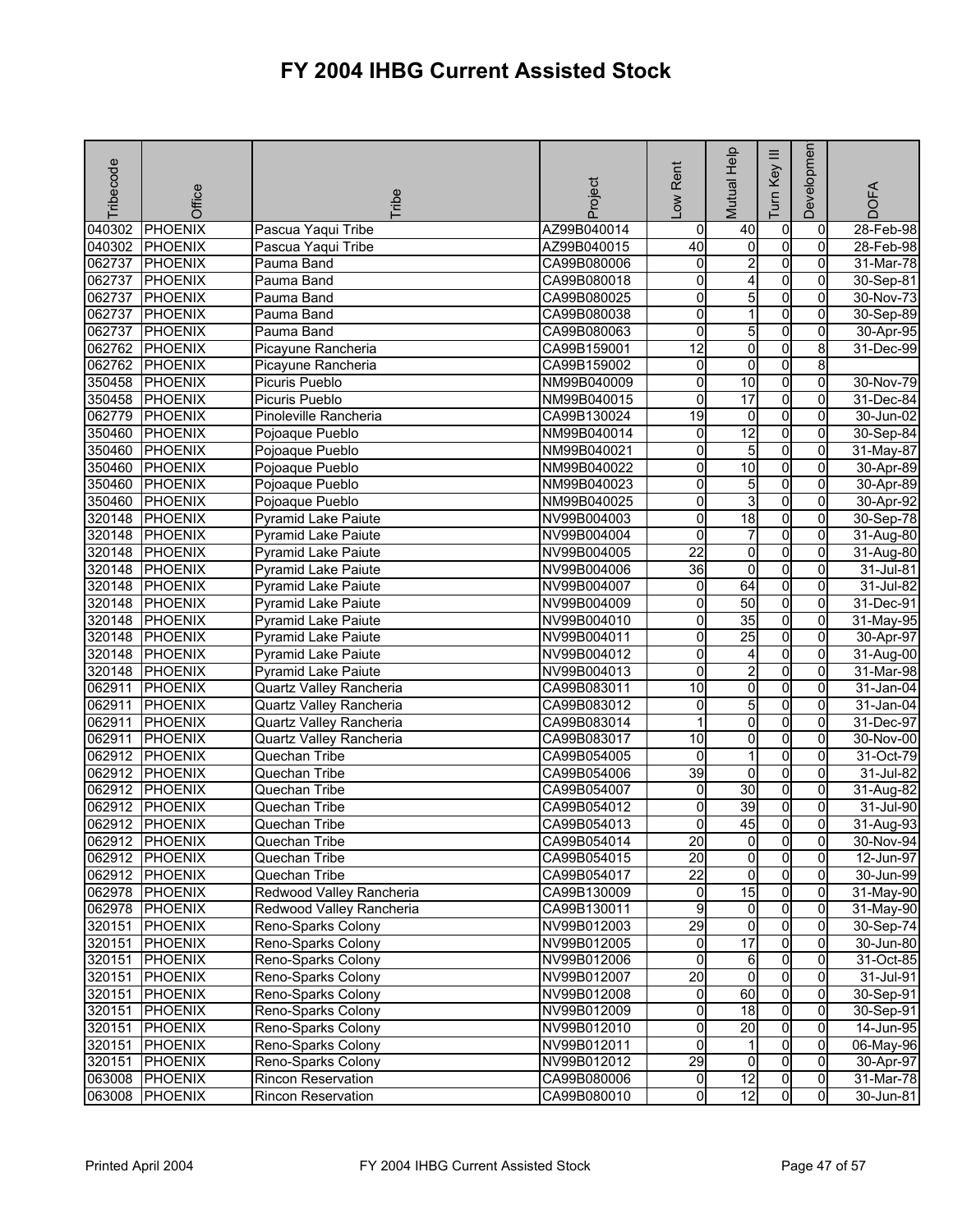| Tribecode | Office         | <b>Fribe</b>              | Project     | -ow Rent        | <b>Mutual Help</b>      | Ξ<br>Key<br>Tum  | Developmen     | <b>DOFA</b> |
|-----------|----------------|---------------------------|-------------|-----------------|-------------------------|------------------|----------------|-------------|
| 063008    | PHOENIX        | Rincon Reservation        | CA99B080025 | 0               | 10                      | $\pmb{0}$        | 0              | 30-Jun-87   |
| 063008    | PHOENIX        | <b>Rincon Reservation</b> | CA99B080038 | 0               | 5                       | o                | $\mathbf 0$    | 30-Sep-89   |
| 063008    | <b>PHOENIX</b> | Rincon Reservation        | CA99B080049 | 0               | 20                      | $\overline{0}$   | $\overline{0}$ | 31-Jul-91   |
| 063008    | <b>PHOENIX</b> | <b>Rincon Reservation</b> | CA99B080054 | 9               | $\overline{0}$          | $\overline{0}$   | 0              | 30-Apr-94   |
| 063008    | <b>PHOENIX</b> | <b>Rincon Reservation</b> | CA99B080061 | 0               | 1                       | $\overline{0}$   | 0              | 07-May-96   |
| 063008    | <b>PHOENIX</b> | <b>Rincon Reservation</b> | CA99B080065 | 0               | 10                      | $\overline{0}$   | 0              | 31-Jan-96   |
| 063008    | <b>PHOENIX</b> | Rincon Reservation        | CA99B080066 | 6               | $\overline{0}$          | o                | $\overline{0}$ | 31-Jan-96   |
| 063053    | <b>PHOENIX</b> | Robinson Rancheria        | CA99B130003 | $\overline{0}$  | 20                      | $\overline{0}$   | 0              | 28-Feb-88   |
| 063053    | <b>PHOENIX</b> | Robinson Rancheria        | CA99B130005 | $\overline{11}$ | $\overline{0}$          | $\overline{0}$   | $\overline{0}$ | 30-Apr-88   |
| 063053    | <b>PHOENIX</b> | Robinson Rancheria        | CA99B130007 | 0               | 10                      | o                | 0              | 31-Mar-88   |
| 060863    | <b>PHOENIX</b> | Round Valley Rancheria    | CA99B097001 | 0               | 41                      | $\overline{0}$   | 0              | 31-Aug-78   |
| 060863    | <b>PHOENIX</b> | Round Valley Rancheria    | CA99B097002 | 29              | $\overline{0}$          | $\overline{0}$   | $\overline{0}$ | 31-Aug-78   |
| 060863    | PHOENIX        | Round Valley Rancheria    | CA99B097004 | 0               | 22                      | $\overline{0}$   | 0              | 31-Aug-81   |
| 060863    | <b>PHOENIX</b> | Round Valley Rancheria    | CA99B097005 | $\overline{22}$ | ō                       | $\overline{0}$   | $\overline{0}$ | 31-Aug-81   |
| 040368    | <b>PHOENIX</b> | Salt River Plma-Maricopa  | AZ99B014004 | 0               | 45                      | $\overline{0}$   | 0              | 28-Feb-79   |
| 040368    | <b>PHOENIX</b> | Salt River Plma-Maricopa  | AZ99B014005 | 0               | 13                      | $\overline{0}$   | 0              | 28-Feb-79   |
| 040368    | <b>PHOENIX</b> | Salt River Plma-Maricopa  | AZ99B014006 | 0               | 23                      | $\overline{0}$   | 0              | 30-Sep-79   |
| 040368    | <b>PHOENIX</b> | Salt River PIma-Maricopa  | AZ99B014007 | $\overline{25}$ | $\overline{0}$          | o                | 0              | 30-Jun-80   |
| 040368    | <b>PHOENIX</b> | Salt River PIma-Maricopa  | AZ99B014008 | 0               | 14                      | $\overline{0}$   | $\Omega$       | 31-Jul-81   |
| 040368    | <b>PHOENIX</b> | Salt River Plma-Maricopa  | AZ99B014009 | 60              | $\overline{0}$          | $\overline{0}$   | $\overline{0}$ | 30-Sep-80   |
| 040368    | <b>PHOENIX</b> | Salt River Plma-Maricopa  | AZ99B014011 | 28              | 0                       | $\mathbf 0$      | 0              | 31-Jan-86   |
| 040368    | <b>PHOENIX</b> | Salt River Plma-Maricopa  | AZ99B014013 | 0               | 37                      | $\overline{0}$   | 0              | 31-Jan-89   |
| 040368    | PHOENIX        | Salt River Plma-Maricopa  | AZ99B014014 | 0               | $\overline{14}$         | $\overline{0}$   | 0              | 31-Jul-90   |
| 040368    | <b>PHOENIX</b> | Salt River PIma-Maricopa  | AZ99B014015 | $\overline{0}$  | 17                      | $\overline{0}$   | 0              | 31-Oct-91   |
| 040368    | <b>PHOENIX</b> | Salt River PIma-Maricopa  | AZ99B014016 | 0               | $\overline{22}$         | $\overline{0}$   | $\Omega$       | 31-May-93   |
| 040368    | <b>PHOENIX</b> | Salt River Plma-Maricopa  | AZ99B014017 | 40              | 0                       | $\overline{0}$   | 0              | 31-Oct-95   |
| 040368    | <b>PHOENIX</b> | Salt River Plma-Maricopa  | AZ99B014018 | $\overline{20}$ | o                       | $\overline{0}$   | 0              | 09-Feb-99   |
| 040372    | PHOENIX        | San Carlos Apache         | AZ99B011009 | $\mathbf 0$     | 33                      | $\overline{0}$   | 0              | 30-Apr-78   |
| 040372    | <b>PHOENIX</b> | San Carlos Apache         | AZ99B011012 | 0               | 30                      | $\overline{0}$   | 0              | 30-Sep-79   |
| 040372    | PHOENIX        | San Carlos Apache         | AZ99B011013 | 0               | 60                      | $\overline{0}$   | 0              | 31-Jan-80   |
| 040372    | <b>PHOENIX</b> | San Carlos Apache         | AZ99B011015 | 0               | $\overline{27}$         | $\overline{0}$   | $\overline{0}$ | 31-Oct-79   |
| 040372    | <b>PHOENIX</b> | San Carlos Apache         | AZ99B011016 | 100             | $\overline{0}$          | o                | 0              | 30-Jul-80   |
| 040372    | <b>PHOENIX</b> | San Carlos Apache         | AZ99B011017 | 20              | $\overline{0}$          | O                | 0              | 31-Dec-81   |
| 040372    | PHOENIX        | San Carlos Apache         | AZ99B011018 | 0               | 210                     | $\overline{0}$   | $\overline{0}$ | 31-May-87   |
| 040372    | <b>PHOENIX</b> | San Carlos Apache         | AZ99B011019 | 4               | 0                       | $\mathbf 0$      | 0              | 30-Apr-83   |
| 040372    | <b>PHOENIX</b> | San Carlos Apache         | AZ99B011020 | 50              | $\overline{\mathbf{0}}$ | $\overline{0}$   | $\overline{0}$ | 30-Nov-87   |
|           | 040372 PHOENIX | San Carlos Apache         | AZ99B011021 | 50              | 0I                      | $\mathbf{0}$     | 01             | 30-Nov-87   |
|           | 040372 PHOENIX | San Carlos Apache         | AZ99B011022 | 60              | $\overline{0}$          | $\overline{0}$   | $\mathbf{0}$   | 30-Nov-87   |
|           | 040372 PHOENIX | San Carlos Apache         | AZ99B011023 | 20              | $\overline{0}$          | $\overline{0}$   | $\mathbf{0}$   | 30-Nov-87   |
|           | 040372 PHOENIX | San Carlos Apache         | AZ99B011024 | $\overline{0}$  | 63                      | $\overline{0}$   | $\overline{0}$ | 30-Jun-90   |
|           | 040372 PHOENIX | San Carlos Apache         | AZ99B011025 | 80              | $\overline{0}$          | $\mathbf 0$      | 0              | 30-Nov-92   |
|           | 040372 PHOENIX | San Carlos Apache         | AZ99B011026 | 0               | 20                      | $\overline{0}$   | $\overline{0}$ | 31-Jan-94   |
|           | 040372 PHOENIX | San Carlos Apache         | AZ99B011027 | 40              | $\overline{0}$          | $\overline{0}$   | 0              | 30-Nov-94   |
|           | 350512 PHOENIX | San Ildefonso Pueblo      | NM99B040006 | 0               | 18                      | $\overline{0}$   | $\overline{0}$ | 31-Aug-78   |
|           | 350512 PHOENIX | San Ildefonso Pueblo      | NM99B040012 | $\overline{0}$  | 50                      | $\overline{0}$   | $\overline{0}$ | 28-Feb-81   |
|           | 350512 PHOENIX | San Ildefonso Pueblo      | NM99B040020 | 0               | 10                      | 0                | 0              | 31-May-87   |
|           | 350512 PHOENIX | San Ildefonso Pueblo      | NM99B040022 | 0               | 9                       | $\mathbf 0$      | 0              | 30-Apr-89   |
|           | 350512 PHOENIX | San Ildefonso Pueblo      | NM99B040026 | 0               | 19                      | $\overline{0}$   | $\overline{0}$ | 31-Dec-94   |
|           | 350512 PHOENIX | San Ildefonso Pueblo      | NM99B040029 | $\overline{20}$ | $\overline{0}$          | $\mathbf 0$<br>O | $\mathbf{0}$   | 31-Jan-00   |
| 350522    | <b>PHOENIX</b> | San Juan Pueblo           | NM99B031004 | 0               | $\overline{c}$<br>23    | $\mathbf 0$      | $\mathbf{0}$   | 31-Dec-77   |
| 350522    | PHOENIX        | San Juan Pueblo           | NM99B031005 | $\overline{0}$  |                         |                  | $\overline{0}$ | 30-Sep-80   |
| 350522    | PHOENIX        | San Juan Pueblo           | NM99B031006 | 0               | 23                      | $\overline{0}$   | $\overline{0}$ | 31-May-83   |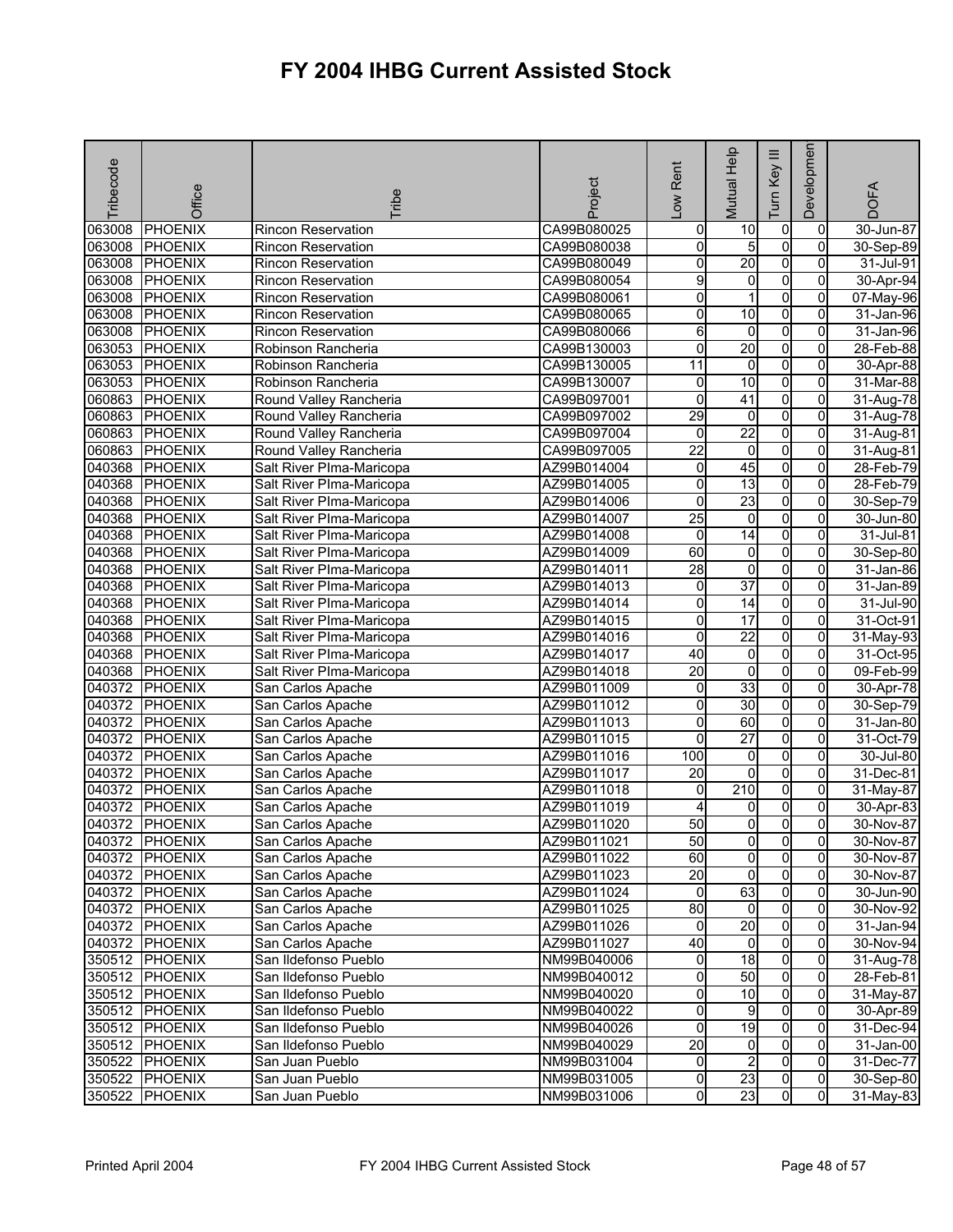| Tribecode | Office         | <b>Tribe</b>               | Project     | -ow Rent            | Mutual Help             | $\equiv$<br>Key<br>Tum | Developmen     | <b>DOFA</b> |
|-----------|----------------|----------------------------|-------------|---------------------|-------------------------|------------------------|----------------|-------------|
| 350522    | <b>PHOENIX</b> | San Juan Pueblo            | NM99B031007 | 0                   | $\overline{28}$         | $\overline{0}$         | 0              | 31-May-89   |
| 350522    | PHOENIX        | San Juan Pueblo            | NM99B031008 | 0                   | 4                       | $\overline{0}$         | $\Omega$       | 31-Jul-96   |
| 350522    | PHOENIX        | San Juan Pueblo            | NM99B031009 | $\overline{24}$     | 0                       | $\overline{0}$         | 0              | 31-Dec-97   |
| 350522    | <b>PHOENIX</b> | San Juan Pueblo            | NM99B031010 | 0                   | 0                       | 0                      | 3              |             |
| 350529    | <b>PHOENIX</b> | Sandia Pueblo              | NM99B087012 |                     | $\overline{2}$          |                        |                | 31-Jan-00   |
| 350529    | <b>PHOENIX</b> | Sandia Pueblo              | NM99B031067 | 0                   | 19                      | $\overline{0}$         | $\overline{0}$ | 30-Sep-95   |
| 350529    | <b>PHOENIX</b> | Sandia Pueblo              | NM99B031080 | 1                   | $\mathbf 0$             | $\overline{0}$         | 0              | 30-Sep-95   |
| 063319    | <b>PHOENIX</b> | San Pasqual Band           | CA99B080042 | 0                   | 33                      | $\overline{0}$         | $\overline{0}$ | 31-Jul-89   |
| 063319    | <b>PHOENIX</b> | San Pasqual Band           | CA99B080055 | $\overline{10}$     | 0                       | 0                      | 0              | 31-May-93   |
| 063319    | <b>PHOENIX</b> | San Pasqual Band           | CA99B080059 | 0                   | $\overline{21}$         | $\overline{0}$         | 0              | 31-Oct-95   |
| 063319    | <b>PHOENIX</b> | San Pasqual Band           | CA99B080072 | $\overline{11}$     | o                       | $\overline{0}$         | 0              | 28-Nov-95   |
| 063398    | <b>PHOENIX</b> | San Rosa Band of Cahuilla  | CA99B080061 | 0                   | 1                       | 0                      | 0              | 30-May-95   |
| 063398    | PHOENIX        | San Rosa Band of Cahuilla  | CA99B080069 | 0                   | 4                       | 0                      | 0              | 30-May-95   |
| 063398    | <b>PHOENIX</b> | San Rosa Band of Cahuilla  | CA99B080070 | 0                   | 0                       | 0                      | 3              |             |
| 350531    | <b>PHOENIX</b> | Santa Ana Pueblo           | NM99B087013 | 6                   | 0                       | $\overline{0}$         | 0              | 30-Nov-99   |
| 350533    | <b>PHOENIX</b> | Santa Clara Pueblo         | NM99B082004 | 0                   | $\overline{19}$         | $\overline{0}$         | 0              | 31-Jul-80   |
| 350533    | <b>PHOENIX</b> | Santa Clara Pueblo         | NM99B082005 | 0                   | 12                      | $\overline{0}$         | $\overline{0}$ | 30-Nov-87   |
| 350533    | <b>PHOENIX</b> | Santa Clara Pueblo         | NM99B082006 | 0                   | 42                      | $\overline{0}$         | 0              | 31-Mar-92   |
| 350533    | <b>PHOENIX</b> | Santa Clara Pueblo         | NM99B082007 | 0                   | 19                      | $\overline{0}$         | $\Omega$       | 31-Mar-92   |
| 350533    | <b>PHOENIX</b> | Santa Clara Pueblo         | NM99B082008 | 0                   |                         | O                      | 5              |             |
| 350533    | <b>PHOENIX</b> | Santa Clara Pueblo         | NM99B082009 | 0                   |                         | $\overline{0}$         | 20             |             |
| 350546    | <b>PHOENIX</b> | Santo Domingo Pueblo       | NM99B031052 | 0                   | 3                       | $\overline{0}$         | $\overline{0}$ | 31-Mar-82   |
| 350546    | <b>PHOENIX</b> | Santo Domingo Pueblo       | NM99B078001 | $\overline{32}$     | 0                       | O                      | 0              | 30-Sep-98   |
| 350546    | <b>PHOENIX</b> | Santo Domingo Pueblo       | NM99B078002 | 0                   | 38                      | $\overline{0}$         | 10             | 30-Sep-98   |
| 063399    | <b>PHOENIX</b> | Santa Rosa Rancheria       | CA99B129001 | 23                  | o                       | O                      | 0              | 31-Jul-82   |
| 063399    | <b>PHOENIX</b> | Santa Rosa Rancheria       | CA99B129007 | $\overline{20}$     | 0                       | $\overline{0}$         | 0              | 31-Dec-87   |
| 063399    | <b>PHOENIX</b> | Santa Rosa Rancheria       | CA99B129015 | 0                   | 1                       | $\overline{0}$         | 0              | 31-Jul-82   |
| 063399    | <b>PHOENIX</b> | Santa Rosa Rancheria       | CA99B129018 | $\mathsf{O}\xspace$ | 1                       | $\overline{0}$         | $\overline{0}$ | 31-Dec-87   |
| 063403    | <b>PHOENIX</b> | Santa Ynez Band of Chumash | CA99B080007 | 0                   | 12                      | $\overline{0}$         | 0              | 28-Feb-79   |
| 063403    | <b>PHOENIX</b> | Santa Ynez Band of Chumash | CA99B080013 | 0                   | 19                      | 0                      | $\Omega$       | 31-Jan-81   |
| 063403    | PHOENIX        | Santa Ynez Band of Chumash | CA99B080024 | $\overline{12}$     | $\overline{0}$          | $\overline{0}$         | $\overline{0}$ | 31-Aug-89   |
| 063403    | <b>PHOENIX</b> | Santa Ynez Band of Chumash | CA99B080026 | 0                   | 14                      | $\overline{0}$         | 0              | 31-Aug-89   |
| 063403    | PHOENIX        | Santa Ynez Band of Chumash | CA99B080045 | 10                  | 0                       | $\overline{0}$         | 0              | 30-Apr-89   |
| 063465    | <b>PHOENIX</b> | Sherwood Valley Rancheria  | CA99B130014 | 19                  | 0                       | O                      | 0              | 30-Apr-93   |
| 063465    | <b>PHOENIX</b> | Sherwood Valley Rancheria  | CA99B130015 | 0                   | 16                      | 0                      | 0              | 30-Apr-93   |
| 063465    | PHOENIX        | Sherwood Valley Rancheria  | CA99B130027 | 0                   | 0                       | O                      | 15             |             |
|           | 063484 PHOENIX | Soboba Band                | CA99B080016 | 01                  | $\overline{3}2$         | 01                     | 01             | 31-Jul-80   |
|           | 063484 PHOENIX | Soboba Band                | CA99B080038 | 0                   | 3                       | $\overline{0}$         | $\mathbf{0}$   | 30-Sep-89   |
|           | 063484 PHOENIX | Soboba Band                | CA99B080040 | 0                   | 8                       | $\overline{0}$         | $\mathbf{0}$   | 29-Feb-88   |
|           | 063484 PHOENIX | Soboba Band                | CA99B080041 | 0                   | $\overline{\mathbf{c}}$ | $\overline{0}$         | $\overline{0}$ | 29-Feb-88   |
| 063484    | <b>PHOENIX</b> | Soboba Band                | CA99B080047 | 0                   | $\overline{7}$          | 0                      | $\Omega$       | 30-Apr-91   |
| 063484    | <b>PHOENIX</b> | Soboba Band                | CA99B080051 | 0                   | 13                      | $\overline{0}$         | $\Omega$       | 31-Jul-92   |
|           | 063484 PHOENIX | Soboba Band                | CA99B080067 | 0                   | 9                       | $\overline{0}$         | $\Omega$       | 30-May-95   |
|           | 063484 PHOENIX | Soboba Band                | CA99B080068 | 8                   | $\overline{0}$          | $\overline{0}$         | $\overline{0}$ | 30-May-95   |
|           | 063484 PHOENIX | Soboba Band                | CA99B080073 | 8                   | $\overline{0}$          | $\overline{0}$         | $\mathbf{0}$   | 30-Jun-98   |
|           | 063622 PHOENIX | Stewarts Point Rancheria   | CA99B130032 | 0                   | 0                       | $\overline{0}$         | 15             |             |
|           | 063668 PHOENIX | Susanville Rancheria       | CA99B083002 | 0                   | 15                      | $\overline{0}$         | $\Omega$       | 30-Jun-80   |
|           | 063668 PHOENIX | Susanville Rancheria       | CA99B083004 | 0                   | 28                      | 0                      | 0              | 31-May-84   |
|           | 063668 PHOENIX | Susanville Rancheria       | CA99B083008 | 25                  | $\overline{0}$          | $\overline{0}$         | $\Omega$       | 30-Sep-93   |
|           | 063668 PHOENIX | Susanville Rancheria       | CA99B083010 | 6                   | $\overline{0}$          | $\overline{0}$         | $\mathbf{0}$   | 31-Dec-95   |
|           | 350588 PHOENIX | Taos Pueblo                | NM99B040007 | 0                   | $\overline{22}$         | 0                      | 0              | 30-Apr-79   |
| 350588    | <b>PHOENIX</b> | Taos Pueblo                | NM99B040016 | 0                   | 49                      | 0                      | $\overline{0}$ | 31-Mar-85   |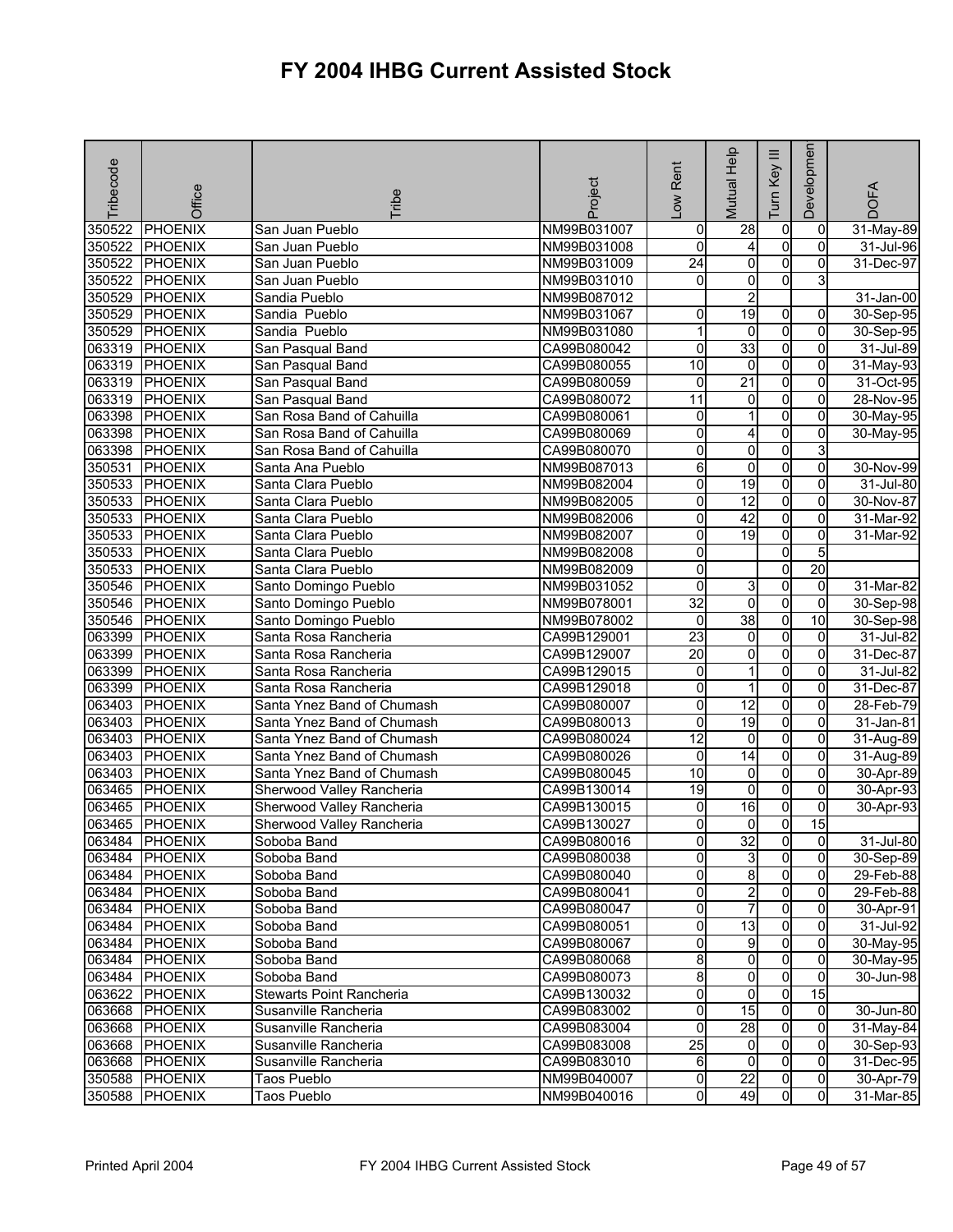| Tribecode | Office         | Tribe                            | Project     | Rent<br>$\sum_{i=1}^{n}$ | Mutual Help             | Ξ<br>Tum Key   | Developmen     | <b>DOFA</b>   |
|-----------|----------------|----------------------------------|-------------|--------------------------|-------------------------|----------------|----------------|---------------|
| 350588    | <b>PHOENIX</b> | <b>Taos Pueblo</b>               | NM99B040018 | 0                        | 65                      | $\pmb{0}$      | 0              | 31-Jul-87     |
| 350588    | <b>PHOENIX</b> | <b>Taos Pueblo</b>               | NM99B040022 | o                        | $\overline{11}$         | $\overline{0}$ | $\overline{0}$ | 30-Apr-89     |
| 320170    | PHOENIX        | Te-Moak                          | NV99B016002 | 0                        | $\overline{15}$         | $\overline{0}$ | $\mathbf{0}$   | 31-May-78     |
| 320170    | <b>PHOENIX</b> | Te-Moak                          | NV99B016003 | 0                        | 16                      | $\overline{0}$ | 0              | 31-Dec-80     |
| 320170    | <b>PHOENIX</b> | Te-Moak                          | NV99B016004 | 10                       | $\overline{0}$          | $\overline{0}$ | $\overline{0}$ | 30-Nov-80     |
| 320170    | <b>PHOENIX</b> | Te-Moak                          | NV99B016005 | 49                       | 0                       | $\overline{0}$ | 0              | 28-Feb-82     |
| 320170    | PHOENIX        | Te-Moak                          | NV99B016006 | 0                        | 55                      | $\overline{0}$ | 0              | 28-Feb-82     |
| 320170    | <b>PHOENIX</b> | Te-Moak                          | NV99B016008 | $\overline{0}$           | 47                      | $\overline{0}$ | 0              | 31-Aug-86     |
| 320170    | <b>PHOENIX</b> | Te-Moak                          | NV99B016009 | 0                        | 50                      | $\overline{0}$ | 0              | 31-Aug-88     |
| 320170    | <b>PHOENIX</b> | Te-Moak                          | NV99B016010 | 0                        | $\overline{13}$         | $\overline{0}$ | 0              | 28-Feb-89     |
| 320170    | <b>PHOENIX</b> | Te-Moak                          | NV99B016011 | $\overline{28}$          | $\overline{0}$          | $\overline{0}$ | $\overline{0}$ | 28-Feb-98     |
| 350598    | <b>PHOENIX</b> | Tesuque Pueblo                   | NM99B040010 | 0                        | 16                      | $\overline{0}$ | 0              | 31-Aug-80     |
| 350598    | <b>PHOENIX</b> | <b>Tesuque Pueblo</b>            | NM99B040018 | 0                        | 5                       | 0              | $\Omega$       | 31-Jul-87     |
| 350598    | <b>PHOENIX</b> | Tesuque Pueblo                   | NM99B040025 | 0                        | 8                       | $\overline{0}$ | $\mathbf{0}$   | 30-Apr-92     |
| 350598    | <b>PHOENIX</b> | Tesuque Pueblo                   | NM99B040028 | 0                        | 10                      | $\overline{0}$ | 0              | 28-Feb-95     |
| 040292    | <b>PHOENIX</b> | Tohono O'Odham Nation            | AZ99B026008 | 10                       | $\mathbf 0$             | $\overline{0}$ | $\overline{0}$ | 30-Sep-78     |
| 040292    | <b>PHOENIX</b> | Tohono O'Odham Nation            | AZ99B026009 | $\mathbf 0$              | 15                      | $\overline{0}$ | 0              | 30-Sep-78     |
| 040292    | PHOENIX        | Tohono O'Odham Nation            | AZ99B026012 | $\overline{50}$          | 0                       | $\overline{0}$ | 0              | 31-May-74     |
| 040292    | <b>PHOENIX</b> | Tohono O'Odham Nation            | AZ99B026016 | 0                        | $\overline{84}$         | $\overline{0}$ | $\overline{0}$ | 30-Sep-80     |
| 040292    | <b>PHOENIX</b> | Tohono O'Odham Nation            | AZ99B026019 | 0                        | 127                     | 0              | 0              | 30-Jun-81     |
| 040292    | <b>PHOENIX</b> | Tohono O'Odham Nation            | AZ99B026020 | $\overline{12}$          | 0                       | $\overline{0}$ | 0              | 28-Feb-83     |
| 040292    | <b>PHOENIX</b> | Tohono O'Odham Nation            | AZ99B026021 | 0                        | 127                     | $\overline{0}$ | $\overline{0}$ | 31-May-83     |
| 040292    | <b>PHOENIX</b> | Tohono O'Odham Nation            | AZ99B026022 | $\overline{50}$          | 0                       | $\overline{0}$ | 0              | 30-Jun-86     |
| 040292    | <b>PHOENIX</b> | Tohono O'Odham Nation            | AZ99B026023 | 0                        | 46                      | O              | $\Omega$       | 30-Jun-86     |
| 040292    | PHOENIX        | Tohono O'Odham Nation            | AZ99B026024 | 0                        | 65                      | $\overline{0}$ | $\overline{0}$ | 30-Nov-87     |
| 040292    | <b>PHOENIX</b> | Tohono O'Odham Nation            | AZ99B026025 | 0                        | 7                       | $\overline{0}$ | 0              | 30-Jun-87     |
| 040292    | <b>PHOENIX</b> | Tohono O'Odham Nation            | AZ99B026026 | 0                        | $\overline{36}$         | $\overline{0}$ | 0              | 31-Mar-89     |
| 040292    | <b>PHOENIX</b> | Tohono O'Odham Nation            | AZ99B026028 | 0                        | 35                      | $\overline{0}$ | 0              | 31-Mar-89     |
| 040292    | <b>PHOENIX</b> | Tohono O'Odham Nation            | AZ99B026029 | 0                        | $\overline{10}$         | $\overline{0}$ | $\Omega$       | 31-Dec-91     |
| 040292    | <b>PHOENIX</b> | Tohono O'Odham Nation            | AZ99B026030 | 0                        | 70                      | $\overline{0}$ | $\overline{0}$ | 30-Apr-92     |
| 040292    | PHOENIX        | Tohono O'Odham Nation            | AZ99B026031 | 0                        | 19                      | O              | 0              | 31-Mar-94     |
| 040292    | <b>PHOENIX</b> | Tohono O'Odham Nation            | AZ99B026032 | 0                        | 115                     | $\overline{0}$ | 0              | 30-Jan-99     |
| 063746    | <b>PHOENIX</b> | Torres-Martinez Band of Cahuilla | CA99B080035 | 0                        | 26                      | $\overline{0}$ | 0              | 29-Feb-88     |
| 063746    | <b>PHOENIX</b> | Torres-Martinez Band of Cahuilla | CA99B080045 | $\overline{11}$          | 0                       | $\overline{0}$ | 0              | 30-Apr-89     |
| 063746    | PHOENIX        | Torres-Martinez Band of Cahuilla | CA99B080061 | 0                        | 0                       | 0              | 4              |               |
| 063788    | PHOENIX        | Tule River Indian Tribe          | CA99B099001 | 0                        | ვ                       | 0l             | $\overline{0}$ | 31-May-79     |
|           | 063788 PHOENIX | Tule River Indian Tribe          | CA99B099002 | 0                        | 11                      | $\overline{0}$ | 0l             | 30-Jun-88     |
|           | 063788 PHOENIX | Tule River Indian Tribe          | CA99B099003 | 7                        | $\overline{0}$          | $\overline{0}$ | $\mathbf{0}$   | 30-Jun-88     |
|           | 063788 PHOENIX | Tule River Indian Tribe          | CA99B099006 | $\overline{19}$          | $\overline{0}$          | $\overline{0}$ | $\overline{0}$ | $29-Mar-96$   |
|           | 063788 PHOENIX | Tule River Indian Tribe          | CA99B099007 | $\mathbf 0$              | 19                      | $\overline{0}$ | 0              | 29-Mar-96     |
|           | 063788 PHOENIX | Tule River Indian Tribe          | CA99B099009 | o                        | $\overline{0}$          | $\overline{0}$ | 35             |               |
|           | 063794 PHOENIX | Tulomne Rancheria                | CA99B129005 | 0                        | $\overline{12}$         | $\overline{0}$ | $\overline{0}$ | 31-Jul-82     |
|           | 063794 PHOENIX | Tulomne Rancheria                | CA99B129006 | 7                        | $\overline{0}$          | $\overline{0}$ | 0              | 31-Jul-82     |
|           | 063794 PHOENIX | Tulomne Rancheria                | CA99B129012 | 3                        | $\overline{\mathbf{0}}$ | $\overline{0}$ | 0              | 31-May-99     |
|           | 063794 PHOENIX | Tulomne Rancheria                | CA99B129013 | o                        | 10                      | $\overline{0}$ | 0              | 31-May-99     |
| 063794    | <b>PHOENIX</b> | Tulomne Rancheria                | CA99B129014 | 0                        |                         | 0              | $\Omega$       | $31 -$ Jul-82 |
| 063794    | <b>PHOENIX</b> | Tulomne Rancheria                | CA99B129015 | 0                        | 1                       | $\overline{0}$ | $\Omega$       | 31-Jul-82     |
| 063904    | <b>PHOENIX</b> | Viejas Group of Capitan Grande   | CA99B080023 | 0                        | $\overline{20}$         | $\overline{0}$ | 0              | 30-Jun-81     |
| 063904    | <b>PHOENIX</b> | Viejas Group of Capitan Grande   | CA99B080044 | 0                        | 14                      | $\overline{0}$ | $\overline{0}$ | 30-May-88     |
| 063904    | <b>PHOENIX</b> | Viejas Group of Capitan Grande   | CA99B080056 | $\overline{12}$          | $\overline{0}$          | $\overline{0}$ | $\overline{0}$ | 30-Nov-93     |
| 063904    | <b>PHOENIX</b> | Viejas Group of Capitan Grande   | CA99B080060 | $\Omega$                 | 8                       | $\overline{0}$ | $\overline{0}$ | 31-Oct-95     |
| 040502    | <b>PHOENIX</b> | White Mountain Apache (Fort Apac | AZ99B016007 | 35                       | $\overline{0}$          | $\overline{0}$ | $\overline{0}$ | 30-Jun-71     |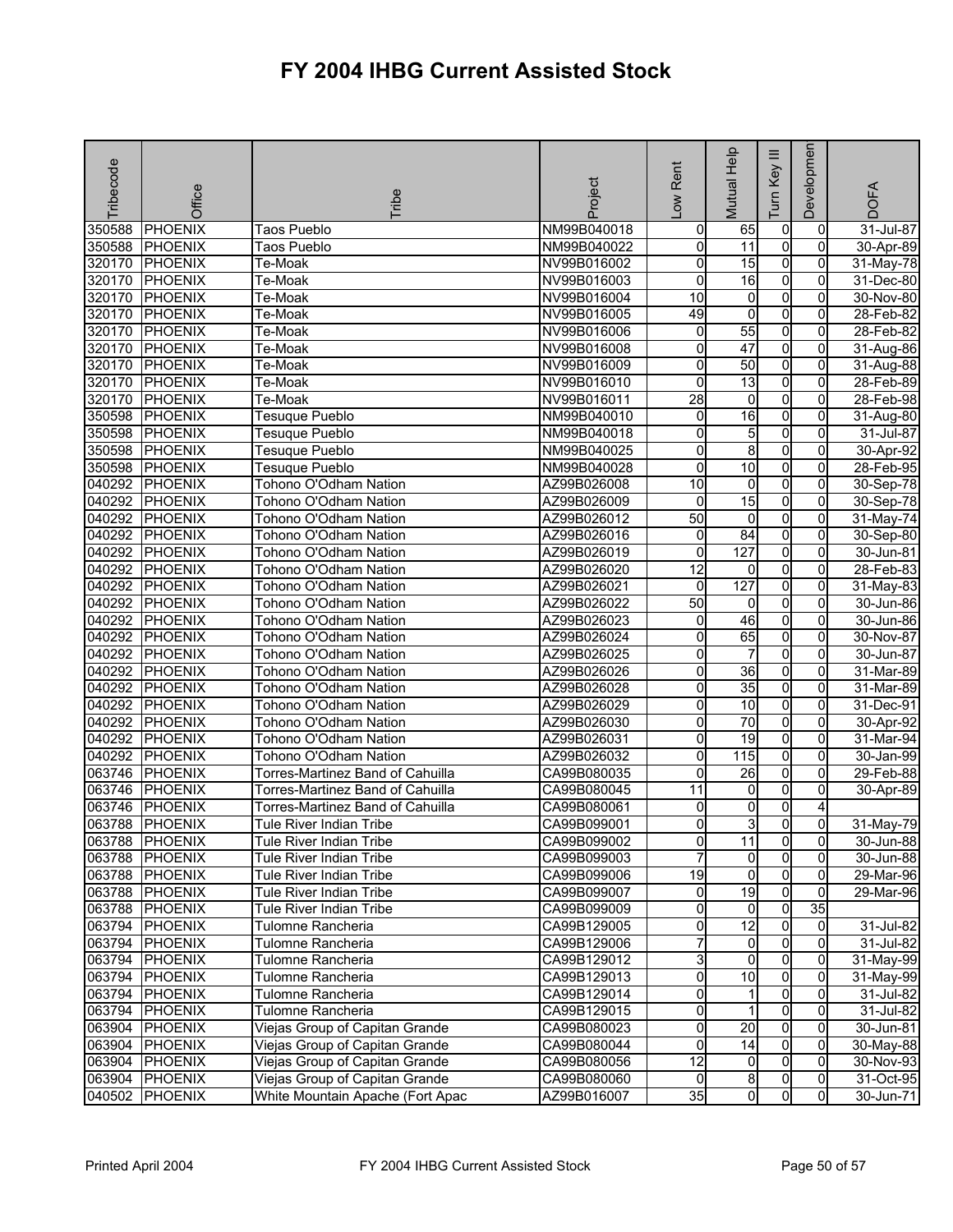| Tribecode | Office         | ribe                             | Project     | Rent<br>Low         | Mutual Help     | Ξ<br>Key<br>Tum | Developmen     | <b>DOFA</b> |
|-----------|----------------|----------------------------------|-------------|---------------------|-----------------|-----------------|----------------|-------------|
| 040502    | <b>PHOENIX</b> | White Mountain Apache (Fort Apac | AZ99B016017 | 65                  | 0               | $\overline{0}$  | $\mathbf 0$    | 31-Dec-72   |
|           | 040502 PHOENIX | White Mountain Apache (Fort Apac | AZ99B016024 | 0                   | $\overline{2}$  | $\overline{0}$  | $\Omega$       | 11-May-78   |
| 320182    | <b>PHOENIX</b> | <b>Walker River Paiute Tribe</b> | NV99B008005 | 0                   | 24              | $\overline{0}$  | $\Omega$       | 31-Oct-81   |
|           | 320182 PHOENIX | <b>Walker River Paiute Tribe</b> | NV99B008006 | 10                  | $\overline{0}$  | $\overline{0}$  | 0              | 31-Mar-82   |
| 320182    | <b>PHOENIX</b> | Walker River Paiute Tribe        | NV99B008007 | 0                   | 24              | $\overline{0}$  | $\overline{0}$ | 30-Jul-82   |
| 320182    | <b>PHOENIX</b> | <b>Walker River Paiute Tribe</b> | NV99B008008 | 0                   | 25              | $\overline{0}$  | 0              | 31-Oct-86   |
| 320182    | <b>PHOENIX</b> | <b>Walker River Paiute Tribe</b> | NV99B008009 | 10                  | $\overline{0}$  | $\overline{0}$  | 0              | 31-Oct-86   |
| 320182    | <b>PHOENIX</b> | <b>Walker River Paiute Tribe</b> | NV99B008010 | 0                   | 20              | $\overline{0}$  | $\Omega$       | 31-May-88   |
| 320182    | PHOENIX        | <b>Walker River Paiute Tribe</b> | NV99B008011 | 0                   | $\overline{20}$ | $\overline{0}$  | $\overline{0}$ | 31-Dec-92   |
| 320182    | <b>PHOENIX</b> | <b>Walker River Paiute Tribe</b> | NV99B008012 | 0                   | 15              | $\overline{0}$  | 0              | 31-Dec-92   |
| 320182    | <b>PHOENIX</b> | Walker River Paiute Tribe        | NV99B008013 | 13                  | $\overline{0}$  | $\overline{0}$  | 0              | 30-Sep-94   |
|           | 320182 PHOENIX | <b>Walker River Paiute Tribe</b> | NV99B008014 | $\overline{13}$     | $\overline{0}$  | $\overline{0}$  | $\overline{0}$ | 30-Sep-94   |
|           | 320182 PHOENIX | <b>Walker River Paiute Tribe</b> | NV99B008015 | $\overline{22}$     | 0               | $\overline{0}$  | $\Omega$       | 30-Nov-01   |
| 320185    | PHOENIX        | <b>Washoe Tribe</b>              | NV99B003006 | $\mathbf 0$         | 40              | $\overline{0}$  | $\Omega$       | 31-Jul-80   |
| 320185    | PHOENIX        | <b>Washoe Tribe</b>              | NV99B003007 | 15                  | 0               | O               | 0              | 31-Jul-80   |
|           | 320185 PHOENIX | <b>Washoe Tribe</b>              | NV99B003008 | 0                   | 45              | $\overline{0}$  | 0              | 30-Jun-84   |
| 320185    | <b>PHOENIX</b> | <b>Washoe Tribe</b>              | NV99B003009 | $\overline{25}$     | $\overline{0}$  | $\overline{0}$  | 0              | 30-Jun-84   |
| 320185    | <b>PHOENIX</b> | <b>Washoe Tribe</b>              | NV99B003010 | 40                  | $\mathbf 0$     | $\overline{0}$  | 0              | 31-Jul-89   |
| 320185    | <b>PHOENIX</b> | <b>Washoe Tribe</b>              | NV99B003011 | 0                   | 25              | $\overline{0}$  | 0              | 31-May-89   |
| 320185    | PHOENIX        | <b>Washoe Tribe</b>              | NV99B003012 | 0                   | $\overline{20}$ | $\overline{0}$  | $\overline{0}$ | 29-Feb-92   |
| 320185    | <b>PHOENIX</b> | <b>Washoe Tribe</b>              | NV99B003013 | 0                   | 20              | $\overline{0}$  | 0              | 30-Sep-95   |
| 040502    | <b>PHOENIX</b> | White Mountain Apache (Fort Apac | AZ99B016025 | 0                   | 41              | $\overline{0}$  | 0              | 31-Mar-80   |
| 040502    | PHOENIX        | White Mountain Apache (Fort Apac | AZ99B016026 | 30                  | $\overline{0}$  | $\overline{0}$  | $\overline{0}$ | 31-Dec-79   |
| 040502    | <b>PHOENIX</b> | White Mountain Apache (Fort Apac | AZ99B016027 | 35                  | 0               | $\overline{0}$  | 0              | 31-Aug-80   |
| 040502    | PHOENIX        | White Mountain Apache (Fort Apac | AZ99B016028 | $\mathbf 0$         | 43              | $\overline{0}$  | $\Omega$       | 31-Aug-80   |
| 040502    | PHOENIX        | White Mountain Apache (Fort Apac | AZ99B016029 | 50                  | 0               | O               | 0              | 28-Feb-81   |
| 040502    | <b>PHOENIX</b> | White Mountain Apache (Fort Apac | AZ99B016030 | 0                   | $\overline{84}$ | $\overline{0}$  | 0              | 31-Jul-86   |
| 040502    | <b>PHOENIX</b> | White Mountain Apache (Fort Apac | AZ99B016031 | 5                   | $\overline{0}$  | $\overline{0}$  | $\mathbf{0}$   | 31-May-86   |
| 040502    | PHOENIX        | White Mountain Apache (Fort Apac | AZ99B016034 | 40                  | $\overline{0}$  | O               | 0              | 31-Oct-87   |
| 040502    | <b>PHOENIX</b> | White Mountain Apache (Fort Apac | AZ99B016036 | 50                  | 0               | 0               | 0              | 31-Jan-88   |
| 040502    | <b>PHOENIX</b> | White Mountain Apache (Fort Apac | AZ99B016037 | $\mathbf 0$         | 43              | $\overline{0}$  | 0              | 31-Oct-87   |
| 040502    | <b>PHOENIX</b> | White Mountain Apache (Fort Apac | AZ99B016038 | 43                  | 0               | $\overline{0}$  | 0              | 31-Jan-88   |
| 040502    | <b>PHOENIX</b> | White Mountain Apache (Fort Apac | AZ99B016039 | 0                   | 46              | $\overline{0}$  | 0              | 30-Jun-88   |
| 040502    | PHOENIX        | White Mountain Apache (Fort Apac | AZ99B016040 | 0                   | 20              | $\overline{0}$  | $\mathbf{0}$   | 31-Oct-88   |
| 040502    | <b>PHOENIX</b> | White Mountain Apache (Fort Apac | AZ99B016042 | 0                   | 49              | $\overline{0}$  | 0              | 31-Oct-88   |
| 040502    | PHOENIX        | White Mountain Apache (Fort Apac | AZ99B016043 | 0                   | 70              | $\mathsf{o}$    | $\Omega$       | 31-Oct-91   |
|           | 040502 PHOENIX | White Mountain Apache (Fort Apac | AZ99B016044 | 0                   | 19              | 01              | 01             | 31-Oct-91   |
|           | 040502 PHOENIX | White Mountain Apache (Fort Apac | AZ99B016045 | 0                   | 39              | $\overline{0}$  | $\Omega$       | 31-Oct-91   |
|           | 040502 PHOENIX | White Mountain Apache (Fort Apac | AZ99B016046 | $\overline{20}$     | $\overline{0}$  | $\overline{0}$  | $\mathbf{0}$   | 30-Apr-93   |
|           | 040502 PHOENIX | White Mountain Apache (Fort Apac | AZ99B016047 | $\mathbf 0$         | 20              | $\overline{0}$  | 0              | 30-Apr-93   |
|           | 040502 PHOENIX | White Mountain Apache (Fort Apac | AZ99B016048 | 75                  | $\overline{0}$  | $\overline{0}$  | 0              | 31-Jul-94   |
|           | 040502 PHOENIX | White Mountain Apache (Fort Apac | AZ99B016049 | $\overline{0}$      | 75              | $\overline{0}$  | $\Omega$       | 31-Jul-94   |
|           | 040502 PHOENIX | White Mountain Apache (Fort Apac | AZ99B016050 | $\overline{75}$     | $\overline{0}$  | $\overline{0}$  | 0              | 31-May-97   |
|           | 040502 PHOENIX | White Mountain Apache (Fort Apac | AZ99B016051 | 0                   | 84              | $\overline{0}$  | 0              | 30-Apr-98   |
|           | 040502 PHOENIX | White Mountain Apache (Fort Apac | AZ99B016052 | $\mathsf{O}\xspace$ | $\overline{0}$  | $\overline{0}$  | 6              |             |
|           | 040550 PHOENIX | Yavapai-Apache (Camp Verde)      | AZ99B022004 |                     | 0               | $\overline{0}$  | $\overline{0}$ | 28-Feb-83   |
|           | 040550 PHOENIX | Yavapai-Apache (Camp Verde)      | AZ99B022006 | $\overline{15}$     | $\overline{0}$  | $\overline{0}$  | 0              | 31-Jul-86   |
| 040550    | <b>PHOENIX</b> | Yavapai-Apache (Camp Verde)      | AZ99B022007 | $\overline{20}$     | $\overline{0}$  | $\overline{0}$  | $\mathbf{0}$   | 30-Jun-86   |
|           | 040550 PHOENIX | Yavapai-Apache (Camp Verde)      | AZ99B022008 | 0                   | 10              | $\overline{0}$  | 0              | 31-Mar-87   |
|           | 040550 PHOENIX | Yavapai-Apache (Camp Verde)      | AZ99B022009 | 0                   | 18              | $\overline{0}$  | $\mathbf{0}$   | 30-Jun-88   |
|           | 040550 PHOENIX | Yavapai-Apache (Camp Verde)      | AZ99B022010 | $\overline{15}$     | $\overline{0}$  | $\overline{0}$  | $\overline{0}$ | 31-May-91   |
| 040550    | <b>PHOENIX</b> | Yavapai-Apache (Camp Verde)      | AZ99B022011 | $\overline{0}$      | 9               | 0               | $\overline{0}$ | 31-May-92   |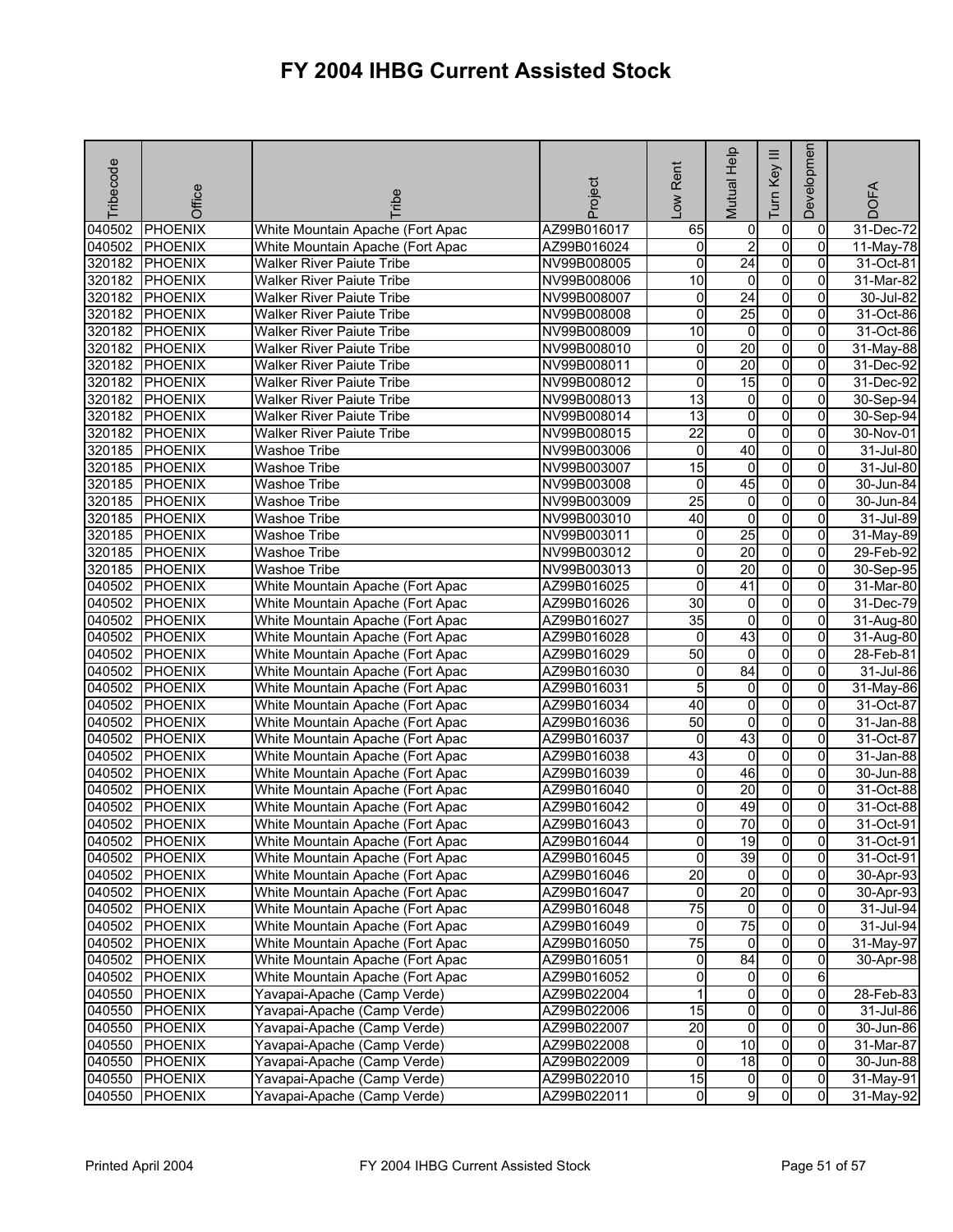| Tribecode | Office         | <b>Tribe</b>                        | Project     | -ow Rent        | Mutual Help     | Ξ<br>Key<br>Tum | Developmen     | <b>DOFA</b>   |
|-----------|----------------|-------------------------------------|-------------|-----------------|-----------------|-----------------|----------------|---------------|
| 040550    | PHOENIX        | Yavapai-Apache (Camp Verde)         | AZ99B022012 | 14              | 0               | $\overline{0}$  | $\overline{0}$ | 31-May-97     |
| 040550    | <b>PHOENIX</b> | Yavapai-Apache (Camp Verde)         | AZ99B022013 |                 | o               | $\overline{0}$  | 0              | $31$ -May-97  |
| 320208    | <b>PHOENIX</b> | <b>Yerington Paiute Tribe</b>       | NV99B010005 | $\overline{14}$ | ō               | $\overline{0}$  | $\Omega$       | 30-Jun-80     |
| 320208    | <b>PHOENIX</b> | <b>Yerington Paiute Tribe</b>       | NV99B010007 | 0               | 18              | $\overline{0}$  | $\overline{0}$ | 30-Nov-87     |
| 320208    | <b>PHOENIX</b> | <b>Yerington Paiute Tribe</b>       | NV99B010008 | 0               | 13              | $\overline{0}$  | 0              | 30-Nov-87     |
| 320208    | <b>PHOENIX</b> | Yerington Paiute Tribe              | NV99B010009 | 0               | 8               | $\overline{0}$  | $\overline{0}$ | 31-Mar-88     |
| 320208    | <b>PHOENIX</b> | Yerington Paiute Tribe              | NV99B010010 | 0               | 10              | $\overline{0}$  | 0              | 30-Sep-89     |
|           | 320208 PHOENIX | Yerington Paiute Tribe              | NV99B010011 | 0               | 5               | $\overline{0}$  | 0              | 30-Sep-92     |
| 320212    | <b>PHOENIX</b> | Yomba Shoshone Tribe                | NV99B020001 | $\overline{22}$ | o               | $\overline{0}$  | $\overline{0}$ | 30-Jun-81     |
| 485390    | <b>PHOENIX</b> | Ysleta Del Sur                      | TX99B429001 | 0               | 5               | $\overline{0}$  | 0              | 31-Aug-76     |
| 485390    | <b>PHOENIX</b> | Ysleta Del Sur                      | TX99B429002 | 0               | 1               | $\overline{0}$  | 0              | 31-Oct-77     |
| 485390    | <b>PHOENIX</b> | Ysleta Del Sur                      | TX99B429003 | 0               | $\overline{24}$ | $\overline{0}$  | 0              | 04-Jan-99     |
| 064190    | <b>PHOENIX</b> | <b>Yurok Tribe</b>                  | CA99B158001 | 11              | 0               | 0               | 4              | 31-Dec-01     |
| 064190    | <b>PHOENIX</b> | <b>Yurok Tribe</b>                  | CA99B158002 | 0               | 0               | 0               | 32             |               |
| 064190    | <b>PHOENIX</b> | <b>Yurok Tribe</b>                  | CA99B158003 | 0               | $\overline{2}$  | $\overline{0}$  | $\overline{0}$ | 12-Jun-01     |
| 064190    | <b>PHOENIX</b> | <b>Yurok Tribe</b>                  | CA99B158003 | 0               | 1               | $\overline{0}$  | 0              | $16 - Apr-01$ |
| 064190    | <b>PHOENIX</b> | <b>Yurok Tribe</b>                  | CA99B158003 | 0               | 1               | $\overline{0}$  | $\overline{0}$ | 22-Jun-01     |
| 064190    | <b>PHOENIX</b> | <b>Yurok Tribe</b>                  | CA99B158003 | 0               | 1               | O               | 0              | 10-Jul-01     |
| 064190    | <b>PHOENIX</b> | <b>Yurok Tribe</b>                  | CA99B158003 | 0               |                 | $\overline{0}$  | 0              | 31-Dec-01     |
| 064190    | <b>PHOENIX</b> | <b>Yurok Tribe</b>                  | CA99B158003 | 0               | 1               | $\overline{0}$  | $\overline{0}$ | 31-Aug-02     |
| 064190    | <b>PHOENIX</b> | <b>Yurok Tribe</b>                  | CA99B158003 | 0               | $\overline{2}$  | 0               | 0              | 30-Sep-02     |
| 064190    | <b>PHOENIX</b> | <b>Yurok Tribe</b>                  | CA99B158003 | 0               | 0               | $\overline{0}$  | 23             | 30-Sep-02     |
| 350670    | <b>PHOENIX</b> | Zia Pueblo                          | NM99B031049 | o               | 8               | $\overline{0}$  | $\overline{0}$ | 31-Oct-80     |
| 350670    | <b>PHOENIX</b> | Zia Pueblo                          | NM99B031061 | Ō               | 13              | $\overline{0}$  | 0              | 30-Nov-87     |
| 350670    | <b>PHOENIX</b> | Zia Pueblo                          | NM99B031062 | 0               | 3               | $\mathsf{o}$    | $\mathbf 0$    | 30-Nov-87     |
| 350670    | <b>PHOENIX</b> | Zia Pueblo                          | NM99B031068 | 0               | $\overline{21}$ | $\overline{0}$  | $\overline{0}$ | 30-Jun-96     |
| 350673    | <b>PHOENIX</b> | Zuni Tribe                          | NM99B019001 | 0               | 4               | $\overline{0}$  | 0              | 28-Feb-70     |
| 350673    | <b>PHOENIX</b> | Zuni Tribe                          | NM99B019003 | 0               | o               | 8               | $\overline{0}$ | 31-Aug-70     |
| 350673    | <b>PHOENIX</b> | Zuni Tribe                          | NM99B019004 | 0               | 9               | $\overline{0}$  | $\overline{0}$ | 28-Feb-71     |
| 350673    | <b>PHOENIX</b> | Zuni Tribe                          | NM99B019005 | $\overline{2}$  | ō               | 7               | $\overline{0}$ | 31-Oct-72     |
| 350673    | <b>PHOENIX</b> | Zuni Tribe                          | NM99B019006 | $\overline{0}$  | $\overline{27}$ | $\overline{0}$  | $\mathbf 0$    | $31-May-72$   |
| 350673    | <b>PHOENIX</b> | Zuni Tribe                          | NM99B019007 | 0               | $\overline{23}$ | O               | 0              | 31-Jan-78     |
| 350673    | <b>PHOENIX</b> | Zuni Tribe                          | NM99B019008 | 50              | $\overline{0}$  | $\overline{0}$  | 0              | 31-Mar-77     |
| 350673    | <b>PHOENIX</b> | Zuni Tribe                          | NM99B019009 | 74              | $\overline{0}$  | $\overline{0}$  | $\mathbf 0$    | 28-Feb-82     |
| 350673    | <b>PHOENIX</b> | Zuni Tribe                          | NM99B019010 | 0               | 47              | $\overline{0}$  | 0              | 30-Jun-82     |
| 350673    | PHOENIX        | Zuni Tribe                          | NM99B019011 | 3               | 0               | 0               | 0              | 30-Sep-82     |
|           | 350673 PHOENIX | Zuni Tribe                          | NM99B019012 | $\overline{0}$  | 53              | $\overline{0}$  | 01             | 31-Jul-86     |
|           | 350673 PHOENIX | Zuni Tribe                          | NM99B019013 | 40              | $\Omega$        | $\Omega$        | $\Omega$       | 31-Jul-86     |
| 350673    | <b>PHOENIX</b> | Zuni Tribe                          | NM99B019015 | 22              | $\overline{0}$  | $\overline{0}$  | $\mathbf{0}$   | 31-Dec-97     |
|           | <b>PHOENIX</b> | <b>Totals</b>                       |             | 9,207           | 10,862          | 15              | 374            |               |
| 410152    | <b>SEATTLE</b> | <b>Burns Paiute Colony</b>          | OR97B039001 | 0               | 18              | $\overline{0}$  | $\overline{0}$ | 31-Mar-99     |
|           | 530224 SEATTLE | <b>Chehalis Confederated Tribes</b> | WA97B048001 | 0               | $\overline{a}$  | $\overline{0}$  | $\Omega$       | 28-Feb-78     |
|           | 530224 SEATTLE | <b>Chehalis Confederated Tribes</b> | WA19B048002 | 29              | 0               | $\overline{0}$  | 0              | 30-Nov-83     |
| 530224    | <b>SEATTLE</b> | <b>Chehalis Confederated Tribes</b> | WA97B048003 | 21              | 0               | $\overline{0}$  | $\overline{0}$ | 30-Jun-87     |
| 530224    | <b>SEATTLE</b> | <b>Chehalis Confederated Tribes</b> | WA97B048005 | 0               | 4               | $\overline{0}$  | $\overline{0}$ | 25-Nov-97     |
|           | 530224 SEATTLE | <b>Chehalis Confederated Tribes</b> | WA97B048007 | 0               | $\overline{0}$  | $\overline{0}$  | 5              |               |
| 530224    | <b>SEATTLE</b> | <b>Chehalis Confederated Tribes</b> | WA97B048008 | 0               | 0               | $\overline{0}$  | 5              |               |
|           | 160200 SEATTLE | Coeur D'Alene Tribe                 | ID97B007006 | 45              | 0               | $\overline{0}$  | $\overline{0}$ | 30-Sep-81     |
|           | 160200 SEATTLE | Coeur D'Alene Tribe                 | ID16B007008 | 0               | $\overline{37}$ | $\overline{0}$  | 0              | 31-Aug-84     |
|           | 160200 SEATTLE | Coeur D'Alene Tribe                 | ID16B007009 | $\overline{6}$  | 0               | $\overline{0}$  | $\Omega$       | 30-Apr-84     |
| 160200    | <b>SEATTLE</b> | Coeur D'Alene Tribe                 | ID16B007010 | $\overline{0}$  | 19              | $\overline{0}$  | $\overline{0}$ | 31-Aug-84     |
|           | 160200 SEATTLE | Coeur D'Alene Tribe                 | ID97B007013 | 0               | 13              | $\overline{0}$  | $\overline{0}$ | 31-Aug-84     |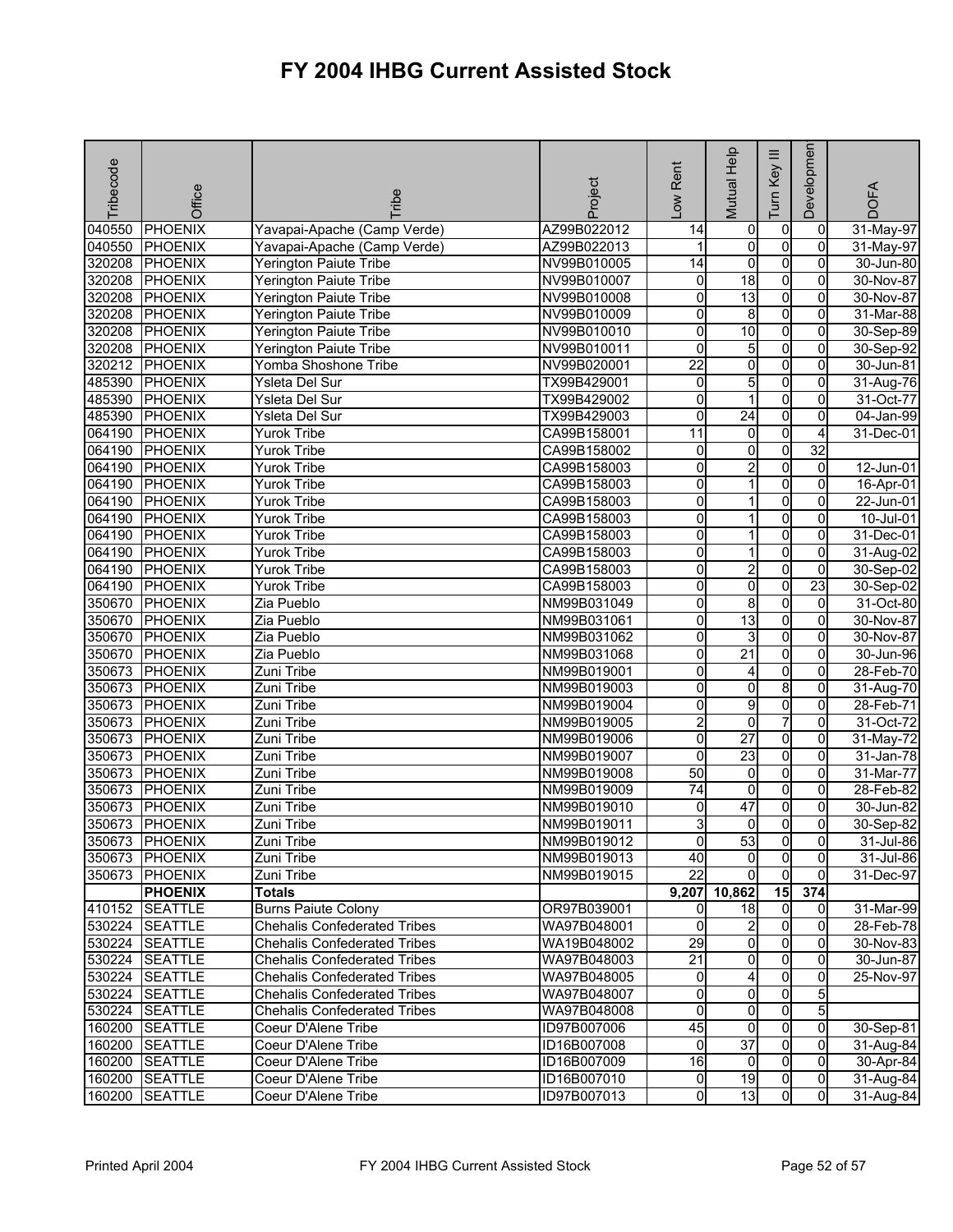| Tribecode | Office         | <b>Fribe</b>                        | Project     | Low Rent            | Mutual Help     | Ξ<br>Key<br>Tum | Developmen     | <b>DOFA</b>   |
|-----------|----------------|-------------------------------------|-------------|---------------------|-----------------|-----------------|----------------|---------------|
| 160200    | <b>SEATTLE</b> | Coeur D'Alene Tribe                 | ID97B007015 | 11                  | $\overline{0}$  | $\mathbf 0$     | 0              | 31-Mar-90     |
| 160200    | <b>SEATTLE</b> | Coeur D'Alene Tribe                 | ID97B007016 | 0                   | $\overline{10}$ | $\overline{0}$  | 0              | $31-May-90$   |
| 160200    | <b>SEATTLE</b> | Coeur D'Alene Tribe                 | ID97B007018 | 0                   | 15              | $\overline{0}$  | $\overline{0}$ | 31-Aug-94     |
| 160200    | <b>SEATTLE</b> | Coeur D'Alene Tribe                 | ID97B007021 | 9                   | 0               | O               |                | 31-Dec-98     |
| 160200    | <b>SEATTLE</b> | Coeur D'Alene Tribe                 | ID97B007022 | 0                   | 19              | $\mathbf 0$     |                | 31-Dec-98     |
| 160200    | <b>SEATTLE</b> | Coeur D'Alene Tribe                 | ID97B007025 | 5                   | $\overline{0}$  | $\overline{0}$  | 0              | 31-Dec-98     |
| 530290    | <b>SEATTLE</b> | <b>Colville Confederated Tribes</b> | WA97B043002 | 43                  | 4               | o               | 0              | 30-Jun-77     |
| 530290    | <b>SEATTLE</b> | <b>Colville Confederated Tribes</b> | WA97B043003 | 30                  | $\mathbf 1$     | $\overline{0}$  | 0              | 31-Aug-78     |
| 530290    | <b>SEATTLE</b> | <b>Colville Confederated Tribes</b> | WA97B043004 | 0                   | 16              | $\overline{0}$  | 0              | 31-Jan-79     |
| 530290    | <b>SEATTLE</b> | <b>Colville Confederated Tribes</b> | WA97B043005 | 40                  | $\overline{2}$  | o               | 0              | 31-Jan-80     |
| 530290    | <b>SEATTLE</b> | <b>Colville Confederated Tribes</b> | WA97B043006 | 0                   | 19              | $\overline{0}$  | 0              | 31-Jan-80     |
| 530290    | <b>SEATTLE</b> | <b>Colville Confederated Tribes</b> | WA19B043007 | 48                  | $\overline{2}$  | $\mathbf 0$     | 0              | $31 - Dec-80$ |
| 530290    | <b>SEATTLE</b> | <b>Colville Confederated Tribes</b> | WA19B043008 | 0                   | 16              | $\overline{0}$  | $\Omega$       | 30-Apr-81     |
| 530290    | <b>SEATTLE</b> | <b>Colville Confederated Tribes</b> | WA19B043009 | 56                  | $\overline{2}$  | $\overline{0}$  | 0              | 30-Jun-82     |
| 530290    | <b>SEATTLE</b> | <b>Colville Confederated Tribes</b> | WA97B043012 | 61                  | $\overline{2}$  | $\overline{0}$  | 0              | 30-Jun-83     |
| 530290    | <b>SEATTLE</b> | <b>Colville Confederated Tribes</b> | WA97B043014 | 0                   | 25              | o               | 0              | 31-May-86     |
| 530290    | <b>SEATTLE</b> | <b>Colville Confederated Tribes</b> | WA97B043017 | 0                   | 8               | $\overline{0}$  | $\overline{0}$ | 31-Mar-99     |
| 410272    | <b>SEATTLE</b> | Coos Bay Confederated Tribes        | OR97B036001 | 15                  | o               | o               | 0              | 28-Feb-01     |
| 410272    | <b>SEATTLE</b> | Coos Bay Confederated Tribes        | OR97B036001 | 15                  | $\overline{0}$  | $\overline{0}$  | 0              | 28-Feb-01     |
| 410277    | <b>SEATTLE</b> | Coquille Indian Tribe               | OR97B038001 | $\overline{51}$     | $\overline{0}$  | $\overline{0}$  | 0              | 30-Jun-97     |
| 410277    | <b>SEATTLE</b> | Coquille Indian Tribe               | OR97B038002 | 0                   | 20              | $\overline{0}$  | 0              | 30-Jun-97     |
| 410277    | <b>SEATTLE</b> | Coquille Indian Tribe               | OR97B038001 | $\overline{51}$     | $\overline{0}$  | $\mathbf 0$     | 0              | 30-Jun-97     |
| 410277    | <b>SEATTLE</b> | Coquille Indian Tribe               | OR97B038002 | 0                   | 20              | $\overline{0}$  | 0              | 30-Jun-97     |
| 160348    | <b>SEATTLE</b> | Fort Hall Shoshone-Bannock          | ID97B009003 | 60                  | $\overline{0}$  | $\overline{0}$  | $\Omega$       | 31-Oct-75     |
| 160348    | <b>SEATTLE</b> | Fort Hall Shoshone-Bannock          | ID97B009004 | 0                   | $\overline{13}$ | o               | 0              | 30-Jun-80     |
| 160348    | <b>SEATTLE</b> | Fort Hall Shoshone-Bannock          | ID16B009005 | 0                   | 44              | $\overline{0}$  | 0              | 31-Jan-84     |
| 160348    | <b>SEATTLE</b> | Fort Hall Shoshone-Bannock          | ID16B009006 | 19                  | 0               | o               | 0              | 31-Mar-83     |
| 160348    | <b>SEATTLE</b> | Fort Hall Shoshone-Bannock          | ID16B009007 | $\mathsf{O}\xspace$ | g               | $\overline{0}$  | $\overline{0}$ | 30-Nov-82     |
| 160348    | <b>SEATTLE</b> | Fort Hall Shoshone-Bannock          | ID97B009009 | 0                   | 41              | $\mathbf 0$     | 0              | 31-Aug-92     |
| 160348    | <b>SEATTLE</b> | Fort Hall Shoshone-Bannock          | ID97B009010 | 15                  | $\overline{0}$  | $\overline{0}$  | 0              | 30-Sep-91     |
| 160348    | <b>SEATTLE</b> | Fort Hall Shoshone-Bannock          | ID97B009011 | 0                   | $\overline{32}$ | $\overline{0}$  | $\overline{0}$ | 31-May-94     |
| 160348    | <b>SEATTLE</b> | Fort Hall Shoshone-Bannock          | ID97B009014 | 5                   | 0               | o               | 0              | 31-Oct-00     |
| 160348    | <b>SEATTLE</b> | Fort Hall Shoshone-Bannock          | ID97B009015 | 0                   | 5               | o               | 0              | 31-May-01     |
| 160348    | <b>SEATTLE</b> | Fort Hall Shoshone-Bannock          | ID97B009016 | 5                   | $\overline{0}$  | $\overline{0}$  | $\overline{0}$ | 31-May-01     |
| 410530    | <b>SEATTLE</b> | <b>Grand Ronde</b>                  | OR97B040001 | 15                  | 0               | 0               | 0              | 31-Aug-00     |
| 410530    | <b>SEATTLE</b> | <b>Grand Ronde</b>                  | OF97B040002 | 5                   | 0               | $\overline{0}$  | $\mathbf 0$    | 31-Aug-00     |
|           | 530664 SEATTLE | Hoh Indian Tribe                    | WA19B052006 | 이                   | 17              | <sub>0</sub>    | $\overline{0}$ | 30-Nov-83     |
|           | 530664 SEATTLE | Hoh Indian Tribe                    | WA97B052032 | 4                   | ō               | $\overline{0}$  | $\overline{0}$ | 01-Feb-97     |
|           | 530710 SEATTLE | Kalispel Indian Community           | WA97B037003 | 0                   | 1               | $\mathbf 0$     | $\mathbf{0}$   | 30-Jun-81     |
|           | 530710 SEATTLE | Kalispel Indian Community           | WA97B037009 | 0                   | 3               | 0               | 0              | 30-Nov-90     |
|           | 530710 SEATTLE | Kalispel Indian Community           | WA97B037012 | 0                   | 9               | 0               | 0              | 31-Dec-96     |
|           | 530710 SEATTLE | Kalispel Indian Community           | WA97B600371 | 4                   | $\overline{0}$  | $\overline{0}$  | $\overline{0}$ | 30-Sep-00     |
|           | 530710 SEATTLE | Kalispel Indian Community           | WA97B600372 | 0                   | 3               | $\mathbf 0$     | $\Omega$       | $30 - Sep-00$ |
|           | 410758 SEATTLE | Klamath Indian Tribe                | OR97B037001 | 0                   | $\overline{0}$  | $\mathbf 0$     | 3              | 31-Mar-97     |
|           | 410758 SEATTLE | Klamath Indian Tribe                | OR97B037004 | 0                   | 5               | $\mathbf 0$     | $\overline{0}$ | 28-Feb-99     |
|           | 410758 SEATTLE | Klamath Indian Tribe                | OR97B037005 | 6                   | 0               | $\mathbf 0$     | 0              | 28-Feb-99     |
|           | 160590 SEATTLE | Kootenai Tribe                      | ID97B022001 | 0                   | 23              | ō               | $\overline{2}$ | 28-Feb-86     |
| 530841    | <b>SEATTLE</b> | Lower Elwha Tribal Community        | WA19B050003 | 0                   | 34              | $\overline{0}$  | 0              | 31-Aug-84     |
| 530841    | <b>SEATTLE</b> | Lower Elwha Tribal Community        | WA97B050004 | 0                   | 10              | $\overline{0}$  | $\Omega$       | 16-Apr-94     |
| 530841    | <b>SEATTLE</b> | Lower Elwha Tribal Community        | WA97B050005 | 0                   | 12              | O               | 0              | 30-Apr-94     |
| 530841    | <b>SEATTLE</b> | Lower Elwha Tribal Community        | WA97B050007 | 0                   | $\overline{22}$ | 0               | $\overline{0}$ | 30-Apr-94     |
| 530841    | <b>SEATTLE</b> | Lower Elwha Tribal Community        | WA97B050009 | O                   | 25              | $\overline{0}$  | $\overline{0}$ | 31-Aug-96     |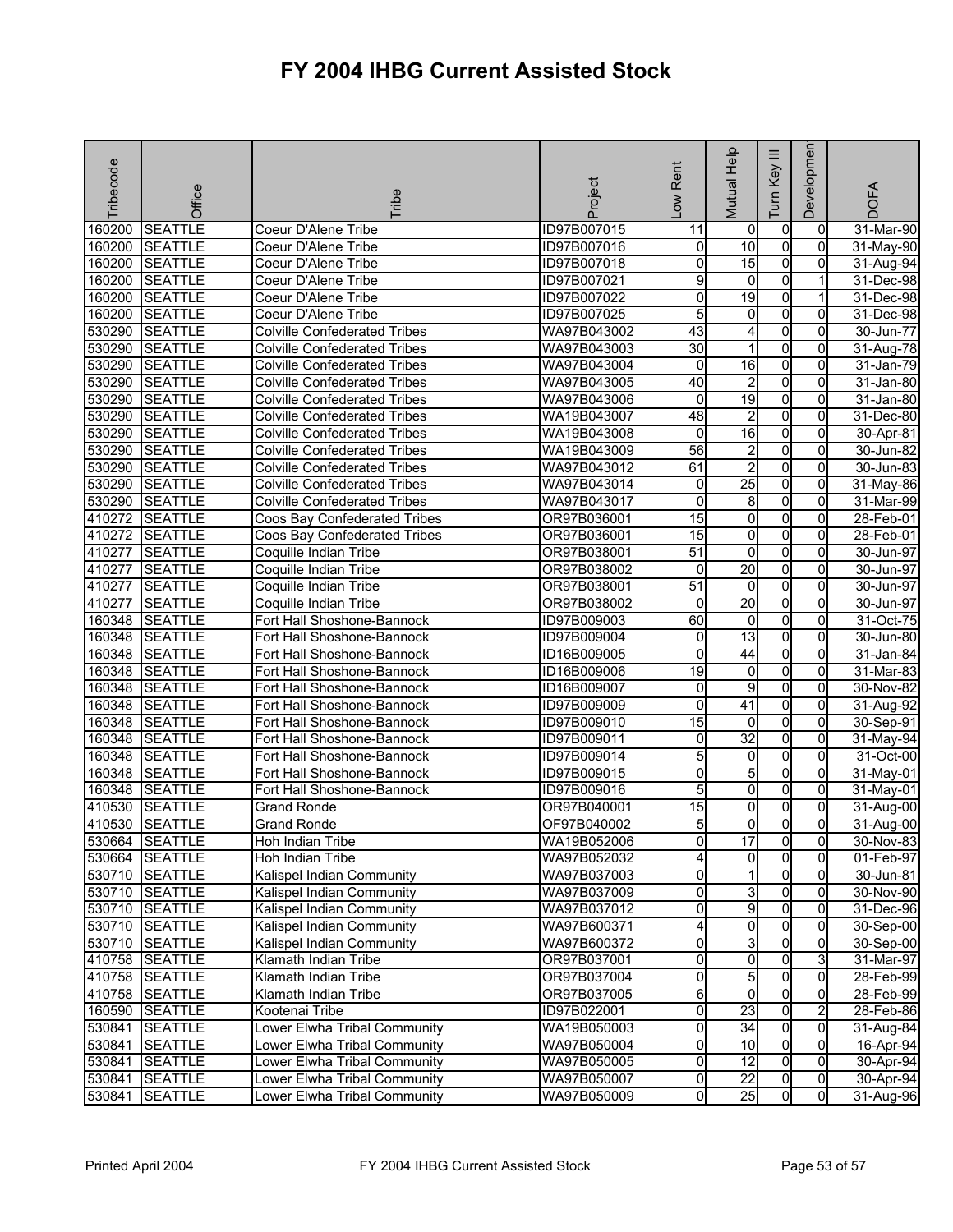| Tribecode | Office         | <b>Fribe</b>                      | Project     | Rent<br>Low         | Mutual Help             | Ξ<br>Key<br>Tum | Developmen     | <b>DOFA</b>             |
|-----------|----------------|-----------------------------------|-------------|---------------------|-------------------------|-----------------|----------------|-------------------------|
| 530841    | <b>SEATTLE</b> | Lower Elwha Tribal Community      | WA97B050011 | 5                   | 0                       | $\overline{0}$  | $\mathbf 0$    | $\overline{31}$ -Jul-99 |
| 530841    | <b>SEATTLE</b> | Lower Elwha Tribal Community      | WA97B050012 | $\mathbf 0$         | 5                       | $\overline{0}$  | $\Omega$       | 31-Jul-99               |
| 530842    | <b>SEATTLE</b> | Lummi Tribe                       | WA97B028004 | $\overline{25}$     | $\overline{\mathbf{0}}$ | $\overline{0}$  | $\overline{0}$ | 30-Apr-75               |
|           | 530842 SEATTLE | Lummi Tribe                       | WA97B028007 | 35                  | 0                       | O               | 0              | 30-Jun-89               |
| 530842    | <b>SEATTLE</b> | Lummi Tribe                       | WA97B028011 | 0                   | 39                      | $\overline{0}$  | 0              | 31-Aug-95               |
| 530842    | <b>SEATTLE</b> | Lummi Tribe                       | WA97B028012 | 15                  | $\overline{0}$          | $\overline{0}$  | $\mathbf{0}$   | 31-Mar-96               |
| 530842    | <b>SEATTLE</b> | Lummi Tribe                       | WA97B028013 | 0                   | $\overline{40}$         | $\overline{0}$  | 0              | 30-Sep-96               |
| 530842    | <b>SEATTLE</b> | Lummi Tribe                       | WA97B028014 | $\overline{20}$     | $\mathbf 0$             | O               | 0              | 30-Mar-97               |
| 530842    | <b>SEATTLE</b> | Lummi Tribe                       | WA97B028015 | 0                   | 42                      | $\overline{0}$  | $\overline{0}$ | 30-Sep-98               |
| 530842    | <b>SEATTLE</b> | Lummi Tribe                       | WA97B028023 | 0                   | 5                       | $\overline{0}$  | 0              | 31-Dec-98               |
| 530880    | <b>SEATTLE</b> | Makah Indian Tribe                | WA97B029002 | 0                   | 1                       | $\overline{0}$  | $\overline{0}$ | 30-Apr-78               |
| 530880    | <b>SEATTLE</b> | Makah Indian Tribe                | WA97B029003 | 0                   | 3                       | $\overline{0}$  | 0              | $\overline{31}$ -Jul-80 |
| 530880    | <b>SEATTLE</b> | Makah Indian Tribe                | WA19B029004 | $\overline{22}$     | $\overline{0}$          | $\overline{0}$  | $\Omega$       | 31-Mar-82               |
| 530880    | <b>SEATTLE</b> | <b>Makah Indian Tribe</b>         | WA19B029005 | 0                   | 6                       | $\overline{0}$  | $\Omega$       | 31-Aug-81               |
| 530880    | <b>SEATTLE</b> | Makah Indian Tribe                | WA19B029006 | 0                   | 13                      | O               | 0              | 31-Jan-84               |
| 530880    | <b>SEATTLE</b> | Makah Indian Tribe                | WA97B029008 | 0                   | 38                      | $\overline{0}$  | 0              | 30-Sep-89               |
| 530880    | <b>SEATTLE</b> | Makah Indian Tribe                | WA97B029009 | 0                   | 10                      | $\overline{0}$  | $\mathbf{0}$   | 30-Sep-89               |
| 530880    | <b>SEATTLE</b> | Makah Indian Tribe                | WA97B029010 | 0                   | 25                      | $\overline{0}$  | 0              | 31-Jan-95               |
| 530880    | <b>SEATTLE</b> | Makah Indian Tribe                | WA97B029013 | $\overline{18}$     | 0                       | O               | $\Omega$       | 31-Dec-96               |
| 530880    | <b>SEATTLE</b> | Makah Indian Tribe                | WA97B029014 | 5                   | $\overline{0}$          | $\overline{0}$  | $\overline{0}$ | 30-Nov-99               |
| 531030    | <b>SEATTLE</b> | Muckleshoot Indian Tribe          | WA97B040001 | 40                  | 0                       | $\overline{0}$  | 0              | 31-Dec-80               |
| 531030    | <b>SEATTLE</b> | Muckleshoot Indian Tribe          | WA97B040003 | 24                  | 0                       | $\overline{0}$  | $\overline{0}$ | 30-Sep-98               |
| 531030    | <b>SEATTLE</b> | Muckleshoot Indian Tribe          | WA97B040004 | 0                   | $\overline{0}$          | $\overline{0}$  | 40             |                         |
| 160788    | <b>SEATTLE</b> | Nez Perce Tribe                   | ID97B008007 | 60                  | 0                       | $\overline{0}$  | $\mathbf 0$    | 30-Sep-77               |
| 160788    | <b>SEATTLE</b> | Nez Perce Tribe                   | ID97B008008 | 0                   | $\overline{7}$          | $\overline{0}$  | $\overline{0}$ | 31-Aug-80               |
| 160788    | <b>SEATTLE</b> | Nez Perce Tribe                   | ID97B008011 | 0                   | $\overline{19}$         | O               | 0              | 30-Apr-84               |
| 160788    | <b>SEATTLE</b> | Nez Perce Tribe                   | ID97B008013 | 0                   | $\overline{24}$         | $\overline{0}$  | $\mathbf{0}$   | 31-Aug-88               |
| 160788    | <b>SEATTLE</b> | Nez Perce Tribe                   | ID97B008014 | 0                   | 40                      | $\overline{0}$  | $\overline{0}$ | $\overline{3}$ 1-Aug-91 |
| 160788    | <b>SEATTLE</b> | Nez Perce Tribe                   | ID97B008015 | 29                  | 0                       | O               | 0              | 30-Sep-93               |
| 160788    | <b>SEATTLE</b> | Nez Perce Tribe                   | ID97B008017 | 0                   | 31                      | 0               | 0              | 31-Dec-94               |
| 160788    | <b>SEATTLE</b> | Nez Perce Tribe                   | ID97B008021 | 0                   | $\overline{7}$          | O               | $\overline{0}$ | 30-Sep-96               |
| 160788    | <b>SEATTLE</b> | Nez Perce Tribe                   | ID97B008022 | 0                   | 1                       | $\overline{0}$  | 0              | 30-Sep-96               |
| 531070    | <b>SEATTLE</b> | Nisqually Indian Community        | WA97B052001 | 0                   | 1                       | $\overline{0}$  | 0              | 31-Dec-77               |
| 531070    | <b>SEATTLE</b> | Nisqually Indian Community        | WA97B052002 | 0                   | 8                       | $\overline{0}$  | $\overline{0}$ | 31-Dec-80               |
| 531070    | <b>SEATTLE</b> | Nisqually Indian Community        | WA97B052003 | 0                   | $\overline{10}$         | $\overline{0}$  | 0              | 28-Feb-82               |
| 531070    | <b>SEATTLE</b> | Nisqually Indian Community        | WA19B052006 | 0                   | 10                      | 0l              | $\overline{0}$ | 30-Nov-83               |
|           | 531070 SEATTLE | <b>Nisqually Indian Community</b> | WA97B052008 | 0                   | 81                      | $\overline{0}$  | 01             | 30-Apr-86               |
|           | 531070 SEATTLE | <b>Nisqually Indian Community</b> | WA97B052011 | 0                   | 19                      | $\overline{0}$  | $\Omega$       | 28-Feb-87               |
|           | 531070 SEATTLE | Nisqually Indian Community        | WA97B052012 | 0                   | 13                      | $\overline{0}$  | $\overline{0}$ | 30-Apr-88               |
|           | 531070 SEATTLE | Nisqually Indian Community        | WA97B052016 | 0                   | $5\overline{)}$         | $\overline{0}$  | 0              | 30-Apr-88               |
|           | 531070 SEATTLE | Nisqually Indian Community        | WA97B052032 | 5                   | 0                       | $\overline{0}$  | 0              | 30-Sep-00               |
|           | 531070 SEATTLE | <b>Nisqually Indian Community</b> | WA97B052035 | 5                   | o                       | $\overline{0}$  | 0              | 31-Mar-99               |
|           | 531070 SEATTLE | Nisqually Indian Community        | WA97B052040 | 0                   | 5                       | $\overline{0}$  | 0              | 31-Jul-98               |
|           | 531076 SEATTLE | Nooksack Tribe                    | WA97B056001 | 0                   | 14                      | $\overline{0}$  | $\overline{0}$ | 31-Dec-79               |
|           | 531076 SEATTLE | Nooksack Tribe                    | WA19B056002 | $\mathsf{O}\xspace$ | 13                      | $\overline{0}$  | $\mathbf{0}$   | 31-Dec-80               |
|           | 531076 SEATTLE | Nooksack Tribe                    | WA97B056003 | 0                   | 36                      | 0               | 0              | 31-Aug-84               |
|           | 531076 SEATTLE | Nooksack Tribe                    | WA97B056005 | 0                   | 12                      | 0               | $\Omega$       | 31-Jan-92               |
|           | 531076 SEATTLE | Nooksack Tribe                    | WA97B056006 | 0                   | $\overline{20}$         | $\overline{0}$  | $\Omega$       | 31-Jul-94               |
|           | 531076 SEATTLE | Nooksack Tribe                    | WA97B056007 | 0                   | 7                       | $\overline{0}$  | $\Omega$       | 31-Jul-94               |
|           | 531076 SEATTLE | Nooksack Tribe                    | WA97B056008 | 7                   | $\overline{0}$          | $\overline{0}$  | $\overline{0}$ | 30-Sep-99               |
|           | 531229 SEATTLE | Port Gamble Indian Community      | WA97B044001 | 5                   | 0                       | $\overline{0}$  | $\overline{0}$ | 30-May-74               |
| 531229    | <b>SEATTLE</b> | Port Gamble Indian Community      | WA97B044003 | $\overline{20}$     | 0                       | 0               | $\overline{0}$ | 31-Oct-77               |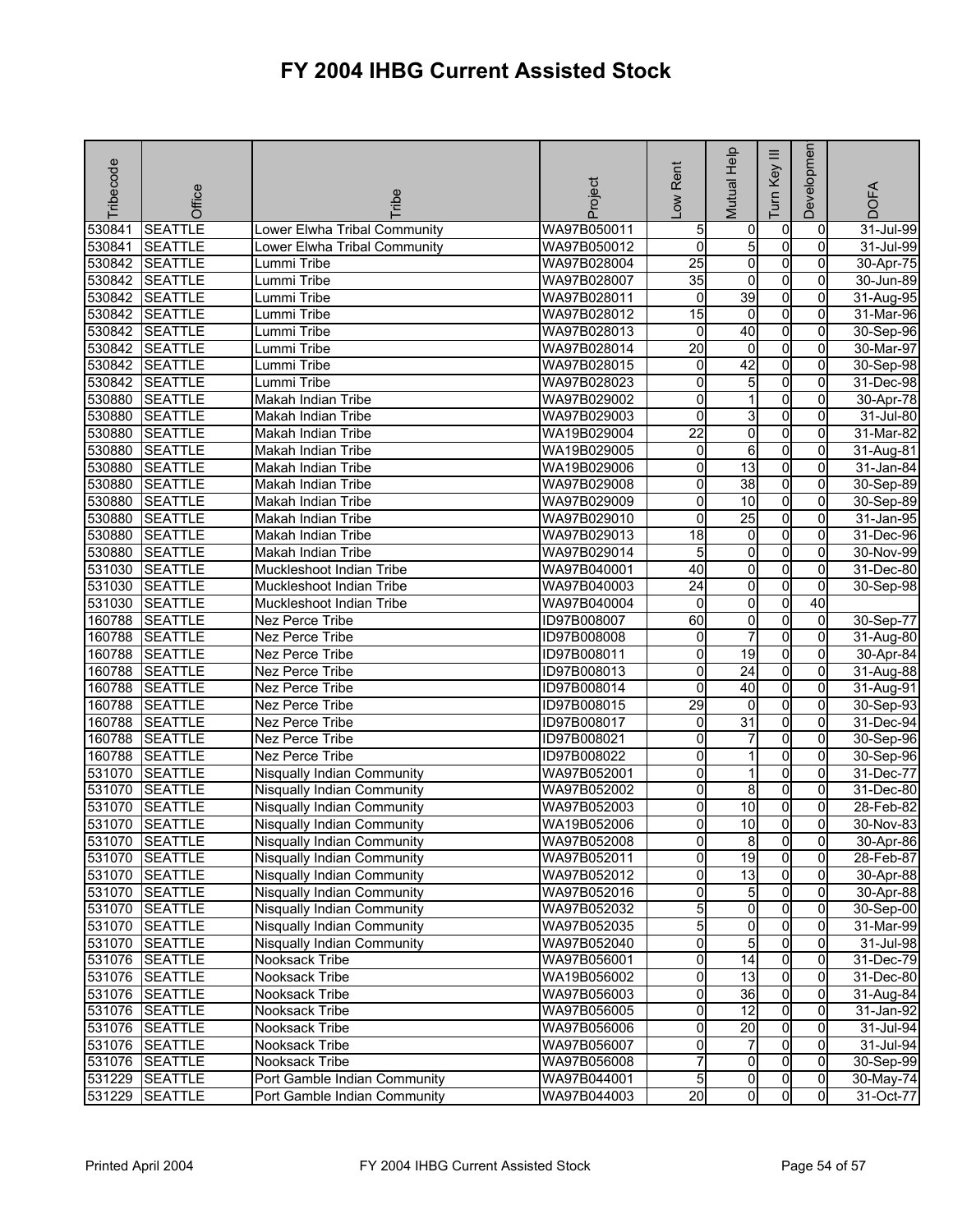| Tribecode | Office         | <b>Fribe</b>                      | Project     | -ow Rent        | Mutual Help             | $\equiv$<br>Key<br>Tum | Developmen     | <b>DOFA</b>             |
|-----------|----------------|-----------------------------------|-------------|-----------------|-------------------------|------------------------|----------------|-------------------------|
| 531229    | <b>SEATTLE</b> | Port Gamble Indian Community      | WA19B044004 | 10              | 0                       | $\overline{0}$         | 0              | $31$ -Mar-83            |
| 531229    | <b>SEATTLE</b> | Port Gamble Indian Community      | WA97B044006 | 0               | 10                      | $\overline{0}$         | $\Omega$       | $31-May-93$             |
| 531229    | <b>SEATTLE</b> | Port Gamble Indian Community      | WA97B044008 | 0               | $\overline{10}$         | $\overline{0}$         | $\overline{0}$ | 31-Jan-96               |
| 531229    | <b>SEATTLE</b> | Port Gamble Indian Community      | WA97B044010 | 0               | G                       | $\overline{0}$         | 0              | 30-Apr-98               |
| 531229    | <b>SEATTLE</b> | Port Gamble Indian Community      | WA97B044011 | 6               | 0                       | $\overline{0}$         | 0              | 30-Apr-98               |
| 531268    | <b>SEATTLE</b> | <b>Puyallup Tribe</b>             | WA97B063002 | $\overline{27}$ | $\overline{\mathbf{0}}$ | $\overline{0}$         | $\overline{0}$ | 31-Jul-90               |
| 531268    | <b>SEATTLE</b> | <b>Puyallup Tribe</b>             | WA97B063005 | 0               | 23                      | $\overline{0}$         | 0              | 31-Jul-90               |
| 531268    | <b>SEATTLE</b> | <b>Puyallup Tribe</b>             | WA97B063006 | $\overline{0}$  | $\overline{0}$          | $\overline{0}$         | 5              |                         |
| 531268    | <b>SEATTLE</b> | <b>Puyallup Tribe</b>             | WA97B063007 | 0               | 0                       | $\overline{0}$         | 5 <sub>l</sub> |                         |
| 531269    | <b>SEATTLE</b> | Quileute Tribe                    | WA19B047001 | 0               | $\overline{26}$         | $\overline{0}$         | 0              | 30-Sep-82               |
| 531269    | <b>SEATTLE</b> | Quileute Tribe                    | WA97B047002 | 0               | 24                      | $\overline{0}$         | 0              | 31-Mar-96               |
| 531269    | <b>SEATTLE</b> | Quileute Tribe                    | WA97B047003 | 0               | 4                       | $\overline{0}$         | 0              | 30-Sep-97               |
| 531269    | <b>SEATTLE</b> | Quileute Tribe                    | WA97B047004 | 0               | 4                       | $\overline{0}$         | 0              | 30-Sep-97               |
| 531269    | <b>SEATTLE</b> | Quileute Tribe                    | WA97B047005 | 3               | $\overline{3}$          | 0                      | 0              | 31-Dec-98               |
| 531270    | <b>SEATTLE</b> | <b>Quinault Tribe</b>             | WA97B027003 | 40              | 0                       | $\overline{0}$         | 0              | 30-Jul-74               |
| 531270    | <b>SEATTLE</b> | <b>Quinault Tribe</b>             | WA97B027005 | 0               | 8                       | $\overline{0}$         | 0              | 31-Jan-80               |
| 531270    | <b>SEATTLE</b> | <b>Quinault Tribe</b>             | WA97B027006 | 0               | 17                      | $\overline{0}$         | 0              | 31-Jul-81               |
| 531270    | <b>SEATTLE</b> | <b>Quinault Tribe</b>             | WA97B027007 | 10              | $\mathbf 0$             | $\overline{0}$         | 0              | 31-Jul-81               |
| 531270    | <b>SEATTLE</b> | <b>Quinault Tribe</b>             | WA97B027009 | o               | 14                      | $\overline{0}$         | $\overline{0}$ | 30-Apr-85               |
| 531270    | <b>SEATTLE</b> | <b>Quinault Tribe</b>             | WA97B027010 | 0               | $\overline{20}$         | $\overline{0}$         | $\overline{0}$ | 30-Sep-95               |
| 531388    | <b>SEATTLE</b> | Sauk-Suiattle Indian Tribe        | WA97B062003 | 0               | 18                      | $\overline{0}$         | 0              | $31$ -Jul-84            |
| 531418    | <b>SEATTLE</b> | Shoalwater Bay Tribe              | WA97B052002 | 0               | 5                       | $\overline{0}$         | $\overline{0}$ | 31-Dec-80               |
| 531418    | <b>SEATTLE</b> | Shoalwater Bay Tribe              | WA97B052008 | 0               | 8                       | O                      | 0              | 30-Apr-86               |
| 531418    | <b>SEATTLE</b> | Shoalwater Bay Tribe              | WA97B052021 | 1               | 0                       | $\overline{0}$         | 0              | 28-Feb-00               |
| 531418    | <b>SEATTLE</b> | Shoalwater Bay Tribe              | WA97B052046 | 3               | $\overline{0}$          | $\overline{0}$         | $\overline{0}$ | 30-Apr-03               |
|           | 531418 SEATTLE | Shoalwater Bay Tribe              | WA97B052051 | 0               | 4                       | $\overline{0}$         |                | $\overline{31}$ -Jul-00 |
| 411256    | <b>SEATTLE</b> | <b>Siletz Confederated Tribes</b> | OR97B035001 | 0               | 39                      | $\overline{0}$         | 0              | 31-Mar-89               |
| 411256    | <b>SEATTLE</b> | <b>Siletz Confederated Tribes</b> | OR97B035002 | 0               | 15                      | $\overline{0}$         | $\overline{0}$ | 31-Aug-91               |
| 411256    | <b>SEATTLE</b> | <b>Siletz Confederated Tribes</b> | OR97B035004 | 26              | 0                       | $\overline{0}$         | 0              | 30-Apr-96               |
| 411256    | <b>SEATTLE</b> | <b>Siletz Confederated Tribes</b> | OR97B035007 | $\overline{25}$ | o                       | 0                      | $\Omega$       | 30-Sep-97               |
| 411256    | <b>SEATTLE</b> | <b>Siletz Confederated Tribes</b> | OR97B035008 | 0               | 5                       | $\overline{0}$         | $\overline{0}$ | 28-Feb-01               |
| 411256    | <b>SEATTLE</b> | <b>Siletz Confederated Tribes</b> | OR97B035009 | 0               | 5                       | $\overline{0}$         | 0              | 28-Feb-01               |
| 411256    | <b>SEATTLE</b> | <b>Siletz Confederated Tribes</b> | OR97B035010 | 1               | o                       | $\overline{0}$         | $\overline{0}$ | 28-Feb-01               |
| 411256    | <b>SEATTLE</b> | <b>Siletz Confederated Tribes</b> | OR97B035011 | 0               | 5                       | O                      | 0              | 28-Feb-01               |
| 411256    | <b>SEATTLE</b> | <b>Siletz Confederated Tribes</b> | OR97B035012 | 5               | 0                       | 0                      | 0              | 28-Feb-01               |
| 531427    | <b>SEATTLE</b> | Skokomish Indian Tribe            | WA97B052002 | 0               | 4                       | 0                      | $\overline{0}$ | 31-Dec-80               |
|           | 531427 SEATTLE | Skokomish Indian Tribe            | WA97B052003 | $\overline{0}$  | 11                      | $\overline{0}$         | $\overline{0}$ | 28-Feb-82               |
|           | 531427 SEATTLE | Skokomish Indian Tribe            | WA97B052008 | 0               | 18                      | $\overline{0}$         | $\overline{0}$ | 30-Apr-86               |
|           | 531427 SEATTLE | Skokomish Indian Tribe            | WA97B052019 | 0               | 21                      | $\overline{0}$         | $\mathbf{0}$   | 31-Mar-92               |
| 531427    | <b>SEATTLE</b> | Skokomish Indian Tribe            | WA97B052021 | $\overline{10}$ | $\overline{0}$          | $\overline{0}$         | 0              | 28-Feb-99               |
|           | 531427 SEATTLE | Skokomish Indian Tribe            | WA97B052038 | 5               | 0                       | 0                      | $\Omega$       | 31-Mar-00               |
|           | 531490 SEATTLE | Spokane Tribe                     | WA97B037001 | 0               | 1                       | $\overline{0}$         | $\mathbf{0}$   | 31-Dec-73               |
|           | 531490 SEATTLE | Spokane Tribe                     | WA97B037003 | $\Omega$        | $5\overline{)}$         | $\overline{0}$         | $\Omega$       | 30-Jun-81               |
|           | 531490 SEATTLE | Spokane Tribe                     | WA19B037004 | $\overline{32}$ | $\overline{0}$          | $\overline{0}$         | $\overline{0}$ | 31-Dec-81               |
|           | 531490 SEATTLE | Spokane Tribe                     | WA97B037005 | 52              | $\overline{0}$          | $\overline{0}$         | $\mathbf{0}$   | 29-Feb-84               |
|           | 531490 SEATTLE | Spokane Tribe                     | WA97B037006 | o               | 14                      | $\overline{0}$         | 0              | 30-Apr-86               |
|           | 531490 SEATTLE | Spokane Tribe                     | WA97B037008 | $\overline{2}$  | $\overline{27}$         | $\overline{0}$         | $\mathbf{0}$   | 30-Nov-87               |
|           | 531490 SEATTLE | Spokane Tribe                     | WA97B037009 |                 | 34                      | $\overline{0}$         | 0              | 30-Nov-90               |
|           | 531490 SEATTLE | Spokane Tribe                     | WA97B037013 | 0               | g                       | $\overline{0}$         | $\Omega$       | 31-Jan-97               |
|           | 531490 SEATTLE | Spokane Tribe                     | WA97B037014 | $\overline{16}$ | $\overline{0}$          | $\overline{0}$         | $\mathbf{0}$   | 31-Aug-97               |
|           | 531490 SEATTLE | Spokane Tribe                     | WA97B037024 | 0               | 4                       | 0                      | $\overline{0}$ | 31-Aug-00               |
| 531490    | <b>SEATTLE</b> | Spokane Tribe                     | WA97B037025 | 6               | 0                       | 0                      | $\overline{0}$ | 31-Mar-00               |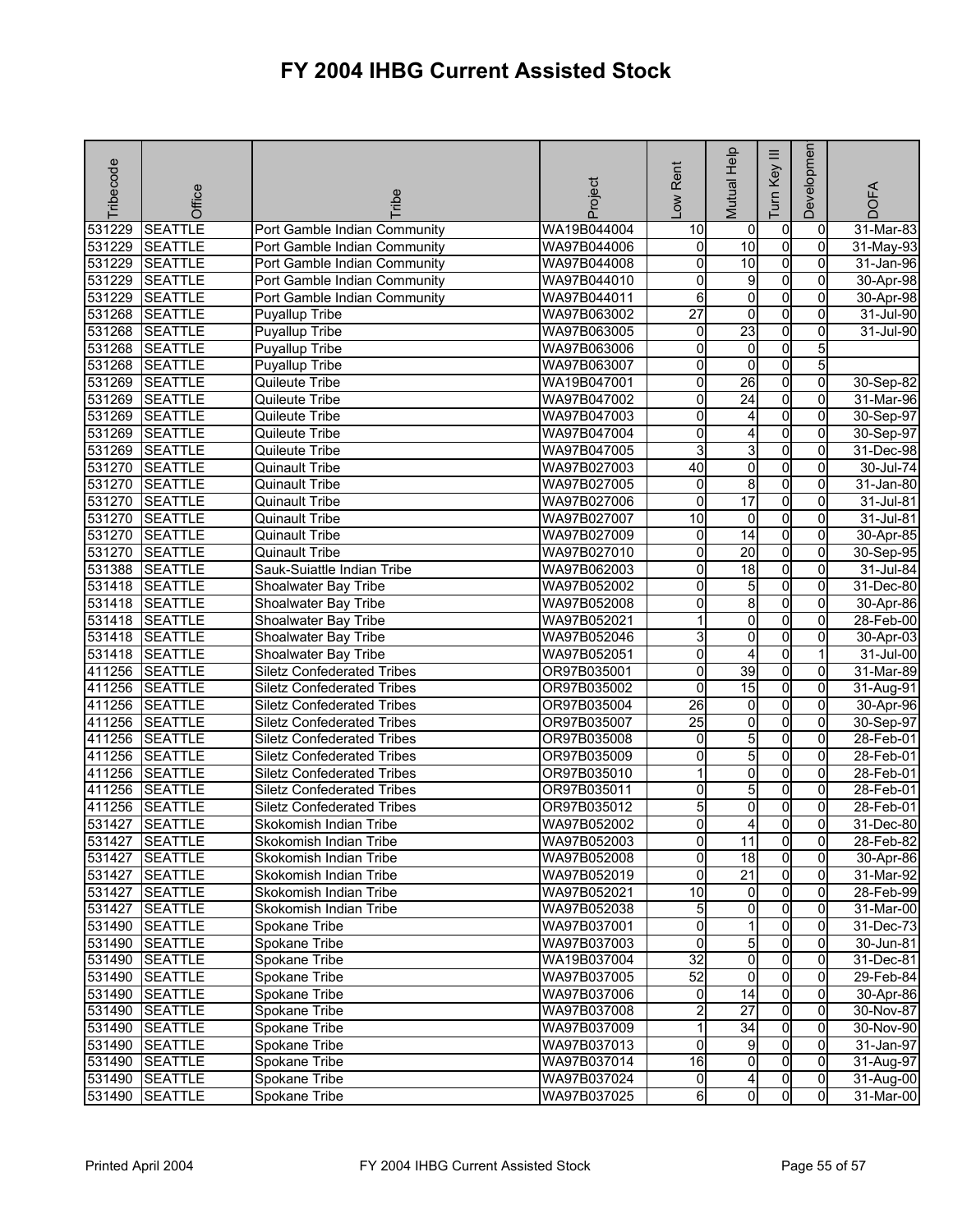| Tribecode | Office         | <b>Fribe</b>                        | Project     | Low Rent                | Mutual Help             | $\equiv$<br>Key<br>Tum | Developmen     | <b>DOFA</b>  |
|-----------|----------------|-------------------------------------|-------------|-------------------------|-------------------------|------------------------|----------------|--------------|
|           |                |                                     |             |                         |                         |                        |                |              |
| 531502    | <b>SEATTLE</b> | Squaxin Island Tribe                | WA97B052003 | $\mathbf 0$             | 16                      | $\mathbf 0$            | 0              | $28$ -Feb-82 |
| 531502    | <b>SEATTLE</b> | Squaxin Island Tribe                | WA19B052004 | o                       | 9                       | $\overline{0}$         | $\Omega$       | 28-Feb-82    |
| 531502    | <b>SEATTLE</b> | Squaxin Island Tribe                | WA19B052006 | 0                       | $\overline{2}$          | $\overline{0}$         | $\overline{0}$ | 30-Nov-83    |
| 531502    | <b>SEATTLE</b> | <b>Squaxin Island Tribe</b>         | WA97B052017 | 0                       | $\overline{21}$         | $\mathbf 0$            | 0              | 29-Feb-92    |
| 531502    | <b>SEATTLE</b> | Squaxin Island Tribe                | WA97B052021 | 10                      | $\overline{0}$          | $\overline{0}$         | 0              | 23-Oct-97    |
| 531502    | <b>SEATTLE</b> | Squaxin Island Tribe                | WA97B052032 | 7                       | $\overline{0}$          | $\overline{0}$         | $\overline{0}$ | 01-Jun-98    |
| 531502    | <b>SEATTLE</b> | Squaxin Island Tribe                | WA97B052036 | $\overline{2}$          | $\overline{0}$          | o                      | 0              | 01-Jun-98    |
| 531502    | <b>SEATTLE</b> | Squaxin Island Tribe                | WA97B052042 | $\overline{2}$          | $\overline{0}$          | $\overline{0}$         | $\overline{0}$ | 31-Jan-02    |
| 531502    | <b>SEATTLE</b> | Squaxin Island Tribe                | WA97B052052 | 0                       | 5                       | $\overline{0}$         | 0              | 31-Jan-02    |
| 531526    | <b>SEATTLE</b> | Stillaguamish Tribe                 | WA97B062002 | 0                       | $\overline{\mathbf{c}}$ | $\overline{0}$         | 0              | 31-Jul-84    |
| 531551    | <b>SEATTLE</b> | Suquamish Tribal Council            | WA97B052002 | o                       | $\overline{12}$         | $\overline{0}$         | $\overline{0}$ | 31-Dec-80    |
| 531551    | <b>SEATTLE</b> | Suquamish Tribal Council            | WA97B052008 | 0                       | 17                      | $\overline{0}$         | 0              | 30-Apr-86    |
| 531551    | <b>SEATTLE</b> | <b>Suquamish Tribal Council</b>     | WA97B052014 | 0                       | 25                      | $\overline{0}$         | 0              | 31-Mar-92    |
| 531551    | <b>SEATTLE</b> | Suquamish Tribal Council            | WA97B052020 | 4                       | $\overline{0}$          | $\overline{0}$         | $\overline{0}$ | 30-Sep-93    |
| 531551    | <b>SEATTLE</b> | Suquamish Tribal Council            | WA97B052034 | 5                       | $\overline{0}$          | $\overline{0}$         | 0              | $28$ -Feb-99 |
| 531551    | <b>SEATTLE</b> | Suquamish Tribal Council            | WA97B052041 | 0                       | 5                       | o                      | 0              | 31-Aug-98    |
| 531552    | <b>SEATTLE</b> | Swinomish Indians                   | WA97B023003 | $\overline{17}$         | $\overline{0}$          | $\overline{0}$         | $\overline{0}$ | 31-Dec-72    |
| 531552    | <b>SEATTLE</b> | Swinomish Indians                   | WA97B023004 | 16                      | $\overline{0}$          | o                      | $\overline{0}$ | 30-Apr-80    |
| 531552    | <b>SEATTLE</b> | Swinomish Indians                   | WA97B023005 | o                       | 5                       | $\overline{0}$         | $\overline{0}$ | 30-Apr-80    |
| 531552    | <b>SEATTLE</b> | Swinomish Indians                   | WA97B023006 | $\overline{36}$         | $\overline{0}$          | $\overline{0}$         | $\overline{0}$ | 31-Aug-85    |
| 531552    | <b>SEATTLE</b> | Swinomish Indians                   | WA97B023007 | 10                      | O                       | $\overline{0}$         | 0              | 31-Dec-93    |
| 531552    | <b>SEATTLE</b> | Swinomish Indians                   | WA97B023008 | 0                       | 8                       | $\overline{0}$         | $\overline{0}$ | 30-Jun-98    |
| 531628    | <b>SEATTLE</b> | <b>Tulalip Tribes</b>               | WA97B051001 | 40                      | $\overline{\mathbf{0}}$ | $\overline{0}$         | $\overline{0}$ | 31-May-78    |
| 531628    | <b>SEATTLE</b> | <b>Tulalip Tribes</b>               | WA19B051002 | 0                       | 9                       | $\overline{0}$         | 0              | 31-Mar-82    |
| 531628    | <b>SEATTLE</b> | <b>Tulalip Tribes</b>               | WA19B051003 | $\overline{21}$         | o                       | $\overline{0}$         | $\overline{0}$ | 31-Jan-82    |
| 531628    | <b>SEATTLE</b> | <b>Tulalip Tribes</b>               | WA19B051004 | 0                       | $\overline{10}$         | $\overline{0}$         | $\mathbf{0}$   | 31-May-86    |
| 531628    | <b>SEATTLE</b> | <b>Tulalip Tribes</b>               | WA19B051005 | 14                      | 0                       | $\overline{0}$         | 0              | 31-May-86    |
| 531628    | <b>SEATTLE</b> | <b>Tulalip Tribes</b>               | WA97B051006 | 0                       | 4                       | $\overline{0}$         | $\overline{0}$ | 31-May-86    |
| 531628    | <b>SEATTLE</b> | <b>Tulalip Tribes</b>               | WA97B051007 | 17                      | 0                       | $\mathbf 0$            | 0              | 31-Oct-91    |
| 531628    | <b>SEATTLE</b> | <b>Tulalip Tribes</b>               | WA97B051009 | 4                       | O                       | $\overline{0}$         | $\Omega$       | 31-Oct-91    |
| 531628    | <b>SEATTLE</b> | <b>Tulalip Tribes</b>               | WA97B051010 | 0                       | 17                      | $\overline{0}$         | $\overline{0}$ | 31-Oct-91    |
| 531628    | <b>SEATTLE</b> | <b>Tulalip Tribes</b>               | WA97B051011 | $\overline{20}$         | $\mathbf 0$             | o                      | 0              | 31-Oct-91    |
| 531628    | <b>SEATTLE</b> | <b>Tulalip Tribes</b>               | WA97B051013 | 0                       | 20                      | $\overline{0}$         | $\overline{0}$ | 31-Dec-92    |
| 531628    | <b>SEATTLE</b> | <b>Tulalip Tribes</b>               | WA97B051016 | 0                       | 13                      | $\overline{0}$         | $\overline{0}$ | 31-Dec-91    |
| 531628    | <b>SEATTLE</b> | <b>Tulalip Tribes</b>               | WA97B051017 | 0                       | 7                       | $\overline{0}$         | 0              | $31$ -Dec-91 |
| 531628    | <b>SEATTLE</b> | <b>Tulalip Tribes</b>               | WA97B051018 | 19                      | O                       | $\overline{0}$         | $\mathbf 0$    | 30-Nov-94    |
|           | 531628 SEATTLE | <b>Tulalip Tribes</b>               | WA97B051019 | $\overline{0}$          | 34                      | $\overline{0}$         | 01             | 30-Nov-94    |
|           | 531628 SEATTLE | <b>Tulalip Tribes</b>               | WA97B051022 | O                       | 18                      | $\overline{0}$         | $\overline{0}$ | 31-Dec-96    |
| 411381    | <b>SEATTLE</b> | Umatilla Confederated Tribes        | OR97B012002 | 50                      | $\overline{0}$          | o                      | $\mathbf{0}$   | 28-Feb-74    |
| 411381    | <b>SEATTLE</b> | Umatilla Confederated Tribes        | OR97B012003 | $\overline{20}$         | $\overline{0}$          | 0                      | 0              | 31-Jul-75    |
| 411381    | <b>SEATTLE</b> | <b>Umatilla Confederated Tribes</b> | OR97B012005 | $\overline{10}$         | $\overline{0}$          | $\mathbf 0$            | $\Omega$       | 30-Jun-78    |
| 411381    | <b>SEATTLE</b> | Umatilla Confederated Tribes        | OR97B012006 | 50                      | $\overline{0}$          | $\overline{0}$         | $\mathbf{0}$   | 28-Feb-81    |
| 411381    | <b>SEATTLE</b> | <b>Umatilla Confederated Tribes</b> | OR97B012007 | 0                       | 15                      | $\mathbf 0$            | 0              | 31-Mar-84    |
| 411381    | <b>SEATTLE</b> | Umatilla Confederated Tribes        | OR97B012009 | 0                       | 15                      | $\mathbf 0$            | 0              | 31-May-91    |
| 411381    | <b>SEATTLE</b> | Umatilla Confederated Tribes        | OR97B012010 | $\overline{\mathbf{0}}$ | 18                      | $\overline{0}$         | $\overline{0}$ | 31-May-94    |
| 411381    | <b>SEATTLE</b> | <b>Umatilla Confederated Tribes</b> | OR97B012013 | 0                       | 17                      | $\overline{0}$         | 3              | 31-Oct-00    |
| 411381    | <b>SEATTLE</b> | <b>Umatilla Confederated Tribes</b> | OR97B012014 | 20                      | $\overline{0}$          | ō                      | $\overline{0}$ | 31-Dec-97    |
| 531657    | <b>SEATTLE</b> | <b>Upper Skagit Tribe</b>           | WA97B062001 | 0                       | 50                      | $\overline{0}$         | 0              | 30-Apr-83    |
| 531657    | <b>SEATTLE</b> | <b>Upper Skagit Tribe</b>           | WA97B062004 | 20                      | $\overline{0}$          | $\overline{0}$         | $\mathbf{0}$   | 30-Jun-99    |
| 531657    | <b>SEATTLE</b> | <b>Upper Skagit Tribe</b>           | WA97B062006 | 6                       | $\overline{0}$          | o                      | $\overline{0}$ | 30-Jun-99    |
| 411424    | <b>SEATTLE</b> | Warm Springs Confederated Tribes    | OR97B013001 | 50                      | $\overline{0}$          | 0                      | $\overline{0}$ | 01-May-73    |
| 411424    | <b>SEATTLE</b> | Warm Springs Confederated Tribes    | OR97B013002 | 50                      | $\overline{0}$          | $\overline{0}$         | $\overline{0}$ | 28-Feb-79    |
|           |                |                                     |             |                         |                         |                        |                |              |